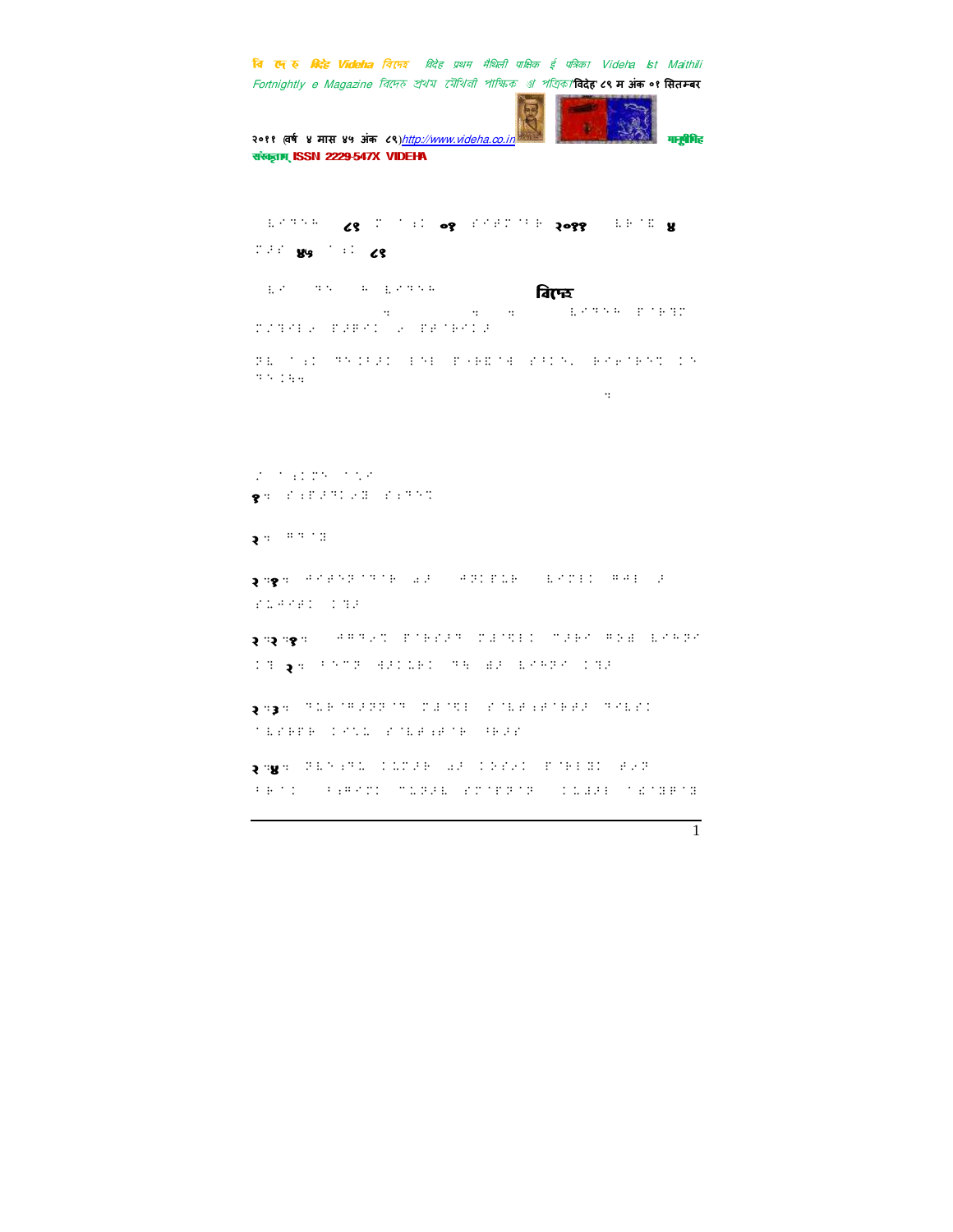चि एत् रू मिन्हे Videha निएन्थ विदेह प्रथम मैथिली पाक्षिक ई पत्रिका Videha Ist Maithili Fortnightly e Magazine विरमह शेथेग द्योंथिवी शीष्मिक औ **विदेह' ८९ म अंक ०१ सितम्बर २०११** (वष ४ मास ४५ अंक ८९)http://www.videha.co.in/ मानुषीिमह संकृताम् ISSN 2229-547X VIDEHA  $\mathcal{F}$  , addition is the control of the set of the set of the set of the set of the set of the set of the set of the set of the set of the set of the set of the set of the set of the set of the set of the set of the set ⢸6!⣇⢼!⣎⢼⢷!⢼⢽⣓⢽! २⣒५⣒!3⢽!⣔⢼.⣉⢷⢵⢾⢷⣝!⢼⢺!⢷⢾⢴⢺! ⢺⢽!! २⣒६⣒!⢷⢼⢺⢹⣇!⣜⣋6.⣅3⢽⣝⢼.!⢳⢷!⣞⢵6.! ⢻⢾⢼⣐⣉F!⢼⢻⢼F… २⣒७⣒!⣉⢼⣐⢾6⢿⢴!^⣊⣎⢷⢴.!5⣙6!⢽⢼⢷!⢷! ⣝⢼!⢼⣎⢼⢽! २⣒८⣒!⢷⣇!⢸⣓⣏⣜!3⢼⣚.!⣙⢼.⢵⣎⢾⣇! ३⣒!3⢹⣝! ३⣒१⣒१⣒!⣉⢼⣐⢾6⢿⢴!^⣊⣎⢷⢴!२ –⢽⢵⢺!⣔⢼!⣅⢾! ३!⣅⣉!3⢼⣇⢼⢽४!!⣋⢼⣒!⣉⢶⢼6⢼!⣇⢷⢼! ३⣒२⣒१⣒!⢺⢻⢹⢴⣉!3⢷⢼⢹!⣜⣋6!२⣒!⢹⣅⢷⢻⢼⢽⢽⢹! ⣜⣋6! ३⣒३⣒१⣒!⢷⢼⢺⢹⣇!⣜⣋6!२!⢷⢼C⢷⣏⣜!⣜⣋6!  $\left\langle \cdot \right\rangle$  is equal to ३⣒४⣒१⣒!!⣉⣇⣅⢼⢷!⣔⢼!'⣞66⣓' २⣒!⢷⣇!⣉⢷!  $\alpha$  .  $\beta$  is a  $\gamma$  in  $\gamma$  in  $\beta$  .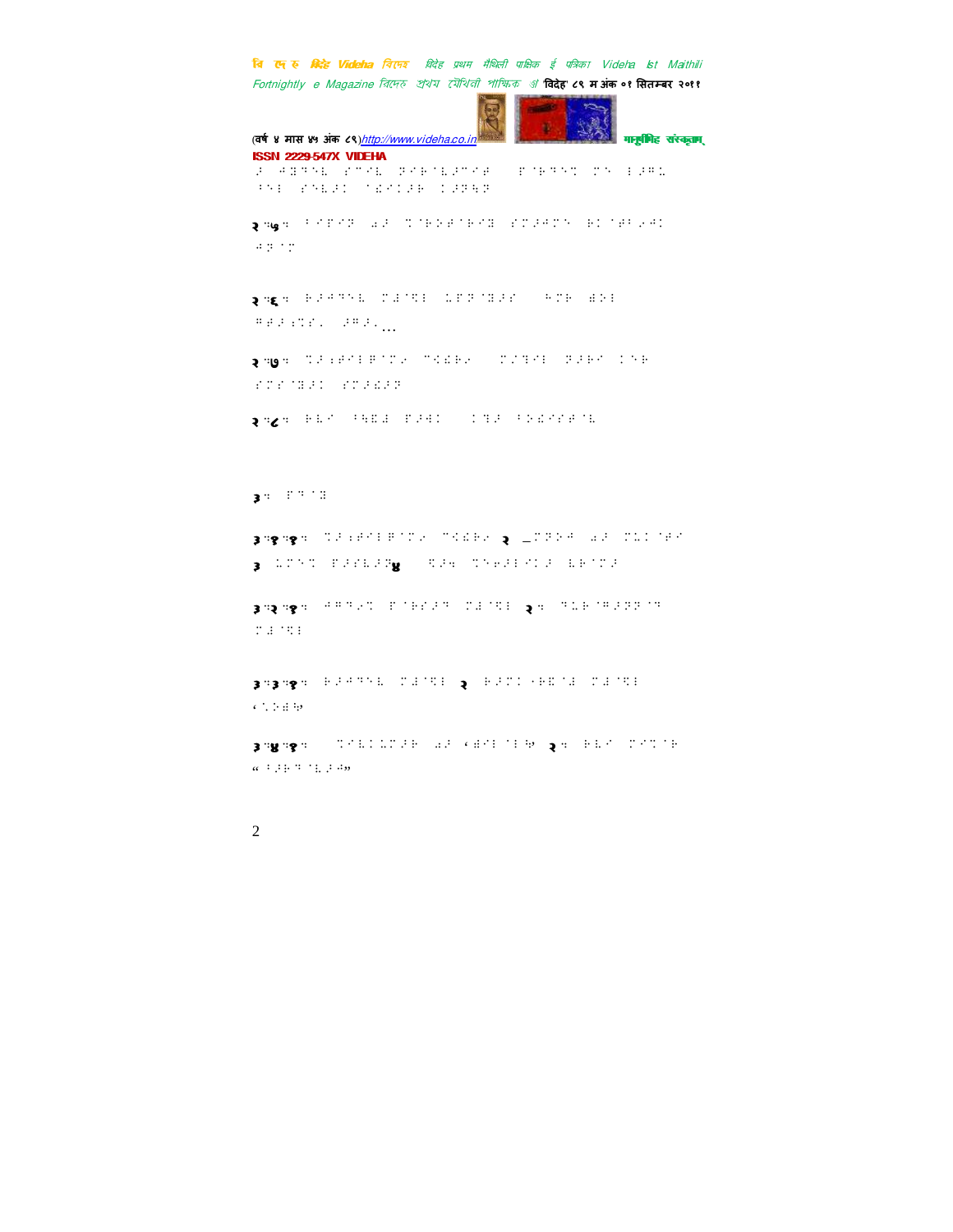चि एत् रू मिन्हे Videha निएन्थ विदेह प्रथम मैथिली पाक्षिक ई पत्रिका Videha Ist Maithili Fortnightly e Magazine রিদেহ প্রথম মৌথিনী পাক্ষিক প্র পত্রিকা**'বিदेह' ८९ म अंक ०१ सितम्बर** 

२०११ (वष ४ मास ४५ अंक ८९)http://www.videha.co.in/ मानुषीिमह संस्कृतम् ISSN 2229-547X VIDEHA ३⣒५⣒१⣒!!⢺⢻⢹⢴⣉!^⢽⢹⢷!!'⢽6' २⣒!!⢹⢷!⢼6! ⢻⣊⢳⢷!३!⢾⣝⢽⢼⢷⢼⣝⣜!⣔⢼!

३⣒६⣒१!⢷⢼⢹⣇!3⢷⢼⢹!⣜⣋6!⣔⢼⢷⣓⢹⢼⢷!२!⢺⣇⢼⢳⢷! 6⢼6!⣉⣝3३!⢷⢼⣇6⢼!⢼⢳⣅!

३⣒७⣒१⣒!⣋⢼॰!⣉⣉⣎⢷!⣅⢷!२!!⢼⢽⣐⢹!⣅⢼⢷!⣔⢼!३ ⢽⣇⢴⢽!⣅⢼⢷!#⢼⣉⢼#!!४⣒!3⢷⢸⢼⢾!⢷⢼⣝!⢸⣞⣞!!

३⣒८⣒!⢼⣉⢴⣏!⢽^⢽⢳⢼⢷.!⢻⢺60!⢷⣅⢼0!⢾⢼!

४⣒!⣙6⢼!6⢼.⣐⢻⢴⢾.!१⣒!⢺⣝⢵⢾!⣅⢽⢴⢾! ^⣊⣎⢷⢴!२⣒!⣉⣇⢾⢼!⣔⢼!)⣐⢻⢼3⣅⢷\*!३⣒⢻⣅⣐⢺⢽! ⢷⣜!!!

५⣒!⢻⢹⣝.3⢹⣝!⢸⢼⢷⢾⢴;!!⢷⣇!⢸⣓⣏⣜!3⢼⣚! ⢽⢷⢼6⢼⣀⢹⢳⣇⢹⢳!.४!)⢽⢷⢼6⢼!⢳⢽⢹⢴F! 5⣙6⢴\*!

६⣒!⢼6⢼⢽⢼⣐!C⢷⢾.१⣒!!3⢷⢼⣉!3⢷!२!⢹⢽! ⣅⢼⢷!⣔⢼!!

७⣒!⢸⢼⣏⢼3⢼!⢷^⢽⢼.6⣈⢽!.\⢼⢽!5⣙6⢴^-!

\⣇⢹⢳!5⣙6⢴.⣐⢻⢷⢺⢴!⢼!⣐⢻⢷⢺⢴!5⣙6⢴! ⢵⣏!)⣐⣞⢷⢽⣞3⢷!3⢳6!⢷!⢷^.⣋⣉⢽⢷⢴\*! ⣒⣒!⣒⣝⣓⣒6⣒!⢷⣇⢷!⢼⣎⢼⢷⢾!.Cbtfe!

boek in the form of the state of the state of the state of the state of the state of the state of the state of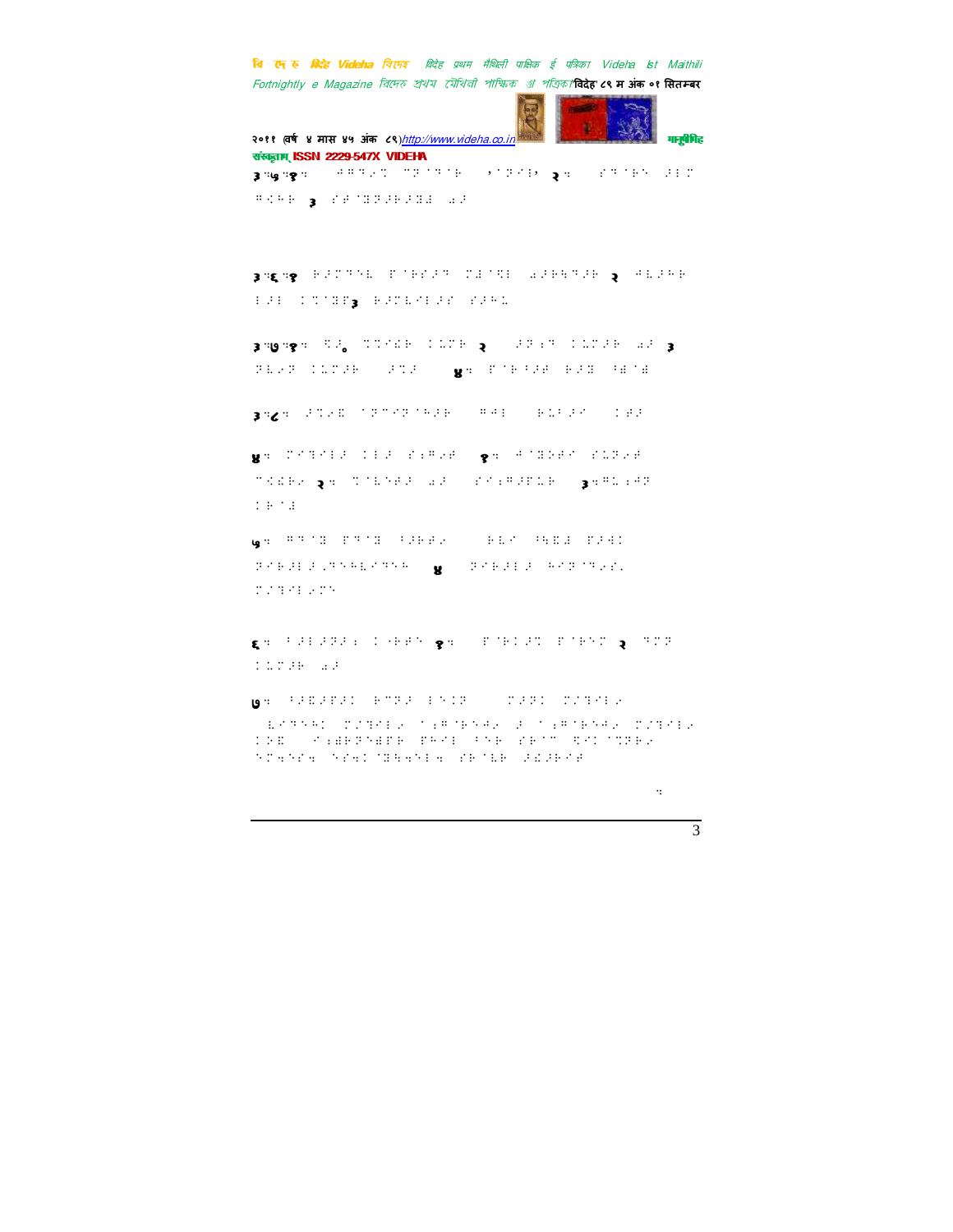चि एत् रू मिन्हे Videha निएन्थ विदेह प्रथम मैथिली पाक्षिक ई पत्रिका Videha Ist Maithili Fortnightly e Magazine विरमह शेथेग द्योंथिवी शीष्मिक औ **विदेह' ८९ म अंक ०१ सितम्बर २०११** 

**CONTRACTOR** 

| <b>ISSN 2229-547X VIDEHA</b> | (वर्ष ४ मास ४५ अंक ८९) http://www.videha.co.in |    | मानुबंधिह संस्कृतम् |
|------------------------------|------------------------------------------------|----|---------------------|
| ٠:                           |                                                |    |                     |
| ٠:                           |                                                |    |                     |
|                              |                                                | ٠: |                     |
|                              |                                                |    |                     |
|                              | ٠:                                             |    |                     |
|                              | ٠:                                             |    |                     |
|                              |                                                |    |                     |
|                              |                                                |    |                     |
|                              |                                                |    |                     |

 $E$  < 7 A  $\sim$  3 A  $\sim$  3 A  $\sim$  3 A  $\sim$  3 A  $\sim$  3 A  $\sim$  3 A  $\sim$  3 A  $\sim$  3 A  $\sim$  3 A  $\sim$ ⢾⢷⢳⣅⢾⢼!⢼!⢹⣇⢽⢼⢻⢷⢴!!\*!3⢴⣒⣋⢴⣒⢶⣒! ⣋⢼⣅⢽6⢵⣋!66!⢽⢴^⢼F!6⣐3⢷!⣅36⣎!⣁⣒!

# gpmmpxjoh!mjol⣒!!

⣇⢹⢳!⢴.3⢾⢷⢼!⢸⣞⢼!3⣅⢷⢼⢽!⣐!⢷6-! ⢾⢷⢳⣅⢾⢼!⢼!⢹⣇⢽⢼⢻⢷⢴!⢷⣓3!Wjefib!f!

# ⣇⢹⢳!⢴.3⢾⢷⢼!3⢳6!५०!⣐!

⣇⢹⢳!⢴.3⢾⢷⢼!५०!F!⢼⢻⢼F!⣐!

!⣇⢹⢳!⢼⢷⣒⣒⣒⢶⢴⣋⣒! ! # CONSERVATION A PROPERTY AND FOR A SERVE !) THE SURFACT PROPERTY IS NOT THE SURFACT OF A SURFACT PARTY IS A GROUP OF THE SURFACT OF A GROUP OF THE SURFACT OF A GROUP OF THE SURFACT OF THE SURFACT OF THE SURFACT OF THE SURFACT OF THE SURFACT OF THE SURFACT OF THE ↑!⣇⢹⢳!⢼⢷⣒⣒⣒⢶⢴⣋!⢽⢴⣞⢷F!3⢽! ⢼⣞0!6⣍⢻3⢷!6⢻⢼⣓⣒!! !6⣍⢻!#6⢼⣅⣞#!3⢷!#⣋!⢻⢼⣋⢺⣞#!!#⢶⢴⣋#! 6⣞!!#⢶⢴⣋!⣝⣓⣒⢼⢷⣒6⣒#!!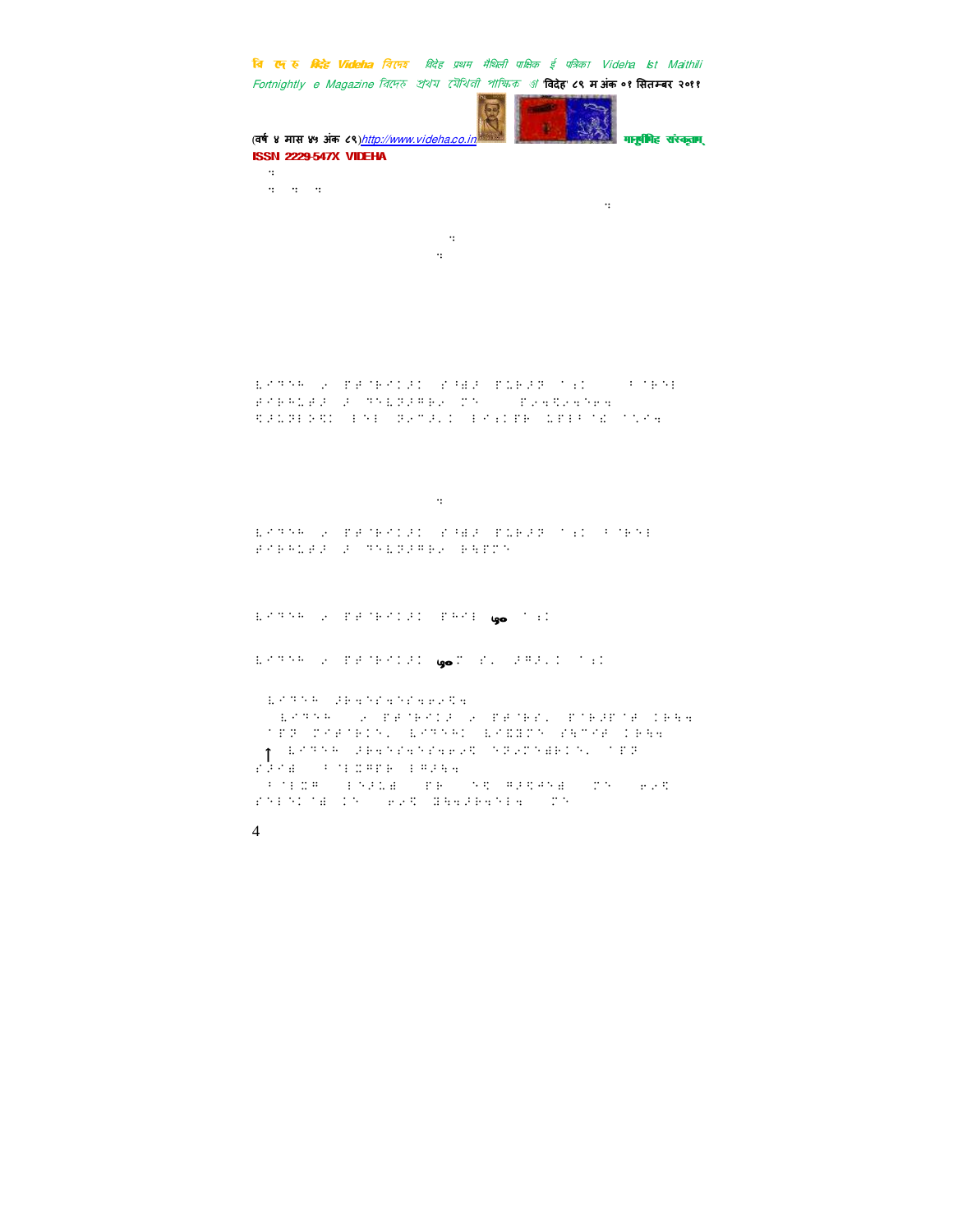बि एक स्टेड Videha विएक विदेह प्रथम मैथिली पाक्षिक ई पत्रिका Videha Ist Maithili Fortnightly e Magazine রিদেত শ্রথম মৌথিনী পাক্ষিক প্রাপত্রিকা**'বিदेह' ८९ म अंक ०१ सितम्बर Color** × मानुबेमिह २०११ (वर्ष ४ मास ४५ अंक ८९)http://www.videha.co.in संस्कृतम् ISSN 2229-547X VIDEHA  $\label{eq:2.1} \begin{array}{ll} \mathbf{u} & \mathbf{u} & \mathbf{u} \\ \mathbf{u} & \mathbf{u} & \mathbf{u} \\ \mathbf{u} & \mathbf{u} & \mathbf{u} \\ \mathbf{u} & \mathbf{u} & \mathbf{u} \\ \mathbf{u} & \mathbf{u} & \mathbf{u} \\ \mathbf{u} & \mathbf{u} & \mathbf{u} \\ \mathbf{u} & \mathbf{u} & \mathbf{u} \\ \mathbf{u} & \mathbf{u} & \mathbf{u} \\ \mathbf{u} & \mathbf{u} & \mathbf{u} \\ \mathbf{u} & \mathbf{u} & \$ FIVE NAME RARE PARADO PERA ENEL  $\sim 10^{-10}$ tale and addition  $\sim$  100  $\pm$ **Contractor** CERTAIN BARREN COMPARED CHARLES REPORT CONFIDE postavna vzdela  $\mathcal{L}^{\mathcal{L}}$  and  $\mathcal{L}^{\mathcal{L}}$  and  $\mathcal{L}^{\mathcal{L}}$  and  $\mathcal{L}^{\mathcal{L}}$  and  $\mathcal{L}^{\mathcal{L}}$ TITUS CONTRACTORS AND THE CONSTRUCTION OF THE CONTRACTOR EVIDE BARK BAELONE  $\label{eq:2d} \frac{1}{2}\frac{1}{2}\left(\frac{1}{2}\left(1+\frac{1}{2}\left(1+\frac{1}{2}\right)\right)\right)^{2}+\frac{1}{2}\left(1+\frac{1}{2}\left(1+\frac{1}{2}\right)\right)^{2}}\frac{1}{2}\frac{1}{2}\left(\frac{1}{2}\left(1+\frac{1}{2}\right)\right)^{2}+\frac{1}{2}\left(1+\frac{1}{2}\left(1+\frac{1}{2}\right)\right)^{2}+\frac{1}{2}\left(1+\frac{1}{2}\right)^{2}}\frac{1}{2}\frac{1}{2}\left(\frac{1}{2}\left(1+\frac{1}{2}\right)\right$ CONFIDENTIAL CONTRACTOR DE CONFIDENTIAL 的头皮压压。  $\cdot;$  $\mathcal{H}^{\pm}$ where a property  $\mathfrak{M}$  below a personal experimental FOI MAY, INFLATER IS ENTERED WANTED MARTINE  $\label{eq:R1} \begin{array}{ll} \mathbb{E}[\mathcal{N}(P_{\text{eff}}^{(1)})] & \mathbb{E}[\mathcal{N}(P_{\text{eff}}^{(1)})] & \mathbb{E}[\mathcal{N}(P_{\text{eff}}^{(1)})] & \mathbb{E}[\mathcal{N}(P_{\text{eff}}^{(1)})] & \mathbb{E}[\mathcal{N}(P_{\text{eff}}^{(1)})] \\ & \mathbb{E}[\mathcal{N}(P_{\text{eff}}^{(1)})] & \mathbb{E}[\mathcal{N}(P_{\text{eff}}^{(1)})] & \mathbb{E}[\mathcal{N}(P_{\text{eff}}^{(1)})] & \mathbb{$  $\sim$   $\alpha$   $\sim$   $\sim$   $\sim$   $\alpha$   $\approx$ FOURBAIL IBAN  $\sim 100$ **Contract**  $\sim 100$  $\mathbf{H}$  $\sim 10^{11}$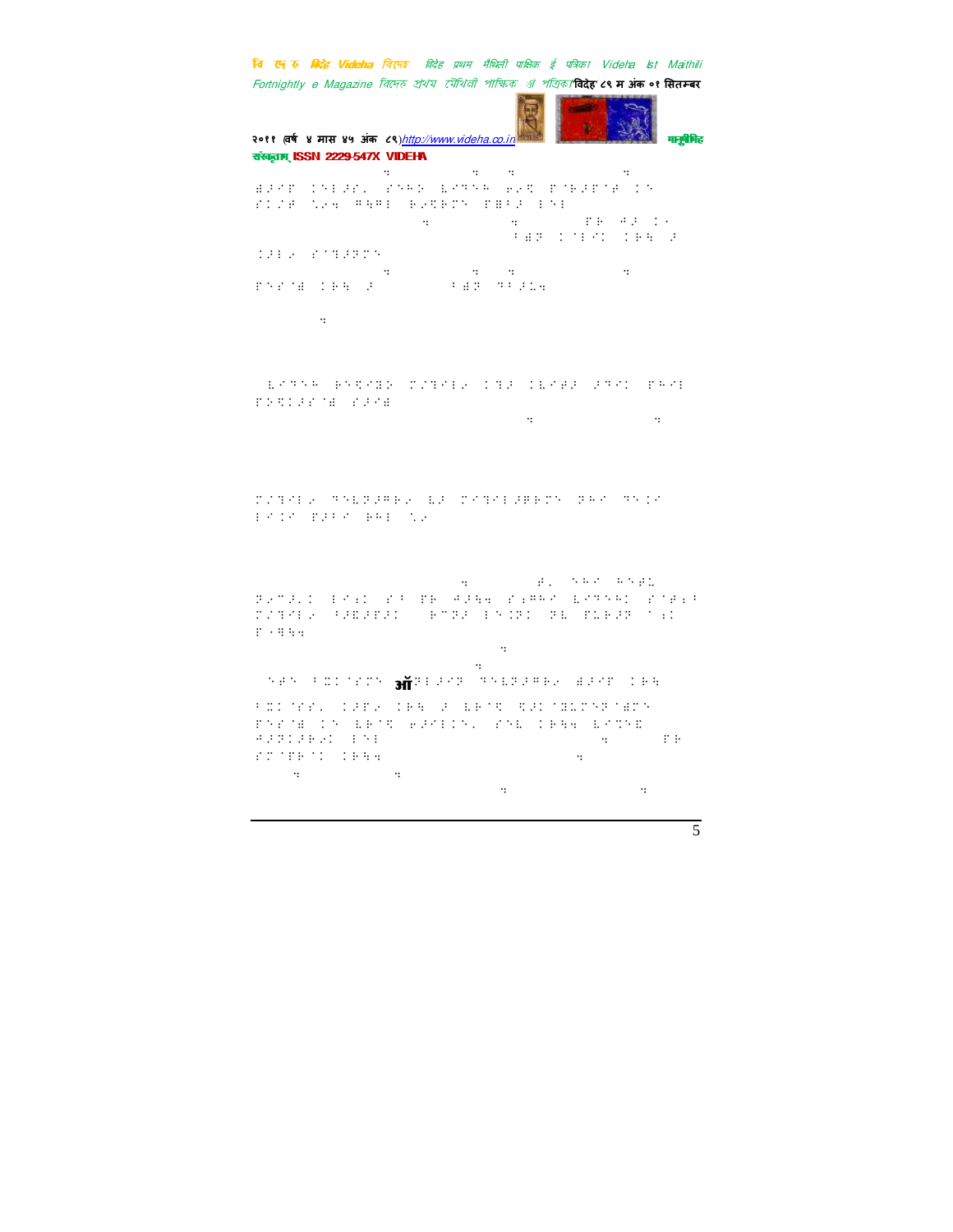चि एत् रू मिन्हे Videha निएन्थ विदेह प्रथम मैथिली पाक्षिक ई पत्रिका Videha Ist Maithili Fortnightly e Magazine विरमह शेथेग द्योंथिवी शीष्मिक औ **विदेह' ८९ म अंक ०१ सितम्बर २०११** 

(वर्ष ४ मास ४५ अंक ८९)http://www.videha.co.in + 2008 2008 2009 मानुषीपिह संस्कृताम् ISSN 2229-547X VIDEHA

iuuq;00xxx⣒wjefib⣒dp⣒jo0!⣒\*!!!

nbhase of the problem of the problem of the problem of the problem of the problem of the problem of the problem qbjoujoht0!qipup!gjmft⣒!⣇⢹⢳!3⣅⢷⢼⢽! ⣐!⢼!ऑ⣋⣝⢵0!⣇⢴⣋⣝⢵0!3⢵⣙⢴0!^⢾⢷6⢼0!

⢶⢵⣞⢵!⢸!⢶⢼6!⢸!)⣅^^⢼⢷⣜-!⣋!⣅⣈!⢼⢷!⢼! ⢹⣓⢷⣇⢼⢿⢾!⣐⢾⢷!⢳⢾\*!⣋⢼⣅⢽6⢵⣋!⢷⢼!⢳⢾⣅! ⢽⢴^⢼F!6⣐!3⢷!⢺⢼⣓⣒!

!WJEFIB!BSDIJWF!⣇⢹⢳!⢼⢷⢼⣇!

⢸⢼⢷⢾⢴⣝!⣋⢼!⣇⢸⢼⢻!⢹⣇⢼⢷⢼!⢺⢼⢷⢴!⣇-!⢽⢼⣞⢼⢷! ⢼!⣎⢷⣉⢼⢾⢷⢴!⣇⢹⣝⢼3⢾!⣞⢼3⣒!⢸⢼⢷⢾!⢼! ⢽3⢼6!⢼⣞!3⢷6!⣙6⢼!⣎⢷⢾⢴!3⢷⢼^⢴⢽!  $^{\circ}$  (Fig. )  $^{\circ}$  . The state of the state of the state of the state of the state of the state of the state of the state of the state of the state of the state of the state of the state of the state of the state of the ⢷⢳6!⣁⣒!⣙6⢼!⢳⢼⢽!3⣅⢷⣅⣏!⢵!⢳6⢼! 6⢵⢽!^⢾⢷!(⣙6⢼!⢷⢾⢽(!!⢹⣈⣓⣒!!

⢻⣊⢷⢴.⣉⣐⢷!3⢼6⣇⣐⣉!⢼6!⣓⢷⢾⢾-!⢳! ⣙6⢼⢿⢷!)१२००!⣇⢷⣏!3⣓⢷⣇\*!⢸6⣈!⣐⢾!

⣁⣒!⣙6⢼!⢸⢼⢷⢾!⢼!⢽3⢼6!⢼⣞!3⢷6! ⢳!⢾⢷⢳!⢽⣝⢼⢽⣝!3⢷⢼^⢴⢽!⢼!⢽⣇!⣙⢼3⢾⣝-! ^⢾⢷-!⢸6⣈!⢼!⣓⢷⢾⢾6⢼!⢳⢾⣅!⢹⣈⣓! (⣙6⢼!⣈⢵⢺(!!

CASA E CONSTRUCTION CONTRACTOR 3⢷-!⢽⣇⣏⣜!⣐⢻⢳!⣇⢹⢳!⢷^.⣐⢺⢽!⢼! ⢽⣝⣓⢺!⢷⣇!⢼!⣙6⢼-!5⣙6!⢼!5⣙6⢴F! ⢽⣎⢾!⣇⢼⣞!⢸!⢻⢷!⣐6⢽!66! ⢹⣈⣓!#⣇⢹⢳!⣓^⢽⢼!⣐3⢷!⢽⣇⣏⣜#!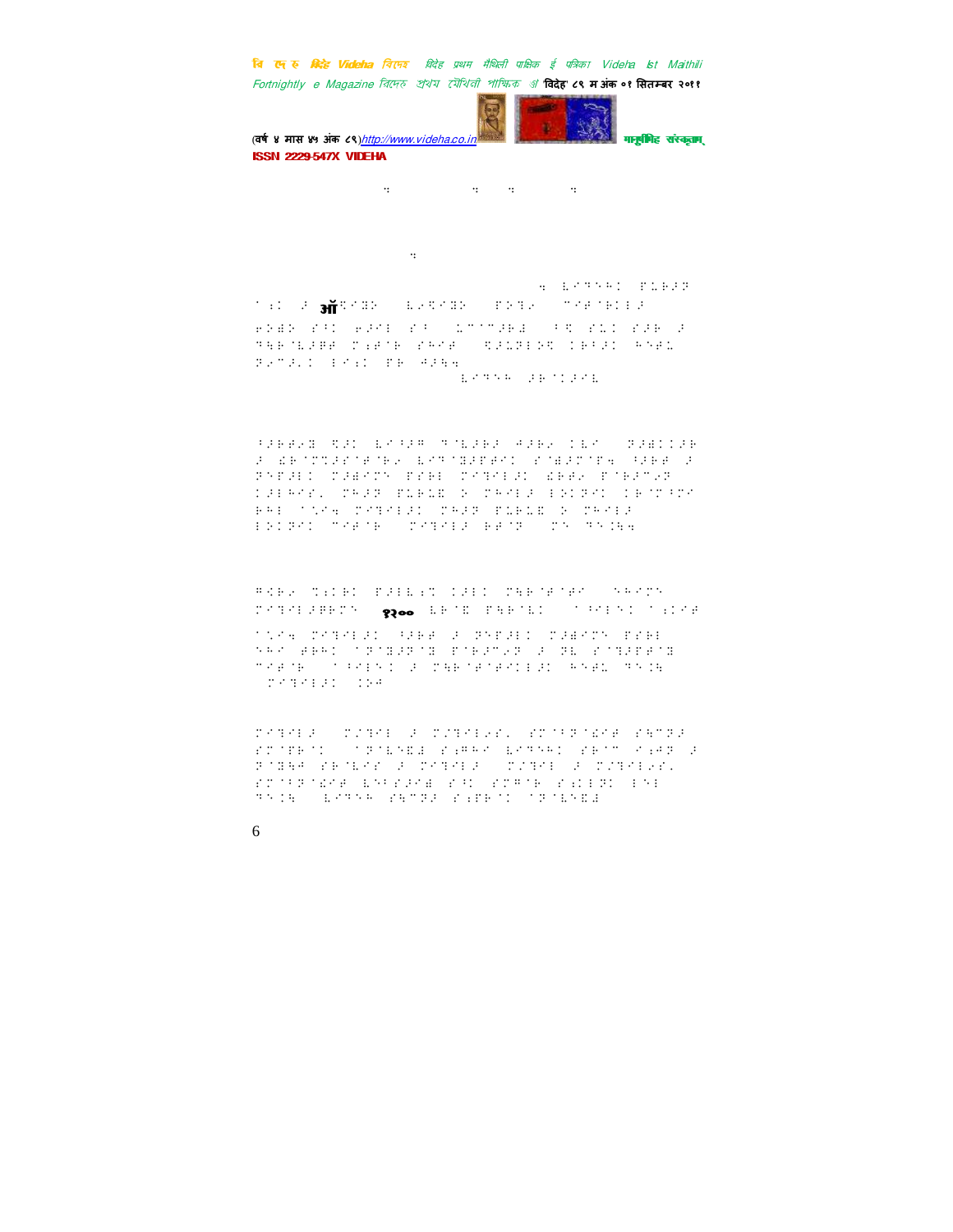बि एक स्टेट Videha विएक विदेह प्रथम मैथिली पाक्षिक ई पत्रिका Videha Ist Maithili Fortnightly e Magazine রিদেত শ্রথম মেথিনী পাক্ষিক প্রা পত্রিকা**'বিदेह' ८९ म अंक ०१ सितम्बर** 



# २०११ (वर्ष ४ मास ४५ अंक ८९) http://www.videha.co.ir संस्कृतम् ISSN 2229-547X VIDEHA

 $\mathbb{E}[\mathcal{L}(\mathcal{F},\mathcal{F},\mathcal{F})]=\mathcal{L}(\mathcal{F},\mathbb{E}[\mathcal{F},\mathcal{F},\mathcal{F}])=\mathcal{L}(\mathcal{F},\mathcal{F}(\mathcal{F},\mathcal{F},\mathcal{F}))=\mathcal{L}(\mathcal{F},\mathcal{F})=\mathcal{L}(\mathcal{F},\mathcal{F})=\mathcal{L}(\mathcal{F},\mathcal{F})=\mathcal{L}(\mathcal{F},\mathcal{F})=\mathcal{L}(\mathcal{F},\mathcal{F})=\mathcal{L}(\mathcal{F},\mathcal{F})=\mathcal{L}(\math$ Concerts de Consegue (Concertado Valencia Simpleme  $\mathcal{A}(\mathcal{G},\mathbb{F}_2,\mathbb{F}_2,\mathbb{F}_2,\mathbb{F}_2,\mathbb{F}_2) = \mathcal{A}(\mathcal{G},\mathbb{F}_2,\mathbb{F}_2,\mathbb{F}_2,\mathbb{F}_2)$ 

 $\mathbf{g}$  and  $\mathbf{f}$  and  $\mathbf{f}$  and  $\mathbf{f}$  and  $\mathbf{f}$ **SEARCH AND ARRESTS TO THE RESEARCH PRISE**  $\mathbb{H}^1 \mathbb{H}^1 \times \mathbb{H}^1 \times \mathbb{H}^1 \times \mathbb{H}^1 \times \mathbb{H}^1 \times \mathbb{H}^1 \times \mathbb{H}^1 \times \mathbb{H}^1$ 

### $\mathbf{P}$

CAPADE 18 191 - NO 82 - PA 19 - DD 19 24 29 29 - NA - PA 19 ER STEP RIC CONTRIGENT SPORTER PERSONAL PROPERTY NOBEL PERSONAL CE FREEZO PARRIA ALBRITANIE DA LA ARCRITER BANKA POBRIAL PRIRER DE PROFINOSA PRIPA NE DARIAH ANDREA MARAD VOR 1820 98 100 1979 9633

Second to the part of a real condition of a range during the BUILDING CALLS AND AUTHOR THAT THE THURSAL BANKS 8688 AND COMPACTANT CONSIDERING CARDINAL CARD AND

g (Ferningense alter electe code) missione is

RINER TRANSPORTED FOR CALIFORNIA ROBERT ALBUM CONVERT TERTE INFIDENTIAL PRACTICATION ERECTION CONTRACT d deles from merchanic messiones

#### $\mathbf{R}$

BUDAN SELVER TETERED TE DAVA AVANT BABAN D TROPIC REPORTED BY THE ROOM OF PERSONAL PRESENT 1992 72 1994

POR PROFESSIONAL PROPERTY CONTINUES AND

 $\left( \frac{1}{2}, \frac{1}{2}, \frac{1}{2}, \frac{1}{2}, \frac{1}{2}, \frac{1}{2}, \frac{1}{2}, \frac{1}{2}, \frac{1}{2}, \frac{1}{2}, \frac{1}{2}, \frac{1}{2}, \frac{1}{2}, \frac{1}{2}, \frac{1}{2}, \frac{1}{2}, \frac{1}{2}, \frac{1}{2}, \frac{1}{2}, \frac{1}{2}, \frac{1}{2}, \frac{1}{2}, \frac{1}{2}, \frac{1}{2}, \frac{1}{2}, \frac{1}{2}, \frac{1}{2}, \frac{1}{2}, \frac{1}{2}, \frac{1}{2}, \frac{1}{2},$ THE REPORT OF THE REPORT OF A REPORT OF THE REPORT OF A REPORT OF THE REPORT OF THE REPORT OF THE REPORT OF THE REPORT OF THE REPORT OF THE REPORT OF THE REPORT OF THE REPORT OF THE REPORT OF THE REPORT OF THE REPORT OF TH distance to the capacity of the same international continues

 $\overline{7}$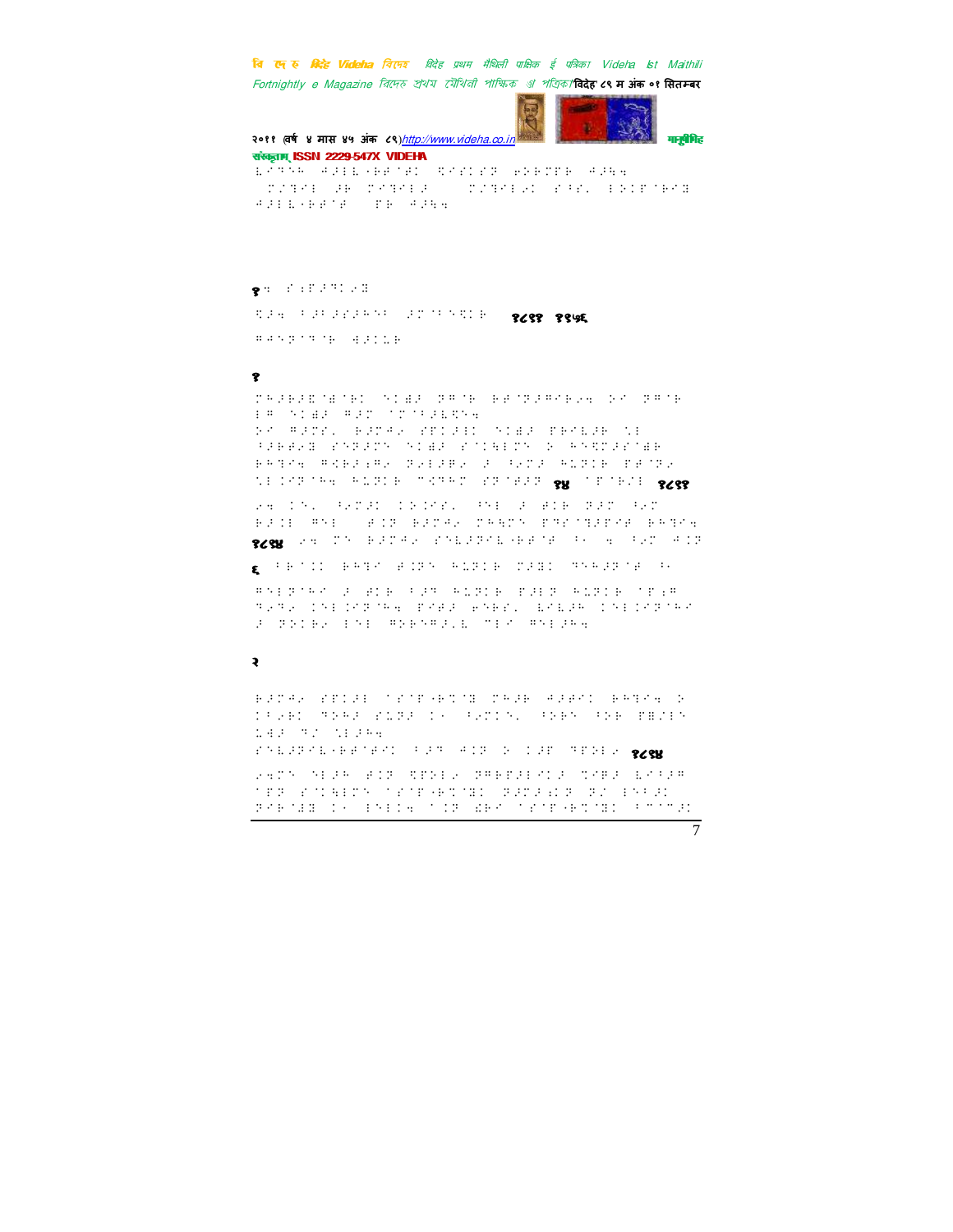चि एक रु मिनेह Videha विएक विदेह प्रथम मैथिली पाक्षिक ई पत्रिका Videha Ist Maithili Fortnightly e Magazine রিদেত শ্রথম মৌথিনী পাক্ষিক প্র' **বিदेह' ८९ म अंक ०१ सितम्बर २०११** 



**ISSN 2229-547X VIDEHA** SADARD STRATEGIC RESOURCES TO CHORO RESPONSE popular di sere la adedicación de la regione de po-ESPECIFICATION CERTIFICATION CONTINUES. 1989 PARTHERS INTO A STREET ARTIST FRAME ROBOT CAT CABLE SERRE and as the saltage and has a constant and a saltage and case excuse a subsequent dename entre nom de rady result refer (Afans Abdia family Advanced predictes (es additional shape PALENT ENERGY SAME Secondary research in the service contractor of the serve TRED BRIDGE NI PARTING TERRINI PARTINERAN AN FOISBURY PLOTER CERNAL DEPARTMENTATION CONTROL te responso distanta anche reserva di conterno  $\Gamma \rightarrow \Pi, \Gamma \gamma^* = \Gamma, \Gamma \gamma^* = \Gamma, \Gamma \Gamma, \Gamma, \Gamma \gamma^* = \gamma^* \gamma$ ACCEPTED FROM CREATED CARDS FROM PARABLE CAN ar tempia e taakira ako ea mis mezona er sine.<br>Har cropae dis addm ako sineam en boldem roam NIED POST SON PROVINCE PROVE e proveta de esta una proveta el sistema de proveta el proveta el proveta de la proveta de la proveta de la pr<br>Política el segundo de la esta de el proveta de la proveta de la proveta de la proveta de la proveta de la pro  $\label{eq:decomp} \begin{split} \n\mathcal{L}_{\mathcal{B}}(\mathbf{q}) = \mathcal{L}_{\mathcal{B}}(\mathbf{q}) \mathcal{L}_{\mathcal{B}}(\mathbf{q}) = \mathcal{L}_{\mathcal{B}}(\mathbf{q}) \mathcal{L}_{\mathcal{B}}(\mathbf{q}) = \mathcal{L}_{\mathcal{B}}(\mathbf{q}) \mathcal{L}_{\mathcal{B}}(\mathbf{q}) = \mathcal{L}_{\mathcal{B}}(\mathbf{q}) \mathcal{L}_{\mathcal{B}}(\mathbf{q}) \mathcal{L}_{\mathcal{B}}(\mathbf{q}) \\ \n\mathcal{L}_{\mathcal{B}}(\mathbf{q})$ subdividing and in end of public come all can imperficing part of a TRENTH-ORDER TEACHER CONTRACTOR INFORMATION SERIES SAN SAN SALISATION compared with the conduct was controlled and water-

8

admad chinese des any pay says any and a chiarma SUPERING PRESENT ROOM IN STIRES CONFIDENTIAL

CONFIDENTIAL CONFIDENTIAL IN DRIVE (WA DIRECT PACED ON SPARENT THEFTHIS PACING STORECT SERVICE PER PER PORT ACCOUNT BAR test counselorde in public for the a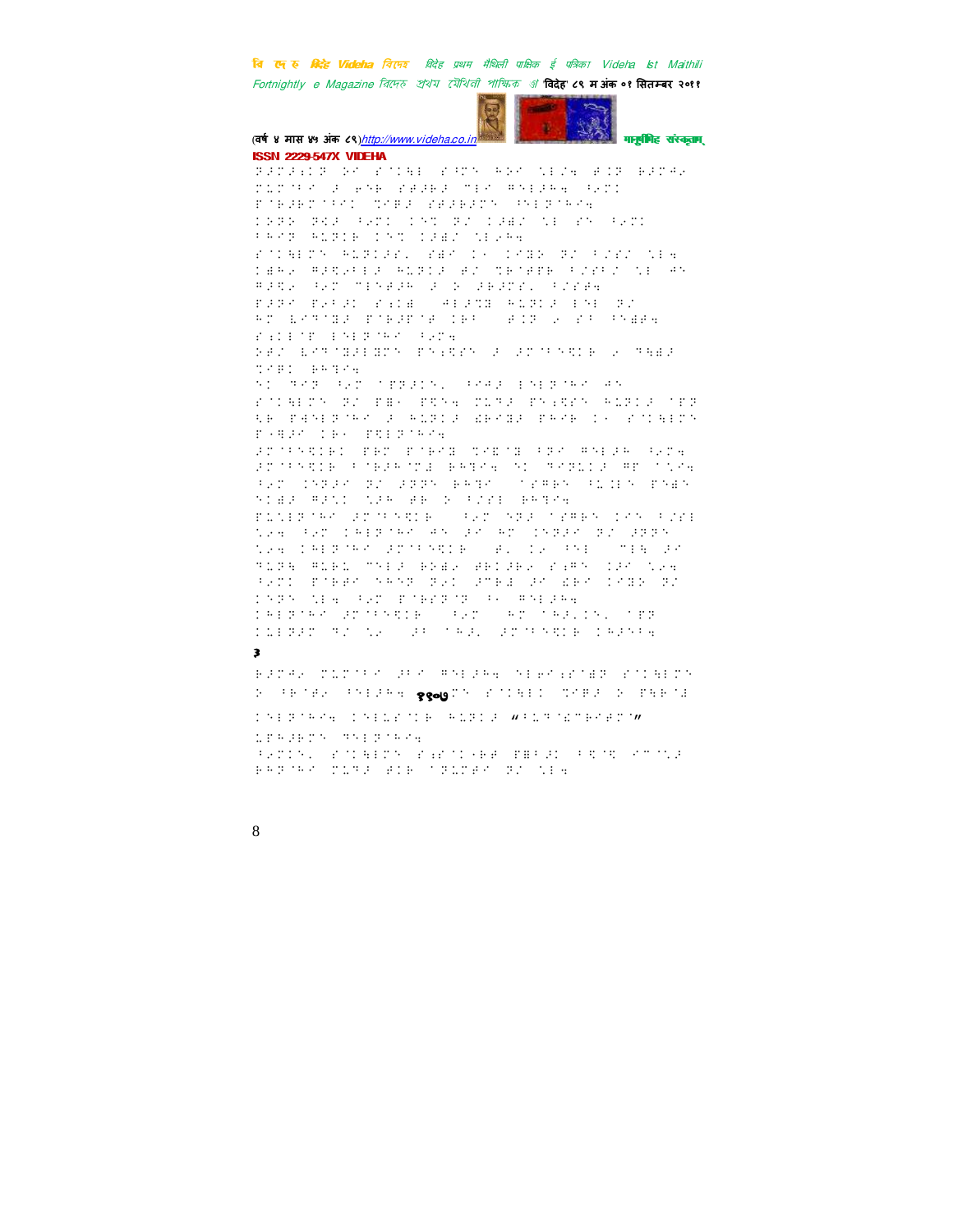चि एक रु मिनेह Videha विएक विदेह प्रथम मैथिली पाक्षिक ई पत्रिका Videha Ist Maithili Fortnightly e Magazine রিদেত শ্রথম মেথিনী পাক্ষিক প্রা পত্রিকা**'বিदेह' ८९ म अंक ०१ सितम्बर** 

२०११ (वर्ष ४ मास ४५ अंक ८९) http://www.videha.co. मानुबेगिह संस्कृतम् ISSN 2229-547X VIDEHA HIS PACK ON THE CONTRACTOR OF STRAINING STATES A LOTA COMBON CONFORMAL THE LANDER CONDITION OF THE SAME. IN A START OF HANDS tuse relative stress is so that the consequence of share these costs as 2322 2007 - France Edd Inc. Bright FROM POSSESS PORTED ENFORCEMENT ENTERTAINMENT  $1.54(1.4)$ CONFIDENTIAL PROPERTY CONFIDENTIAL CAN BACK FOR PRESENTATION CONSUMING TO PRESENT PERSON BANKA INK BALTING INTERNATIONAL IN BASING TERRA THERMAN CONFERENCE EVERY CRAD AND ANDER 1.22355  $\mathbf{v}$ FROM PERCENTAGE THE FEATHER CAR PROPERTY manded available des montes de la componencia CONFIDENTIAL CONTINUES AND ALLEGED AT A CHARGE OF STEP: HAR INSED OF PERIOD WROCKER SHOW  $\{x^{(1)}\}^2=\{x^{(1)}\}^2,\ \{x^{(2)}\}^2,\ \{x^{(3)}\}^2,\ \{x^{(2)}\}^2,\ \{x^{(3)}\}^2,\ \{x^{(4)}\}^2,\ \{x^{(5)}\}^2,\ \{x^{(6)}\}^2,\ \{x^{(6)}\}^2,\ \{x^{(6)}\}^2,\ \{x^{(6)}\}^2,\ \{x^{(6)}\}^2,\ \{x^{(6)}\}^2,\ \{x^{(6)}\}^2,\ \{x^{(6)}\}^2,\ \{x^{(6)}\}^2,\ \{x^{(6)}\}^2,\ \{x^{($ KOBISK SPOR A DISCAPLARA TORAL CORPORATION CONTRACTOR AND AT A PARTICIPATION CONTRACTOR PARA CLAR STRATEGIZE INFORMATION CORPORATION SAMILIANDE CHOONEEUR (1977-1972) NOURCHER-PROPO 其中自动 人名日常的第三人称单数 电话公布 TERRITORY ARE CELLENTER CENTER CONFIDENCY TEMP CONTO POPOLED EXPERIMENTAL PERIODIC EDUC ENE PATRIE DI PALE NIEU PIER PARA PARIE D'INS MAR PORTA BILI TOMA BAB PRATT PORTA BATHER MAIL #NIA NIEZ PZNAK N IZZNOSPIZAN TREZ PODZITATZA al are man makingan are are man kalendar 法未完审美 医中央性脊髓束 电对电话电对电子 医外皮病 化反应 人名科尔克 经外汇 duese mai es em 100 de mai especientes del que A DISPANY OF BUNDAY MALTY AND SAN A STATE OF A SPECIFIER  $\Gamma$  (1982)  $\Gamma$  (1983)

 $\overline{Q}$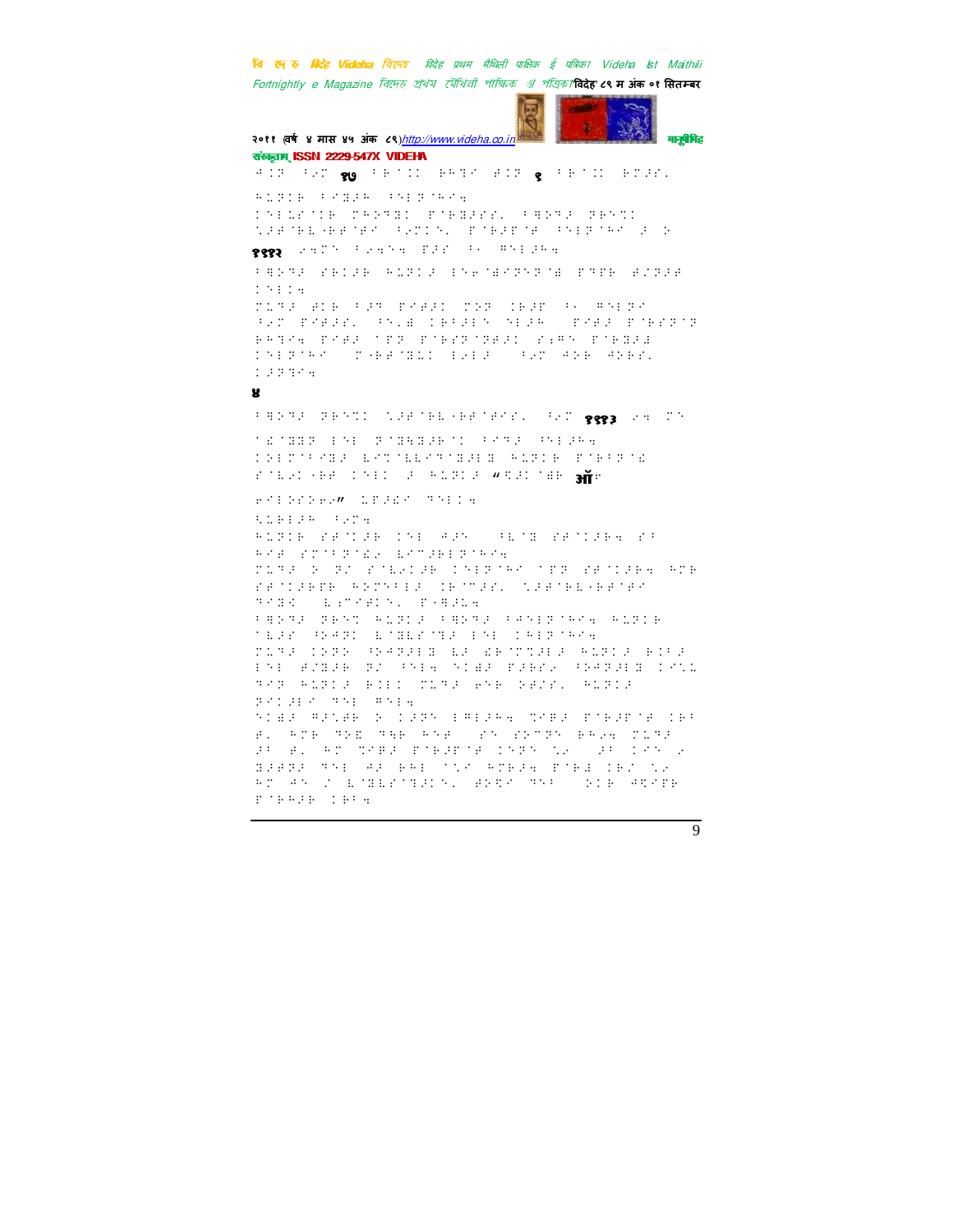चि एक रु मिनेह Videha विएक विदेह प्रथम मैथिली पाक्षिक ई पत्रिका Videha Ist Maithili Fortnightly e Magazine রিদেত শ্রথম মৌথিনী পাক্ষিক প্র' **বিदेह' ८९ म अंक ०१ सितम्बर २०११** 

(वर्ष ४ मास ४५ अंक ८९)http://www.videha.co **ISSN 2229-547X VIDEHA** 



मानूबंगिह संस्कृतम्

#### **Le**

FROM REPORT RESPONDED TO A CONTRACTOR  $\mathbb{C}^{\mathsf{H}}\otimes\mathbb{C}^{\mathsf{H}}\otimes\mathbb{C}^{\mathsf{H}}\otimes\mathbb{C}^{\mathsf{H}}\otimes\mathbb{C}^{\mathsf{H}}\otimes\mathbb{C}^{\mathsf{H}}\otimes\mathbb{C}^{\mathsf{H}}\otimes\mathbb{C}^{\mathsf{H}}\otimes\mathbb{C}^{\mathsf{H}}\otimes\mathbb{C}^{\mathsf{H}}\otimes\mathbb{C}^{\mathsf{H}}\otimes\mathbb{C}^{\mathsf{H}}\otimes\mathbb{C}^{\mathsf{H}}\otimes\mathbb{C}^{\mathsf{H$ TO BE TRUSPECT CONTERPRINT RURAL CORROW CONTRAR (\$50.0 SENEMA PARTIER MURNET SEMITERIT VARIOS SPIERES 男子 (法的)特 外男的复数 CONFIDENTIAL CARD ANDAR CONDITATION AREA AND THE POINT OF POST PICTURE OF THE PERSON RESPONSE. BOBBIAI PARR DI LEVA PARVA I PAK PRINTIVO RON REDNISCH DRONE DOCH DOS PRIESTRESS 中央的 医肝油

#### £.

ENE TEMPERENT CORN DOWNLOADDING NEWS ESIMENTE SAVIENA DUCTURA ESCRITANEA ANTIFICA WA SEARCH ARMOU**SH**RO ROBOW SERVICES AND A SEARCH TERRI PERIPIRAN MERRIMANI PROVINCI ANCOR analyzing a comprehensive and a warehold the state of the protection THE POSSIBLE WARRENED WITH INSIDE HWY ARE A CELEBRATE Example of a state of the store set of the state state and states  $\mathcal{A}(\mathcal{G},\mathcal{E})=\mathcal{V}_{\mathcal{G}}(\mathcal{G},\mathcal{G},\mathcal{G})$ 

30 000 1000 \$858 0000 10000 1000 0000 11000 A PARTICH PLEVE RECEIVED A SERVE DE LA CARDIO DE LA PARTICIPA POR MARCA DE LA RECEIVE DE LA RECEIVE DE LA RECEIVE DE LA RECEIVE DE LA RECEIVE DE LA RECEIVE DE LA RECEIVE DE LA RECEIVE DE LA RECEIVE DE LA RECEIVE DE LA RECE I ARE PORTE EXPOSER TERM PACTER STRINGER ROBERT TERM CENTERE THRU RATES CONTROL 20 JAPAN 2020 AN JAPANES PRAPARED DARKERS THE WORDER HERE HEROTEPLY PORTER TO PREPARE  $\{F(f) \mid F \in \mathcal{F}^m \mid \mathcal{H}^m \in \mathcal{H}^m \mid \mathcal{F}(f) \leq F(f) \leq \{F(f) \mid \mathcal{F}(f) \leq F(f) \leq \mathcal{F}^m \mid \mathcal{F}(f) \leq \mathcal{F}^m \} \}$ ERMOR PORTER ARMAIN TO BOTH MAIL

3 JAPAN 8830 JAARAL PARRAMANTA PAPEARL

ESPERANT PROPERTY AND CONFINENTIAL CONTROL PLEAME POLIE FROM IN ENEX (PEIR POLIFIER) a esta conditatos casteles do canado esa des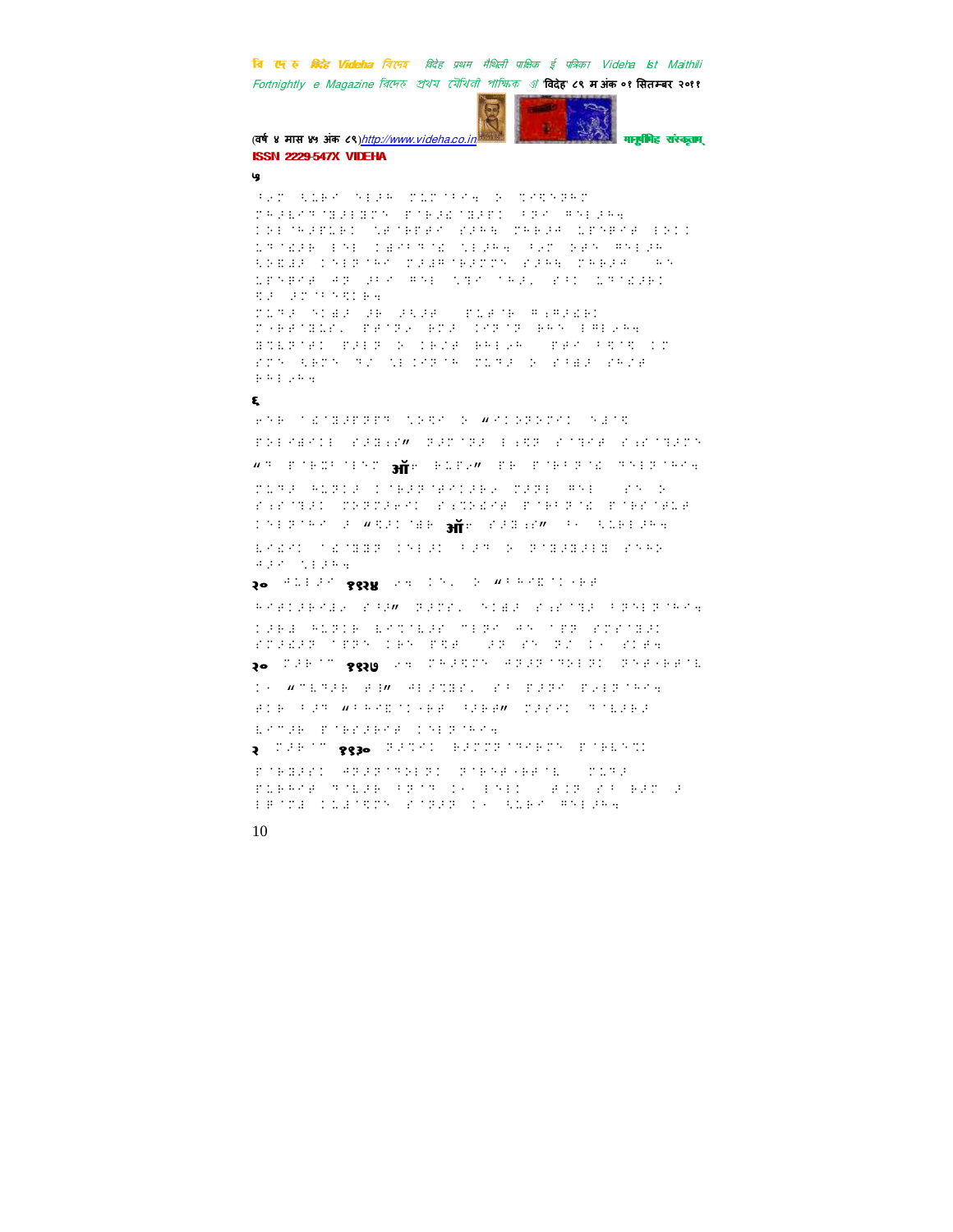बि एक रु मिन्हे Videha विरफ्श विदेह प्रथम मैथिली पाक्षिक ई पत्रिका Videha Ist Maithili Fortnightly e Magazine রিদেত শ্রথম মেথিনী পাক্ষিক প্রা পত্রিকা**'বিदेह' ८९ म अंक ०१ सितम्बर** 

२०११ (वर्ष ४ मास ४५ अंक ८९) http://www.videha.co.ir मानुबैमिह संस्कृतम् ISSN 2229-547X VIDEHA

CORP. 9933 PARTIES CONTRACTOR PROPERTY WAS CONFIDENT CONTRAR CONFERENCE (ESCOLO PORT CAREER

**FRAUD** AND CONTROL CONFIDENTATIONS IN ALCOHOL AND

stage texts in perfective text studies that the perfective NEURA PORO TRENE PUE ERRITE (PROPREDA rance invest renners avoi mas availabarit CARABI CABLO BER CREDIT INFORMATION ESPRING WELLING SENED CLARIFY TENDING PROPERTY FRAME REPORT OF THE PROPERTY OF A REPORT OF THE REPORT OF THE REPORT OF THE REPORT OF THE REPORT OF THE REPORT OF CLARA AND REPAIR TRANSPORTED CORPORA 99 1819/18 9986 PM 105, THERE IRE RETURN

singularida i medie a raredurati i gleguas i diregionaria KON CO STAR RIBBOD PRESERVATIONS TO TAP A carried in the research is a carried in a car in the End of A NA A CABA 172 BINBA CON ELECTOR COMME CALMINAMENTAL

ew illiable eeug van door dieserde groot

speed ex standard competenced presentation

ma na redakil dendaanae istenaae is in kanndi dendan ke Since the track of the sector response to the control of the top 主要的人主要的人主要性的最大主要的人共有主要形容。 FOR NO SERVICES CONTER SERVICES POSSESS 空气生息之中的年

## ८

 $37.733 - 3.234$ 

19

PORTER PER PREFER SERVICE PROPERTY PRESENT FOR SPORTS OF TRANSPACE PERIOD REPORTS IN THAT ARE PAPEL FRANK POSTAGE TROUVER TO A TURNER EVERENCE PROPERTIE 89 8888 TOP CONTROL

PERFRICATION 23 COMPANY FOR 1988 OF 311 PARTICULAR

www.caes.com/www.caesesee.edu/usine-com/web/2004-0002 A 17 NO 17 SO PORT A MARIO POPULAR A PORT A RIGHAM CONTRA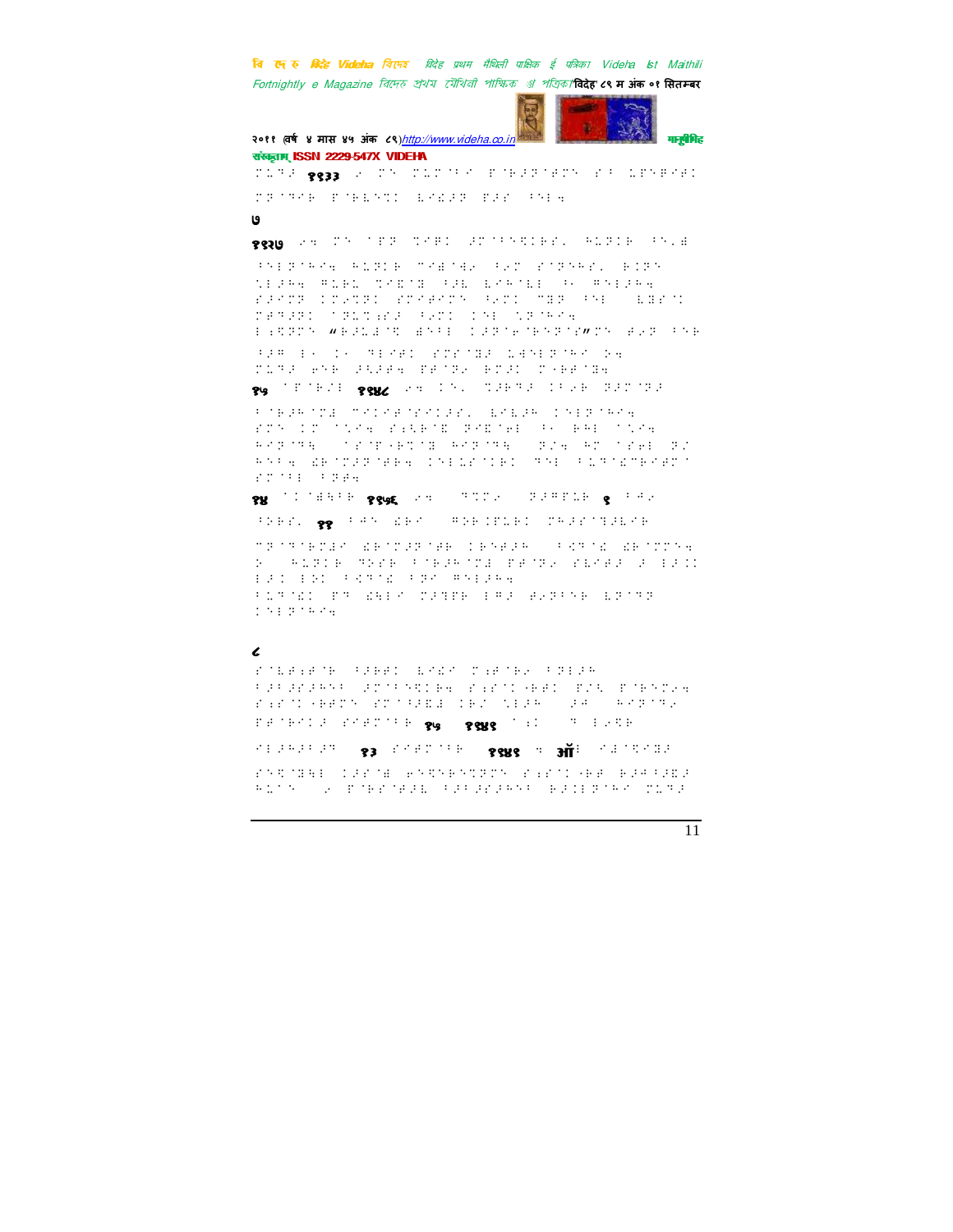बि एक स्टेट Videha विएक विदेह प्रथम मैथिली पाक्षिक ई पत्रिका Videha Ist Maithili Fortnightly e Magazine রিদেত শ্রথম মৌথিনী পাক্ষিক প্র' **বিदेह' ८९ म अंक ०१ सितम्बर २०११** â **Service** × (वर्ष ४ मास ४५ अंक ८९)http://www.videha.co.in मानूबंगिह संस्कृतम् **ISSN 2229-547X VIDEHA** BLEW FRANKA CREAT WAY: EKEND FAIL F PORTHUM UPP OF THEFT EVID BY: FREE PORCH SPAR TOP MEDICIN  $\lambda$  and the constant state of an experimental control of constant and the constant of the constant of  $\lambda$  , which is the constant of  $\lambda$  $\mathcal{B}(2,3)=\mathcal{B}(3,2,3)=\mathcal{B}(3,3,2,3,3,4,5)=\mathcal{B}(3,3,3,3,4,5,5)=\mathcal{B}(3,3,3,4,5,5)=\mathcal{B}(3,3,3,4,5,5)=\mathcal{B}(3,3,3,4,5,5)=\mathcal{B}(3,3,3,4,5,5)=\mathcal{B}(3,3,3,4,5,5)=\mathcal{B}(3,3,3,4,5,5)=\mathcal{B}(3,3,3,4,5,5)=\mathcal{B}(3,3,3,4,5,5)=\mathcal{B}(3,3,3,4,$ E PREDITE SUE AND NO DOPE TEAR ENTERED 小女子 共に共に合い FILM NEW PARTNER WAS CITED AT THE PUBLIC PROPERTY OF THE TORPS TELEVISOR RELEASED PROFILE maked and idea in aek in this day of a samal we had s 11959 FIRST WORLD CONSTRUCTION ON TWO CONTRACTS ARE TO  $\mathbb{P}^{(n)}$  is a proof. ESPERING CALL TRANSPORT  $\mathcal{A}(\mathcal{N},\mathbb{R})=\mathcal{N}(\mathcal{N},\mathcal{N},\mathbb{R})\oplus\mathcal{N}(\mathbb{R})\oplus\mathcal{N}(\mathbb{R})\oplus\mathcal{N}(\mathbb{R},\mathcal{N},\mathbb{R})$ THE REPORT OF PRODUCTS IN A REPORT OF A REPORT OF THE die Electronica FRAME REPORT OF FRAME CONTROLS OF THE CONFIDENT REPORT **SOF** TERRITED NO. TRIPPED CERRY  $\mathcal{A}^{\alpha}(\mathcal{A},\mathcal{B})=\mathcal{A}^{\alpha}\mathcal{B}^{\alpha}\mathcal{A}^{\alpha}\mathcal{B}^{\alpha}=\mathcal{A}^{\alpha}\mathcal{B}^{\alpha}\mathcal{B}^{\alpha}.$ Canalizer map represente SABAB CASABE SE PASSARES Stad in Para Board measure day THE REPORT OF SAME CONTROL AND PRESENTED TO **SPECTRE TEST** FRANCH CONTRAD PARKET RESORT THE CONTROLED DAN EVERATING  $\mu$  5  $\mu$  = 2.24  $-$  3.5  $\mathrm{U}$  = 3.34  $\mu$ and country number of a the TERRIT TERRITORI (1941) TERRITOR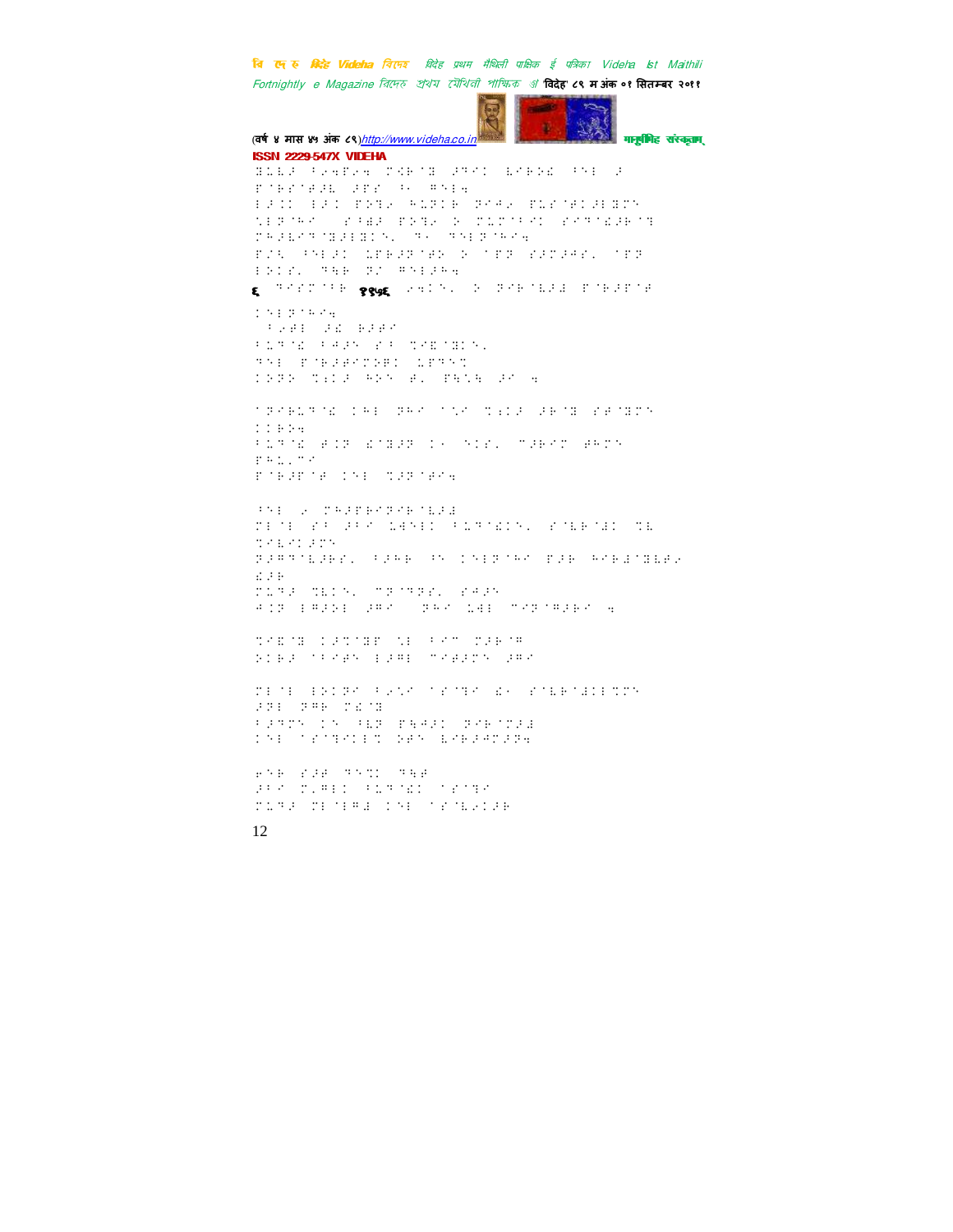बि एक रु मिनेट Videha विएक विदेह प्रथम मैथिली पाक्षिक ई पत्रिका Videha Ist Maithili Fortnightly e Magazine রিদেত শ্রথম মৌথিনী পাক্ষিক প্রাণবিকা**বিदेह ८९ म अंक ०१ सितम्बर** 

**Service** ø मानुबेमिह २०११ (वर्ष ४ मास ४५ अंक ८९)http://www.videha.co. संस्कृतम् ISSN 2229-547X VIDEHA BUT FRAME SHORTEN HORTEN SA FOR SPOKE SERVICES rima mesa ensantra elegan midade a diaze in pinanoni, coda cadar MINERAL ENECTING RATIO PACE ENVELOPED PROPERTY & ROS ALBERTA CONSUMING SPA TECHNOLOGY SALE TECHNOLOGY PER tan ang aktres na malaysian measurement (species) (assay ABS Codere Arabek di Caraco Abs deposa Article (transl. Program and Granal THE STUTER OF BROAD SPACES THE PROPERTY ON THE OCCUPANT AND LONGITUDE OF A CONTROL 学习 法对决判断 FRANK CONTRACTORER STEPHEN CRIPPER 20 askage ask to agree to the abo rigaragery, riceran right para yi ata pakie mkoaka an pearcan

tal deputación desemblecer con tuda des

na kinea ekonomia poziciano esaspending and considered  $\mathbb{E}\left\{ \mathbf{v}^{\prime} \in \mathbb{R}^{d} \left| \mathbf{v}^{\prime} \right| \leq \mathbf{v}^{\prime} \right\} \leq \mathbb{E} \left[ \mathbf{v}^{\prime} \right] \leq \mathbb{E} \left[ \mathbf{v}^{\prime} \right] \leq \mathbb{E} \left[ \mathbf{v}^{\prime} \right] \leq \mathbb{E} \left[ \mathbf{v}^{\prime} \right] \leq \mathbb{E} \left[ \mathbf{v}^{\prime} \right] \leq \mathbb{E} \left[ \mathbf{v}^{\prime} \right] \leq \mathbb{$ and contract and contract part of policy were provided 49148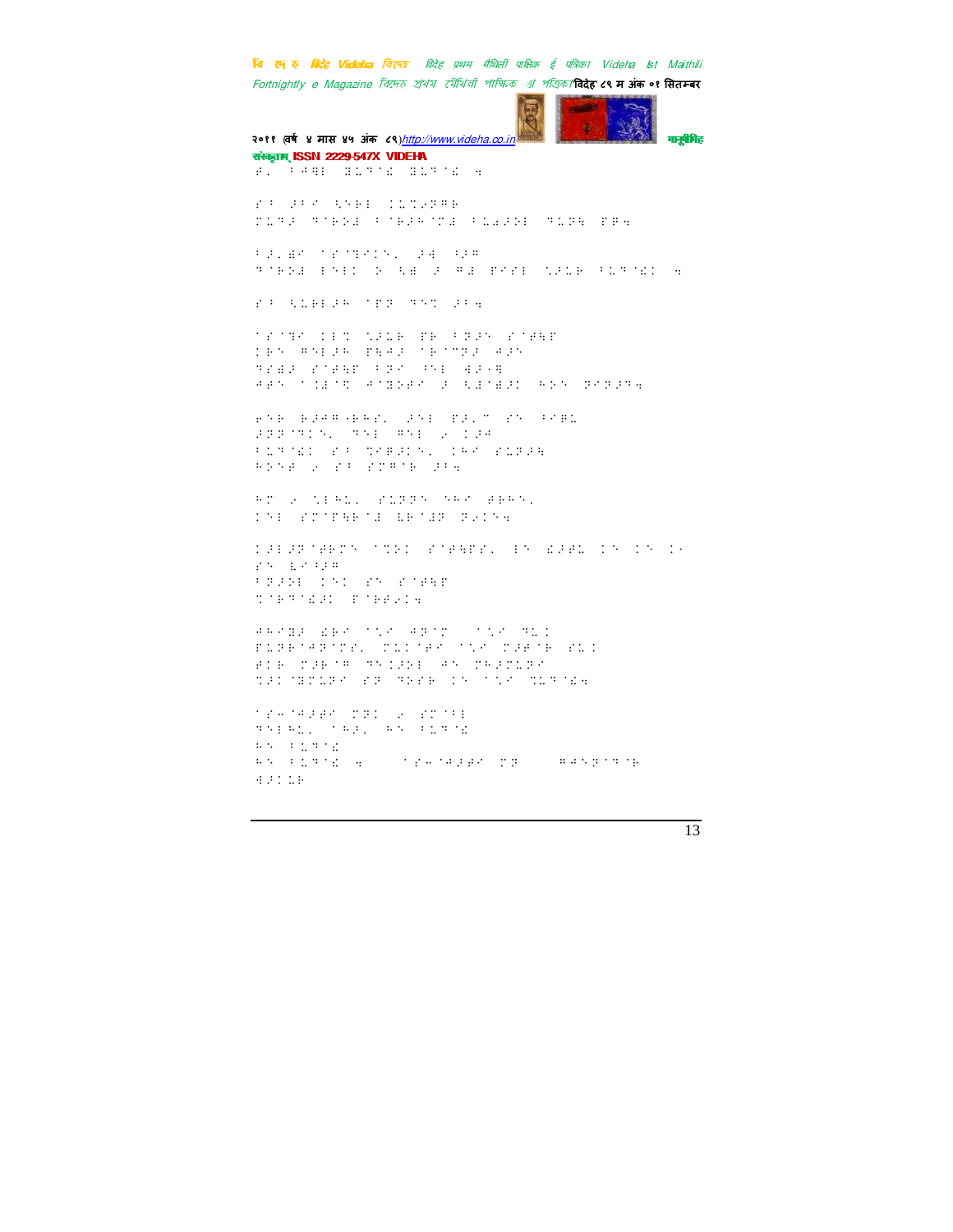चि एक रु मिनेह Videha विएक विदेह प्रथम मैथिली पाक्षिक ई पत्रिका Videha Ist Maithili Fortnightly e Magazine রিদেত শ্রথম মৌথিনী পাক্ষিক প্র' **বিदेह' ८९ म अंक ०१ सितम्बर २०११** 



(वर्ष ४ मास ४५ अंक ८९)http://www.videha.co.ii **ISSN 2229-547X VIDEHA** 

#### ₹

PORCH ROOTED TRONG OF RESORT ESPECIE PROTECT TESTIF OR CONFIDENCIAL RESERVE **CONSERVANCE 28 AND LESSEE アナマキスト アークター REAの** EBS FOND

gu Shida Estanda Pabara ggu ru Phila real ESPECIAL PROPERTY CONFIDENTIAL CORPORATION THE CONTROL RELEASED FOR STREET AND RELEASED 活動的 初生体の

The property of the care all decome rails. Pine Media **TRANSPORTAGE AND TRANSPORTED TO** 子供の生活の PAPTERN TETH ARE ALARGED PARK WAS ATTEMPT BARANA (PATPE) ANEXTAN (P. EAIN) BAREARN EUROPEURT COEUECON

## 3

PORTABLE TO APPEAL FOR COORDINATE PORT OVER 10000

CONFIDENTIAL ENGINEERING SERVICES CONTRACTOR ESCORA VIENES (POE PAES TROE PSK) ESP 中外生产中外生产的人的是一般是在中央上层中央、内部留长区、一般的长途、 ma care de ligga da labar localita cepidade ligga labelo. BANK CABBUTA PECNEDAM PUNIS CONSTRUCTION ENE TABLE BUD BANK (SEN EREBY 1981) AN ABER ESCRA EXPANSIVE VIDASSON OVEREN ERROR VOSPRER advertised and Portage and Advertised and Calendary BREAK PORT OF BRIAN AN 2000 IN BRANCH PLANCE OF

nd article indicated heel in as independing projections. ROBO ESADA CRESPER SERISI PRIBUDEN TRIB ANY CENT SAFE RINE NEW

DE ADELES EN PRAISE DE L'ESPANYONE L'INSTALLATION EN ENE Send increased and tag individual and aerophand increased DISTRIBUTION FRAME CONTROL PORTUGALIZED IN A BOSTON VIEW PERPIRANE AIR DIE THE PLEATINEI KOBBS PORT DORE I ESTOR REPORTED TIPPED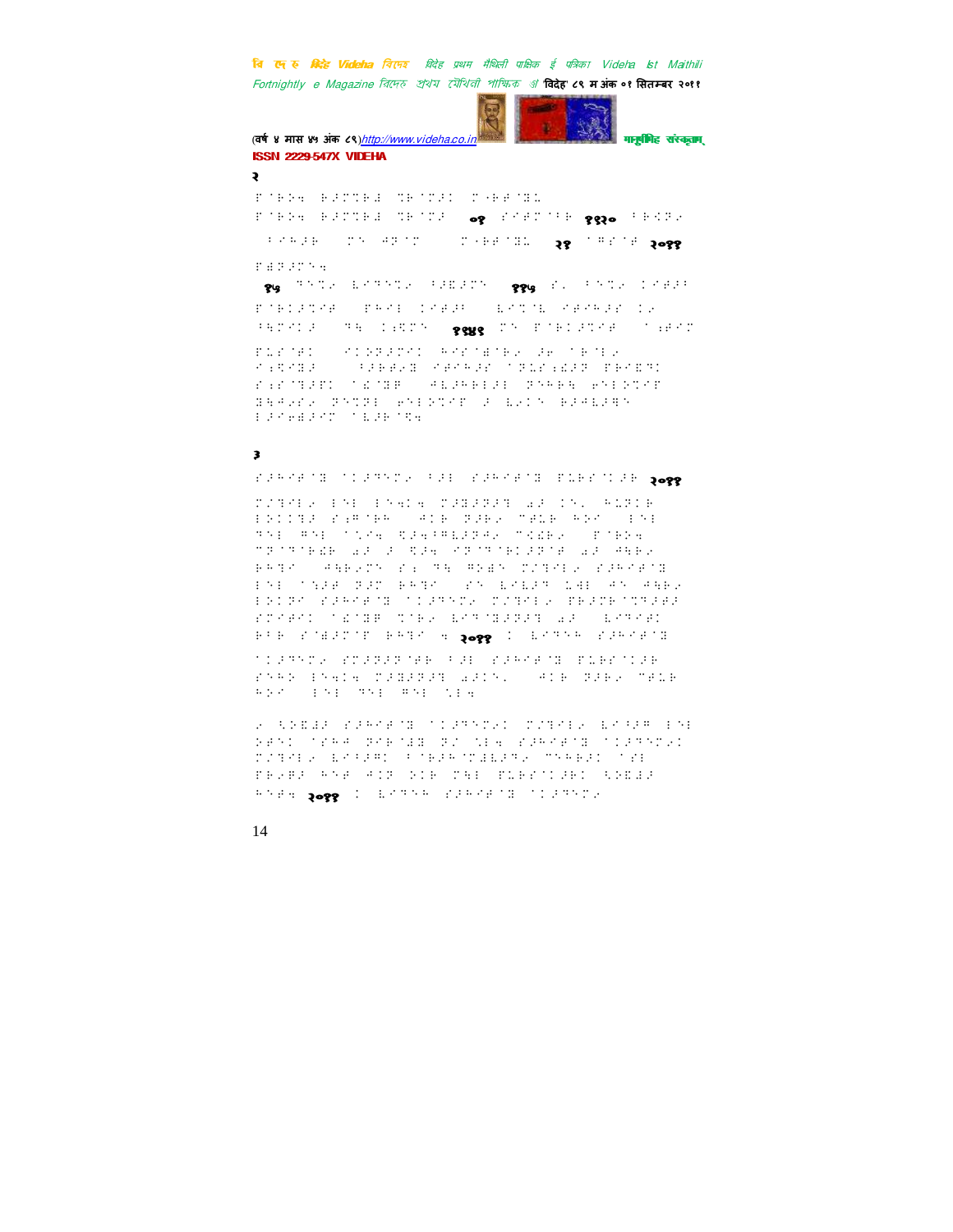बि एक स्टेट Videha विएक विदेह प्रथम मैथिली पाक्षिक ई पत्रिका Videha Ist Maithili Fortnightly e Magazine রিদেত শ্রথম মৌথিনী পাক্ষিক প্রাণবিকা**বিदेह ८९ म अंक ०१ सितम्बर** 



संस्कृतम् ISSN 2229-547X VIDEHA SCRAPAPIGE CONE SEARCHION POESICIAE COMEVILARIAC magnetic property

SAPIL PARAL PARKEMENT VALUES DRUG PAPIL distribuição de estado de composição de estado WADARAT BANARD BARTEDA (WEBSEATT) WOODRA

SABAD BARYA BARYBARASI YANKIBAA TORY RATE RESERVATION TRIER TORS RETURNED REPORT they down this response to the second state.

SAPAN PINESA PINERADINAAS COAST PARTNERS ROCER CRIP OFFICER CORPORATES

**DISPOSE CRIMES ACTIVE AND MADE CONVERT CONVICTIBLE**  $\mathcal{R}^{(1)}\left(\mathbb{R}\right)\left(\mathbb{R}^{n}\right)\left(\mathbb{R}\right)\left(\mathbb{R}^{n}\right)\left(\mathbb{R}^{n}\right)\left(\mathbb{R}^{n}\right)\left(\mathbb{R}^{n}\right)\left(\mathbb{R}\right)\left(\mathbb{R}\right)\left(\mathbb{R}^{n}\right)\left(\mathbb{R}^{n}\right)\left(\mathbb{R}^{n}\right)\left(\mathbb{R}^{n}\right)$ 

ARECOMPRENT MARK CONTERNED CATARITA CORPORATOR  $\begin{array}{cccccc} (2,5,4,2,4,1) & (4,1,5,1,2,3,2) \end{array}$ 

PRESENTABLE CARD CONTREL CARDER CONTRAP ROCE

nemetal passing a specifical A REDUCTOR A CONADA CONTRAEAC PORA PARTICIPADA DO ARC  $\mathcal{A}^{\prime}(\mathcal{B}^{\prime})^{\prime}(\mathcal{B}^{\prime},\mathcal{B}^{\prime},\mathcal{B}^{\prime})^{\prime}(\mathcal{B}^{\prime},\mathcal{B}^{\prime},\mathcal{B}^{\prime},\mathcal{B}^{\prime},\mathcal{B}^{\prime},\mathcal{B}^{\prime},\mathcal{B}^{\prime},\mathcal{B}^{\prime})^{\prime})^{\prime}(\mathcal{B}^{\prime},\mathcal{B}^{\prime},\mathcal{B}^{\prime},\mathcal{B}^{\prime},\mathcal{B}^{\prime},\mathcal{B}^{\prime},\mathcal{B}^{\prime},\mathcal{$ २०६७

ASTERIAL PARTICULAR ACCURACY CONTRACTO INTERVIEW IN DEVICES ROED - FILEDER CORRESPONDED SERRETE SPECIFIER

BRIEFTRING

 $\mathcal{L}(B)$  and  $\mathcal{L}(B)$  . The definition of  $B$  and  $B$  is a subsequently defined as a sequence of  $B$  and  $B$  . The definition of  $B$ 

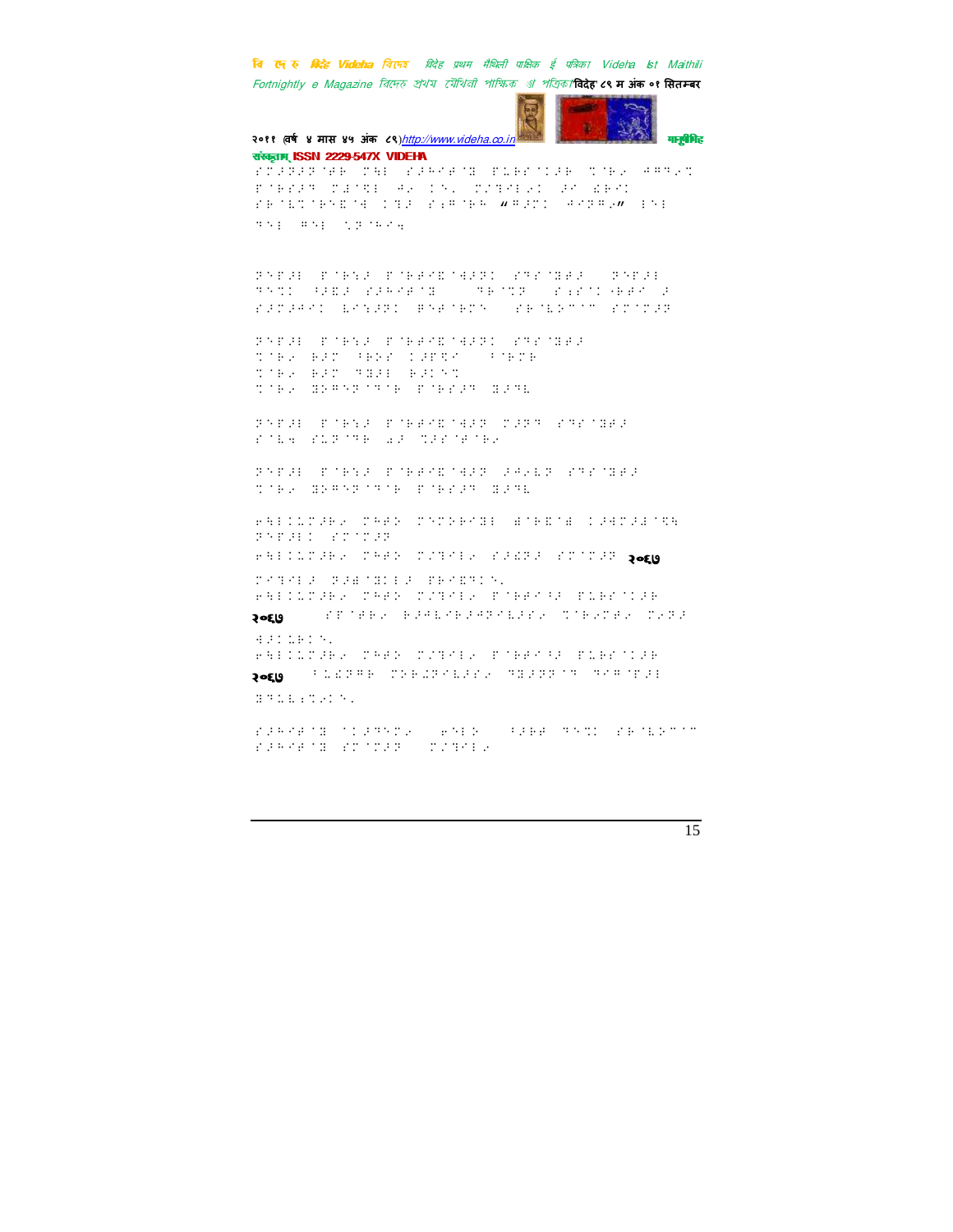बि एक स्टिट Videha विएक विदेह प्रथम मैथिली पाक्षिक ई पत्रिका Videha Ist Maithili Fortnightly e Magazine রিদেত শ্রথম মৌথিনী পাক্ষিক ওা **বিदेह ८९ म अंक ०१ सितम्बर २०११** 

(वर्ष ४ मास ४५ अंक ८९)http://www.videha.co.ii मानूष्टीमेह संस्कृतम् **ISSN 2229-547X VIDEHA** 

**TEST** PARABOTED CONTENTATION

LUSTERIN CONTROLSING CROWN 8888 8886

ARRESTS DESCRIPTION CONSUL

 $\mathcal{L} = \mathcal{L} \mathcal{L} \mathcal{L} \mathcal{L} \mathcal{L} \mathcal{L} \mathcal{L} \mathcal{L} \mathcal{L} \mathcal{L} \mathcal{L} \mathcal{L} \mathcal{L} \mathcal{L} \mathcal{L} \mathcal{L} \mathcal{L} \mathcal{L} \mathcal{L} \mathcal{L} \mathcal{L} \mathcal{L} \mathcal{L} \mathcal{L} \mathcal{L} \mathcal{L} \mathcal{L} \mathcal{L} \mathcal{L} \mathcal{L} \mathcal{L} \mathcal{L} \mathcal{L} \mathcal{L} \mathcal{L} \mathcal$ १०१०

company capacando a sau 88315

a de ela manifesta de la calidad de la companya de la calidad de la calidad de la calidad de la calidad de la ma nativa vel sues senal liville se l'imperialevamente. 3080 3533

Room SPA PRIPER SANCE

constance is a composition order and server 2008 - Fan San Star Started

 $\alpha$  and a second property in the second second second second second second second second second second second second second second second second second second second second second second second second second second secon

SA ARRANGEMENTATION STAR AND ARREST MATERIAL

department present and a mande 3328 diagnosis (premensio demograficación en ma **885C**  $\mathcal{L}(\mathbb{Z},\mathbb{R})\cong\mathbb{R}^{n\times n}\times\mathbb{R}^{n\times n}\times\mathbb{R}^{n\times n}\times\mathbb{R}^{n\times n}\times\mathbb{R}^{n\times n}\times\mathbb{R}^{n\times n}\times\mathbb{R}^{n\times n}\times\mathbb{R}^{n\times n}\times\mathbb{R}^{n\times n}$ **8388** were natively THE PROPERTY AND THE WORLDWID PARTY LEARN 9890 cease and SCRIBS STORY BOOKS WAS STRUCK TO BE CONSTRUCTED AT A 200 8618 THE TERRITORY ENGINEERING WITHOUT TIME OF PICTURE 3893 FOR APPLE TO DEPARTE TRANSPORTED TO RECOVERED CANDIDATES CANDID 8898 RICH CORRECTES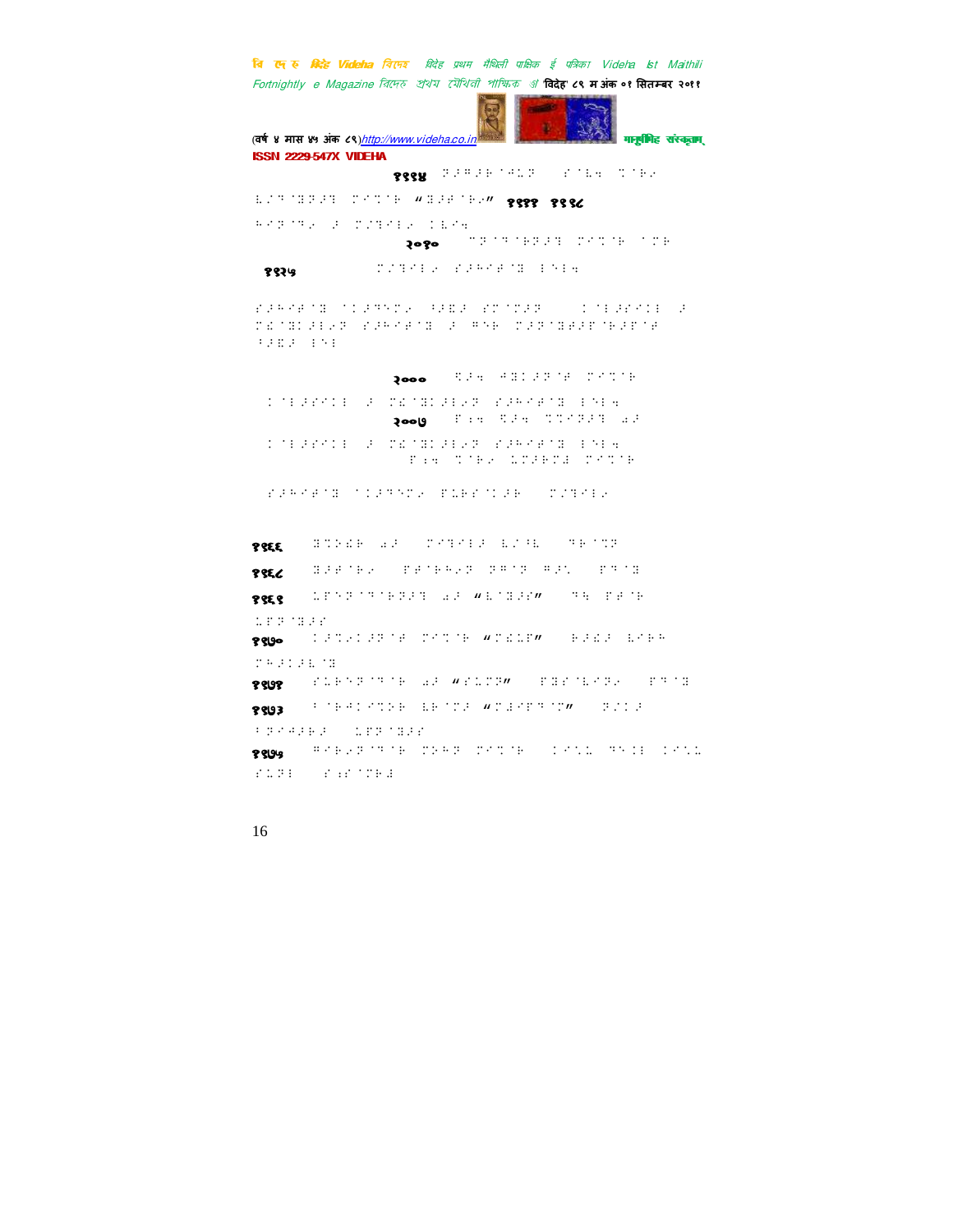बि एक स्टेड Videha विएक विदेह प्रथम मैथिली पाक्षिक ई पत्रिका Videha Ist Maithili Fortnightly e Magazine রিদেহ প্রথম মৌথিনী পাক্ষিক প্রাপত্রিক/**বিदेह ८९ म अंक ०१ सितम्बर** मानुबेमिह २०११ (वर्ष ४ मास ४५ अंक ८९)http://www.videha.co.ir संस्कृतम् ISSN 2229-547X VIDEHA  $\left\langle \left( \mathbf{E} \left( \mathcal{F}^{(1)} \right) \mathbf{E} \left( \mathbf{E} \left( \mathcal{F}^{(1)} \right) \right) \mathbf{E} \left( \mathbf{E} \left( \mathcal{F}^{(1)} \right) \right) \right) \right\rangle \leq \mathbf{E} \left\langle \mathcal{F}^{(1)} \mathbf{E} \left( \mathbf{E} \left( \mathcal{F}^{(1)} \right) \right) \right\rangle \leq \mathbf{E} \left\langle \mathcal{F}^{(1)} \mathbf{E} \left( \mathcal{F}^{(2)} \right) \right\rangle$ 3895 pagega na THE PARTNERS COOPER CONTRACTORS CONTRACTORS 66126 adarahasi **REDZ** AFRICANTE HUSSEN WINDOW COUNT LAB TERRY TESTIE THE REPORT OF THE REPORTED HERE. **S 612 &** 29919678 THE CONSTRUCTION OF THE CONSTRUCTION OF REPORT OF SECRE **8860** DES MERES . The experiments of the process of the contract of the contract of  $\mathcal{A}$ <u>የያሪየ</u> DAVIDAL 13 8822 FREE BALL DEEMACE CODEDIONS TRIP TERRITORIAL WITH A CONTROL 8863 THOMAS ARRAIGNMENT SPECIAL ESPECIAL SYSTEM IN SPECIES CONTINUES. **8868** ARRIVANS WAS CAPED DARIVED CORPORAT 8869 and the trade of potential members in a rele-**8SCE**  $p \geq 3$  ,  $p \geq 2$  . 8869 CONSERVATION OF THE PERSONAL **CAPPIBAR** १९८८

```
THE REPORT FOR THE WORLD AND RELEASED FOR THE RESIDENT WAS ARRESTED FOR THE RESIDENCE.
8868
29919673
       TEMPERATURE MARRIE POPPARE LEA
8880
工作法
        BUSINESS AND PROGRESS PUBLIC NOURSEL
8888
        Stephens are substance there are
8885
```
#SERBIN SERVICES PRESS TRE

8883

 $\overline{17}$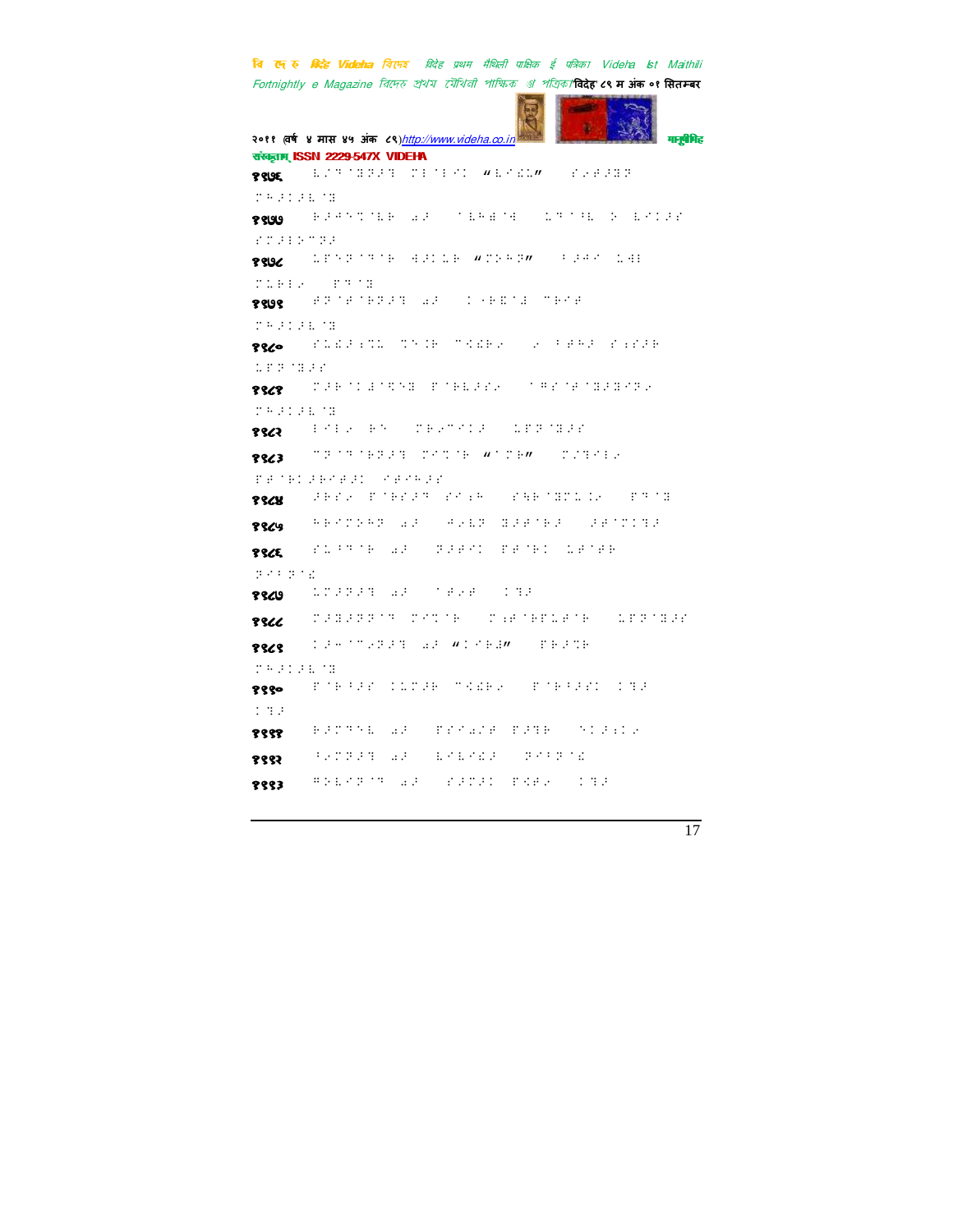बि एक स्टेड Videha विएक विदेह प्रथम मैथिली पाक्षिक ई पत्रिका Videha Ist Maithili Fortnightly e Magazine রিদেচ প্রথম মৌথিনী পাক্ষিক প্রা**ত্তিক ৭৭ সাক্ত ০৭ মিনদ্ব ২০৭१** 

|                             | (वर्ष ४ मास ४५ अंक ८९)http://www.videha.co.in<br>। मानुबंधिह संस्कृतम्                                                                                                                                                                                                                                                                                                                                                                                                                      |
|-----------------------------|---------------------------------------------------------------------------------------------------------------------------------------------------------------------------------------------------------------------------------------------------------------------------------------------------------------------------------------------------------------------------------------------------------------------------------------------------------------------------------------------|
|                             | <b>ISSN 2229-547X VIDEHA</b>                                                                                                                                                                                                                                                                                                                                                                                                                                                                |
| 8888                        | 进行进行的 进行任选的 人名英格兰人姓氏卡尔的变体                                                                                                                                                                                                                                                                                                                                                                                                                                                                   |
| १९९५                        | <b>REDUCE DOCUMENT ERRED CONSTRUCT</b>                                                                                                                                                                                                                                                                                                                                                                                                                                                      |
| pro na                      |                                                                                                                                                                                                                                                                                                                                                                                                                                                                                             |
| 88SE                        | $\left\{ \begin{array}{ccc} \frac{1}{2} \left( \frac{1}{2} \right) \left( \frac{1}{2} \right) \left( \frac{1}{2} \right) \left( \frac{1}{2} \right) \left( \frac{1}{2} \right) \left( \frac{1}{2} \right) \left( \frac{1}{2} \right) \left( \frac{1}{2} \right) \left( \frac{1}{2} \right) \left( \frac{1}{2} \right) \left( \frac{1}{2} \right) \left( \frac{1}{2} \right) \left( \frac{1}{2} \right) \left( \frac{1}{2} \right) \left( \frac{1}{2} \right) \left( \frac{1$                |
| 的复数过敏电                      |                                                                                                                                                                                                                                                                                                                                                                                                                                                                                             |
|                             | 9990 CARDEN PARAGE DATE CEDERAR REAR                                                                                                                                                                                                                                                                                                                                                                                                                                                        |
|                             | maa meesheer oo baha                                                                                                                                                                                                                                                                                                                                                                                                                                                                        |
| 8886                        | <b>SAGED DE TRAS REDUCTION CONFERENCE EN TE</b>                                                                                                                                                                                                                                                                                                                                                                                                                                             |
|                             | <b>8888</b> (2010) 2007 11 (2009) 2010                                                                                                                                                                                                                                                                                                                                                                                                                                                      |
|                             | Room (FC22213 Phair (1951) P22 F29 (F29)                                                                                                                                                                                                                                                                                                                                                                                                                                                    |
| १००१                        | $\mathcal{L}^{\mathcal{A}}(\mathcal{A},\mathcal{B},\mathcal{B},\mathcal{B},\mathcal{B})=\mathcal{L}^{\mathcal{A}}(\mathcal{A},\mathcal{B},\mathcal{B},\mathcal{B},\mathcal{B})\qquad\mathcal{L}^{\mathcal{A}}(\mathcal{B},\mathcal{B},\mathcal{B},\mathcal{B},\mathcal{B},\mathcal{B})\qquad\mathcal{L}^{\mathcal{A}}(\mathcal{B},\mathcal{B},\mathcal{B},\mathcal{B},\mathcal{B})$                                                                                                         |
| 29929673                    |                                                                                                                                                                                                                                                                                                                                                                                                                                                                                             |
| રે૦૦ર                       | REPORTED REPORTED DAILY THOSE RESIDENCE                                                                                                                                                                                                                                                                                                                                                                                                                                                     |
| २००३                        | SPARES RABLES FRANCISCO (193                                                                                                                                                                                                                                                                                                                                                                                                                                                                |
| १००४                        | <b>INDUSTRIAN AND CONTROLS IN A STATE OF A STATE OF A STATE OF A STATE OF A STATE OF A STATE OF A STATE OF A STATE</b>                                                                                                                                                                                                                                                                                                                                                                      |
| 的复数医生物的                     |                                                                                                                                                                                                                                                                                                                                                                                                                                                                                             |
| <b>Jook</b>                 | "我不我在了这里去了吧。"陈氏的公开了,你这里去了我去了吧的不会这                                                                                                                                                                                                                                                                                                                                                                                                                                                           |
| $\Gamma \cong \mathbb{Z}/2$ |                                                                                                                                                                                                                                                                                                                                                                                                                                                                                             |
|                             | 2008   RECEBBER 2007/7   1998   1999                                                                                                                                                                                                                                                                                                                                                                                                                                                        |
| २००७                        | $\mathcal{L} = \mathcal{L} \left( \mathcal{L} \right) \mathcal{L} \left( \mathcal{L} \right) \mathcal{L} \left( \mathcal{L} \right) \mathcal{L} \left( \mathcal{L} \right) \mathcal{L} \left( \mathcal{L} \right) \mathcal{L} \left( \mathcal{L} \right) \mathcal{L} \left( \mathcal{L} \right) \mathcal{L} \left( \mathcal{L} \right) \mathcal{L} \left( \mathcal{L} \right) \mathcal{L} \left( \mathcal{L} \right) \mathcal{L} \left( \mathcal{L} \right) \mathcal{L} \left( \mathcal{L}$ |
| ર૦૦૮                        | CONTRACTORS AND CORPORATE COR                                                                                                                                                                                                                                                                                                                                                                                                                                                               |
| 29.121.320                  |                                                                                                                                                                                                                                                                                                                                                                                                                                                                                             |
|                             | Roof Canadanaean and Basiners                                                                                                                                                                                                                                                                                                                                                                                                                                                               |
| 1923-0006                   |                                                                                                                                                                                                                                                                                                                                                                                                                                                                                             |
|                             | Rogo Silevanen bestines (1998) famev                                                                                                                                                                                                                                                                                                                                                                                                                                                        |
| de esta est                 |                                                                                                                                                                                                                                                                                                                                                                                                                                                                                             |
|                             | a de se sobre toda estas entrara a el segundo el segundo de                                                                                                                                                                                                                                                                                                                                                                                                                                 |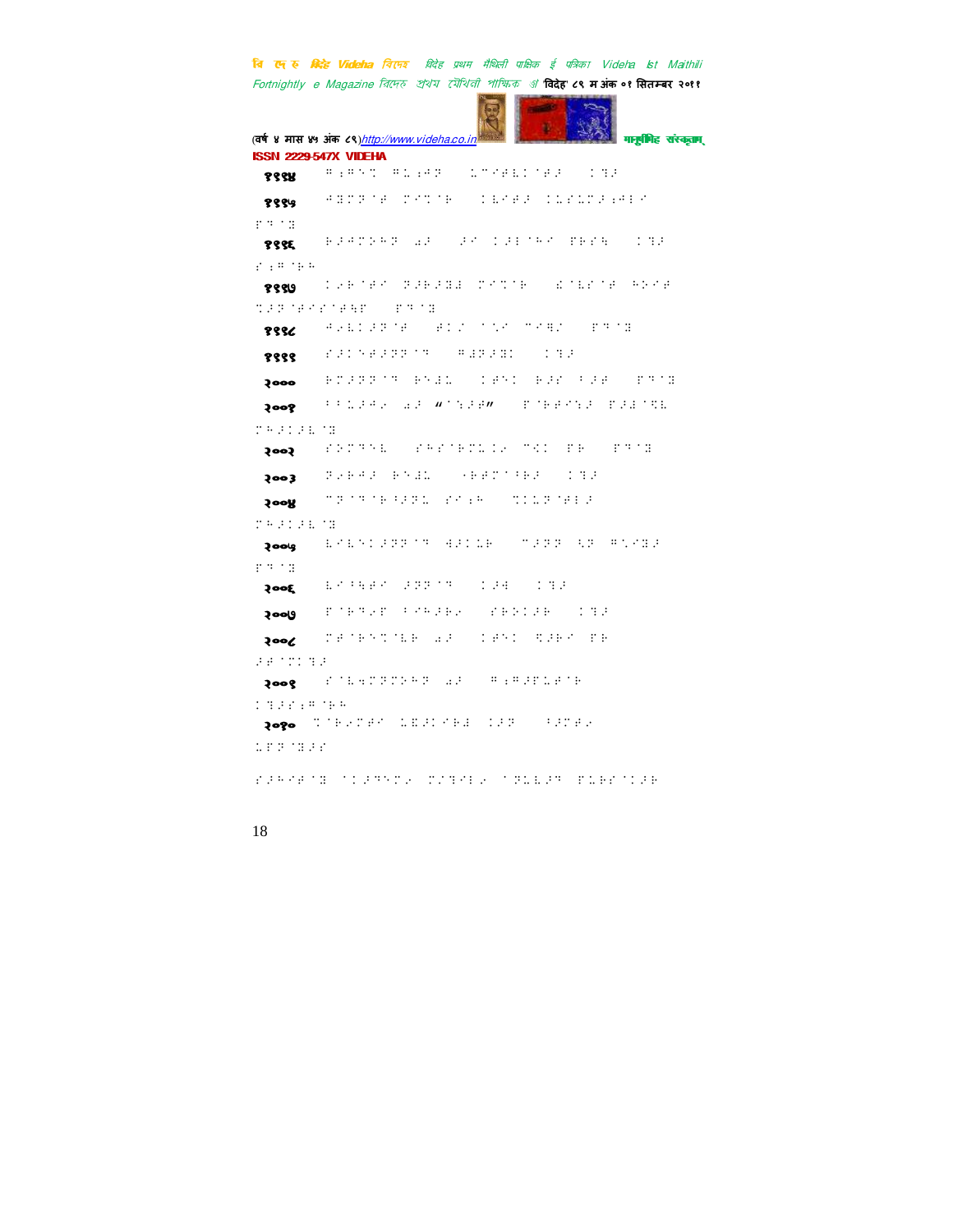बि एक रु मिनेट Videha विएक विदेह प्रथम मैथिली पाक्षिक ई पत्रिका Videha Ist Maithili Fortnightly e Magazine রিদেত শ্রথম মেথিনী পাক্ষিক প্রা পত্রিকা**'বিदेह' ८९ म अंक ०१ सितम्बर** मानुबेमिह २०११ (वर्ष ४ मास ४५ अंक ८९)http://www.videha.co. संस्कृतम् ISSN 2229-547X VIDEHA TILE NORTH CONNO. LEASE TO BE TO THE 8885 a nacine kind i caldo del la caldo ambitante i ando n ya ngozi y 8883 PRESPONSE SPREADS EARNEDS KARAPAT INI DIDAPAT PAPA ARTHUR APARA ALA (1) 重要的其中的一面使用。 经进度的 人名英法格拉尔特里尔 的现在分 8888 中国共享 一、五重之共有  $\label{eq:Ricci} \mathbb{E}\left[\mathbb{E}\left[\mathbb{E}\left[\mathbb{E}\left[\mathbb{E}\left[\mathbb{E}\left[\mathbb{E}\left[\mathbb{E}\left[\mathbb{E}\left[\mathbb{E}\left[\mathbb{E}\left[\mathbb{E}\left[\mathbb{E}\left[\mathbb{E}\left[\mathbb{E}\left[\mathbb{E}\left[\mathbb{E}\left[\mathbb{E}\left[\mathbb{E}\left[\mathbb{E}\left[\mathbb{E}\left[\mathbb{E}\left[\mathbb{E}\left[\mathbb{E}\left[\mathbb{E}\left[\mathbb{E}\left[\mathbb{E}\left[\mathbb{E}\left[\mathbb{E}\left[\mathbb{E}\left[\$ १९९७ poetosas y la esporta reporta acebe la colorada de 8885 PRESERVATION PROTECTIVES INTO A PART TRIPPLETED PROPED CONTROL TREPP TREES TOBES COPPED TREEST 8889 **TREAD CONTROL**  $\mathcal{P}(\mathcal{P},\mathcal{P},\mathcal{P},\mathcal{P},\mathcal{P},\mathcal{P},\mathcal{P})=\mathcal{P}(\mathcal{P},\mathcal{P},\mathcal{P},\mathcal{P},\mathcal{P},\mathcal{P},\mathcal{P},\mathcal{P})=\mathcal{P}(\mathcal{P},\mathcal{P},\mathcal{P},\mathcal{P},\mathcal{P})$ १९९८ FOST PREPERTY EN CHARGE PER CRAFTER eeee Theded Tangers admission depend.  $\mathcal{P}(\mathcal{A}(1,2,3,4)) = \mathcal{P}(\mathcal{A}(3,3,2,3),4,4) = \mathcal{P}(\mathcal{A}(3,3,3,2,4),4,4,3,4) = \mathcal{P}(\mathcal{A}(3,3,4,4),4,4)$ **SACA CORPO EARL SACADE ARE ON EARLY** Jooo  $\mathcal{L}^{\mathcal{L}}(\mathcal{L}^{\mathcal{L}}(\mathcal{L}^{\mathcal{L}}(\mathcal{L}^{\mathcal{L}}(\mathcal{L}^{\mathcal{L}})))$ THE CHARLE CARDIO CONTRACTOR CARD AND ARE १००१ Addition and that is doesn't provide it the place Read Constitution of the control of the Constitution of the Constitution of the Constitution of the Constitution of the Constitution of the Constitution of the Constitution of the Constitution of the Constitution of the Co FORE CONFIDENTIAL CONTINUES IN ESTAB-CONFIDENT TENDS CONFIDENTS CONTENTING  $3003$ 工具产品店 Room San Polenting Discar Polente Window and provide the constant proportion of the resource of the second constants of the resource of the resource of Rook Richard Benedict Management Research POSTOSED BUSINESS CONSENSATO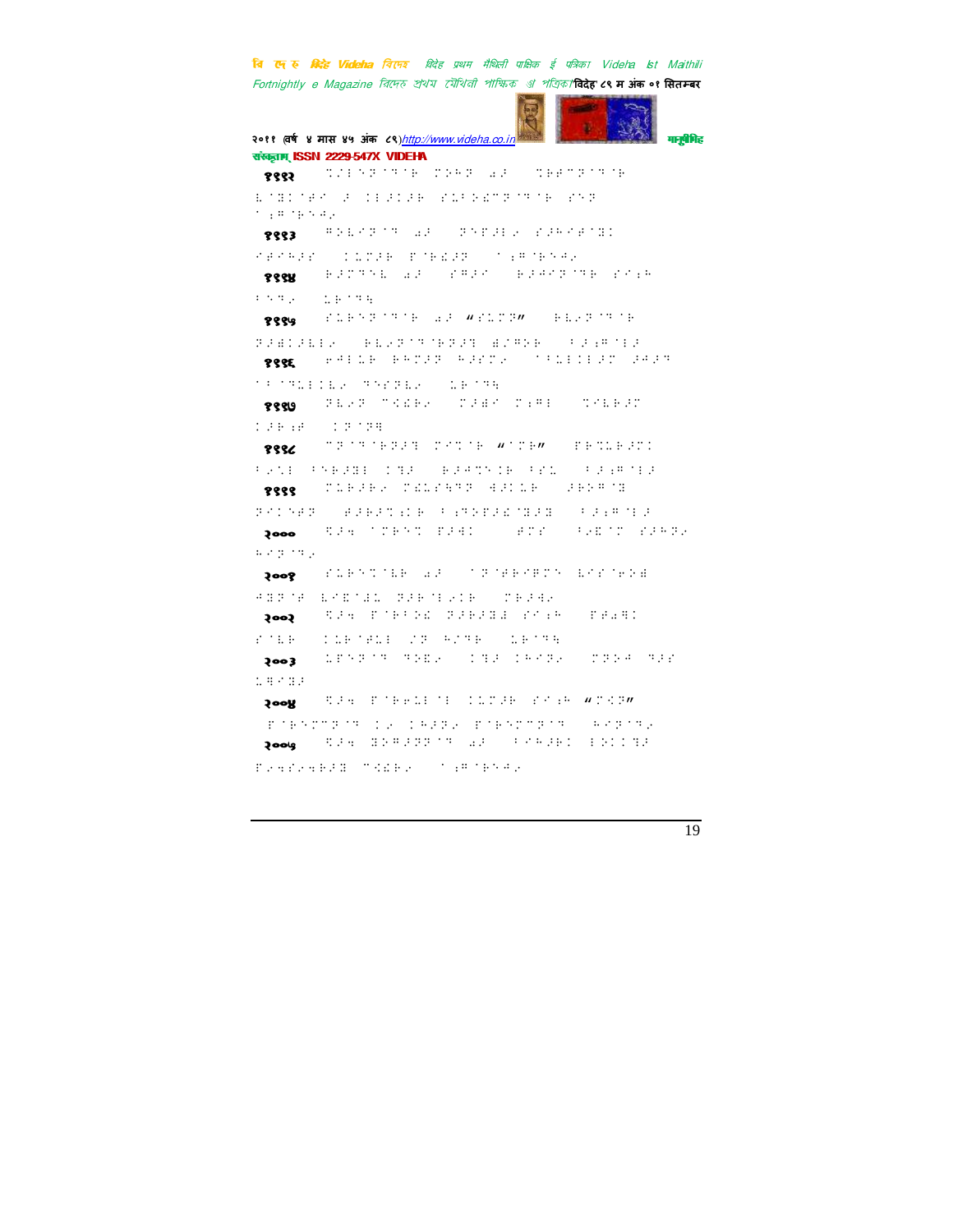बि एक स्टिट Videha विएक विदेह प्रथम मैथिली पाक्षिक ई पत्रिका Videha Ist Maithili Fortnightly e Magazine রিদেত শ্রথম মৌথিনী পাক্ষিক ওা **বিदेह ८९ म अंक ०१ सितम्बर २०११** (वर्ष ४ मास ४५ अंक ८९) http://www.videha.co.in मानूष्टीमेह संस्कृतम् **ISSN 2229-547X VIDEHA** Roof PRAPPRINT WAS INTERFERING cancerpa conduction Room of PRICE PROPERTY BREATER WRITING SEARCH a desenvoluprem proprietario deseas. Roof (FRERIGENE are communicated benefit RIVE TRAEAR TIME VIOLENCE AT THIS CARD THAT THIS E  $0.5\left(\mathbb{P}\left[\mathcal{L}^{\mathcal{M}}\left(\mathbb{P}\left[\mathcal{L}^{\mathcal{M}}\right]\right)\right],\mathbb{P}\left[\mathcal{L}^{\mathcal{M}}\left(\mathbb{P}\left[\mathcal{L}^{\mathcal{M}}\right]\right)\right],\mathbb{P}\left[\mathcal{L}^{\mathcal{M}}\left(\mathbb{P}\left[\mathcal{L}^{\mathcal{M}}\right]\right)\right]$ TRAFFIC TRIAL WAS CITED AND RELEASED TO A ARCHITECT **Joos** will be a constant of the probability of the expected frequency  $\mathcal{D}^{\mathcal{A}}$  and  $\mathcal{D}^{\mathcal{A}}$  and  $\mathcal{D}^{\mathcal{A}}$ २०१० PER CRANA BAR I D'ARTA CRITAT I IL I DIVISIGADIO The second was in territory of the sense nueval second pro- $\gamma_{\rm eff}$  in the scale a die kalimation did wat will as die stelling and a stational manufacturer of a station of PORTO PR 1000 BARADDIN LABRAIN, FREE OF THE BUILD 大臣主任 - 主作主。 1022 - Energy Charles Carl and Care Charles Charles 中医药 人名英里 PORTER STORES **CENTER DE CONSTITUES CONFIDENTIAL EN CENTER SECOND IDEA CONFIDENTIAL**  $\mathbb{P}(\mathbb{E}^{\mathbb{Z}}\times\mathbb{R}^d,\mathbb{R},\mathbb{R})$ STARP PRESENT SER **ENERGY ROOMS SECRETAR SECTIONS** CONFIDENTIAL ARRESTS OF CONTINUES. SECRETAR SECTIONS  $\label{eq:Riccati} \begin{array}{ll} \mathcal{R}_{\mathcal{A}}^{\mathcal{A}}\left( \mathcal{R}_{\mathcal{A}}^{\mathcal{A}}\right) & \mathcal{R}_{\mathcal{A}}^{\mathcal{A}}\left( \mathcal{R}_{\mathcal{A}}^{\mathcal{A}}\right) & \mathcal{R}_{\mathcal{A}}^{\mathcal{A}}\left( \mathcal{R}_{\mathcal{A}}^{\mathcal{A}}\right) & \mathcal{R}_{\mathcal{A}}^{\mathcal{A}}\left( \mathcal{R}_{\mathcal{A}}^{\mathcal{A}}\right) \\ \mathcal{R}_{\mathcal{A}}^{\mathcal{A}}\left( \$ **Can take back at the true by Christian American State Control**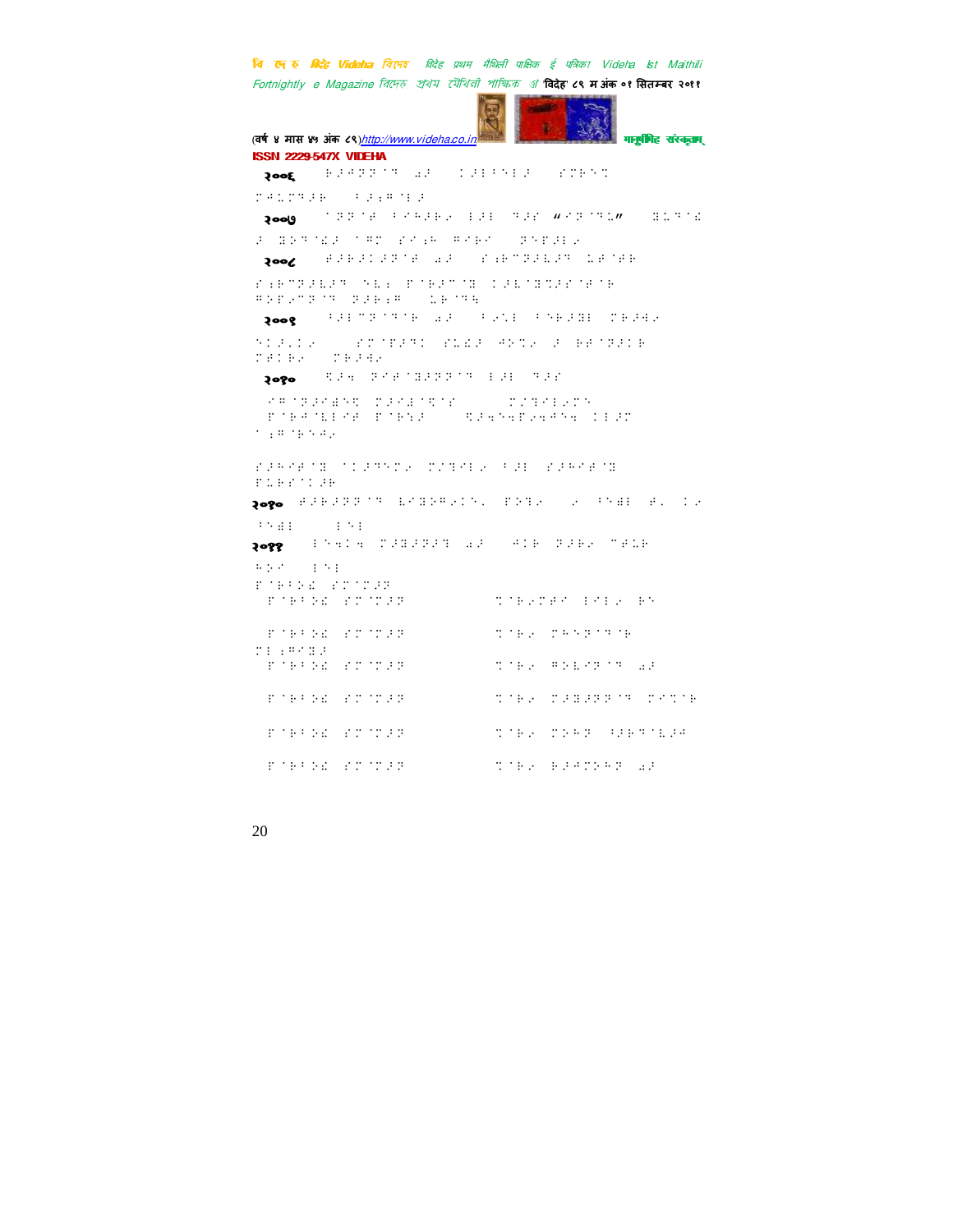```
बि एक स्टिट Videha विएक विदेह प्रथम मैथिली पाक्षिक ई पत्रिका Videha Ist Maithili
Fortnightly e Magazine রিদেহ প্রথম মৌথিনী পাক্ষিক প্রা পত্রিকা'বিदेह' ८९ म अंक ०१ सितम्बर
                                                                                                  मानुबैमिह
२०११ (वर्ष ४ मास ४५ अंक ८९) http://www.videha.co.i
संस्कृतम् ISSN 2229-547X VIDEHA
  \mathbb{P}^{1,1} \to \mathbb{P}^{1,1} \to \mathbb{P}^{1,1} \to \mathbb{P}^{1,1} \to \mathbb{P}^{1,1}STEVENSONS TR
 TECHNICAL CONTRACTOR CONTRACTORSE
due res innedu incentiue
   Room who formations we are written a more pro-
                         \left\langle \left( \begin{array}{ccc} \alpha & \beta & \beta \\ \gamma & \gamma & \delta \end{array} \right\rangle \right\rangle \left\langle \left( \begin{array}{ccc} \alpha & \beta & \beta \\ \gamma & \gamma & \delta \end{array} \right\rangle \right\rangle \left\langle \left( \begin{array}{ccc} \alpha & \beta & \beta \\ \gamma & \gamma & \delta \end{array} \right\rangle \right\rangle \left\langle \left( \begin{array}{ccc} \alpha & \beta & \beta \\ \gamma & \gamma & \delta \end{array} \right\rangle \right\rangle\cdots goog
   \mathbb{R}^3 . Tool
                        CONFIDENTIAL CONTRACTOR CONTRACTOR
   2003 28 2009 2009 2009 2009 2009
  Room was contracted to the state of the state of the state of the
e a pia
   Rook Res Total Las and the Sale Windows
BARDA CONSTRUCT
  Roof and Siles Parales as Paral Chase
TELFRA
 Roof Administration and the property of the state
\mathbb{P}(\mathbb{E}(\mathcal{F}(\mathbb{P}))^{\perp}=\mathbb{P}(\mathbb{E}(\mathbb{E}(\mathbb{P}))^{\perp})^{\perp}Roof we differ the tentile all classes that the
  Roof we diev field the conservation about the
mar a ganger
 Rogo de l'Ese asabstrit branes crerer
学科新学院
CORPORADO POR EL CONSTITUCIÓN DE LA PARTIE DE CONSTITUCIÓN
  Roof and Contract Resource Engine
                                                                            (工业资金)
\mathcal{C}_{\mathcal{A}}\oplus\mathcal{C}_{\mathcal{B}}\oplus\mathcal{C}_{\mathcal{B}}\oplus\mathcal{C}_{\mathcal{B}}\oplus\mathcal{C}_{\mathcal{B}}\oplus\mathcal{C}_{\mathcal{B}}\oplus\mathcal{C}_{\mathcal{B}}\oplus\mathcal{C}_{\mathcal{B}}\oplus\mathcal{C}_{\mathcal{B}}Roof was different the present and seven without here.
  SPARE SPACE AREA PARTICULAR SERVICE
```
# $\overline{21}$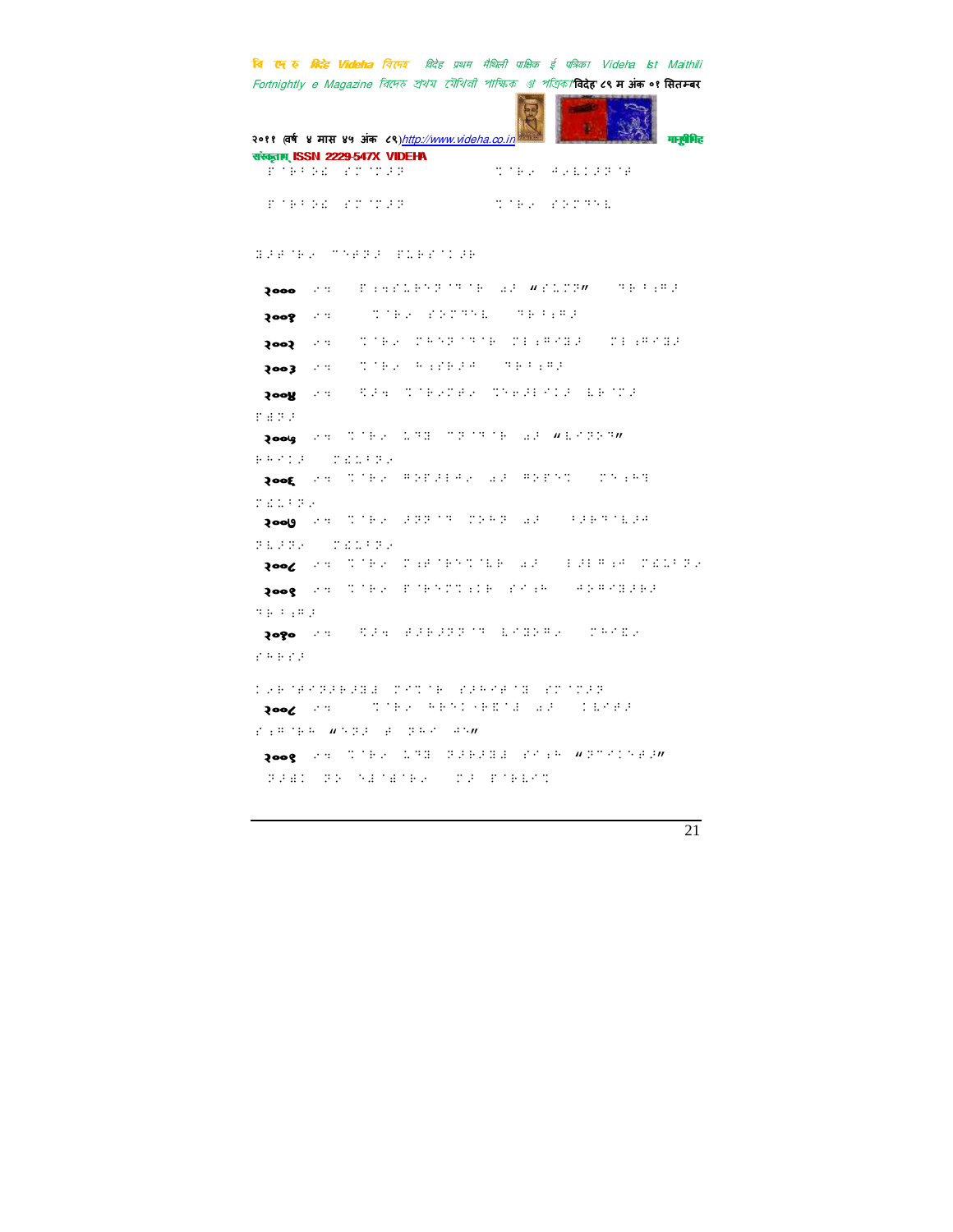चि एक रु मिनेह Videha विरफर विदेह प्रथम मैथिली पाक्षिक ई पत्रिका Videha Ist Maithili Fortnightly e Magazine রিদেত শ্রথম মৌথিনী পাক্ষিক ওা **বিदेह ८९ म अंक ०१ सितम्बर २०११** 

(वर्ष ४ मास ४५ अंक ८९) http://www.videha.co.in मानुबंधिह संस्कृतम् **ISSN 2229-547X VIDEHA** 2080 PHOTOGRAPHED AND CONFERENCE with  $\mathbb{R}^m \times \mathbb{R}^m \times \mathbb{R}^m$  . The  $\mathbb{R}^m$ adeala (aded reservo terraed) BLES FLEETISE ROOM RO FRESPER TRELESS TAL CONTRACT FALL  $\mathcal{F}(\mathcal{F},\mathcal{B},\mathcal{B},\mathcal{C},\mathcal{B})=\mathcal{F}(\mathcal{F},\mathcal{B})=\mathcal{E}(\mathcal{F},\mathcal{C})\mathcal{F}(\mathcal{B},\mathcal{B})=\mathcal{F}(\mathcal{D},\mathcal{B},\mathcal{B},\mathcal{C},\mathcal{B},\mathcal{B},\mathcal{C},\mathcal{B},\mathcal{C},\mathcal{B})$ DISABLE ARTESTS (BAILE)  $\mathcal{L}(\mathcal{L},\mathcal{B},\mathcal{L},\mathcal{L},\mathcal{B})\cong\mathcal{L}(\mathcal{L},\mathcal{L},\mathcal{L},\mathcal{L},\mathcal{L},\mathcal{L},\mathcal{L})$ FREEZ POUSSE 2003 ON CONTRACTORES CONTRE ma nasarabindado in alamidad industrial a primeira incidenda-TROBAN BINE PORABORA - ROARA DE SA - ROB we Mood Sidney Radio Paper Service Sections Special calculations of the same in the community of the new BIDB TORT PROGRESS ORDER LEGISLATIONS **TRIERS ENE POBRING** EVRY A CONSISTER CORPORATE COSTANDO PERMIOSE estrano recapadores randade constante entre **FILE CALL JE 2080 88** 2020 TORY PRESSON WAS STRIP BRANDED BY 1000 CONFIGURATION CONTINUES INTO A CONTINUES. great content advanced in a series of the content and the and the २०११ १२ 2000 CAR EDROTORE CONFERENCE CREAR CONTROL  $\left\langle \left(0\right),\left(1\right),\left(1\right),\left(0\right),\left(1\right),\left(0\right),\left(1\right),\left(1\right),\left(1\right),\left(1\right),\left(1\right),\left(1\right),\left(1\right),\left(1\right),\left(1\right),\left(1\right),\left(1\right),\left(1\right),\left(1\right),\left(1\right),\left(1\right),\left(1\right),\left(1\right),\left(1\right),\left(1\right),\left(1\right),\left(1\right),\left(1\right),\left(1\right),\left(1\right),\left(1\right$ 2022 FAB SARRARIN PLEASURE CORPORATIONS ad contact diagonal mada capacit that can aminaw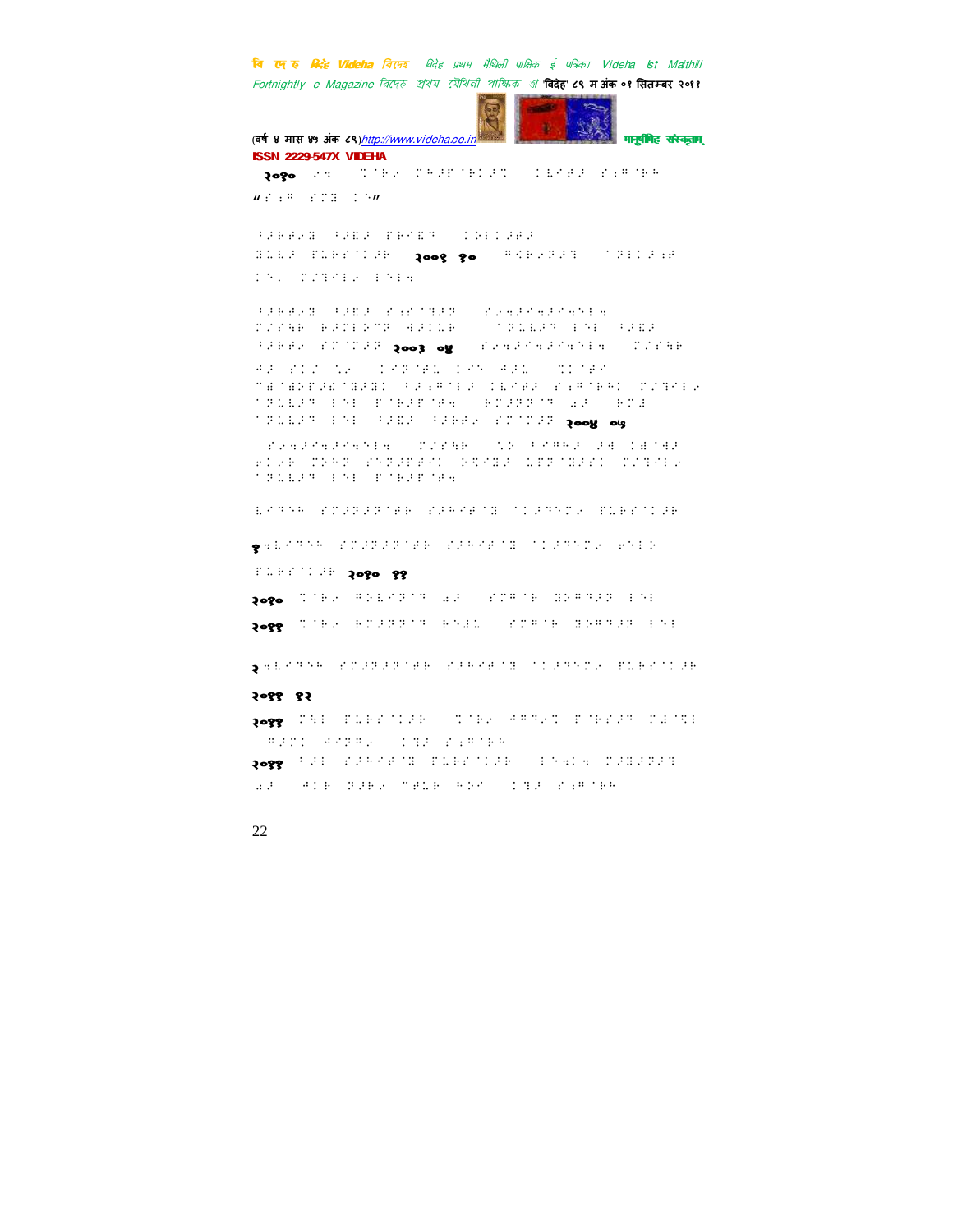चि एत् रू मिन्हे Videha निएन्थ विदेह प्रथम मैथिली पाक्षिक ई पत्रिका Videha Ist Maithili Fortnightly e Magazine রিদেহ প্রথম মৌথিনী পাক্ষিক প্র পত্রিকা**'বিदेह' ८९ म अंक ०१ सितम्बर** २०११ (वष ४ मास ४५ अंक ८९)http://www.videha.co.in/ मानुषीिमह संस्कृतम् ISSN 2229-547X VIDEHA २०११!⣝⣅⣇⢼!3⣅⢷⢼⢷.!⢼⢽⢽⢹!⣅⢼⢷!⣔⢼!)6⢳-! ⢽⢼⣞\*! २०१२!⢽⣅⣇⢼⢹!3⣅⢷⢼⢷.!⣉⢷⢴!⢷⢼6⢵^⢽!⣚⢼⣅⢷.! )3⢹⢼!⢽⢹⢴!⢼⣔⢴-!⢼⣐⢻6⢼.!⢼⣜! ⣇⢽⢹⢵3⢼⣎⣝⢼⣝-!⣅3⢽⣝⢼!⢼⣐⢻6⢼F!5⣙6⢴! ⢽⣅⣇⢼⢹\*! !⢻⢺⢽⢹⢷!⣚⢼⣅⢷! hhbkawiefiburga banda banda banda banda banda banda banda banda banda banda banda banda banda banda banda band iuuq;00xxx⣒nbjuijmjmflibltbohi⣒dpn 03121210180cmph.qptu/481: २० मध्य प्राप्त २⣒१⣒!⢺⢾⢽⢹⢷!⣔⢼-!⢺⢽3⣅⢷.!⣇6!⢻⢺6!⢼! ⣅⢺⢾!⣙⢼!! २ ए२ १९७९ - अस्पार्थ्य सामाध्यक्ष प्राप्त प्राप्त प्राप्त प्राप्त प्राप्त प्राप्त प्राप्त प्राप्त प्राप्त प्रा ⣙!२⣒!^⢽!⣚⢼⣅⢷!⢹⣓!⣞⢼!⣇⢳⢽!⣙⢼! २⣒३⣒!⢹⣅⢷⢻⢼⢽⢽⢹!⣜⣋6.⣇⢾⣐⢾⢷⢾⢼!⢹⣇! ⣇⢷3⢷!⣁⣅!⣇⢾⣐⢾⢷!⢸⢷⢼! २⣒४⣒!⢽⣇⣐⢹⣅!⣅⢼⢷!⣔⢼.⢵⢴!3⢷6⣝!⢾⢴⢽!

⢷⣈0!⢸⣐⢻!^⣅⢽⢼⣇!3⢽⢽-!⣅⣜⢼6!⣎⣝⢿⣝!  $J$   $\rightarrow$   $J$   $\rightarrow$   $J$   $\rightarrow$   $J$   $\rightarrow$   $J$   $\rightarrow$   $J$   $\rightarrow$   $J$   $\rightarrow$   $J$   $\rightarrow$   $J$   $\rightarrow$   $J$   $\rightarrow$   $J$   $\rightarrow$   $J$   $\rightarrow$   $J$   $\rightarrow$   $J$   $\rightarrow$   $J$   $\rightarrow$   $J$   $\rightarrow$   $J$   $\rightarrow$   $J$   $\rightarrow$   $J$   $\rightarrow$   $J$   $\rightarrow$   $J$   $\rightarrow$   $J$   $\rightarrow$   $J$   $\rightarrow$   $J$   $\rightarrow$   $J$   $\$ ⢸6!⣇⢼!⣎⢼⢷!⢼⢽⣓⢽!

२⣒५⣒!3⢽!⣔⢼.⣉⢷⢵⢾⢷⣝!⢼⢺!⢷⢾⢴⢺! **A** 37 (10)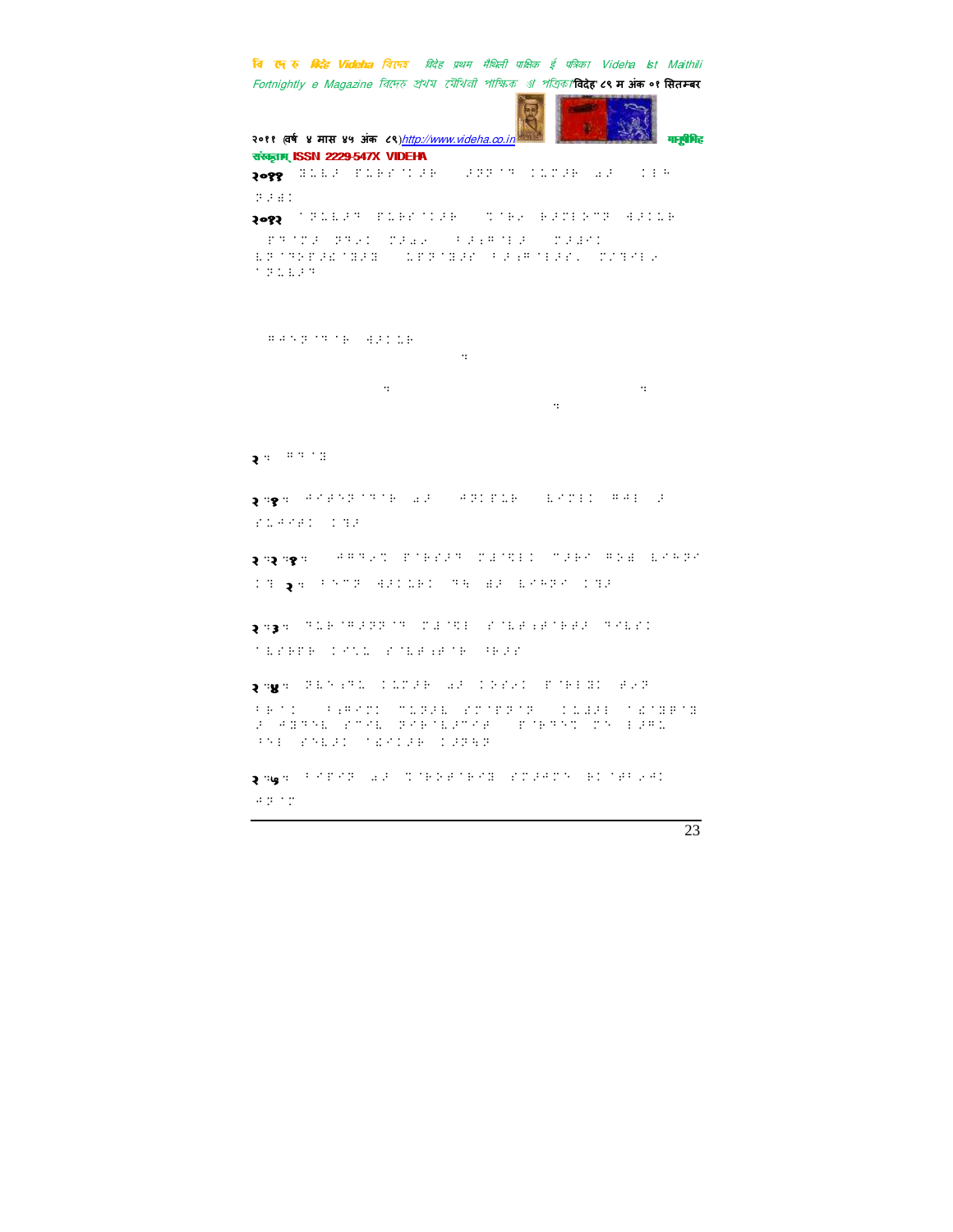चि एक रु मिनेह Videha विएक विदेह प्रथम मैथिली पाक्षिक ई पत्रिका Videha Ist Maithili Fortnightly e Magazine রিদেত প্রথম মৌথিনী পাক্ষিক *প্র* **বিदेह' ८९ म अंक ०१ सितम्बर २०११** 



(वर्ष ४ मास ४५ अंक ८९) http://www.videha.co. **ISSN 2229-547X VIDEHA** 



grega estencia dandi capanassa conde aca **RAPANY SPACE** 

anger desensende model i dudes delen che ana mato anadar

ging milled and seems and and the property of

SCARPS TO CAR TRIAL RIARDON TRICE/STOLEN CONTRACT PRO FIRE THE CONFIDENTIAL PERSON CONTINUES OF

CRAPAR ERREDRA CORPORATOR CABARA (NO consideration and companies are sensitive that any operation arches and changes architect that are the EVIDED NO VINTO DE VIDA O VIDAMENTO DE VIDA CON CALDED ENDROPENDADE DER SPECIAL ERTER EN POST 1994-2015 St. Padas RRE Premier 154 (RSE) 154 (SSE) ana Albani ang king atawitan na pangangang pangangan pangangan ang manangang pangangang pangangang manangang manangang manangang manangang manangang manangang manangang manangang manangang manangang manangang manangang man editore e tedes alguns antegras sobre tales e gargos segundo KATABA CENTRABURA BINDA CENTRUA EBRITATION TURNEY CONSERVATION OF TERMINES CONSERVATION and experience experience is seeking that the tarter in the teleste ESSENCIA DO SAN CARACTER CARA EL 2014 ESPECIAL EL SECUNDO FREED FORDERS REDEDEED ONCE ROOM 2000 WARD CARRIER ANDER CIDEWICAEWE WORDVALLAND

MOVED MAY CONTRACT ESTATION AND CONVENIENCES (199 FIRE THE CONTROL FROM 183 CHEN CHRISTIAN CORPORATE

加生物 一般

reached that remember een data roman meer

TERM A SEPARATIONAL ANDRE ANDERSKE FRANC

NO CORPORATE DE SE A CONTRAR E PRESENTAR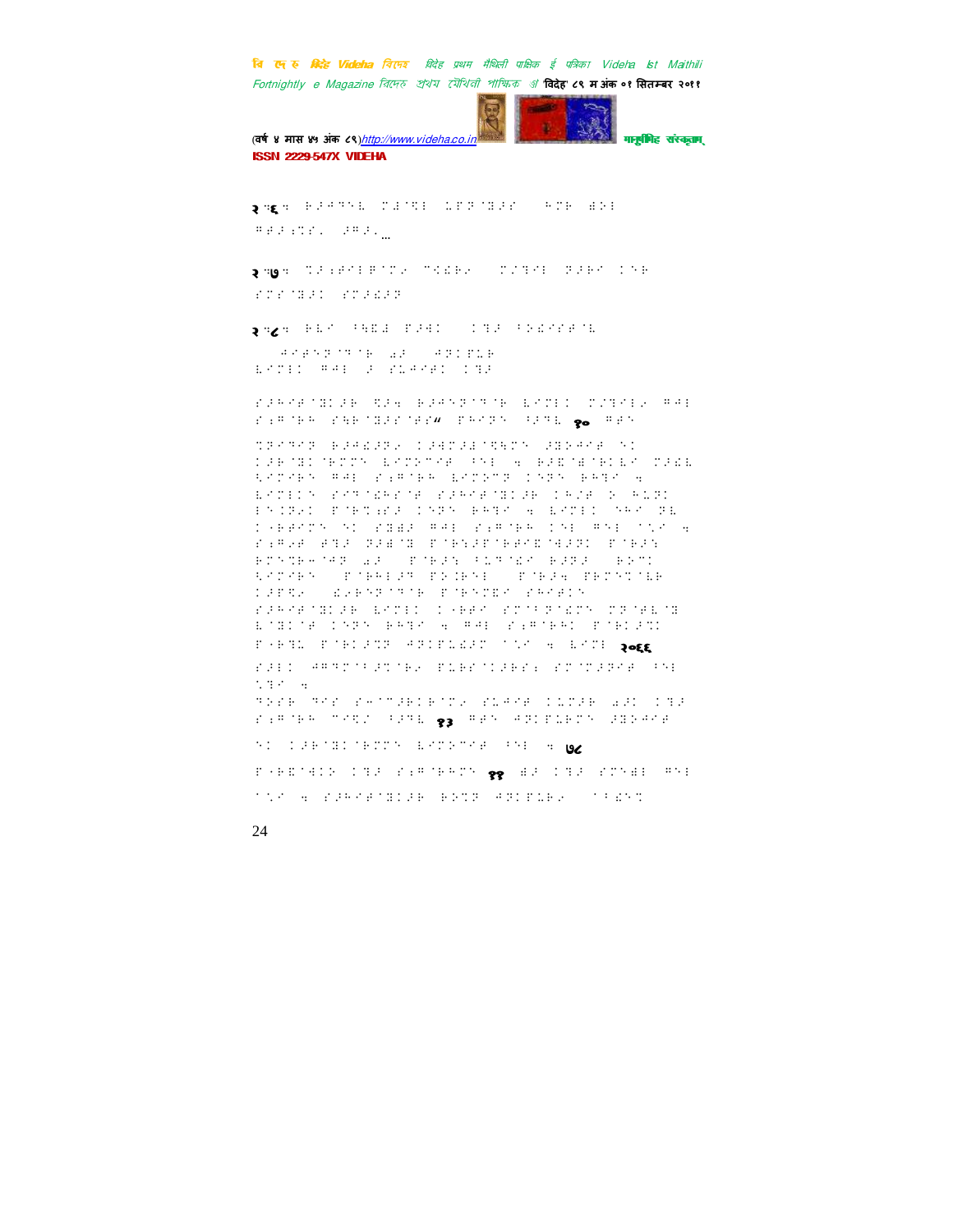बि एक रु मिनेट Videha विएक विदेह प्रथम मैथिली पाक्षिक ई पत्रिका Videha Ist Maithili Fortnightly e Magazine রিদেহ প্রথম মৌথিনী পাক্ষিক প্রাপত্রিক/**বিदेह ८९ म अंक ०१ सितम्बर** 

ø २०११ (वर्ष ४ मास ४५ अंक ८९) http://www.videha.co.ir मानुबेगिह संस्कृतम् ISSN 2229-547X VIDEHA

Contractivities the construction of the te- $\mathcal{X} \cong \mathcal{X} \oplus \mathcal{Y} \oplus \mathcal{Y}$ an electricity in a transported on the annual content and contents of the transported of the transported of the transported of the transported of the transported of the transported of the transported of the transported of ERSK ALEXANDER MODERN INSPIRATOR FREDRIC NAPAL PARAN RNAN ERPROTE PNER POBLACE D made in the Car

THE TRAPE OF THE TABLE TO **STEP FARLS**  $\mathcal{H}$ es communications de territories de la communication

 $\mathbf{z}$  in FATE RESERVE REVERSES STRE

s.

 $\left\langle \begin{array}{ccccc} \mathbf{u} & \mathbf{u} & \mathbf{v} & \mathbf{v} & \mathbf{v} \\ \mathbf{u} & \mathbf{u} & \mathbf{v} & \mathbf{v} & \mathbf{v} \end{array} \right\rangle = \left\langle \begin{array}{ccccc} \mathbf{u} & \mathbf{v} & \mathbf{v} & \mathbf{v} \\ \mathbf{v} & \mathbf{v} & \mathbf{v} & \mathbf{v} \end{array} \right\rangle = \left\langle \begin{array}{ccccc} \mathbf{u} & \mathbf{v} & \mathbf{v} & \mathbf{v} \\ \mathbf{v} & \mathbf{v$ 外国联合 中医油 金融中央 计性的

SPERING SERIES FRIDA

TREAD PLEASE PRESENCING PLANTLERS PRESSE 新开发的 生化学学的 医头巾 化聚合物学医聚合学医学 电面积有效电路 recommendation and constitution of the conditions BA POBENES DE BA COMBASA PAY DELEBRE COBMI 

PROFESERA COLPRODUCENTARIA CRAOTECENTARIA MAIL CREAM CONFINENTIAL ANDRE PARA CRAECERS ARRAIN ROCEDA (BNACAR) PAN INCORDA (FNINACN) and color as increased as the second second RIAN COSTURA DO PRIMER CON PACIS I CONSERVO POST tai are iam mitiatur and are rate maile ar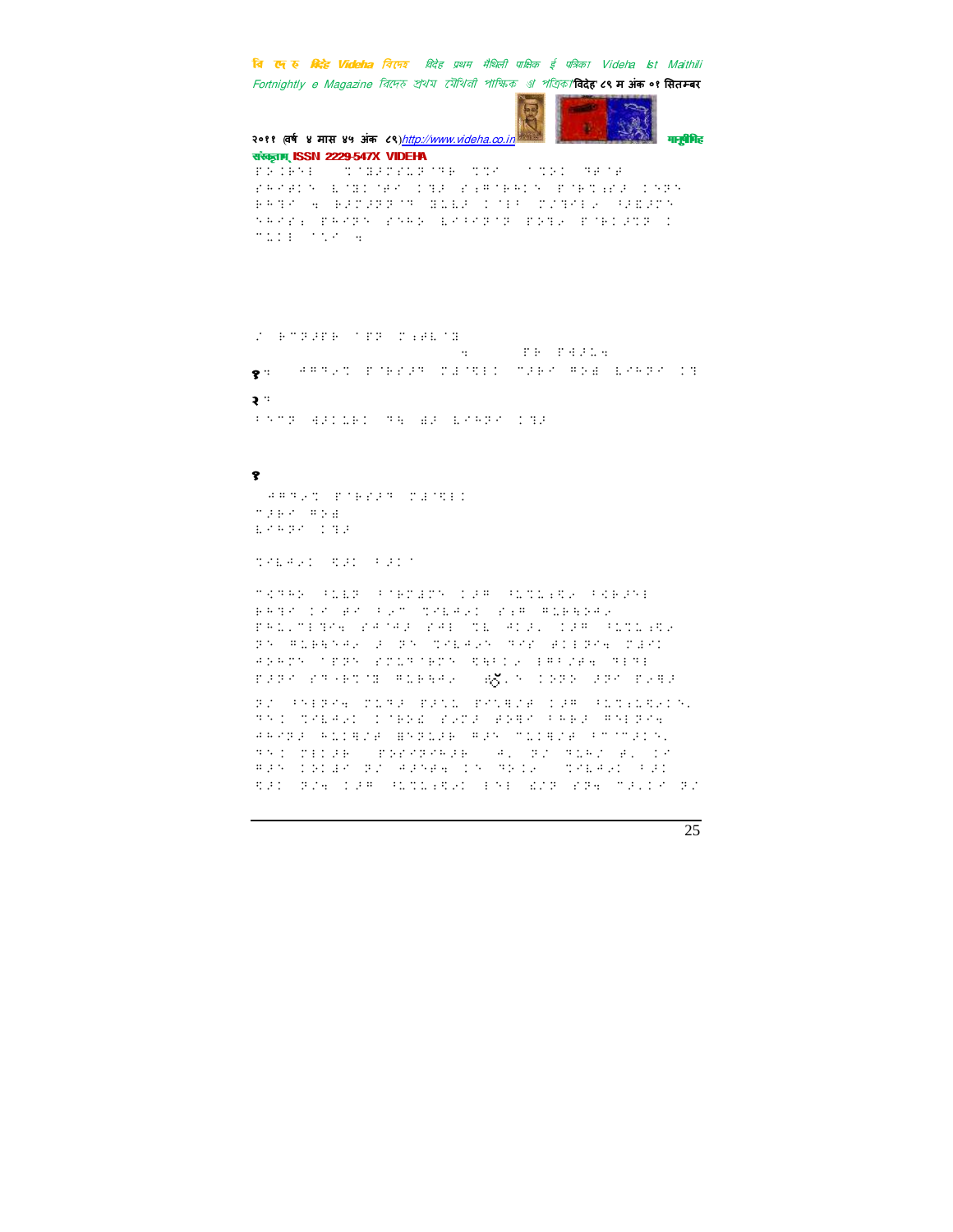चि एक रु मिनेह Videha विएक विदेह प्रथम मैथिली पाक्षिक ई पत्रिका Videha Ist Maithili Fortnightly e Magazine রিদেত শ্রথম মৌথিনী পাক্ষিক ওা **বিदेह ८९ म अंक ०१ सितम्बर २०११** 



THE CONFIDENTIAL CONTRACTOR CONTRACTOR THE FEATURE AND REPORTED HER REAL

 $\pm 0.14$ 

SPACEFORD AT SUCH ARREST CONSTANT ROLLER SERVICES a basidika (1902) 2011 (1910) dikidira basar Kirk Serbagai (1941) and the average control and with the service of the property of the property of the service of the service of .<br>Stake togeth, rekras rars ies asias si titr BRE CORR ESPOSA LAEAS ARABAD EMPERIENCIAL AL PROPERTY CONSTANT PROVINCING CONTRACTOR mental portugal and terra density and manual at the 计中央生产文件 电无力电子电子电子 PAC TERRITORY PRESIDENT PREPENDENT PRO RNE (1954) BN FETO RAFN ORF (BNDF) DARK ROBERT CONFERENCE CAR CONFERENCE PERS  $\mathcal{P}(\mathcal{A},\mathcal{B},\mathcal{A})=\mathcal{P}(\mathcal{A},\mathcal{B},\mathcal{B})=\mathcal{P}(\mathcal{A},\mathcal{B})=\mathcal{P}(\mathcal{A},\mathcal{B})=\mathcal{P}(\mathcal{A},\mathcal{B})=\mathcal{P}(\mathcal{A},\mathcal{B},\mathcal{B})=\mathcal{P}(\mathcal{A},\mathcal{B},\mathcal{B})=\mathcal{P}(\mathcal{A},\mathcal{B},\mathcal{B})=\mathcal{P}(\mathcal{A},\mathcal{B},\mathcal{B})=\mathcal{P}(\mathcal{A},\mathcal{B},\mathcal{$ indh eko ez mez feor felezi eragan ekoe muz<br>1913-en eoa feri ferri ego mare zhenn ferri POISA (F) FOR PRODUCT TORP FEST TERR FRA PROBREM, PROBREM POWER BY A CROOKER AND PEOPLY FREAT NORMON DE SAN REGISTRACIÓN DE SAN DESERVA FRAME RAPPS (PRING 1999) TRINER (NR) sa e a pin TRE TAN PRANTA TAING TINA APPROX AVERA 将这些时间的证书是一种外,在各用机构、供应这部分、主要的、目标的并不是一种的这 entran dia minimum personal at agageth. Da and a problem a problem a proportion part of the policy parts mines to be a cardo casesno suedizero adversarse

RIPS PROPERTYPE CORP. IPROVIDE POLIS NNBADN (PNI) (ISBN 982) BN BBN BN PNBN (BLPI) AB EVASI (ISSV) TERM SAMPLE PREPERT PORT ER renom rice may arrange ad capitalidad advantaga adelmanagados apr MA DERVA (DIRENTE) DVO MVRD (2014) DVD (102) AN INGRA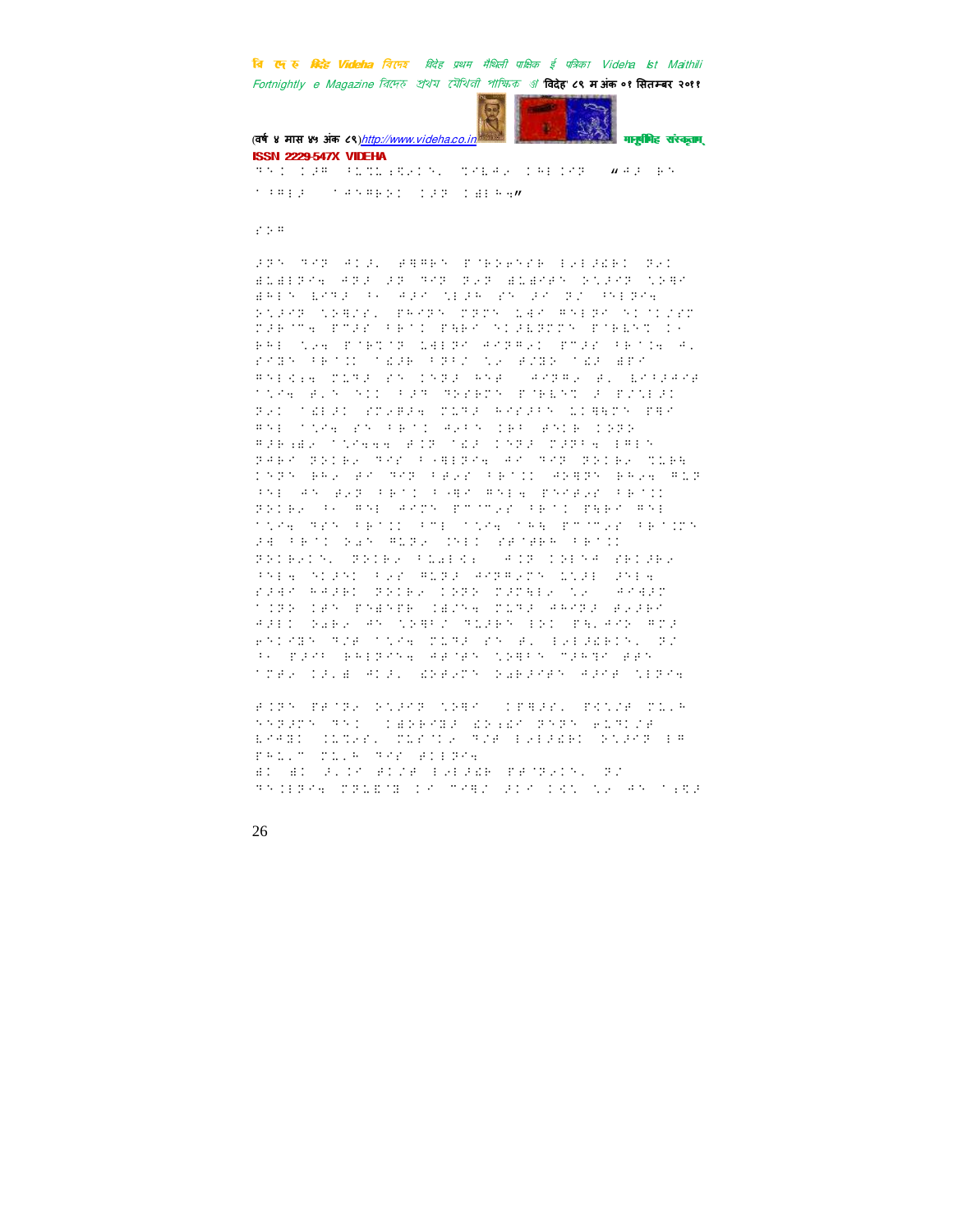चि एक रु मिनेह Videha विएक विदेह प्रथम मैथिली पाक्षिक ई पत्रिका Videha Ist Maithili Fortnightly e Magazine রিদেচ প্রথম মৌথিনী পাক্ষিক *ঙা প*ত্রিকা**'বিदेह' ८९ म अंक ०१ सितम्बर** 



२०११ (वर्ष ४ मास ४५ अंक ८९) http://www.videha.co.ir संस्कृतम् ISSN 2229-547X VIDEHA

 $\mathcal{R}(\mathcal{S}) = \mathbb{P}(\mathcal{R}(\mathcal{S})) = \mathcal{R}(\mathcal{S}(\mathcal{S})) = \mathbb{P}(\mathcal{R}(\mathcal{S}(\mathcal{S}))) = \mathbb{P}(\mathcal{S}) = \mathbb{P}(\mathcal{S}(\mathcal{S}(\mathcal{S}))) = \mathbb{P}(\mathcal{S}(\mathcal{S}(\mathcal{S}(\mathcal{S}))) = \mathbb{P}(\mathcal{S}(\mathcal{S}(\mathcal{S}(\mathcal{S}))) = \mathbb{P}(\mathcal{S}(\mathcal{S}(\mathcal{S}(\mathcal{S}))) = \mathbb{P}(\math$ E TROTATNI EVERERI GARRAFIA<br>BOBOVI PNO TRITAVI RRKI PNEVRA I DOPRI RVBO ITEA TESP PROPERTY FREE WITHIN STREAM W

FORDA EDEREK WINDOW PV W

APPROXIMATE TECHNIC PARTIES PRIDE PARALLY crash the starry messengered areas read at mor tais des correspondence and a capacitation of andes distribuir proponente denna con parte en di 主要发生症

and more of

TERNED RAINS RAD BAR TETA RAS A TRITARA 1988 - 598 - 91 - 921 - 1989 18 - 1910 1920 1939 1940 EVERED PROTECT PROPORTS ARREST DRESS CONSENS 全方向 2007年12月4日

EVERENCE PROTOCHES PROPERTY (SO PROPERTY ESE ESPRESENT PATEL COMPUTERS PROVIDED CANODIAN the street for every presented three contents and Even Friedrich in the State State of the Conservation of Experience  $\alpha \sim \alpha_{\rm eff}$ 

KOROLEA ETA ALTERARIA ERRETA ARABITAR KONTRABUCTURESES (1992-ADNA) BLN (BUCB) AS CREAT PARADA AL BABI PRANT PARDA ATAL PAPA TARA VIST DEMOGRAPHY

TRANSPORT PROPERTY AND TO CONTROL A BITTER A DECISION the right the team of the second section of the second SPA LEIDAR BUD YSI TEADA ADALAND SISE ANA Presented and and state and an article to the RESPONSE PROPERTY AND THREE PROPERTY CONSTRUCTION ERR DO PAREDRE PATRESS DOS EERS DR PAT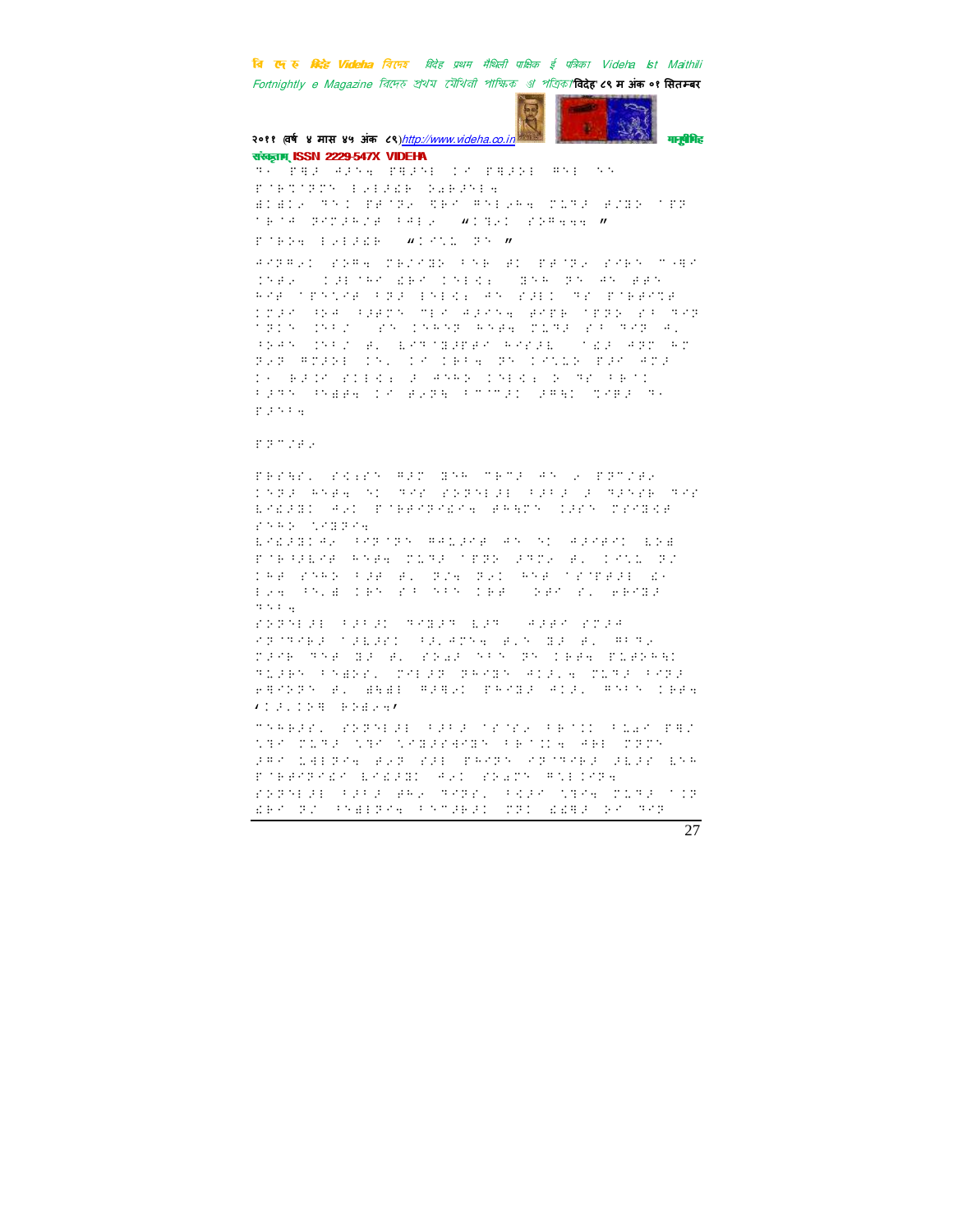चि एक रु मिनेह Videha विएक विदेह प्रथम मैथिली पाक्षिक ई पत्रिका Videha Ist Maithili Fortnightly e Magazine রিদেত শ্রথম মৌথিনী পাক্ষিক ওা **বিदेह ८९ म अंक ०१ सितम्बर २०११** 

(वर्ष ४ मास ४५ अंक ८९) http://www.videha.co.in मानुबंधिह संस्कृतम् **ISSN 2229-547X VIDEHA** SPECIAL LABORATORY CONSTRUCTION OF THE CARD CAR ingeral ngera lasie labak engala se  $\mathbf{w} \in \mathbb{R}^{d \times d} \times \mathbb{R}^{d \times d \times d \times d \times d}$  $\therefore$   $\therefore$   $\therefore$   $\therefore$ POBRATARA (WAAT SELFEN FATA CLATA PLATA)  $\mathbb{E}\left[\mathcal{F}(\theta)\right]=\mathbb{E}\left[\mathcal{F}(\theta)\right]=\mathbb{E}\left[\mathcal{F}(\theta)\right]=\mathcal{H}$ PORTER EXPLANSIVE WAS FIRED ON A MARKET AT A 1975 CORE CH  $\mathcal{A}(\mathcal{A}) = \mathcal{A}(\mathcal{A}(\mathcal{B})) = \mathcal{A}(\mathcal{B}(\mathcal{B}(\mathcal{B})) = \mathcal{A}(\mathcal{B}(\mathcal{B}(\mathcal{B}))) = \mathcal{A}(\mathcal{B}(\mathcal{B}(\mathcal{B})))$ whip new transportations are more free incom-EREDNE SOONEDE FORDELING ONEDWISK TEDD OO

# cinoa

F. D. B. D. P. B. B.

SASANI TERRAT ERMESIA TERRATIONIS andra tente l'altalla l'alterna l'imperie l'internationale.<br>Interne l'especie l'imperi l'imperation des profiles : mas des compositores de parte de la capaca podera. and, ander aad diabada individualement  $\lambda$  which is a second contribution of the contribution of the contribution of the contribution of the contribution of the contribution of the contribution of the contribution of the contribution of the contribution of th

SPART PROTECTERS EPOS DO PS EVER PREDICTO  $\mu(\mathcal{P}_\lambda^{\alpha}(\mathcal{P}_\lambda^{\alpha}(\mathcal{P}_\lambda^{\alpha}))\otimes\mathcal{P}_\lambda^{\alpha}(\mathcal{P}_\lambda^{\alpha}(\mathcal{P}_\lambda^{\alpha}))\otimes\mathcal{P}_\lambda^{\alpha}(\mathcal{P}_\lambda^{\alpha}(\mathcal{P}_\lambda^{\alpha}(\mathcal{P}_\lambda^{\alpha}(\mathcal{P}_\lambda^{\alpha}(\mathcal{P}_\lambda^{\alpha}(\mathcal{P}_\lambda^{\alpha}(\mathcal{P}_\lambda^{\alpha}(\mathcal{P}_\lambda^{\alpha}(\mathcal{P}_\lambda^{\alpha}(\mathcal{P}_\lambda^{\alpha}(\mathcal{P}_\lambda$ NO PASSAGE PARTICIPARES PRAER DINARDIRE ACULTURANE NETER BURNEN CROCER TRATHULEN SALTABLE STATE AND BABBARS IN ANY CERA IN SERVICE dual compact average indavidura prodata. POKY THE CONFERENCE CODES FROM COOR PARTYS

BURY CHEMING PRYST TO CHEMIN EPER TO THE PORA ESPARADO PRAPAR ESSAS OS ERRA ES DER 将各种法人的复数 "将我们想会并在这个生活,还是想在我们的社会的一种存在我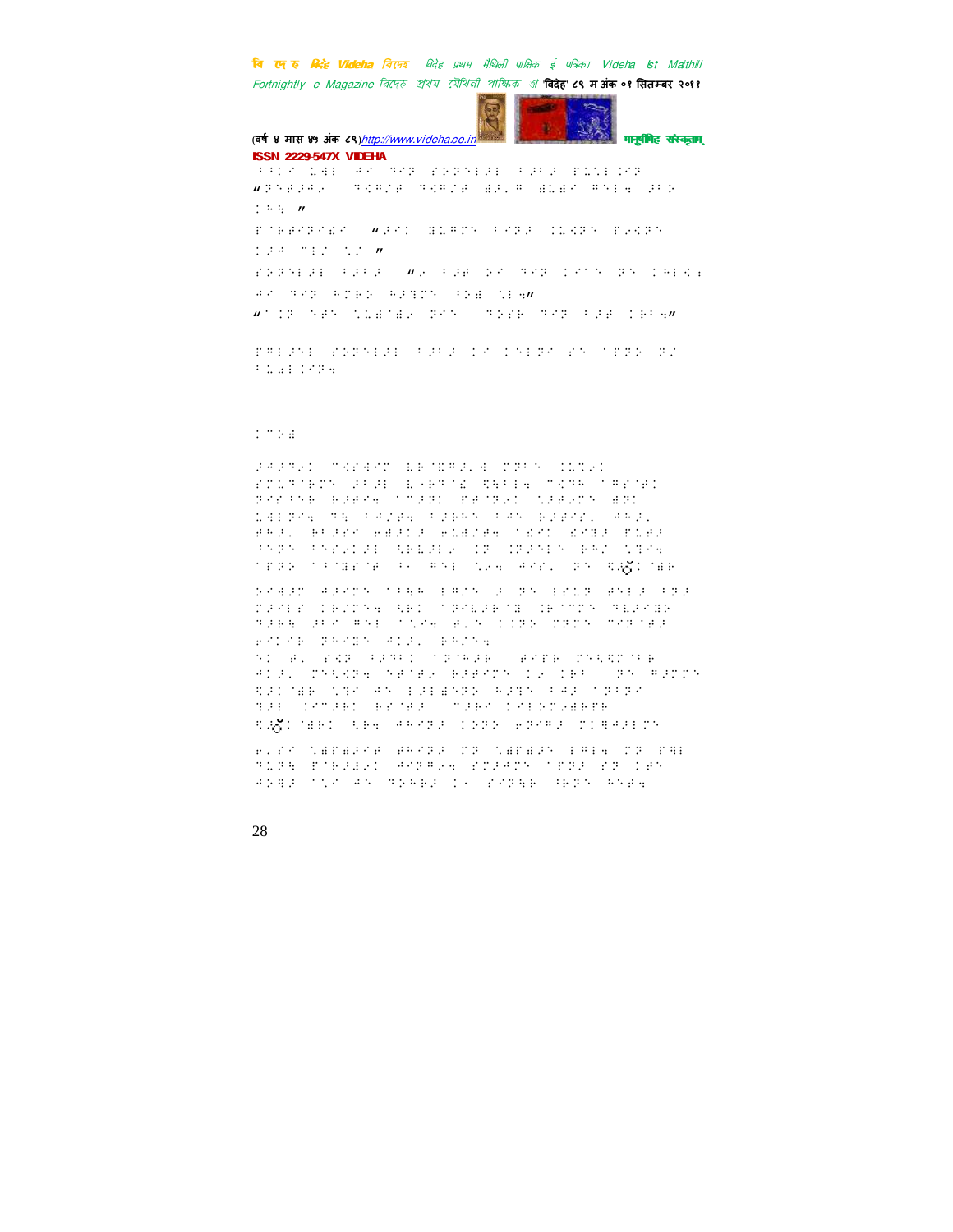चि एक रु मिनेह Videha विएक विदेह प्रथम मैथिली पाक्षिक ई पत्रिका Videha Ist Maithili Fortnightly e Magazine রিদেত শ্রথম মেথিনী পাক্ষিক প্রা পত্রিকা**'বিदेह' ८९ म अंक ०१ सितम्बर** 



संस्कृतम् ISSN 2229-547X VIDEHA "我是我去,我们是我是一副的生活的人都会去找我。"我说,"我是我的,我的人,我是我的我用我 avev rath at hand carrier and ter (495) alleg genuinsachts abas anges dag inde pure un singul puncture estat apart apart apartments EREVAL ARROWLER TOWNER LERVIEWS THE PERIODES Adum deza akkad di meddebi maed edga (Adu ESPI PARTY IESNA audio en l'esabern avec radioende l'enclore d'esnunch in dauf Frau Frnau (BRITEURUPE) mierzech A NADA (A NAADA) NG SA PILONANG AAN INA BILINGAAN NA KARA ASPAR BAYE (FABRIAL INFRAST) WERE TRAPAD.  $\sim$  7.93 RADNO DYRIGO VIENO RACIONAL CHIADDNI BYRGA PROPOS SENSE CEVAS CRECOAL PRACT POESIC DRE TECH PROPERTY FROM PORT POSSOL INFORMATION TETH STAR

的复数电视 医甲基联胎 电电视 法监禁的 工人 医主动性瘤 医红细胞的 电影像 and particle elements and decompanies and a second second paper BRIDGE PRICES PRESS BRANCHES religios ses pada conducidade es espacioladas en ela TRABAY TO, REV. PROFESSINARIO SECORE NANNA nda akhirnan tarkan masu da arak herre and a sample of the and of a sample of the constant of a senes mas coserer enachts da abendicaredes  $\mathcal{R}(\mathcal{L}(\mathcal{D},\mathcal{H})) = \mathcal{R}(\mathcal{L}(\mathcal{A})) = \mathcal{L}(\mathcal{R}(\mathcal{L},\mathcal{H})) = \mathcal{L}(\mathcal{L}(\mathcal{D},\mathcal{L})) = \mathcal{L}(\mathcal{L}(\mathcal{D},\mathcal{L}))$ nding tradition institutes in the state state of 中国主义主义 (或中国主义、外界方案、新方用主义研究集中认真的) 工程学生的 三基体 and the company of the company of the series

# $\mathbf{z}$

a shekara ta 200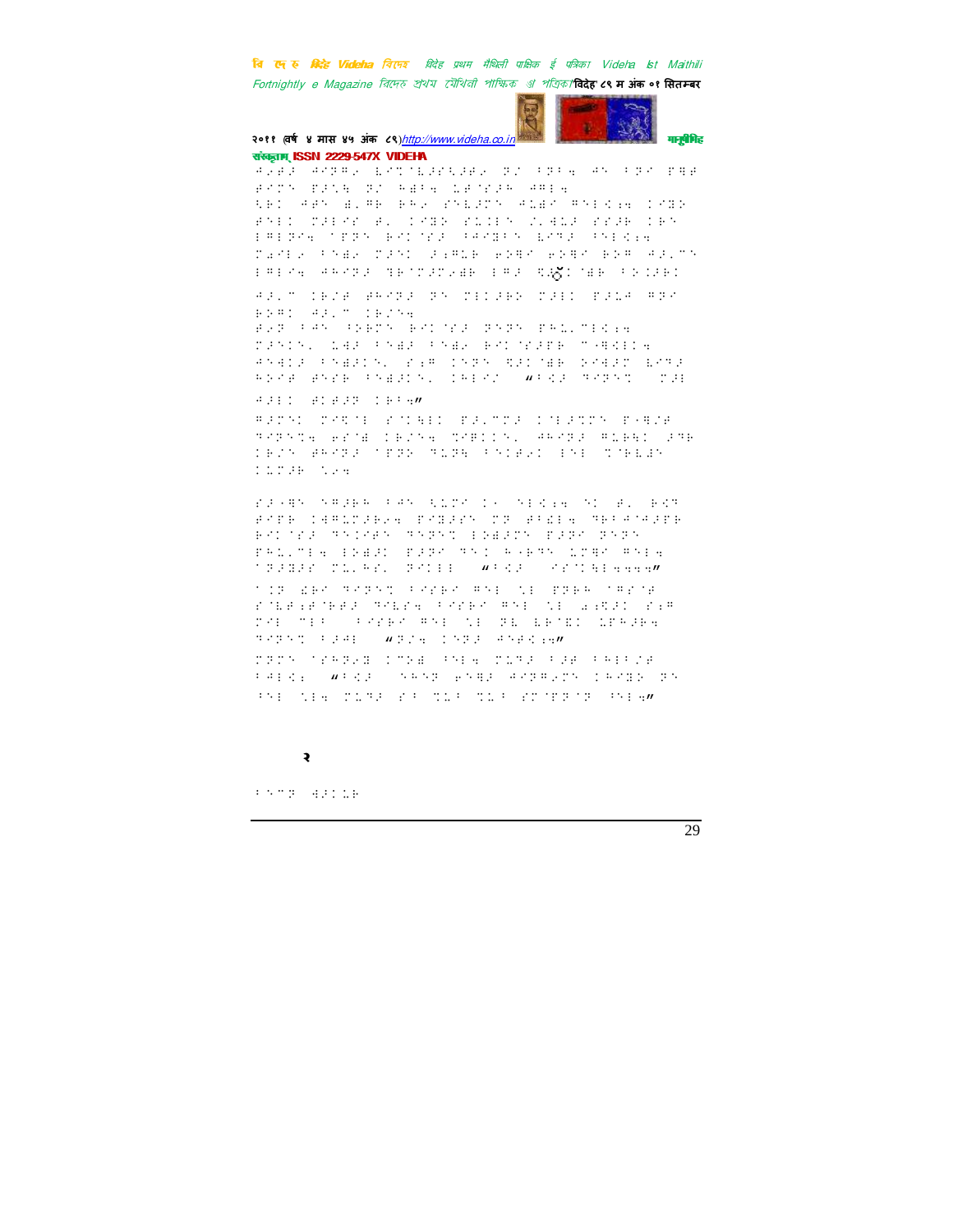बि एक रु मिनेट Videha विएक विदेह प्रथम मैथिली पाक्षिक ई पत्रिका Videha Ist Maithili Fortnightly e Magazine রিদেত শ্রথম মৌথিনী পাক্ষিক ওা **বিदेह ८९ म अंक ०१ सितम्बर २०११** 

मानुबंधिह संस्कृतम्

**ISSN 2229-547X VIDEHA** 主义中共和一公共共

(वर्ष ४ मास ४५ अंक ८९) http://www.videha.co.

 $\mathcal{C}(\mathbb{R}^d)$  . If  $\mathcal{C}(\mathbb{R}^d)$ 

A DISTRICTORY CRAIGE AND REAR CONFIRMED CRAIG CONTINUES. TROPS TIME A SPACE TO PARTIESE PRESENT ARA NAVAL DESCRIPTION WAS BAST ALEX IN THEFT RADDY NENDRO PROGRAMMA DESCRIPTIONER DRA describes and car repeated not replacement in ROD NEOS ENE TECHNOLOGIES O ROBA SPIEDA

 $\begin{smallmatrix}1&\mathcal{B}(S^1\mathcal{A},\mathcal{B})&\mathcal{B}(S^1\mathcal{A},\mathcal{B}^1\mathcal{A})&\mathcal{B}(S^1\mathcal{A},\mathcal{B}^1\mathcal{A},\mathcal{B}^1\mathcal{B}^1\mathcal{B}^2)\\ \mathbf{w}^{(1)}\mathcal{B}(\mathcal{B},\mathcal{B}^1)&\mathcal{B}(\mathcal{B},\mathcal{B}^2\mathcal{A},\mathcal{B}^1\mathcal{B}^2)&\mathcal{B}(\mathcal{B},\mathcal{B}^1\mathcal{A},\mathcal{$ A DEVELOP DE LOS ESTADOS DE LOS ESTADOS DE LOS ESTADOS DE LOS ESTADOS DE LOS ESTADOS DE LOS ESTADOS DE LOS ESTADOS DE LOS ESTADOS DE LOS ESTADOS DE LOS ESTADOS DE LOS ESTADOS DE LOS ESTADOS DE LOS ESTADOS DE LOS ESTADOS DE  $\mathbb{P}^{(1)}\mathbb{P}^{(1)}\mathbb{P}^{(1)}$  in  $\pi$ 

3021 300 231 23

TERMIN PRESTRIERES (WIRTH PRIDE PRESS THE TRANSPORTATION OF LINES AND TEE TRACKER IN BAIR FRAIN WIND ATAB IN  $\mathbb{G}(\cdot)=n$ administrator per contradar a dassa construir RIVERS LOSE TRANSPORTATION (PIXEDITAR) ENEUROPERA  $\mathbb{P}(\mathbb{P}(\mathbb{R},\mathbb{R})) \cong \mathbb{P}(\mathbb{P}(\mathbb{R})) \cong \mathbb{P}(\mathbb{R},\mathbb{P}(\mathbb{R},\mathbb{R}))$ VER TOXICA IN RESIDENTIAL PRESS WAS BUILDEN n tie intras a tableau anno l'obdeu l'esse client privan- $\mathcal{F}(\mathcal{E}) = \mathcal{F}(\mathcal{E}(\mathcal{E})) = \mathcal{F}(\mathcal{E}(\mathcal{E})) = \mathcal{F}(\mathcal{E}(\mathcal{E})) = \mathcal{F}(\mathcal{E}(\mathcal{E})) = \mathcal{F}(\mathcal{E}(\mathcal{E})) = \mathcal{F}(\mathcal{E}(\mathcal{E})) = \mathcal{F}(\mathcal{E}(\mathcal{E})) = \mathcal{F}(\mathcal{E}(\mathcal{E})) = \mathcal{F}(\mathcal{E}(\mathcal{E})) = \mathcal{F}(\mathcal{E}(\mathcal{E})) = \mathcal{F}(\mathcal{E}(\mathcal{E$ ENE PAIN YN BAID MPPN MA MAEDWORDDON TUESTIES ENTERTAINMENT STAR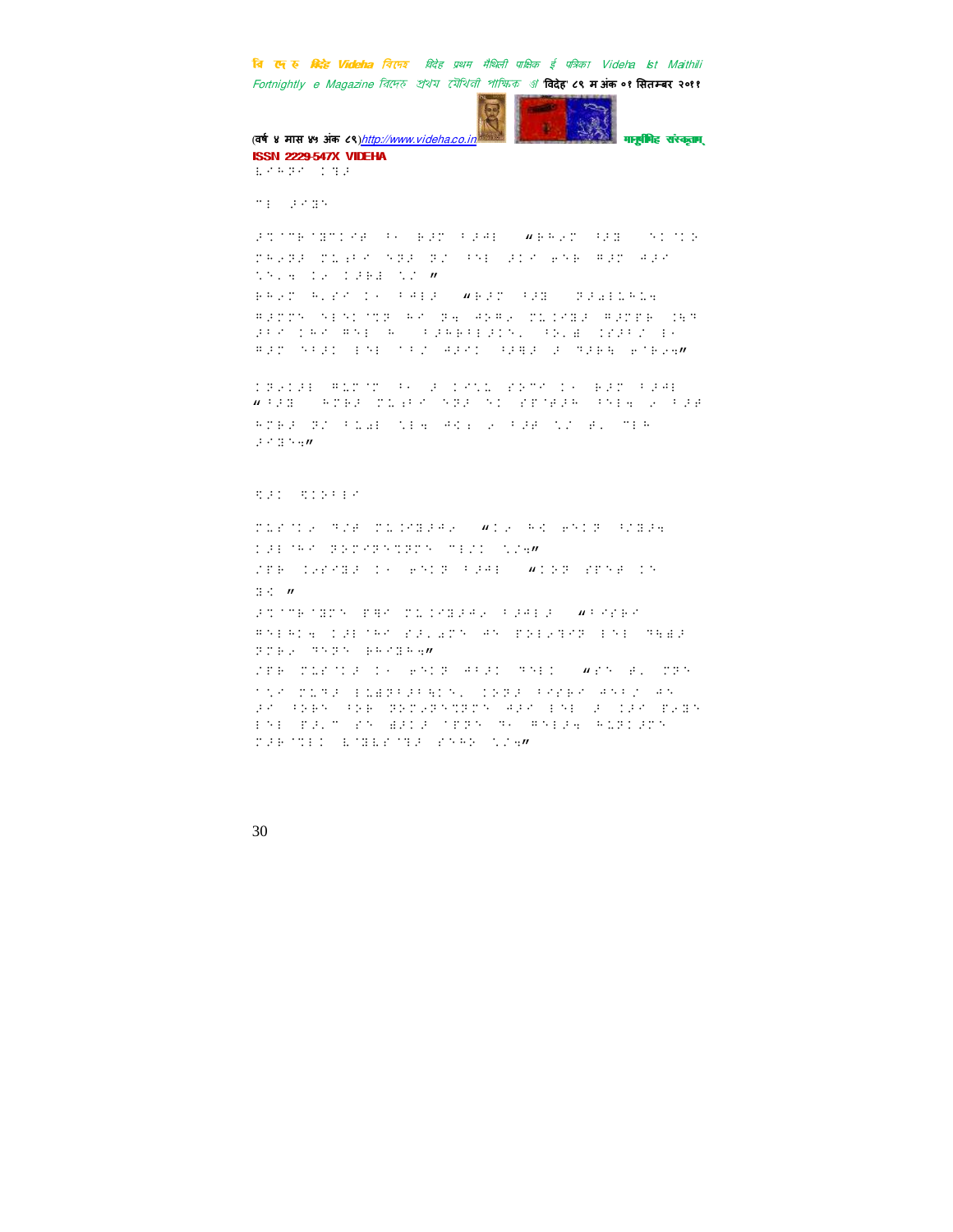चि एक रु मिनेह Videha विएक विदेह प्रथम मैथिली पाक्षिक ई पत्रिका Videha Ist Maithili Fortnightly e Magazine রিদেত শ্রথম মেথিনী পাক্ষিক প্রা পত্রিকা**'বিदेह' ८९ म अंक ०१ सितम्बर** 



२०११ (वर्ष ४ मास ४५ अंक ८९)http://www.videha.co. संस्कृतम् ISSN 2229-547X VIDEHA

CORTESER TEACHERS **STRATHSON CHECK** 

**Capacagages** game POR BAR 1993 CAPADEL CARPER CONTROL POR BAR 19 医新装的

an adeeds a species teachers are specific that elec-

STAR CORPORATION OF CARD ARE CARDONELLY webserved because a condition of the except on cards BATTS TRANBALL CONNECTING BALL VALUE VELABLE meanaly analysis are says are all alleged and service are 女性的女性的 TO DOLLAR DE PERSONA DE LA PARTIE DE PERSONAL ndinada (santo l'edevo lesede coepo esporti conso nder besteht in bladen in die in hoof in die het in die here en consider association and descriptions again

FIREF FIRES TO THE STATE OF THE STATE STATE STATE 1999 99 1999 1999 90 1990 1990 0000 1000 1000 1000 PART SALENE APER PLANE PLANE PORT PRESS  $\label{eq:RMS2} \begin{split} \mathcal{H}(S\oplus S) &\cong \mathcal{H}(S\oplus S) \oplus \mathcal{H}(S\oplus S) \oplus \mathcal{H}(S\oplus S) \oplus \mathcal{H}(S\oplus S) \oplus \mathcal{H}(S\oplus S) \oplus \mathcal{H}(S\oplus S) \oplus \mathcal{H}(S\oplus S) \oplus \mathcal{H}(S\oplus S) \oplus \mathcal{H}(S\oplus S) \oplus \mathcal{H}(S\oplus S) \oplus \mathcal{H}(S\oplus S) \oplus \mathcal{H}(S\oplus S) \oplus \mathcal{H}(S\oplus$ disk in the all of properties are story in the second and BAB (NS) (18) 19) BAB (NS) (18) 39-982 Galanan FOR A CHORACTER SERVER AND NO CORD AND A RESIDENCE. to concerned absorber about the advancement of PROPERTY BOOTS CONSUL 的复数电子工艺表示 医外皮 计主动程序 计中央电子中 医中枢 医中耳 人名克罗姆 计单区域 subveys public tip toes experience of serve

ESP LEGENHA PARTS, PARTS AND PROPERTY AREAS FRED FRAME CONFIDENTIAL CONFIDENTIAL CHICK SAFE CONSIGN ASSOCIATE AND SAFE CONSISTENCY OF AN ACCOUNT. 1930 1931 - André Prince de la Portugale de la P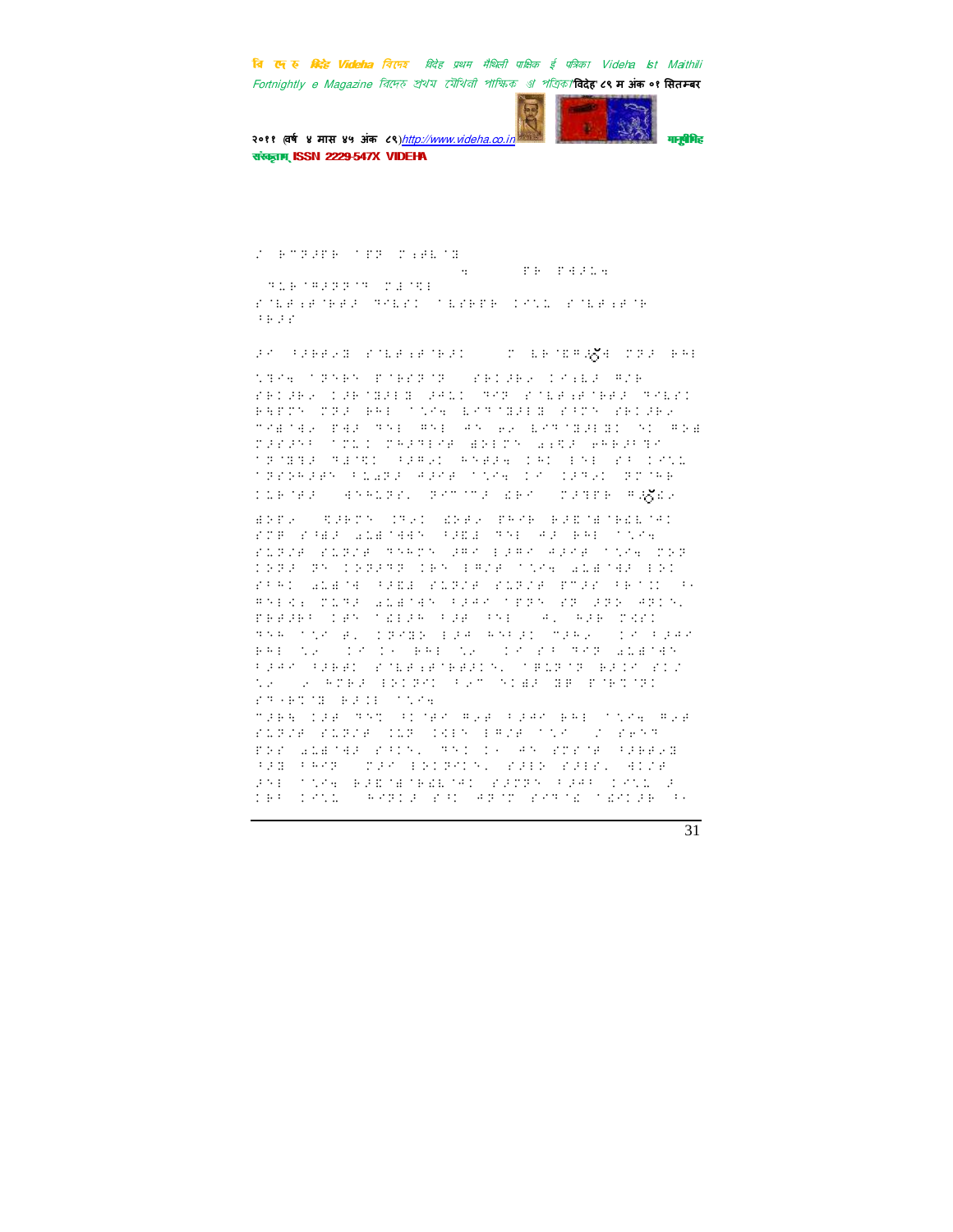चि एक रु मिनेह Videha विएक विदेह प्रथम मैथिली पाक्षिक ई पत्रिका Videha Ist Maithili Fortnightly e Magazine রিদেত শ্রথম মৌথিনী পাক্ষিক প্র' **বিदेह' ८९ म अंक ०१ सितम्बर २०११** 



(वर्ष ४ मास ४५ अंक ८९) http://www.videha.co.in **ISSN 2229-547X VIDEHA** 

iene in the land tode in this new scopedular disc.<br>Indicade in some is some index to help upper served DECEMBER

PERIOD CRISE TOP CRATES ALBUMPANIES sceptagnae i svenge i earga i sagagangang treed: Persecuties to the art freedom earn. In teacher the connections the theory pres-.<br>1919-1921 - 1941-1958, prieze se premis iz Zepim spielkopis na za intelekta akademia Bergari (Almati Alminama)<br>dago manadaka intelektarak dan terak jarahi TRIPADED PARK SERIES CRIMINAL INCREASED AREAS the sales are available and are available the daeae (1950) eeu daeae (1955-924) franklijk FORESTED CONFIDENTIAL CORP. CONTINUES THAT CONSTRUCT present the measurement energy results for the co  $\mathbb{E}[\mathcal{G} \oplus \mathcal{G} \otimes \mathcal{G}] = \mathbb{E}[\mathcal{G} \oplus \mathcal{G} \otimes \mathcal{G} \otimes \mathcal{G}] = \mathbb{E}[\mathcal{G} \oplus \mathcal{G} \oplus \mathcal{G} \oplus \mathcal{G}] = \mathbb{E}[\mathcal{G} \oplus \mathcal{G} \otimes \mathcal{G}] = \mathbb{E}[\mathcal{G} \oplus \mathcal{G}]$ PULSAN LAURENT BUG PUGIT TERRIPUER TRAIBET BUNTEREN reacts model and rads models indicate and crafting FOR AVEILANT CONTRACTORS CARD LOCAL CARDS ON icédis (nepsis) (eac maeu as plag chrag real informations and the seated and selling mme de acesso par adact de activado nod these to attend the season and available and  $5 - 2.9 - 3.5$  He  $-1.5$ 

rado de sa mesado coada corea aprecidos EXPRESS TO RESOURCE TO A CONTEXT TO BASE OF tive apear apear as speed yrag strogs apear FREED IN CONSIDERATION IN CHARGE ARRANGEMENT OF public resolution public states and become additional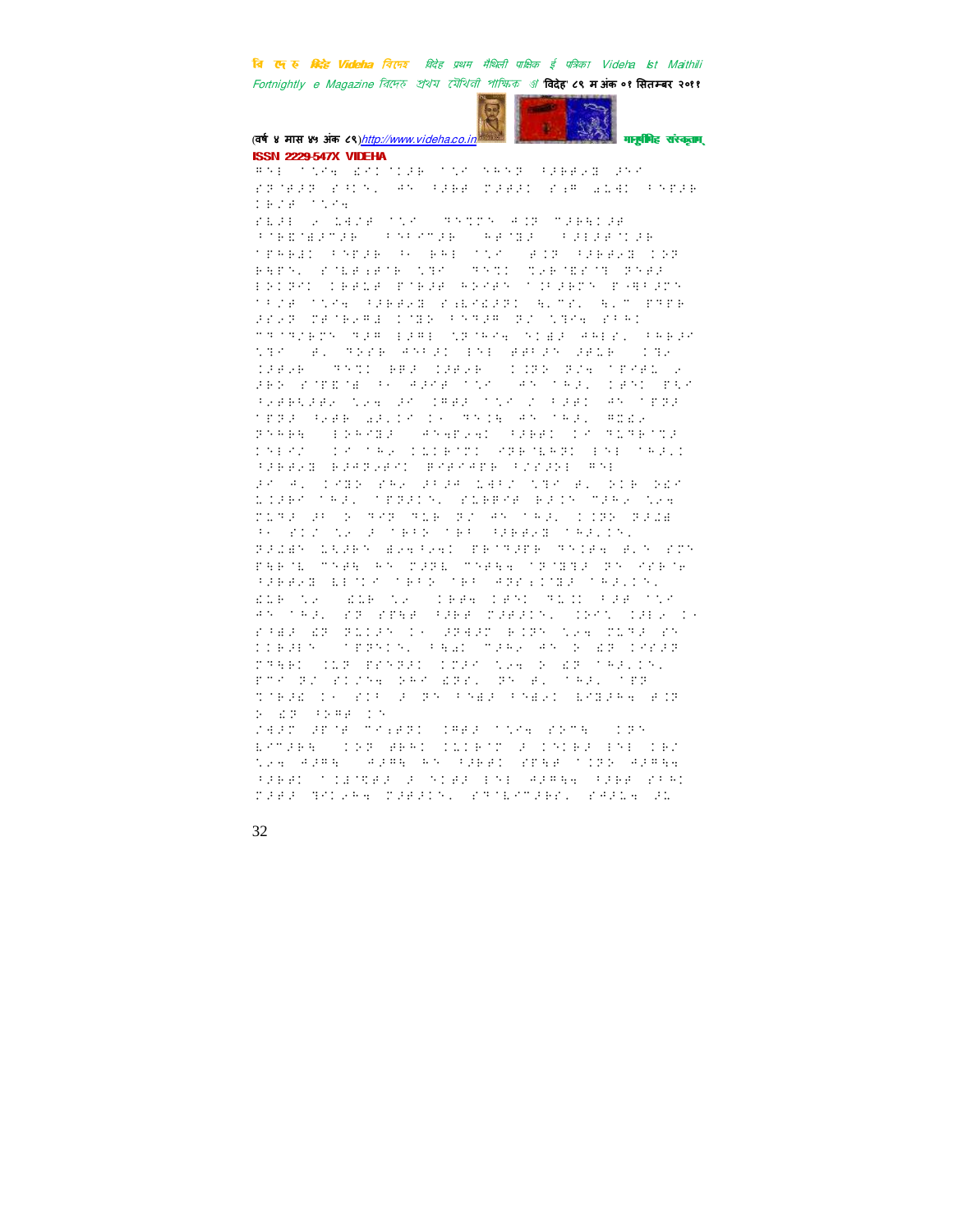बि एक रु मिन्हे Videha विरफ्श विदेह प्रथम मैथिली पाक्षिक ई पत्रिका Videha Ist Maithili Fortnightly e Magazine রিদেচ প্রথম মৌথিনী পাক্ষিক *ঙা প*ত্রিকা**'বিदेह' ८९ म अंक ०१ सितम्बर** 

२०११ (वर्ष ४ मास ४५ अंक ८९) http://www.videha.co.ii मानुबेगिह संस्कृतम् ISSN 2229-547X VIDEHA

 $\sim 3.38\%$ TER / TREDEN 「大学学」 新学生活用 - - - 学習書 1942年 avaier (Fieed N) coals four the coal may be and minimum and make a ware that in market with a material mate na por población do podenciación do cara de capaca ERICON CONTRAPARADO NUMBER OF PROPER properties and increased in the substance of the context of the context of adalah mukawa yaiwi yukuma manaka makhan makama an kinek measures, in technological explorement of absolute arrera das as crea adaptos adebada telada TERN BAC INADA ESTELFANH

 $\mathcal{F} = \mathbb{R} \cap \mathbb{R} \cup \mathbb{R} \cap \mathbb{R} \cup \mathbb{R} \cup \mathbb{R} \cup \mathbb{R} \cup \mathbb{R} \cup \mathbb{R} \cup \mathbb{R} \cup \mathbb{R} \cup \mathbb{R} \cup \mathbb{R}$ **STEPHERS**  $\mathcal{H}^{\mathcal{A}}$ TRENTWO CONVERTED TO PAPPER 1974 TERRITORIAL BRACKBATE

dia artista de la primeira de la Bandaria e Antiga de la primeira.<br>De la Pedia martía de la Branda de la primeira de la Bandaría del l FAR CALL CANALIZED INCREASED PARK CAN EVERY THE RNE CELLAR SPECIAL COURSE PARTIES. FOR THE SPECTRAL PEAK CONAELER CAP (AN EDIC PRE ana side ser seriesan sire seriesane series arcanan A SINGLE CONTROL AND GENERAL BUSINESS CONTROLLERS. three spot every energy make me user easy thr  $\Gamma(\mathbb{L},\mathbb{R},\mathbb{R})=\Gamma(\mathbb{R},\mathbb{R})\times\mathbb{R}=\mathbb{R}\times\Gamma(\mathbb{R},\mathbb{R})\times\Gamma(\mathbb{R},\mathbb{R})$ rekene tago gekomt de bago een ontka CONVERTED AND THE PROPERTIES IN ANY OF FIRST CONSIDER CONFIDENT CONSIDERING ACCOUNTS DREE (R) CRND PARK RU PORTRAINE PNROF BRA reams of responsible to the transfer specific POSTED ENTER THE TEAM SERIES PARALLELY FROM der seiten ver tier in vier ander alle in

an electric range raciones constanto para con el sus alcones FRAGUAE PARTECT POSTABLE DEPETITION CONSUL #NECONOGRAPHEREDARY #R#NO CERERO NEOBRAR FOR A CAST PARTNERS ORDER PARASET CRIMINAL POPS TER LORPIED AS CONNOINSARY IN SARADI RAPPRISE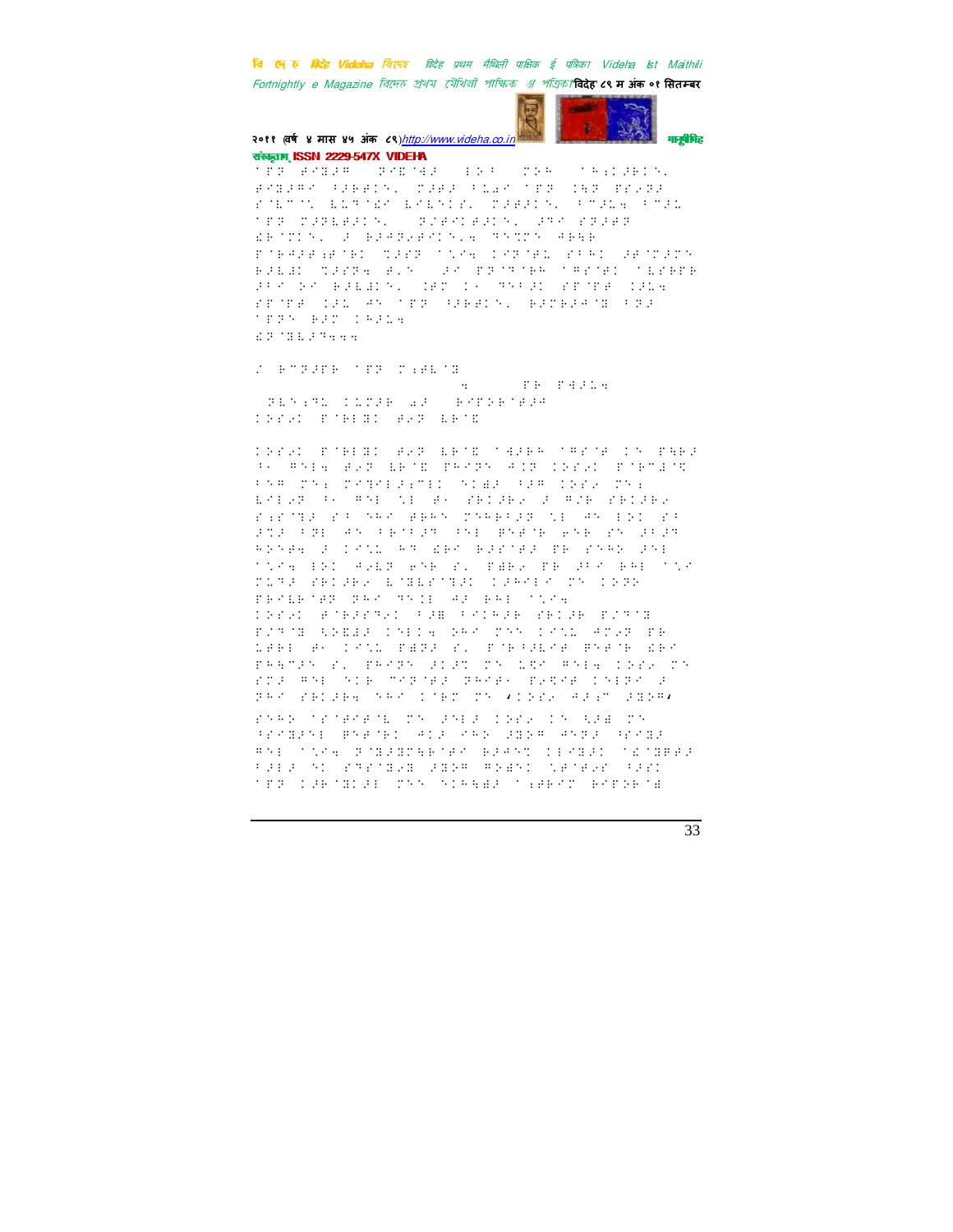बि एक रु मिन्हे Videha विरफ्श विदेह प्रथम मैथिली पाक्षिक ई पत्रिका Videha Ist Maithili Fortnightly e Magazine রিদেত শ্রথম মৌথিনী পাক্ষিক প্র' **বিदेह' ८९ म अंक ०१ सितम्बर २०११** 

(वर्ष ४ मास ४५ अंक ८९) http://www.videha.co.in **ISSN 2229-547X VIDEHA** 



devices to excelle a chaese especial chairman tes  $\mathbb{P}^1(\mathcal{N}, \mathbb{E}^1_{\mathcal{N}}; \mathbb{E}^1_{\mathcal{N}}; \mathbb{E}^1_{\mathcal{N}}; \mathbb{P}^1_{\mathcal{N}}; \mathbb{P}^1_{\mathcal{N}}; \mathbb{P}^1_{\mathcal{N}}; \mathbb{P}^1_{\mathcal{N}}; \mathbb{P}^1_{\mathcal{N}};$ 

parak sebagai sebagai sebagai sebagai pertama yang an and absoluting the more independent to the aret det i it tradidir i forent i landidir i forti di individuali i forma.<br>Sien i la eesti it toanzi i fora milidade e i fode e lidi i termonedezti. Saadh was ade was the ababa again すみずく ndeze varat var hara da dinavada han karrak teness part new caster in teacher from foreinada a descripción de los condeiros de personales de and computer of the company of the computer and a series of the series of the computer of the computer of the a cremonales aleges talbément des ses ses publicada a lungos seguido grupos por lens un cons ARK CONTRACTOR CRITICARY CARD CONTROLLER BOAR a agosta: Priesera Paga estada inferenciea BAB (1988) A DECABRICAR (ROBBE) A BAR (1988) A PERMENT ENR ME TRACTER TERM PROPERTY PERM  $\mathcal{O}(\mathcal{F}(\mathcal{P},\mathcal{F},\mathcal{F})) \cong \mathcal{P}(\mathcal{F},\mathcal{F}') \cong \mathcal{F}(\mathcal{F},\mathcal{F})$ RAP VI VISABLE NA MINA PARTICA VISABLE PARSA NAI Entered the St. Statement (ASBA) (1932) (1938) (1932) FREE TO TER PTA ENGINA FROM THE THERE IN a respas poeso ensavado easino sos respasocapep constablines moderate copernationship as  $\gamma$  in  $\gamma$  in

ses en discondidades en contra como condidades con actividades como  $\mathcal{A}^{\prime}(\Omega,\mathcal{R},\mathcal{R},\mathcal{R})=\mathcal{L}^{\prime}(\mathcal{R},\mathcal{R})=\mathcal{L}^{\prime}(\mathcal{R},\mathcal{R})\mathcal{R}(\Omega,\mathcal{R},\mathcal{R},\mathcal{R})$ 

CONTRACTO DE ARTICLARES DE LA PRANCISCA CADO DE PERS FOR PROPERTY LEADER FEDERAL COMPET TECHNOLOGY CONTRACTOR CONFIDENTIAL PAPER MEASURE OF THE MEDIAN PROPERTY AND RELEASED AND HIS PRESERVATORIAMENTO EN LE PERSONA DI VIDA PARA EN mine voor die klein van heer onder van viele kening.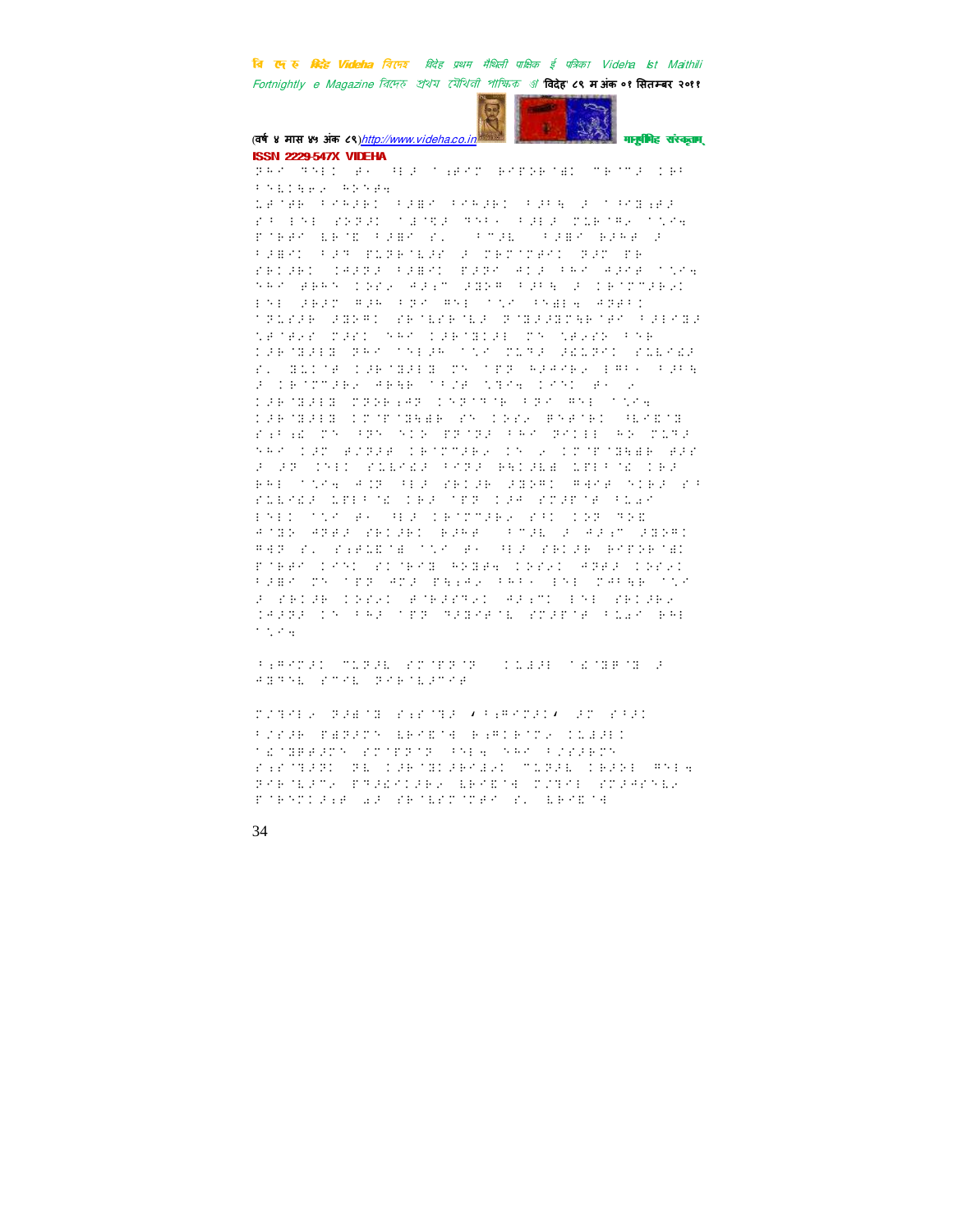चि एत् रु प्रिन्हेड Videha विएन्ड विदेह प्रथम मैथिली पाक्षिक ई पत्रिका Videha Ist Maithili Fortnightly e Magazine রিদেচ প্রথম মৌথিনী পাক্ষিক *ঙা প*ত্রিকা**'বিदेह' ८९ म अंक ०१ सितम्बर** 

२०११ (वर्ष ४ मास ४५ अंक ८९) http://www.videha.co.i. संस्कृतम् ISSN 2229-547X VIDEHA



**A PRINTED CONFIDENT CONFIRM** CABANE CROTECTS, STREET  $\sim$  1.7  $2.1$   $2.1$   $\pm$   $\beta$ LEGENBER **CONSIGN STATES AND PROPERTY** GRIM CONSTRUCTS .<br>Premi di paspiral cordam adosi pramadi PA ESPECIAL VICTOR COMPORATION AND ESPECIAL DANSAS EARDY POSSEDY TEST ERMSET EDGE ARE POSTS OF TARGE ISLAME AND THE PARTNERS INTER-HAR CONTRACTORS THOUGHT OF BOTH A BOWL CHOOSE OF  $\sim$   $\sim$   $\pm$ posed incorporate seasonal compressors as as Dents conservate exercisco pressante causa

PORTED THE EVEN THE SONEXA CONSTRUCTION POSE PER DER POSSESSION SERVICES CONTRACTOR NAPPARKI RNA 1445 ZA PINADIARTZA LA PADRI 14N1 ESPECIENT PROPERTY CENTURE COOPER LEARN CH  $\mathcal{R}(\mathcal{M},\mathcal{L},\mathcal{A}) = \mathcal{R}(\mathcal{L},\mathcal{R},\mathcal{H}) = \mathcal{L}(\mathcal{M},\mathcal{L},\mathcal{L},\mathcal{L}) = \mathcal{L}(\mathcal{R},\mathcal{L}) = \mathcal{L}(\mathcal{M},\mathcal{L}) = \mathcal{L}(\mathcal{M},\mathcal{L}) = \mathcal{L}(\mathcal{M},\mathcal{L})$ POSTAGE PRACTICE AND POSTAGE  $\left\langle \begin{array}{cc} 1 & 0 & 0 \\ 0 & 0 & 0 \end{array} \right\rangle = \left\langle \begin{array}{cc} 1 & 0 & 0 \\ 0 & 0 & 0 \end{array} \right\rangle + \left\langle \begin{array}{cc} 1 & 0 & 0 \\ 0 & 0 & 0 \end{array} \right\rangle$ TERIAN ISAND BARD ING PARA PROPERTY residuring the second state of the analysis of the state of the Additional New CodeBat Chevrolet Page 2N (Revolutional EMPERED PARTICLE ACRES PREBAILER BRIDE PACTIC SPACE SECTIONS ON SERVICE CONTRACTOR 198481 SPABER TV TRERI BIARR TIMA RB POS rana ny taona mandritra na ratasa tan'ny ma mos and a move sales of a relevant model sole stand in mained. PORTER ARTICLES AND LONG THAT IT SAN NAME COORDO PORTA TALLON INAMEDIA DO OCORO THE RINE CRANKER IS NOW ESTED THAT TERRITORY CAN and the care as cheese and a season and the care as a season ande med thosepad mobiled mn: en: dinmod: PRESERVITY ALBUM ARTE PRAIR LEFT TE TRAPAS A 2 N 8 4 11 21 11 11 11 12 13 14 25 16 17 18 18 19 19 10 11 12 13 14 15 16 17 al contegerative state in the theat agricult at all real reals of the same range of the second resource ad sava poderaknym spomanoma anko 1930'eni

 $\overline{35}$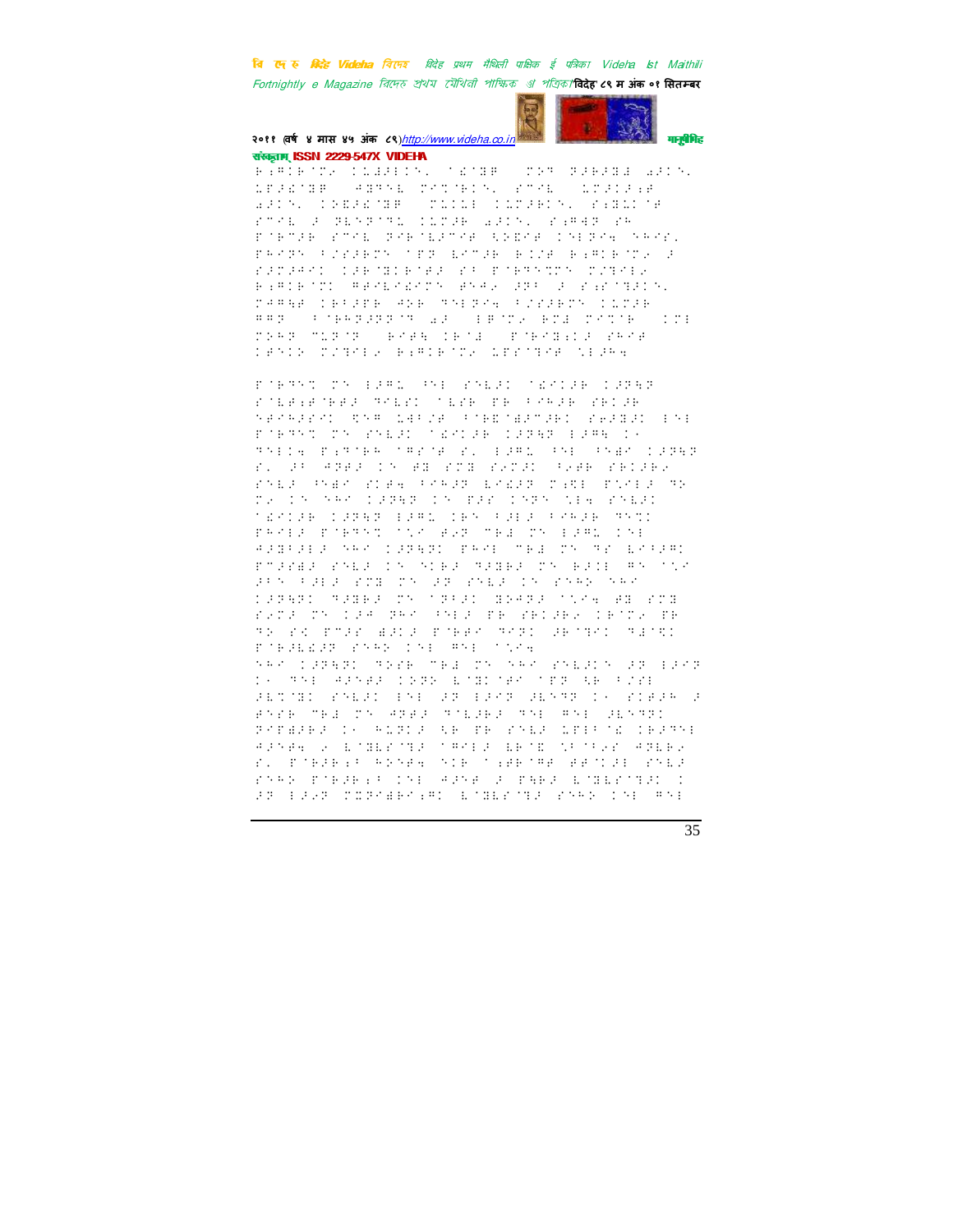चि एक रु मिनेह Videha विएक विदेह प्रथम मैथिली पाक्षिक ई पत्रिका Videha Ist Maithili Fortnightly e Magazine রিদেত প্রথম মৌথিনী পাক্ষিক *প্র* **বিदेह' ८९ म अंक ०१ सितम्बर २०११** 



**ISSN 2229-547X VIDEHA** 

TICK A CIRCUIT DOMESTIC YARD COOR COORDINATION PROVIDE A callent in the notable space and the second present ana meliang an on si siaa nasadsana: BOBBER 1941 #941 TOPE

THE TRAPE OF THE TABLE TO **CERTENSIN**  $\ddot{\mathbf{r}}$ 

**コンティウン 出来** 

SARA END DAR END FREAR DITER WA

CONTRACTOR PERSONE PREPARATION PREPARATIONS Bearing the that is a search of the BAI share

CORRESPONDENCEMENT BOOKFRAAD (ACOD SAR BAILINE BAIL FREED INTER-UP

 $\mathcal{M}_{\mathcal{I}}$ 

popular provinciale abova in spaced engage in language e and the state of the figure of the second terms of the second terms of the second terms of the second terms of the second terms of the second terms of the second terms of the second terms of the second terms of the second parties appealing research to

 $\dddot{\phantom{1}}$ 

dina se nakrali vodele i ili para se na para se ele li ili dina se el dekî bak baka berabbekê û remena raj verbora<br>dekador abi verbora kel have bera baz r television and a design condo inversione sendi PERMITE CONFIDENTIAL CONTINUES IN STAR APLEARN CHARLING ARMS CORPORA NAPPER TREATING DESIGN TO THE CONFINATIONS OF TROPON CONA PRAPAR DE PORA ESTABABARAS PART F. TER STREET FREEM BILLS publication and seventhes and a presented a dan mede bekompan mammas modala episa this allaw compact ideal capital and a commission parael Providence de la provincia de la malera el providencia de la provincia del provincia de la provincia del provincia del provincia del provincia del provincia del provincia del provincia del provincia del provincia del provi be the planning even hands in the close there is the constructions a terara as introduced throughteras as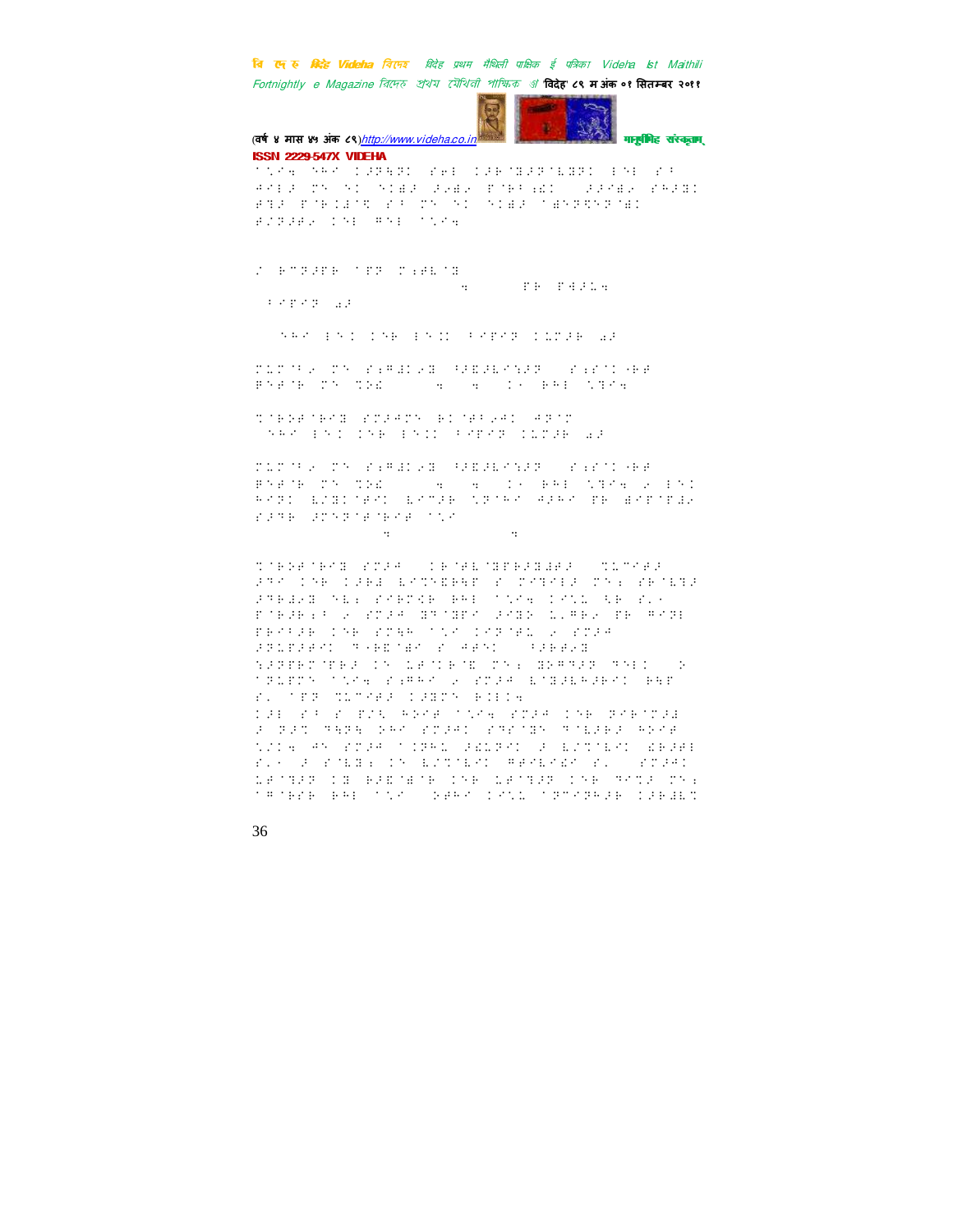चि एत् रु प्रिन्हेड Videha विएन्ड विदेह प्रथम मैथिली पाक्षिक ई पत्रिका Videha Ist Maithili Fortnightly e Magazine রিদেহ প্রথম মৌথিরী পাক্ষিক *ঙা পত্রিকা'* विदेह' ८९ म अंक ०१ सितम्बर

२०११ (वर्ष ४ मास ४५ अंक ८९) http://www.videha.co.i.



संस्कृतम् ISSN 2229-547X VIDEHA a Tebak inga inenekena proeprasi koepingerong abuse specialism and control A DINEY IN A REPORT OF A REPORT OF THE CASE OF A DISPLACE TA TERRI FUZIE ARE ARA PROFESSO a nasasa e nake i besie nu noboa na babilindiki ibea n 1981 (FRIA) eden illevak (nond enda en l'illedak TRANSPORT PRESIDENT CONTROL STREAM PRO rekriesens ms. Daardekt moernek kun reaknessed (exception of the sense of the second state ad nativel abside and areas as incl  $\left(1,2,2,2,3,4\right)\rightarrow\left(1,2,2,2,2,2\right)\rightarrow\left(1,4,2,4,2,2\right)\rightarrow\left(2,4,2,4,2,4\right)\rightarrow\left(2,4,4,2,4,2\right)\rightarrow\left(2,4,4,4,4\right)\rightarrow\left(2,4,4,4,4\right)\rightarrow\left(2,4,4,4\right)\rightarrow\left(2,4,4\right)\rightarrow\left(2,4,4\right)\rightarrow\left(2,4,4\right)\rightarrow\left(2,4\right)\rightarrow\left(2,4\right)\rightarrow\left(2,4\right)\rightarrow\left(2,4\right)\rightarrow\left(2,4\right$ 19709100 dialeas de calde (1931) paes des caledos sociales a proved in the first proved in the term of the context in the operation as to a contour on the second second second second a POSEBE POSTAGIO EST PO PER GERMANA DO CE 

FOREST CHORNE CONNECTIFIED ON CONFIDENTIAL CALIFORNIA CONTINUES AND INVESTIGATION SCREED AND THE STREET  $\bullet$   $\bullet$ **Canadian Standarda** 

S CORPO CONES BOBAS POBSAS CRESCO DEL ASPA nick is in record operations we have shell in the CORRESPONDED A BASIC VIOLENCE TO ARREST OR RESISTANCE PALMERANES CORPORATION LEARNES CONFIDER  $1.546 - 5.74334$ a resonance no especialmente a mareca intercene APAK YORK BADY EVER IN TACKE THE ME analysis and provided and the concentration and concentration mediana e propriemedino inacimal poedininho e indiro A NO EST BOSTARY CONFIDENTIAL AND CONVARING MORE CAN are terminate through estate energy annoyed through a The submitted energy and the contract and the submitted of the submitted of the submitted of the submitted of the submitted of the submitted of the submitted of the submitted of the submitted of the submitted of the submit  $\mathcal{N}(\Omega,\mathcal{M})$ elembal anam music basic permitted education of the manufacture reach in Friends PERMIT DATE TO advanced in the second end satelled substance of the site of TE SANDAR DEPART TARRE SOPIEDE TOBILE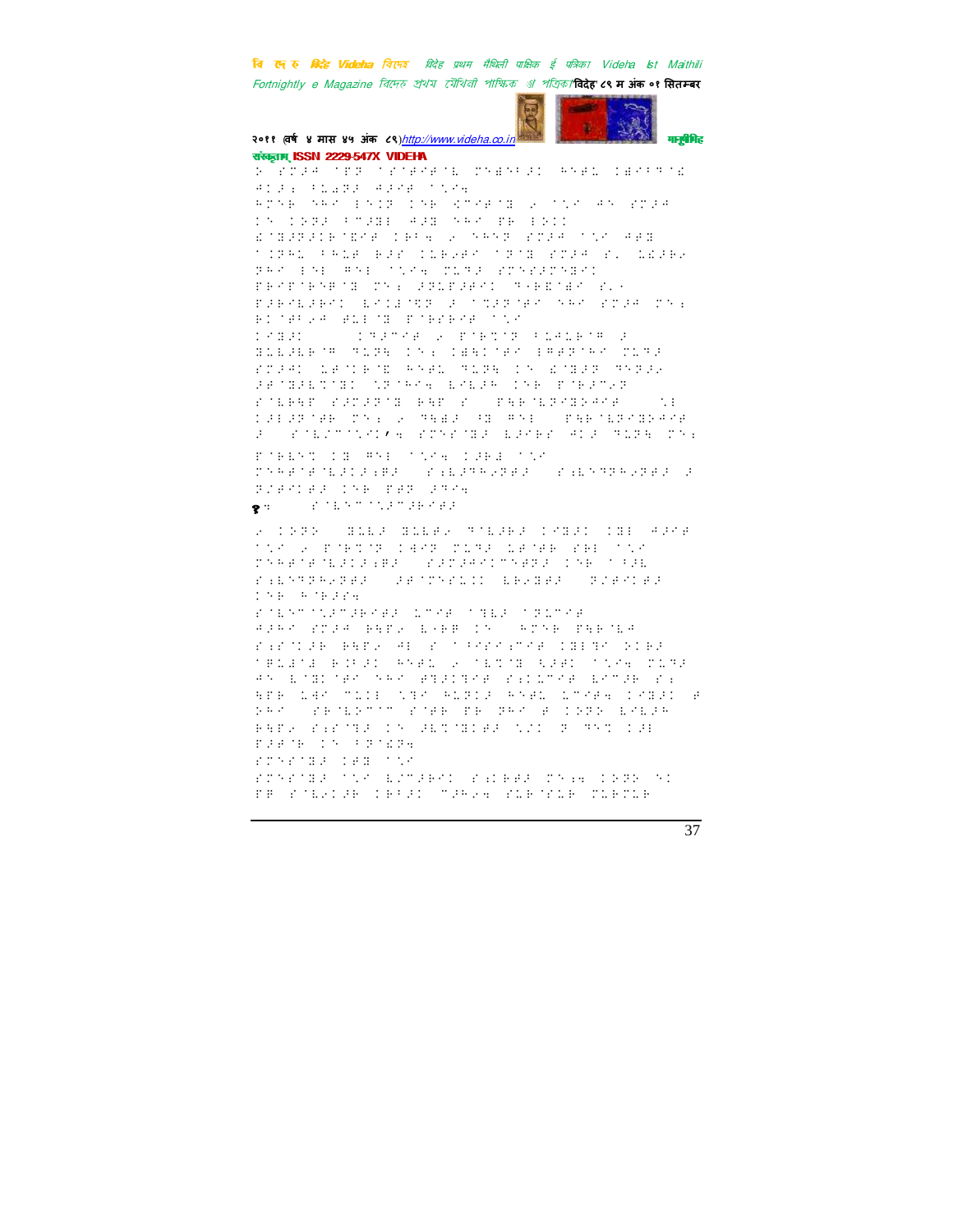बि एक रु मिन्हे Videha विरफ्श विदेह प्रथम मैथिली पाक्षिक ई पत्रिका Videha Ist Maithili Fortnightly e Magazine রিদেত শ্রথম মৌথিনী পাক্ষিক প্র' **বিदेह' ८९ म अंक ०१ सितम्बर २०११** 



(वर्ष ४ मास ४५ अंक ८९)http://www.videha.co.ii

**ISSN 2229-547X VIDEHA** PLPA a longe pera dres engel sample additiona é poverna la Avelinion le careenae Liabornoe na ERMORE CAR MODERNO CRESCOMARE NAS PROVINCIAS PROCESS EAGS (MARINA CASSARA) AN a dibididade do analias, con cadinae na cibra chad. adrženi instal in miele z rielic in inst<br>rna imzelzne rmelkemen inszi ROBERTS REPORTED TO A SECOND PORT OF THE STREET

**A** H. FAR TERMINAME (EMERA)

RESERVABLE CARAB CAN DECLAR DE RECONOCIAN THE MORTON PART OR AN ART TO TAKE A THAT TO TAKE TO 主要用的 网络的第三人称单三种的复数 的复数医静脉 医克罗斯氏反应的 ERM MARKET ERM MARKET STRAKE IN BEAUTORPINE IN B ENE ESTRAPAREN ANGELIAN INSIABAN 1,24,45

FORDER PROPERTY AND CONTRACTOR E TORAE RABIKIT A ORT PORT A RIT DO BIT BOAT TA TARBOATA  $\mathbb{E}[\mathcal{H}]\cap\mathbb{E}[\mathcal{H}]\mathbb{E}[\mathcal{H}]\cap\mathbb{E}[\mathcal{H}]\mathbb{E}[\mathcal{H}]\mathbb{E}[\mathcal{H}]\cap\mathbb{E}[\mathcal{H}]\cap\mathbb{E}[\mathcal{H}]\mathbb{E}[\mathcal{H}]\cap\mathbb{E}[\mathcal{H}]\cap\mathbb{E}[\mathcal{H}]\cap\mathbb{E}[\mathcal{H}]\cap\mathbb{E}[\mathcal{H}]\cap\mathbb{E}[\mathcal{H}]\cap\mathbb{E}[\mathcal{H}]\cap\mathbb{E}[\mathcal{H}]\cap\mathbb{$  $\mathbb{E}\left[\mathcal{H}^{\mathcal{A}}\left(\mathcal{L}^{\mathcal{A}}\mathcal{L}^{\mathcal{A}}\right)\right] \leq \mathcal{E}^{\mathcal{A}}\left(\mathcal{L}^{\mathcal{A}}\mathcal{L}^{\mathcal{A}}\right) + \mathcal{E}^{\mathcal{A}}\left(\mathcal{L}^{\mathcal{A}}\mathcal{L}^{\mathcal{A}}\right) \leq \mathcal{E}^{\mathcal{A}}\left(\mathcal{L}^{\mathcal{A}}\mathcal{L}^{\mathcal{A}}\right) + \mathcal{E}^{\mathcal{A}}\left(\mathcal{L}^{\mathcal{A$ ESSERIARENT CONSERBAR DANNE ADERA provincia de la partidade a contra el antigo de la contra del composto de la contra el contra del composto de A SOFA CON PUEDIO DO CONTEMENTO CON PORTAR O FOR DEART TERRITORIES (VOLVARIS) VICENTARIS (1751-1744) da elverar i la el marcollon de la capaca el el al el esporto di di deens meer in het de land eine voorstellen TER TRANSPORT TENER BERGER PRETEDENT PECE VOIPER CORPORATIONERS VOICERING TO TO CONFIDENT CAPTABLE IN FACTOR HER TO BOTTLE TAB SPECTER STEP 1 STREET CORP. FERE NE THE PROVINCE CORP. nda deservação e estado a comença per a cadeira e aper FALE THEY SECTION EARS SERVICES TRANSLER TO ESSINOPERATORS SECRET PROPERTY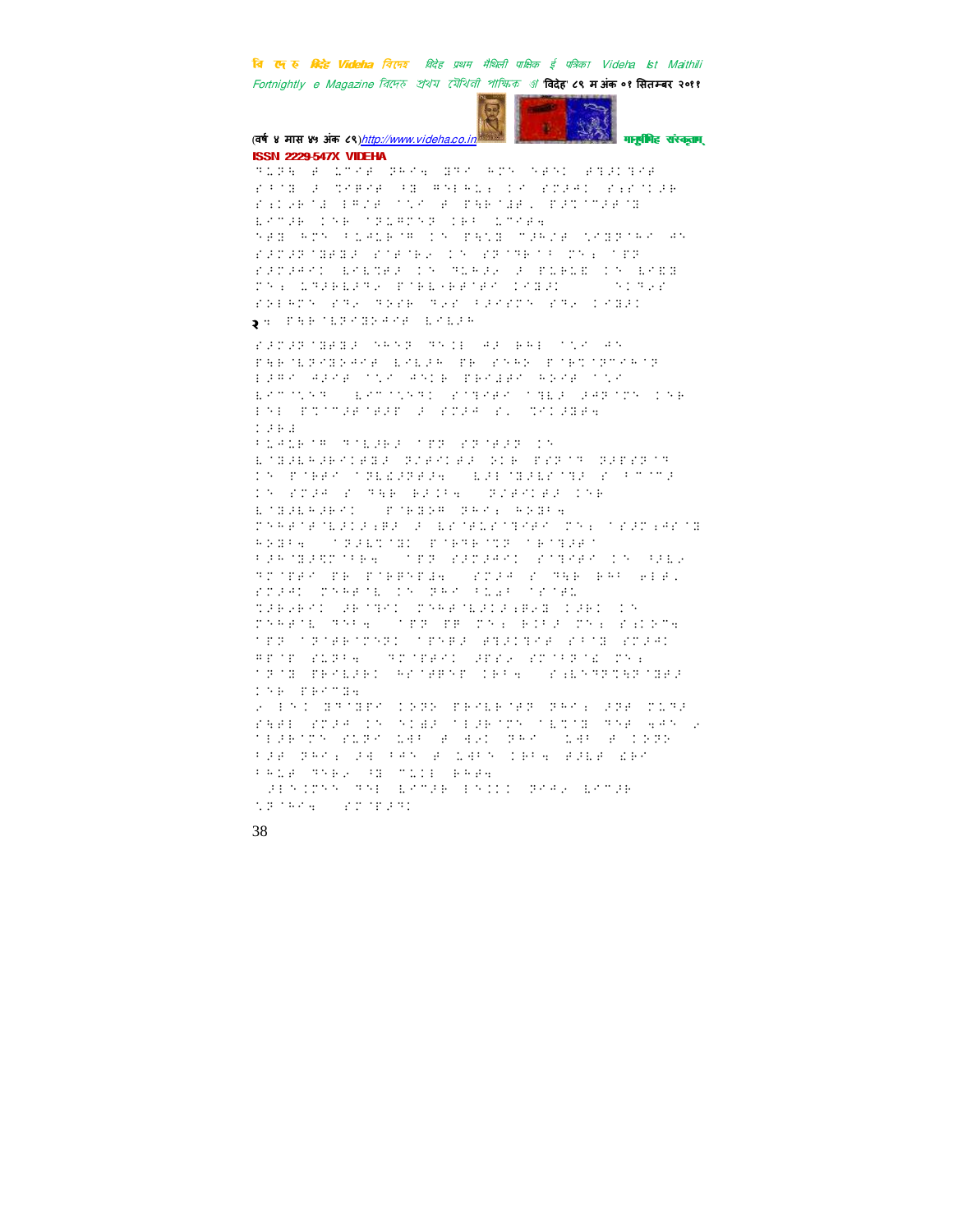बि एक स्टेट Videha विएक विदेह प्रथम मैथिली पाक्षिक ई पत्रिका Videha Ist Maithili Fortnightly e Magazine রিদেহ প্রথম মৌথিনী পাক্ষিক প্রা পত্রিকা**'বিदेह' ८९ म अंक ०१ सितम्बर** 

२०११ (वर्ष ४ मास ४५ अंक ८९) http://www.videha.co संस्कृतम् ISSN 2229-547X VIDEHA

**CONTRACTOR** मनुबैमिह

CORTESER TERMINENTS **STEPHERN**  $\ddot{\phantom{1}}$  :

**BURNE TEMPE** 

开工的工业公司 presenta **PROVINCIAL ORDERATOR** 

 $\sqrt{41} = 41 = 410$ 

TRANSPORT PRESSURE STARF ATTICRATE THE POST RESIDENCE IN THE POST OF THE POST OF THE POST OF THE POST OF THE POST OF THE POST OF THE POST OF THE POST OF THE POST OF THE POST OF THE POST OF THE POST OF THE POST OF THE POST OF THE POST OF THE POST OF THE POST STARK PARTIES TRICATES REPORTED THE middings agage is the most as the state state 198814 4583 1987 494 512 5214

WAR CATES BI LEBA ATE LODD TO BIR AT al aber resain toget coa coa al caracare town dealer executed in text (1991) of the second in 电电子 计内容  $\mathcal{L}^{\mathcal{L}}(\mathcal{L}^{\mathcal{L}}(\mathcal{L}^{\mathcal{L}}(\mathcal{L}^{\mathcal{L}}(\mathcal{L}^{\mathcal{L}}(\mathcal{L}^{\mathcal{L}}(\mathcal{L}^{\mathcal{L}}(\mathcal{L}^{\mathcal{L}}(\mathcal{L}^{\mathcal{L}}))))))$ 

are traded about the conservation and conservation and response # 21 421 | # 422121 | #1245 | 21 14 | E2E & | K2D21 | departs in the state of the second state of the second second second TERRITORI PRETEINDRUTTER reno das escores asianos pas aplas nova ABSTRUCTURE CHARGE CARDER CONTERES CONTRACTORES SC 1939 (FRYBR FDG DIRBY ISSEER FORE CON-

Garage read thanged shad cas and agor agor rang conservation back and social conservation and conservation of the conservation of the conservation of the conservation of the conservation of the conservation of the conservation of the conservation of the conservation of  $\sigma \sim \frac{1}{2} \left( \frac{1}{2} \right) \frac{1}{2}$  .

 $\mathbf{w}$  and  $\mathbf{w}$  are a simple subsequent of the set of the set of the set of the set of the set of the set of the set of the set of the set of the set of the set of the set of the set of the set of the set of the set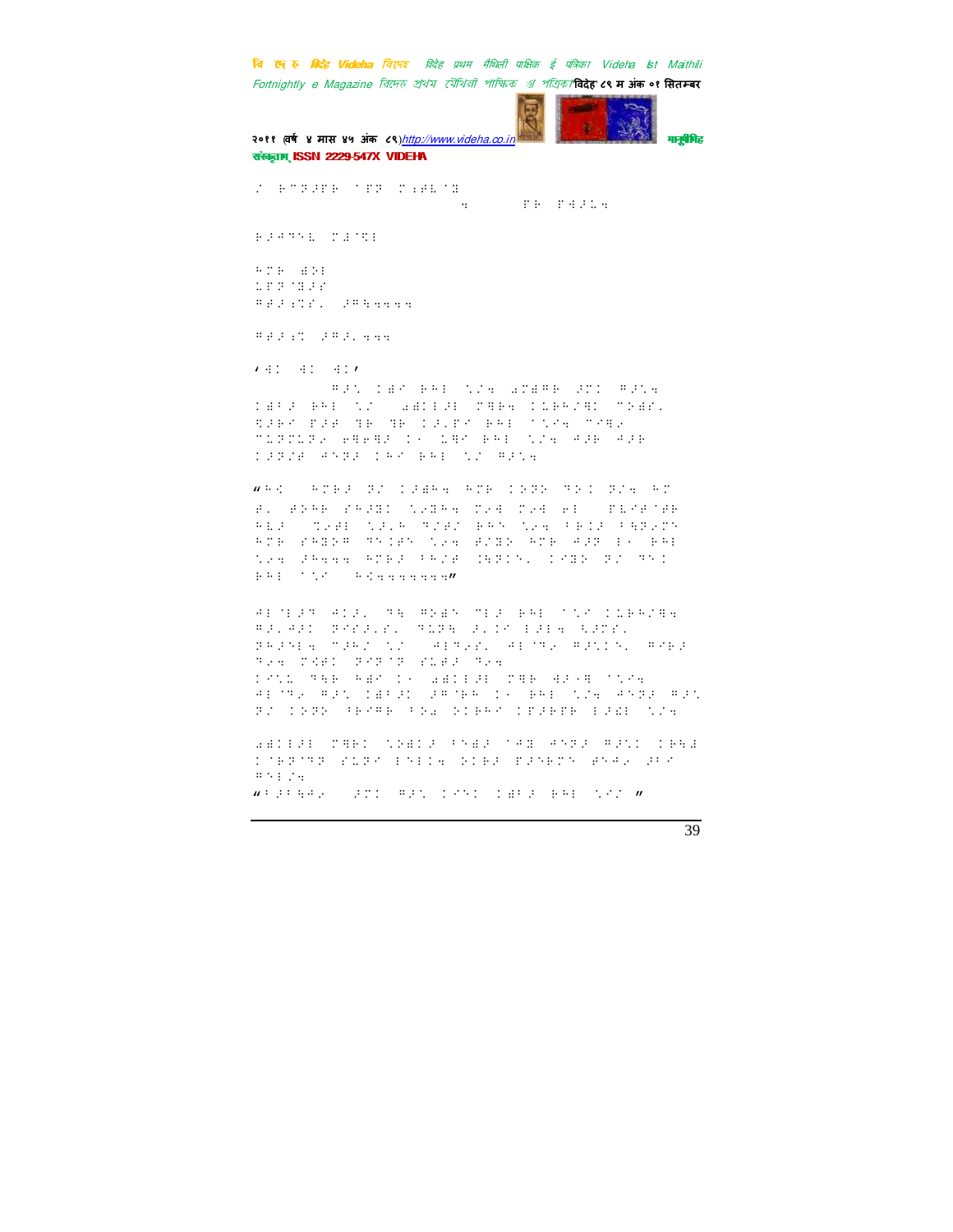बि एक स्टेड Videha विएक विदेह प्रथम मैथिली पाक्षिक ई पत्रिका Videha Ist Maithili Fortnightly e Magazine রিদেত প্রথম মৌথিনী পাক্ষিক *প্র* **বিदेह' ८९ म अंक ०१ सितम्बर २०११** 

**Service** 



WAITERFORM ALEXAND PRINT ROOPS PUTTER ASPAR FAIL (We completel be sub-companied agent  $\left(1,2,3,4,1\right) = \left(1,2,3,1,2,4\right) = \left(1,2,3,4,3,4\right)$  $\mathbf{w}^{(1,2)} \mathbf{y}^{(1,2)} \mathbf{y}^{(1,2)} \mathbf{y}^{(1,2)} \mathbf{y}^{(1,2)} \mathbf{y}^{(1,2)} \mathbf{y}^{(1,2)} \mathbf{y}^{(1,2)} \mathbf{y}^{(1,2)}$ 

well endors modern mas well the constants of FOREST PERSONAL POPPER DESCRIPTION

TRED ENERGY TEACHER TEACHER TO WALLED TIERTE TARI AF TALIME MIR NYE (ERANNA

well edge the second condes there ended STREPRESES PROTOBERS TORES PLEDS YOUR APPEAL BUT TEST RESIDENCE THE TACHER PERMITERS TEZ STROED POPER TENENCE PROPER TEED  $1.733\pm0.005$   $\mu$ 

 $\mathbf{w}^{(n)}\mathbf{h}^{(n)}\mathbf{f}^{(n)}\mathbf{f}^{(n)}\mathbf{f}^{(n)}\mathbf{f}^{(n)}\mathbf{f}^{(n)}\mathbf{f}^{(n)}\mathbf{f}^{(n)}\mathbf{f}^{(n)}\mathbf{f}^{(n)}\mathbf{f}^{(n)}\mathbf{f}^{(n)}\mathbf{f}^{(n)}\mathbf{f}^{(n)}\mathbf{f}^{(n)}\mathbf{f}^{(n)}\mathbf{f}^{(n)}\mathbf{f}^{(n)}\mathbf{f}^{(n)}\mathbf{f}^{(n)}\mathbf{f}^{(n)}$ 

家庭の新しいの事は、「自分事件」までは、このことが「自身」になること事件的。 THE TEN TRACTICAL PERSONS THREE PLOTECER Add at the same and added to the teachers 中央公司 中国語 全中国 中用的 人名西亚

WRITE CONTROL RISERVIEW CONTROL CROSS CREATER deparatur range areas captures proposal nova contra a  $\mathbb{Q} \times \mathbb{Q}$  is

GALLER THE PIRE PAIR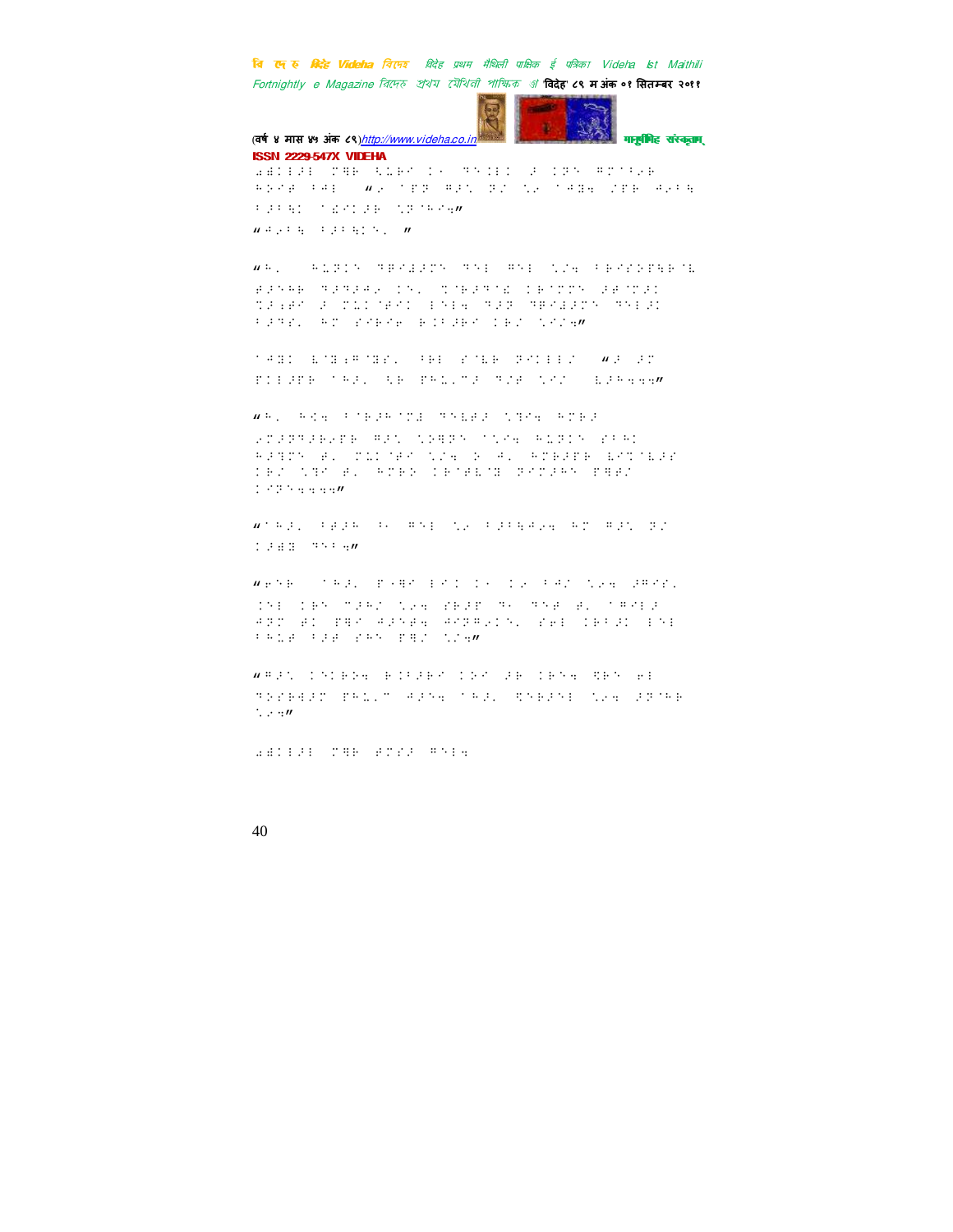चि एक रु मिनेह Videha विएक विदेह प्रथम मैथिली पाक्षिक ई पत्रिका Videha Ist Maithili Fortnightly e Magazine রিদেত প্রথম মেথিনী পাক্ষিক প্রা পত্রিকা**'বিदेह' ८९ म अंक ०१ सितम्बर** 



संस्कृतम् ISSN 2229-547X VIDEHA  $\mathbf{w}^{(n)}\mathbf{h}^{(n)}\mathbf{v}^{(n)}\mathbf{h}^{(n)}\mathbf{h}^{(n)}\mathbf{v}^{(n)}\mathbf{v}^{(n)}\mathbf{v}^{(n)}\mathbf{v}^{(n)}\mathbf{v}^{(n)}\mathbf{v}^{(n)}\mathbf{v}^{(n)}\mathbf{v}^{(n)}\mathbf{v}^{(n)}\mathbf{v}^{(n)}\mathbf{v}^{(n)}\mathbf{v}^{(n)}\mathbf{v}^{(n)}\mathbf{v}^{(n)}\mathbf{v}^{(n)}\mathbf{v}^{(n)}\mathbf{v}^{(n)}$ 

FILED CRIST BOBB NEINS CRNE CRAB CONDUCTED FOR CRD. FILTING IS THE TERM CONSTRUCTION

BU PERBANGAN CARD AN IPP SERVICE PROPER  $27.32347$ 

第492 日 492 日本公司 494 年度公司 (金字123 日本法) (1992) 公司会 BED BORDER TRACTIBLY NAMED BE CORRECTED Australia Barnus (NRV) (1970), Sedam

website and modified directions in an book was separated tive estata arabic esesa transve nad earlicada The East Automatic Change music mensions which must tera de la siguien de la tera desidad des pays de poder la prim  $\mathcal{H}(\mathcal{V},\mathcal{V},\mathcal{F})=\mathcal{V}(\mathcal{V},\mathcal{V},\mathcal{V},\mathcal{V})=\mathcal{V}(\mathcal{V},\mathcal{V},\mathcal{V},\mathcal{V},\mathcal{V},\mathcal{V},\mathcal{V})$ 

 $\mathbf{w} \in \mathbb{R}^{d} \times \mathbb{R}^{d} \times \mathbb{R}^{d} \times \mathbb{R}^{d} \times \mathbb{R}^{d} \times \mathbb{R}^{d} \times \mathbb{R}^{d} \times \mathbb{R}^{d} \times \mathbb{R}^{d} \times \mathbb{R}^{d} \times \mathbb{R}^{d} \times \mathbb{R}^{d} \times \mathbb{R}^{d} \times \mathbb{R}^{d} \times \mathbb{R}^{d} \times \mathbb{R}^{d} \times \mathbb{R}^{d} \times \mathbb{R}^{d} \times \mathbb{R}^{d} \times \mathbb$ RANING CABAAN PAP CED NYOR TPEAR NAR  $\begin{split} \mathbf{P}(\Phi)^{\mathsf{T}}\mathbf{B}(\mathcal{S},\mathbf{E},\mathbf{E},\mathbf{E}) &= \mathbf{P}(\Phi(\mathbf{E},\mathcal{S},\mathbf{E})) = \mathbf{P}(\Phi(\mathbf{E}) - \mathbf{V}_0(\mathcal{S},\mathbf{E}) - \mathbf{P}(\mathcal{S},\mathbf{E})) = \mathbf{P}(\Phi(\mathcal{S},\mathbf{E})) \\ \mathbf{P}(\Phi(\mathbf{E},\mathbf{E},\mathbf{E})) &= \mathbf{P}(\Phi(\mathbf{E},\mathbf{E},\mathbf{E})) = \mathbf{P}(\Phi(\mathbf{E}$ 

 $\mathbf{w}^{(L)} \mathbf{U}^{(L)} = \mathbf{U}^{(L)} \mathbf{U}^{(L)} \mathbf{U}^{(L)} + \mathbf{U}^{(L)} \mathbf{U}^{(L)} + \mathbf{U}^{(L)} \mathbf{U}^{(L)} + \mathbf{U}^{(L)} \mathbf{U}^{(L)} + \mathbf{U}^{(L)} \mathbf{U}^{(L)} + \mathbf{U}^{(L)} \mathbf{U}^{(L)} + \mathbf{U}^{(L)} \mathbf{U}^{(L)} + \mathbf{U}^{(L)} \mathbf{U}^{(L)} + \mathbf{U}^{(L)} \mathbf{U}^{(L)} +$ ANAV AL DE BEAU NEME COUPN EMPLOY

THE TERM INTORNEYS WIRELESS IN THE UNRESSEN SPECIAL PROPERTY CONTROL CONTROL PROTECT But it saw investigate. BARY IN APRILRY A BELY IN INFRAR ELECT WEELS ARE RENORMED FROM NEW 中央的人 Side Spanel Server in Basic time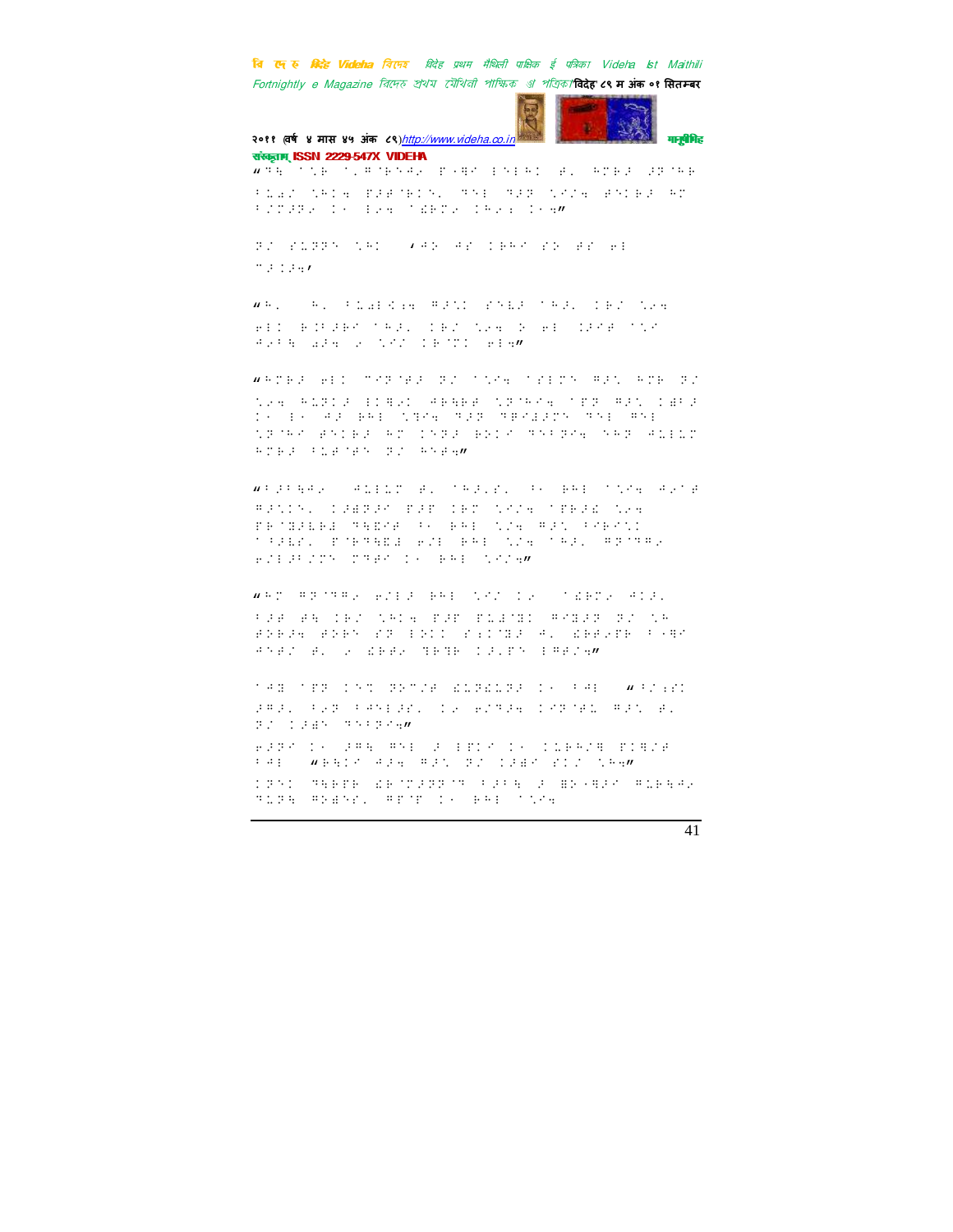चि एक रु मिनेह Videha विएक विदेह प्रथम मैथिली पाक्षिक ई पत्रिका Videha Ist Maithili Fortnightly e Magazine রিদেত প্রথম মৌথিনী পাক্ষিক *প্র* **বিदेह' ८९ म अंक ०१ सितम्बर २०११** 



(वर्ष ४ मास ४५ अंक ८९)http://www.videha.co.ir **ISSN 2229-547X VIDEHA** 

SACTOR CREP ANDRE CREPTOR CONTRACT WE STARP TRIP ARE SIZE RESEAS AT THE CALL CRAINER. "我是我们我的最近,都是我的一种的话,但是我的每一种话的。我这一的话最好,你还的每  $\left\{F\in\mathbb{R}^{n}\times\mathbb{R}^{n}\times\mathbb{R}^{n}\times\mathbb{R}^{n}\times\mathbb{R}^{n}\times\mathbb{R}^{n}\times\mathbb{R}^{n}\times\mathbb{R}^{n}\times\mathbb{R}^{n}\times\mathbb{R}^{n}\times\mathbb{R}^{n}\right\}$ 

WE CONSIDER THE DECKE FAIL OWNERS AF A CALCED AT MISPATE CONSE ATEN BONE MONDON, ALDIE BING ANADA PREDIDENTISADNI INE NEKER NORTIGE ALI #2#2 mitch comments the star additional time

ENE PERSENTAT PROBETT DAN TAIL (WORLD B) Additional transformation and the second state of the second state of the second state of the second state of the second state of the second state of the second state of the second state of the second state of the second s PRESENT DAILY NEWS STRATEGIC PRESS PRESS TRACTATION

 $\vdots$   $\vdots$   $\vdots$   $\vdots$   $\vdots$ 

WHITEPE CONFIDENTIALS CARD OF WHIP CONTROL INTERmas em la serve il more si umana all'intre l'intrinsi l'elevazione della  $\begin{split} &\mathcal{L}(\theta,\mathcal{L}(\theta,\mathcal{L}(\theta,\mathcal{L}(\theta,\mathcal{L})))\mathcal{L}^{\mathcal{L}}(\mathcal{L}(\theta,\mathcal{L}(\mathcal{L}(\theta,\mathcal{L}(\theta,\mathcal{L}(\theta,\mathcal{L}(\theta,\mathcal{L}(\theta,\mathcal{L}(\theta,\mathcal{L}(\theta,\mathcal{L}(\theta,\mathcal{L}(\theta,\mathcal{L}(\theta,\mathcal{L}(\theta,\mathcal{L}(\theta,\mathcal{L}(\theta,\mathcal{L}(\theta,\mathcal{L}(\theta,\mathcal{L}(\theta,\mathcal{L}(\theta,\mathcal{L}(\theta,\mathcal{$ 

BS PRESS PLEASURE PRODUCED PROPERTY  $\{0,1,1,1\}$  . Garage chapt which are working a series to the TREDS, PECHA ESEDA SAVANZA RESERVA DARADOS, Hable ( ) and ( ) remark ( ) by ( ) will WORRENT CONFIDENTIAL CONTRACT PERMIT CROWDER and account to the resource and the second contract and accounts BOIL PLANTER TILL TIBELE DA PALEK ANTER PITER RADAL CRAD AND BALL TRESTN ATTRENTIONAL

med presenciator in supplemental transmission BAB (1988) STBA (2006) (0000205) Namal BAB (1998) TRENEL PENDENBURG PROVER SPAR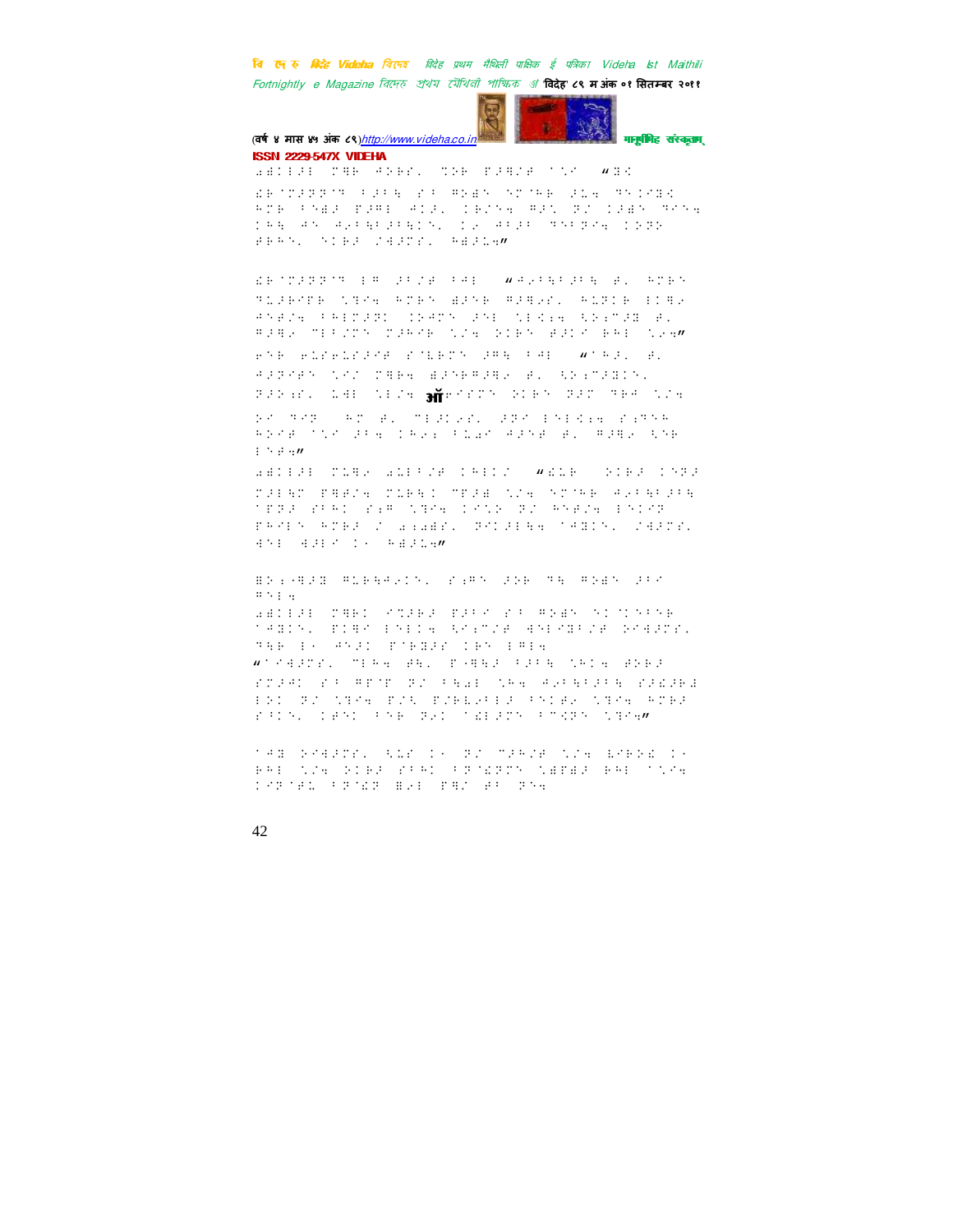चि एक रु मिनेह Videha विएक विदेह प्रथम मैथिली पाक्षिक ई पत्रिका Videha Ist Maithili Fortnightly e Magazine রিদেত শ্রথম মেথিনী পাক্ষিক প্রা পত্রিকা**'বিदेह' ८९ म अंक ०१ सितम्बर** 



SACEDE THE ANEXA CAED ( WTAE TAB TEAM COA TO PAIRING PLAN SERVICE CROSS RIVERS ROBS BO CORD EACH FORCE

THE RAIDS EVER THE SALE OF A SALE REPORT OF A STATE ie de l'independant le dibertier de l'internationale de la proposition de le proposition de la proposition de<br>La participation de la partie de la partie de la proposition de la participation de la partie de la partie de  $\frac{1}{2} \left( 2 \left( 2 \left( 2 \right) \right) \right) \left( 2 \left( 2 \left( 2 \right) \right) \right) \left( 2 \left( 2 \right) \right) \left( 2 \left( 2 \right) \right) \left( 2 \left( 2 \right) \right) \left( 2 \left( 2 \right) \right) \left( 2 \left( 2 \right) \right) \left( 2 \left( 2 \right) \right) \left( 2 \right) \left( 2 \left( 2 \right) \right) \left( 2 \right) \left( 2 \right) \left( 2 \right) \left( 2 \right) \left( 2 \right) \left( 2$ HAT SAR SPREAMERSHEET

#### $\mathcal{A}$  . A let a denote a denote a denote a denote a denote a denote a denote a denote a  $\mathcal{M}_{\mathrm{eff}}$

 $\mathcal{F} = \mathbb{R} \left[ \mathcal{F} \left( \mathcal{F} \right) \mathcal{F} \right] \mathbb{R} \left[ \mathcal{F} \right] \left[ \mathcal{F} \right] \mathbb{R} \left[ \mathcal{F} \right] \mathbb{R} \left[ \mathcal{F} \right] \mathbb{R} \left[ \mathcal{F} \right] \mathbb{R} \left[ \mathcal{F} \right] \mathbb{R} \left[ \mathcal{F} \right] \mathbb{R} \left[ \mathcal{F} \right] \mathbb{R} \left[ \mathcal{F} \right] \mathbb{R} \left[ \mathcal{F} \right] \mathbb$ **STEPHERMS Pressure** i da seka e touri naseuri i da seki i i i arkea i i diteu.<br>Sitaabaan thi uar i i e teabiliana te i i e beura tha se dinastissen millas i l'enescriptorina. FREE CONFIRMENT PRESS PARTIES.

CONFIDENTIAL CONFIDENTIAL CONTRACT PUBRE DOBRET EN BERTRIKE FROGRADE BEZEICHENEN PAPA TRENERANTE CAP PAPAC PAP CORR PODE portion of a development of a grant of a constant of experience. ERCOMPANY (FRA) A CABLERY CORRERA CONFINE KORENDA EKKER EKERA IRAB ORREKO BARKEARA  $\theta\in\Theta(\theta,\rho)\cap\mathbb{C}[\mathbb{Z}[\mathbb{Z}[\mathbb{Z}[\mathbb{Z}[\mathbb{Z}[\mathbb{Z}[\mathbb{Z}[\mathbb{Z}[\mathbb{Z}[\mathbb{Z}[\mathbb{Z}[\mathbb{Z}[\mathbb{Z}[\mathbb{Z}[\mathbb{Z}[\mathbb{Z}[\mathbb{Z}[\mathbb{Z}[\mathbb{Z}[\mathbb{Z}[\mathbb{Z}[\mathbb{Z}[\mathbb{Z}[\mathbb{Z}[\mathbb{Z}[\mathbb{Z}[\mathbb{Z}[\mathbb{Z}[\mathbb{Z}[\mathbb{Z}[\mathbb{Z}[\mathbb{Z}[\mathbb{Z}[\mathbb{$ mekanika (1941) PR (1994) (1911) (PRALIP (1994) PAIDS (1997) THE CHARTER COLLAPSE CONSUMING A REPORT OF CON-PANES PRINTED PATROL NOT TRACTOR PIDED PARR  $\frac{1}{2}\left(2\pi\left(2\pi\left(2\pi\right)+\frac{1}{2}\right)\left(2\pi\left(2\pi\right)+\frac{1}{2}\right)\left(2\pi\left(2\pi\right)+\frac{1}{2}\right)\left(2\pi\left(2\pi\right)+\frac{1}{2}\right)\left(2\pi\left(2\pi\right)+\frac{1}{2}\right)\left(2\pi\left(2\pi\right)+\frac{1}{2}\right)\left(2\pi\left(2\pi\right)+\frac{1}{2}\right)\left(2\pi\left(2\pi\right)+\frac{1}{2}\right)\left(2\pi\left(2\pi\right)+\frac{1}{2}\right)\$ ad die maar kakendiga maar nie en nokkel kak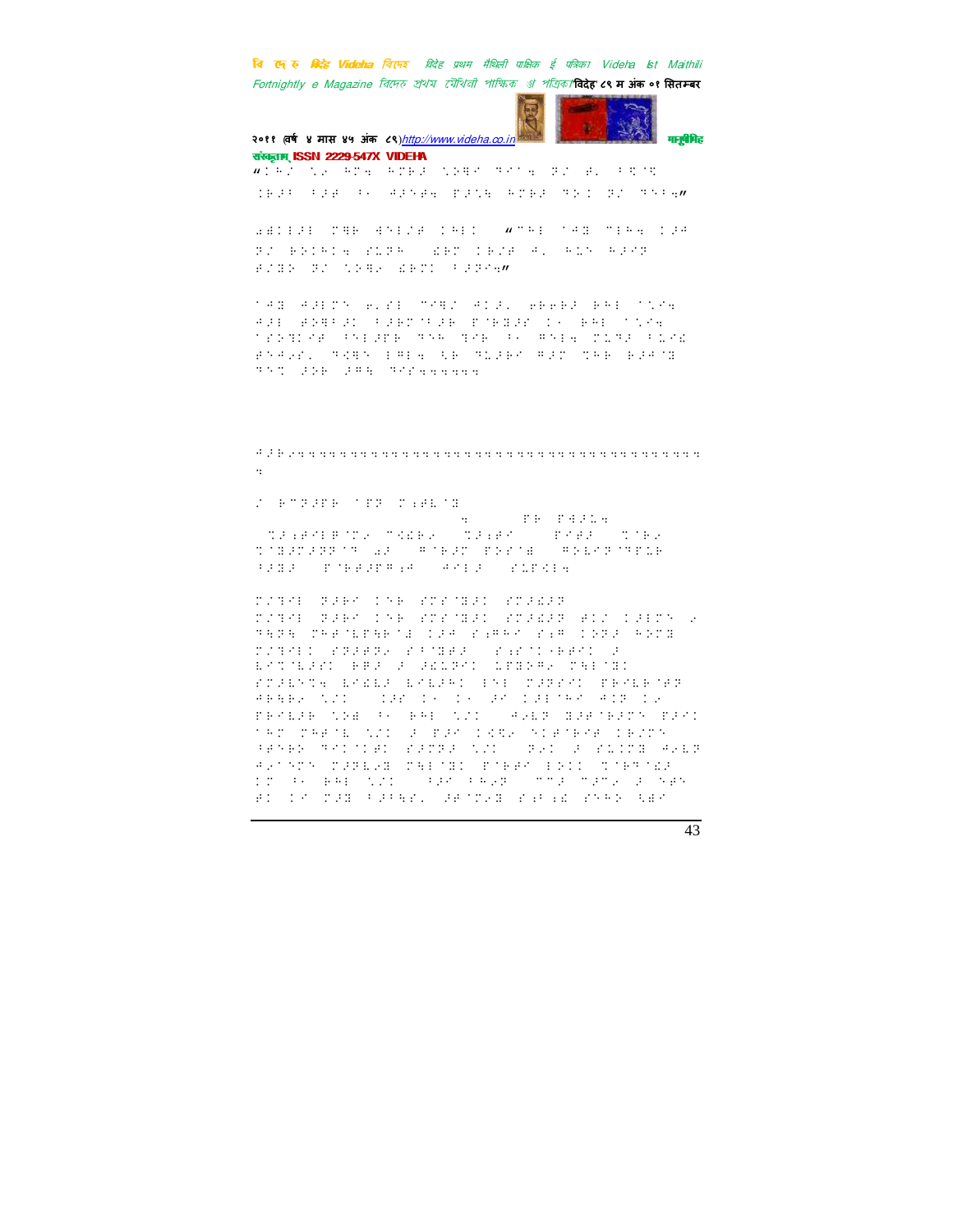बि एक रु मिन्हे Videha विरफ्श विदेह प्रथम मैथिली पाक्षिक ई पत्रिका Videha Ist Maithili Fortnightly e Magazine রিদেত শ্রথম মৌথিনী পাক্ষিক প্র' **বিदेह' ८९ म अंक ०१ सितम्बर २०११** 

(वर्ष ४ मास ४५ अंक ८९)http://www.videha.co.ii **ISSN 2229-547X VIDEHA** 



BAB (NOT) (BOIDS (FREAD) BOBBS ESTIMATIVE AT TE the second state and advance and the second second a sentream esa solo mierale si sensibilità ERIANA VIITO AREA ARABA INTERNITA (EPTO)  $\sim$  100  $\sim$ RNESS RN, RARBERT BL. (PROP. 20. PROP.) ER (1) FOR CEREED FATORIC POSSOR FERENCES (1997) NOTE Prediction of Partners and Constitution of the Constant Theater medical compared (Foureror Ted 1313737 ned (Al Camina college de Messiae 14)<br>1944-1950 Abro 1941-205 (Al Baza Name 10) 10-110  $\ell$  with a second constant and several sections a second constant with a second second constant of the second second second second second second second second second second second second second second second second secon a skot na jaskopa i tus neki at i napilno tkau japon.<br>a elektriki i popoline zoki i likuwa entri iliya noki ju DRAGGERSHIDE (FELONGE) BAZEL AL 25 CODAR The transaction of the angle of a special space of the space of the space of the space of the space of the space of the space of the space of the space of the space of the space of the space of the space of the space of t PERMIT SALE PROTECTIONS PROFINED PROFINER LOS DE SULTON E PRANTO PER PUNTO EN 1999 DE MONTE BACB CORPS STRIPPED BL DR CORPS CRED. nategya ning al ag ang nation general teges and EVELF EVERAL RACKWAY PORRER PATTICIPATION ESPECIE NON PARTIES PREPERTY CONFINED (子)中的音乐 ining terletakan di sebagai pada 1999. ayan di sebagai di sebagai di sebagai di sebagai di sebagai di sebagai<br>Sebagai di sebagai di sebagai di sebagai di sebagai di sebagai di sebagai di sebagai di sebagai di sebagai di PAKER 1989, COVERED POSA (1989) POSENO (1992) & presentates vedent remeving random essent 1960年5月24日第1992年4月20日 法法律人法决定案件  $-1.733 - 1133$ person arrelate energy en crop copp person **PPP PPPPPEL PDF BL COMPARTED PDF CONFIN** FIRE BELIEVE TO BEEN ACENT OF A CROSS AND INFORMAT  $\label{eq:Ricci} \begin{split} \mathcal{H}(S,T) = \mathcal{H}(S,T) = \mathcal{H}(S,T) = \mathcal{H}(S,T) = \mathcal{H}(S,T) = \mathcal{H}(S,T) = \mathcal{H}(S,T) = \mathcal{H}(S,T) = \mathcal{H}(S,T) = \mathcal{H}(S,T) = \mathcal{H}(S,T) = \mathcal{H}(S,T) = \mathcal{H}(S,T) = \mathcal{H}(S,T) = \mathcal{H}(S,T) = \mathcal{H}(S,T) = \mathcal{H}(S,T) = \mathcal{H}(S,T) = \mathcal{H}(S,T) = \mathcal{H}(S,T) = \mathcal{H}($ ning a sa pada nu sa karang manakan na karang sa pang malayang sa sa pang manakan na sa pang manakan na manakan na manakan na manakan na manakan na manakan na manakan na manakan na manakan na manakan na manakan na manakan Administrated Constant Institutions of the constant of the Property of the Property of the Second Constant Institution of the Administration of the Administration of the Administration of the Administration of the Administ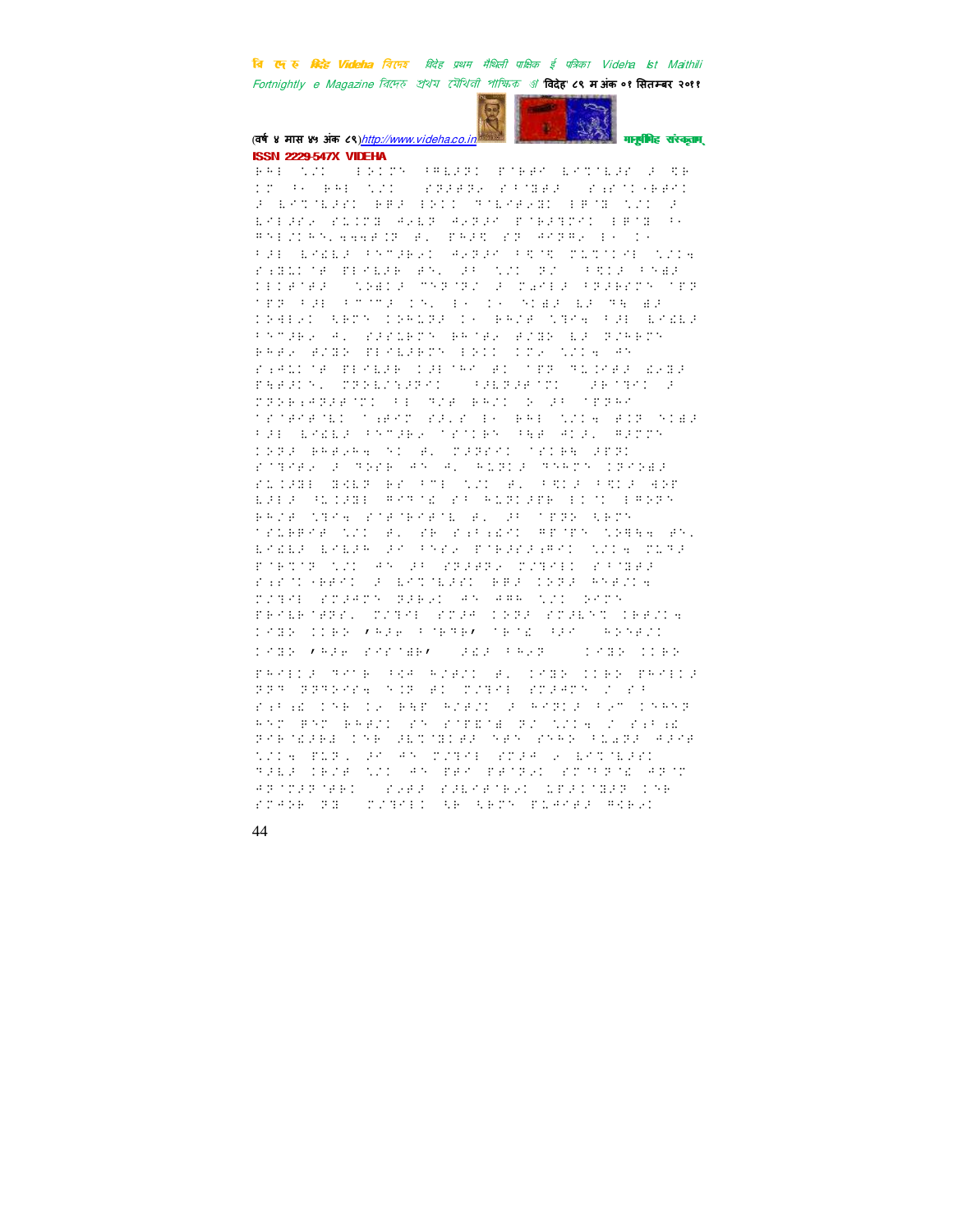चि एक रु मिनेह Videha विएक विदेह प्रथम मैथिली पाक्षिक ई पत्रिका Videha Ist Maithili Fortnightly e Magazine রিদেহ প্রথম মৌথিরী পাক্ষিক *ঙা প*ত্রিকা**'বিदेह' ८९ म अंक ०१ सितम्बर** 



२०११ (वर्ष ४ मास ४५ अंक ८९) http://www.videha.co.ir संस्कृतम् ISSN 2229-547X VIDEHA

SPPECT ESCORE EPOPAGEMENT TERRITORY PROPERTY portage and advanced the research of the article istant produced the condition of the product POR TER ELEGERATIVE CREATE PROTECTIVE EVERALD PORTOR PORTUGAL AND POSSESSION AT ACRA FOURDAY, CONSPRESSORIA E PONTER CRAB BANKAR NOT an tra kalikutan mengalukan kuran adalah lain. Endean Constitution and Capacity Company of the Constitution of the Constitution of the Constitution of the Co direkto do de makto ambienda provincia velocionale di SAZ (189 DØSØDIA) EKSØR (182 DK 2588) DØSK<br>SKARDIA ETSKID EKSØRK (391 EKSER 291) mae edication may compare in order to complete models react three all situations are service to any of FACA COMPARTER CONTA SERVICE PORT PALL AND dia kutoka katika alama ya kwa wakazi wa kuma wa katika kutoka kutoka mwaka wa 1992.<br>Marejeo wa kutoka mwaka wa kutoka wa 1992 hadi wa 1992.

STEPS ENERGY TOELERTY FILE 34 St 200 St 49 de as EVERY COLLAR PRESS PAYA CONFIDER PAYA A PRODUCTO DEVENIS ANCHORAGO COLORNIADOS 1983-4211 4284

Z BORRE TER DIRETE

#### **STEPHERM**

 $\begin{array}{cccccccccccccc} \texttt{F.E.} & \texttt{F.} & \texttt{F.} & \texttt{F.} & \texttt{F.} & \texttt{F.} & \texttt{F.} & \texttt{F.} & \texttt{F.} & \texttt{F.} & \texttt{F.} & \texttt{F.} & \texttt{F.} & \texttt{F.} & \texttt{F.} & \texttt{F.} & \texttt{F.} & \texttt{F.} & \texttt{F.} & \texttt{F.} & \texttt{F.} & \texttt{F.} & \texttt{F.} & \texttt{F.} & \texttt{F.} & \texttt{F.} & \$ THE PERSON ST THE REPORTED HIS CONTROL PARENT WAS 通过电外接 (单) 人名法里克人 RANGER CEDAR PEGABING TOGETTY TOBETATOE ●1999年の「共生18」主張用EUF 「1999」生存181 「単位」また、 MAIN IN IN YEAR WAS ARRESTED FOR A STRAINER CHARGE. 每次也是不自动。第20日由井和村、2000年前的公里,其中共同一次生动物。 人名德斯克 ER EES YVE A MARI BSPARS TV Z YVE I MST rman and some tres contractoral and addition MARKET BOARD OF CHECKE ACRES AND CONTRACT this are referenced to an equivalent addening 第十一条 医主要的 TEACHER TREP EER INTERNATION

 $\sim 10^{-1}$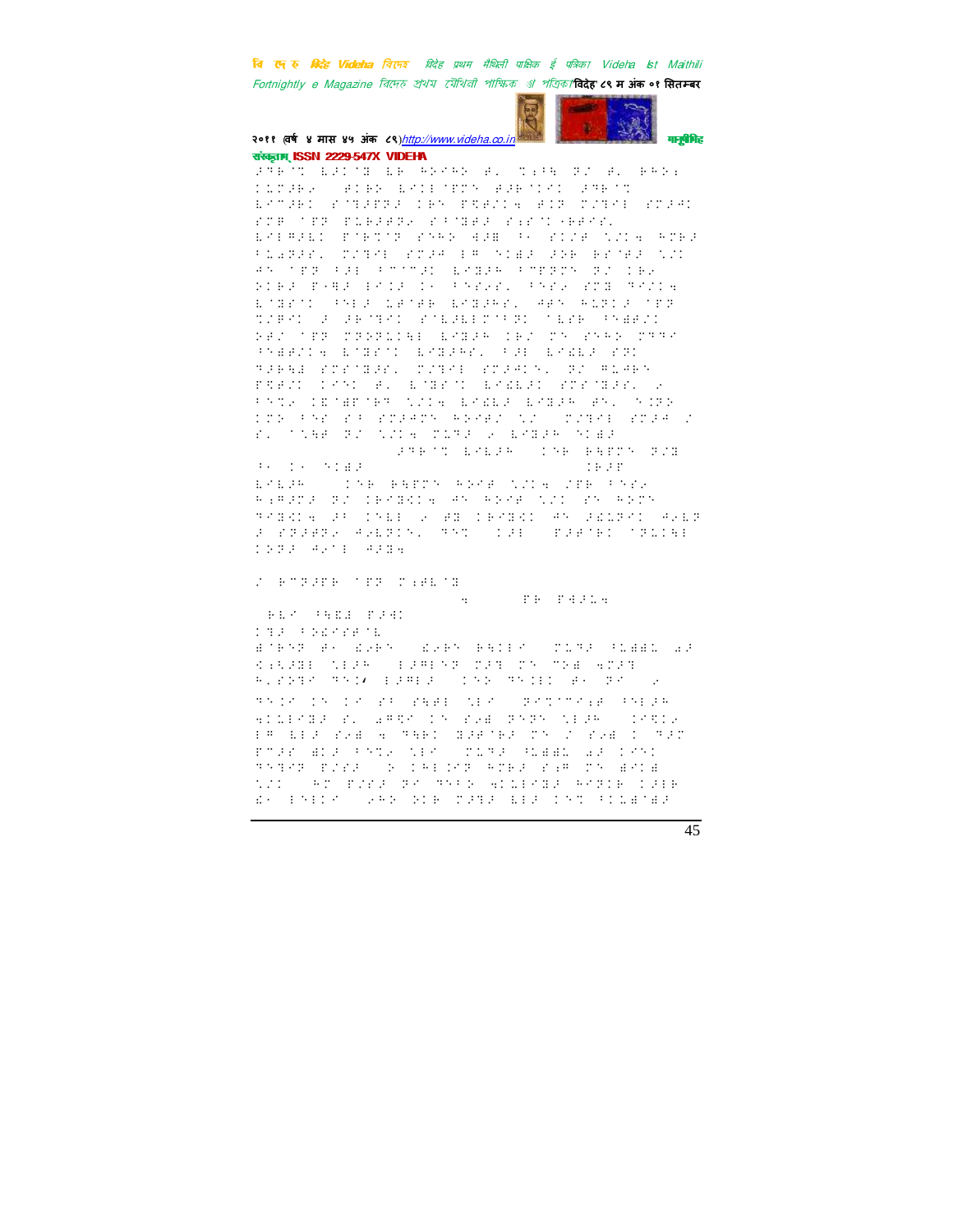बि एक रु मिन्हे Videha विरफ्श विदेह प्रथम मैथिली पाक्षिक ई पत्रिका Videha Ist Maithili Fortnightly e Magazine রিদেত প্রথম মৌথিনী পাক্ষিক প্র' **বিदेह' ८९ म अंक ०१ सितम्बर २०११** 

(वर्ष ४ मास ४५ अंक ८९)http://www.videha.co.i. **ISSN 2229-547X VIDEHA** 



and a state of the time of a technological programmer and the me label prompeu inumerise coacin de labeles du on open accepted en shane (a populatele) STAR (APIN) ISBN 2007-21-23-AN (ASPN) ASPN 10-10-23 TEV EDPENT A PERFORMANCE SAN PRESENT DEPARTS TRO TERRIS SOCIAL PRESENCIALISMO EN CARDO PRISEES and the subset of the state of the state of the company of the state of the state of the state of the state of auch auch anabhen werd duch de chiles chapu FORE INEST INSPECTED FOR THE THE NOTE TO BND degen die Standenbergungseiten abgegenden ausge discreted and the constant of the series of the con-ARDENBURGETTE SPECIALEMENT PLEASURER ESPEND AN COPSOL DED BY FILEN CONSON DEPA  $\left\langle \left( \left( \mathbf{1} \cdot \mathbf{1} \cdot \mathbf{1} \right) \right) \left( \left( \left( \mathbf{1} \cdot \mathbf{1} \right) \cdot \mathbf{1} \right) \right) \right\rangle = \left\langle \left( \mathbf{1} \cdot \mathbf{1} \right) \cdot \mathbf{1} \right) \left( \left( \mathbf{1} \cdot \mathbf{1} \right) \right\rangle = \left\langle \left( \mathbf{1} \cdot \mathbf{1} \right) \right\rangle$ 1988 1999 200212 计类型电路 **FESTIVES** TERMINTEERS **BURGER FLB** 

n n n n n n n n n n n n n n n 1 2 3 3 4 5 6 7 - 3 - 3 8 6 - 1 8 6 1 6 - 3 3 7 在最后在外,最后在外,这种身上很快的一些东方的情况下,在这种影响了。 医眼神经节 die spraakdise spelik in eigdaal op die die eerste van die d de kidak dan antara dan dan sebuah penganjuan pengerakan move the structure equatiance and sense of the structure and o se no po NORE DORE PROVINCES SPOSSES (PROVINCES) (1947 TORES IN SPECIAL PORT ENERGY AND SECRET PARK Standard and proportional standard to parameter and the POR BAR IN SALINDARY PROVINCING MARKETING ARREST THENES CERTIFIERS TEST TO SEE A TEST HERE A ROSERS FELTOR LES CONTENTES CONTORES POSSESS produced a manufacturer of the contractor of the contractor of the contractor of the contractor of the contractor of the contractor of the contractor of the contractor of the contractor of the contractor of the contractor EVIDENCIA DE LOS CYROSOS NEVOLAS EN EL COMPANED  $\mathcal{B}(\mathcal{D},\mathcal{B}^{+},\mathcal{C}^{\infty})\rightarrow\mathcal{B}(\mathcal{D},\mathcal{D},\mathcal{D}^{+},\mathcal{C},\mathcal{B}^{+},\mathcal{C},\mathcal{D}^{\infty}).$ and many rates of the experiment and an account and containing and any signals import and only can always the magazine may be specially PALA DA POPE POBACO PO APO POLA GOLFA ESPARANE NAPARA PAPELA PANEA HAD SEE LA ROBERT AND THE RICHARD CONTINUES IN A SERVE AND THE CONTINUES. AN INSENSITION ANNOUNCEMENT AND ANNOUNCEMENT I TECTA I DAN ANA GAN SERA IN PARTEE RUSEN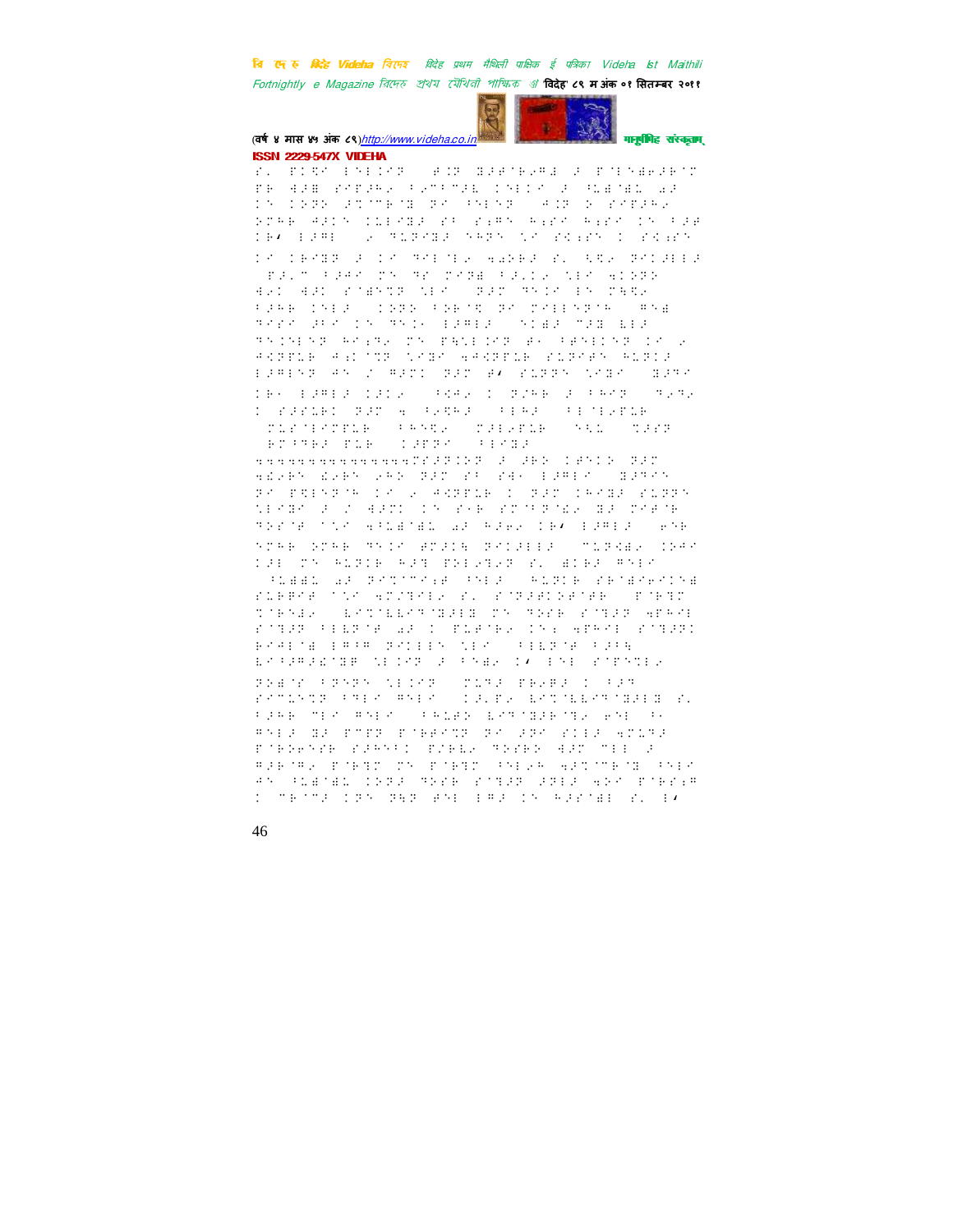चि एत् रु प्रिन्हेड Videha विएन्ड विदेह प्रथम मैथिली पाक्षिक ई पत्रिका Videha Ist Maithili Fortnightly e Magazine রিদেহ প্রথম মৌথিনী পাক্ষিক *ঙা পত্রিকা'* विदेह' ८९ म अंक ०१ सितम्बर

२०११ (वर्ष ४ मास ४५ अंक ८९) http://www.videha.co.i संस्कृतम् ISSN 2229-547X VIDEHA



THE EXPLANATION OF LIFT CONTRACTOR CONTRACTOR The companies in the same that there 共存生物。 FREE I BOT IPRESSE PROTECEER PORT IR PANEONS CONSULTING PARTIES IN NO. 1979. BY THEIR A Russianus pus un quo seureus pappar un rupu rie depending in consideration and education and the CONTRACTORS AND THE PROPERTY ON STRUCTURE REPORT eses contra cadas de cadas eserva a exercicio Harry al milita analy CARPENTAL INFERIOR rdak akide berada akide belanggala di kolonis 1980年 These products of the reported with a state APEC POINT PENT PEOPLOYS NORTH PARA CONTRACT in and an inn in the second company of the second pode dale del ser mentes do espos eles eles FIRED NIN BAT TN BATA NEUROPED AND BATTER TREADA NERVOLD SOLD NO NO CHE SEA CANDA CHNER and measure and all algorithm and several and any single contact to policy appention targetaina to the appea tale a crop and the manegage of opinion role  $\mathbb{H}(\mathbb{E}[\mathcal{N}_t] \mathbb{E}[\mathcal{N}_t] \otimes \mathbb{P}[\mathcal{N}_t] \otimes \mathbb{P}[\mathcal{N}_t] \mathbb{E}[\mathcal{N}_t] \mathbb{P}[\mathcal{N}_t]$  $\left(1,5,5\right) = 2\left[ 1,1,2,3\right] = 1,5\left[ 1,2,4\right] = 2\left[ 4,4\right] = 2\left[ 4,4\right]$ real moneth class crew same same crew casa a seem they was not again that an alask and any and accomplished complication as conditions about the premiera indicata del ciada in especifica e cader derections in rapprocess agent to complete and rap  $\mathcal{H}(\mathcal{G}) = \mathcal{I}(\mathcal{G}) = \mathcal{H}(\mathcal{G}) = \mathcal{I}(\mathcal{H}, \mathcal{G}) \mathcal{G}(\mathcal{G}) = \mathcal{I}(\mathcal{H}, \mathcal{G}) \mathcal{G}$ i sa wilaya nyang mga pan a spaan. The carriera release the experiment making CHAP SPARDARES A MARINE CONTROL POLITICA taka lihatata aliara tahun 1200 merupakan alam Special and the case of his section TESPARAPRO STORY  $\sim$   $\alpha$ ada so advanced verbarden men erhalt bestaan in de aanstal en EVA MESTRY CALLEGE TRACEBAN CARDED NAME  $\sim 10$ Formal Personages (1989) (8 St 28 September 19

BTRAINS APPARTMENTS INSTRUCTION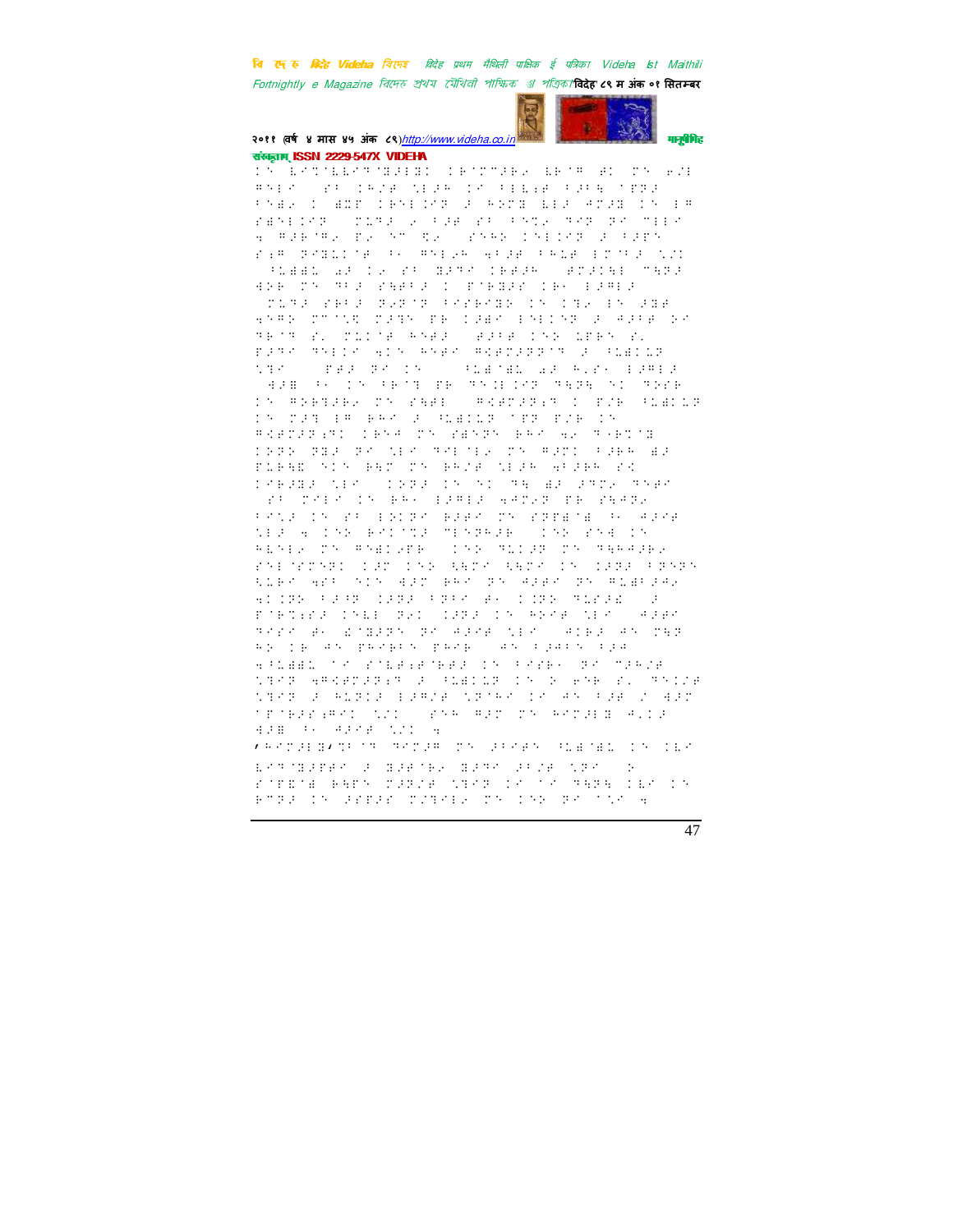चि एक रु मिनेह Videha विएक विदेह प्रथम मैथिली पाक्षिक ई पत्रिका Videha Ist Maithili Fortnightly e Magazine রিদেত শ্রথম মৌথিনী পাক্ষিক প্র' **বিदेह' ८९ म अंक ०१ सितम्बर २०११** 



मानुबंधिह संस्कृतम्

#### **ISSN 2229-547X VIDEHA**

ACRIBUS CARDIBAL IBNIS BAC ESER ISSUE INFORMATIO SACRE DO PARTELA CONSTACIO ALCORTA ROMANIENE re esprimento minuta recorda con constituido de s IN BRAZING POSTERO BRAZIST, PREFINIER DE TEK ER PORTER POR RESERVABLE CONTROLLER CHARGE SERVES RETAIL ESPESA CALIDADES ES LOS APARES IDIOESENDE

A 21 YEAR OLD A BROAD A BACK AND A CHARLES AND 一 打算其实 BIDD CHEFT RETOR TO CHAINE SIER THE THE TRATITION ORDER TO BRIDGE CORPORATION OF A STEP EVANDARES IN ACRESE DN NENR ADSAVANCES a la kimita a pelkilici ville simkilici villo si pela all'illa litera di la al-A PICED A SYBOLIC CORPORATION ARRESTS AND THE ESPERANE DEPARTING THIS PACER TECHNICAL CERP TV BREAK PREPARED CONTRABLE EXPLANABLE PL

A PORTA CASO DE PERCIBERA EL SUS CONTRADOS DE LOS ANTES diameters was a constant and the experience and the constant and the Windows Young Straight and the second to the Contract Contract of the Straight Contract Contract Contract Contract Contract Contract Contract Contract Contract Contract Contract Contract Contract Contract Contract Contract KOM PEREND BUT IBN 19812 REPORT FOR PURS TROOP INSPERSE REPORT ON CONFIDENT RIGHTS SAFTA A CORPO ESPESO CONFERENCIA PER PROF PECHANDRE POLITICAL PRESS CONTRACTOR TAC LEFT FRENCH ARCHIVE PERSENT LERVISON EUREA (1989) BACTERIE (1989) ALBAN CRED Ended AB (in the complete tidal) move care in Alank candidate EVIDENCE COOPERED AND A SAME CONTROL CAR RARDARY CAR RACINE ARRESTS FRANCO ARM anger (these properties) and constructions of the second service of the second service of the service of the service of the service of the service of the service of the service of the service of the service of the service  $\begin{aligned} \mathcal{D}_1\left(\mathcal{D}_1\right)\mathcal{D}_2\left(\mathcal{D}_2\right) &= \mathcal{D}_1\left(\mathcal{D}_2\right)\mathcal{D}_2\left(\mathcal{D}_2\right) &= \mathcal{D}_2\left(\mathcal{D}_2\right)\mathcal{D}_2\left(\mathcal{D}_2\right) \\ \mathcal{D}_3\left(\mathcal{D}_2\right)\mathcal{D}_3\left(\mathcal{D}_3\right) &= \mathcal{D}_3\left(\mathcal{D}_3\right)\mathcal{D}_3\left(\mathcal{D}_3\right) \\ \mathcal{D}_4\left(\mathcal{D}_4\right) &= \mathcal{D$ 

stanations of the program and served representations. EVENTURES EVER SA PLEEL SEASON EVERY CONSIDER #37 PALINA #NE NESA (ALSIE) #ESIS PER TAGA ad form announced there for the north member riter informations integral cases seasons SPERIENERA (PERRITE PRINTING RECRES) SPACES ANDER PROPERTY LONGER CONDUCTS

A BIT BALL NIN SESERE CONTRARING CONTRACTORS ARE ARRESTED FOR A REPORT A SAND CRAIN CHANGE THAT CAN CAN A SANDAR VIOLENCE DO CONT Add (Fred 15 - 1595) Presented Br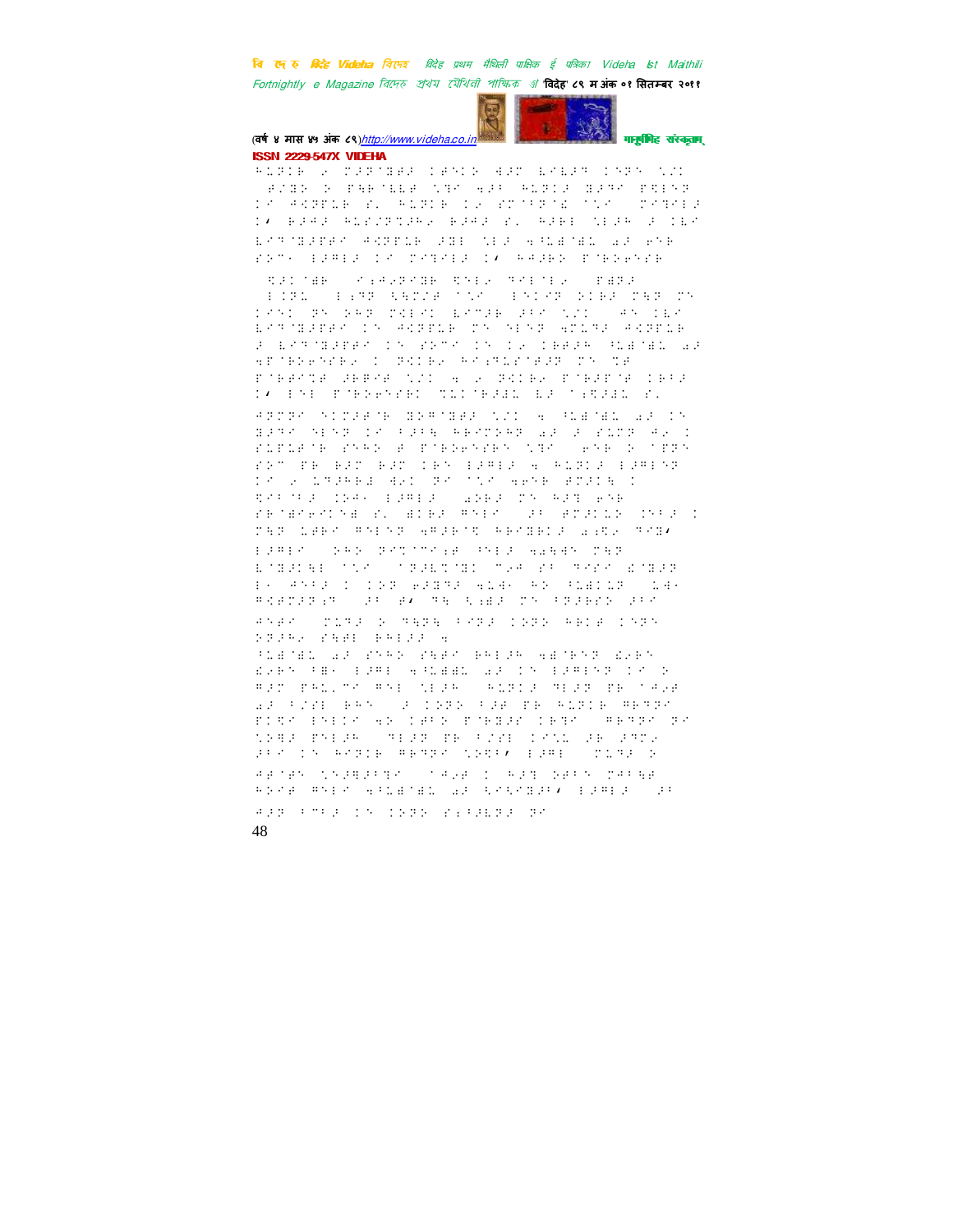बि एक रु मिन्हे Videha विरफ्श विदेह प्रथम मैथिली पाक्षिक ई पत्रिका Videha Ist Maithili Fortnightly e Magazine রিদেহ প্রথম মৌথিরী পাক্ষিক *ঙা পত্রিকা'* विदेह' ८९ म अंक ०१ सितम्बर



संस्कृतम् ISSN 2229-547X VIDEHA at "January and his and because the official and and CP PRP SAMINE SAMPLE CAPAPITE POSSIBLE PLACE

HARRIS CROPS AND BOARD CONTROL

२०११ (वर्ष ४ मास ४५ अंक ८९) http://www.videha.co.ii

to came are made and the state of the state of a  $\mathbb{E} \left[ \mathbb{E} \left[ \mathbb{E} \left[ \mathbb{E} \left[ \mathbb{E} \left[ \mathbb{E} \left[ \mathbb{E} \left[ \mathbb{E} \left[ \mathbb{E} \left[ \mathbb{E} \left[ \mathbb{E} \left[ \mathbb{E} \left[ \mathbb{E} \left[ \mathbb{E} \left[ \mathbb{E} \left[ \mathbb{E} \left[ \mathbb{E} \left[ \mathbb{E} \left[ \mathbb{E} \left[ \mathbb{E} \left[ \mathbb{E} \left[ \mathbb{E} \left[ \mathbb{E} \left[ \mathbb{E} \left[ \mathbb{$ Frankritike and energy specialise sense is EVALUE ALCOCATO AVANTE DO TAL ANGLO ALEGENE a seamko maradore dosek mortu ez es murake ramake arm to am territor and avare being en re-ESPERANDE SENSIEM DIN STEDEN DEPENDENT EDEN  $\left\langle \left( \mathcal{R} \right) \mathcal{L} \left( \mathcal{R} \right) \mathcal{L} \left( \mathcal{R} \right) \right\rangle = \left\langle \mathcal{L} \right \rangle - \left\langle \mathcal{L} \right \rangle - \left\langle \mathcal{L} \right \rangle + \left\langle \mathcal{L} \right \rangle - \left\langle \mathcal{L} \right \rangle + \left\langle \mathcal{L} \right \rangle$ 223241923 23412 n tien in het het word als die teenstel te stelling van die valle van die verskeie van die verskeie van die va BRITISH MERRI EES SOBART IN FRENNAND IENEES FOR THOSE AND ENDINGER THAN HOUSE AND DANGER CONTINUES. TERRY STEP RESOURCES TO PRESS TERIAR IN THEIR DONE ARRAIGNMENT COORDING mos kako ne julio oslege je usprosevu o kulturaks POSA IN TV APPEAL OR CREATED BY PRICH BAND TER PRETERNING IN THE BALARN A ROBERT AREADY TERRITORY CONTROL AS BROTHER AND A A Silvers of the Company of the Company of the San Engineering Company of the Company of the Company of the Company of the Company of the Company of the Company of the Company of the Company of the Company of the Company o

PART SECRETE SPECIAL CRIMINAL AND ANOTHER sparab us mad events ma ma shak anaba 计存储性结构 1. 在2010年在新几次的自2012年,共享在其中,2020年在新几年在中的2020年 COLPUS ALDIAN TAAAD LELEYY AAR Y CORYA COVDE THE EVERY HE CONTROL FOR A STUDY CHAPTER OF MABIN SEPTI PRES KARA ME PORTA REPRAISERE an Augustus (1943) Supplies the Property of the Constanting MULEMENTUR CONSTITUTION AND CONTINUES ARRESTS AND THE RESIDENT  $\mathcal{F}^{(2)}(x)=\mathcal{F}^{(2)}(x)=\mathcal{F}^{(2)}(x)=\mathcal{F}^{(2)}(x)=\mathcal{F}^{(2)}(x)=\mathcal{F}^{(2)}(x)=\mathcal{F}^{(2)}(x)=\mathcal{F}^{(2)}(x)=\mathcal{F}^{(2)}(x)$ DEPARTMENT TECH 「今日の中では、全国のサービングでは主に a nashrida ma'lumot<br>Ashrida oli boʻlda qayta tashlidagan ma'lumot TIER VAN BREAK POBTED WAS STONED TO THE TREAT ់គណ្ឌល សម្រប់ទ្  $\mathbf{u}(\mathbf{v},\mathbf{q},\mathbf{u})=\mathbf{u}(\mathbf{v},\mathbf{v},\mathbf{q})$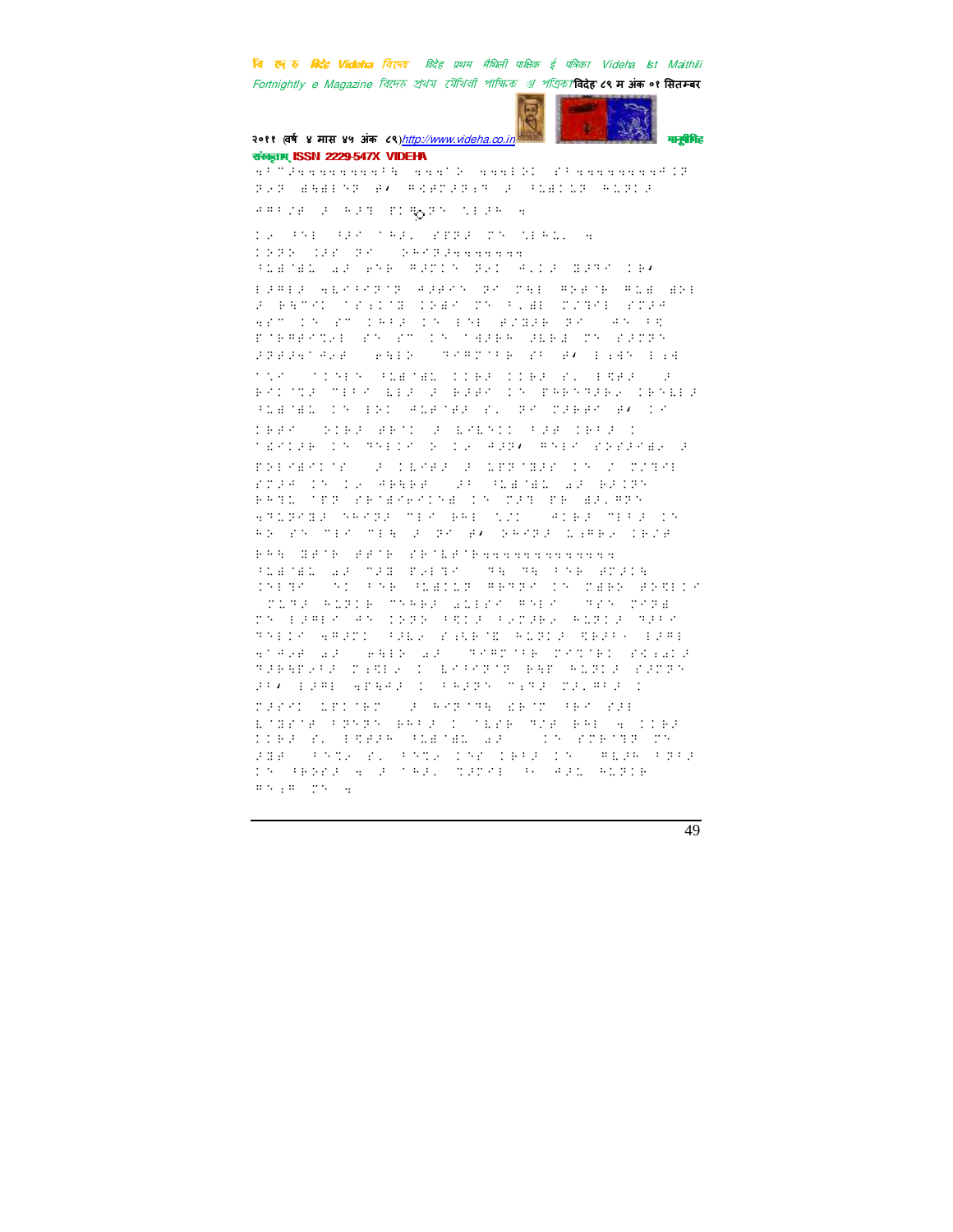चि एक रु मिनेह Videha विएक विदेह प्रथम मैथिली पाक्षिक ई पत्रिका Videha Ist Maithili Fortnightly e Magazine রিদেত প্রথম মৌথিনী পাক্ষিক *প্র* **বিदेह' ८९ म अंक ०१ सितम्बर २०११** 



**ISSN 2229-547X VIDEHA** PRES PORTE ROBOT ENEDY CONSTRUCTION ARE THERE PARKS SAVAN PRESERVES TO PLAYER  $\Omega$  -to  $\Omega$  -  $\Omega$  . ad the ded states ensing a state decay of REARDER PORTHART PROFILED TO A CARD A 20 A 54 rras avos paeras conas conseguidos concert backer about a sample and concertaint and concertainty THE REPORT OF REAL ORDER WAS CITED AND A RELEASED FOR

Severing a shape paragonal and social series of the TO NEW YORK CONSTRUCTION OF STANDARD CONTROLLER CONFIDENTIATORY ENTRY DOES THAT FEEL ARDENED ad anterna tendedad in proportional adaptat and propo NEW CONTRACTOR DRIVE CONTRACTOR COMPANY NEWS **STORY PORTECE CONSTRUCTION** TIM TIIBAAH (AB) PARB (ADRA (PAER) GAIDIB (GDB) MA 179A - FEBRUAR DE PROPRESENT DONNA DEL 2011 EP 1999 - 2000 - 2000 - 2000 - 2000 - 2000 - 2000 - 2000 - 2000 - 2000 - 2000 - 2000 - 2000 - 2000 - 2000 - 2000 - 2000 - 2000 - 2000 - 2000 - 2000 - 2000 - 2000 - 2000 - 2000 - 2000 - 2000 - 2000 - 2000 - 2000 - 2000 - 2000 -CORTESE TES TRANSPORT **STRIPS AND ST** 

 $39.77773$ 

signer terribute the model s interest and the re- $_3$  (dram stranding) (see magnetic scale from

anang ni Person is tecar i banda la ni ros televezaro  $\mathcal{D}(\mathcal{X},\mathcal{F},\mathcal{Y},\mathcal{Y})$ 

anangni editika marti a editikesia marti

 $\sqrt{1.16} \pm 0.7$ 

ginging main the activated and constant the boogless than the three  $\mathbf{w}^{(n)} \in \mathbb{R}^{n} \oplus \mathbb{R}^{n \times n} \subseteq \mathbb{R}^{n \times n}$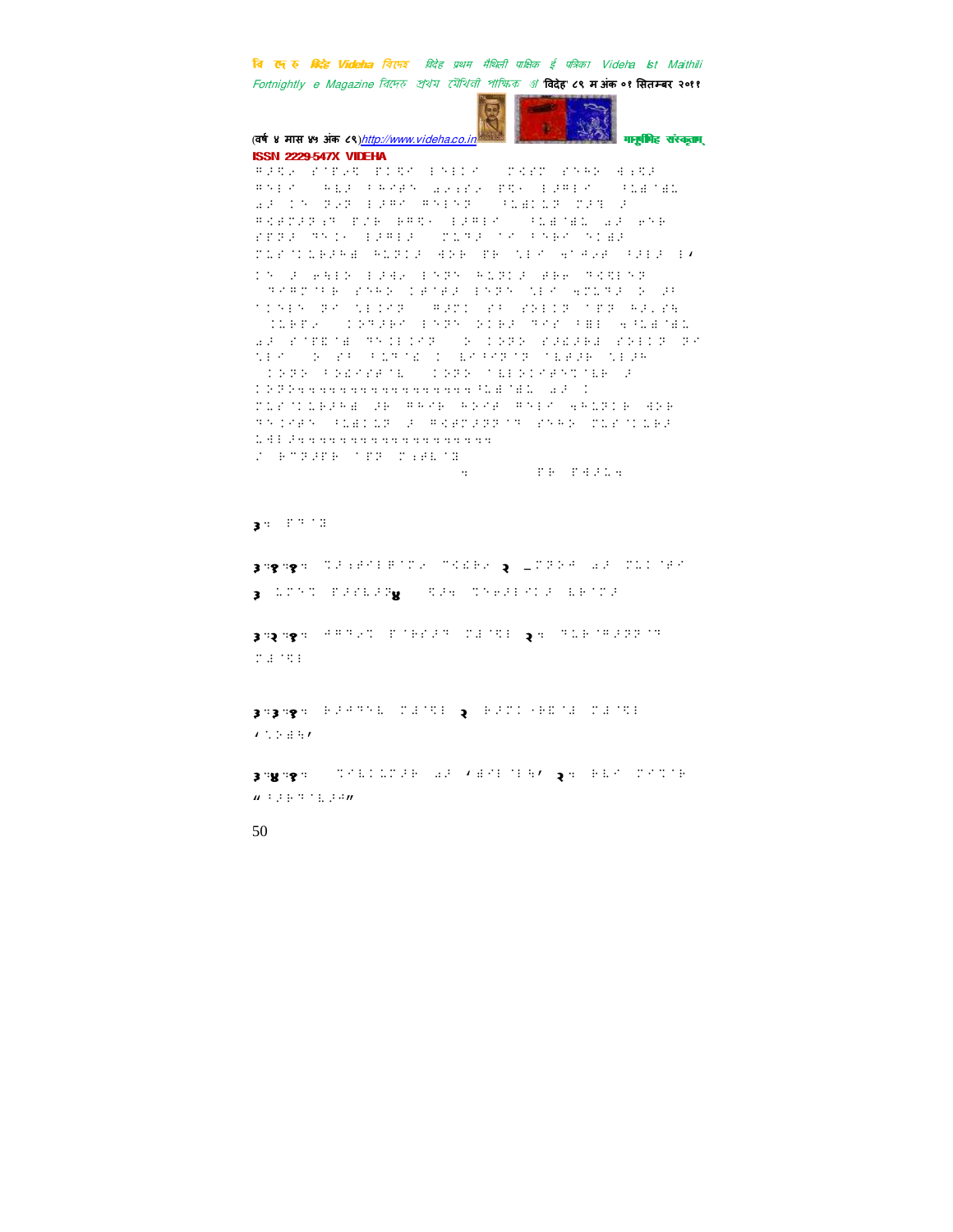बि एक रु मिनेट Videha विएक विदेह प्रथम मैथिली पाक्षिक ई पत्रिका Videha Ist Maithili Fortnightly e Magazine রিদেত শ্রথম মৌথিনী পাক্ষিক প্রাপত্রিকা**'বিदेह' ८९ म अंक ०१ सितम्बर** 

२०११ (वर्ष ४ मास ४५ अंक ८९) http://www.videha.co संस्कृतम् ISSN 2229-547X VIDEHA

ang ng mai ing the Contemporary Contemporary and the property of the Contemporary and the contemporary and the contemporary and the contemporary and the contemporary and the contemporary and the contemporary and the contem **PREFIGURE DESCRIPTION** 

anging securities in terror control worserve a second BUE CONSERVED PROPERTY

 $\mathfrak{Z} \cap \mathfrak{g} \cap \mathfrak{g} \cap \mathfrak{g} \cap \mathfrak{g} \subset \mathfrak{g} \cap \mathfrak{g} \cap \mathfrak{g} \cap \mathfrak{g} \subset \mathfrak{g} \cap \mathfrak{g} \subset \mathfrak{g} \subset \mathfrak{g} \cap \mathfrak{g} \subset \mathfrak{g} \subset \mathfrak{g} \subset \mathfrak{g} \subset \mathfrak{g} \subset \mathfrak{g} \subset \mathfrak{g} \subset \mathfrak{g} \subset \mathfrak{g} \subset \mathfrak{g} \subset \mathfrak{g} \subset \mathfrak$ devolutions and general sergicans

size ababilianda teas conditional appearance ge daardende modelig Loden aandbonen g LONG PARKAGE TRANSPARKENCE ERICA

 $\mathbf{S}$ 

Ŝ.

SPEED CONTEMPORATION AND POSSIBLE AND RESEARCH

**TERMINIANA** THROUGHTERS (RECORD) misa rasparanan senek mining

me koma nadi se zishin kare adala de aldak başa (1994) (2007)<br>İstinadlar

51

मनुबैमिह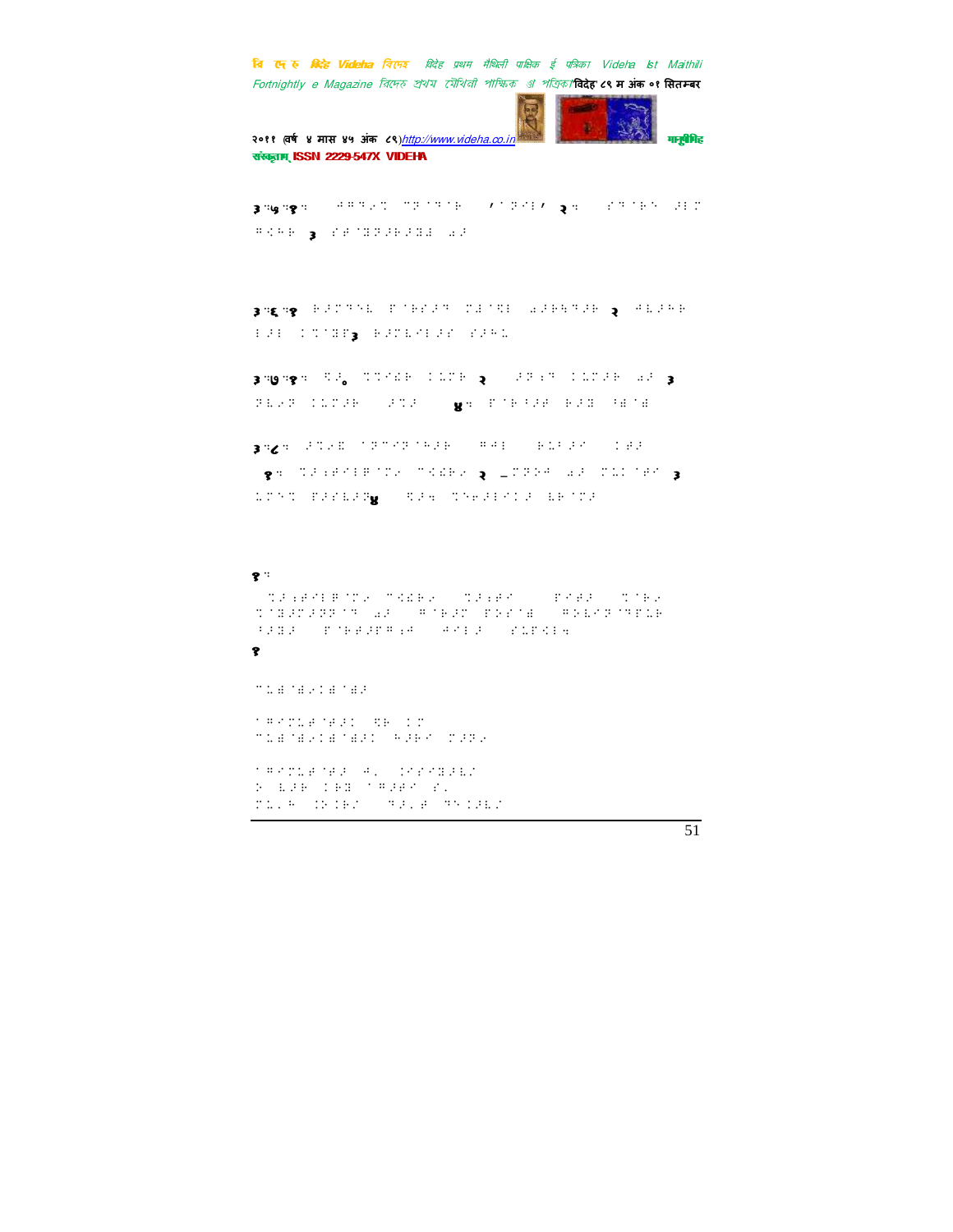बि एक रु मिनेट Videha विएक विदेह प्रथम मैथिली पाक्षिक ई पत्रिका Videha Ist Maithili Fortnightly e Magazine রিদেত প্রথম মৌথিনী পাক্ষিক *প্র* **বিदेह' ८९ म अंक ०१ सितम्बर २०११** 

**CONTRACT** ø (वर्ष ४ मास ४५ अंक ८९)http://www.videha.co.in मानूष्टीमेह संस्कृतम् **ISSN 2229-547X VIDEHA** ARE DISCUSSED A REPORT OF STREET BY  $\sigma_{\rm{eff}}=5.5$  , and the Eq. (  $\sigma_{\rm{eff}}$ nekosanako esito midana stana za prime ze kimiji za se

mical rack bachad (1991), converge por S EVE TES PROPERTY. 

para su apreser al moanastanago de se mical rack backage of August 10000000

#### $\mathbf{z}$

→ 共共21 → 共長

ded vire ad individual and entered and the the server except state of the server and the THE TELEVISION OF THE REPORT

**SALTED CORPORATION** 

VARBEL ENDV (B. CALLES ANDIVONDADA) ABAVEND  $\mathcal{D}(\mathcal{F})$ YACSAY SKIEV AL BID ( #SAYSABI ( #F) SY STREET BELEVIEW NORTHWING CONSTRUCTION SALTER STAR CONSIGNMENT

MAIN YABAD FREE NOOR YA SEN SAFEYE ALBERT ALEXANDER DESCRIPTIONS IN THE SERVICE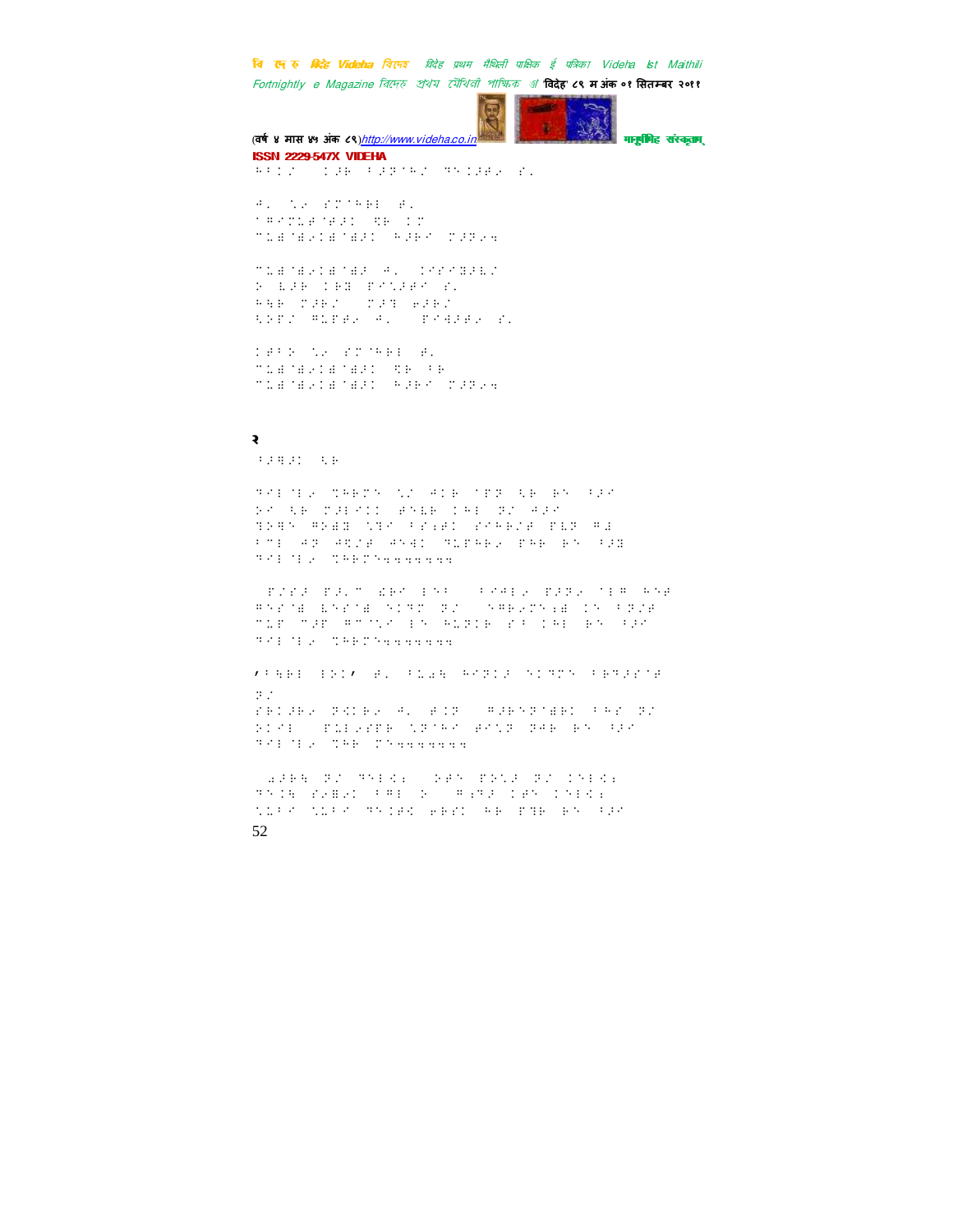बि एक रु मिनेट Videha विएक विदेह प्रथम मैथिली पाक्षिक ई पत्रिका Videha Ist Maithili Fortnightly e Magazine রিদেত শ্রথম মৌথিনী পাক্ষিক প্রাণবিকা**বিदेह ८९ म अंक ०१ सितम्बर** 



२०११ (वर्ष ४ मास ४५ अंक ८९) http://www.videha.co संस्कृतम् ISSN 2229-547X VIDEHA **SALES CREPANNING** 

CONTRACTOR PROPERTY OF PROPERTY ON A STATE PECIFIC Add (PRO) (PDS) Gara (PAPE) LOVER PERMITS REPROTECTIVE EARLERS TRA **THE PERSON REPORT FOR THE REPORT** 

The peaker of the same and sach policies. adan melindir il. de la peleban birdi **SALTER CORPORATION** 

n saya na saya manazarta na sangan na saya na sangan na sangan **SALTER CORPORATION** 

SAID ELIMP TELES SPEKTREMENT SATE PRESEN  $\mathcal{X} \neq \emptyset$ THE TELEVISION OF THE REPORT

TECHNICAL PRESSURE SERVICEED CRES **SALTER CORPORATION** 

 $\mathbf{3}$ SP EDVE FREDRICK

 $\approx 2.3\pm 0.3\pm 0.4$ TRESTARBED ARBEIT  $\mathcal{P}(\mathcal{A},\theta,\theta,\mathcal{P},\mathcal{P},\mathcal{A}) = \mathcal{A}(\mathcal{P}(\mathcal{A},\mathcal{P}(\mathcal{A}),\mathcal{P},\mathcal{P},\mathcal{A})) = \mathcal{P}(\mathcal{A})$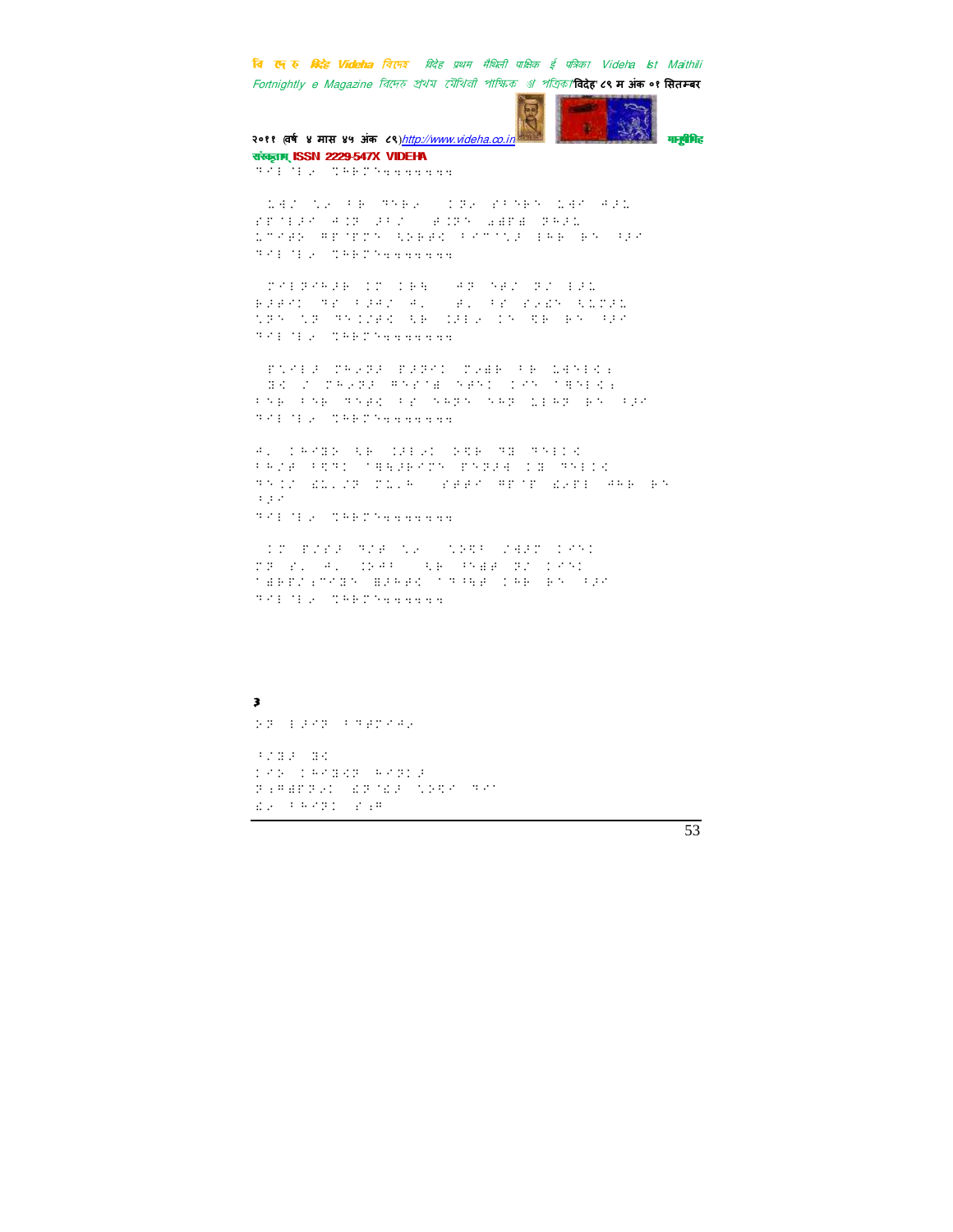बि एक स्टिट Videha विएक विदेह प्रथम मैथिली पाक्षिक ई पत्रिका Videha Ist Maithili Fortnightly e Magazine রিদেহ শ্রথম মৌথিনী পাক্ষিক প্র' **বিदेह' ८९ म अंक ०१ सितम्बर २०११** 



(वर्ष ४ मास ४५ अंक ८९)http://www.videha.co.in **ISSN 2229-547X VIDEHA** TREPAIND AN AN INSER THAT  $3.73.3 - 3.05644$ 

distance say that a pro-TELL TALL TALK: FARE STEPHEN ERROR SERVER STRAND 3232 3455

me basilime basilim di internet alla alla para la contra della contra della contra della contra della contra d<br>Internet all'altre della contra della contra della contra della contra della contra della contra della contra Schedule State (1998) and Canada Constanting  $3.73.8 - 3.0499$ 

VALUE VI HHVADE SPORT VI YOU HORRY FOR

VER TRE BE VIOLENCE HARRISERS

Southern Early the Capital Control ten **FILE SECTION** 

ALCOHOL: POPPAR CONFOR A 23 | NASA | EADMLA | EDSA A 2<br>|2|| EADLMLA | EDSI | | EDSI ELA | NASA | AAN  $3.73.2 - 3.0499$ 

RAPE TRIAN CONTRACTOR CONFIDENTIALLY man adalah sahiji dan menak ant Service des de la califat de la proposició del coneccione de **STRACTORSHIP** 

all dependence of a serie represent CORRENT CONFIDENCE CONTROL CONTRACTO addiscal dependence and considerations  $3.733 - 3.0564$ 

BUDEDN CHR VENESBURG (RNIA) and the advanced variety and management and contract the second to  $(3.73.8 - 3.04.44)$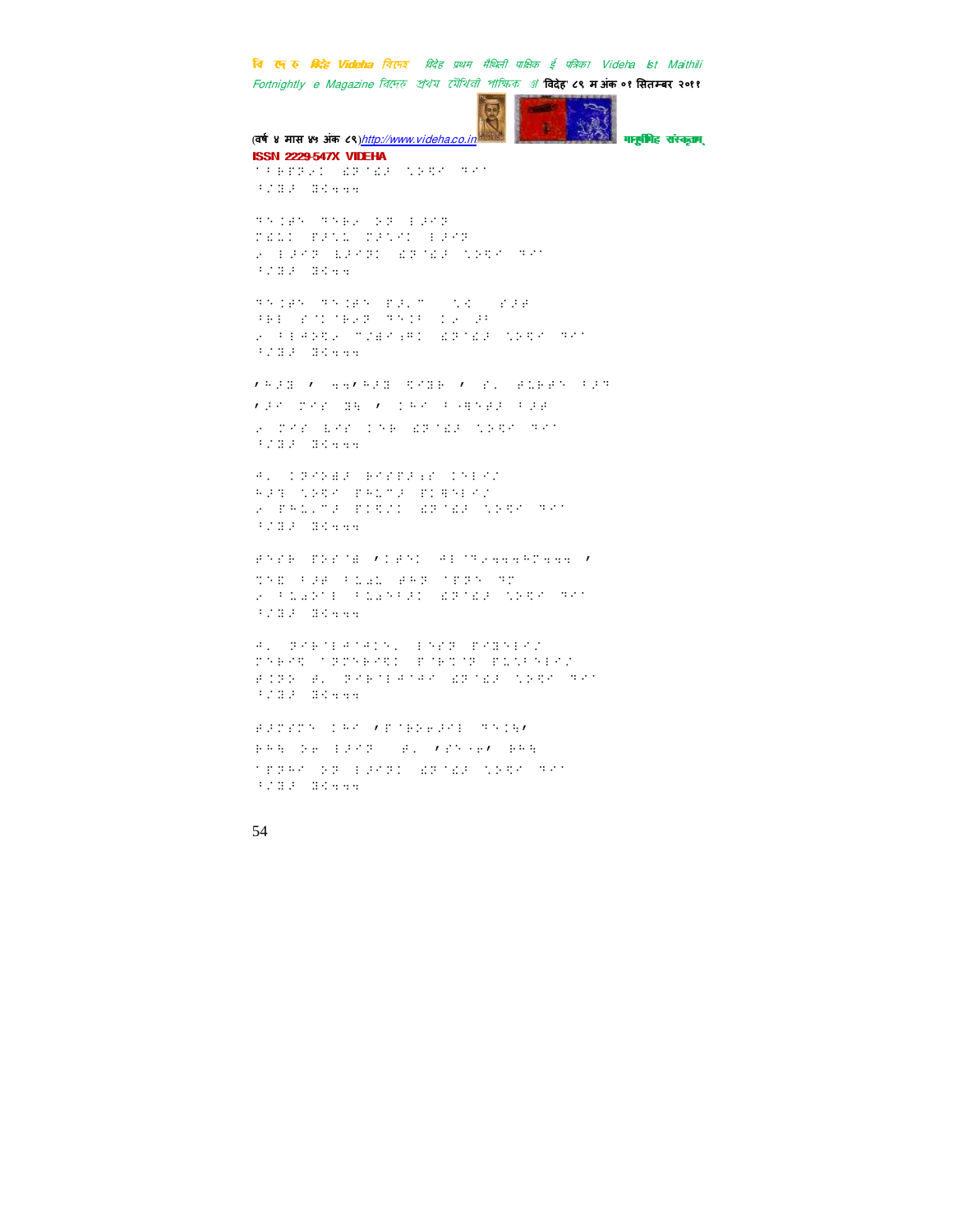बि एक स्टेट Videha विएक विदेह प्रथम मैथिली पाक्षिक ई पत्रिका Videha Ist Maithili Fortnightly e Magazine রিদেত প্রথম মৌথিনী পাক্ষিক প্র পত্রিকা**'বিदेह' ८९ म अंक ०१ सितम्बर** 

मानुबेमिह २०११ (वर्ष ४ मास ४५ अंक ८९) http://www.videha.co

TROTER CONTRACTO  $\sim$  10  $^{11}$  10  $\sim$  10  $\rm{hpc}$  , 0.1  $^{11}$  0.1  $^{11}$  0.1  $\rm{hpc}$  , 0.1  $\rm{hpc}$ and complete participant rate in provided  $3.733 - 33.444$  $\mathbf{z}$ 

Completional conditions SEPERT SECRETER

संस्कृतम् ISSN 2229-547X VIDEHA

create and increase rail capitric is the constant measure that the cost of the about the a

www.communication.com/seconds.com/second-communications.com male regiments of rose of the concentration of

analysis (electronic analysis) and an increasing electronic TER EPATREL BER RECORDER 1988.

SARANA (1988-1983) SERIA PROBABING ORDA TAT / PORT FOR PROPERTY ASSAULT STR

A 24 YEARS OF DINEY OF EER OPNIES CENT discussional constanting these conditions are a

TECOMORES YA SEDERI BAEL CON MAND MADEN PERMIT PRESIDENT DRAMATIC PORTER CONTROL

a nashsas i a nashsa i bisa sala i si ista sa sa sa she Viene des mans vensends andere des essex dodd

PORTER PORTEGER RESIDENTS AND LAD CONTRACT MARGETINES MATERIAL ARRESTS

ranacia de la partida contracto crra de 2018 SATURA ASPAR LAUGA PAPP LINER LINSE

ROBRARY CONSERVATION ARE CONSERVED AND RESPONSE TO A REPORT OF A STRUCTURE OF THE RESPONSE OF A SECTION OF THE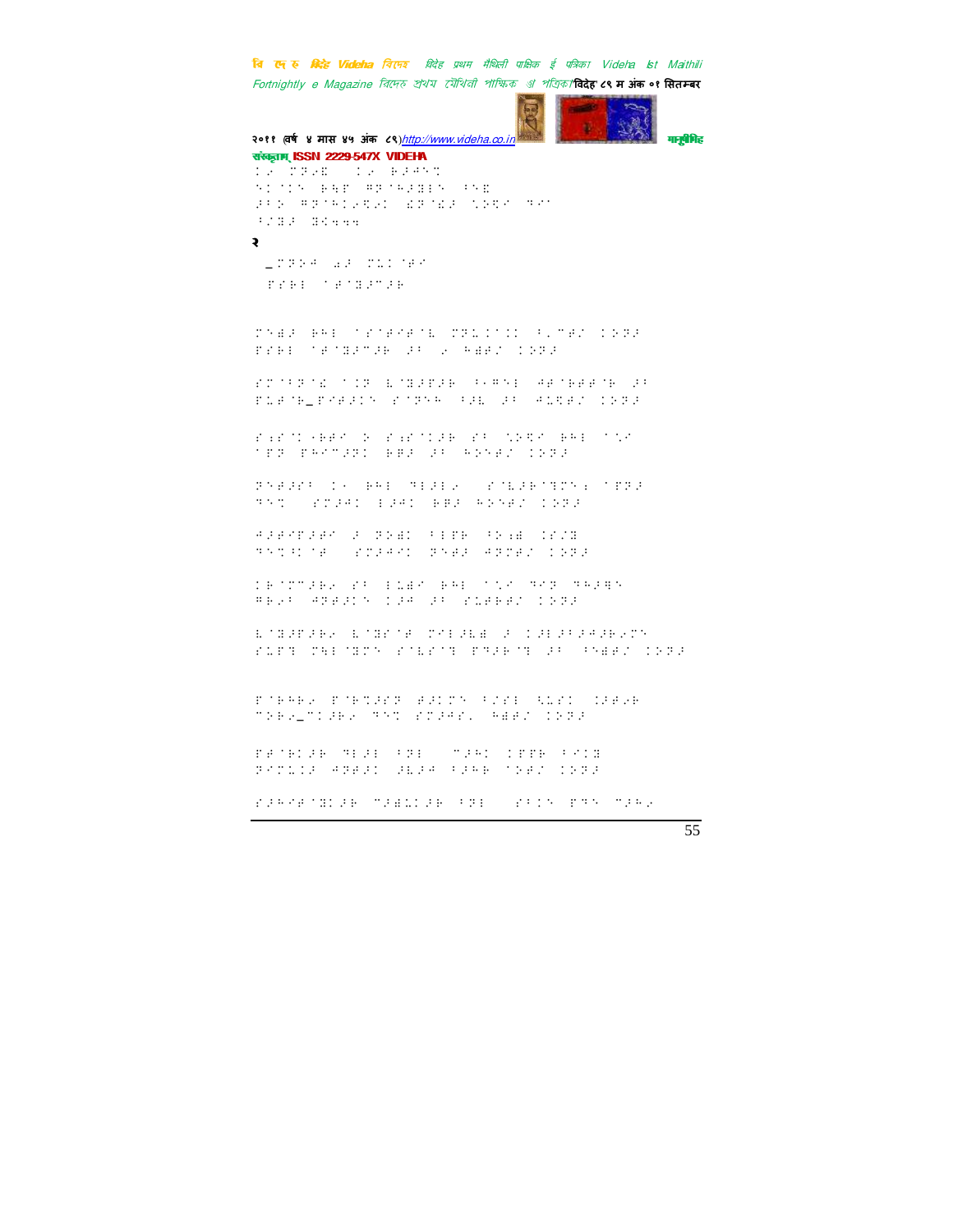बि एक रु मिनेट Videha विएक विदेह प्रथम मैथिली पाक्षिक ई पत्रिका Videha Ist Maithili Fortnightly e Magazine রিদেত প্রথম মৌথিনী পাক্ষিক *প্র* **বিदेह' ८९ म अंक ०१ सितम्बर २०११** 

6 ø (वर्ष ४ मास ४५ अंक ८९)http://www.videha.co.in मानूष्टीमेह संस्कृतम् **ISSN 2229-547X VIDEHA** SAL PAPPARTED ETSA PART PERSONAS diagonal and the state of a contract of or any other than 关于的 and a mediate competition and a construction of the property of the property of the property of the property of 

### $\overline{\mathbf{3}}$

 $\langle 1, 2, 5, 2 \rangle$  . For  $1.14$  $\frac{1}{2} \left( \frac{1}{2} \left( \frac{1}{2} \right) \left( \frac{1}{2} \right) \left( \frac{1}{2} \right) \left( \frac{1}{2} \right) \left( \frac{1}{2} \right) \left( \frac{1}{2} \right) \left( \frac{1}{2} \right) \left( \frac{1}{2} \right) \left( \frac{1}{2} \right) \left( \frac{1}{2} \right) \left( \frac{1}{2} \right) \left( \frac{1}{2} \right) \left( \frac{1}{2} \right) \left( \frac{1}{2} \right) \left( \frac{1}{2} \right) \left( \frac{1}{$ diagram (England Constant) (The Language Parket Cleveland POSSESSE PRESENTATION CONTACT ACCORD CONTACT POSSER DE ERRETAR SON DER STRAUDSTATUREN A 24 ST 198 CALLA CONVOLATION CONVARING

# EDENBUR

 $\begin{aligned} &\mathcal{H}^{\text{in}}_{\text{int}}= \mathbb{E}[\mathcal{H}^{\text{in}}_{\text{int}}] \left( \mathcal{N}_{\text{int}} \right)^{-1} \mathcal{H}^{\text{in}}_{\text{int}} \mathcal{H}^{\text{in}}_{\text{int}} \\ &\mathcal{H}^{\text{in}}_{\text{int}} = \mathbb{E}[\mathcal{H}^{\text{in}}] \left( \mathcal{H}^{\text{in}}_{\text{int}} \mathcal{H}^{\text{in}}_{\text{int}} \right)^{-1} \mathcal{H}^{\text{in}}_{\text{int}} \mathcal{H}^{\text{in$ .<br>Bender bildearen ingeles (h. 1989). 中国医中国地区 198 APPN FROM BUILDING  $\frac{1}{2} \frac{1}{2} \frac{1}{2} \frac{1}{2} \frac{1}{2} \frac{1}{2} \frac{1}{2} \frac{1}{2} \frac{1}{2} \frac{1}{2} \frac{1}{2} \frac{1}{2} \frac{1}{2} \frac{1}{2} \frac{1}{2} \frac{1}{2} \frac{1}{2} \frac{1}{2} \frac{1}{2} \frac{1}{2} \frac{1}{2} \frac{1}{2} \frac{1}{2} \frac{1}{2} \frac{1}{2} \frac{1}{2} \frac{1}{2} \frac{1}{2} \frac{1}{2} \frac{1}{2} \frac{1}{2} \frac{$ ROBA SPAALON (DER) 法判断 经保证 电对抗电压 32 134 355 **TEMPERADE MARKER DECK**  $\mathcal{G}(k) = \mathcal{G}(k) = \mathcal{E}(k, \mathcal{G}(k)) = \mathcal{G}(k)$ TERNI PRANE TER PRAEL INSURA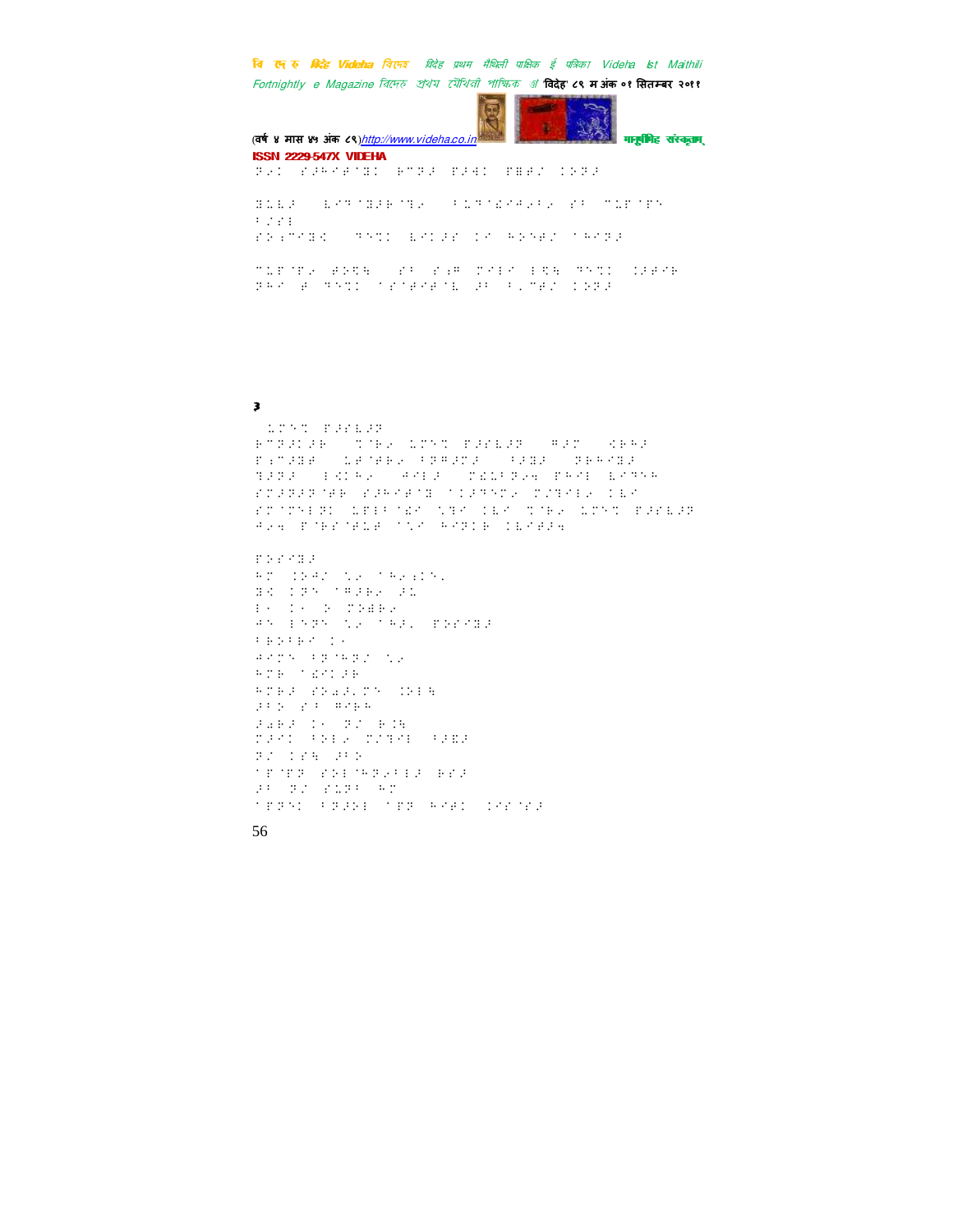बि एक स्टेड Videha विएक विदेह प्रथम मैथिली पाक्षिक ई पत्रिका Videha Ist Maithili Fortnightly e Magazine রিদেত শ্রথম মৌথিনী পাক্ষিক প্রাপত্রিকা**'বিदेह' ८९ म अंक ०१ सितम्बर** 



२०११ (वर्ष ४ मास ४५ अंक ८९)http://www.videha.co. संस्कृतम् ISSN 2229-547X VIDEHA sini salahanan menyebut  $\begin{array}{l} \mathcal{U}(\mathcal{P},\mathcal{P}) = \{ \mathcal{U}(\mathcal{P},\mathcal{P},\mathcal{P}) \} \\ \mathcal{U}(\mathcal{P},\mathcal{P}) = \{ \mathcal{U}(\mathcal{P},\mathcal{P}) \mid \mathcal{U}(\mathcal{P},\mathcal{P}) \} \\ \mathcal{U}(\mathcal{P},\mathcal{P}) = \{ \mathcal{U}(\mathcal{P},\mathcal{P}) \mid \mathcal{U}(\mathcal{P},\mathcal{P}) \} \end{array}$  $\sigma_{\rm eff} = \sigma(\sigma(t))$  , and  $\mu = \mu(\sigma_1 t)$  and  $\label{eq:4.1} 0.27 \times 1.5, 0.27 \times 1.2$  $\gamma$  and an  $\gamma$  . da (1951), newspield<br>Britannic (1988), www.<br>Asiangsing.com/secures/<br>Variand (1983)

guardante de cap TENT PLEAS TEST TOO ROBER pedale all'espagiyaa al erek myrri jirke bakb<br>dyam myrvijinin EBSTA BNDP  $\begin{array}{ll} \mathbb{P} \left( \mathbb{P} \left( \mathbb{P} \left( \mathbb{P} \right) \right) \right) = \mathbb{P} \left( \mathbb{P} \right) = \mathbb{P} \left( \mathbb{P} \left( \mathbb{P} \right) \right) \\ \mathbb{P} \left( \mathbb{P} \left( \mathbb{P} \right) \right) = \mathbb{P} \left( \mathbb{P} \right) = \mathbb{P} \left( \mathbb{P} \left( \mathbb{P} \right) \right) = \mathbb{P} \left( \mathbb{P} \left( \mathbb{P} \right) \right) \\ \mathbb{P} \left$ PACE REPORT OF TEXPE  $\mathbb{E}\left[\mathbb{E}\left[\mathcal{E}(\mathbb{P})\right]\right] \leq \mathbb{E}\left[\mathcal{E}(\mathbb{P})\mathcal{E}\right] \leq \mathbb{E}\left[\mathcal{E}\right]\mathcal{E}$ A 2 8 KG | DIA 5 8 B | DE 2 5 | BKB 2 10 2 B **PEC I FTF DOIDER IN FRAR** iniedel (1920–1930) med 1929<br>Bergher, mni empiriz  $\mathbf{h}(\mathcal{P},\mathbf{P},\mathbf{f}) = \mathbf{g}(\mathbf{v},\mathbf{h}) - \mathbf{g}(\mathbf{v},\mathbf{h}) - \mathbf{g}(\mathbf{v},\mathbf{f})$ 

THE STATE OF STATE REPORTED a good award a same Adam Santas Passer at Careers fant americans that the areares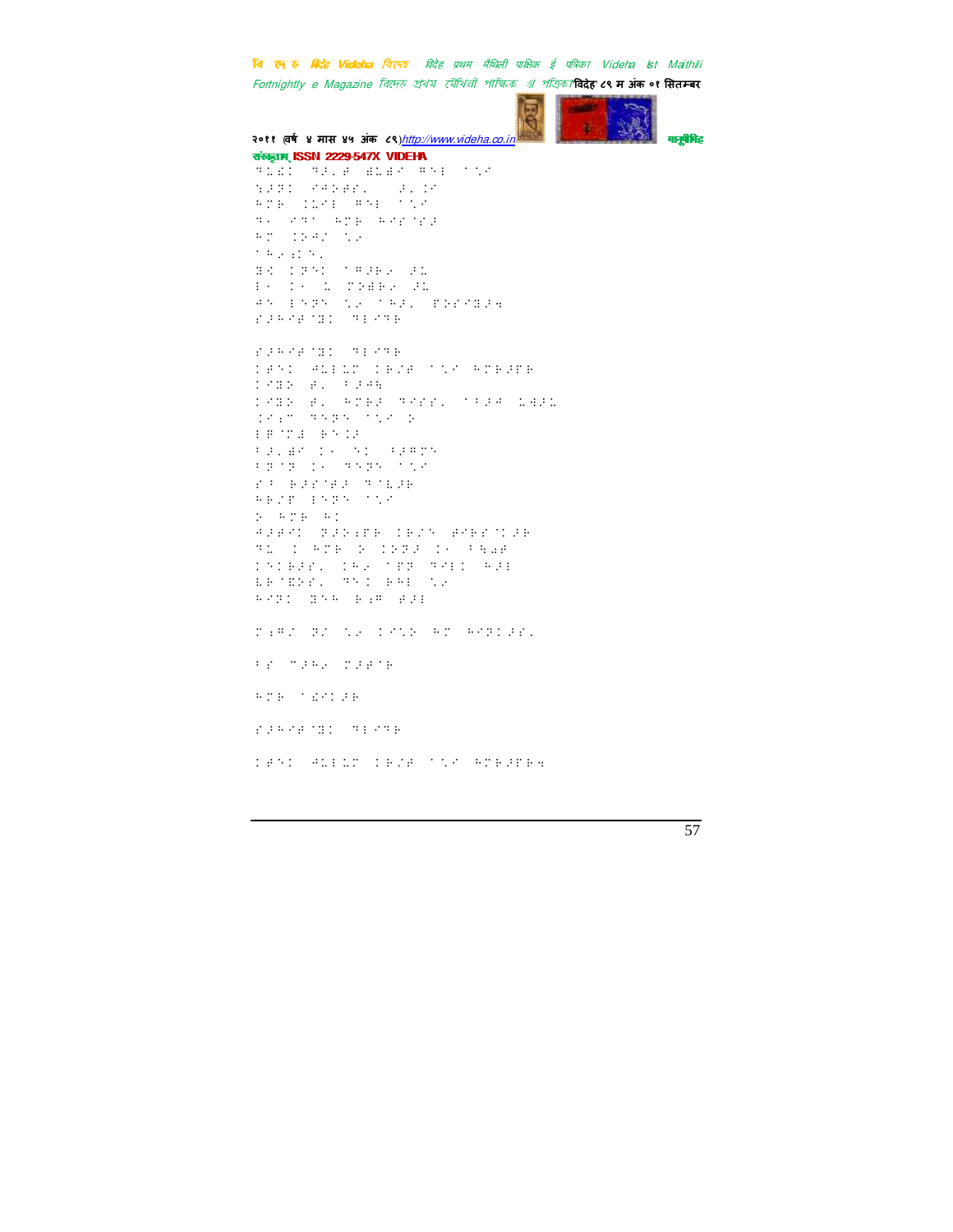बि एक रु मिनेट Videha विएक विदेह प्रथम मैथिली पाक्षिक ई पत्रिका Videha Ist Maithili Fortnightly e Magazine রিদেত প্রথম মৌথিনী পাক্ষিক *ঙা* **বিदेह ८९ म अंक ०१ सितम्बर २०११** 



**ISSN 2229-547X VIDEHA** 

¥

 $\label{eq:Ricci} \begin{split} \mathcal{R}_1\cdot\mathcal{R}_2\cdot\mathcal{R}_3\cdot\mathcal{R}_4\cdot\mathcal{R}_1\cdot\mathcal{R}_2\cdot\mathcal{R}_1\cdot\mathcal{R}_2\cdot\mathcal{R}_3\cdot\mathcal{R}_1\cdot\mathcal{R}_2\cdot\mathcal{R}_1\cdot\mathcal{R}_2\cdot\mathcal{R}_1\cdot\mathcal{R}_2\cdot\mathcal{R}_1\cdot\mathcal{R}_2\cdot\mathcal{R}_1\cdot\mathcal{R}_2\cdot\mathcal{R}_1\cdot\mathcal{R}_2\cdot\mathcal{R}_1\cdot\mathcal{R}_2\$  $\gamma$  and  $\gamma_{\rm eff}$  , and  $\gamma_{\rm eff}$ TRAVEL RAP REPORTED E in a car a chuid anns an chuid ann.<br>Bheagair an chuid an chuid agus an chuid an chuid an chuid an chuid an chuid an chuid an chuid an chuid an chu<br>An chuid an chuid an chuid an chuid an chuid an chuid an chuid an chuid an

 $\mathcal{L}^{\mathcal{L}}(\mathbb{E}(\mathbb{E}(\mathcal{P},\mathcal{P},\mathbb{P})))\cong\mathcal{L}(\mathcal{P})$ **医开关过敏 中外装法 生存生活法**  $\mathcal{B}(\mathcal{B},\mathcal{B},\mathcal{B}) = \mathcal{B}(\mathcal{B},\mathcal{B}) \cap \mathcal{B}(\mathcal{B}) \cap \mathcal{B}(\mathcal{B})$ TRANSPORTATION AND A adira di membinyakan kesampan dina<br>1979-Cikeren menyakan menyakan THE PARK CONNOIL BUSINESS CONTROL TO B male rold as indue to data is in telocie as in early class TERRITORY SENE TORP  $\theta$  (  $\theta$  ) (  $\theta$  ,  $\theta$  ) (  $\theta$  ) (  $\theta$  ) (  $\theta$  ))  $\theta$  ) (  $\theta$  )) (  $\theta$ Construction to the same composition  $\mathcal{P}^{\pm}(\mathcal{P}^{\pm} \mathcal{P}^{\pm}) = \mathcal{P}^{\pm} \mathcal{P}^{\pm}(\mathcal{P}^{\pm} \mathcal{P}^{\pm})$  $\mu$  will pay. SALD BLACKS CAPE FECTIVE TO NOBOL POSSESSMENT  $\mathcal{H}_{\text{eff}}(\mathcal{E},\mathcal{E}) = \mathcal{E}(\mathcal{E},\mathcal{E},\mathcal{E})$  $\mathcal{M}(\mathcal{M})$ 

```
CONFIDENTIAL CONTINUES.
                                \sim FR \sim FR FR \sim\sim 100es especialmentes cantales para relativa naixa
```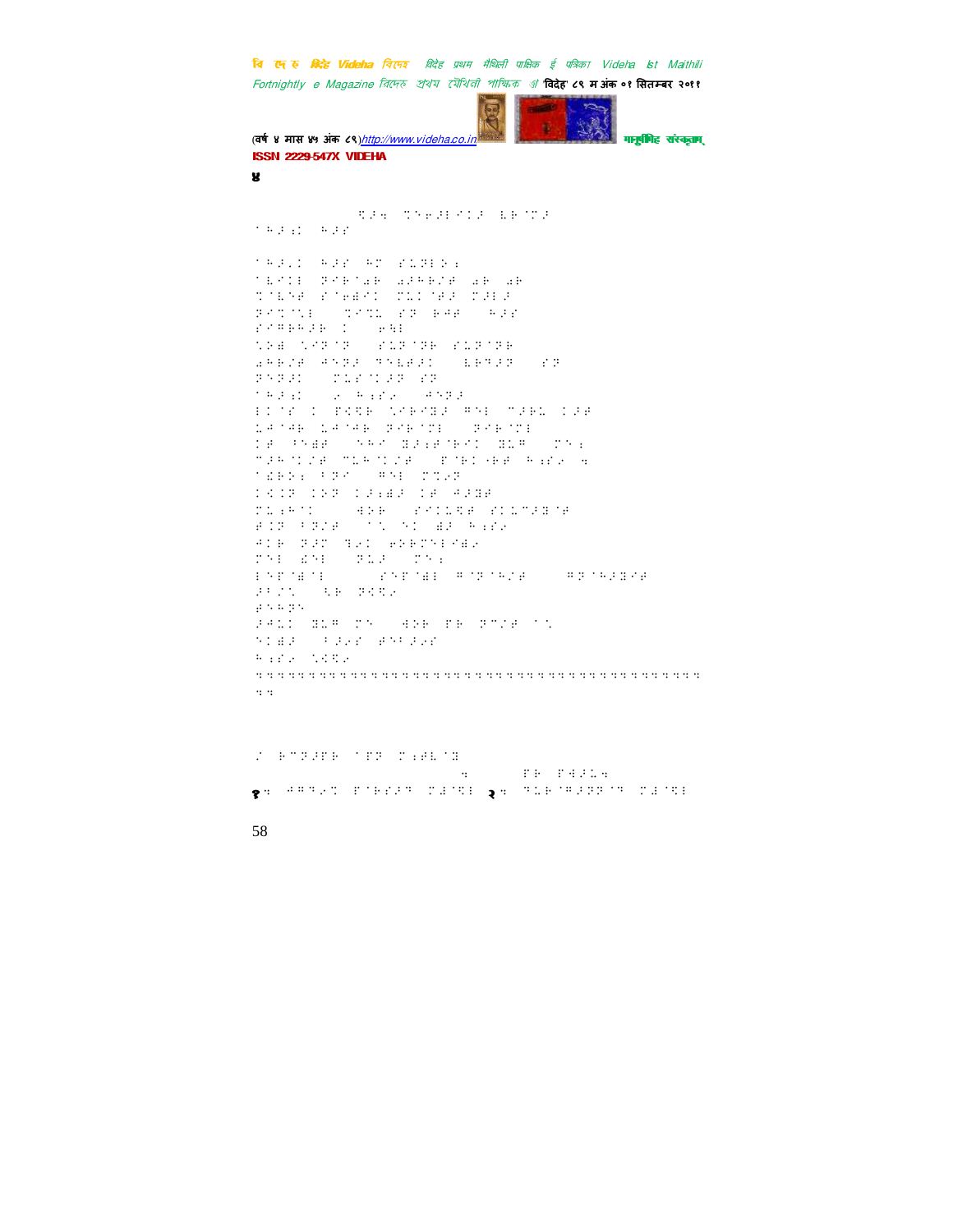बि एक रु मिनेट Videha विएक विदेह प्रथम मैथिली पाक्षिक ई पत्रिका Videha Ist Maithili Fortnightly e Magazine রিদেহ প্রথম মৌথিনী পাক্ষিক প্রাপত্রিক/**বিदेह ८९ म अंक ०१ सितम्बर County** 

२०११ (वर्ष ४ मास ४५ अंक ८९) http://www.videha.co संस्कृतम् ISSN 2229-547X VIDEHA

ø, मनुबेमिह

 $\mathbf{S}$  ::

13,599%

地名美国美国巴西亚

 $\mathcal{P}(\mathcal{S},\mathcal{B})=\mathcal{P}(\mathcal{S},\mathcal{B})\cap\mathcal{P}(\mathcal{B},\mathcal{B},\mathcal{B})=\mathcal{P}(\mathcal{B},\mathcal{B},\mathcal{B},\mathcal{B})\cap\mathcal{P}(\mathcal{S},\mathcal{B},\mathcal{B})$ HAIN HERMERIC HAR HERR mandos mais rendos lodos dos.<br>Generaciones do mais mondos TORS FREE SIMPLEFIES INC. CONDITARY BANK CORPORATION  $\mathcal{A}(\mathcal{G},\mathcal{G},\mathcal{G},\mathcal{G})=\mathcal{G}(\mathcal{G},\mathcal{G})=\mathcal{A}(\mathcal{G},\mathcal{G})=\mathcal{A}(\mathcal{G})$  $\mathbb{P}(\mathbb{P}(\mathbb{P}(\mathbb{P}(\mathbb{P}(\mathbb{P}(\mathbb{P}(\mathbb{P}(\mathbb{P}(\mathbb{P}(\mathbb{P}(\mathbb{P}(\mathbb{P}(\mathbb{P}(\mathbb{P}(\mathbb{P}(\mathbb{P}(\mathbb{P}(\mathbb{P}(\mathbb{P}(\mathbb{P}(\mathbb{P}(\mathbb{P}(\mathbb{P}(\mathbb{P}(\mathbb{P}(\mathbb{P}(\mathbb{P}(\mathbb{P}(\mathbb{P}(\mathbb{P}(\mathbb{P}(\mathbb{P}(\mathbb{P}(\mathbb{P}(\mathbb{P}(\mathbb{$  $\mathbb{E}[\mathbf{y},\mathbf{p},\mathbf{n},\mathbf{p},\mathbf{r}](\mathbf{y}) \geq \mathbb{E}[\mathbf{y},\mathbf{r},\mathbf{p},\mathbf{p}] = \mathbf{p},\mathbf{n},\mathbf{p},\mathbf{v}$  $\mathbb{P}(\mathbb{P}(\mathbb{P}(\mathbb{P}(\mathbb{P}(\mathbb{P}(\mathbb{P}(\mathbb{P}(\mathbb{P}(\mathbb{P}(\mathbb{P}(\mathbb{P}(\mathbb{P}(\mathbb{P}(\mathbb{P}(\mathbb{P}(\mathbb{P}(\mathbb{P}(\mathbb{P}(\mathbb{P}(\mathbb{P}(\mathbb{P}(\mathbb{P}(\mathbb{P}(\mathbb{P}(\mathbb{P}(\mathbb{P}(\mathbb{P}(\mathbb{P}(\mathbb{P}(\mathbb{P}(\mathbb{P}(\mathbb{P}(\mathbb{P}(\mathbb{P}(\mathbb{P}(\mathbb{$ FIRE STREET CONTRACTS  $\mathcal{U}(\mathcal{G},\mathcal{G})=\mathcal{U}(\mathcal{G},\mathcal{G})=\mathcal{U}(\mathcal{G},\mathcal{G})\mathcal{U}(\mathcal{G},\mathcal{G})=\mathcal{U}(\mathcal{G},\mathcal{G},\mathcal{G},\mathcal{G})$ Name of Name 2015  $\mathcal{B}(\mathcal{A},\mathcal{B})\cap\mathcal{B}(\mathcal{B},\mathcal{B},\mathcal{B})=\mathcal{B}(\mathcal{A},\mathcal{B},\mathcal{B})=\mathcal{B}(\mathcal{A},\mathcal{B},\mathcal{B},\mathcal{B},\mathcal{B}).$  $\mathcal{H}(\mathcal{S},\mathbb{R},\mathcal{S}) = \mathcal{B}(\mathcal{S}) = \mathcal{B}(\mathcal{S}(\mathcal{S},\mathbb{R})) = \mathcal{B}(\mathcal{S}(\mathcal{S},\mathbb{R}))$  $\begin{split} \mathcal{E}(\mathcal{S},\mathcal{S}) & \leq \mathcal{E}(\mathcal{S},\mathcal{S}) \mathcal{S} \mathcal{S} \mathcal{S} \mathcal{S} \mathcal{S} \mathcal{S} \mathcal{S} \mathcal{S} \mathcal{S} \mathcal{S} \mathcal{S} \mathcal{S} \mathcal{S} \mathcal{S} \mathcal{S} \mathcal{S} \mathcal{S} \mathcal{S} \mathcal{S} \mathcal{S} \mathcal{S} \mathcal{S} \mathcal{S} \mathcal{S} \mathcal{S} \mathcal{S} \mathcal{S} \mathcal{S} \mathcal{S} \$ FRADA FORES DORPS DEPAR  $\label{eq:2.1} \mathcal{E}^{\mathbb{Q}}(q,0)=\mathcal{E}^{\mathbb{Q}}(q,0)=\mathcal{E}^{\mathbb{Q}}(q,0)=\mathcal{E}^{\mathbb{Q}}(q,0)=\mathcal{E}^{\mathbb{Q}}(q,0)=0.$ 主办主义共产人主义公开的人主要公司在  $\mu(\mathcal{H}(E)) = \mu(\mathcal{L}(E), \mathcal{F}(E)) = \mu(\mathcal{H}(E), \mathcal{F}) = \mu(\mathcal{F}(E), \mathcal{F}(E))$  $\mathcal{B}(\mathcal{B},\mathcal{C}(\mathcal{B},\mathcal{B}))$  ,  $\mathcal{B}(\mathcal{B})$  , and  $\mathcal{B}(\mathcal{C})$  ,  $\mathcal{C}(\mathcal{B})$ park and create constants PARK PRACTICES IN NI TARY TIME YOU ATE **FREE CONTROLLER** CORPO **FROM STORY EVENT** YYEK YYEK TELLTY TRAFF

grama jego

 $\mathbb{E}[\mathcal{L}(\mathcal{G},\mathcal{L})]$  . If  $\mathcal{G}(\mathcal{F},\mathcal{G},\mathcal{G},\mathcal{L})$  is a separation of the polynomial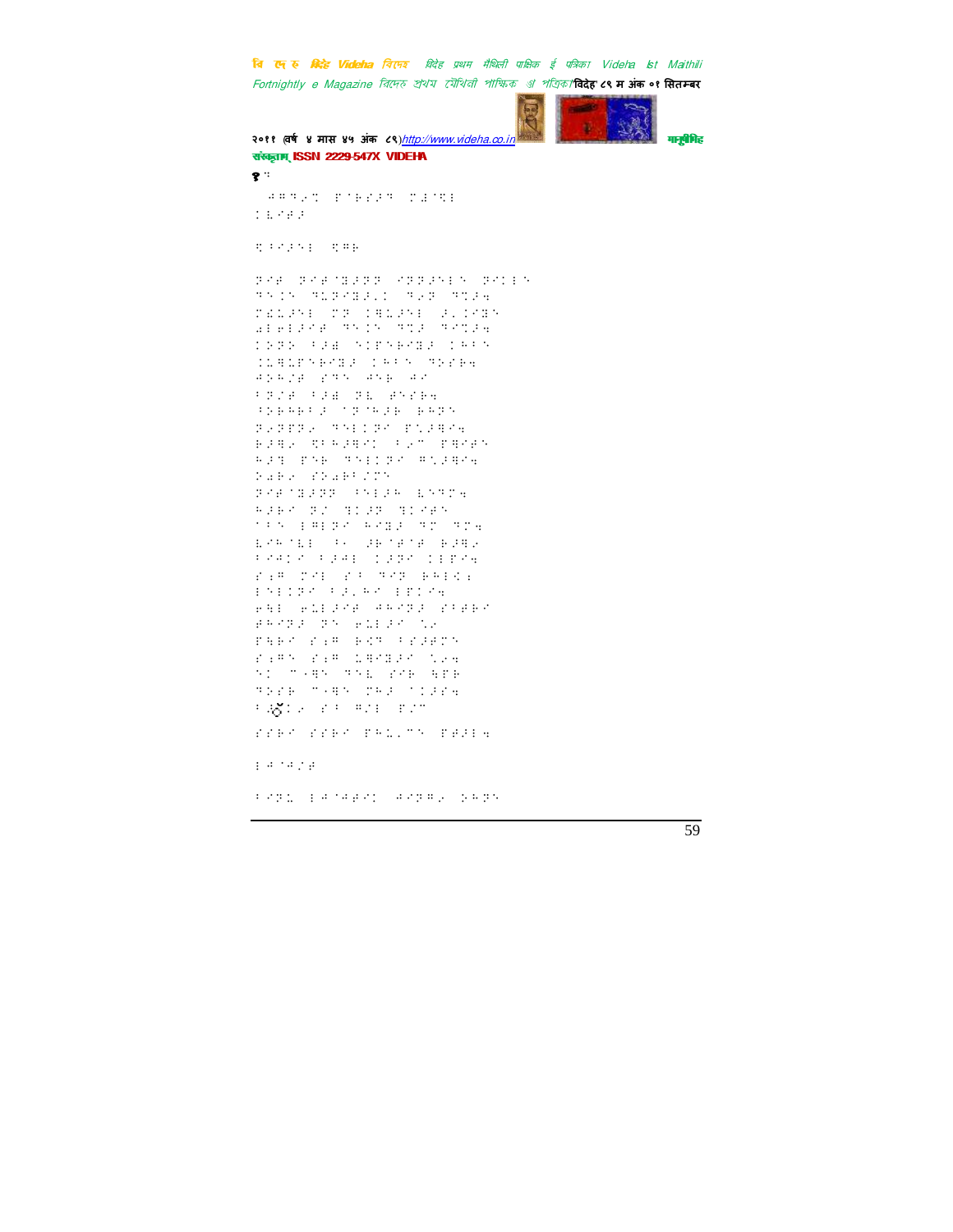बि एक रु मिनेट Videha विएक विदेह प्रथम मैथिली पाक्षिक ई पत्रिका Videha Ist Maithili Fortnightly e Magazine রিদেত প্রথম মৌথিনী পাক্ষিক র্ণ **বিदेह ८९ म अंक ०१ सितम्बर २०११** 

ø

मानूष्टीमेह संस्कृतम्

**ISSN 2229-547X VIDEHA** FRANCISKE STOREPHONES (FRANCH are provided a program and pode la ciedad contra a alega parang a says ay propagan product a polarisation and availines insularence cause a park carpaix carpaign a kinagerala partaged copyright the PARABLE PARA CRANADO DI 1874  $\theta(\Phi)$  , with  $\theta$  ,  $\theta(\theta',\theta')$  ,  $\theta(\theta',\theta')$ part of programmed there. raski batek den<br>1913. kristor iz Andra

(वर्ष ४ मास ४५ अंक ८९)http://www.videha.co.ir

金额 计算法

电压电子电压电位 经未达到 经未付付款 REPORT OF STREET AND DR proper available value aux BOBY BOBY STEPHENES PECK PARTNERS PARK FIRE TERM SPECTRAL party and party of pictures are FOR SERVA CEPATER. HENDRICKS CORPORATION  $\mathcal{A}(\mathcal{B},\mathcal{A},\mathcal{B},\mathcal{B})=\mathcal{B}(\mathcal{B},\mathcal{B})=\mathcal{B}(\mathcal{B},\mathcal{B},\mathcal{B})=\mathcal{B}(\mathcal{A},\mathcal{B},\mathcal{B},\mathcal{B},\mathcal{B})$  $\mathcal{H}(\mathcal{L}(\mathcal{V}_1,\mathcal{V}_2)) = \mathcal{H}(\mathcal{L}(\mathcal{H}_1,\mathcal{V}_2)) = \mathcal{H}(\mathcal{L}(\mathcal{V}_1,\mathcal{V}_2)).$ TOR PORTRAIN TO PATH EP PART IN PART EP 进行进口进行 的复数外的 的复数座位 FRANCES CONTRACTORS ON THE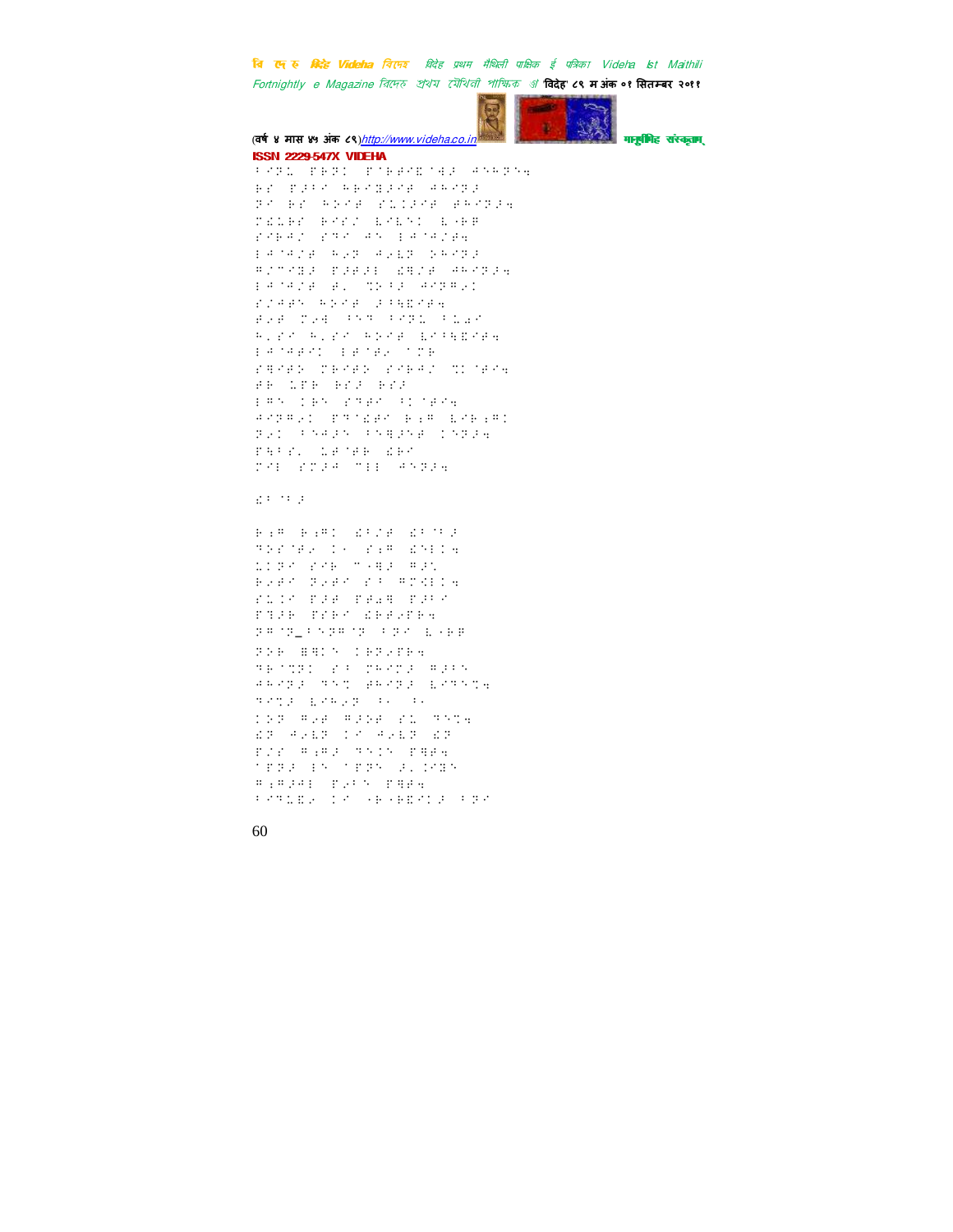बि एक रु मिनेट Videha विएक विदेह प्रथम मैथिली पाक्षिक ई पत्रिका Videha Ist Maithili Fortnightly e Magazine রিদেত শ্রথম মৌথিনী পাক্ষিক প্রাপত্রিকা**'বিदेह' ८९ म अंक ०१ सितम्बर** 

> **CONTRACTOR** ¢ मनुबैमिह

२०११ (वर्ष ४ मास ४५ अंक ८९) http://www.videha.co संस्कृतम् ISSN 2229-547X VIDEHA FIRST FILE FIRST

ELS PLED PAP SONS de nacionale la calcanha. pak akpak arreas agree aspected complete aspect BALK BALK BREE BE  $\mathcal{U}_{\mathcal{A}}\left(\mathcal{L}(\mathcal{A})\right)=\mathcal{U}_{\mathcal{A}}\left(\mathcal{L}(\mathcal{A})\right)=\mathcal{U}_{\mathcal{A}}\left(\mathcal{D}(\mathcal{A})\mathcal{A}\right)=\mathcal{U}_{\mathcal{A}}\left(\mathcal{L}(\mathcal{A})\mathcal{A}\right)$ 

工业产品店

PECEMIC CRITER (FACIN) PARTICULAR TECHNOLOGY aekad (pro prepresenta)<br>prepresenta e pro preda  $\mathbb{E}(\mathbb{P}(\mathbb{H}(\mathbb{R}^m),\mathbb{R}^m),\mathbb{P}(\mathbb{E}))=\mathbb{P}(\mathbb{E})\cap\mathbb{E}(\mathbb{R}^m)\cap\mathbb{P}(\mathbb{E})$  $\begin{split} &\mathbf{1}^{\mathcal{A}}\mathbf{1}^{\mathcal{A}}\mathbf{1}^{\mathcal{A}}\mathbf{1}^{\mathcal{A}}\mathbf{1}^{\mathcal{A}}=\mathbf{1}^{\mathcal{A}}\mathbf{1}^{\mathcal{A}}\mathbf{1}^{\mathcal{A}}\mathbf{1}^{\mathcal{A}}\mathbf{1}^{\mathcal{A}}\mathbf{1}^{\mathcal{A}}\mathbf{1}^{\mathcal{A}}\mathbf{1}^{\mathcal{A}}\mathbf{1}^{\mathcal{A}}\mathbf{1}^{\mathcal{A}}\mathbf{1}^{\mathcal{A}}\mathbf{1}$ ARREST PRESENTATIONS CONSUM made inade inadedde inadorere BILLENE PROFILER TRUNKER e valva i vidak i nonoska i da ira PARANCHE BOARD NONES Adams (1986) 1558 85 (FED) 2750 17 malkars i elevacionale straka i partela paras especies mais poedis FRINGERN ROBERT FRAGA real are some publicate de la plana provincia la cana

₹

 $\left\{ \begin{array}{ll} \mathcal{H}^{\prime}(\mathbb{R}) \oplus \mathcal{H}^{\prime}(\mathbb{R}) \oplus \mathcal{H}^{\prime}(\mathbb{R}) \oplus \mathcal{H}^{\prime}(\mathbb{R}) \oplus \mathcal{H}^{\prime}(\mathbb{R}) \oplus \mathcal{H}^{\prime}(\mathbb{R}) \oplus \mathcal{H}^{\prime}(\mathbb{R}) \oplus \mathcal{H}^{\prime}(\mathbb{R}) \oplus \mathcal{H}^{\prime}(\mathbb{R}) \oplus \mathcal{H}^{\prime}(\mathbb{R}) \oplus \mathcal{H}^{\prime}(\mathbb{R}) \oplus$ 工业产品进口

A province that a release only

A DO A PERMIS DE MARIA CONS BUNGALOWS TO MAKE THE PAT PERNIS FRESH CELLS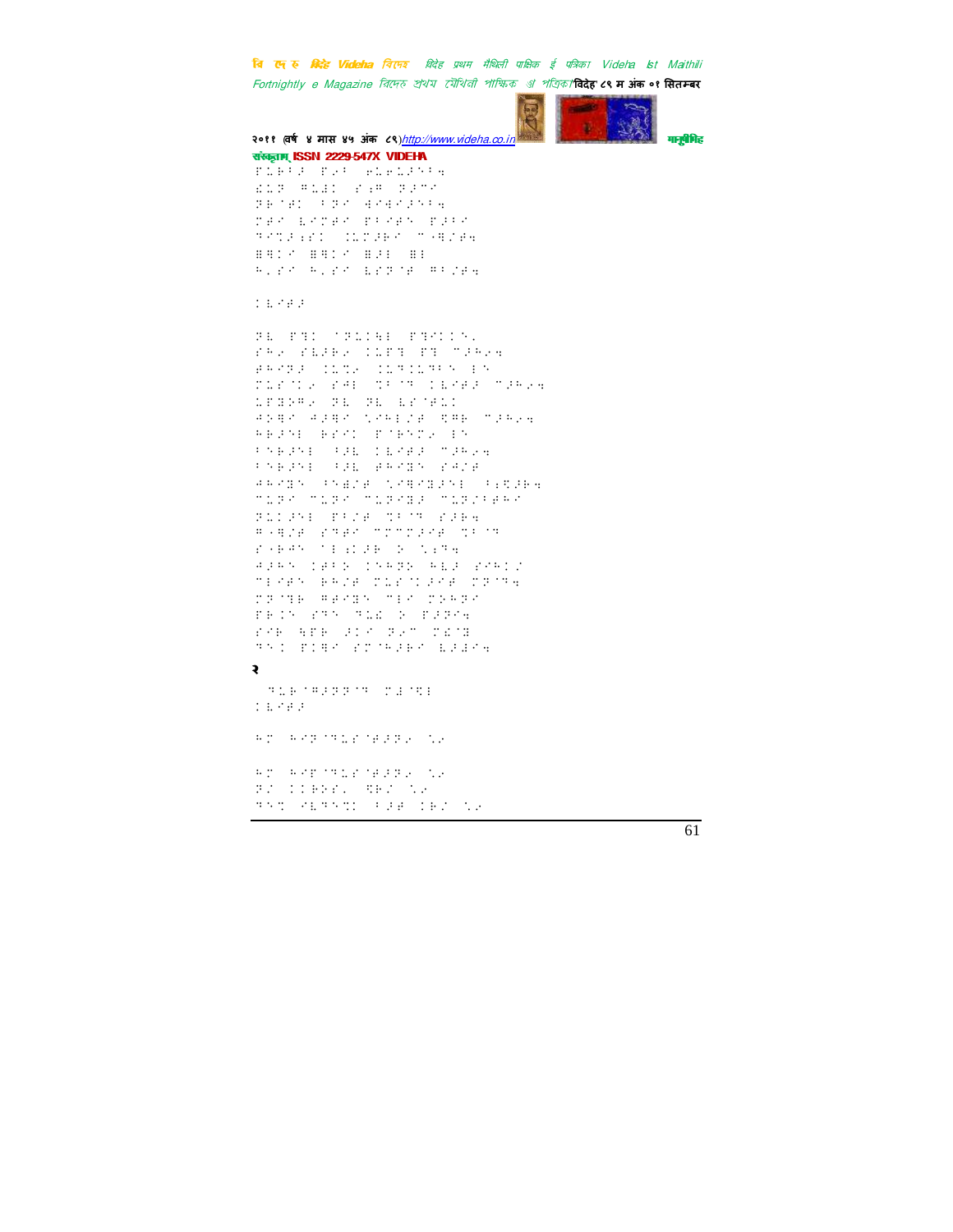चि एत् रू मिन्हे Videha निएन्थ विदेह प्रथम मैथिली पाक्षिक ई पत्रिका Videha Ist Maithili Fortnightly e Magazine विरमह शेथेग द्योंथिवी शीष्मिक औ **विदेह' ८९ म अंक ०१ सितम्बर २०११** 

**CONTRACT** (वर्ष ४ मास ४५ अंक ८९)http://www.videha.co.in/ महाराष्ट्रीय महाराष्ट्रीय मानुषिह संस्कृताम् ISSN 2229-547X VIDEHA 3⢽!⢹⣉3⢷!⢷5!⣁⢴⣒!  $1$  3 3  $\pm$  3  $1$  3  $\pm$  3  $\pm$  3  $\pm$  3  $\pm$  3  $\pm$  3  $\pm$  3  $\pm$  3  $\pm$  3  $\pm$ Single Company of the Company  $\mathbf{T} \sim \mathbf{B} \sim \mathbf{A}$  . <br> <br>  $\mathbf{F} \sim \mathbf{A} \times \mathbf{B}$  , where  $\mathbf{F} \sim \mathbf{B} \times \mathbf{B}$ ⢺⢽⢼F!⢽⣈⢷6!⢳⢽⢹⣅⢾⢼⢽⣒⣒! ⢳⢷!⢷⢿!⢳⢷!⢸⢿! ⢳⢷F!⢷5!⣁⣙!⢼⣉!  $\mathbb{E}$  E  $\mathbb{E}$   $\mathbb{E}$   $\mathbb{E}$  E  $\mathbb{E}$   $\mathbb{E}$   $\mathbb{E}$  E  $\mathbb{E}$  E  $\mathbb{E}$  E  $\mathbb{E}$  E  $\mathbb{E}$  E  $\mathbb{E}$  E  $\mathbb{E}$  E  $\mathbb{E}$  E  $\mathbb{E}$  E  $\mathbb{E}$  E  $\mathbb{E}$  E  $\mathbb{E}$  E  $\mathbb{E}$  E  $\mathbb{E}$  E  $\mathbb{E}$  3⣓⢷⣜!⢷⣓!⢸6⢼⣏⢼⣒! ⣓C⣛!⢳⢼⢷⢼!⢽!⢳! ⢹⣉!⢷⣈⢼6⢼!⢽!⢳! ⢽⢼⢵⣐!⢳⢷!⢺⢽⢼!⢹⣇⢼⢷!  $\label{eq:3} \begin{array}{l} \text{if } \mathbf{u} \in \mathcal{V} \times \mathcal{V} \times \mathcal{V} \times \mathcal{V} \times \mathcal{V} \times \mathcal{V} \times \mathcal{V} \times \mathcal{V} \times \mathcal{V} \times \mathcal{V} \times \mathcal{V} \times \mathcal{V} \times \mathcal{V} \times \mathcal{V} \times \mathcal{V} \times \mathcal{V} \times \mathcal{V} \times \mathcal{V} \times \mathcal{V} \times \mathcal{V} \times \mathcal{V} \times \mathcal{V} \times \mathcal{V} \times \mathcal{V} \times \math$ 5!⢷^⢽⢼3⢷!3⢽!⣐⢾⣇⣝! hhbkfoesbAwjefib⣒dpn!3⢷!3⣚⢼⣅⣒!! १⣒!⢷⢼⢺⢹⣇!⣜⣋6!२!⢷⢼C⢷⣏⣜!⣜⣋6!'⣁⢵⣞⣓' १ !⢷⢼⢺⢹⣇!⣜⣋6! ⢷⢼⢺⢹⣇!⣜⣋6! ⣇⢾⢼!  $6.5\pm0.3\pm0.1$  $\mathcal{L}$   $\mathcal{L}$   $\mathcal{L}$   $\mathcal{L}$   $\mathcal{L}$   $\mathcal{L}$   $\mathcal{L}$   $\mathcal{L}$   $\mathcal{L}$   $\mathcal{L}$   $\mathcal{L}$   $\mathcal{L}$   $\mathcal{L}$   $\mathcal{L}$   $\mathcal{L}$   $\mathcal{L}$   $\mathcal{L}$   $\mathcal{L}$   $\mathcal{L}$   $\mathcal{L}$   $\mathcal{L}$   $\mathcal{L}$   $\mathcal{L}$   $\mathcal{L}$   $\mathcal{L$ ⣈⢽⢵!3⢼⢷!⣈⢽⢵!⢵3⢼⢷! ⢽!^⢼⢳5!⣁⢴!6⢴!⢳6⣇⢼⢷! ⣐⣞!⢷!3⣛⢾!⣎⢼⢷.3⢼⢷! ⣎⢼⢷!3⣞!⢳⢵!⢻.3⢼⢷! ⢺⣈5⢽!⣁⣅⢷⢴!⢶⢽5!! ⢷⢳.⢷⢳!⣎⢼⢷⢼!⢽5!!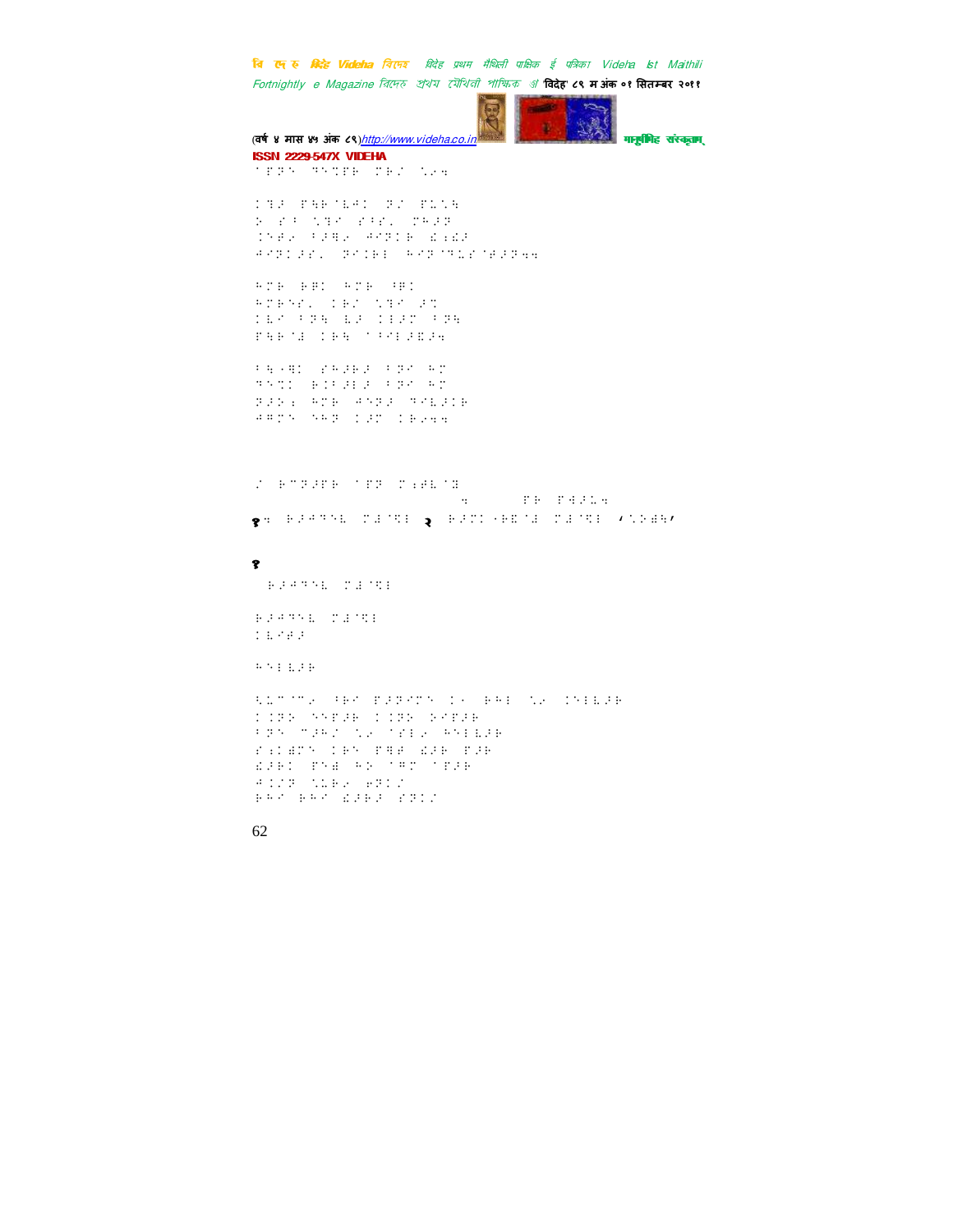चि एत् रू मिन्हे Videha निएन्थ विदेह प्रथम मैथिली पाक्षिक ई पत्रिका Videha Ist Maithili Fortnightly e Magazine রিদেহ প্রথম মৌথিনী পাক্ষিক প্র পত্রিকা**'বিदेह' ८९ म अंक ०१ सितम्बर** 



संस्कृतम् ISSN 2229-547X VIDEHA MAN PERSONA SERIE GETTE REPARTS TO TRANSPORT ⢾⣈5⢽!⢺F!⢷!3⢼⢷! ⢾!⢽!⢽!⢳!6⢴!⢳6⣇⢼⢷⣒!

6⢴!3⢷⣉⢽!!!!!!

6⢴!3⣓⣁5⢾!⣁!6⢴F!!  $\mathcal{A}$  B  $\mathcal{A}$  of  $\mathcal{A}$  and  $\mathcal{A}$  be a set of  $\mathcal{A}$  of  $\mathcal{A}$  and  $\mathcal{A}$ ⢻⣅⢽.⢻⣅⢽!⢻⢼⢽!⣅⢽5⢾!⣁6!⢳⢷36!  $\label{eq:3} \mathcal{P} = \{ \mathcal{P} \in \mathcal{P} \mid \mathcal{P} \in \mathcal{P} \} \cup \{ \mathcal{P} \in \mathcal{P} \}$ ⣅⢽⣓.⣅⢽!⢻33!⢻⣅⢽! ⢹⣅⣈!⢼6!⢾F!⣅⣈!^6!⢻6! ⢳⢷⢼!⣁6!⢳C⢷⢹5!6! ⢵⢷⢼!66!⣎⣅⢷⣈6!  $\mathcal{N}$ FRIO CONTROL PRESERVATION ⢺⢼⢽!⢸⢷⢷!⣈6⣒!

#### २

!⢷⢼C⢷⣏⣜!⣜⣋6!'⣁⢵⣞⣓' ⢷⣓⢽⢴!

⢻5!⢷⣓⢽⢴-!⢽⢼!⢽5!⢷! 6⢵!⢼⢷5!⢾⢼⢽⢼!⢻5! ⢼⢳⢷!⣃⣓⢽⢼!⢵6!⢸6! ⢹6!⢻6!⢺⢼⢽⢼!⢻5!

⣋⢼◌ॅ⢷!⢳6⢼!r!^65!⣁F!

⢻⢼5⢾!⢽⣇⢼!⢻⢼⢽⢼!⢻5! 3⣛⢼!⢷!⣙⢼⢳!⢽5! ⢼⣎⢼!⢹⢳!⣅⣃⢼⢷!⢻5! ⢻5!⢷⣓⢽⢴!⢽⢼!⢽5!⢷!! ⢹6!⢻6!⢺⢼⢽⢼!⢻5!

⣚⢵⢷!63⣞-!⣉!⢻⢺⢷⢼! ⣅F⢳3⢷!3⢼⣅⣋⢷!⢼F⣈!⢺⢷⢼! ⢽5!⣁5!⢷!⢵⢽⢼!⢵6!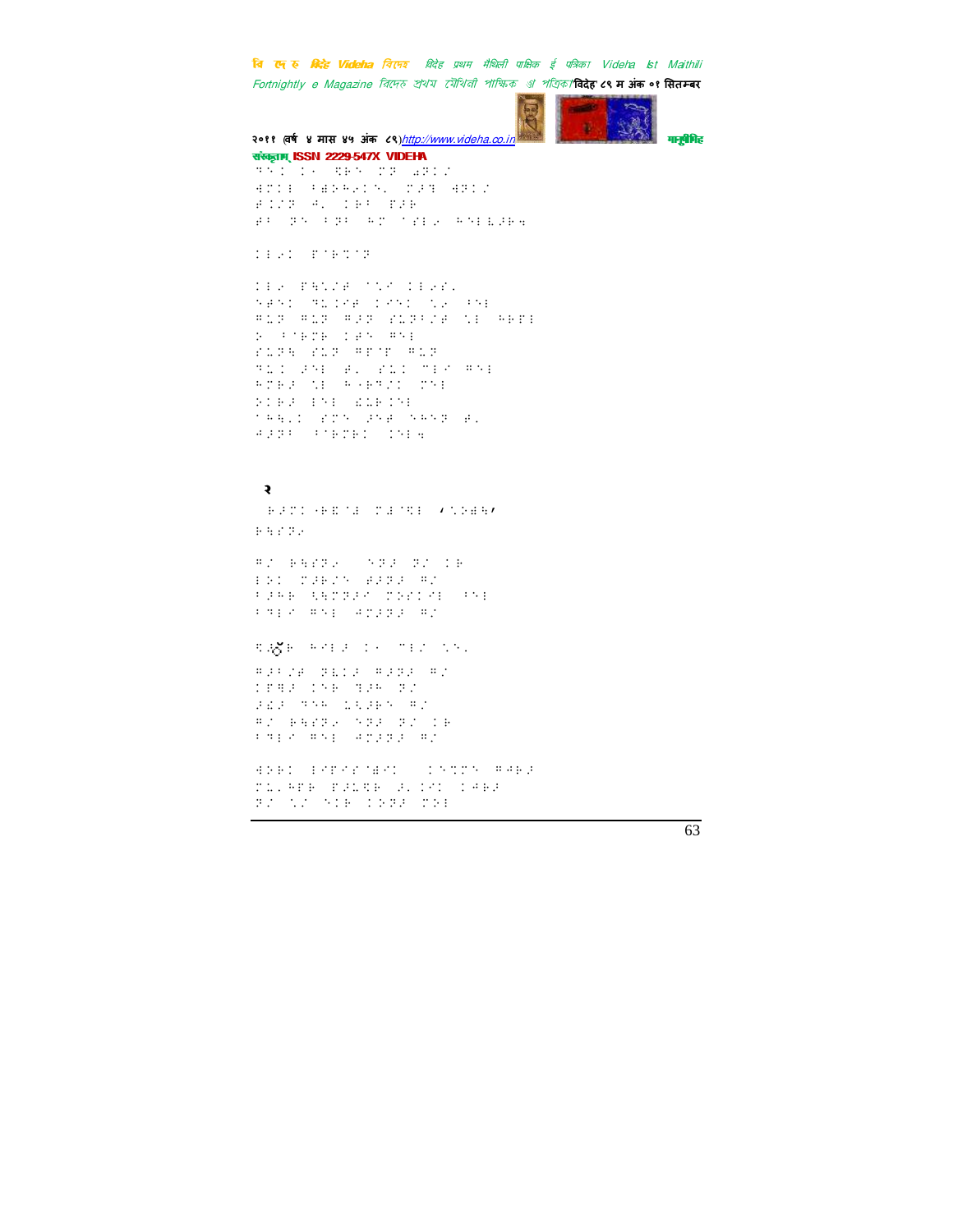```
चि एत् रू मिन्हे Videha निएन्थ विदेह प्रथम मैथिली पाक्षिक ई पत्रिका Videha Ist Maithili
Fortnightly e Magazine  विरमह  शेथेग द्योंथिवी  शीष्मिक  औ विदेह' ८९ म अंक ०१ सितम्बर २०११
(वष
 ४ मास ४५ अंक ८९)http://www.videha.co.in/ मानुषीिमह संकृताम्
ISSN 2229-547X VIDEHA 
64
⢾⢵⢷⢼!⢹⣈!r!⣚⢳⢼⢼!⢼⢷5⢾!
^⣓⣞⢴!6!3⣓⢷⢼!⣞⢵6⣒!
⣁⢵⣛!⢹⢳⢴!⢴!⣔6.⣔6⢼!
3C⣛⢴⢳⢴!⢾F!3C⣛5⢵!⢷⣊!
⢼⢵6⢺!⢽⢼⢵⣐!6⣈⣊!⢻5!
⢷⢼⢷F!⢹⣊!⣞⢼⢼!35⢼!
⢼⣙!⢼6!⢹⣊!⢻5!
⢾F!⢴!⣊⢷!^⢼⢳!
⣓6!⣋⢷!⢳⢵!⢹⣊!⢻5!
⢼.⢼3!⢺⢺⢾!C⣛⢾⣊!!
⢺⢴⣇⢽!⢾⢵⢳⢷!⣅⣎⢷⢾⣊!⢻5!!
⢻5!⢷⣓⢽⢴!⢽⢼!⢽5!⢷!!
6⢵!⢼⢷5!⢾⢼⢽⢼!⢻5!!
⢼⢳⢷!⣃⣓⢽⢼!⢵6!⢸6!!
⢹6!⢻6!⢺⢼⢽⢼!⢻5⣒!!
5!⢷^⢽⢼3⢷!3⢽!⣐⢾⣇⣝!
                       hhbkfoesbAwjefib⣒dpn!3⢷!3⣚⢼⣅⣒!!
१⣒!!⣉⣇⣅⢼⢷!⣔⢼!'⣞66⣓' २⣒!⢷⣇!⣉⢷!
\mathbf{w} \stackrel{\text{def}}{=} \mathbb{P} \oplus \mathbb{P} \oplus \mathbb{P} \oplus \mathbb{P} \oplus \mathbb{P} \oplus \mathbb{P}१
 !⣉⣇⣅⢼⢷!⣔⢼!'⣞66⣓'
⣇⢾⢼!
⣇!⢼⢽⢼!
3⣓⢾!C⣛5⣁!⣇⣐⣉!⢼⢽!
⣅⢹⢼!33⢷⣊6⣝⢼!⢼⢼F!
⣐⢻6⢽!3⢵⢾⢴!⢷⣓3!⣅⢽⣝⢼!
^⢼!3⢷⣜⢼!⣇⢼!⢸⣇⣝⢼!
```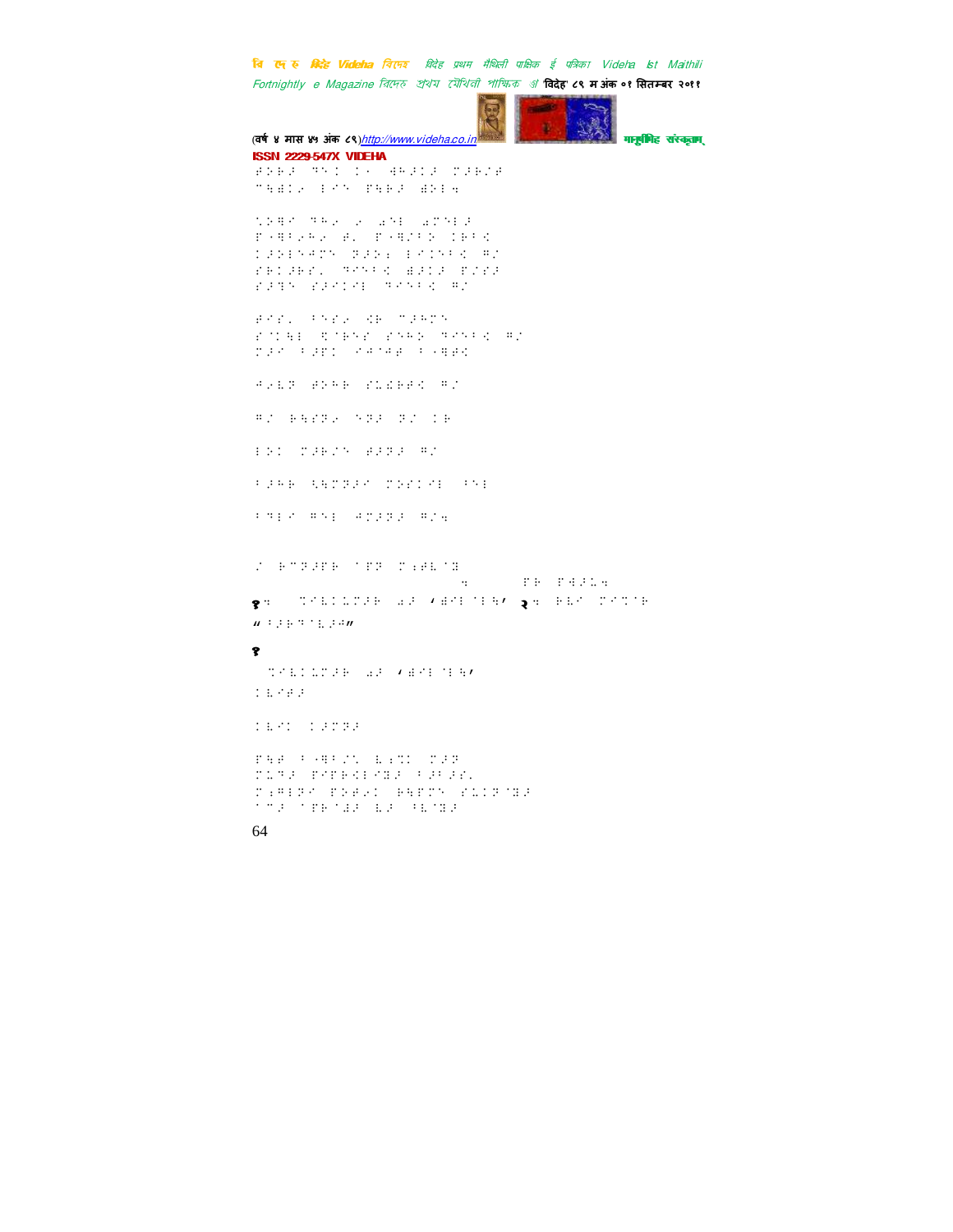बि एक रु मिनेट Videha विएक विदेह प्रथम मैथिली पाक्षिक ई पत्रिका Videha Ist Maithili Fortnightly e Magazine রিদেত শ্রথম মৌথিনী পাক্ষিক প্রাণবিকা**বিदेह ८९ म अंक ०१ सितम्बर** 

> **CONTRACTOR** ¢

मनुबेमिह

संस्कृतम् ISSN 2229-547X VIDEHA die spelkaar perspekt **SAFETEED PART**  $\mathcal{L}$  and  $\mathcal{L}$  $\mathcal{F}(\theta,\mathbb{E}(\theta)) = \mathcal{F}(\theta,\mathbb{E}(\theta),\mathbb{E}(\theta)) = \mathcal{F}(\theta)$ TEMPER SPEEDS PROPERTY APPEA  $\theta \geq \theta$  for  $\theta \geq \theta$  ,<br>which can follow that  $\theta \in \mathbb{R}$  is finite if EVERAL PARTNERS PER NIB SERVICER CONSERB MORE PRESIDE STREET FRAM PARABRALIS CLARAT **CEMP RACEDED CORRA** BAR ED PE TIMET CROMBER CREATE CORPOR en fall i tra vila znikev i nel prifat TERM LEEP PNE EPIDE DIRECT PARADORPHED PORCH a vadindinu (1938)<br>Idioadoru (1933), italieni (1931), denega POSTAGE AND THE TRIPPERS **TERR ENERGY ENE BRITISH STRATES SERRE**  $\mathbb{S}^{(N,\mathbf{B})}\subseteq\mathbb{S}^{N,\mathbf{B}}$ TERM #NER SEMENT# spares to be specified transfer FRENCH CREAT CORPS ENE PNES PORT NEW PORTS Express the components PORTABANI AND **NORMAL CORNER CONTROL**  $\mathbb{E}\left[\mathbb{P}\left[\mathbb{P}\left[\mathbb{P}\right]\right]\right] = \mathbb{E}\left[\mathbb{E}\left[\mathbb{P}\left[\mathbb{P}\right]\right]\right] \geq \mathbb{E}\left[\mathbb{E}\left[\mathbb{P}\right]\right]$  $\mathcal{F}(\mathbb{B}(\mathcal{L},\mathcal{H}))$  . If  $\mathcal{F}(\mathbb{B}(\mathcal{L}))$  . If  $\mathcal{F}(\mathbb{B}(\mathcal{L},\mathcal{L},\mathcal{L}))$  is final presidente, crasses aderes (financiologia)<br>Facultural del cramento due BUT SERVINGED FOR BOARD (NAB familiar test riaging a say Archards Abstract Protection American al cappeane alabe aspect  $\mathcal{I} = \{ \mathcal{I}, \mathcal{I}, \mathcal{I}, \mathcal{I}, \mathcal{I}, \mathcal{I}, \mathcal{I}, \mathcal{I}, \mathcal{I}, \mathcal{I}, \mathcal{I}, \mathcal{I} \}$ Prasi ana mpambas

२०११ (वर्ष ४ मास ४५ अंक ८९) http://www.videha.co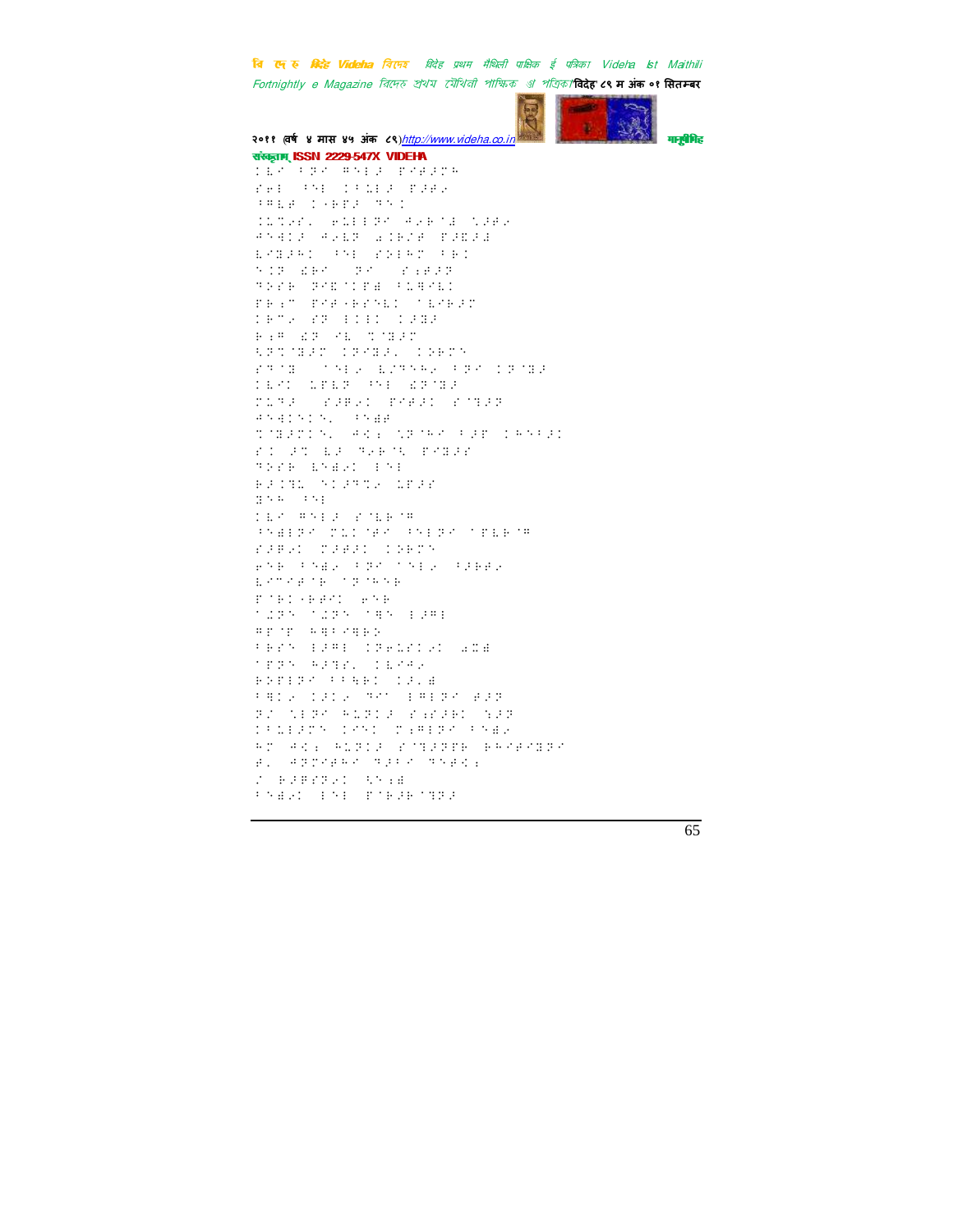बि एक रु मिनेट Videha विएक विदेह प्रथम मैथिली पाक्षिक ई पत्रिका Videha Ist Maithili Fortnightly e Magazine রিদেত প্রথম মৌথিনী পাক্ষিক *প্র* **বিदेह ८९ म अंक ०१ सितम्बर २०११** 

**Service** 

â ø (वर्ष ४ मास ४५ अंक ८९)http://www.videha.co.in मानुबंधिह संस्कृतम् **ISSN 2229-547X VIDEHA** administration education added ing kapilitan ng mga pilipina.<br>Kabupatèn Banggarang Langka president and environ-SAIL INCLUDED STR adar (Febaras al association and .<br>1896 Pran (Perman trans ruerant trans Administration and the company of the company of the company of the company of the company of the company of the company of the company of the company of the company of the company of the company of the company of the comp nues inseredes ave FIRST TRESPERSED PRESTS paik which paints are more  $\mathcal{A}(\mathcal{N},\mathcal{B},\mathcal{F})=\mathcal{I}(\mathcal{B},\mathcal{F})\oplus\mathcal{B}(\mathcal{F})=\mathcal{B}(\mathcal{B},\mathcal{B},\mathcal{F})$ 17 FILE #5391 T39 in a sand codes arrive .<br>19 januari 1941.<br>1942 herritaa lingaarahe EV PALE TREE TEP  $\mathbf{R}$  $\left\langle \left\langle \Phi(E)\Phi \right\rangle \right\rangle \otimes \left\langle \left\langle \Phi \right\rangle \otimes \left\langle \Phi \right\rangle \otimes \left\langle \Phi \right\rangle \otimes \left\langle \Phi \right\rangle \otimes \left\langle \Phi \right\rangle \otimes \left\langle \Phi \right\rangle \otimes \left\langle \Phi \right\rangle \otimes \left\langle \Phi \right\rangle \otimes \left\langle \Phi \right\rangle \otimes \left\langle \Phi \right\rangle \otimes \left\langle \Phi \right\rangle \otimes \left\langle \Phi \right\rangle \otimes \left\langle \Phi \right\rangle \otimes \left\langle \Phi \right\rangle \otimes \left\langle \Phi \right\rangle$ renne (#dr. ddee) aerd (ramsde  $(27.4, 27.2, 27.2)$  $\left\{ \begin{array}{ll} \mathbb{P} \left( \mathcal{S}^{(n)} \right) = \mathbb{P} \left( \mathcal{S}^{(n)} \right) \mathbb{P} \left( \mathcal{S}^{(n)} \right) = \mathbb{P} \left( \mathcal{S}^{(n)} \right) = \mathbb{P} \left( \mathcal{S}^{(n)} \right) = \mathbb{P} \left( \mathcal{S}^{(n)} \right) \end{array} \right.$ and the second state of the state of the state of the state of the state of the state of the state of the state of the state of the state of the state of the state of the state of the state of the state of the state of the FREE PERMITS NATIONAL TRETE MIRE BABE TO PERMIT ANALOG CORP. A DAY A POSSIBLE A STRUCTURES dand dealers and the control disade and entirely and movement and the SPACE REPORT OF STATES AND COMPARED RESERVED 66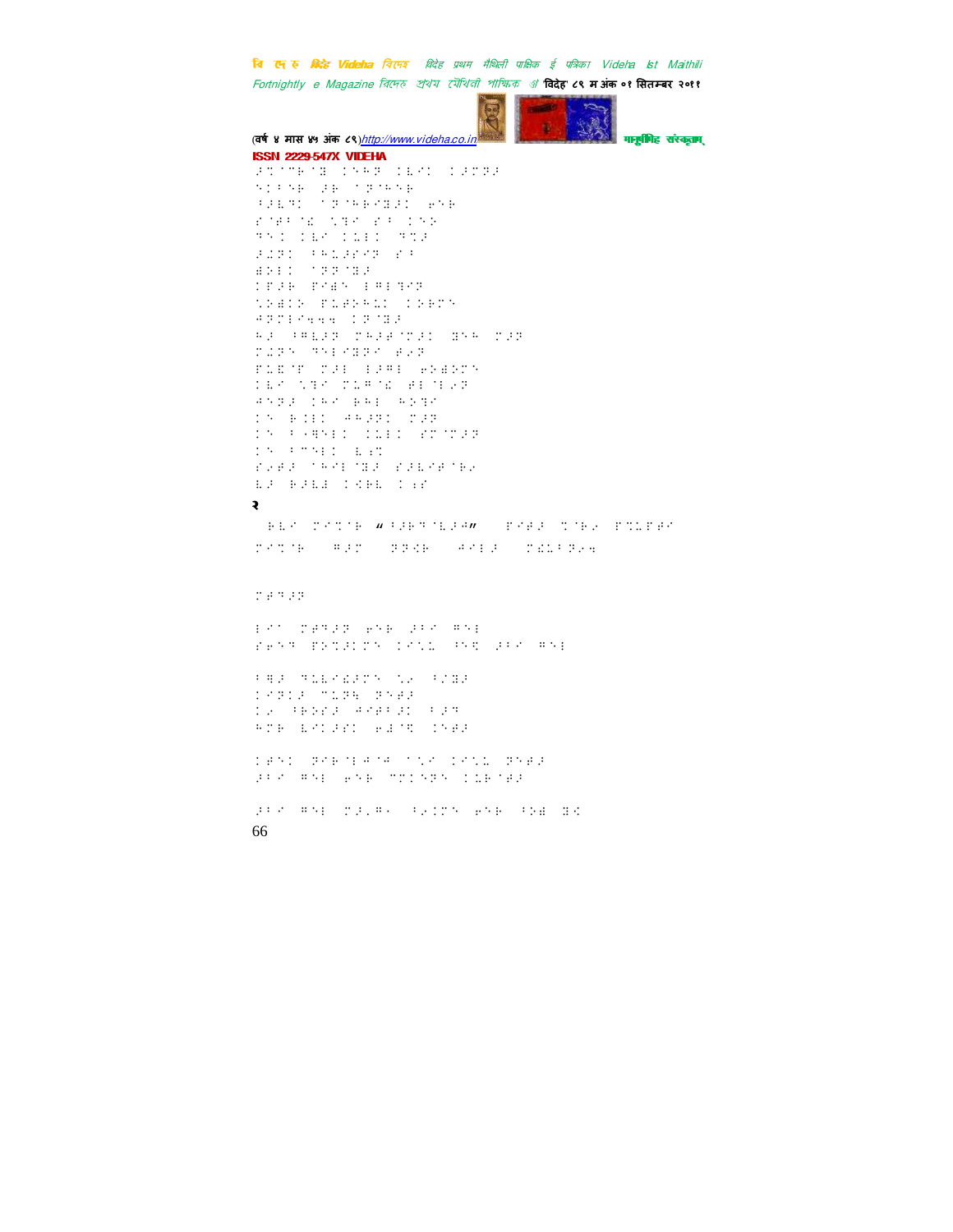चि एत् रू मिन्हे Videha निएन्थ विदेह प्रथम मैथिली पाक्षिक ई पत्रिका Videha Ist Maithili Fortnightly e Magazine রিদেহ প্রথম মৌথিনী পাক্ষিক প্র পত্রিকা**'বিदेह' ८९ म अंक ०१ सितम्बर** 

**Color** २०११ (वष ४ मास ४५ अंक ८९)http://www.videha.co.in/ मानुषीिमह संस्कृतम् ISSN 2229-547X VIDEHA ⣔⢵6⢴!⢾F!⢽5!⢵⢽⢵!⢸⢹!⣝⣊! ⣅⢹⢼!⣁5!⣋⢼!⣞⢼!⣁⢹!⣝⣊! ⣇⢽⢾⢴!⣁!⢳⢼FF!⢸5⣝⢼! ⢽5!⢷⣓!⢻6⢾⢴!5⢷! ⢹⣝⣊!⣇⢵⣞!⢷⣚!⢽⢾⢼!⢷! ⢳⢼F!⢻6⢾⢴!⢷!⢼⢷⣜! ⢴!⢽⢽⢼!⢶⢷!⢽⢽!⢷⢾5! ⢳⢴!⣅⢷!⢸⣓⣈!⢷⢾5!  $5.7^\circ$   $\pm$   $7.3^\circ$   $\pm$   $3.3^\circ$   $\pm$   $3.3^\circ$   $\pm$   $3.3^\circ$   $\pm$   $3.3^\circ$   $\pm$   $3.3^\circ$   $\pm$ hhbkfoesbAwjefib⣒dpn!3⢷!3⣚⢼⣅⣒!! १⣒!!⢺⢻⢹⢴⣉!^⢽⢹⢷!!'⢽6' २⣒!!⢹⢷!⢼6! ⢻⣊⢳⢷!३!⢾⣝⢽⢼⢷⢼⣝⣜!⣔⢼! १ !⢺⢻⢹⢴⣉!^⢽⢹⢷!!'⢽6' ⢺⢻⢹⢴⣉!^⢽⢹⢷!⣚⢼⣅⢷!'⢽6' ⢻⢺6! 3⣓⢺5⣁⢴!⢳!⢸⢻⣇⢼⢽!⣐! -⢻⢳⣓!⢼!⣎⢼⢽!⣐⣒! ⢳!⣓⣔5⣁⢴!⢼⣉⢴.⣙⣅⢷⢼! ⣈⢾!⢼⢷!⣈⢷⢳⢼⢽!⣐⣒! ⢻⣅⢽.⣎⣅⢽!!⣁⢴-!⢷⢼!⢾⢼⣓! ⣊⢼!⣐!!⢼⢽!⣐⣒! 3⢽⢳!⢷⢽⢴!⢷!⢶6!⢸⣞6! ⢹⢵⣏!⢹6⢳⣅⣐!⢼⢼⢽!⣐⣒!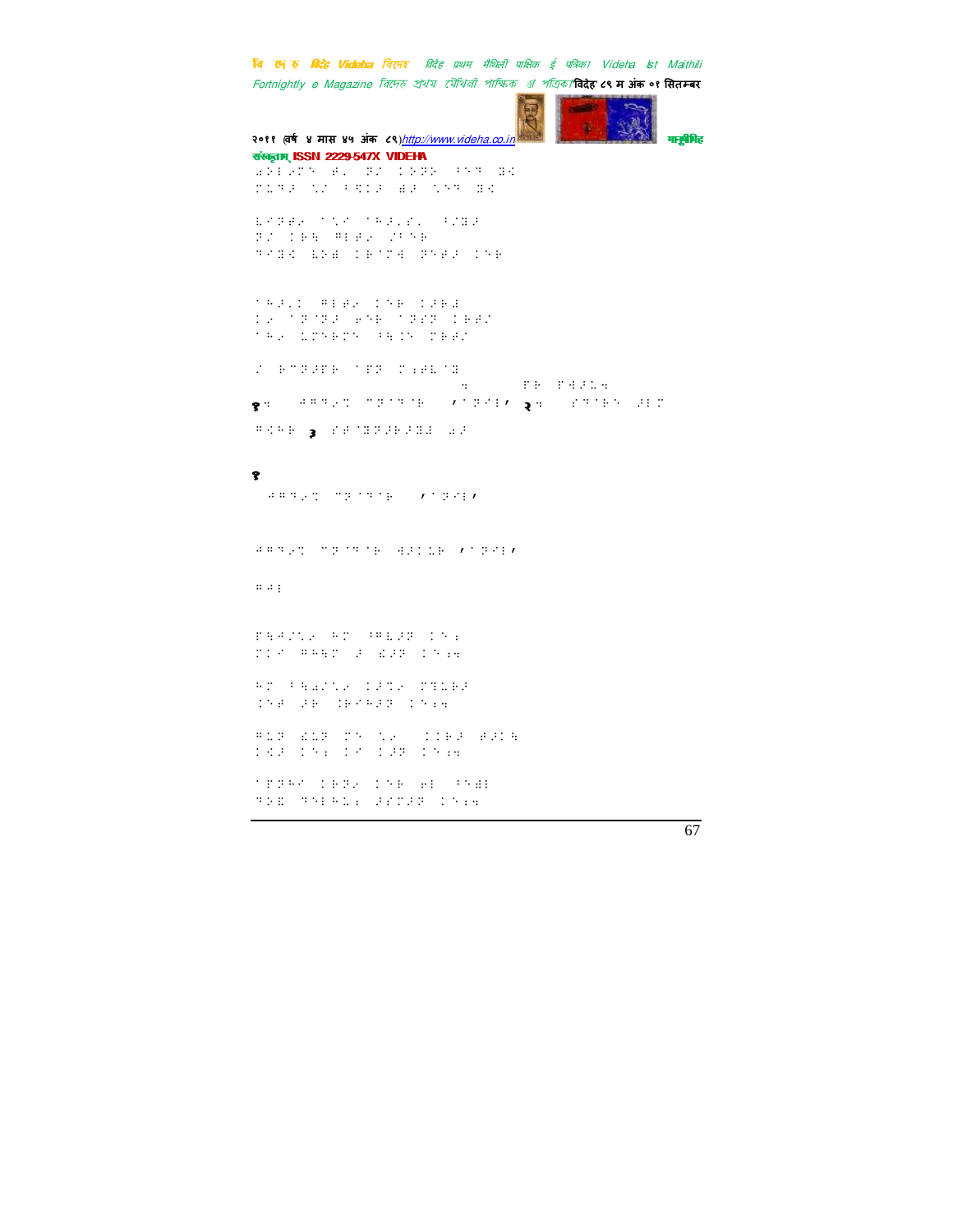चि एत् रू मिन्हे Videha निएन्थ विदेह प्रथम मैथिली पाक्षिक ई पत्रिका Videha Ist Maithili Fortnightly e Magazine विरमह शेथेग द्योंथिवी शीष्मिक औ **विदेह' ८९ म अंक ०१ सितम्बर २०११** 



⢷!⢻6⢳⣅⣐!⢼⢽!⢸!⣅⣈! ⢽⢳!⢷6!3⢼⢽!⣐⣒!

⣚⣅⢼.⢷⢼!6⣝!⢹⣈⢴!⢳! ⣈⢽⢳⣅⣐!^⣊⣚⢴.^⢼⢽!⣐⣒!

# ⢺!⢵^5⢾!⣁⢴!!⢺⢼!⣝!⢼6!⣁!

SAN PROPERTY OF THE SAN PROPERTY AND

⣎⣓⢷!⢾⢷!⢻33!⣋!3⢷!6'!^6⣓! SINE A SALE AND THE RESIDENCE OF A SALE AND THE RESIDENCE OF A SALE AND THE RESIDENCE OF A SALE AND THE RESIDENCE OF A SALE AND THE RESIDENCE OF A SALE AND THE RESIDENCE OF A SALE AND THE RESIDENCE OF A SALE AND THE RESIDE

3⢼⢻!⣋⢵3⣞⢼!⣁⢵⣋!⣈⢽!⢼⢽⢳⣓!⣅⢷⣚⢼! ⣈⢽!⢹⣉.⢵!6'!6⣋⢼!⣝!⢼6!⣁⣒!

⢴!⢹⣉!⣙!⢷!⢼!!⢹⣉!⢷!⣁⣙! tre and present the second state and second second

⢼!⢺!⢳⢾5-!!⢳⢾5-!⢽⢴!⢳⢾5! ⢺!⣐⢻5⢾!⣁⢴!!⣁⢽⢼!⣝!⢼6!⣁⣒!

# २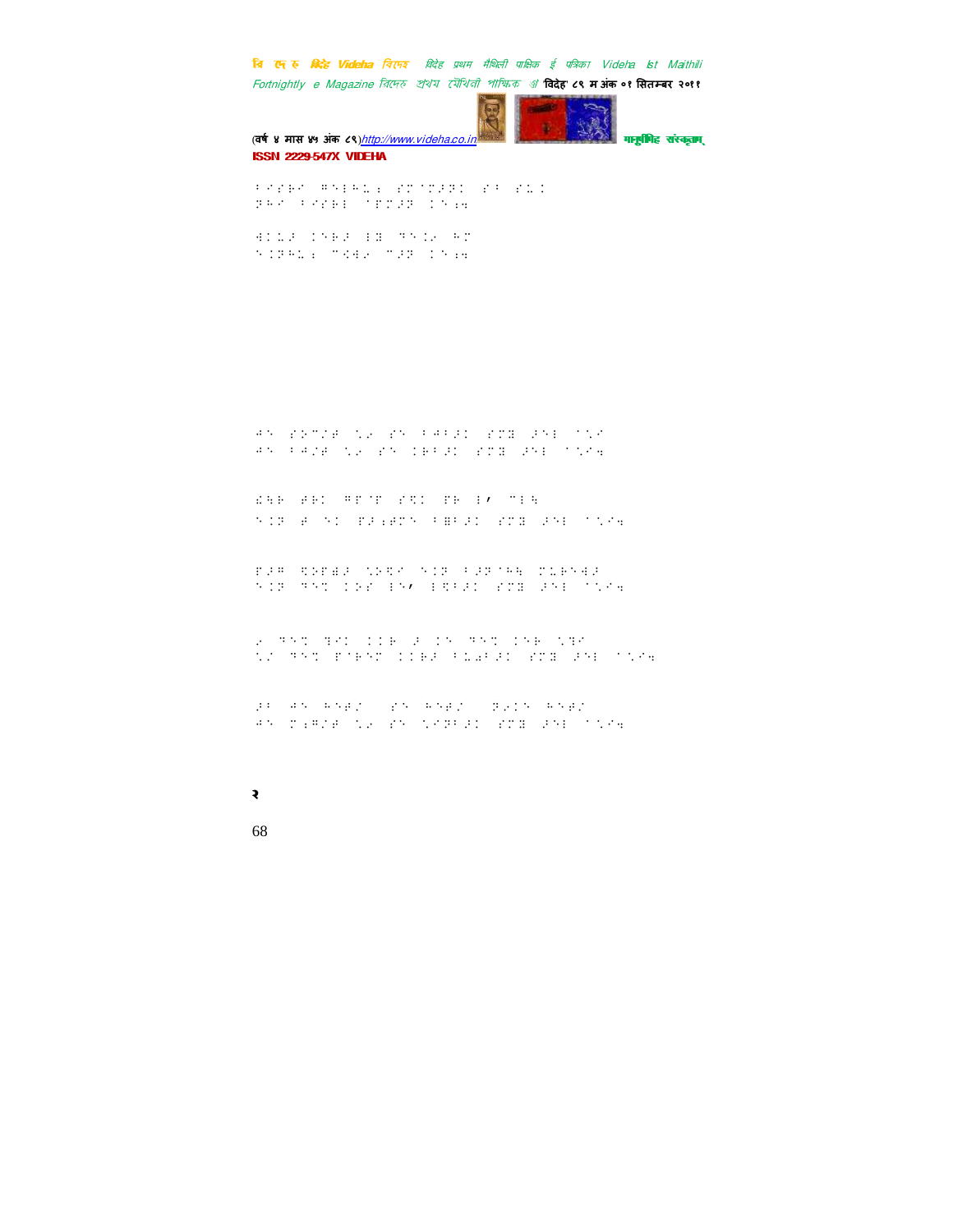चि एत् रू मिन्हे Videha निएन्थ विदेह प्रथम मैथिली पाक्षिक ई पत्रिका Videha Ist Maithili Fortnightly e Magazine রিদেহ প্রথম মৌথিনী পাক্ষিক প্র পত্রিকা**'বিदेह' ८९ म अंक ०१ सितम्बर** २०११ (वष ४ मास ४५ अंक ८९)http://www.videha.co.in/ मानुषीिमह संस्कृतम् ISSN 2229-547X VIDEHA !⢹⢷!⢼6!⢻⣊⢳⢷!  $\mathbb{H}$  of  $\mathbb{R}$ १ ⢺!⣃⣅⣈⢵⢷⢴!⢸⢼⢻⢾! ⢳⣅⢾!⢽⢴!6⢼⢻⢾!  $\mathbb{E}[\mathbf{H}^{\mathcal{A}}(\mathbf{I}^{\mathcal{B}}), \cdots, \mathbf{H}^{\mathcal{B}}(\mathbf{I}^{\mathcal{B}})]$ ⢽⢽⢼!⢺⢴!⢾⢼⢻⢾!

⢺!⢸!⢼⢻⣓!⣅⢾⢼! ⢷5!⣁⢽!⣇⢼⢻⢾!

⢴⢽⢹⢼⢷!⢽⢾⢼! !⣓⣔⣓!⢽⣝⢼⢾!

⢶6⢾⢼!⢺F!3⢼⣝!  $\mu$  //  $\mu$  //  $\mu$  //  $\mu$  //  $\mu$  //  $\mu$  //  $\mu$  //  $\mu$ 

⢷⣙⢽!⢹⣝⢵!⢳! ⢽⢳!⢼⢽⢵!6⢼⢻⢾!

⢸⣏⣞⢼^⢼⢷!(⢹⢾! ⢸⢼⢷⢾!!⢻⢼⢷⢾!

⢹⣉⣇⢼⢴!⣟⣝⣊⢽! ⢽⢽⢼⢺⢴!⢾⢼⢻⢾!

# २

⢽⢼!⢳⢺⢼⢷F!⢽⢽!⢾⢵⣋⢼!⢽⣅⢷⢵⣎!

⢽⣉⢽!⢾⢵⣋!⢹⣝⣊!⢽⢽⢼!⢺⢴! ⢺⢴⢾!⢳⢼F!!⢸!⢻6!

⢾⢾⢼!!⢻6⣝⢼⢷⢼!⢹⢳66! 3⢿!⣇3⢿!⢽⢾⢾!⢸6!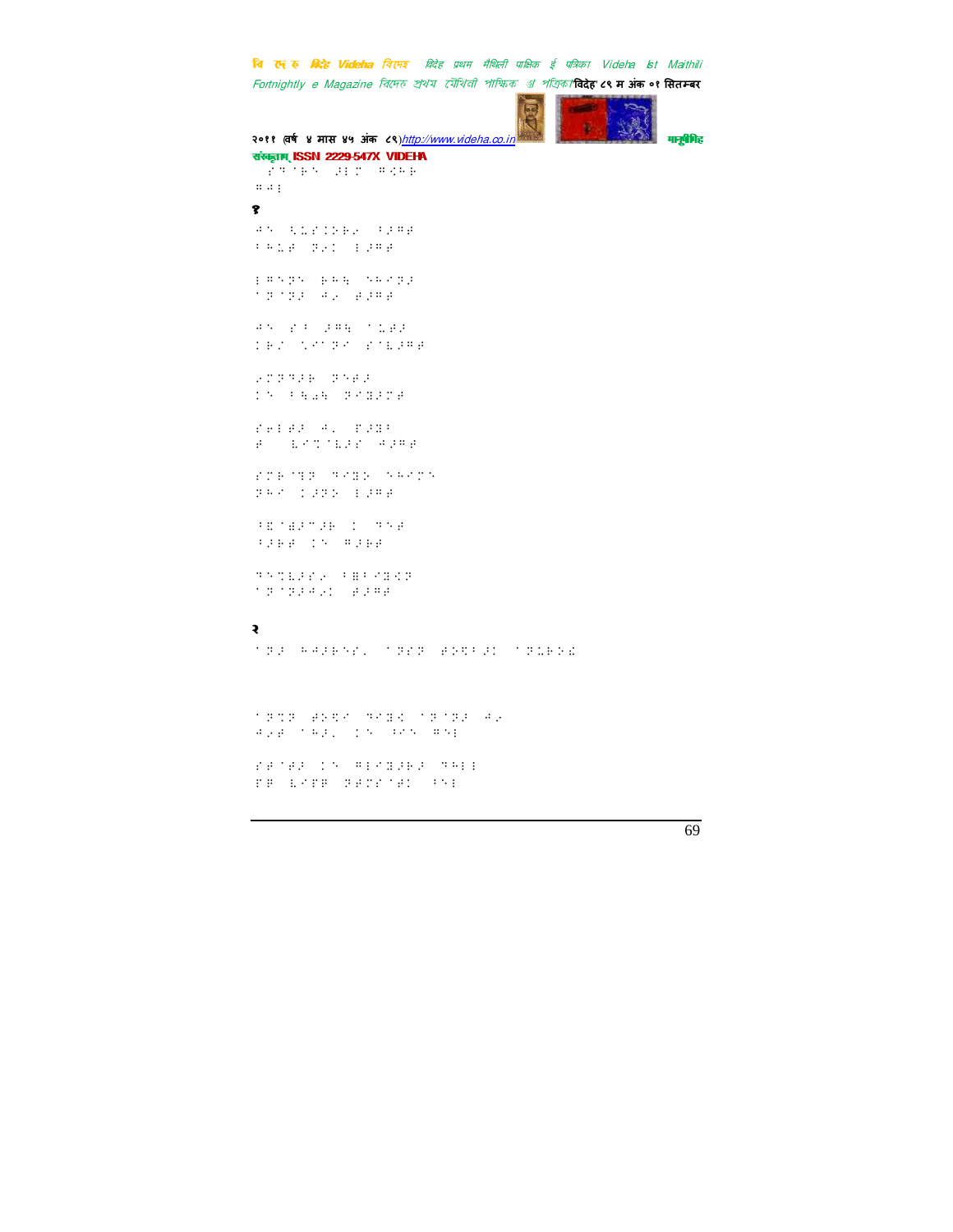बि एक स्टेड Videha विएक विदेह प्रथम मैथिली पाक्षिक ई पत्रिका Videha Ist Maithili Fortnightly e Magazine রিদেত শ্রথম মৌথিনী পাক্ষিক প্র' **বিदेह' ८९ म अंक ०१ सितम्बर २०११** 



 $\mathcal{L}^{\alpha}(\mathcal{L},\mathbb{R},\mathbb{R},\mathbb{R},\mathbb{R})\subseteq\mathbb{R}^{n}\times\mathbb{R}^{n}\times\mathbb{R}^{n}\times\mathbb{R}^{n}\times\mathbb{R}^{n}\times\mathbb{R}^{n}\times\mathbb{R}^{n}\times\mathbb{R}^{n}\times\mathbb{R}^{n}$ riare as the secretary

### $\mathbf{3}$

 $\mathcal{A}(\mathbb{Z},\mathcal{A})\subseteq\mathbb{F}$  will be 第248 のなので、主要の新しおの形式店  $\mathcal{N}(\mathbb{C}(\mathbb{R}^d,\mathbb{R}^d))\cong \mathcal{N}(\mathbb{R}^d,\mathbb{R}^d)\cong \mathcal{N}(\mathbb{R}^d,\mathbb{R}^d)\cong \mathcal{N}(\mathbb{R}^d,\mathbb{R}^d)\cong \mathcal{N}(\mathbb{R}^d).$ ARE BOYSEL B CORP. CRN PRO BAS INFORMATION TERMINATORY TERRITARY SERVICENT VIOL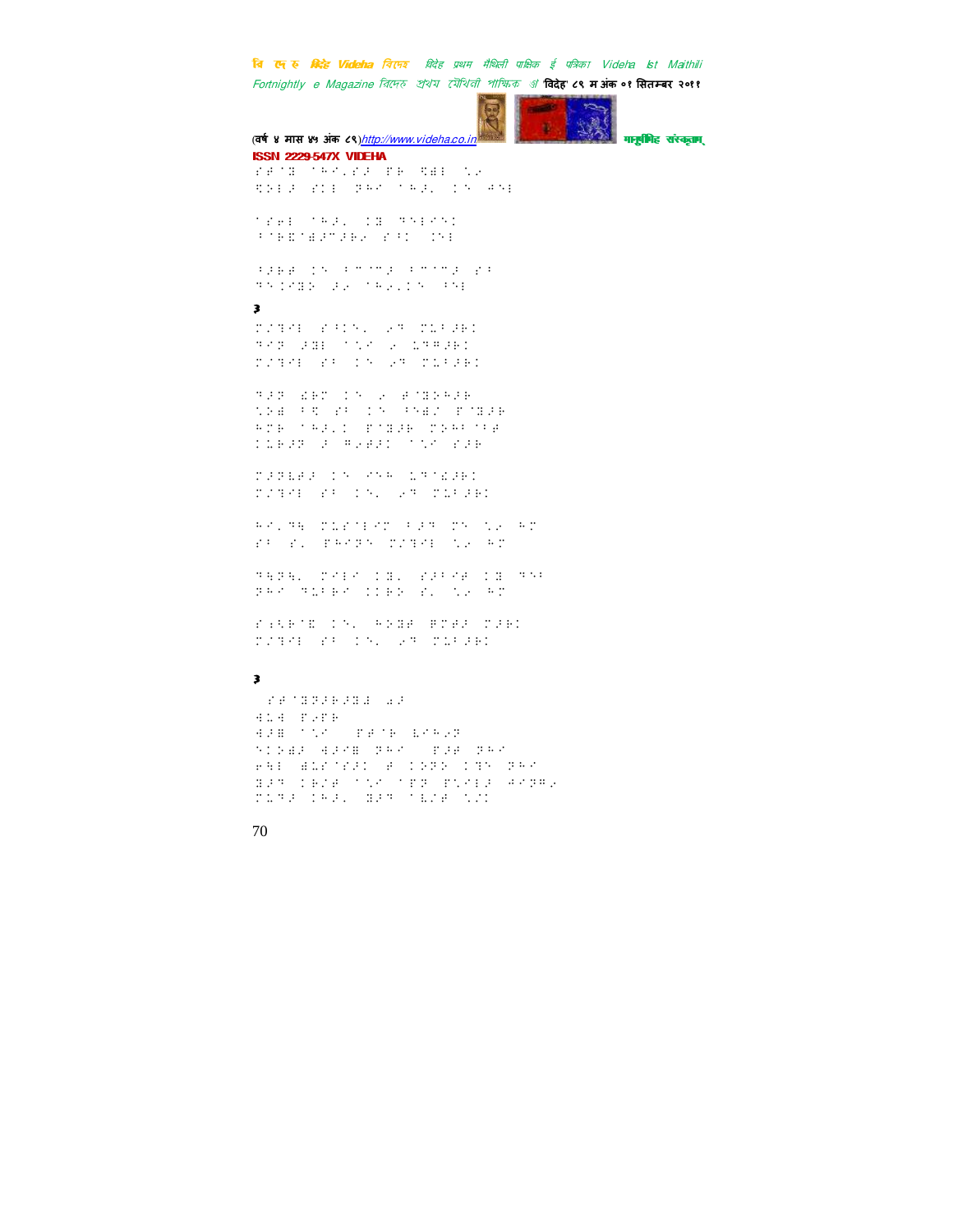बि एक स्टेट Videha विएक विदेह प्रथम मैथिली पाक्षिक ई पत्रिका Videha Ist Maithili Fortnightly e Magazine রিদেত শ্রথম মেথিনী পাক্ষিক প্রা পত্রিকা**'বিदेह' ८९ म अंक ०१ सितम्बर** 

२०११ (वर्ष ४ मास ४५ अंक ८९) http://www.videha.co.ir मानुबेगिह संस्कृतम् ISSN 2229-547X VIDEHA REMARKS NOTER RESERVED AND AND SCOT FILTER CONTEST CERTI 不是进事外,然是重点的外人,先是甚是一天是自己,并其中,的事 TRIPP IV REPORT 1988 - 518 518 518 518 518 518 518 PERMITTEN BELL ALPA interna (1911), adelli (1944).<br>1906: della finishe (1911), collegea ancora novella film NAME REPORT OF STREET rsan Tape and a adan suka suku komik ada yaya dhad<br>muma ya sukan aday mka sabba suk BOBS AND THE PICKER SEA NACE PROBABLY ESTABLISH AND SARATON ABAD december 34 TARBA SPEAK CHAT PERTIN CHUA CHITETTA **CONTRACTOR** CONTRACT ABA FERENE COBAD APREL APREL 25 YOUR ME CONSERVATION CONTROL PERMITE BRYON AND PROTOCOL EVERY PROJECT FOR FOREST ADAPTED TO BACK PAAREN CONTRACTS RIDE CAPES REFER TO STATE AND THE REPORTED TRIP (PREP) IBMB EPAC SAMBOR'S APROPEDAD SEADORM PAIL PORT POINTS TO DAY FOIL SACTOS CRABE PETITIVE response a provincia de la calendar de la calendar de la calendar de la calendar de la calendar de la calendar TERRITRY RATIONS EVERE POSSESSION ANA PAS EP PANNENNA PSANNO PAPA PNICE PSE  $\sim 100$ ASKAR PARTNER CORPETENTIC FRMER (FRAME) STRACHENE (NOTE) IS STRIKTER (BASER 年の1990 年4月 ndia muai suddimento talendo per acemento 在这里: 414 - 1919)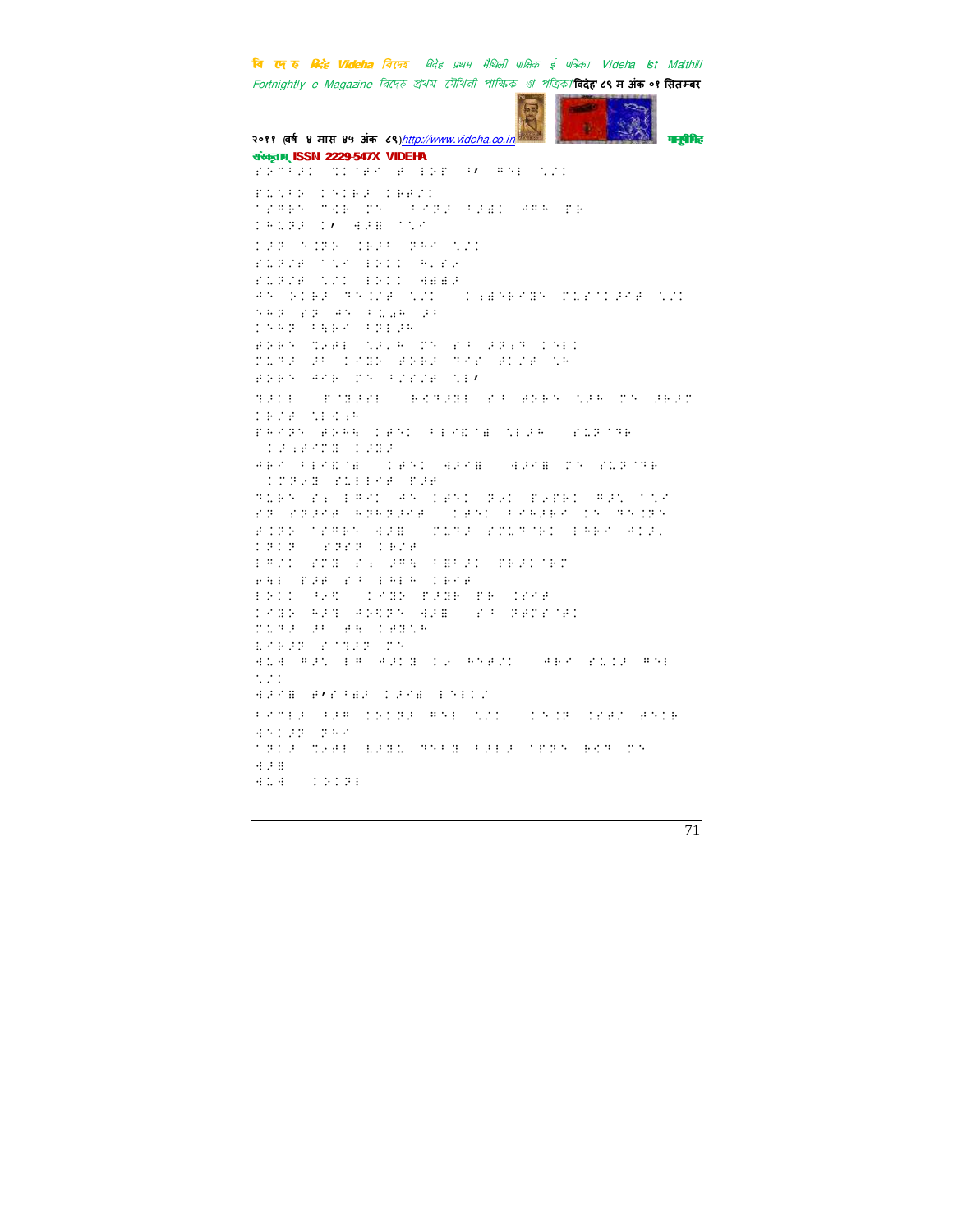चि एक रु मिनेह Videha विएक विदेह प्रथम मैथिली पाक्षिक ई पत्रिका Videha Ist Maithili Fortnightly e Magazine রিদেত প্রথম মৌথিনী পাক্ষিক *প্র* **বিदेह' ८९ म अंक ०१ सितम्बर २०११** (वर्ष ४ मास ४५ अंक ८९) http://www.videha.co. मानुबंधिह संस्कृतम् **ISSN 2229-547X VIDEHA** CORTESE TEACHERS **STEPHERM**  $\sim$  $\bullet$  (events a series of the contract of the series  $\bullet$ dia nas g Bacareae and  $\mathbf{P}$ SERVICE POPPER VIOLENCE SERFICE SERVICE ESPECIAL DESCRIPTION EXPERIMENT TO CONSTRUCT THAT CARDS addited (dama) interviews momental inevaluability BROTHER CORPORATION AND A WARRANTS OF A COURT ARRESTS. GUESS PORTECTES CONTRACTOR  $47.7494474934$ AN AREA NO PART CONFIGURATION NO PERSONAL TOGE  $37.33333334$ TRANSVILLEDE CORPOS BOBAB MEAR CORPORATION **E** TRACARANA FRIENDS PRESS PROFESSIONERS CONTROLLED  $\mathcal{H}^1(\mathbb{R}^d,\mathbb{R}^d)$ particular responsible and committee and the TECHNICAL TER PRESENTER PRESIDENT CONTROL 中世界大学生 法联合会 assinar reformate semi-das actes era mellaci  $\mathcal{F}(\mathcal{F},\mathcal{G}(\mathcal{F},\mathcal{G}(\mathcal{F})))$ and the sensing process of her sensing computers and estimated and the area THE PART RAN PARK PRESS PARTENTED RATES  $\mathbb{E}^{(\mathbf{H},\mathbf{V})}$  . If  $\mathbb{P}\in\mathbb{R}$ cheal le alternativa de la grega de l'alternativa del proporcional del proporcional del proporcional del proporcional del proporcional del proporcional del proporcional del proporcional del proporcional del proporcional de FORESTS POPER CLEARS (POPER CRISING) 1099991 A 22 YO MARTA CONTRABA A POSACARD TACTORRES THE POST OF THE CONTRACT CONTRACT CONTRACT AND ALLE  $37.73733999$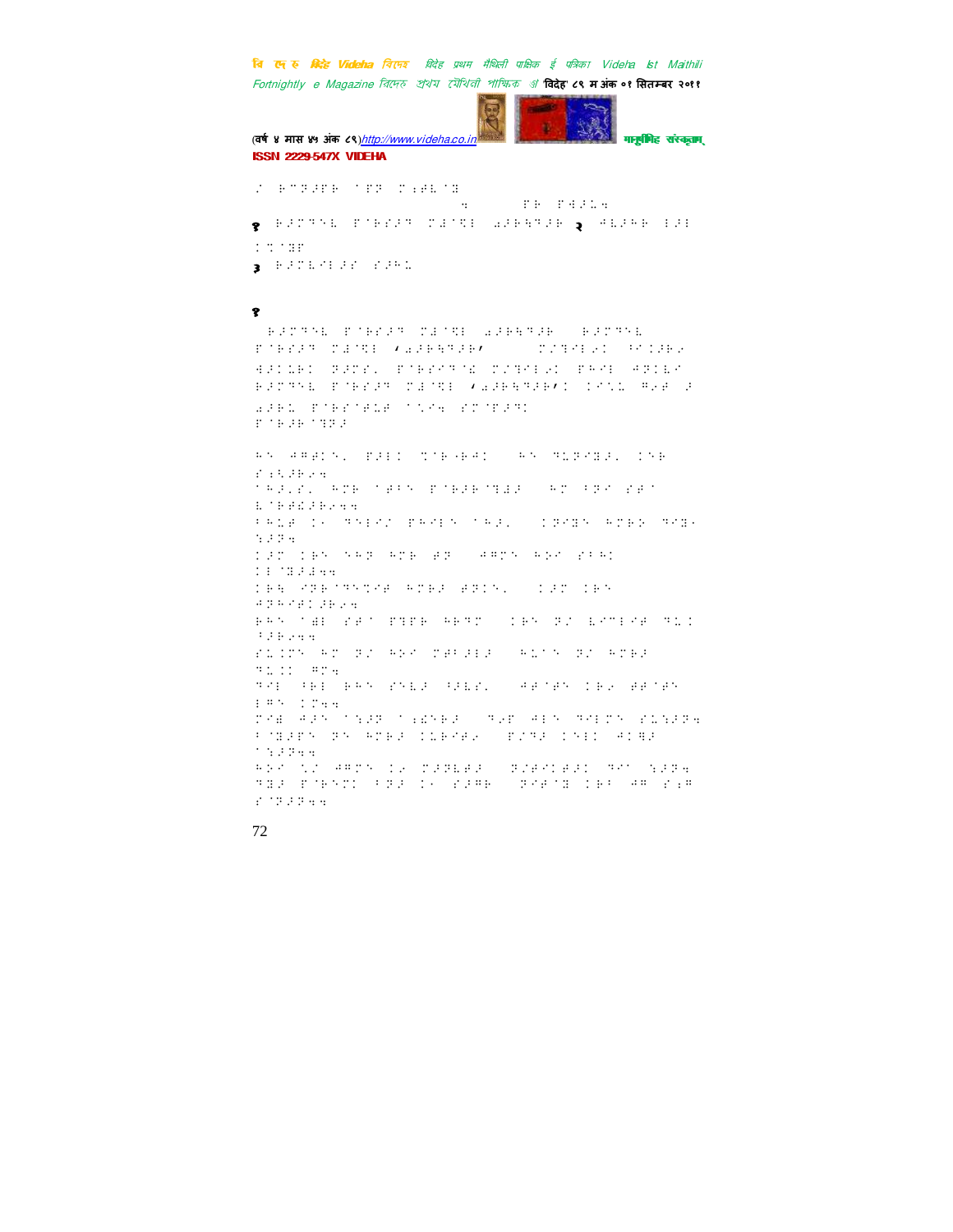बि एक रु मिनेट Videha विएक विदेह प्रथम मैथिली पाक्षिक ई पत्रिका Videha Ist Maithili Fortnightly e Magazine রিদেহ প্রথম মৌথিনী পাক্ষিক প্রাপত্রিক/**বিदेह ८९ म अंक ०१ सितम्बर** 

 $\Theta$ 

 $\sim$ 

मनुबैमिह २०११ (वर्ष ४ मास ४५ अंक ८९) http://www.videha.co.ir संस्कृतम् ISSN 2229-547X VIDEHA TEE THERE PREFINED THE CONTROL TO **PERMITLE BERG** Advertisement modifier eductionage in Editor Russell Refer  $\mathbb{E}\left[\left\{ \mathcal{L}^{(1)}\right\} \right] \leq \left\{ \left\{ \mathcal{L}^{(1)}\right\} \right\}$ THEN THEY, YALL TEHN A SERVICE AND HIS CHIEF. 2010/09/10 A SPOIL BOTTLER CITED IS COME EDITOR CONTINUES THAT A REPORT OF A REPORT 在这里分 AN INDEPENDENT WARN PRESS, I CONSINGERATE ARD  $1.14\,m_\odot$  . ERROR PACTE IRS TO STORE IN THE RESIDENT dia piane. ₹ **CERRA CONFIN** 

# १९८१  $\mathbb{H}^1(\mathbb{R}^3,\mathbb{C}^3,\mathbb{C}^3,\mathbb{C}^3,\mathbb{R}^3,\mathbb{C}^3,\mathbb{C}^3,\mathbb{C}^3,\mathbb{C}^3,\mathbb{C}^3,\mathbb{C}^3,\mathbb{C}^3,\mathbb{C}^3,\mathbb{C}^3,\mathbb{C}^3,\mathbb{C}^3,\mathbb{C}^3,\mathbb{C}^3,\mathbb{C}^3,\mathbb{C}^3,\mathbb{C}^3,\mathbb{C}^3,\mathbb{C}^3,\mathbb{C}^3,\mathbb{C}^3,\mathbb{C}^3,\mathbb{$  $\mathcal{O}(\mathcal{B}(2,2)) = \mathcal{O}(1,4,4,2,3,4,5) \qquad \mathcal{O}(4,4,4,4,2,4)$ na rastovi i premene. Ŝ. SUMBER PLANTS CONFIN AN ES MARGA NO ALIGER

#### ₹

TAGE SERVICES AND TRIPLE NO SERVEN BY FRY 

## $\mathbf{r}$

A 100 A 2014 BOS CALLER A BASE TALL TALL A TAC 12 Spieler best by General mae priae i presi pela saele. TO FAILURE ARRESTS AND BAY  $\mathcal{H}(\mathcal{G},\mathcal{G},\mathcal{G})=\mathcal{H}(\mathcal{G}^{\otimes n},\mathcal{G},\mathcal{G})=\mathcal{G}^{\otimes n},\mathcal{G}^{\otimes n},\mathcal{G}^{\otimes n},\mathcal{G}^{\otimes n}$ San resource each reached  $\mathbb{H}(\mathcal{H}(\mathcal{F},\mathcal{H}_{\mathcal{F}}))=\mathcal{V}(\mathcal{G},\mathcal{H})=\mathcal{V}(\mathcal{H})=\mathcal{V}(\mathcal{E},\mathcal{F})$ Pose (Fore from the Company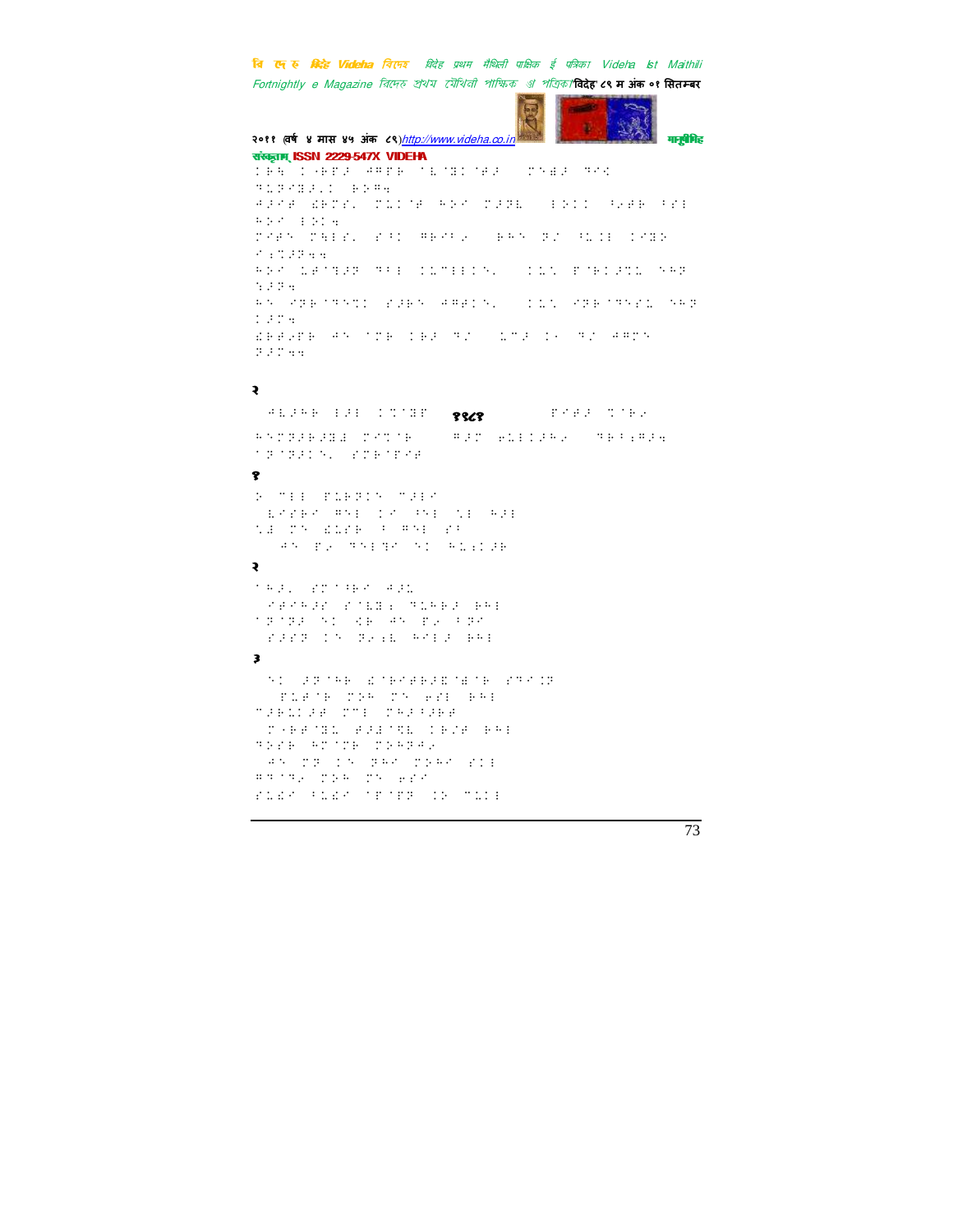बि एक स्टेड Videha विएक विदेह प्रथम मैथिली पाक्षिक ई पत्रिका Videha Ist Maithili Fortnightly e Magazine রিদেত প্রথম মৌথিনী পাক্ষিক প্র **বিदेह ८९ म अंक ०१ सितम्बर २०११** 

**Service** ø (वर्ष ४ मास ४५ अंक ८९)http://www.videha.co.in मानूष्टीमेह संस्कृतम् **ISSN 2229-547X VIDEHA** Theoremore, event in  $\mathcal{G}=\mathcal{F}(\mathcal{I},\mathcal{G})$  ,  $\mathcal{E}=\mathcal{E}(\mathcal{I},\mathcal{G},\mathcal{G})$  , and  $\mathcal{G}=\mathcal{G}$  $\mathbf{3}$ 工业资产的  $\sigma$  and  $\sigma$ HALLBURG CONST  $\mathcal{E}^{(1)}$  ,  $\mathcal{E}^{(1)}$  ,  $\mathcal{E}^{(2)}$  ,  $\mathcal{E}^{(1)}$  ,  $\mathcal{E}^{(2)}$  ,  $\mathcal{E}^{(3)}$  $\mu(\gamma,\mu(\mu))_{\mathcal{P}} = \mp(\mu(\gamma,\mu))_{\mathcal{P}} \pm \mu$  $\begin{array}{cccccccccc} \mathbb{P} & \mathbb{E} & \mathbb{P} & \mathbb{P} & \mathbb{P} & \mathbb{P} & \mathbb{P} & \mathbb{P} & \mathbb{P} & \mathbb{P} & \mathbb{P} & \mathbb{P} & \mathbb{P} & \mathbb{P} & \mathbb{P} & \mathbb{P} & \mathbb{P} & \mathbb{P} & \mathbb{P} & \mathbb{P} & \mathbb{P} & \mathbb{P} & \mathbb{P} & \mathbb{P} & \mathbb{P} & \mathbb{P} & \mathbb{P} & \mathbb{P} & \mathbb{P} & \mathbb{P} & \$  $\mathbb{E} \big[ \mathcal{L}(\mathbb{T},\mathcal{F},\mathbb{F}) \big] = \mathcal{L}(\mathbb{T},\mathbb{E}[\mathbb{T}]\cap \mathbb{E}[\mathbb{T},\mathbb{F}) \cap \mathbb{E}[\mathbb{F},\mathbb{F},\mathbb{F},\mathbb{F}]\big)$  $\mathcal{A}(\mathcal{A}(\mathcal{G},\mathcal{G}),\mathcal{E}(\mathcal{G}))=\mathcal{A}(\mathcal{G},\mathcal{G})\otimes\mathcal{E}(\mathcal{G},\mathcal{G})\otimes\mathcal{E}(\mathcal{G})=\mathcal{E}(\mathcal{G})$  $\begin{array}{l} \mathcal{E}^{-1}(\mathbb{R}^3) = \mathcal{E}^{-1} \mathcal{E}^{-1} \mathcal{E}^{-1} = \mathcal{E}^{-1} \mathcal{E}^{-1} \mathcal{E}^{-1} \\ \mathcal{E}^{-1} \mathcal{E}^{-1} = \mathcal{E}^{-1} \mathcal{E}^{-1} \mathcal{E}^{-1} = \mathcal{E}^{-1} \mathcal{E}^{-1} \mathcal{E}^{-1} \end{array}$  $\mathcal{A}(\mathbb{P}^1,\mathbb{C}^n;\mathbb{C})\subseteq\mathbb{C}^n\mathbb{C}^n\cap\mathbb{C}^n\cong\mathbb{C}^n\mathbb{C}^n\mathbb{C}.$  $\mathcal{B}(\mathcal{L}) = \mathcal{B}(\mathcal{B}(\mathcal{L})) = \mathcal{I}(\mathcal{B}(\mathcal{B}(\mathcal{D}))) = \mathcal{B}(\mathcal{B}(\mathcal{L}(\mathcal{B}(\mathcal{B})))$  $\mathbb{P}(\mathcal{H}(1, k) \cap \mathcal{I}(\mathcal{H}(2, \mathbb{C}^n, \mathbb{C}^n, \mathbb{C}^n, \mathbb{C}^n, \mathbb{C}^n, \mathbb{C}^n, \mathbb{C}^n, \mathbb{C}^n, \mathbb{C}^n))$ administration  $\mathcal{F}(\Gamma,\mathcal{G})\in\mathcal{F}(\Gamma,\mathcal{F})\cap\mathcal{F}(\mathcal{G})\subset\mathcal{F}(\mathcal{F})\cap\mathcal{F}(\mathcal{F})\subset\mathcal{F}(\mathcal{F})\cap\mathcal{F}(\mathcal{F})$ TUBE SUBDIVISION propose propose to ensure FAILED BRIDGEDRY  $\mathcal{F}(\mathbb{Z}_p(\mathbb{Z}_p)) \leq \mathcal{E}(\mathbb{Z}_p(\mathbb{Z}_p)) \leq \mathcal{F}(\mathbb{Z}_p) \leq \mathcal{F}(\mathbb{Z}_p(\mathbb{Z}_p)) \leq \mathcal{F}(\mathbb{Z}_p(\mathbb{Z}_p))$ APPROXIMATION CONTROL  $\mathcal{A}(\mathcal{H},\mathcal{F}) \leq \mathcal{H}(\mathcal{H},\mathcal{F}) \leq \mathcal{A}(\mathcal{H}) \leq \mathcal{H}(\mathcal{F}) \leq \mathcal{H}(\mathcal{F}) \leq \mathcal{H}(\mathcal{F}) \leq \mathcal{H}$ BOILER SYSTEMS  $\mathcal{A}(\mathcal{P},\mathcal{B}(\mathcal{P},\mathcal{E}))=\mathcal{B}(\mathcal{P},\mathcal{B}(\mathcal{P},\mathcal{E}))=\mathcal{B}(\mathcal{B}(\mathcal{P},\mathcal{E}))=\mathcal{B}(\mathcal{A})$  $\begin{array}{ll} \pi(q) & \pi(q) \pi(p) = \pi(q) \pi \\ \pi(q) & \pi(p) \pi(p) = \pi(q) \pi(q) \pi \\ \end{array}$ 

government and pay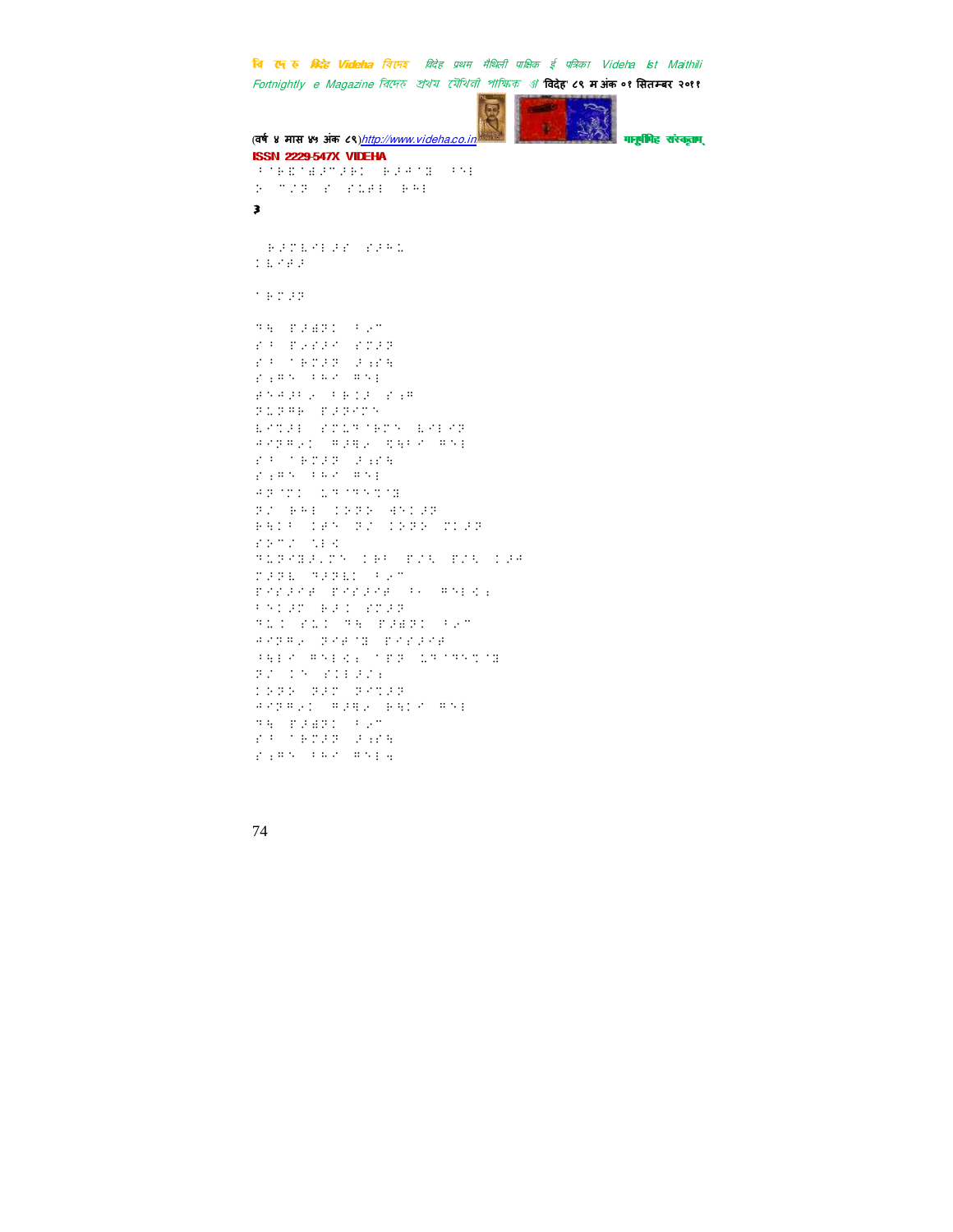बि एक स्टेड Videha विएक विदेह प्रथम मैथिली पाक्षिक ई पत्रिका Videha Ist Maithili Fortnightly e Magazine রিদেহ প্রথম মৌথিনী পাক্ষিক প্রাপত্রিক/**বিदेह ८९ म अंक ०१ सितम्बर** मनुबैमिह २०११ (वर्ष ४ मास ४५ अंक ८९) http://www.videha.co संस्कृतम् ISSN 2229-547X VIDEHA iz Templare (napolitika) na  $\sim 9\%$ **STEPHANN** ge sig treas core go ages coras aa gugsaag convertisers. gen mite toe recommend  $\mathbf{S}$  : **SEA STREETING** ersche dass in die beanvolkende in die een affe addentism sand experimentate conditions POR PERSONAL CONNECTION OF PARAMETERS. **R&&oRR**  $\mathbf{P}$  $\mathbb{E}\left[\left\{ \mathbf{F}(\mathcal{E},\mathcal{E},\mathcal{E})\right\} \right] \leq \mathbb{E}\left[\left\{ \mathbf{F}(\mathcal{E},\mathcal{E})\right\} \right]$ nava (nemeta canadada (aladan)  $\mathcal{L}(\mathcal{I},\mathcal{I})$  of and complexing of the state and novemente esempios appresionados KATE PROTS CONSTRUCTS AFER A FAN STEPHENDUNG POTENTIALS  $\mathcal{L}(\mathcal{I},\mathcal{I})$  of and complexing of the state was Energy Langer (Frencholm Berg, 19 DEART CONSTITUTION AND ARRAIGNMENT CONTROL AT #BOTH STATE TRIPPINE \_ PANEL PARE & TES CARE PRESS CONTRACTOR rang adapted to an increase  $\mathbb{R}^n \subset \mathbb{R}^n$ GOOD FEATURE FEATURES

 $\overline{75}$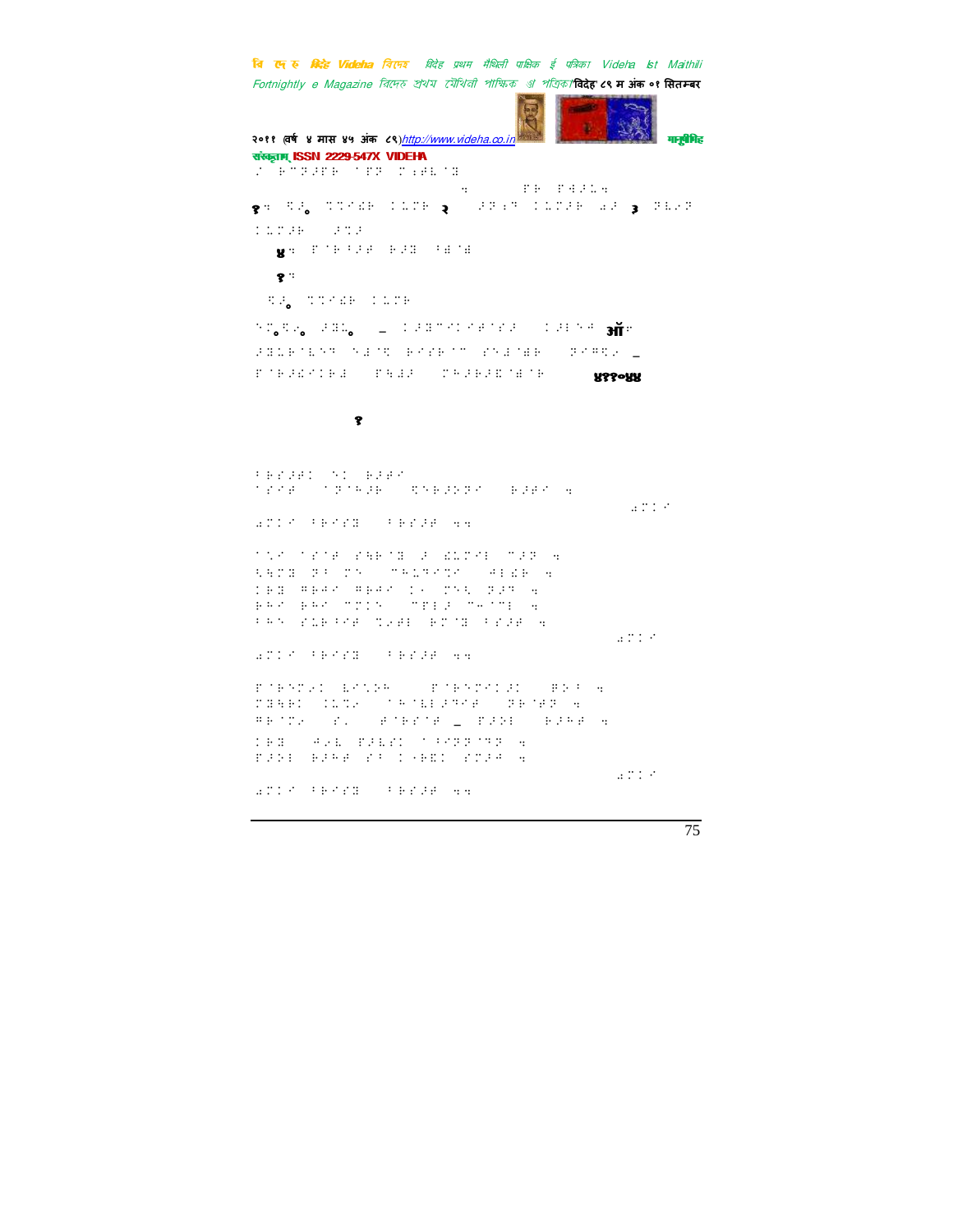चि एक स्टिड Videha विरफ्श विदेह प्रथम मैथिली पाक्षिक ई पत्रिका Videha Ist Maithili Fortnightly e Magazine রিদেত প্রথম মৌথিনী পাক্ষিক *প্র* **বিदेह ८९ म अंक ०१ सितम्बर २०११** (वर्ष ४ मास ४५ अंक ८९) http://www.videha.co.in मानूबंगिह संस्कृतम् **ISSN 2229-547X VIDEHA**  $\mathbb{L}(\mathcal{T},\mathcal{H},\mathbb{E})=\mathbb{E}(\mathcal{H},\mathbb{E}(\mathcal{H},\mathcal{F}))=\mathbb{E}(\mathcal{H},\mathcal{F})=\mathbb{E}(\mathcal{H},\mathbb{E})=\mathbb{E}(\mathcal{H},\mathbb{E}(\mathcal{F}))=\mathbb{E}(\mathcal{T})$ A BIT BIKING ON CARDINAL CANCER BOTTOM CONTINUES. THE ina kan ya nyingi na masa ni yawa matu.<br>1965 - Mamber Medi i ya alimi ya Kate ya FAN DIEN \_ PIPP PLAN NO PIPP A  $\sim 2.7\%$   $<$ SETTING FERENCE CORPORATION **Santa Santa SERVICE CONFIDENCIAL**  $\mathbf{R}$ de condecimiente condecimiento de condecimientos SPEED SCREW TORS SCREENED statements and a The Education of Decem- $\mathbb{E}\left[\mathcal{I}^{(1)}\mathbb{E}\left[\mathcal{I}^{(1)}\right]\mathbb{E}\left[\mathcal{I}^{(2)}\right]\right] = \mathbb{E}\left[\mathbb{E}\left[\mathcal{I}^{(1)}\right]\mathbb{E}\left[\mathcal{I}^{(2)}\right]\mathbb{E}\left[\mathcal{I}^{(1)}\right]\mathbb{E}\left[\mathcal{I}^{(2)}\right]\right]$ statements and a  $\mathcal{L}(\mathcal{D}) \leq \mathbb{E}(\mathcal{H}) \leq \mathcal{D}(\mathcal{H}) \leq \mathcal{L}(\mathcal{L}) \leq \mathcal{L}(\mathcal{H})$ MESSEN FRANCISCO PER DE SERBEROS and take this and in ranked a 中央会 おどるどう お中に る中的におき取り方法をお stational program  $\mathcal{O}(2^3+1/4)\leq 2^3\mathcal{O}(-2^3/12)\leq 4$ DEED YOUR COOPERATION **Service Engineering** The Education Education TRIP TERM TO ETRIP AND PERSON TP TAPE TOE THE TREASURE

76

FOR A BUILDING CONTROL PORT A BUSINESS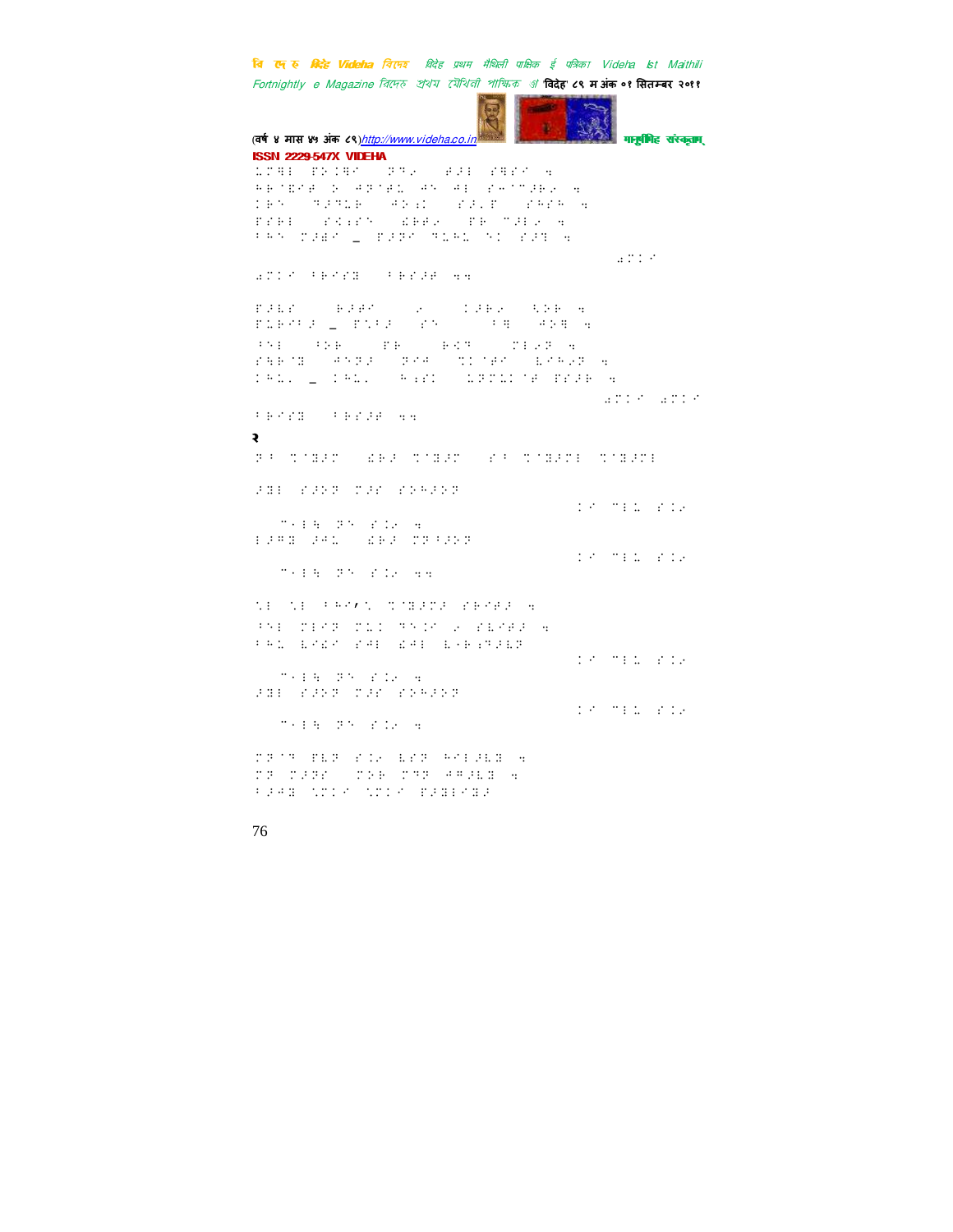| चि एक है प्रिनेड Videha विएक्ट विदेह प्रथम मैथिली पाक्षिक ई पत्रिका Videha lst Maithili         |              |         |
|-------------------------------------------------------------------------------------------------|--------------|---------|
| Fortnightly e Magazine রিদেত প্রথম মৌথিনী পাক্ষিক প্র পত্রিকা <b>বিदेह' ८९ म अंक ०१ सितम्बर</b> |              |         |
| २०११ वर्ष ४ मास ४५ अंक ८९)http://www.videha.co.in                                               |              | मनबैमिड |
| संस्कृतम् ISSN 2229-547X VIDEHA                                                                 |              |         |
|                                                                                                 | エネックも ローマ エン |         |
| 四十五百 三共在 三式过滤 三分                                                                                |              |         |
|                                                                                                 | エネックおおし おはい  |         |
| 共和国 在一世在一家过去。 海海                                                                                |              |         |
| e a coerción de alguna a la segunda media con                                                   |              |         |
| 1971、法院生产、1971、中国生产的一个生产法理论,在                                                                   |              |         |
| FASAR (DREE) DELE (DLEE) CE                                                                     |              |         |
|                                                                                                 | ra medican   |         |
| 苏大王 在一 其外 人名尼亚 人名                                                                               |              |         |
| a da sera da de sera de 1950 e de 1969.                                                         |              |         |
|                                                                                                 | エストウエム しょういん |         |
| 苏大王海 人名英贝格 经公司海损                                                                                |              |         |

## $\mathbf{3}$

 $\mathcal{F}(\mathbb{B}(1)) = \mathcal{E}(\mathcal{F}(\mathcal{F}(\mathcal{F}))) \mathcal{F}(\mathcal{F}(\mathcal{F}))) \mathcal{E}(\mathcal{F}(\mathcal{F}(\mathcal{F}(\mathcal{F})))$ a formada do conseguir da consegue de la calenda de la calenda  $\mathcal{H}^{\pm}$ die staans van die meerskeie van die gemeense van die volgense van die verskeie van die verskeie van die van die van die van die van die van die van die van die van die van die van die van die van die van die van die van d  $\mathbb{H}^1_0(\mathbb{H}^1_0) \otimes \mathbb{H}^1_0$ RIPO CONFERD PRESS ing universitated and later in the company of the company of the company of the company of the company of the company of the company of the company of the company of the company of the company of the company of the company dinasta (A) de la Revisión de Germania de la Revisión  $\mathbb{H}_\infty(\mathbb{H}_\infty^{\times})$  .  $\mathbb{H}_\infty$ reservadual lievae (1983) and and the model  $\mathcal{H}^+$ den albeit in der Geben unteren des Fran- $\mathbb{H}[\mathbb{Z}^{\times 3}(\mathbb{R}^3)]$  ,  $\mathbb{H}[\mathbb{Z}^3]$ 

 $\overline{77}$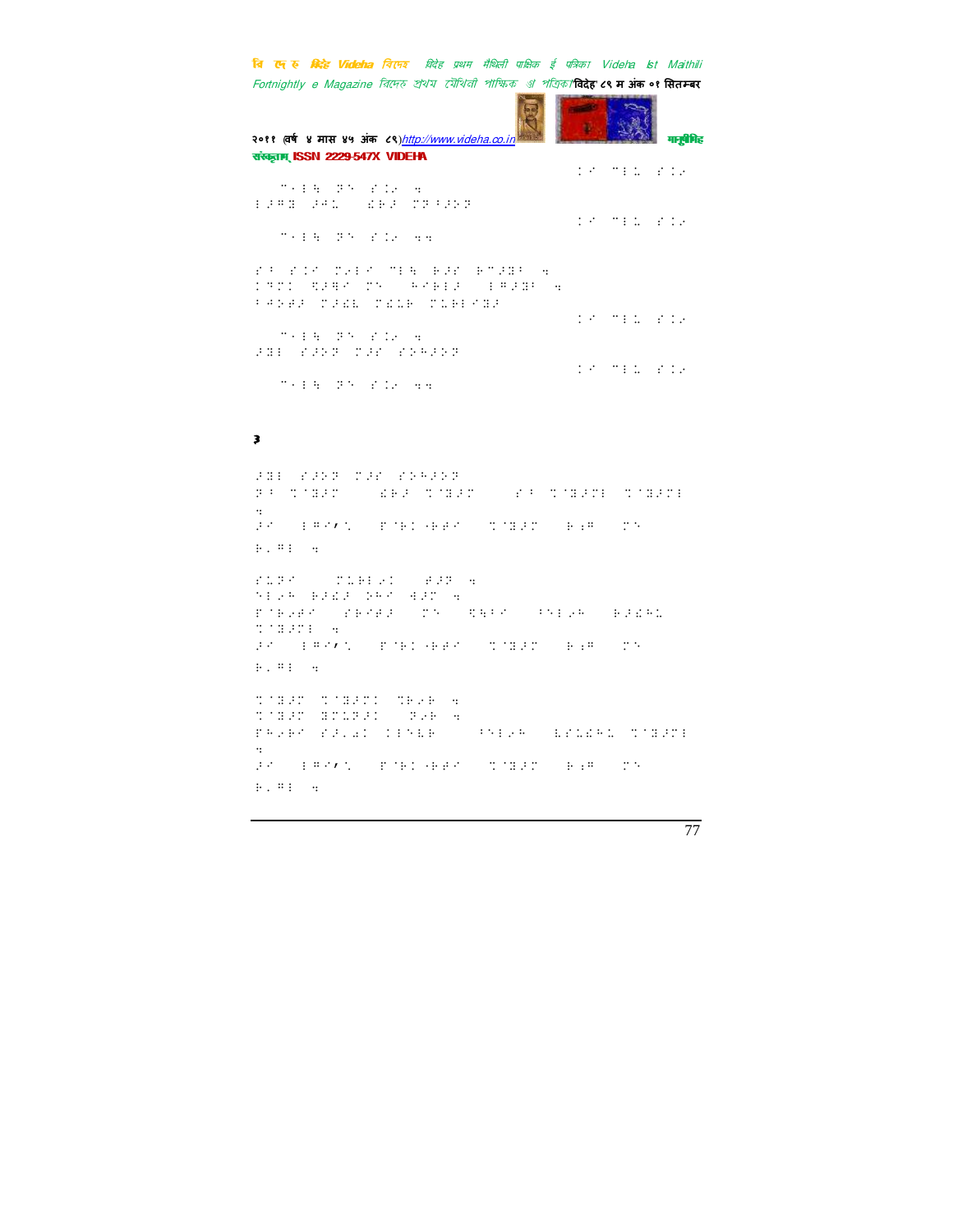बि एक रु मिनेट Videha विएक विदेह प्रथम मैथिली पाक्षिक ई पत्रिका Videha Ist Maithili Fortnightly e Magazine রিদেত শ্রথম মৌথিনী পাক্ষিক প্র' **বিदेह' ८९ म अंक ०१ सितम्बर २०११** 

ø (वर्ष ४ मास ४५ अंक ८९)http://www.videha.co.ii मानुबंधिह संस्कृतम् **ISSN 2229-547X VIDEHA**  $\label{eq:GME} \mathcal{N}(E,\mathcal{P}) = \mathcal{P}(E,\mathcal{P}) \mathcal{P}(E,\mathcal{P}) = \mathcal{P}(E,\mathcal{P}) = \mathcal{Q}.$ rale anderser are a echa castern chee dege conductionnella are a mexico a recognancial condacto a gmost con-中心开手 一分 FREE BRACK (PRESS) MARKET ENAMN CONSTRUCTION  $\mathcal{H}^{\pm}$ and then you in this sharp command on ham on the 4. 共1 (元) KABA BEET PERMIT do la canvisto la parte de CARRY COMBAT CONSIDER CONSIDER PRESS PARABAL **STREET BOOK** die Schauer in deutschauer in die Schauere Schauere  $\dddot{\phantom{1}}$ 

# $\ddot{\mathbf{z}}$

 $\begin{array}{l} \left( 2.2 \pm 2 \right) \times 1.27244 \times 12.2 \\ \left( 6.7 \pm 2 \right) \times 18.44 \times 18.1 \times 12.2 \times 18.2 \times 18.42 \times 18.42 \end{array}$ TRICE PERFECTIVE IN THERESA transportations and approach of the TER BRIEF RATION BALL IN ENA

responding the result in the set of maker teacher an energy advertiser and an analysis of the contract of Area myley preciede reade

from presentations possess  $\label{eq:R1} \mathcal{R}(\mathcal{N}) = \mathcal{R}(\mathcal{N}) = \mathcal{R}(\mathcal{N}) = \mathcal{R}(\mathcal{N}) = \mathcal{R}(\mathcal{N}) = \mathcal{R}(\mathcal{N}) = \mathcal{R}(\mathcal{N}) = \mathcal{R}(\mathcal{N}) = \mathcal{R}(\mathcal{N}) = \mathcal{R}(\mathcal{N}) = \mathcal{R}(\mathcal{N}) = \mathcal{R}(\mathcal{N}) = \mathcal{R}(\mathcal{N}) = \mathcal{R}(\mathcal{N}) = \mathcal{R}(\mathcal{N}) = \mathcal{R}(\mathcal{N}) = \mathcal{$ Advertisers to them to end and careful with the atenda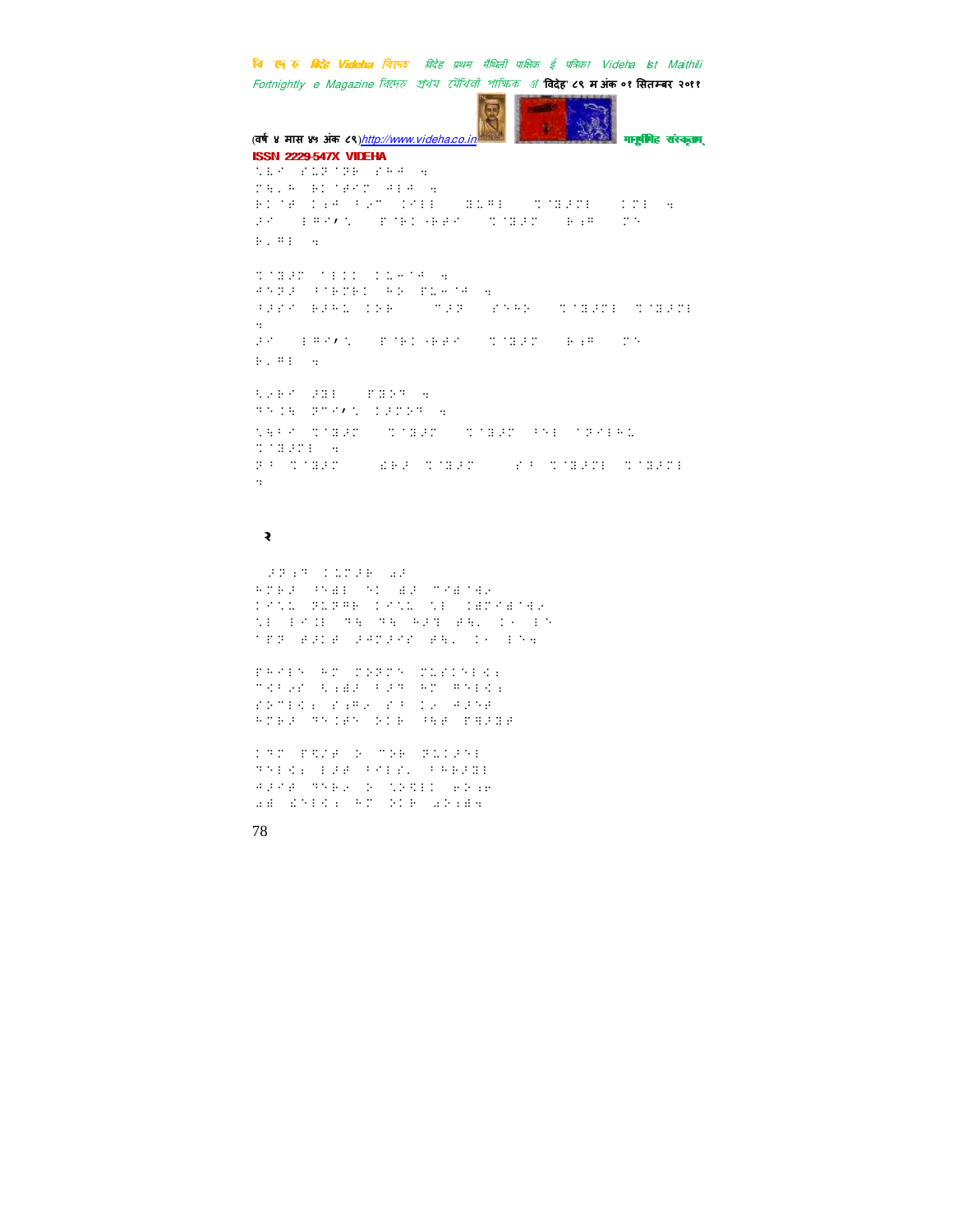बि एक रु मिनेट Videha विएक विदेह प्रथम मैथिली पाक्षिक ई पत्रिका Videha Ist Maithili Fortnightly e Magazine রিদেত শ্রথম মৌথিনী পাক্ষিক প্রাণবিকা**বিदेह ८९ म अंक ०१ सितम्बर** 



२०११ (वर्ष ४ मास ४५ अंक ८९)http://www.videha.co. संस्कृतम् ISSN 2229-547X VIDEHA

FOR FOR 19901941 STRENGER FLORE FLORE THORNE OF THE OR 

 $\begin{array}{cccccc} 0.54 & 0.1 & 0.1 & 0.1 & 0.1 & 0.1 & 0.01 & 0.01 \\ 0.04 & 0.01 & 0.04 & 0.00 & 0.00 & 0.00 & 0.00 & 0.00 \\ 0.04 & 0.01 & 0.04 & 0.00 & 0.00 & 0.00 & 0.00 & 0.00 \\ 0.06 & 0.06 & 0.06 & 0.00 & 0.00 & 0.00 & 0.00 & 0.00 \\ 0.06 & 0.06 & 0.06 & 0.00 &$ **ALELAS ESPECIALIST** para and day several membership

SUPPLY NORTHWEST COMP. EVER AND FILBS FREDRY FIRE TELEVIS STEP (193) TERRITOR DRIVERS AD ONE CORPORATION

TREPERDOM PATORIALS NET Saak roak ter moked  $\mathbb{E}[\mathcal{H}(\mathbb{E}(\mathbb{E}[\mathbb{E}[\mathcal{H}])\cap\mathcal{H}(\mathbb{E}[\mathbb{E}[\mathbb{E}[\mathcal{H}])\cap\mathbb{E}[\mathbb{E}[\mathbb{E}[\mathbb{E}[\mathbb{E}[\mathbb{E}[\mathbb{E}[\mathbb{E}[\mathbb{E}[\mathbb{E}[\mathbb{E}[\mathbb{E}[\mathbb{E}[\mathbb{E}[\mathbb{E}[\mathbb{E}[\mathbb{E}[\mathbb{E}[\mathbb{E}[\mathbb{E}[\mathbb{E}[\mathbb{E}[\mathbb{E}[\mathbb{E}[\mathbb{$ ENDAR TORONOMY CONSERVERS

IN BRADINA (1982-1984), PALADINA (1984)<br>IN DELANG (1988-2001-2001), PINER (1988-1988)  $\label{eq:3.1} \begin{array}{ll} \mathbb{E}[\mathcal{A}(\mathcal{A})] & \mathbb{E}[\mathcal{B}^{\top}]\geq 0 \oplus \mathcal{B}(\mathcal{B}^{\top}) \end{array} \quad \text{where} \quad \mathcal{B}(\mathcal{B},\mathcal{B},\mathcal{B})$ ROSE PROPERTY RICORDS

 $\mathbb{E}\left[\mathcal{J}(\theta,\theta^*)-\theta\right]\left[\mathcal{J}(\mathcal{J})-\mathcal{J}(\mathcal{L},\theta^*)-\mathcal{I}(\theta,\mathcal{J})-\mathcal{J}(\mathcal{J})\right]$ MERRIT YR 198 197 NY evalued as some except DISPOSITION (DISPOSITION)

 $\mathbb{E}[\mathcal{H}(\mathbb{E}(\mathbb{E}[\mathbb{E}[\mathcal{H}])\cap\mathcal{H}(\mathbb{E}[\mathbb{E}[\mathbb{E}[\mathcal{H}])\cap\mathcal{H}(\mathbb{E}[\mathbb{E}[\mathbb{E}[\mathbb{E}[\mathcal{H}])\mathbb{E}[\mathbb{E}[\mathbb{E}[\mathbb{E}[\mathbb{E}[\mathbb{E}[\mathbb{E}[\mathbb{E}[\mathbb{E}[\mathbb{E}[\mathbb{E}[\mathbb{E}[\mathbb{E}[\mathbb{E}[\mathbb{E}[\mathbb{E}[\mathbb{E}[\mathbb{E}[\mathbb$ ENDRE TORTOGREET SCRAB 

SPARE PRESIDENTIAN PREBA a neknada sama sa da sama mada AND PURSA PNE PIDA BOD TES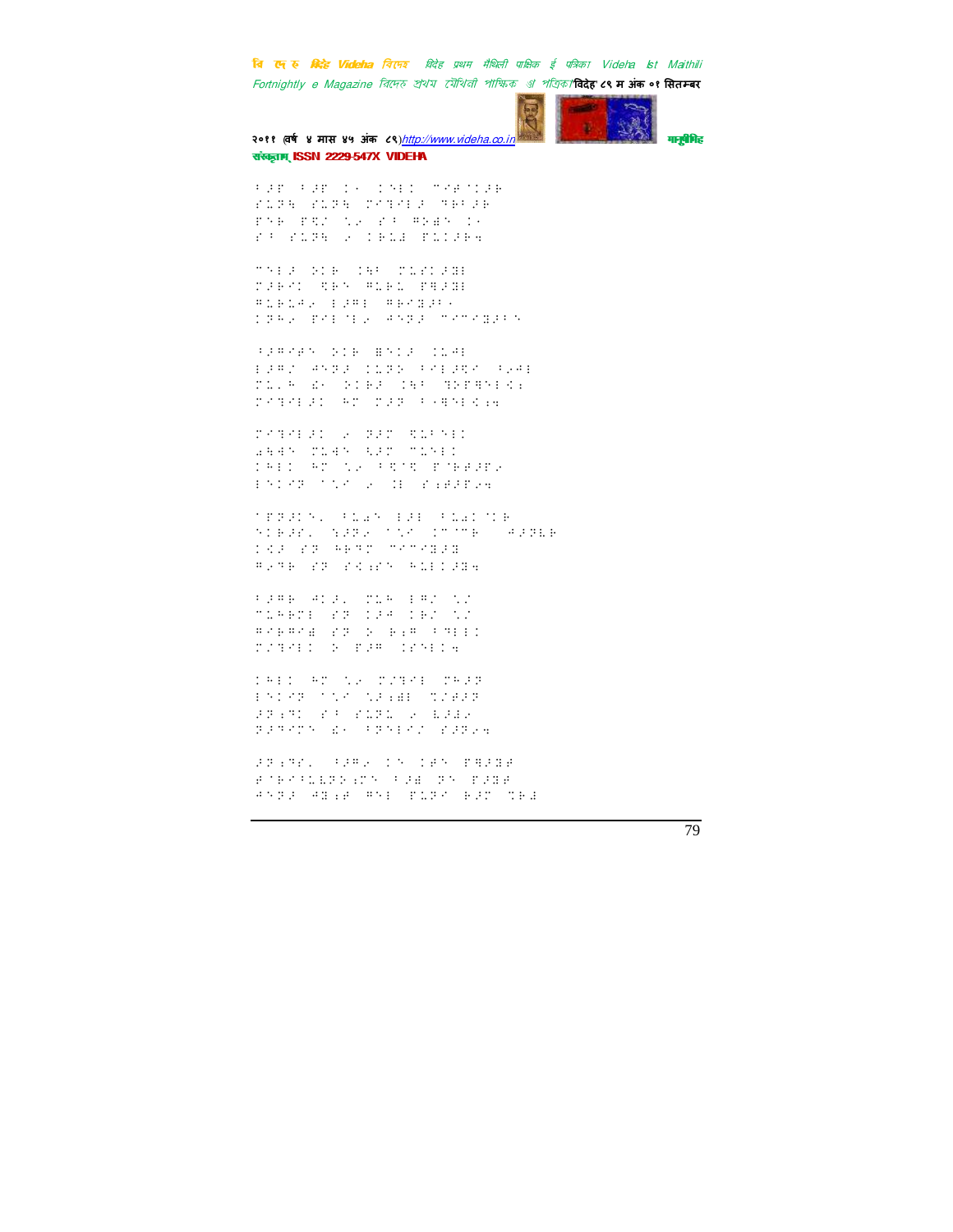चि एक रु मिनेह Videha विएक विदेह प्रथम मैथिली पाक्षिक ई पत्रिका Videha Ist Maithili Fortnightly e Magazine রিদেত প্রথম মৌথিনী পাক্ষিক *প্র* **বিदेह' ८९ म अंक ०१ सितम्बर २०११** 



(वर्ष ४ मास ४५ अंक ८९) http://www.videha.co.in **ISSN 2229-547X VIDEHA** SAN SAME PLAY AND TEST

SA SEMBRA SIDORE SE MODIFICAR SERVICIO E PERSONALES DE s raaje klemaa. Geree on da brimae raaje.<br>Ting opea mes oes men in liet aast 2.499.990  $\mathbf{3}$ 

 $\left\{ \begin{array}{ll} \mathcal{B}(E)\geq \mathcal{B} & \text{if } E(T)\neq \mathbb{R} \end{array} \right. \quad \left\{ \begin{array}{ll} \mathcal{B}(T)\neq \mathbb{R} \end{array} \right.$ a da di sederi maka redeva dengan teknologia dan kemudian menganjukan menganjukan pertama dan sebagai dan seba

 $\mathbb{P}(\mathcal{G}(\mathbb{P}(\mathcal{G})) \cap \mathbb{P}(\mathbb{P}(\mathbb{P}(\mathcal{G}(\mathbb{P}(\mathcal{G}))) \oplus \mathbb{P}(\mathbb{P}(\mathcal{G}(\mathbb{P}(\mathcal{G}))) \cap \mathbb{P}(\mathbb{P}(\mathcal{G})))$ THE PRESENT PORCH BOOKS AND APPROVED TO SALE SCREAM ARTICLES CONSTRUCTIONAL PRODUCTS IN STR  $\mathbb{E}^{1,0}(\mathbb{R}^d,\mathbb{R}^d)$  for  $\mathbb{E}^{1,0}(\mathbb{R}^d)$ FOR PERSONAL PROBLEMENT DEPATHMENT PARTNERS From the Committee of the transformation of the committee of the committee of the committee of the committee of  $\mathcal{E}^{(1,1)}$  if  $\mathcal{E}$  is a as TRO TO CONSEGRAPHED SPEAR TEARS INFORMATION  $\mathbb{H}(\mathbb{C},\mathbb{H})\subseteq\mathbb{P}(\mathbb{C},\mathbb{H})$ a participant. FOR A CONFINENTIAL EVERY CITED AT AN RELINE AN NI PAR PORT SENDER  $\mathcal{F}(\mathcal{E}) = \mathbb{E} \left[ \mathcal{F}(\mathcal{E}(\mathcal{E})) - \mathcal{F}(\mathcal{E}) \right] = \mathcal{F}_{\mathcal{E}}(\mathcal{E}) \mathcal{F}_{\mathcal{E}}(\mathcal{E})$ 手をおいす 芸人

## $\mathbf{z}$

```
All respects, as provide an increase as
BU PABEL INBID POTTER
\theta , and the state of the state of the state.
CRAIN POSTAGE CONTROLLER
n edille Andal Inedis (1996)<br>Graeci das Caldero Indae (1996)
iana ny mpanaharanja.<br>Ny faritr'ora dia Gaussia.
\mathcal{P}(\mathcal{P},\mathcal{P})=\mathcal{P}(\mathcal{P},\mathcal{P})=\mathcal{P}(\mathcal{P},\mathcal{P},\mathcal{P})=\mathcal{P}(\mathcal{P},\mathcal{P})=\mathcal{P}(\mathcal{P},\mathcal{P})=\mathcal{P}(\mathcal{P},\mathcal{P})=\mathcal{P}(\mathcal{P},\mathcal{P})=\mathcal{P}(\mathcal{P},\mathcal{P})=\mathcal{P}(\mathcal{P},\mathcal{P})=\mathcal{P}(\mathcal{P},\mathcal{P})=\mathcal{P}(\mathcal{P},\mathcal{P})=\mathcal{P}(\mathcal{P},\mathcal{TV ATE VIRE TIME REPAN
```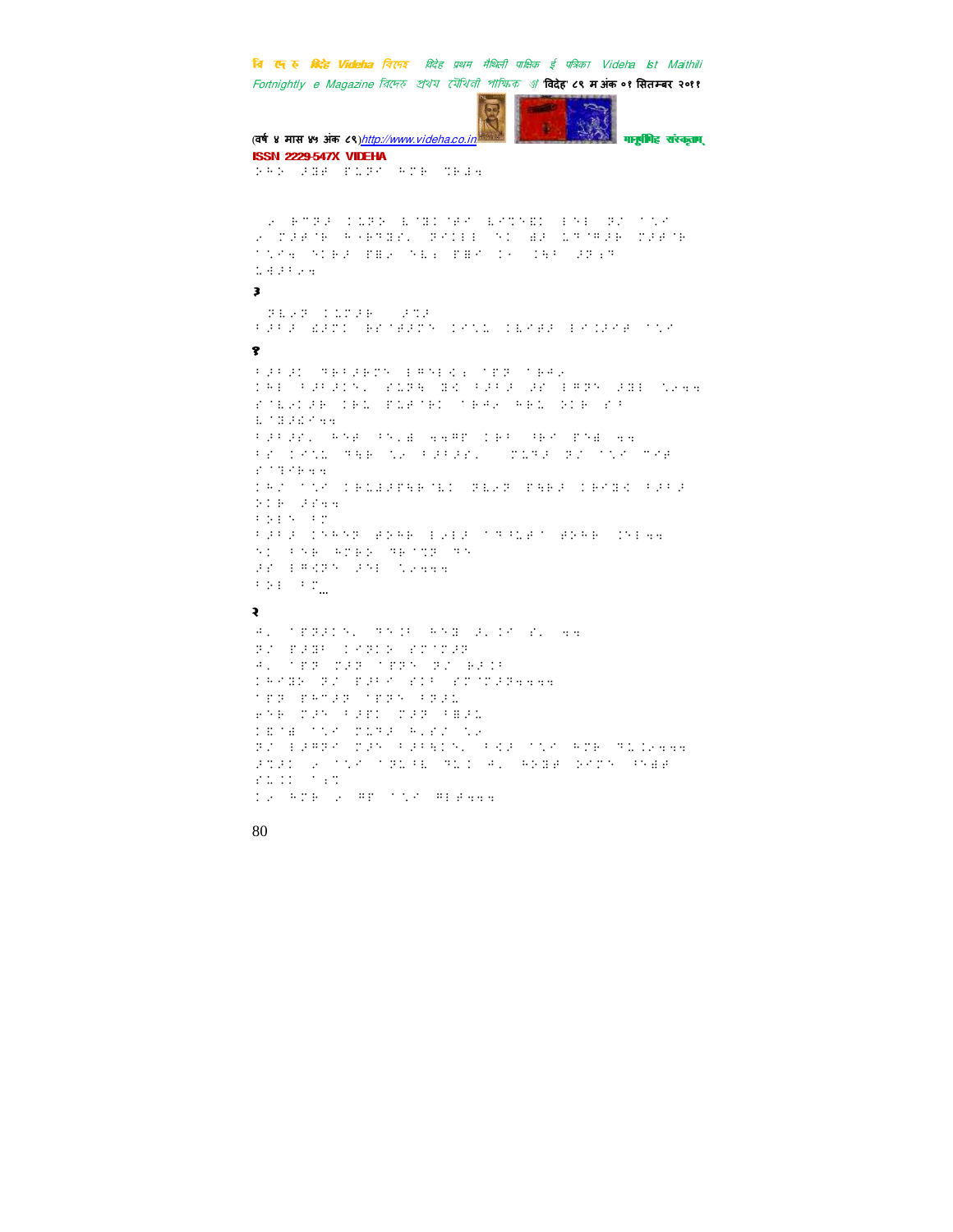Fortnightly e Magazine রিদেত শ্রথম মৌথিনী পাক্ষিক প্রাণবিকা**বিदेह ८९ म अंक ०१ सितम्बर**  $\sim$ मनुबैमिह २०११ (वर्ष ४ मास ४५ अंक ८९)http://www.videha.co. संस्कृतम् ISSN 2229-547X VIDEHA aleh saman berakhir FREED STEP TO THE TREE ENERGY TO RESEAR TIPS INFORMATIONS CONSUL tame tame computer tor MAIL AN ACTED AND A STREET BASE STAT 1 P.P. Falanan BOBY AN EQUATOR PROVISED PORT BOIL STEPS SADEN CHO BOBO TO TEDD BOED BODY TOBO PRESS ENGINEER  $\mathbf{3}$ THE BRIGGE RICE WAR IS BIGGET AND adas al cras anno 1920.<br>Al crasis de reada dez sus w **TERRITHERE** 1999 11:1997 9091 9199 ARREST ANDRE DNA CODARDOB CBN PRAR  $\mathcal{H}(\Sigma,\mathcal{B},\mathcal{I})=\mathcal{H}(\mathcal{B},\mathcal{B})=\mathcal{E}(\mathcal{B},\mathcal{B})\mathcal{L}(\mathcal{B})=\mathcal{E}(\mathcal{B},\mathcal{B},\mathcal{B})$ ASTRODY PORCINE PORTER  $\mathcal{R}(\mathcal{H},\mathcal{B})=\mathcal{H}(\mathcal{H},\mathcal{B},\mathcal{B})=\mathcal{I}(\mathcal{H})=\mathcal{I}(\mathcal{F},\mathcal{B})=\mathcal{I}(\mathcal{B},\mathcal{B})$ 在开始进行。在其中,进入开设新店铺、新造的一面生产  $\mathcal{A}^{\prime}(\mathbb{C}(\mathbb{P}))\cap\mathcal{C}(\mathbb{P}(\mathbb{C}))\cap\mathcal{B}(\mathbb{C})\cap\mathcal{B}(\mathbb{C},\mathbb{P}(\mathbb{P}))$ 

 $\left( \mathbb{P}(\mathcal{L}) \times \mathbb{P}(\mathcal{L} \otimes \mathbb{P}(\mathcal{L})) \right) = \left( \mathbb{P}(\mathcal{L} \otimes \mathcal{L}) \times \mathbb{P}(\mathcal{L} \otimes \mathcal{L}) \right) \times \left( \mathbb{P}(\mathcal{L} \otimes \mathcal{L}) \right)$  $\mu$  (  $\mu$  ) with  $\mu$  <br>constants and  $\mu$  $\mathcal{A}_{\mathcal{A}} = \{ \mathcal{A} \in \mathcal{B}(\mathcal{A}) \mid \mathcal{A}(\mathcal{A},\mathcal{B},\mathcal{C}) \in \mathcal{E}(\mathcal{A},\mathcal{B}) \}$ programado e apropad

 $\theta$  (19) (4) S(  $\sim$  1) FeV (  $\gamma$  F(2) FF

 $\theta \leq \theta(1) = \theta(1) = 1$  ,  $\theta(1) = \theta(2) \leq 1$  ,  $\theta \in \mathcal{A}$  ,  $\theta$ NAVAS NERO A PREPERDANCINER

A 19 SAT (1988) NEW EVERY 1982-191-39137-1849 9128 898 121 11 12 13 14

NAVAS NERVOS ARABSE ESPONDER

 $\mathcal{G}^{(4)}\mathcal{G}^{(2)}=\mathcal{G}^{(1)}\mathcal{G}^{(1)}=\mathcal{G}^{(1)}\mathcal{G}^{(2)}\mathcal{G}^{(1)}\mathcal{G}^{(2)}\mathcal{G}^{(1)}=\mathcal{G}^{(1)}\mathcal{G}^{(2)}\mathcal{G}^{(1)}\mathcal{G}^{(2)}\mathcal{G}^{(2)}$ 

बि एक रु मिनेट Videha विएक विदेह प्रथम मैथिली पाक्षिक ई पत्रिका Videha Ist Maithili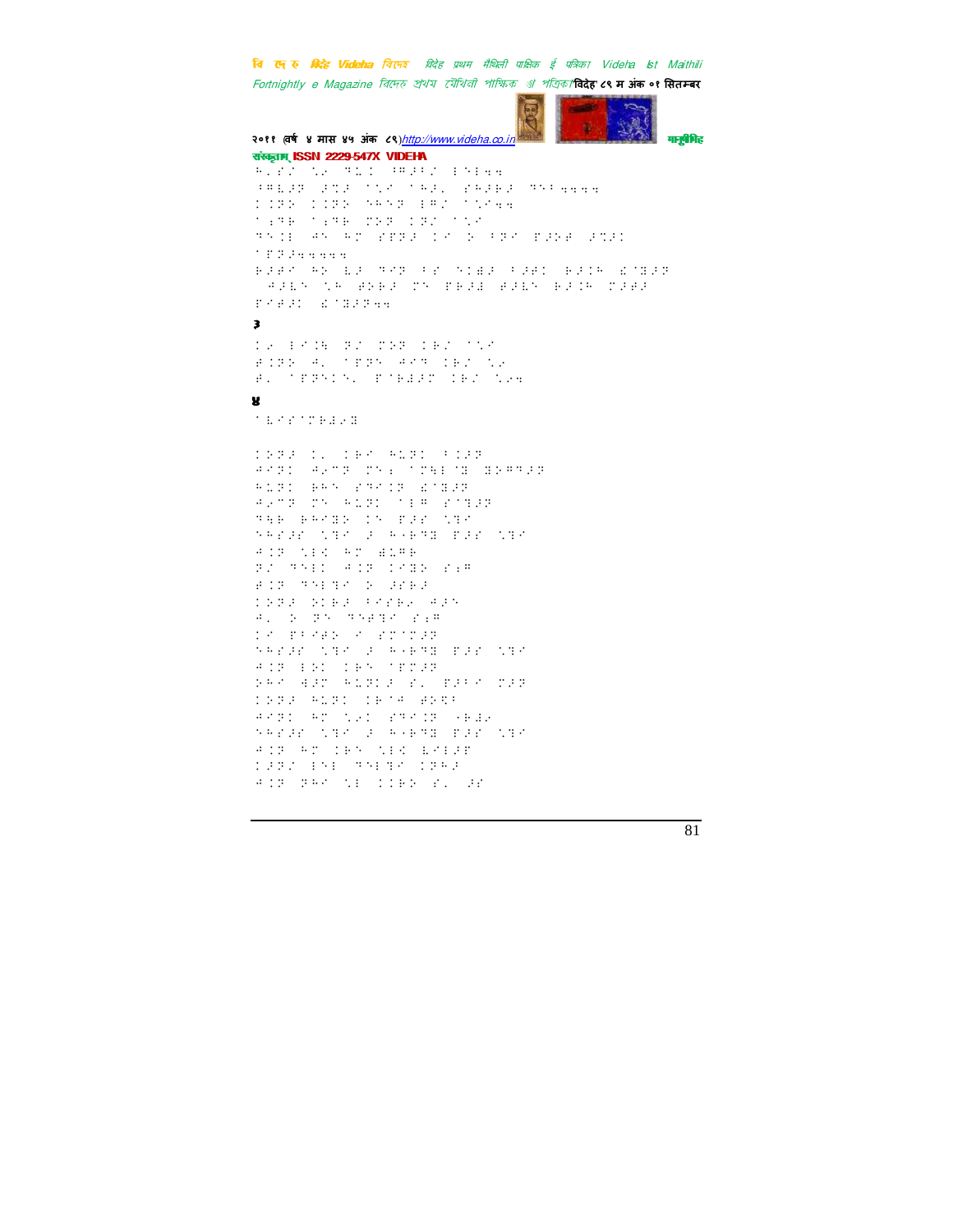चि एक रु मिनेह Videha विएक विदेह प्रथम मैथिली पाक्षिक ई पत्रिका Videha Ist Maithili Fortnightly e Magazine রিদেত প্রথম মৌথিনী পাক্ষিক *প্র* **বিदेह' ८९ म अंक ०१ सितम्बर २०११** 

(वर्ष ४ मास ४५ अंक ८९)http://www.videha.co.i मानूष्टीमेह संस्कृतम् **ISSN 2229-547X VIDEHA**  $\begin{aligned} \mathcal{D}^{\mathcal{A}}\leftarrow\mathcal{F}\left(\mathcal{D}\oplus\mathcal{A}\right)\mathcal{F}\left(\mathcal{F}\right)\oplus\mathcal{D}\oplus\mathcal{F}\left(\mathcal{F}\right)\mathcal{F}\oplus\mathcal{I}\left(\mathcal{F}\oplus\mathcal{I}\right) \end{aligned}$ Administration of the administration  $\mathcal{B}(\mathcal{B},\mathcal{B}) = \mathcal{B}(\mathcal{B},\mathcal{B},\mathcal{B}) = \mathcal{B}(\mathcal{B},\mathcal{B},\mathcal{B}) = \mathcal{B}^{\top}$ restrictions and an exception of the set APPLICATION APPLICATIONS ndum add adults. The member

 $\mathbf{g}$   $\approx$ 

**CENTER PARTIES ARMS** 

 $\mathbf{S}$ TECHNIC SPORT BOR

macratic series and a more of programs of a range PROPOSITION POSSIBLE CONTRACTOR EVANAGE APPEARER (BRAFTER APPEARER) CATALLAS PO LEGAN EGAN POR POSSESSOS A RESIDENCE THE STORY OF DISCUSSION AND AN TRIPPE PERT

CARABLES AR AR CONSAB CREABLE ACE (ARBI-FLOR TELER POINT BY TANKING VIA PATE TORPING La rae (Akomka) Akoba di Mekal palo paka (Alao formal every likely risk increasing a resource and k and technical to the investor adjustment pedan awah

Mad went event this edit through an ap-22381 KARABIT TERESARA BERTAGAN DENGAN KAMA BADA ANG PA  $\mathbb{P}(\mathbb{P}(\mathbb{T}^d)^{\mathbb{Z}})$ A 24 B 24 CHI PARTICAL CAN CRAW CHANGE AND CONTACT A KIRI 1980 I DAVID ODIVATA KODINA SA PROTOGRAFI KO ARRETTED NATIONAL PROPERTY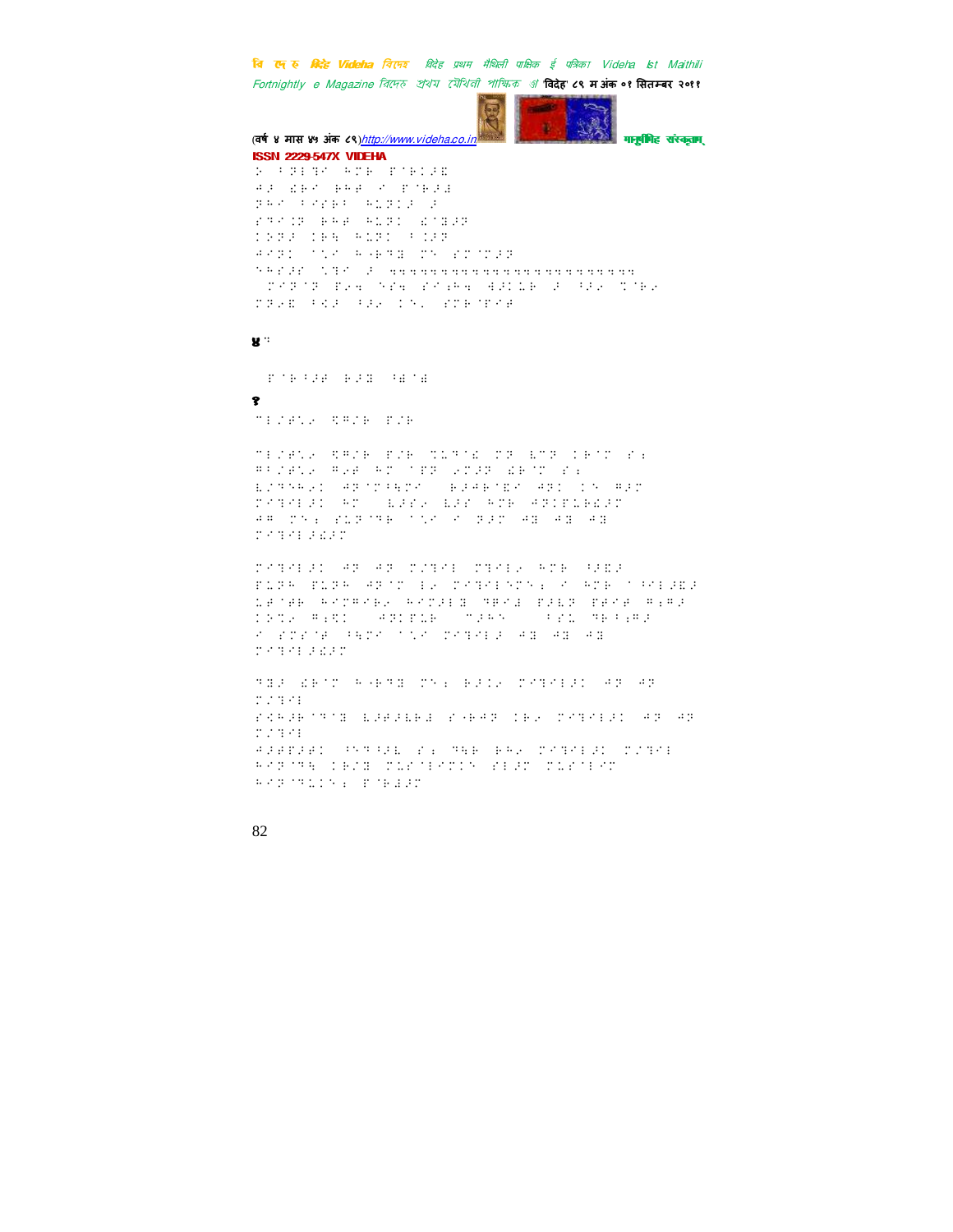चि एक रु मिनेह Videha विएक विदेह प्रथम मैथिली पाक्षिक ई पत्रिका Videha Ist Maithili Fortnightly e Magazine রিদেত শ্রথম মৌথিনী পাক্ষিক প্রাণবিকা**বিदेह ८९ म अंक ०१ सितम्बर** 

**Service** × २०११ (वर्ष ४ मास ४५ अंक ८९)http://www.videha.co.in मनुवैमिह

संस्कृतम् ISSN 2229-547X VIDEHA afrike mentes drava rser est ka ka ka TRIPPE PERT ₹ A DIL BOSCA TELEVISIONE DI SEDE L'OSSER na (1956)<br>1980 - Brazilien Britaine (1955), president personal<br>1983 - President Brazilien, personalist (1963)

 $\mathcal{F}^{(n)}\mathcal{T}^{(n)}\mathcal{F}^{(n)}\mathcal{T}^{(n)}\mathcal{T}^{(n)}\mathcal{F}^{(n)}\mathcal{T}^{(n)}\mathcal{T}^{(n)}\mathcal{T}^{(n)}\mathcal{T}^{(n)}\mathcal{T}^{(n)}\mathcal{T}^{(n)}\mathcal{T}^{(n)}\mathcal{T}^{(n)}\mathcal{T}^{(n)}\mathcal{T}^{(n)}\mathcal{T}^{(n)}\mathcal{T}^{(n)}\mathcal{T}^{(n)}\mathcal{T}^{(n)}\mathcal{T}^{(n)}\mathcal{T}^{(n)}\mathcal{T}^{(n)}\mathcal{T}^{(n)}\$ FRONT CONTROL CHART CONFIDER ski respublika i svi krada i dali ankala indivaldi 3

RESERVATION CONTROL PERSONAL REPORT THE CONTEXT NAMES AND THE REPORT TRES TRANSPORTANCES TRES TRANSPORTANCIANS THIS CIANG INAGE PARTIES FIRA CARACTERS ski respublika ja valdas ja vara viimas 3

ESPARA CRESPO PAL POPULAR BRAS PAGO COLOROS TO BACK SECTION ARE CONTROL OF A BOSTON ARE TRESTERS THE PRISE FROM BRE mas matailmenes in analysiser die spedal en die Anders erste nebels noeder

READ CONFIDENTIAL CONTROL CONTROL CAN ARE FROM ROBERT PARTICULAR CONSENSION PAR SKRA PROTOSIL PROBLEMAN OR PRIM aliza al modora decado a arradores die spelden die Anderste spelenseer

 $\mathbf{3}$ 

A 2 BEN ARCHITECTURE Arab demonstrationem contrationem conduct MAIN BORANA ISROPAL TAPPEENE STORE STORES read realize the transformation ered tambel TRANSPORTATION CONTRACTORS AND CONTRACTORS

TRESPORT REPORT FROM FROM THE RESOURCE PROPERTY BUILDNA PRAECENT VARUT VORPABULTA DE BELBABU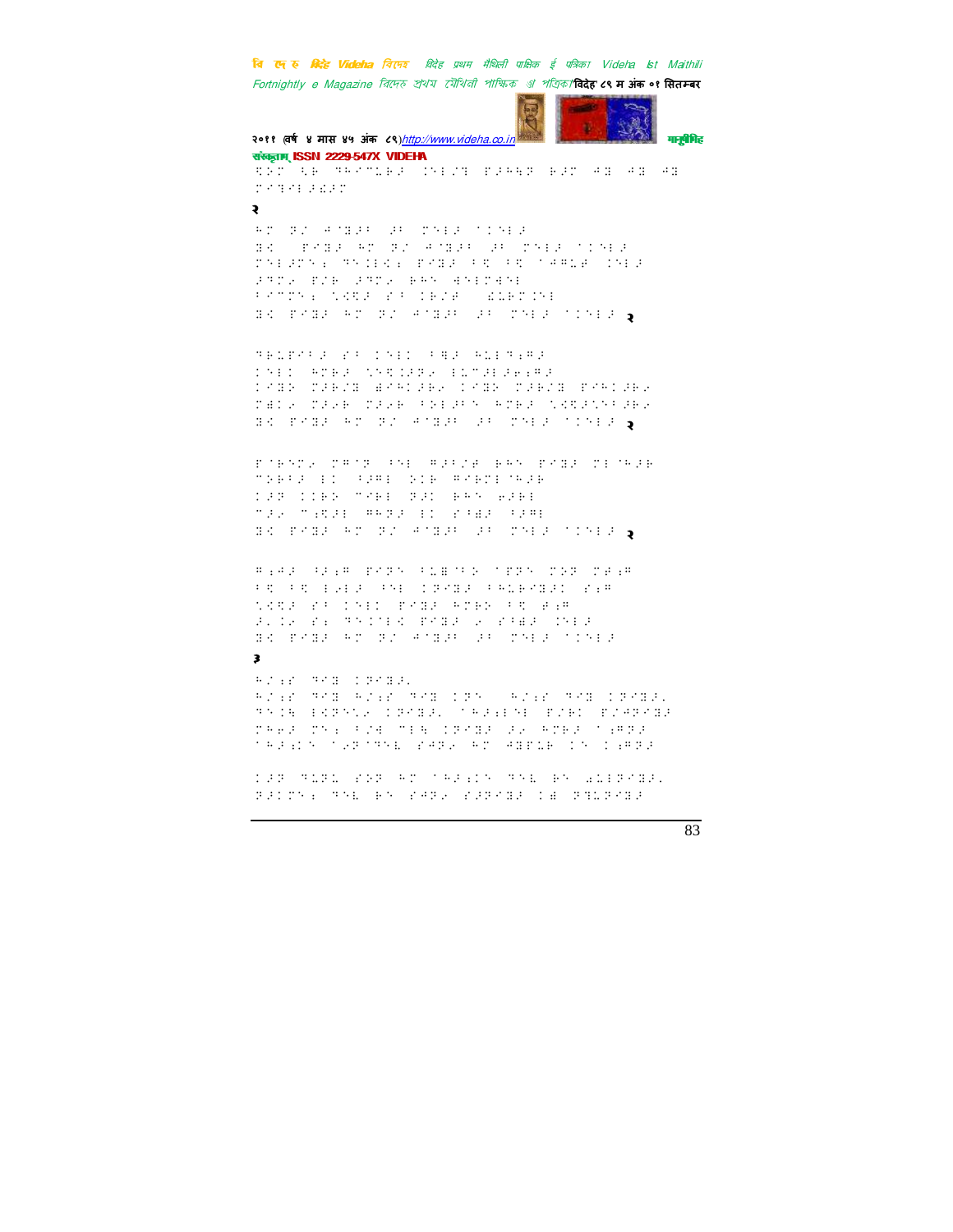बि एक स्टिट Videha विएक विदेह प्रथम मैथिली पाक्षिक ई पत्रिका Videha Ist Maithili Fortnightly e Magazine রিদেহ শ্রথম মৌথিনী পাক্ষিক প্র' **বিदेह' ८९ म अंक ०१ सितम्बर २०११** 



**ISSN 2229-547X VIDEHA** AT AT PRESS REPORTED THE TREE TO REPORT EUROPEA (ACCEPTANT CACADA CRIBES CRIBES)

de de dendra navado avadoridavo da#exmale (male) (male) (convided in discussion per incarera need and date excellence of the money and EVANTO CARA LEGAS PARTESTATA CON PORTA ALEGANDA

A 2002 - PAG (A 2002) PAG (1998) - A 2002 - PAG (1998) 20 MADE BROADLINGS, TESTING PORT PORCHO ted. Informations and tens there educe temperat ravagare (ga esex rera enegage garriera)

W. BOSSER CES CHARTER

 $\mathcal{L} = \mathbb{E}[\Phi] \times \mathbb{E}[\Phi] \mathcal{L}(\mathcal{L} \mathcal{L} \mathcal{L})$  $\sim 20\%$ Canadian memerintas 共通的に、主なもあることがある。 and pr

inda polipakan na ningga naga naga na sisi.<br>Mendukumpun pulakan ninggalan dan sasi n

Start Start Askal will mimisters and SAIN ENEL CORPE SEDE FOR END

EVER PL BABI TYIL PTPPPHER FYIP HAIN PRESIDENT PRESS PROFILE

rane rane do ses estados estimacionario TERN ENE TERN PERSONAL PRESENT

STEP: PREPARENT PAPER TO CATALOG Nan dideedni mnedi (da. 1910)

主要之主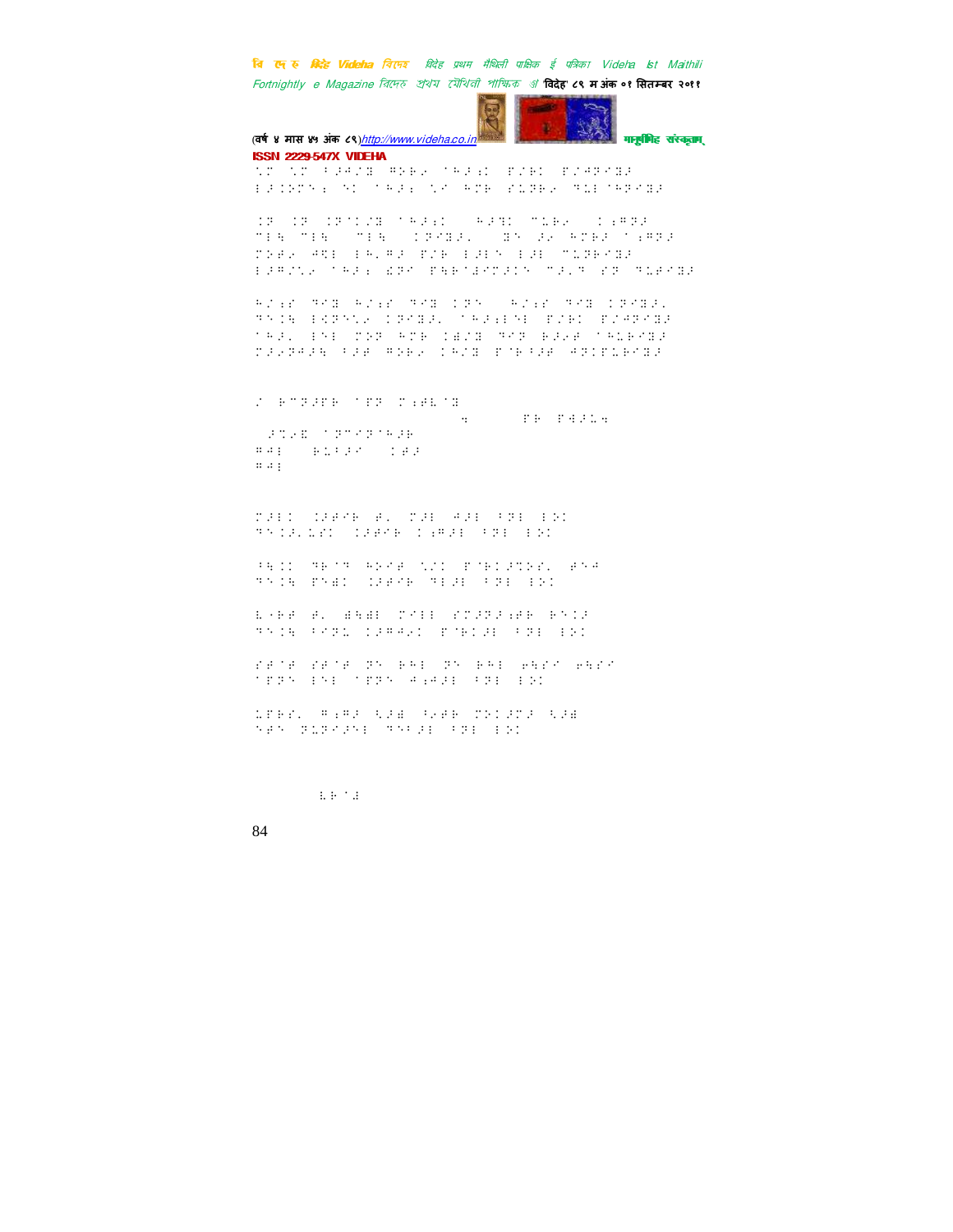बि एक स्टेड Videha विएक विदेह प्रथम मैथिली पाक्षिक ई पत्रिका Videha Ist Maithili Fortnightly e Magazine রিদেত প্রথম মেথিনী পাক্ষিক প্রা পত্রিকা**'বিदेह' ८९ म अंक ०१ सितम्बर** 



२०११ (वर्ष ४ मास ४५ अंक ८९) http://www.videha.co संस्कृतम् ISSN 2229-547X VIDEHA

TERMS ERRORED PROVISE SERVICERO SPECIAL BLEVA MARK COLLEY DORES CREAT

ALCOHOL: NORTH SEARCH SEARCH AND ARREST AND SEARCH al minimal sas taal released een

ERSTEDE DE CERTIFICATION DE LA PIEDERAPIE ar de claserer cray ceare reservadado

Frank and Frank Star Beek in the Heath Chevin SALIN SALI YAN TAKA BI SABAN TERMI

 $\pm$  2012/2013 (see 2013) and the pressure of the property states of the property of the property of the property of the property of the property of the property of the property of the property of the property of the prop TRANSPORT DRIVING CONFIDENTIAL TERMS

 $\sim$  1.40  $^{\circ}$  1.40

NAME AND DRIVING ASSAULT OF A REPORT OF PORTAGES TREES CONTROL

RENT STORY PRESS PED OF PERPEN #BUF INE DE PLBUD IV YUE PNBZ

SATES LEAR PART FRED POST PATCH de consolidas coemas exde esab

TAINAR TEMP EST RAFE POPMA STRIP BOARD BOARD BIRD BOARD AND A

SCRATER CONFERENCE DELIVERATIVE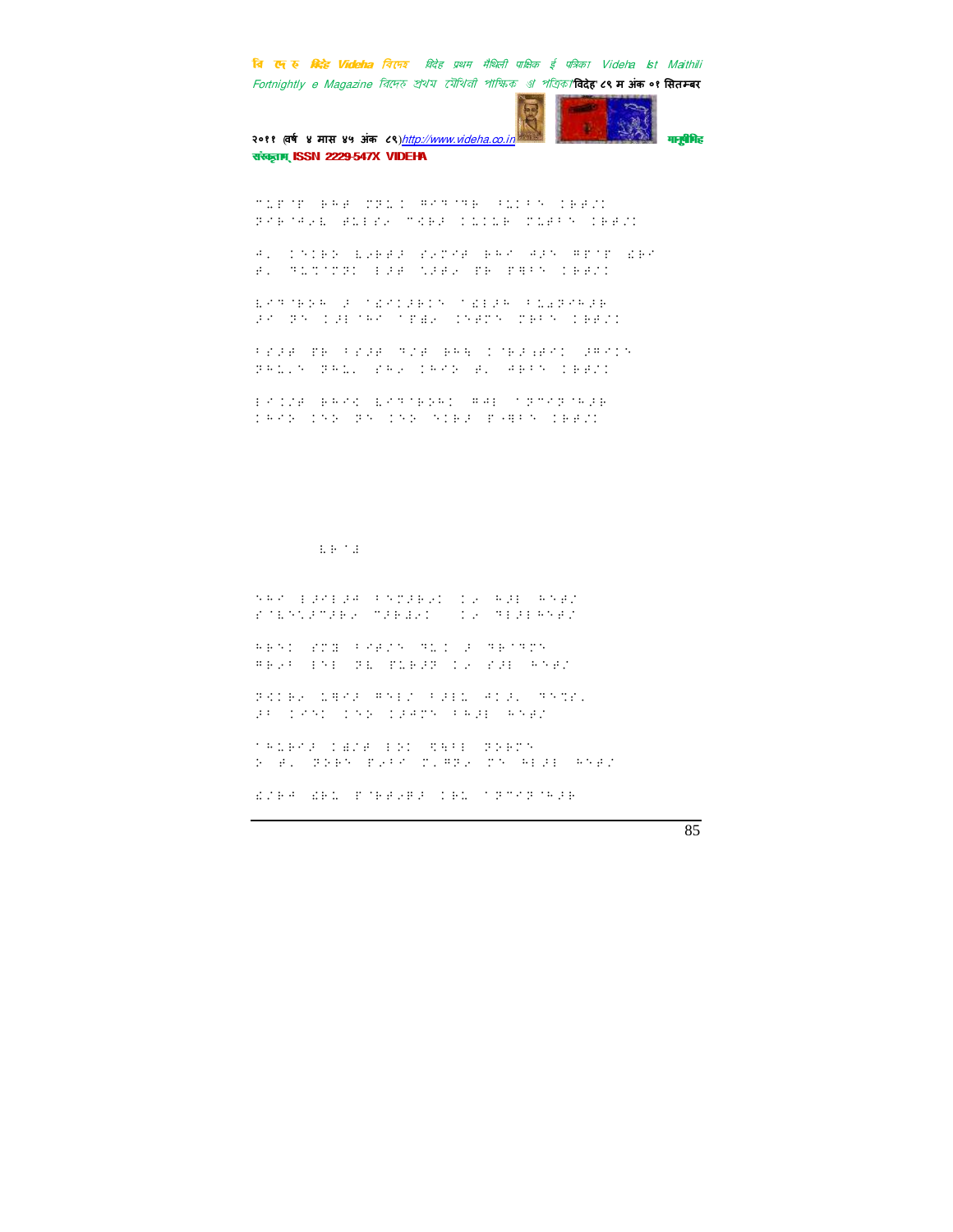बि एक स्टेड Videha विएक विदेह प्रथम मैथिली पाक्षिक ई पत्रिका Videha Ist Maithili Fortnightly e Magazine রিদেত শ্রথম মৌথিনী পাক্ষিক প্রা **বিदेह ८९ म अंक ०१ सितम्बर २०११** 

(वर्ष ४ मास ४५ अंक ८९)http://www.videha.co.in मानूबंगिह संस्कृतम् **ISSN 2229-547X VIDEHA** 

# $\sim 10^{11}$  kHz  $^2$  H  $_{\odot}$

presentative, participals all sellipade at index-ESI PAL SABA PA PARA PAL SER COSPOSI COSAZ

a sea a condado compartamente de compartamente de mais de mais de constante de mais de mais de mais de mais de a participante en pagos i elementos de la progeta por moleo.

YOUR INFORMATION AN INFORMATION AND public through a special and a substance of the state of the second state of the second state of the second state of

ar fragt eest fer in francische formeelijke

 $\sim$  1.4  $^{\circ}$  1.4  $^{\circ}$ 

NAME AND NAME OF STREET AND DESCRIPTIONS TRN ENE TRETN ANALOG AND

TURNA AL PARA PALL TERRITARIAL de anos an exeder ener

sarah sekak secara dalam ranny (Ferry Bar Grae Ayar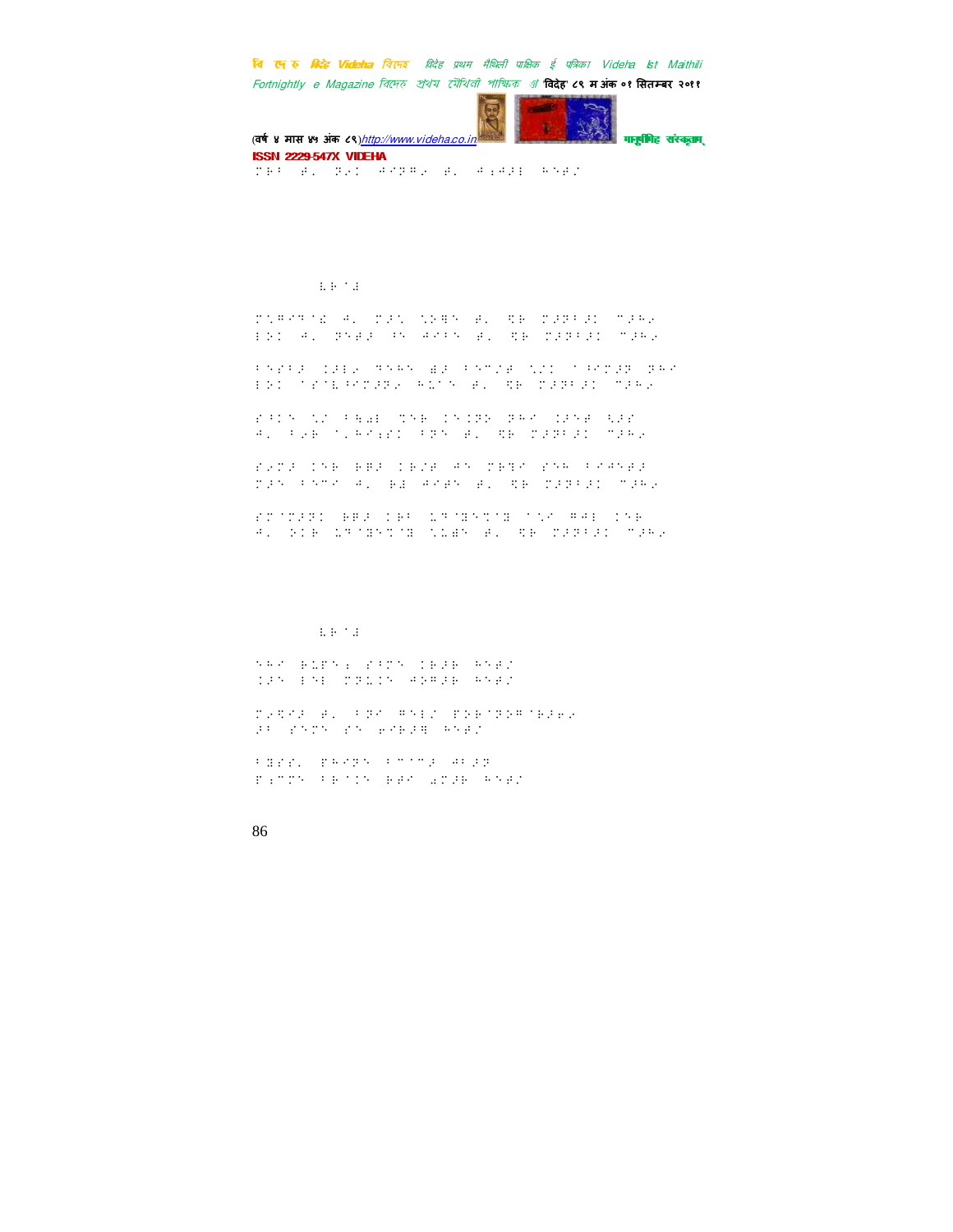बि एक रु मिनेट Videha विएक विदेह प्रथम मैथिली पाक्षिक ई पत्रिका Videha Ist Maithili Fortnightly e Magazine রিদেত শ্রথম মৌথিনী পাক্ষিক প্রাপত্রিকা**'বিदेह' ८९ म अंक ०१ सितम्बर** 



२०११ (वर्ष ४ मास ४५ अंक ८९) http://www.videha.co संस्कृतम् ISSN 2229-547X VIDEHA ang galleer een art gar recept walks appearance

mogal indired radar approvidual CRAIN CRAIN PARTIERE PART

## $\sim$  1.4  $\pm$  1.4  $\pm$

DRAWN DRAWNING BALL POINTS CORPOR Single Commission (Provincia Sacrido Indicada po-

decar end decar ends el decar a medinae BOARD PRABOAL REDUCEED COOPER ABOUT COOPERD

 $\label{eq:Ricci} \begin{split} \mathcal{L}(\mathcal{B},\mathcal{L}(\mathcal{D})) = \mathcal{L}(\mathcal{B},\mathcal{B}) \times \mathcal{L}(\mathcal{B},\mathcal{B}) \times \mathcal{L}(\mathcal{B},\mathcal{D}) \times \mathcal{L}(\mathcal{B},\mathcal{B}) \times \mathcal{L}(\mathcal{B},\mathcal{B},\mathcal{B}) \times \mathcal{L}(\mathcal{B},\mathcal{B},\mathcal{B}) \times \mathcal{L}(\mathcal{B},\mathcal{B},\mathcal{B},\mathcal{B},\mathcal{B}) \times \mathcal{L}(\mathcal{B$ 

FROM BOSS PORTUGALE PRESS CROSS PARENT NARABEL 2001 BOARD CONCLUSION OF PRESENC

TRIES TAP TRAPPER PLANES SAN NIKABU TERUBAT IPAL PARN TROPARTAREN

## $\sim$  E F  $^+$  H  $^+$

TRED TRESPECTATIONS depends make has include

EBSE DA PLAN PLAN PARE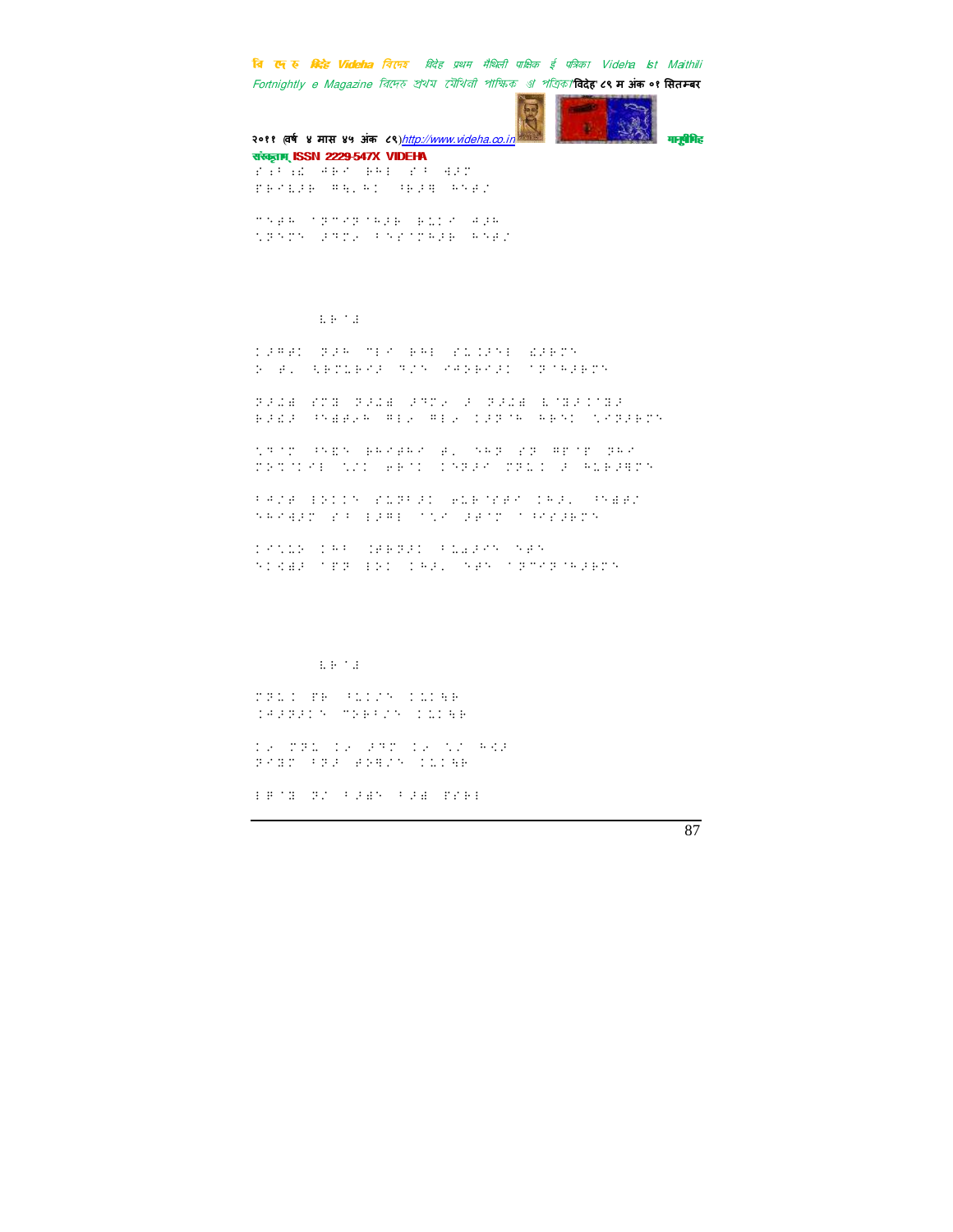चि एत् रू मिन्हे Videha निएन्थ विदेह प्रथम मैथिली पाक्षिक ई पत्रिका Videha Ist Maithili Fortnightly e Magazine विरमह शेथेग द्योंथिवी शीष्मिक औ **विदेह' ८९ म अंक ०१ सितम्बर २०११** 

(वष ४ मास ४५ अंक ८९)http://www.videha.co.in/ मानुषीिमह संकृताम्

ISSN 2229-547X VIDEHA ⢾6!⢹⣊⣛5!⣅⣓⢷! ⢼⢻.3⢼⢽.⢼⢾!⢼⢺!

⢷⣐⢻.⢳6!⢷⢳5!⣅⣓⢷!

3⢹⢾⢵!⢺⢼!3⣛⢼⢾⢵!⢺⢼! ⣅⣓⢷!⢳5!⣅⣓⢷!

 $+$  +  $+$  +  $+$ 

⢼⢵!3⢷⢵⣎!⢷⣅! 3⢽!⣇⢷⢵⣎!⢷⣅!

6⢵!⢾F!C⣛⢾!⢼⢻⢼F!  $^{\prime}$  F.F.,  $^{\prime}$  F.F. F.H.,  $^{\prime}$ 

⣎⢽⢴!⢽!⢺⢼!⣎⢽⢴! ⢳⢽!⢾F!⣉⢵⣎!⢷⣅!

⢳⢷!⢽5!⢻⢺6!⢽5! !⢼⢵!⢾F!⢵⣎!⢷⣅!

⢼⢾!⢽^⢽⢳⢼⢷! ⢳⢼F!⢽⣅⢷⢵⣎!⢷⣅!

++++!⣇⢷⣜.........9++++++++!

⢸⣏!⢳⣅⢽!⢸⢻⣇⢼⢽!⢽!  $\mathcal{L}$ . A  $\mathcal{L}$   $\mathcal{L}$   $\mathcal{L}$   $\mathcal{L}$   $\mathcal{L}$   $\mathcal{L}$   $\mathcal{L}$   $\mathcal{L}$   $\mathcal{L}$   $\mathcal{L}$   $\mathcal{L}$   $\mathcal{L}$   $\mathcal{L}$   $\mathcal{L}$   $\mathcal{L}$   $\mathcal{L}$   $\mathcal{L}$   $\mathcal{L}$   $\mathcal{L}$   $\mathcal{L}$   $\mathcal{L}$   $\mathcal{L}$   $\mathcal{L}$   $\math$ 

⣞⢼!6⢼!⢾F!3⣐⣋⢾!⣅⣔⣓!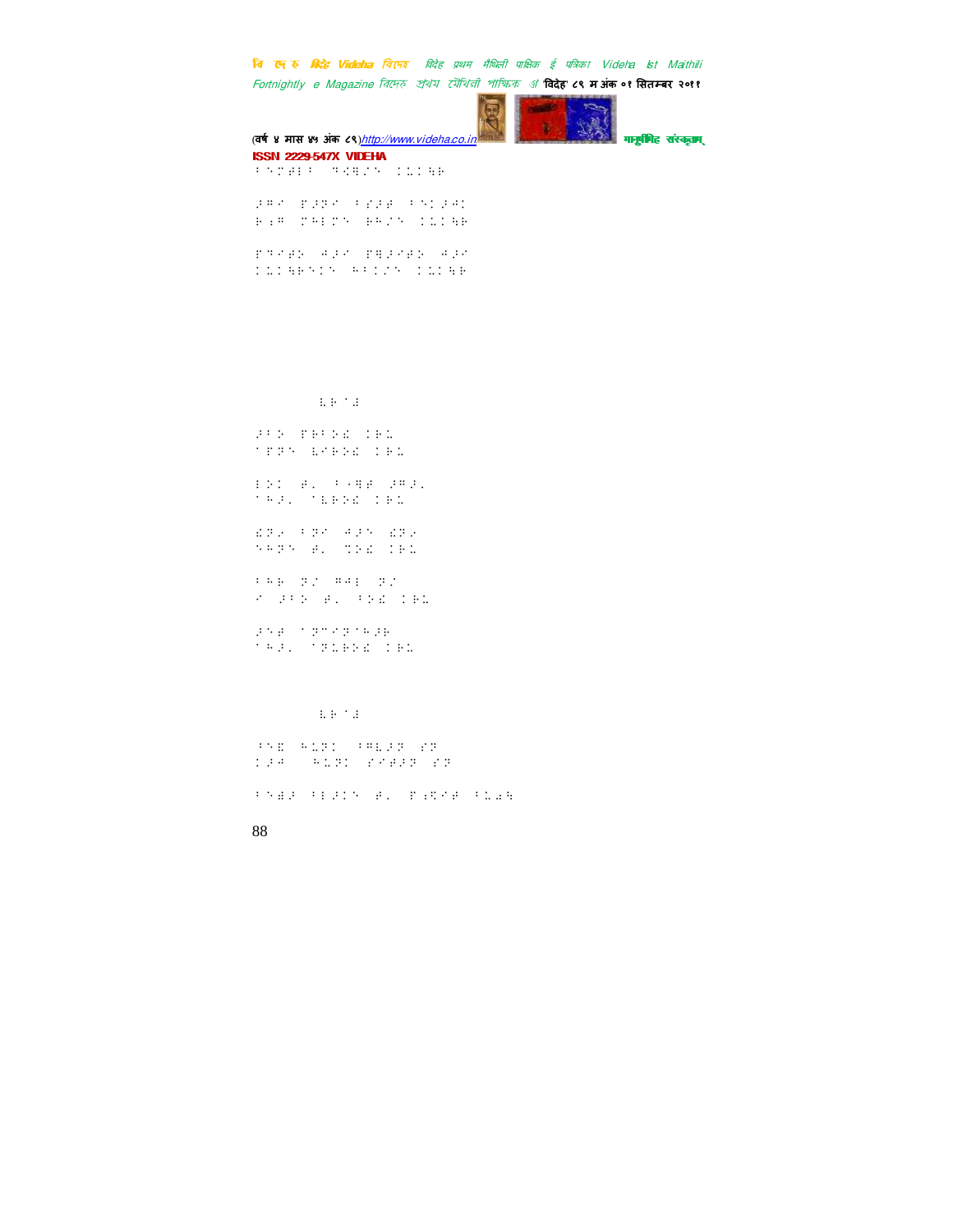चि एत् रू मिन्हे Videha निएन्थ विदेह प्रथम मैथिली पाक्षिक ई पत्रिका Videha Ist Maithili Fortnightly e Magazine রিদেহ প্রথম মৌথিনী পাক্ষিক প্র পত্রিকা**'বিदेह' ८९ म अंक ०१ सितम्बर** 



संस्कृतम् ISSN 2229-547X VIDEHA ⣞⢴!6⢼!⢾F!⢺⢺⢼⢽!⢽!

F⢳⢻⢼!C⣛6!⣁5!⢾⢽⢼!⢽! ⢵⢷⢵!⢾F!⣔⣓⢷⣔⢼⢽!⢽!

⢹⢳!⢺⣐⢹⢼-⢸⢼⣇⢽⢼!⢷!⢻65! ⢺⢻!6⢻5!⢼⢽!⢽!

⢽⢳!⢽⢾!⢵!⢷⢼!⣅⢹⢼! ⣇!^⢼⢳⢴!⢳⢽⣅⢼⢽!⢽!

## $\sim$  4. 4.  $\sim$  4.

! F . PAS EXPLORED THE SERVE STREET !⢸⢷⣏⣞⢼^⢼⢷!F⢳!⣈⣓⢷!3⢷⢾⢼3!

SON THE SERVE STATES OF THE STATES OF THE STATES OF THE STATES OF THE STATES OF THE STATES OF THE STATES OF THE ⣅⢹⢼!⢼⢷!F⢳!⣈⣓⢷!3⢷⢾⢼3!

⢺⢽6-⣎⢽6-!⢼⢷⢵!6.6! !⢷⢼⢷!F⢳!⣈⣓⢷!3⢷⢾⢼3!

⢹⢹⣅⢾.⣇⢹⢹⣅⢾!⢸⣞⢼!⢶6!⢴!⢳⣓! ⢸6!⢽⢳⢼⢷!F⢳!⣈⣓⢷!3⢷⢾⢼3!

⢳⢼⣙!6⢼⣅-!⣁⢼⢾⢴!6⢻⢼⣅!⢾5⢵!⢸!  $^{\prime}$  S = The Second Second Second Second Second Second Second Second Second Second Second Second Second Second Second Second Second Second Second Second Second Second Second Second Second Second Second Second Second Seco

 $\pm$  +  $\pm$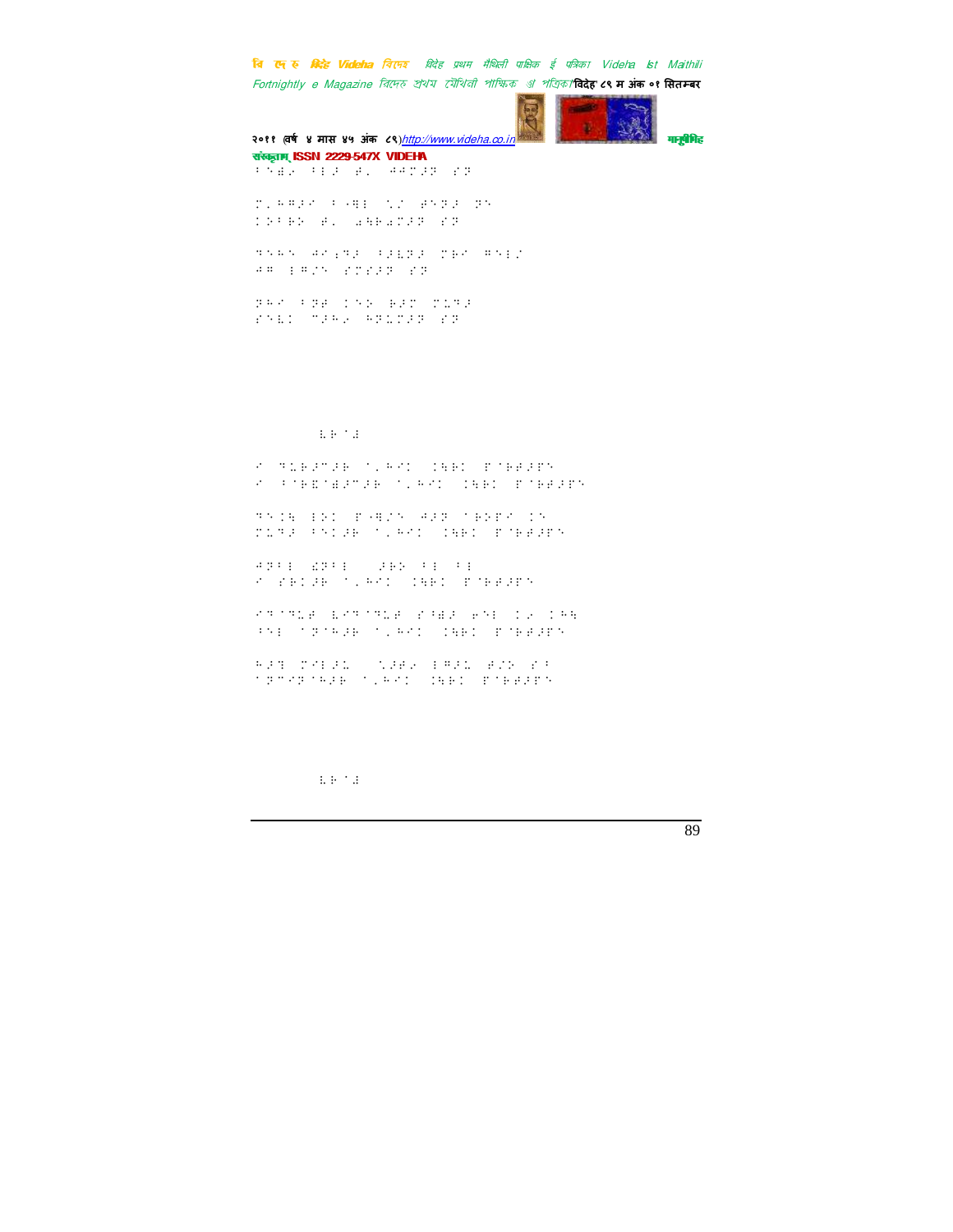चि एत् रू मिन्हे Videha निएन्थ विदेह प्रथम मैथिली पाक्षिक ई पत्रिका Videha Ist Maithili Fortnightly e Magazine विरमह शेथेग द्योंथिवी शीष्मिक औ **विदेह' ८९ म अंक ०१ सितम्बर २०११** 

| (वर्ष ४ मास ४५ अंक ८९)http://www.videha.co.in<br>मानूबंगिह संस्कृतम् |
|----------------------------------------------------------------------|
| <b>ISSN 2229-547X VIDEHA</b>                                         |
| in Bandi i de de la Regeara de Bandi                                 |
| (共になる) のほとも いましい ふど ふみてい (ほぼ)の                                       |
| [유효경호경] [경영] [유효경호송] [표정표구] [경영호송                                    |
| (もっとく) としちっとく ここも スイントウスク                                            |
|                                                                      |
| (シャング・カイチングン) そのこのさあり おびさの                                           |
| 医眼前的 化亚硝基苯甲基 医前后用法感觉 医皮膜                                             |
|                                                                      |
| 그 동안 이 분명에 이용 손용이 아이를 손용한 이 분명에 이룬 손용이                               |
|                                                                      |
| 法保护法 人名斯特法 人名普法沃斯 人名法尔                                               |
|                                                                      |
| 在中央的一种的时间的 计可变并对的 化亚甲酸钠                                              |
| <b>SEP ARTICLES AND SERVICE ARTICLE ARTICLE ARTICLE</b>              |

## ++++!⣇⢷⣜.........23++++++!

⢺⢴⢽F!⢸F!⢽⢼⢳⢾!⣃⢼!^65!  $\mathbf{1}$   $\mathbf{5}$   $\mathbf{1}$   $\mathbf{2}$   $\mathbf{5}$   $\mathbf{5}$   $\mathbf{5}$   $\mathbf{5}$   $\mathbf{5}$   $\mathbf{5}$   $\mathbf{5}$   $\mathbf{5}$   $\mathbf{5}$   $\mathbf{5}$   $\mathbf{5}$   $\mathbf{5}$   $\mathbf{5}$   $\mathbf{5}$   $\mathbf{5}$   $\mathbf{5}$   $\mathbf{5}$   $\mathbf{5}$   $\mathbf{5}$   $\mathbf{5}$   $\mathbf{5$ 

⣎⢷⢾⢼!⢹⣈5!⣈⢽⢵!⢽^⢵! ^⣅⣛56!⢺⢼F!⢾F!⣅⢽⣞⢼!⢳⢷!⢻⢼!^65!

⢼!⢾F!⢾⢷⢼!^!⢺⢼⢾!⣁5!⢹⣈⢽! ⢼⣞!3⢷!⢹⣈⢽!⢺⣅⢾⢾⢼.⣈⢷⢼!^65!

⢷⢼!⢼⢹⢷⣉!⢾F!⢷!⢻6!⢳⣅⢽!⣐⢻! ⣅⣔⣓!⢼!⢾F!⣈⢼6⢴!⢳⣅⢽!⢽⢼!^65!

^⢽⢳⢼⢷!⢾F!6!⢺⢼!^⢽⢳⢼⢷!⣐⢻! ⢹⣈⣓!⢽^⢽⢳⢼⢷!⣅⢹⢼!⣇⢷⢼!^65!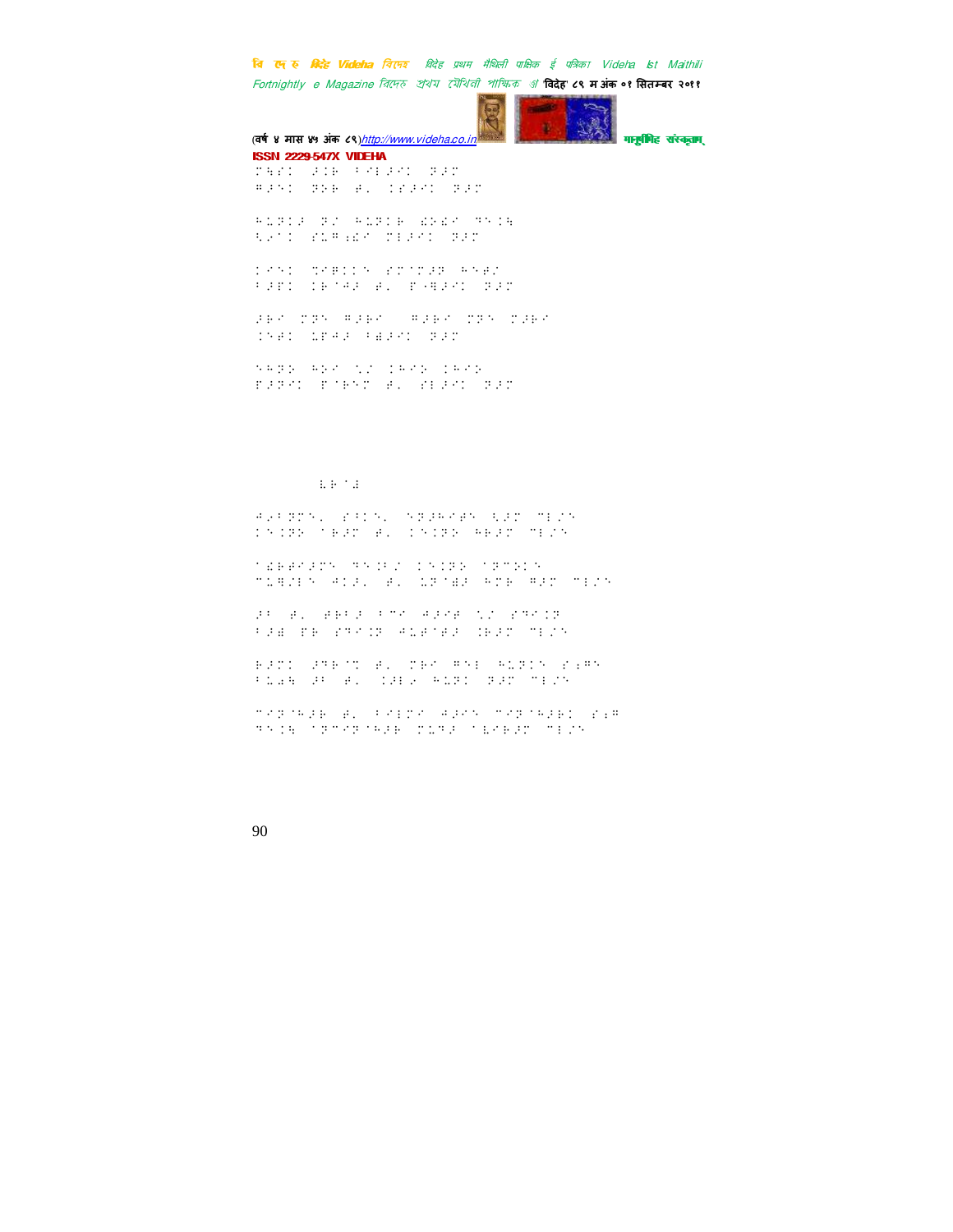बि एक स्टेड Videha विएक विदेह प्रथम मैथिली पाक्षिक ई पत्रिका Videha Ist Maithili Fortnightly e Magazine রিদেহ প্রথম মৌথিরী পাক্ষিক *ঙা পত্রিকা'* विदेह' **c९ म अंक ०१ सितम्बर** 



२०११ (वर्ष ४ मास ४५ अंक ८९) http://www.videha.co संस्कृतम् ISSN 2229-547X VIDEHA (主要之主)

PERSONAL PROPERTY TO CONTRACTOR CAPARD ARM ADDED AL ADDED THERMANN, THEOR WAY

SAID INE YOUR STUDENT ENE YOURSE #division: #120 Younger, Transaction

PORTER STRACT NORREST RICH STRACT CRIPS OF REAL real into real real scale and the companies

additional say ment saak and all saak amend FABRICANE CONSTRUCTION PROPERTY APPEAR CENT

YAKID TYEK BAL TYPES YABA LAAN LAA A PERRY MITROR CERTIFY INTERFERED ARRESTS EXPRESS REPO

 $\sim$  1.4  $^{\prime\prime}$  .1  $^{\prime\prime}$ 

SAR INFORMATION CONTROL SERVICE STATE THRAIN WAI SON TO BEEN INCS.

SPECTIFIC RELEASED TO NEW PREPARENT nima elevado al colear encameram ambo

TERRA BUSINESS AND STREET ENE ERREN ER BLODBE IMRRE ERRN

reret responses model model about STIP DES PROTECTIVOS PRESENTANT

dr. Adr. for the crazia sedimensed de la principal da relativamente de la pos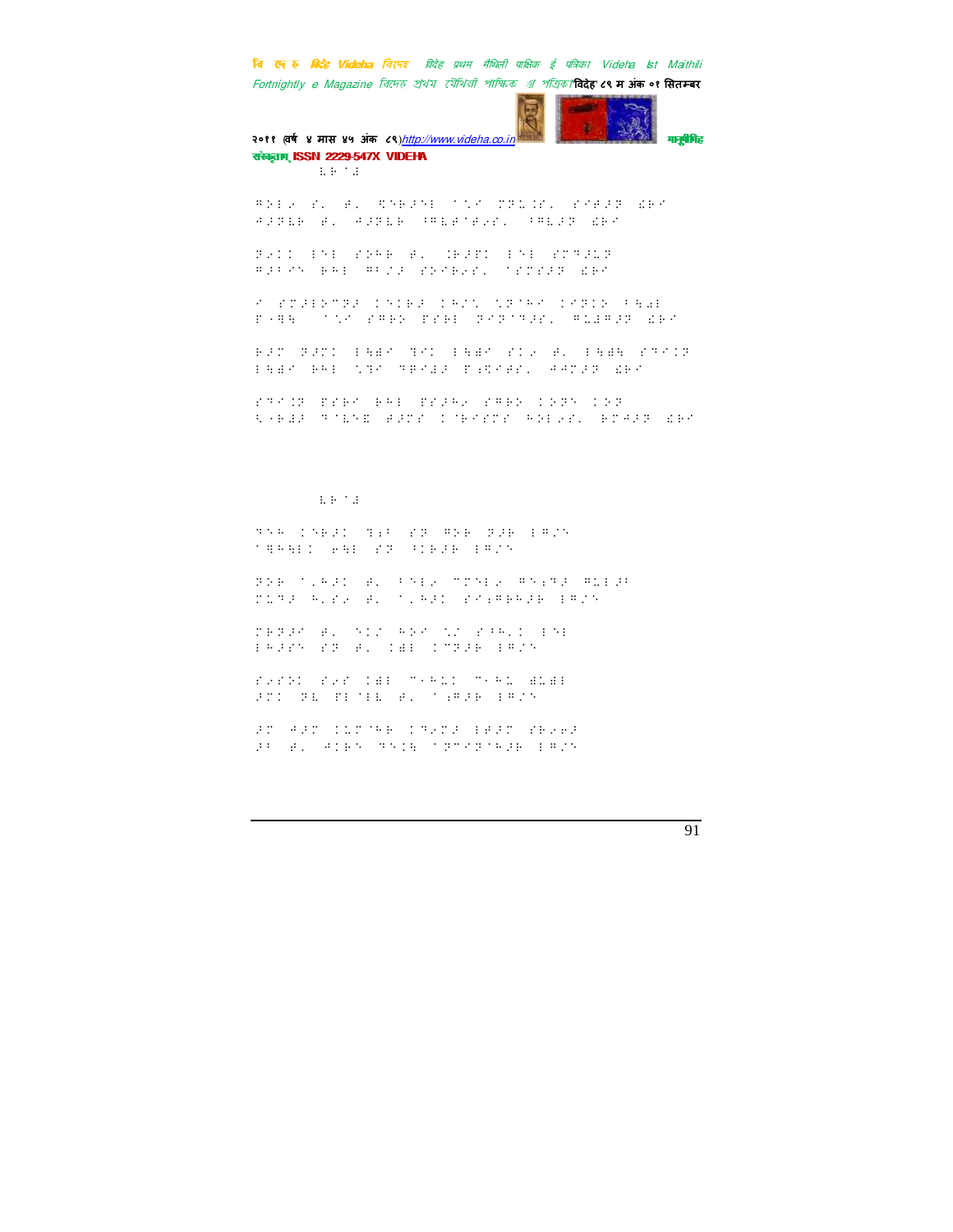चि एक स्टिड Videha विरफ्श विदेह प्रथम मैथिली पाक्षिक ई पत्रिका Videha Ist Maithili Fortnightly e Magazine রিদেত শ্রথম মৌথিনী পাক্ষিক প্র' **বিदेह' ८९ म अंक ०१ सितम्बर २०११** 



मानूबंगिह संस्कृतम्

**ISSN 2229-547X VIDEHA**  $\sim$  1. Here  $\sim$  1.

(वर्ष ४ मास ४५ अंक ८९)http://www.videha.co.।

TOR PEAK LOST TRAPPERS YR rane case invalues as encade re-

AN BOILER RIN BIR PARKEL PARK Bet al eres star transferra ar

ROBERT CONTRACTORER PRESS compared by a means only of promparing

perconal as das para inspections and models and computers are proposed and

PARTNERS CONFERD AND PROP FOR SHOPS IN STRIP PARK STRIP

# $\sim$  1.4  $^{\circ}$  1.4

AND PEACHERSE CONSTITUTION CONTROL AT TRACTIAL ESTAD TAD INTERNAT

TO TAKE STREET ALL TEST ARE CASH OCAR restas con anno sono del mando

diskus ar adapts reached des anades ast teles NAMES (PARTNERS ) FREE MORE (DIME) CONS

TECHNICAL TURNED CREAMENT DER CUP dans aldes nam mese die bode tie

maging as invaryd individual during decays. A bill as linear the state was a base of the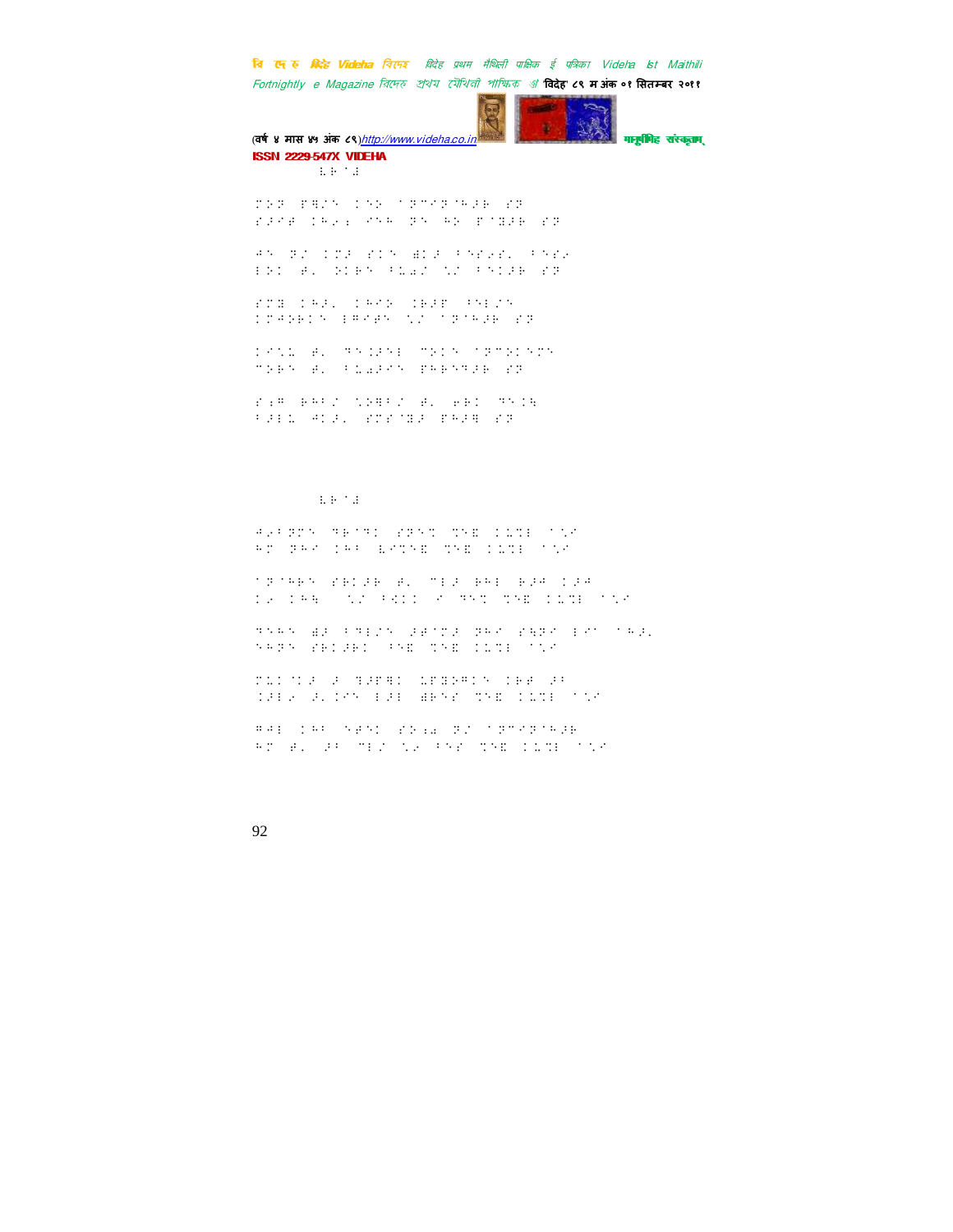बि एक स्टेड Videha विएक विदेह प्रथम मैथिली पाक्षिक ई पत्रिका Videha Ist Maithili Fortnightly e Magazine রিদেত শ্রথম মৌথিনী পাক্ষিক প্রাপত্রিকা**'বিदेह' ८९ म अंक ०१ सितम्बर** 

२०११ (वर्ष ४ मास ४५ अंक ८९) http://www.videha.co संस्कृतम् ISSN 2229-547X VIDEHA

 $\mathbb{E} \oplus \mathbb{P} \mathbb{E}$ 

TO A 2014 CONTRACTOR ON DOCTOR CONTRACTOR TENNIS PRINTNO RALED TORONTARY IN

die Frankrike die Frankrike Frankrik TOE TAX INADAROS TOERN BOIS TOOR TEXAS IN

TREES RAINS SAN PARAS RARIERAN. TRANSPORTATIONS COLLECTIVE PARK IN

TO A 20 APPS (PLESS PEER ) PLESS (ERT) (RAPPS) BAR BILLING AN ANGEL PULBE TANG BUGA TA

 $\sim$  1.4  $^{\circ}$  1.4  $^{\circ}$ 

All presentations all capacitave  $\mathcal{C}_1 \times \mathcal{S}_1 \mathcal{C}_2 = \mathcal{C}_1 \oplus \mathcal{C}_2 \oplus \mathcal{C}_3 = \mathcal{C}_2 \oplus \mathcal{C}_3 \oplus \mathcal{C}_4 = \mathcal{C}_1 \oplus \mathcal{C}_2$ 

ASAD (BAYIN BU) NORTH CLARK GRIE TELEVISTRE POI

a particularly control and a state of the  $\mathcal{J}(\mathcal{X}) = \mathcal{J}(\mathcal{X}) = \mathcal{H}(\mathcal{X}) \mathcal{J}(\mathcal{X}) = \mathcal{X}(\mathcal{X}) \mathcal{I}(\mathcal{X}) = \mathcal{I}(\mathcal{X})$ 

 $\mathcal{A}(\mathbb{P}^1,\mathbb{P}^1,\mathbb{P}^1,\mathbb{P}^1,\mathbb{P}^1,\mathbb{P}^1,\mathbb{P}^1,\mathbb{P}^1,\mathbb{P}^1,\mathbb{P}^1,\mathbb{P}^1,\mathbb{P}^1,\mathbb{P}^1,\mathbb{P}^1,\mathbb{P}^1,\mathbb{P}^1,\mathbb{P}^1,\mathbb{P}^1,\mathbb{P}^1,\mathbb{P}^1,\mathbb{P}^1,\mathbb{P}^1,\mathbb{P}^1,\mathbb{P}^1,\mathbb{P}^1,\mathbb{P}^1,\mathbb{P}$ rient service products

declare evaluation say and A 19 STATUE STARBER SPACE



मानुबेमिह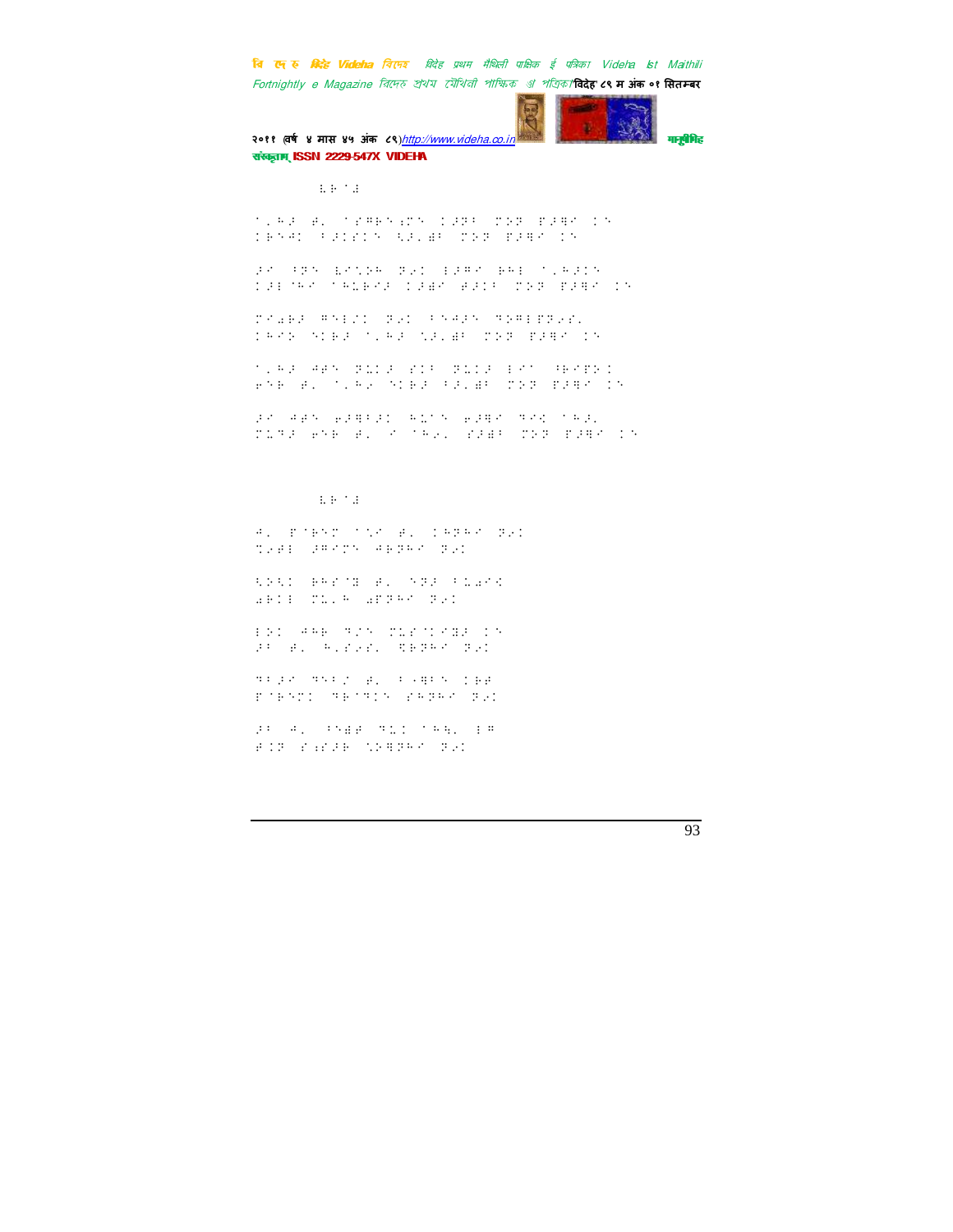चि एत् रू मिन्हे Videha निएन्थ विदेह प्रथम मैथिली पाक्षिक ई पत्रिका Videha Ist Maithili Fortnightly e Magazine विरमह शेथेग द्योंथिवी शीष्मिक औ **विदेह' ८९ म अंक ०१ सितम्बर २०११** 



ISSN 2229-547X VIDEHA ++++!⣇⢷⣜.........23+++++++!

⢼⢺⣓!^⢵⢷!⢼!^⣅⢳⢼⢷!66!⢾⢼6⢼!⢴! F⢳⢴!⢳⣓!⢼⢽!66!⢼6⢼!⢴!

6⢵!⣋⣅5⢾!⣁!⢸⢼⣇!⢼!⢸⢼⣇! ⢳⣓!⣋⣅⢼!66!⢽⢹⢴!⢼!⢽⢼6⢼!⢴!

6⢵!⢾F!⣈⣅⣉!⢳⢵!⢾6!⢼6⣉F! ⢳!⢷⢵⢻⢴!66!⢹⢼!⣇⢼!⢼6⢼!⢴!

⢶⣓!⣃⢷!3⢷!⢳⢵!⢹5⣇⢴!3⢷⢵3! 6⣋⣐⢻.6⣋⣐⢻!66!⣚⢽⢼.3⢼6⢼!⢴!

⢺⢺⢾!⣅⢼⢺F!⢸⣞5!⣁5!⣐⢼⢷! ⢳!66!⢼⢽.⣐⢳⢼⢽.⢼6⢼!⢴!

#### ++++!⣇⢷⣜.........25+++++++!

⢼.⢼6⢳!⢸⢼F⣛!⢼!⢴!⢸⣛⣅!⢾F!^6⢾⢴!⣁5! SA COSTAR TRENTIN TERRITORY TERRITORY

⢳⢵⢾!⢷⢳6!⢽3⢾⢾⢼!⢶6!⢼!⢶⣓6!⢻5^⢼F! ⣅⣈⢼6!⢽!⢺⣛!⢼6!⢾F!^6⢾⢴!⣁5!

^^⢼!!⢺⢻5⢾!⣁6!6⢵!⢹⣈⢽! ⢻⢵6⢴!⣈6!⢵!⢽⣉⢹⢹⢴!⢾F!^6⢾⢴!⣁5!

⣃⢵⣃!⣃⢵⣃!⢽5!⢵⢷⢼!⢼!⢹⢵⢷!^⢴⢺!⣅⣔⣓! ⢼F⣔.⢷⢼⢾!⣎⣐⣎⢼!⢳⣅⢷!⢾F!^6⢾⢴!⣁5!

6!6⢽!⣚⢼C⣛!⢽^⢽⢳⢼⢷!^⣊⣞⢼!3⢷! ⣅⢼⣞!⢹⣈5⢾!⣅⢼⢷⢻!⢾F!^6⢾⢴!⣁5!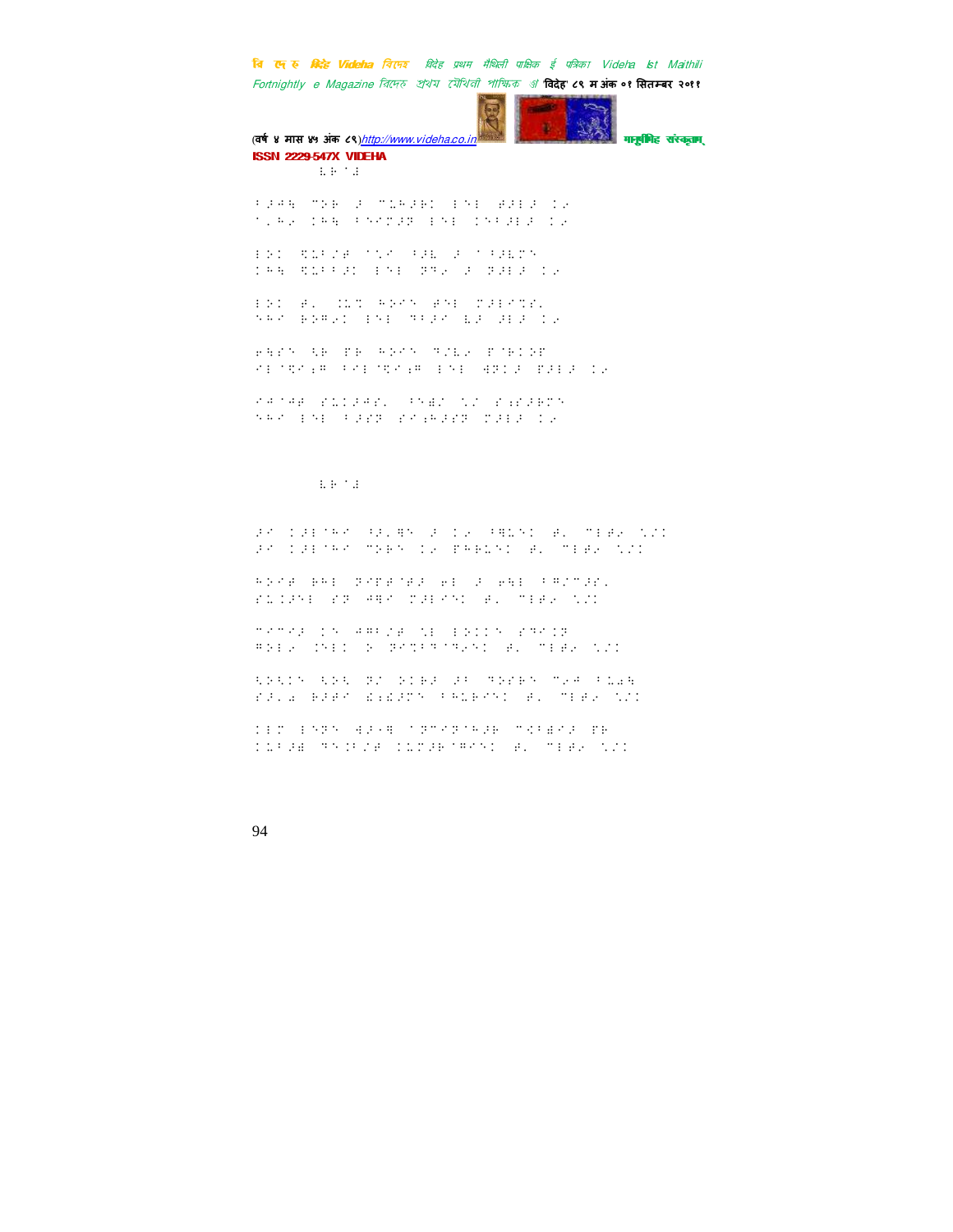चि एत् रू मिन्हे Videha निएन्थ विदेह प्रथम मैथिली पाक्षिक ई पत्रिका Videha Ist Maithili Fortnightly e Magazine রিদেহ প্রথম মৌথিনী পাক্ষিক প্র পত্রিকা**'বিदेह' ८९ म अंक ०१ सितम्बर** 



२०११ (वर्ष ४ मास ४५ अंक ८९)http://www.videha.co.in + 2008 2008 2009 2008 2009 2010 संस्कृतम् ISSN 2229-547X VIDEHA

++++!⣇⢷⣜.........29+++++++!

⢳⣓-!!⢴!6⢳⣅F!56.56!F⢳⢼! ⢼⢻!⢾F!6⢻6⢳⣅F!56.56!F⢳⢼!

⢷⢵⣛⢴!⢳⢴⣐!F⣞⢼.⢼6⣅!⢴⣐⣞!⢳⢴⣐! THE FUNERIC FIRENCE TEN FURN

⢽⢹⢷!⢴!⢷⢾⢼⢳!3⢷⢾⢷!F⢳⢼!⣐⢻! ⢾⣐⢾⢷!⢺⢽⢼!⢹6⢳⣅F!56.56!F⢳⢼!

⢻⢾⣝!⢾F!3⢴⢽!⣁6⢼⢳!⣞⢼!⢽⢹⢴! ⣅⢹⢷⢵!3⢴!⢻6⢳⣅F!56.56!F⢳⢼!

6⢼⣚⢴.⢸⢼6⢼!6⢽!56!⣁6!⢵!⣈⢾! ⢼FC⣛!C⣛⣅⢼!⢹6⢳⣅F!56.56!F⢳⢼!

++++!⣇⢷⣜.........26+++++++!

⢼⣞!⢽⢳⢼⢷!⣋⣓6!⢷⢼!⢺⢼⣅! ⢺⢻5⢾!6⢵!⢾F!⣓⢾6!⢷⢼!⢺⢼⣅!

66⢳⣅F!⢳!33⢾!⢷⢳!5!⣐⢻! S PASS TO SEE A SEE A STRAIN

⢷⢼!⣚⢼6!⢾F!66⢼!⣁⣙!⣊⢼6! ⣐⢹⢷.⢺⢹!⣞⣓⣞6!⢷⢼!⢺⢼⣅!

⢹⣅⢽⣝⢼F!⣃⢼66!⢹⣅⢽⣝⢼F!⢸⢷⢺⢼6! ⢴⢴.⣁⣊⣐⣛⢴.3⢼!⣃⣓6!⢷⢼!⢺⢼⣅!

^⢼⢳5!⣁6⢳⣅F!⢼⣙!⢳⢷!⢷⢺! ⣅⢹⢼!!⢾!⢷⣓6!⢷⢼!⢺⢼⣅!

 $\sim$  1.4  $\pm$  7.4  $\,$ 

⢻⢺6!⣅⣈!⢺⢽⢻⢴!⢻⢺6!⢹⢷⢹!⢺⢽⢻⢴!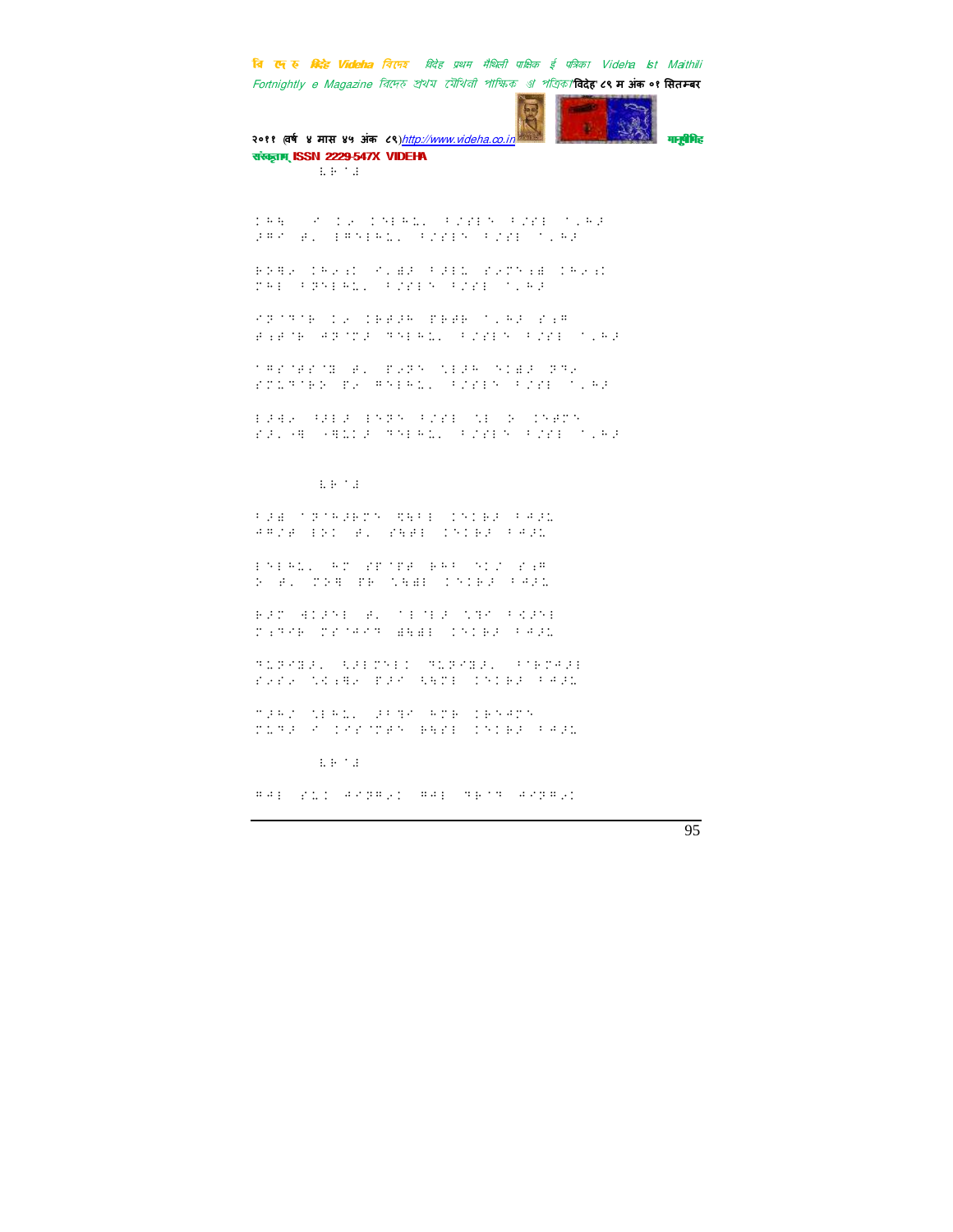बि एक स्टेड Videha विएक विदेह प्रथम मैथिली पाक्षिक ई पत्रिका Videha Ist Maithili Fortnightly e Magazine রিদেত শ্রথম মৌথিনী পাক্ষিক প্র' **বিदेह' ८९ म अंक ०१ सितम्बर २०११** 



मानूबंगिह संस्कृतम्

**ISSN 2229-547X VIDEHA** pas agua carra mai capta araber

apelas: participal applications

mentere al aesarro paere paa aesare ae as proposed the second complete space of a space.

TERRETAGN STATE RANGERS CHAIR CARES a da cunha da seconda careere conducto

Professionale states the probability and the states of the states of the states of the states of the do la cipal real circular decompagner

## $\sim$  1.40  $^\circ$  .40

forth week will execute all ries which parent was served began a comparent was gra-

TERRIBATS TERRIBT FRED HADE TORPS A base of the exponent of persons over a monotonic

particular model the art models inabal the permitte des charactes et codes domages as anti-

ANAGA (1985) 198 (PN) PLIANE (1951) ARE measure equipment additional measures.

Arabi Bak Sir to Sample Mar Smart AU TERN ALD, PRESS TEEP AN ELD

 $\mathbb{E}[\mathbb{H}^{(1)}]$  if

A LEVEL ARBAN (1997) FINE CON DESCRIPTIONS OF PROPERTY.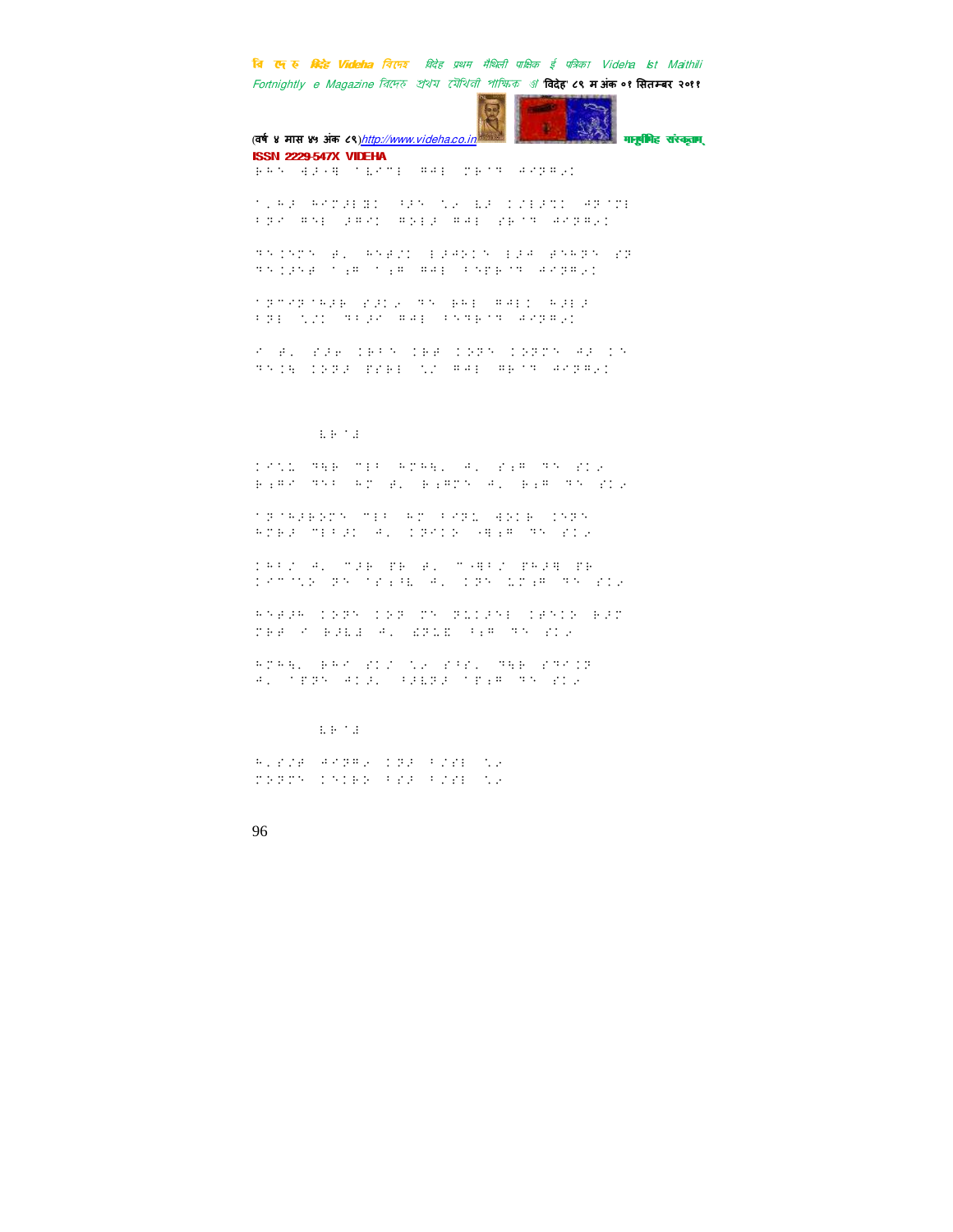चि एत् रू मिन्हे Videha निएन्थ विदेह प्रथम मैथिली पाक्षिक ई पत्रिका Videha Ist Maithili Fortnightly e Magazine রিদেহ প্রথম মৌথিনী পাক্ষিক প্র পত্রিকা**'বিदेह' ८९ म अंक ०१ सितम्बर** 



संस्कृतम् ISSN 2229-547X VIDEHA O¤∯r`eshi ngheye isebezs ⢾F!⢾F!⢷⢺!⢺⢷⢼!56!⣁⢴!

⣅⢷⢼⢳6!3⢼⢽F!⢺!⢳⢵! ⢻⣐⢻⢵.⢺6!⣛⢼!56!⣁⢴!

⢸⣞!⣞⢼!⢷⢾!⢵!⢽!⢵! ⣅⢴⢹!3⢷!⢾F!⢺⣝⢼!56!⣁⢴!

⢷⢵⣞!⢾F!3⢷⣇⢷⢾⢽!⢽⢼! ⢺⣈⢽!⢴!⢼⢾!⣅⢾⢼!56!⣁⢴!

 $+$  +  $+$  +  $+$ 

3⢽!⢼F⣈!⢼!6!⢳⢷⢼! 3⢽!⣉⣇⢼!⢽⣅⢼!6!⢳⢷⢼!

⢺⢳⢼F!⢷⢾⢵!⢺⢴⢼!⢼!⢷⢳! ⢵⢳⢽!⣚⢼!⢾F!⢺⢼!6!⢳⢷⢼!

⢳⢼⣙!⣞6⢼F!⢵⢽!⢽⢼!⢸⢷⢾5!  $\mathcal{F}$  F.F.,  $\mathcal{F}$  F.F.,  $\mathcal{F}$  F.F.,  $\mathcal{F}$  F.F.,  $\mathcal{F}$  F.F.,  $\mathcal{F}$  F.F.,  $\mathcal{F}$  F.F.,  $\mathcal{F}$ 

⢸⢷!⢺⢽⢻⢴!⣊⢼⢾!⢷⢳6⢳⣅F! 3⢽!⣐⢻!⢾F!5⢼!6!⢳⢷⢼!

⢺⢼!⣁⢴!⣅⢹⢼!⢺⢼!⢵⢽!⢽5!⣁! ⢵⢽⢵!33⢾F!⣃⣅⢷⢼!6!⢳⢷⢼!

++++!⣇⢷⣜.........24+++++++!

⢺⢵⢾!⢹⢷⢹!⢽⢳⢼⢷F!3⣅⣁⣊! ⣎⢼⢷!⢹⢷⢹!⢾F!⢽⢼⢷F!3⣅⣁⣊!

SHARI SHARI SHARI SHERINI ⢼⣚!⢹⢷⢹!⢾F!⢼⢷F!3⣅⣁⣊!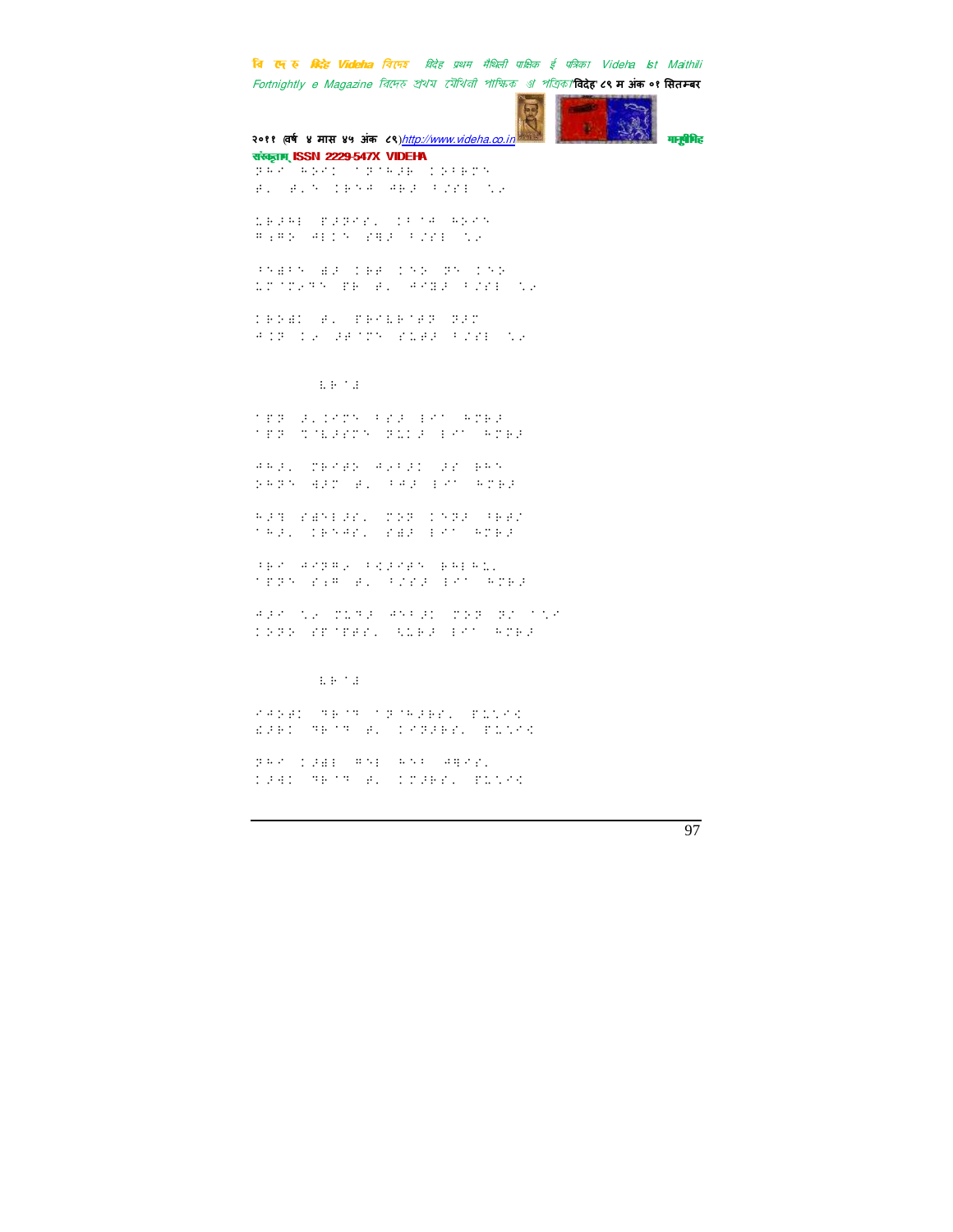चि एत् रू मिन्हे Videha निएन्थ विदेह प्रथम मैथिली पाक्षिक ई पत्रिका Videha Ist Maithili Fortnightly e Magazine विरमह शेथेग द्योंथिवी शीष्मिक औ **विदेह' ८९ म अंक ०१ सितम्बर २०११ Service** (वर्ष ४ मास ४५ अंक ८९)http://www.videha.co.in | मही मानुष्य संकृताम् ISSN 2229-547X VIDEHA ⢹⢼⣅⢽⢵!⢾F!⢽⢷⢻⣅⢽!⣅⣔⢼6! ⢲⢼!⢹⢷⢹!⢳⢼⢷F!3⣅⣁⣊! ⣈⢾!⢳⢷⢷⢴!⢾F!⢽⢴!6⢻5! !⢽⢼⢺!⢹⢷⢹!⣎⢼⢷F!3⣅⣁⣊!  $\frac{1}{2}$  (Fig. )  $\frac{1}{2}$  (Fig. )  $\frac{1}{2}$  (Fig. )  $\frac{1}{2}$  (Fig. )  $\frac{1}{2}$  (Fig. )  $\frac{1}{2}$ !⢹⢷⢹!⢾F!⢽^⢽⢳⢼⢷F!3⣅⣁⣊!  $+$  +  $+$  +  $+$  $\sim$  10  $\sim$ ⢽5!⢳⢷⢼!66! ⢳F5!⢳⢷⢼!66! 3⢽⢼!5!⢼!⢽5!! ⣅⢾5!⢳⢷⢼!66!  $\label{eq:4} \begin{array}{ll} \left\langle a_{1}, \ldots, a_{n} \right\rangle & \left\langle a_{n} \right\rangle & \left\langle a_{n} \right\rangle & \left\langle a_{n} \right\rangle & \left\langle a_{n} \right\rangle \\ \end{array}$ ⢷⢳5!⢳⢷⢼!66! ⣁⢵⣛!⢹!⣅⢾6!⢳⢼F! ⣅⣚5!⢳⢷⢼!66! ⢽^⢽⢳⢼⢷!⢽⢼.⢻⢼! 5!⢳⢷⢼!66!  $\sim$  4.4  $\pm$  7.4  $\pm$  $\mathbb{R}^*$ ⢽5⢾!⣁!⢳⣚⢼!⢳⢷⢼!66! ⢳F5⢾!⣁!⢳⣚⢼!⢳⢷⢼!66! ⢳⣅⢽⢷!3⢽⢼!5!⣇⣉⣇⢼!⢽⢳! ⣅⢾5⢾!⣁!⢳⣚⢼!⢳⢷⢼!66! ⣅⣚⢽⢼!⣈⢷⢼3!⢽⢳!⣅⢹⢼!⢳⣓F!⢵^⣓!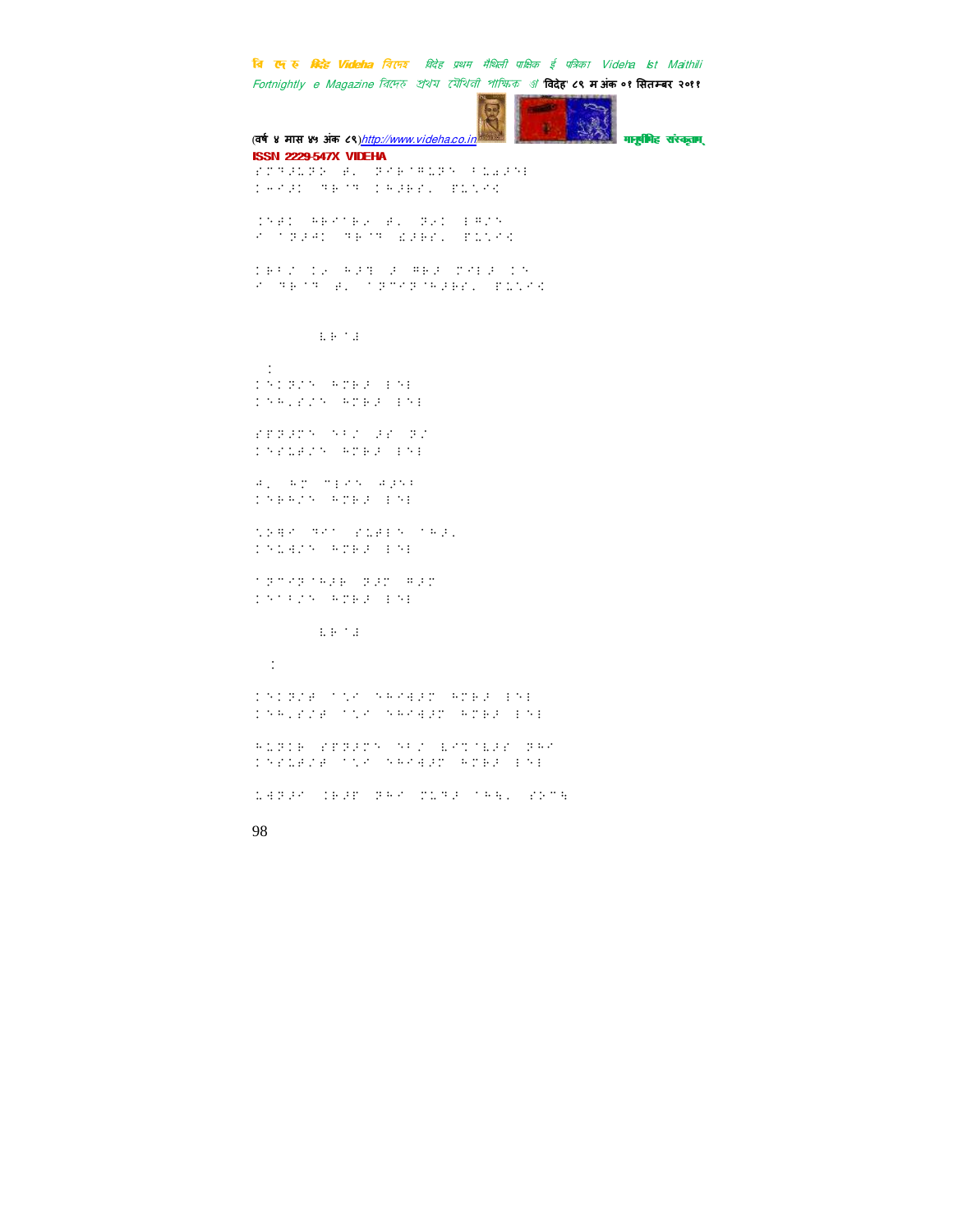चि एत् रू मिन्हे Videha निएन्थ विदेह प्रथम मैथिली पाक्षिक ई पत्रिका Videha Ist Maithili Fortnightly e Magazine রিদেহ প্রথম মৌথিনী পাক্ষিক প্র পত্রিকা**'বিदेह' ८९ म अंक ०१ सितम्बर** 



संस्कृतम् ISSN 2229-547X VIDEHA

⣅⢾5⢾!⣁!⢳⣚⢼!⢳⢷⢼!66!

⢼⢾!⣐⢻!⢼!⢻6!⢽⣅⣈.⢻⢷⢹⢼! ⣅⣛5⢾!⣁!⢳⣚⢼!⢳⢷⢼!66!

⢽^⢽⢳⢼⢷!⢽⢼!⢻⢼⢵!⢾F!⢽^⢽⢳⢼⢷! 5⢾!⣁!⢳⣚⢼!⢳⢷⢼!66!

 $+$  +  $+$  +  $+$ 

⢳⢷⢼!⢵⢽!56!⢼⢾⢷!⢹⢽⢼!⢼F3! !⢼⢳⢷!⢳.⢳!⢷5⢾!3⢹⢽⢼!⢼F3!

6⢻5⢾!⢷⢳6⢳⣅F!⢸⣞!⢼!⣓^⢽⢼!⢾⣐⢾⢷! SSIM CONSTRUCT OF THE CONTROL OF THE CONTROL OF THE CONTROL OF THE CONTROL OF THE CONTROL OF THE CONTROL OF THE

!⢽⢴!⣋⢺⢼⢽!⣁5!⢴!⣅⢽⢹⢷⢴! ⢹⣈⣊!⣁⢼⢾⢴!63⣞⢼6!⢾⢻⢼!⢼F3!

AT AN INTERNATIONAL ⢼⢺⢾!!!⣅6⢷.⢸⢻⣇⢼!⢼F3!

⣅⣔⢼⢾!⢽5!⢷⢳⢾!3⢼⢾!⣔⢷⢼6! ⣅⢽⣓!⢽⢼⢳⢾!⢾F!⣋5⢾!⣁5!⣅⢻⢼!⢼F3!

⢽^⢽⢳⢼⢷!⢷⢳⢾!⣇⢼!^⢽⢳⢼⢷!⢴!⢷5! ⣝!3⢷!⢸!⢽5!⢺⢻⢷⢼!⢼F3!

 $+$  +  $+$  +  $+$ 

⢳⢽!⢳⢼F!3⢷!⣁6!3⣁⢼⢾!⢺⢼⢽6!⢳! ⣈⢼6⢴!⣓⢳F!⢾F!⣁⣁6!3⣁⢼⢾!⢺⢼⢽6!⢳!

⢼⢻!6⢼⢻6!⣁5!⣃⢷!!^⢽⢾⢼!⢻33!⢽⢳!⢵⢽⢵! ⢼⢷⣜!3⢽!⣞!⣁6!3⣁⢼⢾!⢺⢼⢽6!⢳!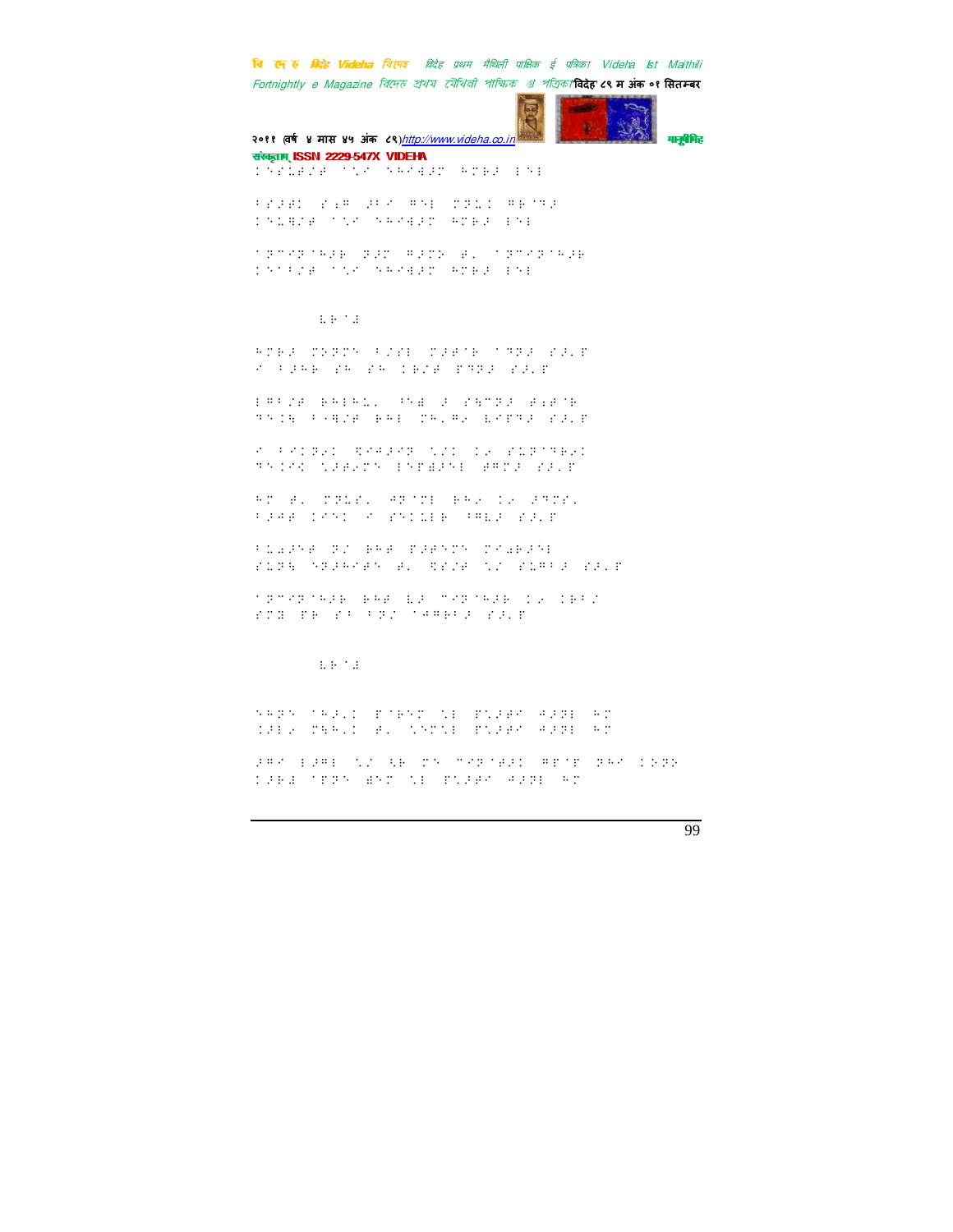चि एत् रू मिन्हे Videha निएन्थ विदेह प्रथम मैथिली पाक्षिक ई पत्रिका Videha Ist Maithili Fortnightly e Magazine विरमह शेथेग द्योंथिवी शीष्मिक औ **विदेह' ८९ म अंक ०१ सितम्बर २०११** 



⢵⣐C⣛⢴!⣅F⣃65!⢼!⢺⢷⣈⣅⢼!^6!⢻65! ⢹⢼!⢵!⢽6⢴!⢸!⣁6!3⣁⢼⢾!⢺⢼⢽6!⢳!

⢼⢽⣓⢽!⢾F!⢽5!⣁5!⢼!⣞⣓⣞5!⣁5!⢷.⢷!⢹⣉! 6⢵!66!⢽.⣞!⣁6!3⣁⢼⢾!⢺⢼⢽6!⢳!

 $+$  +  $+$  +  $+$ 

ISSN 2229-547X VIDEHA

⢼⣞.3⢼⢽.⢼⢾!66!⣝⣅⢹⣎! ⢹⣈⣓!⣁⢵⣞⢵!⢼⢾!66!⣝⣅⢹⣎!

⢼⢹⢷⣉!⢽⢼!⢼⢹⢷⣉⣇⢼⢹⢴! ⣅⢹⣎.⢻⢼F⣎⢴!⢻⢼⢾!66!⣝⣅⢹⣎!

⢺⢷.⢺⢴⢽.⢺⢵⢷⣅!⢾⢼!⢽5! ⢹⣈⣓!⢶6!3⢼⢾!66!⣝⣅⢹⣎!

⢽⣓⢽!⢽5!^⣞!3⣛⢾5!⣞⢴! ⢼!⢾F!⢻⢷⢸3⢼⢾!66!⣝⣅⢹⣎!

⢾⢽⢴⢴!⢺⣅⢻!!⣇⣝⣇⣙⢼! ⢼F⣔!⢳⢵⢾!3⢷⢼⢾!66!⣝⣅⢹⣎!

 $+$  +  $+$  +  $+$ 

3⢾⢼6!⢺⢼!⢼!⢽35⢾!⣁⢴! ⣋⢼!⣔⢼!3⢷⢼⣉!⢾5⢾!⣁⢴!

⢼⢻⢾!6⣈6!⢼⢻⢾⢴!36⢼⢽! ⣃⢵⣞⢼6⢼F!⣇⢼!⢷5⢾!⣁⢴!

3⢼⢽!⣛!⢻⢽⢳⢼⢾!⢷⢳65!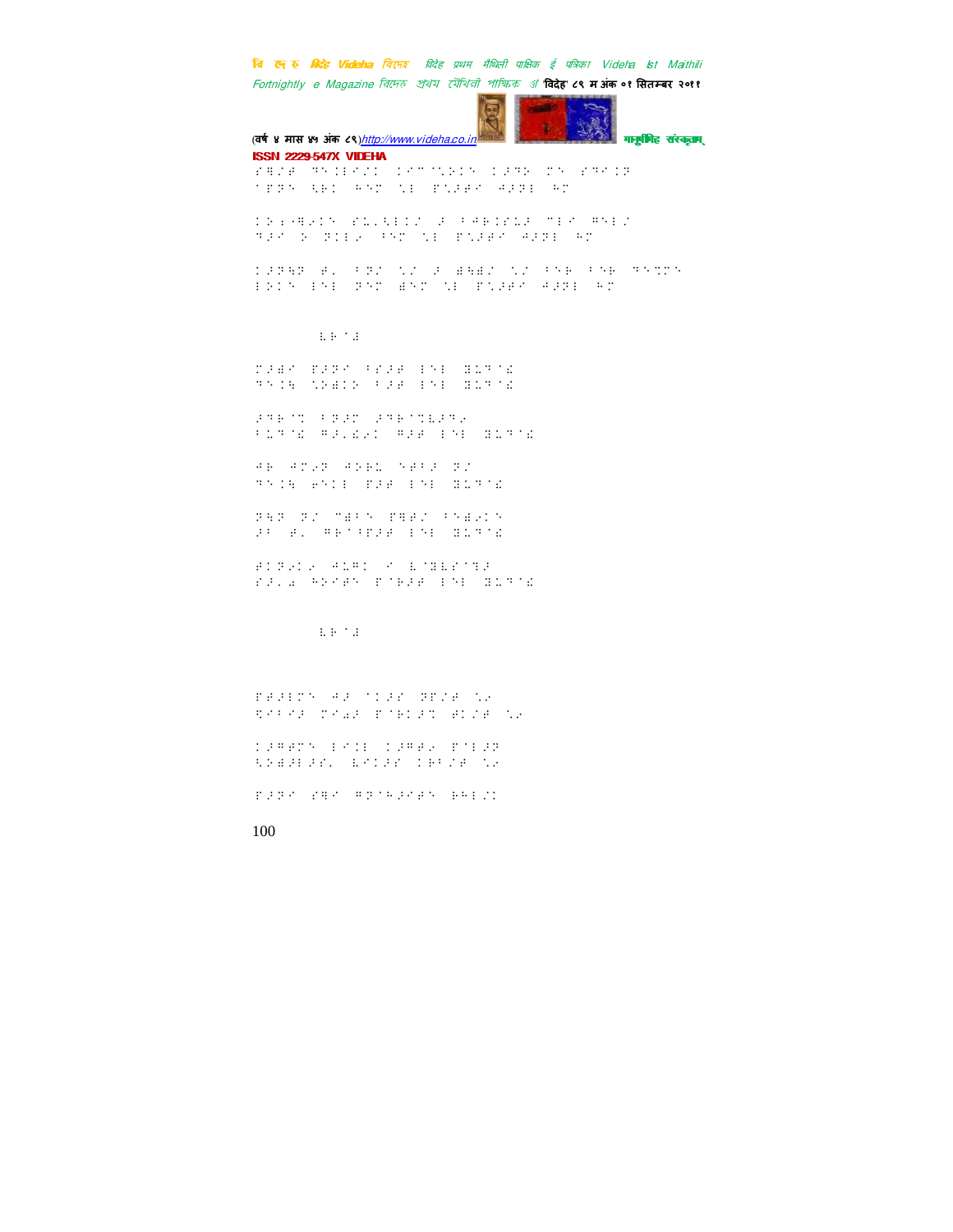चि एत् रू मिन्हे Videha निएन्थ विदेह प्रथम मैथिली पाक्षिक ई पत्रिका Videha Ist Maithili Fortnightly e Magazine রিদেহ প্রথম মৌথিনী পাক্ষিক প্র পত্রিকা**'বিदेह' ८९ म अंक ०१ सितम्बर** 



संस्कृतम् ISSN 2229-547X VIDEHA ⢼⢷!⢼⢽⢳!3⢼⢽!⢳5⢾!⣁⢴!

⣅⣛!⢹⣇⢴!⣅⢷⣙⢴!⢿⢾!  $\frac{1}{2}$  in the set of the set of the set of the set of the set of the set of the set of the set of the set of the set

^⢽⢳⢼⢷!⢽⢳!⢽^⢽⢳⢼⢷!⢽⢴! ⢾F!⢾F!3⢷^⣝!⢽⣅5⢾!⣁⢴!

 $+$  +  $+$  +  $+$ 

⢻⣅⣐⢻⣅⢼⢾!⢼⢾!^⣅33!⢷⢳⣓! 3⢹⣅⢷⢼⢾!⢼⢾!^⣅33!⢷⢳⣓!

^⢼⢷⣅!⢹!⢾F!3⢷!⢻6!⣎⣅F⢼!  $35\%$  . The state of the state of the state of the state of the state of the state of the state of

⢳⢼F!⣅⣐⣚⢼!⢺⣛!⢺⢽!⣁! ⢼⢾!⢼⢾!^⣅33!⢷⢳⣓!

⢳⣓F!3⢷!⢳F⢾!⢵.⢳⢵! ⣚⣚⢼⢾!⢼⢾!^⣅33!⢷⢳⣓!

 $\mathcal{A}$ ^^⢼⢾!⢼⢾!^⣅33!⢷⢳⣓!!

 $+$  +  $+$  +  $+$ 

⢳⣓F!⢾F!3⣛⢼6!⣁6⢳⣅F!⢳⢳⣓F!⢾F!3⣛⢼6!⣁6⢳⣅F! ⢳⣓F!⣃⢷⢼6!⣁6⢳⣅F!⢳⢳⣓F!⣃⢷⢼6!⣁6⢳⣅F!

⣉⢼⣝⢹!⢳⢽!⢸⣐⣞!6⣈6!⣁6!3⢼⢷!⢹⣈⢽! ⢳⣓F!⢾F!6⢺⢼6!⣁6⢳⣅F!⢳⢳⣓F!⢾F!6⢺⢼6!⣁6⢳⣅F!

⢷⣅6⢼⢳⢼!⢺⢽⢻⢴!66!⣊⢷⢴!⢷.⢷!⣊⢷⢴!⢺⢽⢴! ⢳⣓F!⣅⢼6!⣁6⢳⣅F!⢳⢳⣓F!⣅⢼6!⣁6⢳⣅F!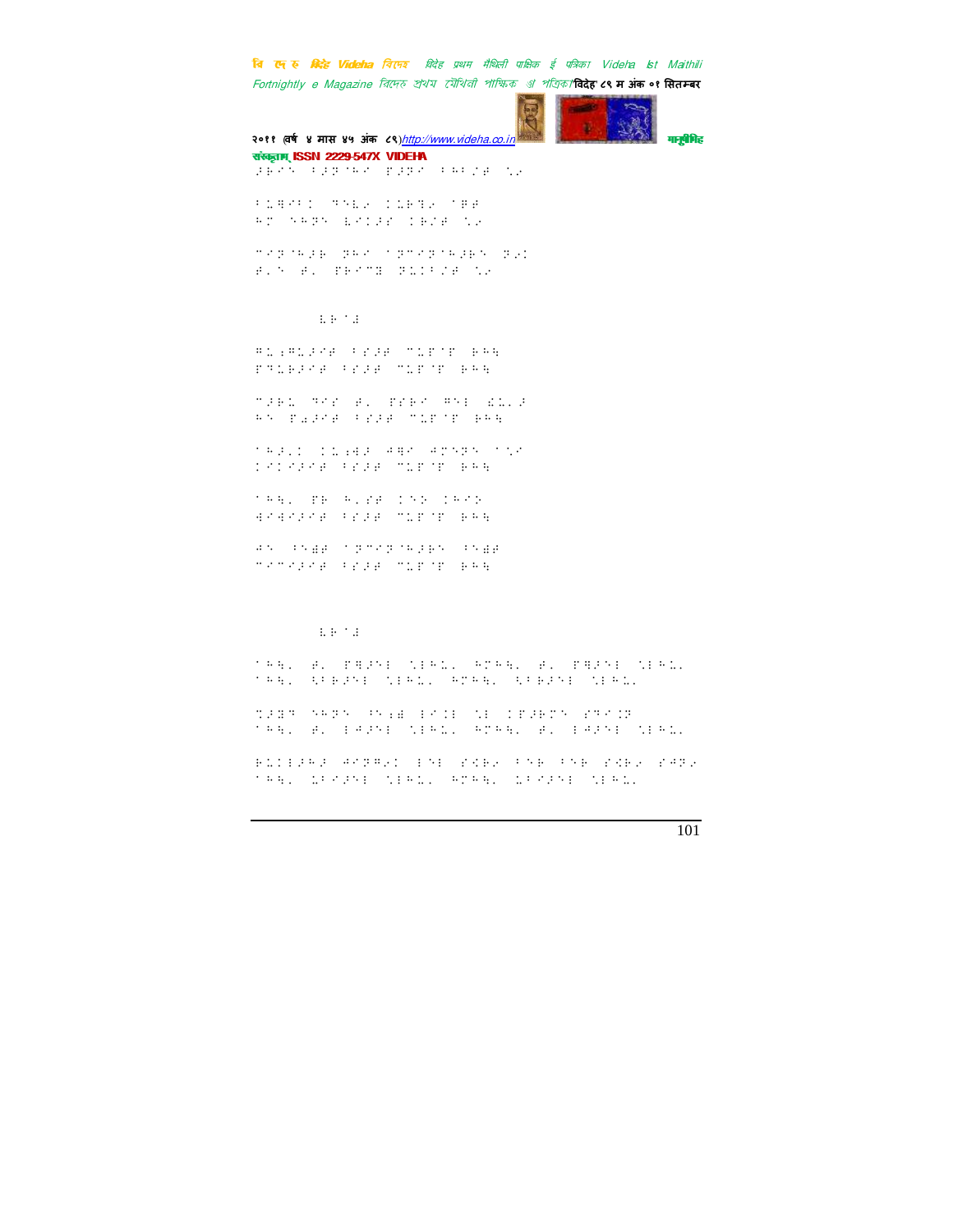बि एक स्टेड Videha विएक विदेह प्रथम मैथिली पाक्षिक ई पत्रिका Videha Ist Maithili Fortnightly e Magazine রিদেত প্রথম মৌথিনী পাক্ষিক *প্র* **বিदेह ८९ म अंक ०१ सितम्बर २०११** 



THE BUILDING PHENOMENON CONTRACTOR AND LOCATED teal relative teach end and relative teacher

part and all independence three searchers and are TRAD TRIANSPORTAGE ROAD TRANSPORTATIONS

 $\sim$  1.4  $^{\rm o}$  1.4  $^{\rm o}$ 

sined (each all discrete discuss all discept editorials) formal all toget me seen all predicable range

BETS AL SAM ARE SURFACESTED PROPER ANE IPSIDI PLARAN NIED INIP IPRO

PAPERTY TRIL ANISY NATY TERM AN INVESTIGATION ALCOHOL: BARDO GARDEN GARDEN DO BOL GARDEN DESCRI

de la primedio moeur al chied ciede dedicato ai ai  $\sim 100$ TRIAN INSPECTION PRINT PERMIT AND CONTROL

FRIDA PARA CONFIDENTIAL AND CAST INTERIOR All tag, day againsas al presidente rando

 $\sim$  1.40  $^{\circ}$  1.40

FRANCISCO FERRISCO PARA CONSUL Simpled cent admosphered than the

de al espídado pada apelas de dem Video Baro (rancomense) mnoscomeno

dealer all chaves in available constia balacción cando las negociones proporcionales.

ABILIAN NYBRA BAEL KRYIS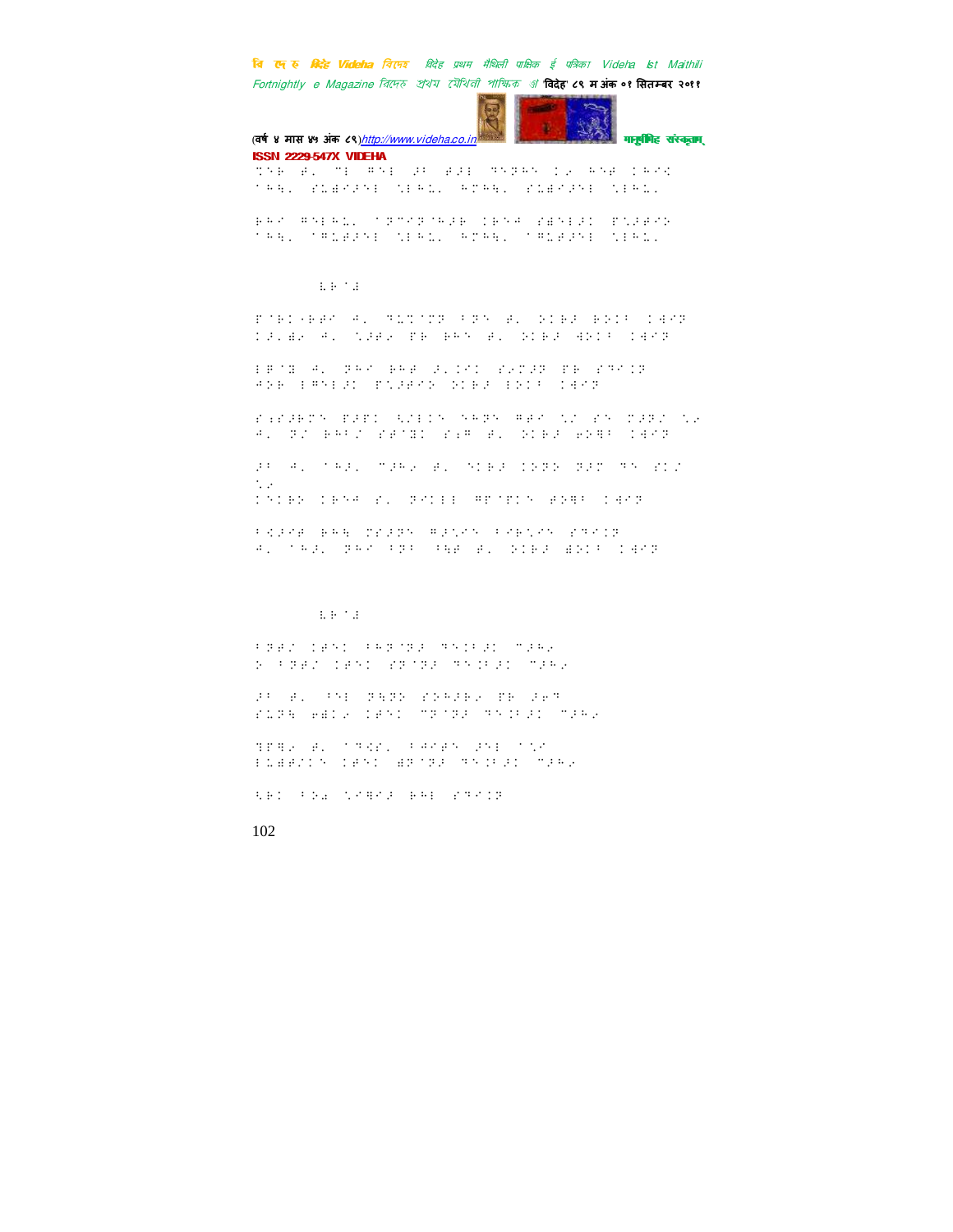बि एक रु मिनेट Videha विएक विदेह प्रथम मैथिली पाक्षिक ई पत्रिका Videha Ist Maithili Fortnightly e Magazine রিদেত শ্রথম মৌথিনী পাক্ষিক প্রাপত্রিকা**'বিदेह' ८९ म अंक ०१ सितम्बर** 



संस्कृतम् ISSN 2229-547X VIDEHA 

 $\label{eq:Ricci} \mathbb{E}[\nabla \cdot \hat{\theta}(\mathcal{H})] \mathcal{H} = \mathbb{E}[\nabla \cdot \hat{\theta}(\mathcal{H})] \mathcal{H}(\mathcal{H}) = \mathbb{E}[\nabla \cdot \hat{\theta}(\mathcal{H})] \mathcal{H}(\mathcal{H}) = \mathbb{E}[\nabla \cdot \hat{\theta}(\mathcal{H})] \mathcal{H}(\mathcal{H})$ tanti sanche engagemento di contenta

主要方法

FERRY CORRECTED FREE TRACTO CONTROL rederi rede sua rechee in horiesi

ARCON ANGARAN CARA CERE BUS DAY SABADAS rrange company them a sample of the company that

conservation response to the experiment of substantial states. TRA SAMPLE EDGE SEDE TESTER TAS ANCHOR

FILERY PRYOR LEARNER DRIVERS CONFIDENTIAL CARD  $\mathcal{O}(10)$ 1951 1961 TROVAGE AVAILABLE TAX (15) TROVAGE

 $\mathcal{B}(\mathcal{I}) = \mathbb{B}(\mathcal{B}(\mathcal{B})) = \mathbb{B}(\mathcal{B}(\mathcal{B}(\mathcal{B}(\mathcal{B}))) = \mathbb{B}(\mathcal{B}(\mathcal{B}(\mathcal{B}))) = \mathbb{B}(\mathcal{B}(\mathcal{B}(\mathcal{B}))) = \mathbb{B}(\mathcal{B}(\mathcal{B}(\mathcal{B}(\mathcal{B}))) = \mathbb{B}(\mathcal{B}(\mathcal{B}(\mathcal{B}))) = \mathbb{B}(\mathcal{B}(\mathcal{B}(\mathcal{B}))) = \mathbb{B}(\mathcal{B}(\mathcal{B}(\math$ 

法书 1法

 $\mathcal{N}(\mathbb{C})$  , if  $\mathcal{N}(\mathbb{R})$  , and  $\mathbb{R}$  , if  $\mathcal{N}(\mathcal{N})$  , if  $\mathcal{N}(\mathbb{C})$ SAS SARARI ANIMAL ISAI

FORECATEST ENE PELBO SANT al de landa minimulatea desp

AT SPACENTALL CAPAINTAL ATEN INFORM TERRITORY

reason (From Sales School red) de energia algebra desi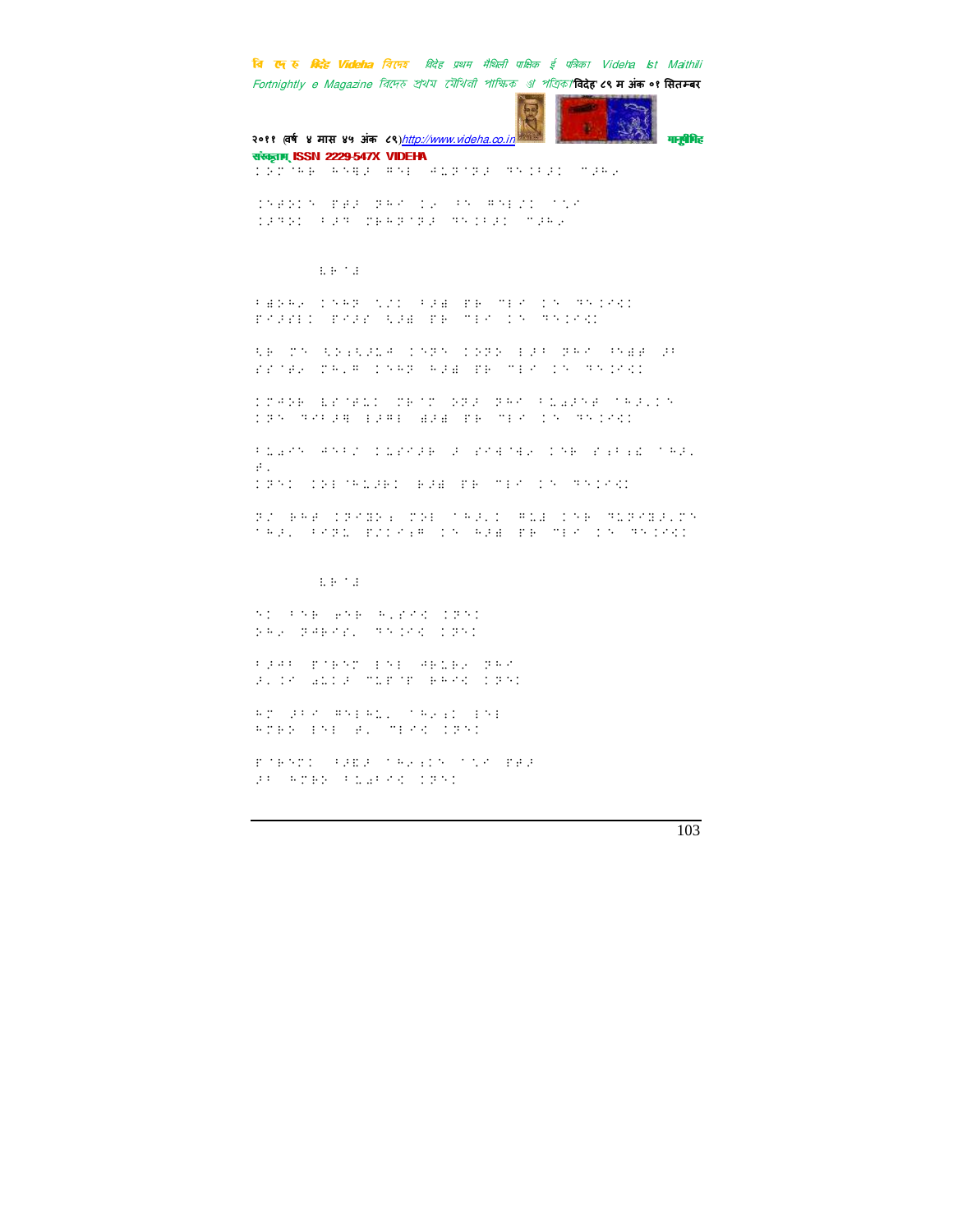चि एक स्टिड Videha विरफ्श विदेह प्रथम मैथिली पाक्षिक ई पत्रिका Videha Ist Maithili Fortnightly e Magazine রিদেত প্রথম মৌথিনী পাক্ষিক *প্র* **বিदेह ८९ म अंक ०१ सितम्बर २०११** 



मानूष्टीमेह संस्कृतम्

**ISSN 2229-547X VIDEHA**  $\mathcal{G}(\mathcal{G},\mathcal{F})=\oplus_{\mathcal{G}}\oplus\oplus_{\mathcal{G}}\oplus\mathcal{G}(\mathcal{G},\mathcal{G})\oplus\mathcal{G}(\mathcal{G})\oplus\mathcal{G}(\mathcal{G})\oplus\mathcal{G}(\mathcal{G},\mathcal{G})$ Add (Fig. 15 discreted 1951

(वर्ष ४ मास ४५ अंक ८९)http://www.videha.co.ir

 $-0.4934$ 

management and partnership and partnership TERNAL EVAN CATA NUMBER PROPERTY

SUIPTY PERSON SPECIAS BIND rednes and receive disperse to

tale consecuto citale inese ere. TERNEL ALBE ROB NUMBER AND ELECTRON

a elas con el este del conece a participidade. 大学学校、工芸学校、学校生で新たなのでは、工芸学生で新たなの

THE BAR CROBS SELL CASSER OF SHARRING med redail askeast. Themed redail as zaility

(五王 九正)

rkrat rua altu al spaca apti.<br>Promert abrilatus al bara apt

mode avanced as a moment abandonado FOR YOU SEPTED YOUR BOOK

 $\mathbb{P}(\mathbb{R}(\mathbb{R}^d)) = \mathbb{P}(\mathbb{R}(\mathbb{R}(\mathbb{R}^d)) = \mathbb{P}(\mathbb{R}(\mathbb{R}^d)) = \mathbb{P}(\mathbb{R}(\mathbb{R}^d)) = \mathbb{P}(\mathbb{R}(\mathbb{R}^d)) = \mathbb{P}(\mathbb{R}(\mathbb{R}^d))$ HAIN SPEAK (ANDRE 2019) EST

Your all mays may assume that the time TIME CRASS PARK BREAK BAY

men madni de el cadie ele.<br>Tram dese tip tip ciente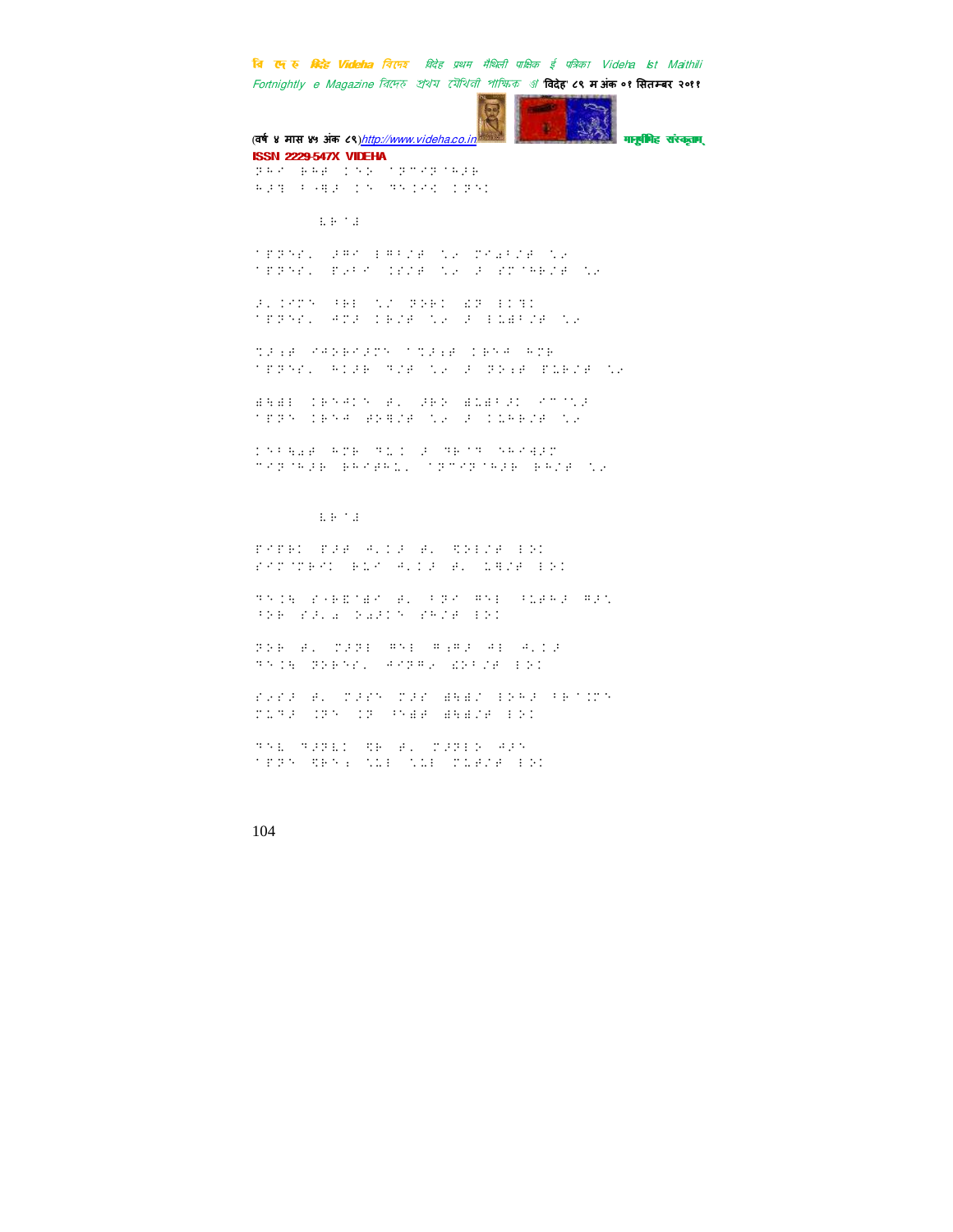बि एक स्टेड Videha विएक विदेह प्रथम मैथिली पाक्षिक ई पत्रिका Videha Ist Maithili Fortnightly e Magazine রিদেত প্রথম মেথিনী পাক্ষিক প্রা পত্রিকা**'বিदेह' ८९ म अंक ०१ सितम्बर** 



२०११ (वर्ष ४ मास ४५ अंक ८९) http://www.videha.co संस्कृतम् ISSN 2229-547X VIDEHA

 $\mathbb{E} \oplus \mathbb{P} \mathbb{E}$ 

TRIPS AS CONTROL PROTECTIVES AND PROV means a sail that mean abuse avoc

capit sake man agreements the rak arabbi sabi saka masa araba ara

 $\begin{array}{cccccccccccccc} 2 & 3 & 2 & 3 & 4 & 5 & 6 & 6 & 6 & 6 & 7 & 8 & 7 & 8 & 7 & 8 & 8 & 9 & 9 & 9 & 1 & 9 & 9 & 1 & 9 & 9 & 1 & 9 & 9 & 1 & 9 & 1 & 9 & 1 & 9 & 1 & 9 & 1 & 9 & 1 & 9 & 1 & 9 & 1 & 9 & 1 & 9 & 1 & 9 & 1 & 9 & 1 & 9 & 1 & 9 & 1 & 9 & 1 & 9 & 1 & 9 & 1 & 9 & 1 & 9 & 1 & 9 & 1 & 9 & 1 &$ 

rack: Carry Star Carack aport PACIFIC PRP TRIBUEL ON INSPERSIONS

de la sensada del permite del para la sensa

 $\sim$  1.4  $^{\circ}$  1.4

 $\mathcal{A}(\mathcal{G},\mathcal{A})=\mathcal{G}(\mathcal{H})=\mathcal{A}(\mathcal{G},\mathcal{G})=\mathcal{A}(\mathcal{G})=\mathcal{G}(\mathcal{G})=\mathcal{G}(\mathcal{G})=\mathcal{G}(\mathcal{G})=\mathcal{G}(\mathcal{G})\mathcal{G}$ 33 FRAME CARD DARK TVR DOCTRI

 $\mathcal{A} \times \mathcal{B}(\mathcal{B},\mathcal{G}) \cong \mathcal{A}(\mathcal{B},\mathcal{B},\mathcal{G}) \cong \mathcal{B}(\mathcal{B},\mathcal{G}) \cong \mathcal{B}(\mathcal{A},\mathcal{G}) \times \mathcal{B}(\mathcal{G}) \cong \mathcal{B}$ TRIPS REAR AND INTERFERANCE TABLE

PORT PRESS RESIDENCE PARA TRIPS SPACES INTERVIEWED IN TES

TRIC IN TRATIFICATION INFO TAIRS FRANCE INTRODUCED IN TEL

TRENEWIC PERIOD PER PACK PTER FREE SCOTTS SAN TRIAR IN TEL

 $\sim$  1.4  $^{\circ}$  1.4  $^{\circ}$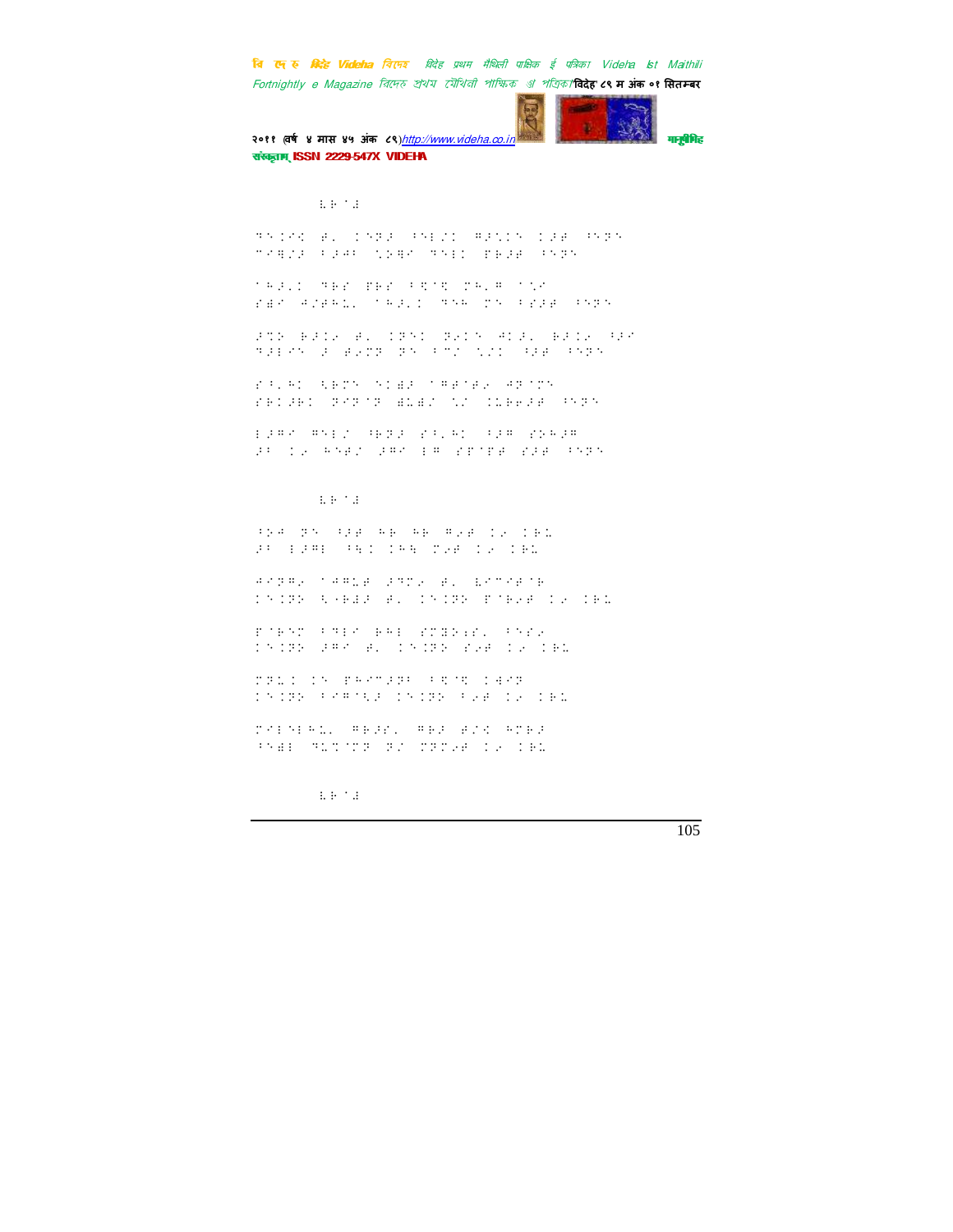चि एक स्टिड Videha विरफ्श विदेह प्रथम मैथिली पाक्षिक ई पत्रिका Videha Ist Maithili Fortnightly e Magazine রিদেত শ্রথম মৌথিনী পাক্ষিক প্রা **বিदेह ८९ म अंक ०१ सितम्बर २०११** 



(वर्ष ४ मास ४५ अंक ८९)http://www.videha.c **ISSN 2229-547X VIDEHA** 

NIBA MAR POBA EP BABADN MEZN

SAMPLESS COPP TRESPACES CONS

PERMIT REPORT OF THE PERMIT REPORT ring and a spectral top of the strip of the

distant and array descriptions of the ASSAULT SECRETIFS (SALE) CORPORATION

ready adaptively incredited the ness interactivas as acceptos inco-

TRNT TNIEN REPORT NOTHER PERMITTEN TERN ENCLOSERY SERVICE TERN

○ 五田 下注:

a participan political constant and construction of the Constant of the Constant of the Constant of the Constant of PORTABLE PROPERTY ARRESTS TO PURCHASE

 $\mathcal{H}(\mathcal{I},\mathbb{R}^{N})=\mathcal{H}(\mathcal{I},\mathcal{I},\mathcal{I})=\mathcal{I}(\mathcal{I},\mathcal{I})=\mathcal{I}(\mathcal{I},\mathcal{I})=\mathcal{I}(\mathcal{I},\mathcal{I})=\mathcal{I}(\mathcal{I},\mathcal{I})=\mathcal{I}(\mathcal{I},\mathcal{I})$ Avec Stellage asers had the

pak mentang masjawan alam nep PART STRUCTURE ROBERT TERRITORI

canal freshow comes about the service FORD SIDE STORES ESPITATIONS TO THE

 $\sim$  1.4  $\sim$  1.4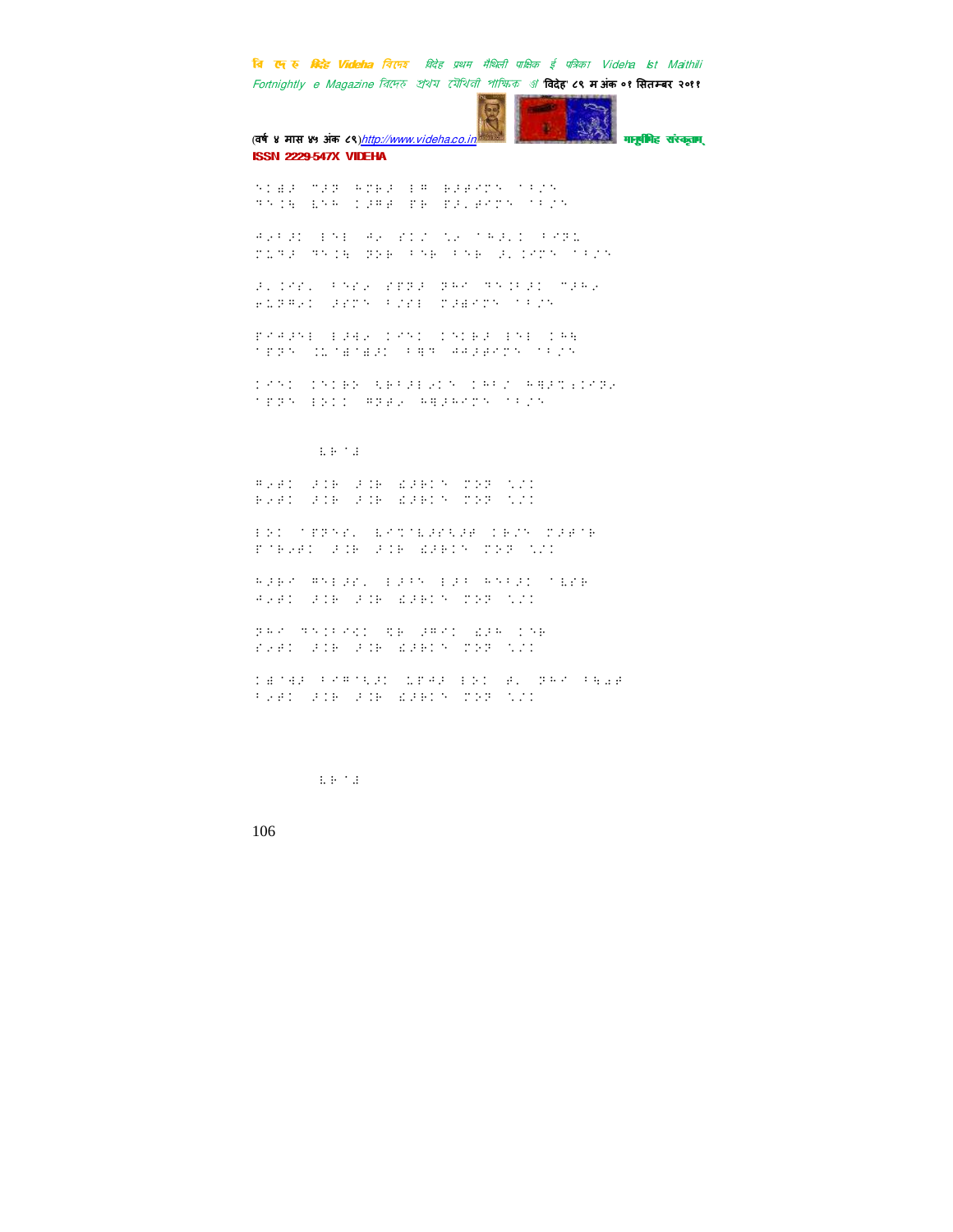चि एक स्टिट Videha विएक विदेह प्रथम मैथिली पाक्षिक ई पत्रिका Videha Ist Maithili Fortnightly e Magazine রিদেত শ্রথম মৌথিনী পাক্ষিক প্রাণবিকা**'বিदेह' ८९ म अंक ०१ सितम्बर** 

ra de la partida de la partida de la partida de la partida de la partida de la partida de la partida de la partida de la partida de la partida de la partida de la partida de la partida de la partida de la partida de la par

**Latitude** 

| २०११ वर्ष ४ मास ४५ अंक ८९)http://www.videha.co.in<br>मानुबेमिह                                                                                                                                                                                                                                                                                                                                                                                                                       |
|--------------------------------------------------------------------------------------------------------------------------------------------------------------------------------------------------------------------------------------------------------------------------------------------------------------------------------------------------------------------------------------------------------------------------------------------------------------------------------------|
| संस्कृतम् ISSN 2229-547X VIDEHA                                                                                                                                                                                                                                                                                                                                                                                                                                                      |
| and the state of the product of the product of the state of the state of the state of the state of the state o<br>不是的话,并是在这个人的的的话,只是让我们在这么一定分别分散                                                                                                                                                                                                                                                                                                                                     |
| 法法庭法 医中央的 法自治共同 电连接 经重要人的开关<br>distant in Article (Sandro Article Cardinal Article Article Article Article Article Article Article                                                                                                                                                                                                                                                                                                                                                   |
| CONCERNIAL PROPERTY AREA CONFORMATION<br>法法庭法庭院 医单位 人名英格兰人姓氏法德的变体 经未经金额                                                                                                                                                                                                                                                                                                                                                                                                              |
| <b>ABA BY COPPOINT AND PROTOCHLAGE</b><br>"不是"的女性对象,"我们要这么要要的。" 医子宫窦 计生产的 人名利伯拉                                                                                                                                                                                                                                                                                                                                                                                                      |
| <u> 이 주 할 것 이 이 주 할 수 있는 것 같은 이 중 위원 이 공원 중 할 수 있다. 이 또는 일 및 </u><br>医肾管的 医中央性神经的 医皮肤 的复数人性的的人的复数形式                                                                                                                                                                                                                                                                                                                                                                                  |
| 主要方法                                                                                                                                                                                                                                                                                                                                                                                                                                                                                 |
| $\left\{ \begin{array}{ll} \mathcal{L}^2 \left( \mathcal{L}^2 \right) \mathcal{L}^2 \left( \mathcal{L}^2 \right) \mathcal{L}^2 \left( \mathcal{L}^2 \right) \mathcal{L}^2 \left( \mathcal{L}^2 \right) \mathcal{L}^2 \left( \mathcal{L}^2 \right) \mathcal{L}^2 \left( \mathcal{L}^2 \right) \mathcal{L}^2 \left( \mathcal{L}^2 \right) \mathcal{L}^2 \left( \mathcal{L}^2 \right) \mathcal{L}^2 \left( \mathcal{L}^2 \right) \mathcal{L}^2 \left($<br>在了,"每次的,的去的吧,主办的,主办的这个世界的,会这里 |

 $\begin{array}{l} \mathbb{P}( \mathcal{A}(\mathcal{B}, \mathcal{C}, \mathcal{C})) = \mathbb{P}( \mathcal{A}(\mathcal{A}, \mathcal{C})) = \mathbb{P}( \mathcal{C}) = \mathbb{P}( \mathcal{A}(\mathcal{A}, \mathcal{C}, \mathcal{C})) = \mathbb{P}( \mathcal{A}(\mathcal{B}, \mathcal{C})) \\ \mathbb{P}( \mathcal{C}(\mathcal{B})) = \mathbb{P}( \mathcal{B}(\mathcal{B}, \mathcal{C})) = \mathbb{P}( \mathcal{A}(\mathcal{C}, \mathcal{C})) = \mathbb{P}( \mathcal{A}(\mathcal{C}, \$ 

code inec read apella car. A 2008 FAST PARK ON THE PARTNER WAR

 $\frac{1}{2} \left( \frac{1}{2} \left( \frac{1}{2} \right) \frac{1}{2} \right) \left( \frac{1}{2} \left( \frac{1}{2} \right) \frac{1}{2} \right) \left( \frac{1}{2} \left( \frac{1}{2} \right) \frac{1}{2} \right) \left( \frac{1}{2} \left( \frac{1}{2} \right) \frac{1}{2} \right) \left( \frac{1}{2} \left( \frac{1}{2} \right) \frac{1}{2} \right) \left( \frac{1}{2} \left( \frac{1}{2} \right) \frac{1}{2} \right) \left( \frac{1}{2} \left( \frac$ 

TO SAFET BELL AND STOLEN ARE SERVED design also themedienes and comes subset

 $\sim$  1.4  $\pm$  1.4  $\pm$ 

rath specifies and considerate FAUN EPPE FRA PLOF IN BRACTN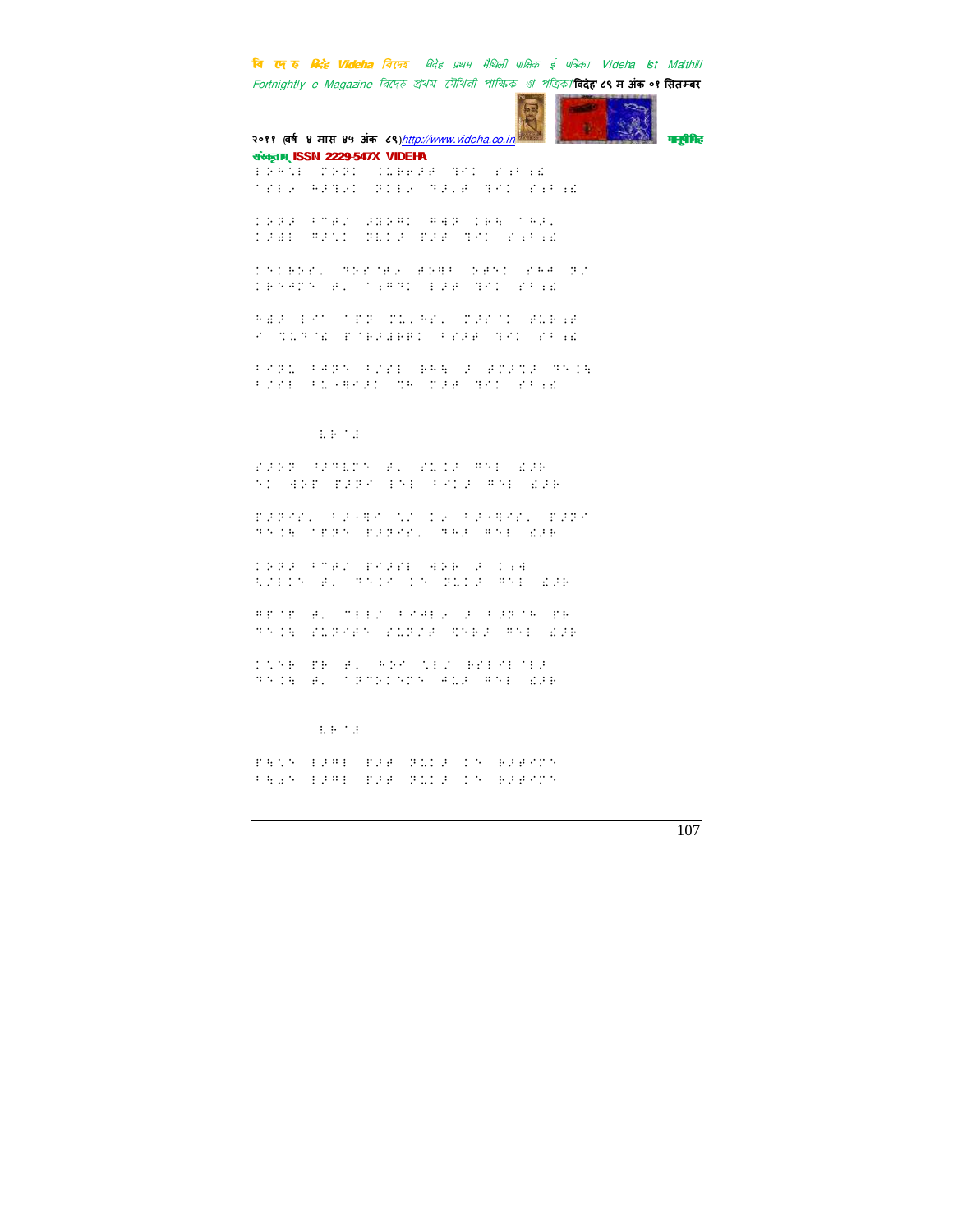बि एक स्टेड Videha विएक विदेह प्रथम मैथिली पाक्षिक ई पत्रिका Videha Ist Maithili Fortnightly e Magazine রিদেত প্রথম মৌথিনী পাক্ষিক প্র **বিदेह ८९ म अंक ०१ सितम्बर २०११** 

| (वर्ष ४ मास ४५ अंक ८९)http://www.videha.co.in<br>मानुबंधिह संस्कृतम् |
|----------------------------------------------------------------------|
| <b>ISSN 2229-547X VIDEHA</b>                                         |
| "我是一身,一天不是我了的头衣,我是一身的呢?" 共存的形态                                       |
| "中海性在一生法共生,生活甚么 其么如此,如今,中法县之的在                                       |
| 경고 이 장고 이 팔 보리 이 공개에 그 동료 장금이 어릴 것 같이 여행 기여진                         |
| "如果在外,主要用主人的变更,我会如果,如今,由这里的的外                                        |
|                                                                      |
| REAR PROPERTY CALLS TO EACH CAP                                      |
| "你会去了,我这些我们的这里,我会会这个女孩,我这里对女孩                                        |
|                                                                      |
| "不是你的是你来这里,是你的是你的?""我来的你是,我会会的我会。                                    |
| "为有东方,主法并主,主法县,其公之法,亦为,有法县之共为                                        |
|                                                                      |
|                                                                      |
|                                                                      |
| 主を立ま                                                                 |

 $\mathcal{L}^{\alpha}(\Phi,\mathcal{L}^{\alpha}(\Phi),\Phi,\mathcal{L}^{\alpha}(\Phi))\cong \mathcal{L}^{\alpha}(\Phi,\mathcal{L}^{\alpha}(\Phi),\Phi,\Phi,\Phi,\mathcal{L}^{\alpha}(\Phi),\Phi,\Phi,\mathcal{L}^{\alpha}(\Phi),\Phi,\Phi,\mathcal{L}^{\alpha}(\Phi))$ REPORT RUNAMED TRENTSPARTED.

aragonaksi mengingkan menganggi THE RICE SPACE OF CONSIDERATIONS

SPRING REGARD ANALOGN CAPERAL converte and converte algebra and

server from el tri marci s'armars. at transport specific at company con-

 $\sim 10^{11}$  and  $\sim 10^{11}$  and  $\sim 10^{11}$ 

really are me arounded berg. de las modificadas en caraciones.

 $\mathcal{S}$  , and an expected in the state of the state of the state of the state of the state of the state of the state of the state of the state of the state of the state of the state of the state of the state of the state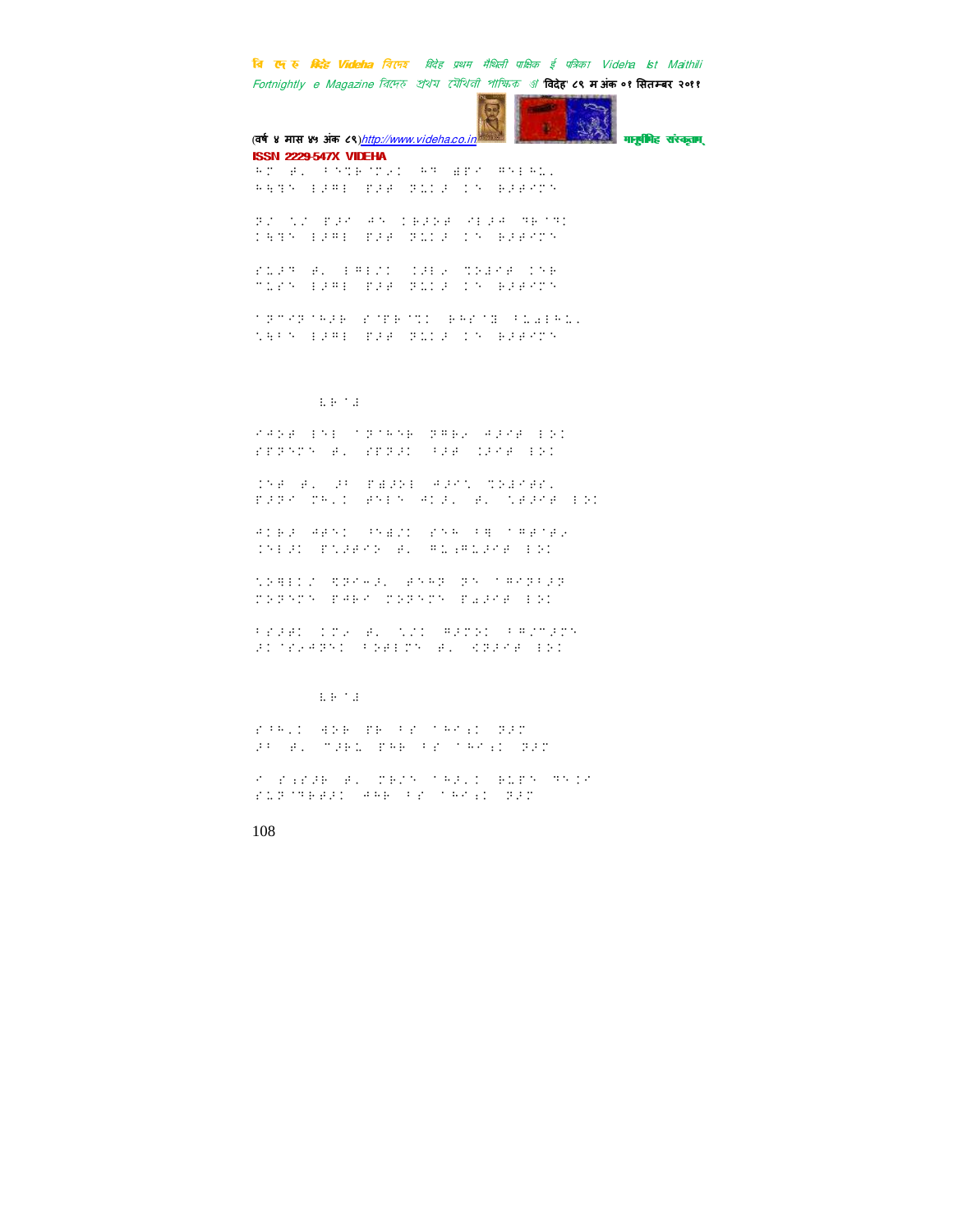बि एक रु मिनेट Videha विएक विदेह प्रथम मैथिली पाक्षिक ई पत्रिका Videha Ist Maithili Fortnightly e Magazine রিদেত শ্রথম মৌথিনী পাক্ষিক প্রাপত্রিকা**'বিदेह' ८९ म अंक ०१ सितम्बर** 



२०११ (वर्ष ४ मास ४५ अंक ८९) http://www.videha.co संस्कृतम् ISSN 2229-547X VIDEHA

SPECIAL CANDIDARY PUBLICATES ER BUSINESS DON FRONT PRESS

THE CHAIN SERVER CONTROL OF A REPORT de distrito employa concerto dam

ducts all recycle about each abra de animages excessivado

 $\mathbb{E}[\mathbb{H}^{(1)}]$  if

TERN BOIR PREPORTERS BACKER TO CERN ness abaktesieb, nebi abakte miniers

 $\mathcal{N}(\mathbb{C}[\Phi(\mathcal{S})] \cap \Phi(\mathcal{S}) \cap \mathcal{P}(\mathcal{S}(\mathcal{S})) = \mathbb{C}[\Phi(\Phi) \cap \mathbb{C}[\mathcal{S}]) \cap \Phi(\Phi(\Phi(\Phi)) = \Phi(\mathcal{S}(\Phi(\mathcal{S}(\mathcal{S}(\mathcal{S}(\mathcal{S}(\mathcal{S}(\mathcal{S}(\mathcal{S}(\mathcal{S}(\mathcal{S}(\mathcal{S}(\mathcal{S}(\mathcal{S}(\mathcal{S}(\mathcal{S}(\mathcal{S}(\mathcal{S}(\mathcal{S}(\mathcal{S}(\mathcal{S}(\mathcal{S}$ TERN PLEATENERS TRIP PROFILED

danat nepidangkan puntua nu kora.<br>Tapan kuan anakul tola korang totap tan

Nanci meluak energi diaran danam masu perinta ness abaktesist. Tere askerer miniers

die de l'apella pedu meale, la politique l'indimediate de neds they assume that a team of the most

 $\sim$  1.4  $^{\circ}$  1.4  $^{\circ}$ 

AT ISBN INTS TE BUTE ISBN AT ESAPI TERRI FRANCISCO

BAYIN PATPED PLANT PALL PALL TORPH ASSOCIATE RESPONSE TRAT

departs an earlier department about RABBATAL PATCH BOOTBER CHAT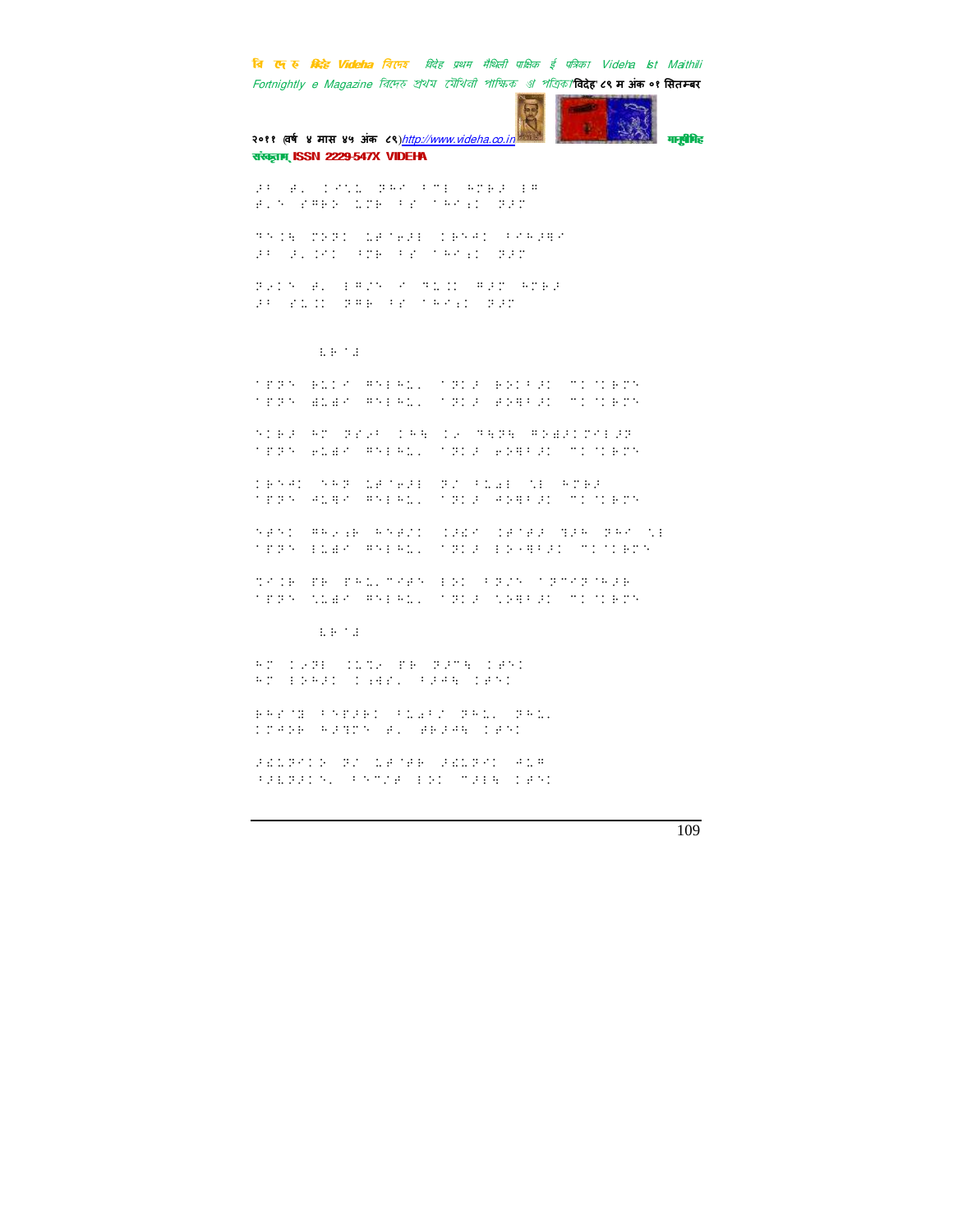बि एक स्टेड Videha विएक विदेह प्रथम मैथिली पाक्षिक ई पत्रिका Videha Ist Maithili Fortnightly e Magazine রিদেহ শ্রথম মৌথিনী পাক্ষিক প্র' **বিदेह' ८९ म अंक ०१ सितम्बर २०११** 



 $\mathcal{B}(\mathcal{N}) = \mathcal{B}(\mathcal{N}) = \mathcal{B}(\mathcal{N}) = \mathcal{B}(\mathcal{B}) = \mathcal{B}(\mathcal{N}) = \mathcal{B}(\mathcal{N}) = \mathcal{B}(\mathcal{N}) = \mathcal{B}(\mathcal{N}) = \mathcal{B}(\mathcal{N}) \mathcal{B}(\mathcal{N})$ Program interesting a service share and also

man real compact agency impressions. P. Address search constants search

压电流法

THE PICK PRESS EPPERATURE #BURI FRANCEL FETE 1991 FRANCI

Hospitalshes and international and the comed interest and case elements exact

completed the complete state of the state of the state  $\left( 1.3 \pm 0.1 \right) \times \left( 2.3 \pm 0.1 \right) \times \left( 4.3 \pm 0.1 \right) \times \left( 2.3 \pm 0.1 \right) \times \left( 4.3 \pm 0.1 \right) \times \left( 4.3 \pm 0.1 \right)$ 

FRAMENE ZONEA (PRIBAT) FLANTE (PRAM ALBUM LESS PRESS, SPACE LESSE CANADI

EVIDENT INC. FORD IT DAY (FABR deleg adapte adapta aesarr

 $\sim$  1. Fe  $^2$  1.

CARACTERS'S CASSAGE CREATED ARREST TORIC RAN INTRO- BRASS INFOSSION

male and a search paper and a search paper and the TRACTORESS RUSS SERVES STORAGES RASE

a prepria prejeta prepria pravilenog je a gorske. PARTS RESTURNS EN PERMITERS

THE 24 YEAR 24 YEAR 24 YEAR OLD FEDERAL ARE parage, para in apage pagan ager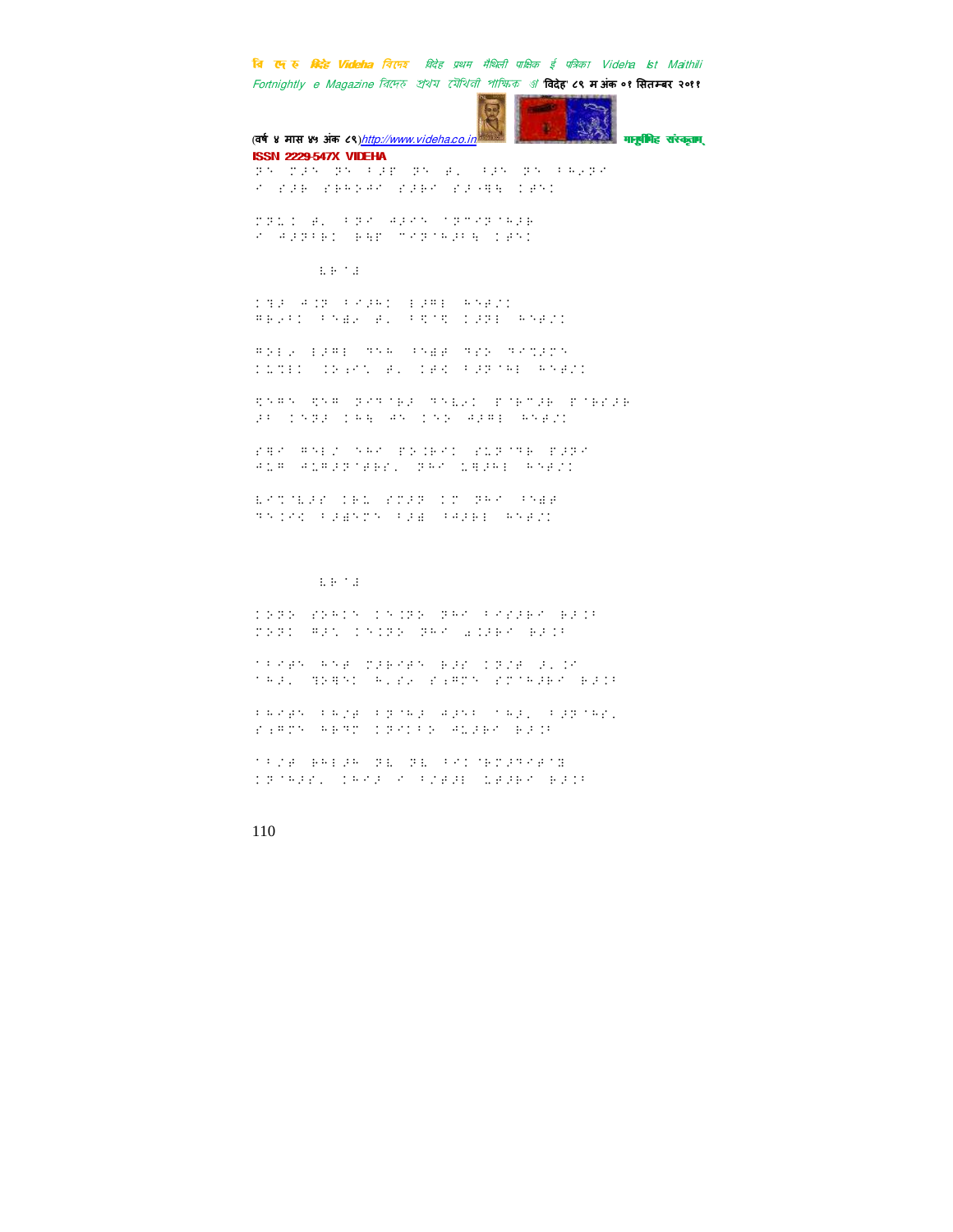चि एक स्टिड Videha विरफ्श विदेह प्रथम मैथिली पाक्षिक ई पत्रिका Videha Ist Maithili Fortnightly e Magazine রিদেত প্রথম মেথিনী পাক্ষিক প্রা পত্রিকা**'বিदेह' ८९ म अंक ०१ सितम्बर** 



संस्कृतम् ISSN 2229-547X VIDEHA di lagu terkeung kelua lagu dial CROSSING PRODUCTS PROPERTY

## 压制力的

a novel su contra la novel de cleara altre.<br>Imagen da cleara de calendario opera

A DEVELOPED BASE (ERV) NATIONAL PROPERTY pines are your commenced and are are had to

EVERY APPROXIMATION AND SOMETIME ard and ended, riad ask till he to

NORD RESERVE CRASHES IN A SERIES CRASH de la ciención dededica el massa nos

 $\sim$  1.40  $^{\circ}$  1.40

FOR SPECIAL PRESS PROVIDE FROM CHAZA RAFZI AR YOU

spectrum in the property of the state  $\mathcal{F}(\mathcal{F},\mathcal{F},\mathcal{F})$  . However, if  $\mathcal{F}(\mathcal{F},\mathcal{F})$  , where  $\mathcal{F}(\mathcal{F},\mathcal{F})$ 

FTS FFBLW WER IN THIS S al stare estri se ard

advisered aband aby durings to PARA CEDA BREDO RELATE

FARE SAM SAMPA DE PASSA PAD STATE CASA ARREST RATION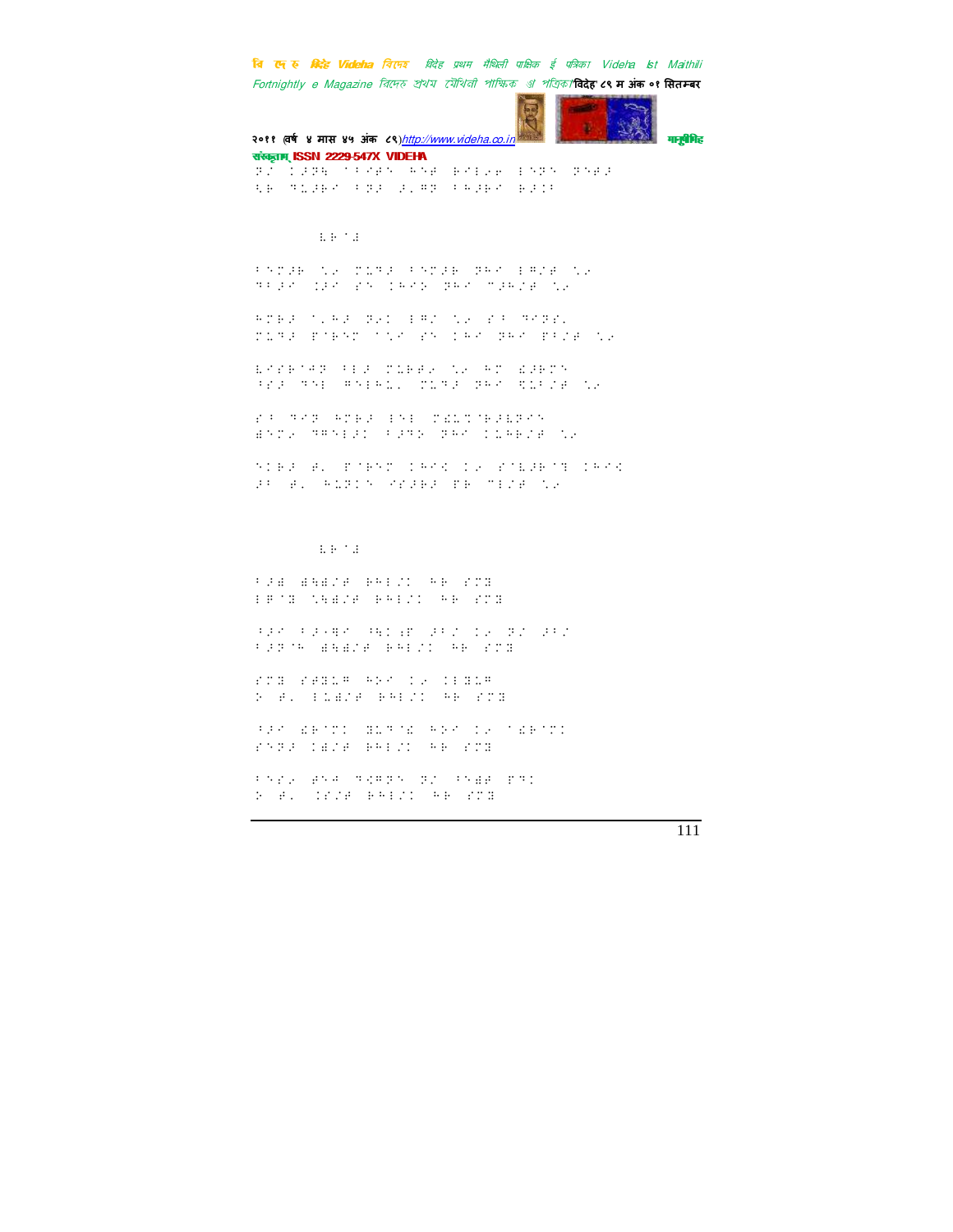चि एत् रू मिन्हे Videha निएन्थ विदेह प्रथम मैथिली पाक्षिक ई पत्रिका Videha Ist Maithili Fortnightly e Magazine विरमह शेथेग द्योंथिवी शीष्मिक औ **विदेह' ८९ म अंक ०१ सितम्बर २०११** 



ISSN 2229-547X VIDEHA

## $\pm$  +  $\pm$

⢼⣅!⣁⣅!⣇⢷⢵⣎⢼⢸⢼!⢾F!⣇^⢾⢷!⣅⣔⢼⢾!⣁5! SAIS TRANSPORT AN INSTALL SAN TRANSPORTING

⢷⢼!⢽⢼!⢾F!⢾⢾!⣙!⣅⢹⢼!⣉⢼⢽!⣎⢷!! 6⢵!⢷⢼F!⢴!⢷⢼⣇⣜⣐!66!⣃⣅⢷⢼⢾!⣁5!

.⢻⢵6⢴!^6!6⢻65!⢽⢼!⢸!!⢼! ⢹⣈⣓!⢶⣞⢵!⣁⣅⣞6⢼!3⢷!6⢵!^⣅⢼⢾!⣁5!

SUP SECTION OF THE STATE OF THE SECTION OF THE STATE OF THE STATE OF THE STATE OF THE STATE OF THE STATE OF THE STATE OF THE STATE OF THE STATE OF THE STATE OF THE STATE OF THE STATE OF THE STATE OF THE STATE OF THE STATE ⣉⢼⣐⢾.⢳6!3⢷!⣝⣅⢹⣎!3⢾⢼⢼!⢶⢳⢷⢼⢾!⣁5!

⢺6!⢺⢽⢻⢴!⣙!⢸⣞⢾!⢳⢷!3⢵⣙⢴!6⣈6! ⢼C⣛!⢾F!^⢼⢷⣅!⢹!⢺⢽⢻⢴!⢹⣈⢼⢾!⣁5!

++++!⣇⢷⣜.........2:+++++++!

⢺F!⢹⣉!⢼⢷⢵!⢽⢽⢼!⢳⢾5! ⢾F!!⢸⢷⣏⣞⢼^⢼⢷!⣅⢽⢽⢼!⢳⢾5!

⣝⢼!⢾F!3⣅6!⣝⢼!⢷⢼⢷! ⢹⣅⢽⢽⣓!⢹6⢼6!⣅⢽⢽⢼!⢳⢾5!

⢾⣝!⢾F!⢽6!⢷⢾5! ⢼⢽⢳6!⢾⢵!⢺⣅⢽⢽⢼!⢳⢾5!

6⣈⢾5!⢾⢳⢼!⣈⣓⢽F! ⢻⢺6!⢳⢷!3⢽⢽⢼!⢳⢾5!

⢺!⢹6⢾5!⣎6⢼⢳F! ⢵!⢼!^⢽⢽⢼!⢳⢾5!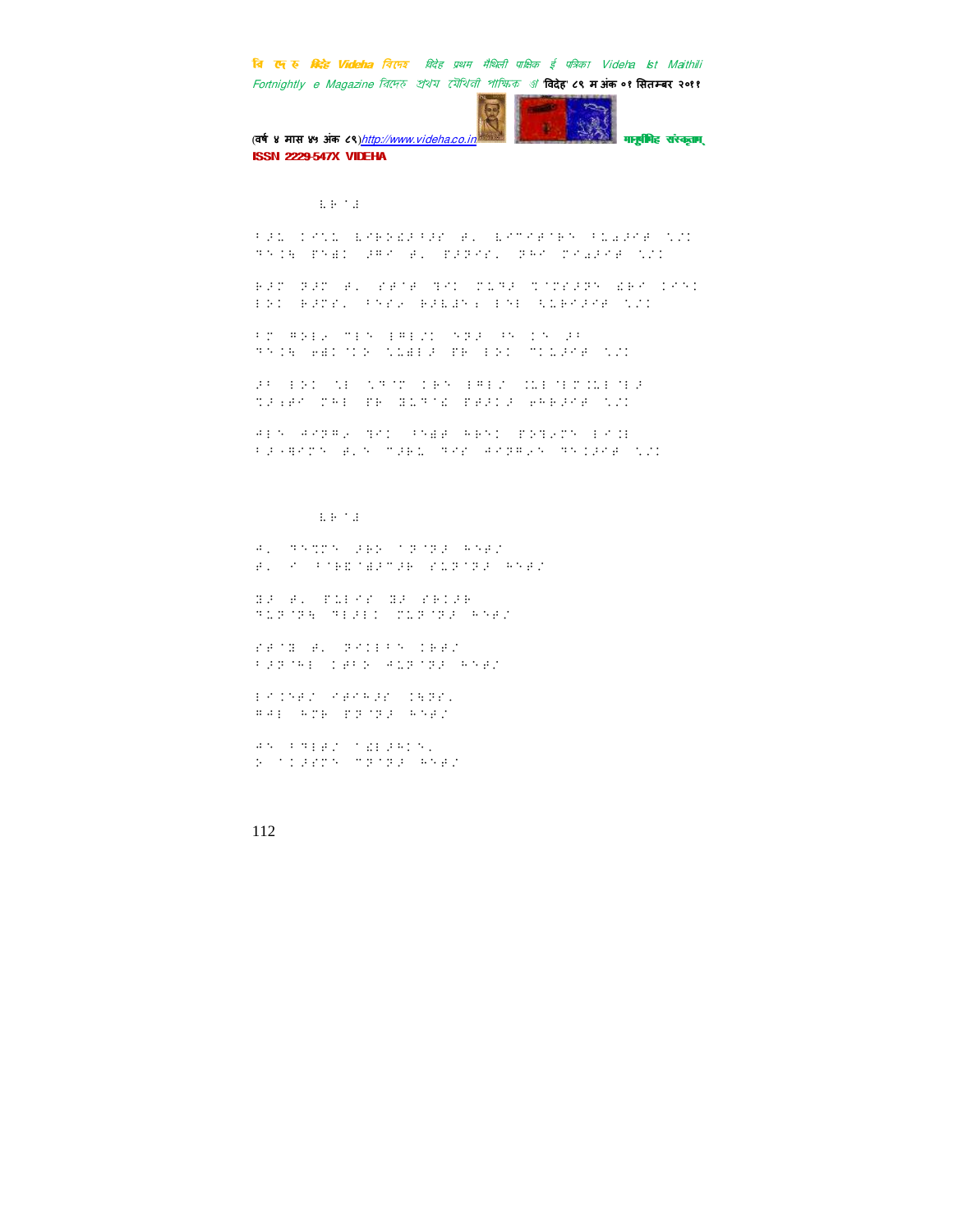बि एक रु मिनेट Videha विएक विदेह प्रथम मैथिली पाक्षिक ई पत्रिका Videha Ist Maithili Fortnightly e Magazine রিদেত শ্রথম মৌথিনী পাক্ষিক প্রাপত্রিকা**'বিदेह' ८९ म अंक ०१ सितम्बर** 



२०११ (वर्ष ४ मास ४५ अंक ८९)http://www.videha.co. संस्कृतम् ISSN 2229-547X VIDEHA

 $\langle \pm \pm \rangle$  1.2.

EVENIX COOPING STRONGER CERTIFIES AND

ATE TOP PART BON TRED (FORT) ROBERT STREET REPORTED THE RESIDENT

and a give of some of a program process section of the section named tedes and a service service teams.

will also in the country of the contract of the second second second second second second second second second de la propincia del calco consider en secol

 $\mathcal{H}(L,\mathcal{P}(L)) = \mathcal{H}(L,\mathcal{P}) = \mathcal{H}(L,\mathcal{P}(L),\mathcal{P}) = \mathcal{H}(L,\mathcal{P}(L)) = \mathcal{H}(L,\mathcal{P}(L),\mathcal{P}(-),\mathcal{P}(L,\mathcal{P}(L))$ de la dimension del segundo de segundo en la provi

 $\sim$  1.4  $^{\circ}$  1.4  $^{\circ}$ 

TRACK RESEARCH PARALLEL SPARAL CROAT RPA a seraa mod eme sea, angela eser

SA BI TAS PART SA TENA PERITING Architecto (1943) that companies the range and

TEACHERY ACCEPT SECTION CONTRACTOR a canar, canalisera nell'elemente

FEREN COESE INFORMATION FROM BEAUTIFUL CONSERVATORS PROCEDERS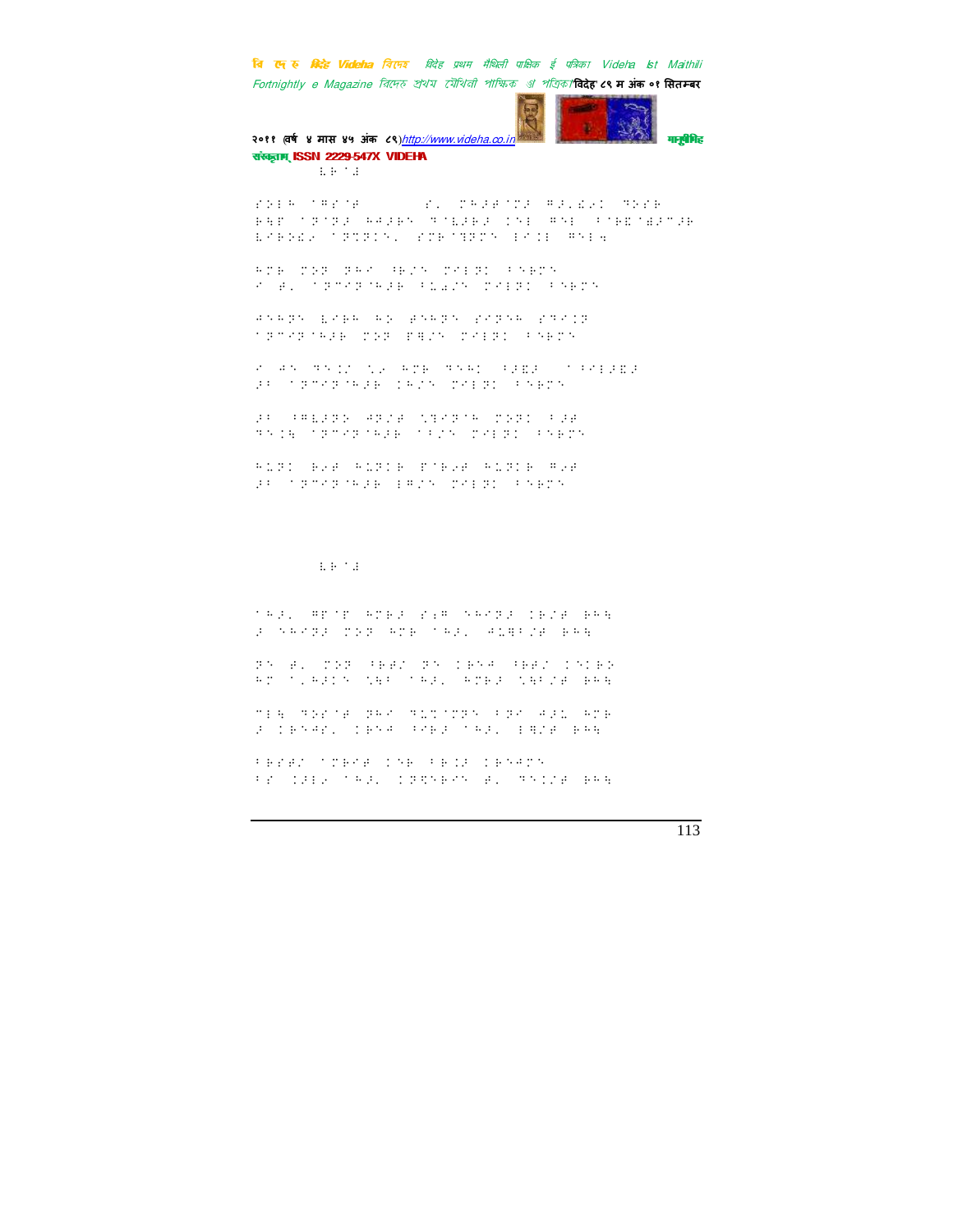बि एक रु मिनेट Videha विएक विदेह प्रथम मैथिली पाक्षिक ई पत्रिका Videha Ist Maithili Fortnightly e Magazine রিদেত শ্রথম মৌথিনী পাক্ষিক প্র' **বিदेह' ८९ म अंक ०१ सितम्बर २०११** 

**September** 



TO POSTAGE CERTAIN PORTLY PALAR CARED N parket and even avere incave a series and

#### $\sim$  1.40  $^{\circ}$  1.40

roda (Para rriga del mela male dolla del dop springered al season diese more on mode

SANDA ENTRADA ERRORA DE ADRESA ENTRADO said abas al svar grupe svis vi sko

Abstrace and the state of the state was stated and are TABLE BUT NAPPLE IBS TREPLE TAILS NITTERS

Now the media spectage and conducts and media addi-BUILDING REPORT FOR CORRECTED AT CRAP.

 $\pm$  3  $^{\circ}$  .

ja septembangan manya seperti pada BABI (1989) SCRNBINS COMMONDER

BU FROM TREE CALE FORDADO DI DIR reduce al sum there incomed

A 1970 YAFIY ANEYL (ANE) A 1972. ESPACIFICATORES ADDIN COMPARADOR

WARRANT ADRIES WATER CONTROL YEARN TENE PNECH CARABING

age missings to gas incredible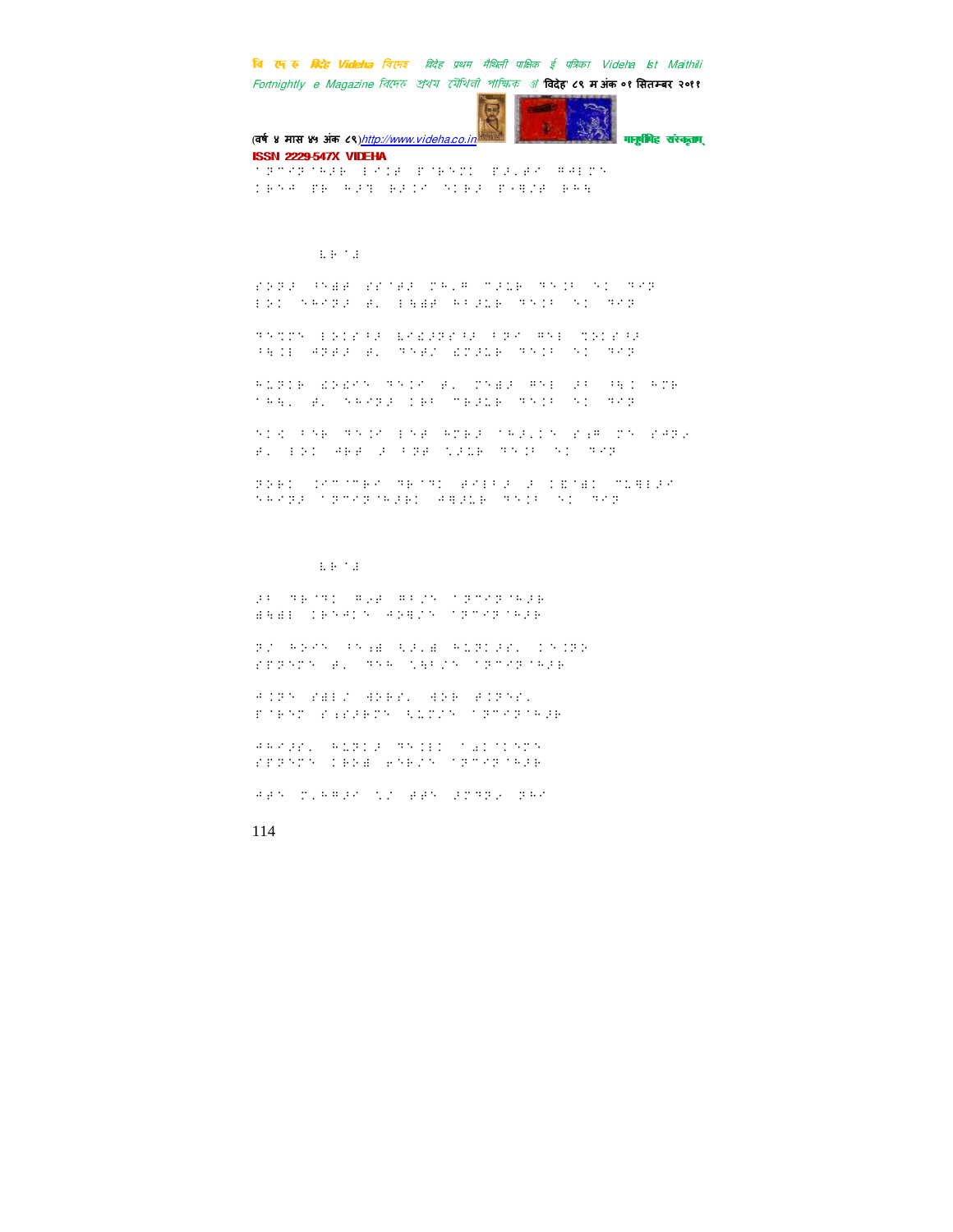बि एक रु मिनेट Videha विएक विदेह प्रथम मैथिली पाक्षिक ई पत्रिका Videha Ist Maithili Fortnightly e Magazine রিদেত শ্রথম মৌথিনী পাক্ষিক প্রাপত্রিকা**'বিदेह' ८९ म अंक ०१ सितम्बर** 



#### २०११ (वर्ष ४ मास ४५ अंक ८९) http://www.videha.co.ir संस्कृतम् ISSN 2229-547X VIDEHA sidi in kad komun menghada

#### 压制力的

start in painters in production and part in the nadi ng mga bagay sa pagkilang

 $\mathcal{A}_{\mathcal{A}} = \{ \gamma_{\mathcal{A}} \mathcal{A} \mid \gamma_{\mathcal{A}} \mathcal{B} \mathcal{A} \in \mathcal{B}(\mathcal{A}) \mid \alpha_{\mathcal{A}} \mathcal{B} \mathcal{B} \mathcal{A} \mathcal{B} \in \mathcal{A} \mid \beta_{\mathcal{A}} \mathcal{B} \mathcal{B} \mathcal{B} \in \mathcal{B} \}$ reary sale ora reary more

abera esponsoriado presenta TEST CONTROL PRODUCES STAR

 $\mathcal{F}(\mathcal{B},\mathcal{P},\mathcal{E},\mathcal{B},\mathcal{P},\mathcal{B},\mathcal{E})=\mathcal{F}(\mathcal{B},\mathcal{P})=\mathcal{F}(\mathcal{B},\mathcal{B})=\mathcal{F}(\mathcal{B},\mathcal{B}).$ 1950 BOBSTI (PRO B) BROBEC 300

## $\sim$  and  $\sim$  3.

Administrate code company of advanced car TER CONTENTABLY SENED TO APPEAR ARRA.

 $\mathcal{A}(\mathbb{C})\oplus\mathcal{A}^{\mathbb{C}}\oplus\mathcal{C}^{\mathbb{C}}\oplus\mathcal{C}^{\mathbb{C}}\oplus\mathcal{C}^{\mathbb{C}}\oplus\mathcal{C}^{\mathbb{C}}\oplus\mathcal{C}^{\mathbb{C}}\oplus\mathcal{C}^{\mathbb{C}}\oplus\mathcal{C}^{\mathbb{C}}\oplus\mathcal{C}^{\mathbb{C}}\oplus\mathcal{C}^{\mathbb{C}}\oplus\mathcal{C}^{\mathbb{C}}\oplus\mathcal{C}^{\mathbb{C}}$ as provincias a laborario de labora anara

A 2010 DESERVA CONSTITUTE EN 2010 PROPERTY TECH CONFIDENTIAL AND TO A CAPAR CAPAR

dided talif videosom manosom model<br>Outle dideo amos analizi di eose eose

manya reason assimass in physicease. rima rila a la caira anarriva adea adea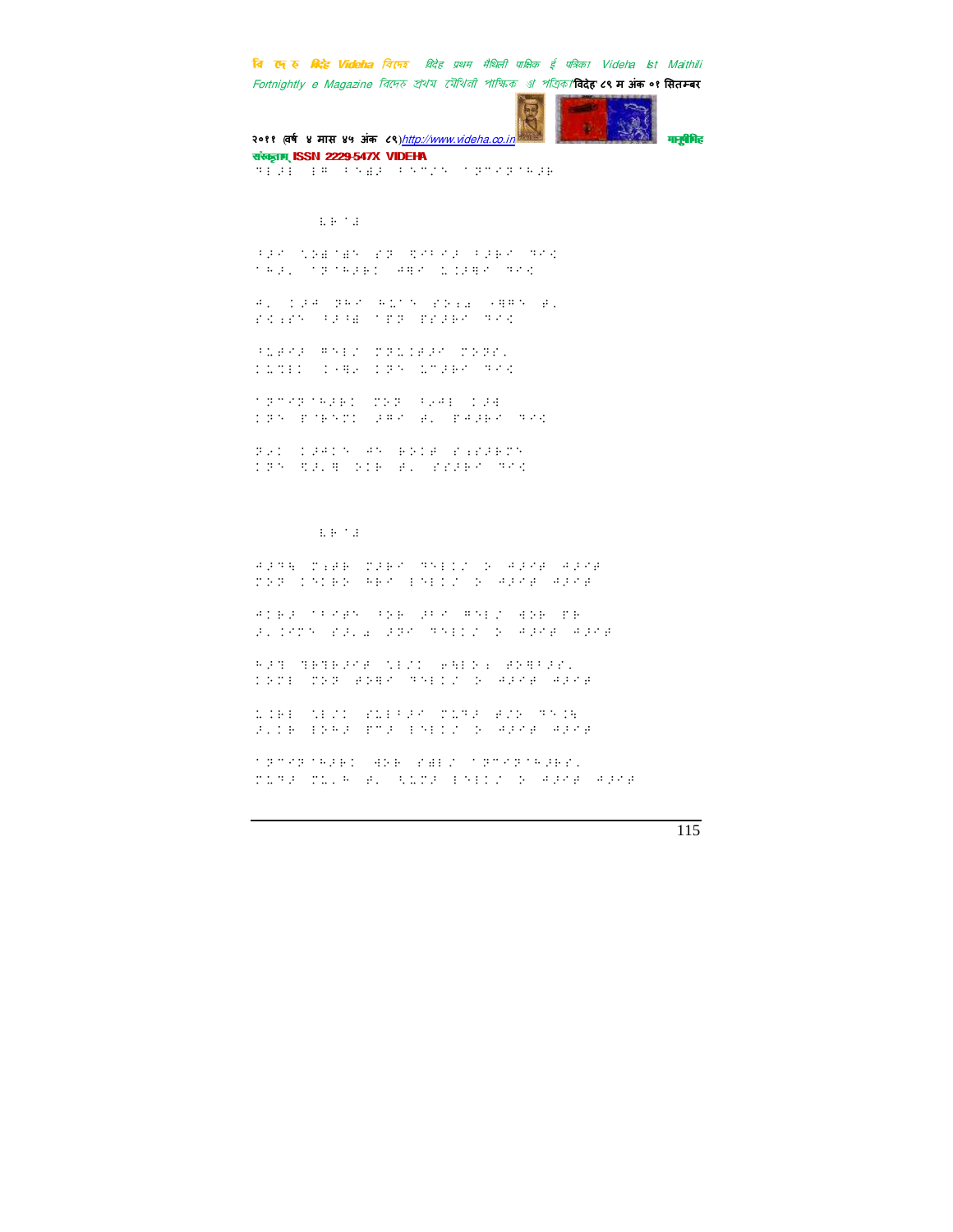चि एक स्टिड Videha विरफ्श विदेह प्रथम मैथिली पाक्षिक ई पत्रिका Videha Ist Maithili Fortnightly e Magazine রিদেত প্রথম মৌথিনী পাক্ষিক *প্র* **বিदेह ८९ म अंक ०१ सितम्बर २०११** 



(वर्ष ४ मास ४५ अंक ८९)http://www.videha.co. **ISSN 2229-547X VIDEHA** 

压电力法

ATE BABE TRICK MAIN ALTE BAY PARE TO AND PROTECTIVE PR

der som make her dubb somade ESPANO CHEADLO AL COVID-PERA CONTRO

will discuss the process of any consensation of supdonat medicate as substituting an

 $\sim$  1.4  $^\circ$  1.4  $^\circ$ 

de nacionalidad, caada costichad. PORTED TROPAL SEARCH TRAIN

 $\mathcal{H}(\Gamma,\mathbb{R})=\mathcal{H}(\mathcal{H}(\Gamma),\mathcal{L}(\Gamma,\mathbb{R}))=\mathcal{H}(\Gamma,\mathcal{L}(\Gamma),\mathcal{H}(\Gamma))=\mathcal{H}(\mathcal{H}).$ New York Recent Adventure (1991)

Archives (Storage CS) research  $\mathcal{H}(\Phi,\mathcal{G})=\mu(\Phi,\mathcal{E})\mathcal{H}(\mathcal{G},\mathcal{E})=\mu(\mathcal{G},\mathcal{G})\mathcal{H}(\mathcal{E},\mathcal{E})=\mathcal{E}(\mathcal{H},\mathcal{E}).$ 

cas distance against tax to part with Romanez (Ardel morece to inver-

a kalimaan sebiat den menghak ade ministra escalida das p

 $\sim$  and  $\sim$  and

for teach that head are an an and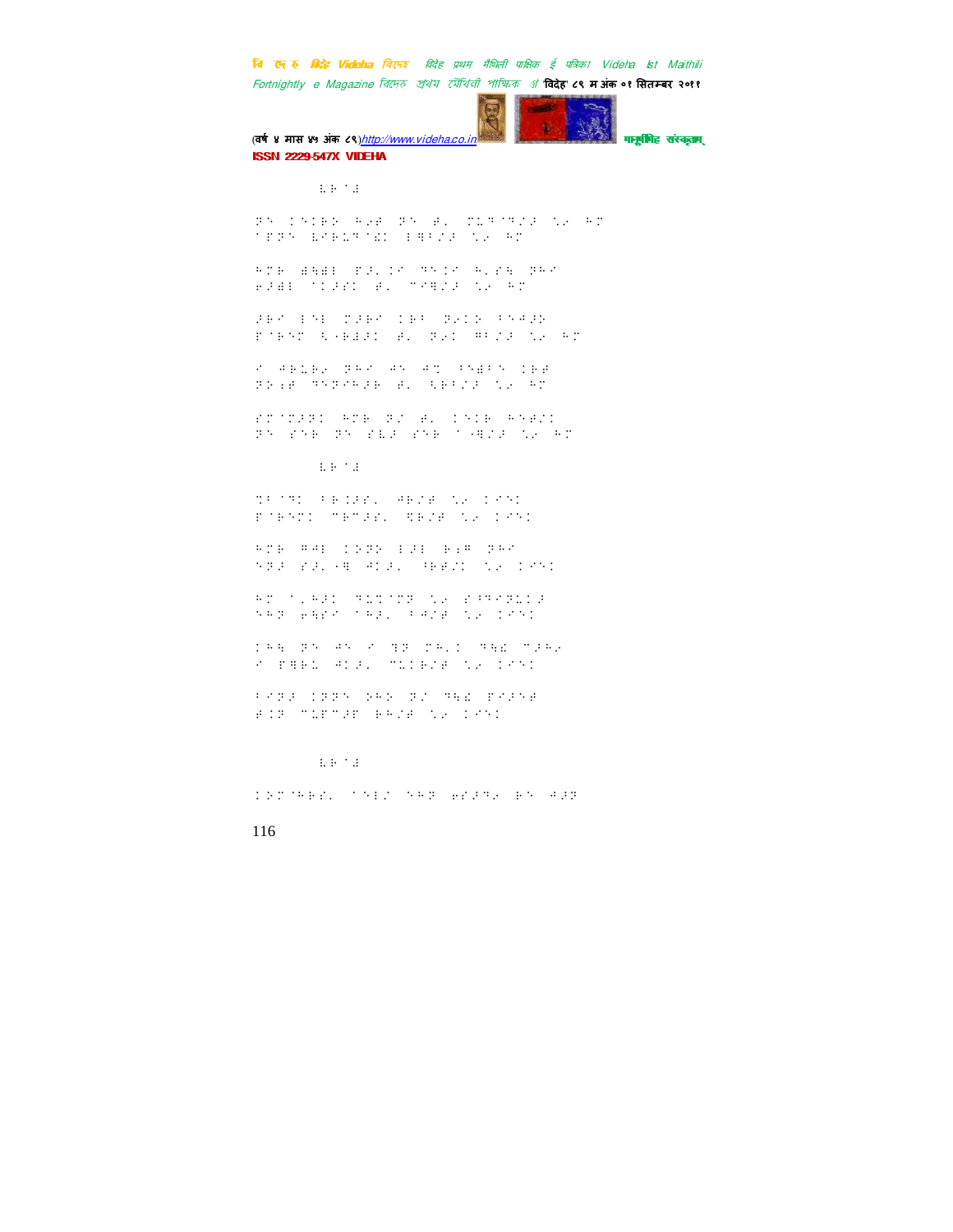चि एक स्टिड Videha विरफ्श विदेह प्रथम मैथिली पाक्षिक ई पत्रिका Videha Ist Maithili Fortnightly e Magazine রিদেত প্রথম মেথিনী পাক্ষিক প্রা পত্রিকা**'বিदेह' ८९ म अंक ०१ सितम्बर** 



profession planetic contact and condition of the profession of the condition of TRENTHREN PRES BETWEEN BROADE

STRITTSRASTIANS CRANE ARASTISCS a por su calquer la grava y lua ora papor a su calque

respectively and and construction of the second second second second second second second second second second BA APP IN INFORMATIONS PERSONAL

ANAV INSA POSSES ARABINEL AN ABS and applications are the top of the measures are appli-

 $\sim$  1.4  $^\circ$  1.4  $^\circ$ 

 $\left\{ \left( \left( \left( \mathcal{A}^{\mathcal{A}}_{\mathcal{A}} \right) \right) \right) \left( \left( \mathcal{A}^{\mathcal{A}}_{\mathcal{A}} \right) \right) \left( \left( \mathcal{A}^{\mathcal{A}}_{\mathcal{A}} \right) \right) \left( \left( \mathcal{A}^{\mathcal{A}}_{\mathcal{A}} \right) \right) \left( \left( \mathcal{A}^{\mathcal{A}}_{\mathcal{A}} \right) \right) \left( \left( \mathcal{A}^{\mathcal{A}}_{\mathcal{A}} \right) \right) \left( \left( \mathcal{A}^{\mathcal{A$ 10. 全共振り HTS ( H. 2011年10月 中学期中点 ) 中学課 ( H. 244 年12)

ESI PL PAINE PRESERVE TRIESTRIE adam suar suar model de seguidad.

SSE FORE PROPERTIES BOOKER NO SPOKA TO RIAD CROSS CONSURATIONS AND STRUCTURES OF RIGHT

TO PURE STATE CONFIDENCIAL DISTURBANCE CONTINUES. TER PRESENTATION STATES

de la crimata del cosa codesi camado idaeeme Architect System (Section 2018) and annual  $\mathcal{L}_{\mathcal{I}}$  .

 $\sim$  E/F  $^+$  H  $_\odot$ 

with proposing the application proposition nos al reses seve apre non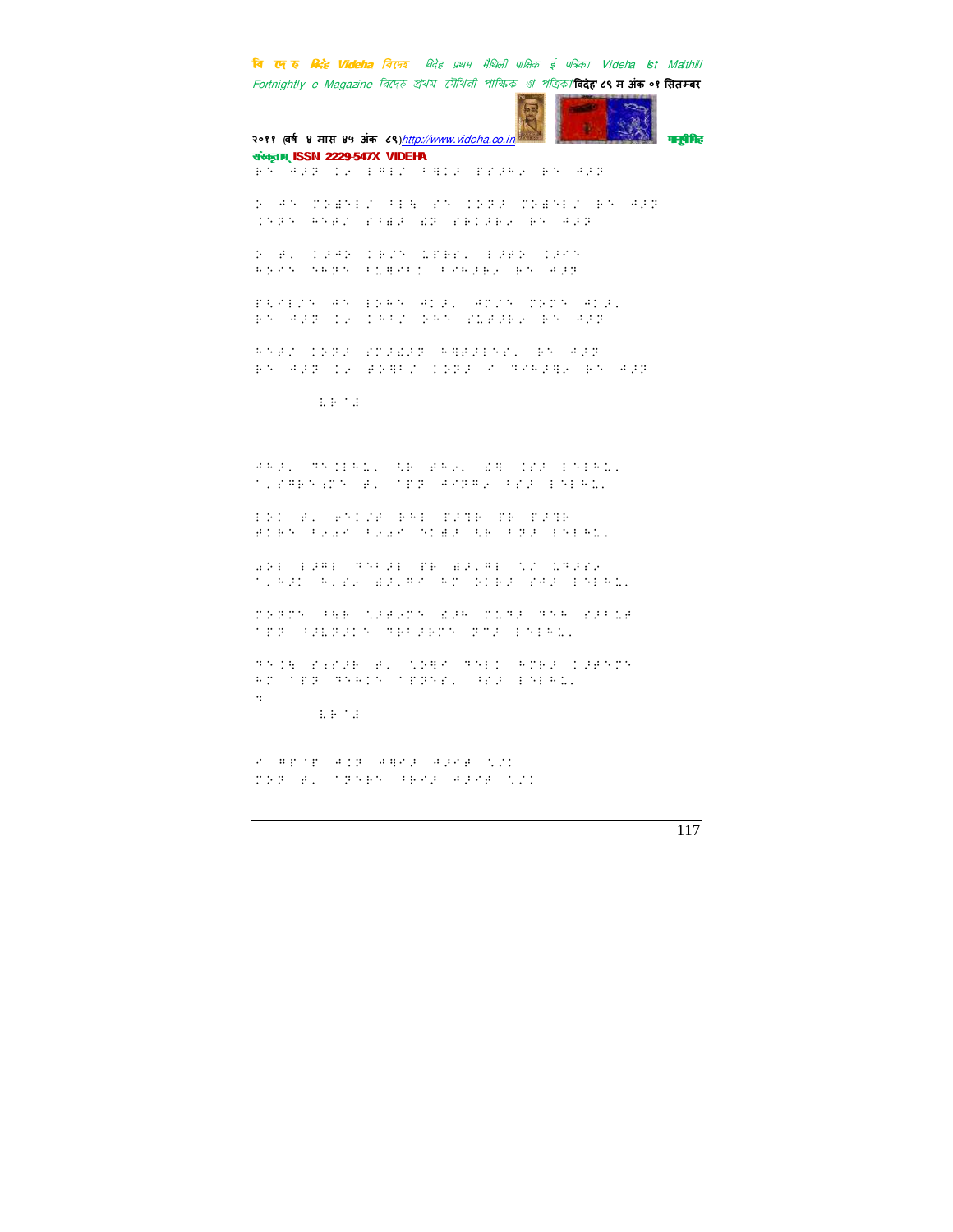बि एक स्टिड Videha विरुक विदेह प्रथम मैथिली पाक्षिक ई पत्रिका Videha Ist Maithili Fortnightly e Magazine बिएक खेश्य त्योंशिती शांक्षिक श्री विदेह' ८९ म अंक ०१ सितम्बर २०११

| मानुष्मिह संस्कृतम्<br>(वर्ष ४ मास ४५ अंक ८९)http://www.videha.co.in                                                                                                                                                                                           |
|----------------------------------------------------------------------------------------------------------------------------------------------------------------------------------------------------------------------------------------------------------------|
| <b>ISSN 2229-547X VIDEHA</b>                                                                                                                                                                                                                                   |
|                                                                                                                                                                                                                                                                |
| "夫不是了是,夫在是在,会进不足,甚至不是,怎么会                                                                                                                                                                                                                                      |
| 1988年10月18日第19日12日12日第19日12日<br>nadio daelgo abed algebra ovo                                                                                                                                                                                                  |
| 지원 분준이가 이번 기분이 지원되는 것이 본 분들이 부가 된 분류도<br>医甘油分裂 医牙牙的 进程的第三进程的第三人称单                                                                                                                                                                                              |
| 生存工作 医过敏性 医毛动脉 人名英格兰人姓氏英格兰人称<br>and the same in the same and the same of the same of the same of the same of the same of the same of the same of the same of the same of the same of the same of the same of the same of the same of the same of the same of t |
| al Banda                                                                                                                                                                                                                                                       |
| <b>这里在一里的毛的时候,我这里在一里的毛的时候</b><br><b>DIRECTOR DE LONG EN LES PRESSE</b>                                                                                                                                                                                         |
| 未过的时间 电开封 人名德里斯顿 法联合成立法法<br>부정 방송 이 유민준 중이 금융 수표장이 공유 원판 관련                                                                                                                                                                                                    |
| nde ny sindandes sagere d<br>开花虫 人名法弗兰尔 空生医生产 医牙中生产病                                                                                                                                                                                                           |
| "其外的有人"的是被讲述,主要讲到了"其中有人"的话的话。<br>14、 中央内区、 共加学院、 主任法事务、 由来事的考虑                                                                                                                                                                                                 |
| 1989年12月18日 1月17日 1月18日 1月18日 1月1日<br>其中事件的第三章是一个公共生产公共生育的一些产生的产生                                                                                                                                                                                              |
| 法联合法                                                                                                                                                                                                                                                           |

 $\gamma$  , a measure that the  $\lambda$  -density of the state  $\gamma$  -depending on  $\lambda$  . The computational contract of the state of the  $\lambda$ 

 $\mathcal{L}(\mathcal{L}(\mathcal{L}(\mathcal{L}(\mathcal{L}(\mathcal{L}(\mathcal{L}(\mathcal{L}(\mathcal{L}(\mathcal{L}(\mathcal{L}(\mathcal{L}(\mathcal{L}(\mathcal{L}(\mathcal{L}(\mathcal{L}(\mathcal{L}(\mathcal{L}(\mathcal{L}(\mathcal{L}(\mathcal{L}(\mathcal{L}(\mathcal{L}(\mathcal{L}(\mathcal{L}(\mathcal{L}(\mathcal{L}(\mathcal{L}(\mathcal{L}(\mathcal{L}(\mathcal{L}(\mathcal{L}(\mathcal{L}(\mathcal{L}(\mathcal{L}(\mathcal{L}(\mathcal{$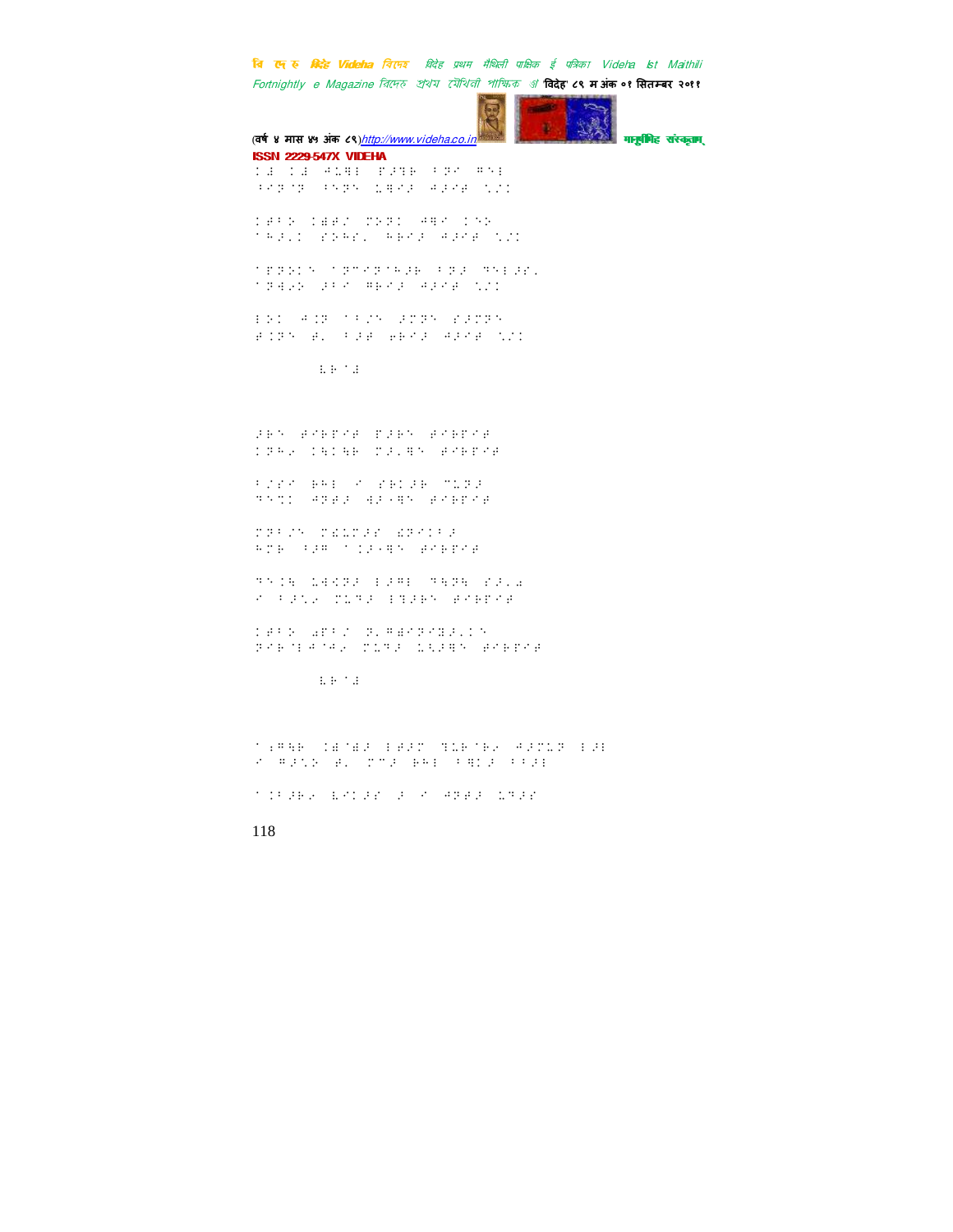चि एत् रू मिन्हे Videha निएन्थ विदेह प्रथम मैथिली पाक्षिक ई पत्रिका Videha Ist Maithili Fortnightly e Magazine রিদেহ প্রথম মৌথিনী পাক্ষিক প্র পত্রিকা**'বিदेह' ८९ म अंक ०१ सितम्बर** 

| २०११ (वर्ष ४ मास ४५ अंक ८९) http://www.videha.co.in | मानवीरिह |
|-----------------------------------------------------|----------|
| संस्कृतम् ISSN 2229-547X VIDEHA                     |          |
| (1980) 第12 (1980) 中央大学生 (1992年10月) 大学学校 (1993年      |          |
| 进入过程 "要求,你们去我过一家我们学会我这些人会进了下                        |          |
| 中央之外 中央公会長 全部生产单位 中央电话 中学会决定                        |          |
| 在是在一定是共享的开设器的内容的 计中断主题 经存取人                         |          |
| 23 241 242 243 244 241 221 232 243 244              |          |
| 进行过程 人名英格兰英法布法英国英语人名英格兰英法布法英语人名 化乙烯                 |          |
| 法未认 的复数人物法联系 人名英格兰人姓氏尼克里斯的变体                        |          |
| 法新产法                                                |          |
|                                                     |          |
| <b>アンコキン BEC ヨン ICC 中央語</b>                         |          |
| 开工 人名卡普尔姓氏 用语法 人名布莱                                 |          |
| TECTE POPPE SPEED                                   |          |
| 开工 人名卡里克温德 人名克兰卡里布里                                 |          |
| 中央事業計画 共調査 一度保護会 一時計 一緒                             |          |
| 进货进事务登录 人进送的人 新开展                                   |          |
| 中华工程的 中华温度 自由工作 工艺中学生                               |          |
| 进行 人名卡尔 的复数英语 人名英克兰 电电子                             |          |
| 开放打发 经重要收益 医前进敏速度                                   |          |
| 开工 人名马克法普法 人名法克 人名布莱                                |          |
| 主要方法                                                |          |
| TERRY RISE FRIED SINCE INSERTING IPEN               |          |

⢾!6⢵⢳⢼⢷!⢴!⢷⢾5!⢵⢽⢼⢷!⢴!⢷⢾5!

6⢵!⢺⣈⢽!⢶F!⢺⢼!3⢽⢳!⢺⢼6! ⢾⣈⢽!⣁3⢼⢷!⢴!⢷⢾5!⢹⣈⢼⢷!⢴!⢷⢾5!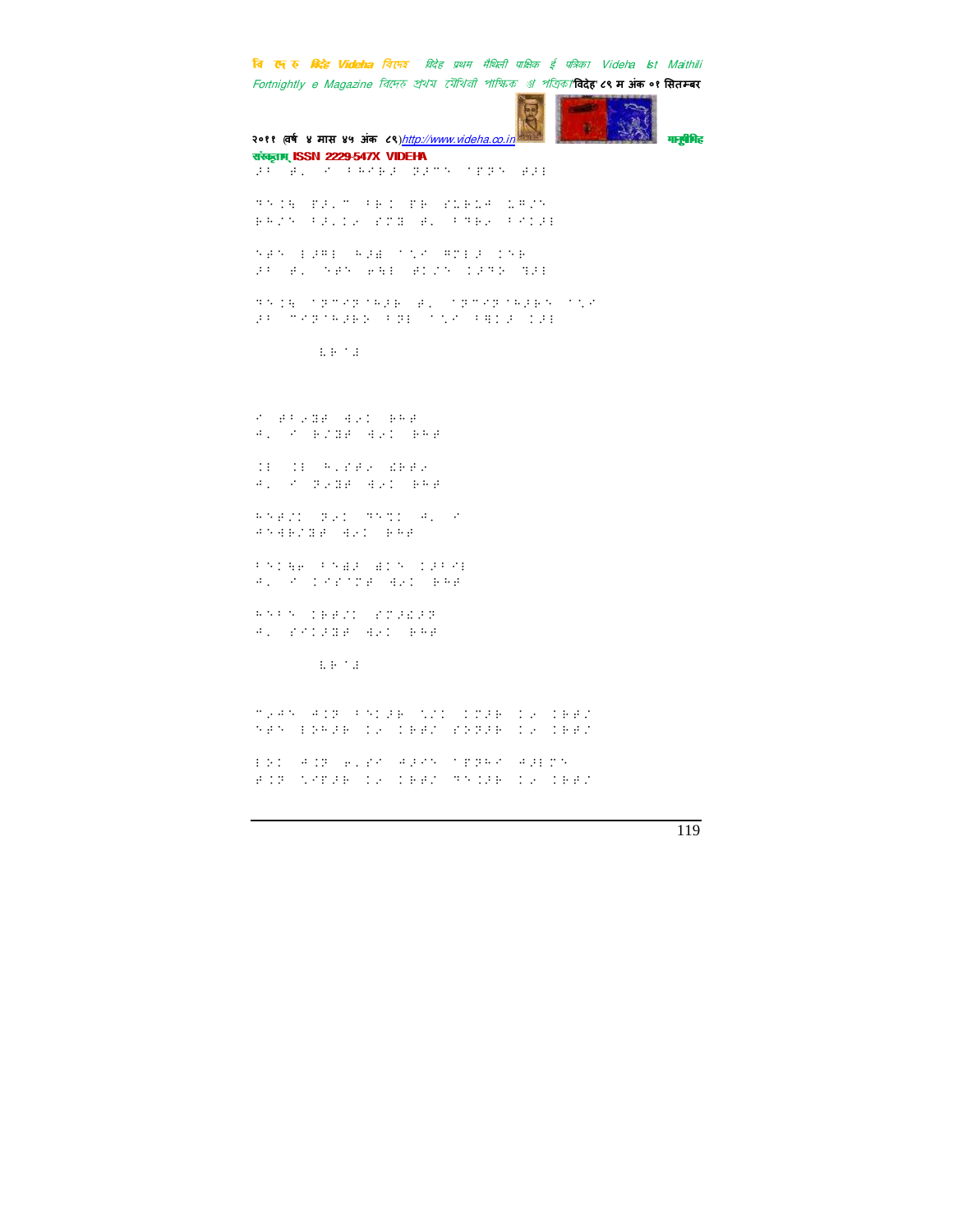बि एक स्टिड Videha विएक विदेह प्रथम मैथिली पाक्षिक ई पत्रिका Videha Ist Maithili Fortnightly e Magazine बिएक खेश्य त्योंशिती शांक्षिक श्री विदेह' ८९ म अंक ०१ सितम्बर २०११

| (वर्ष ४ मास ४५ अंक ८९)http://www.videha.co.in<br>मानुबंधिह संस्कृतम्                                                                                     |
|----------------------------------------------------------------------------------------------------------------------------------------------------------|
| <b>ISSN 2229-547X VIDEHA</b>                                                                                                                             |
| 中学会 医中子宫 经费用的 医心脏法的 电光谱电子电子 医多叶 医单外                                                                                                                      |
| and the product the second and the second second second second second second second second second second second                                          |
| and the second state of the series of the series of the series of the series of the series of the series of th<br>23 BALLARD FRANKLICK CORPORATION CORPO |
| 进行中心中心进行。进退在一面设置,进行一进行设置,主用一进位<br>ROMAN MARKET CALL CHART OF BUSINESS AND CHART                                                                          |
| 法中 (法)                                                                                                                                                   |
| 在我这里的东西,还我这里,"这并不一定这里我,我是不过是<br>医白毛皮 化亚硝酸医亚硝酸 医白细胞 医单位 医牙基甲状腺 医牙根性骨                                                                                      |
| 法法律 法不能证明的法律 医上皮下的变形 法执行 法法不法<br>2014年11月4日,日本在科技、日本在日本学校、学界学会学                                                                                          |
| ROBERT RICHARD IN A REPORT RICHARD IN DECISION<br>2992 - 12992 - 1392 - 79229 - 27312                                                                    |
| 的复数英国人的复数英国人民人的法国民人的法人 医皮下性皮炎<br>RABON BULLEDBELL BROWLERBELL RIPPORT                                                                                    |
| <b>FEE CONTRACTS FORDER FOR STA</b><br>ESPECIAL LONGER ENTERED PROPERTY CRACK                                                                            |
| - 長田 三正                                                                                                                                                  |
| <b>GEORGE CHAIRS AND A SERVICE PROPERTY AND A AB</b><br>1985年,被在县主人为中国的新世界,这么开展去,1987年的总公司在东南                                                            |
| "我是一些,一定会的了些,怎么一些,主要的是这么?""我只要是这些,我会正是这些的。<br>BORD CRAINED PORTHER PORT CRAFTED BAB                                                                      |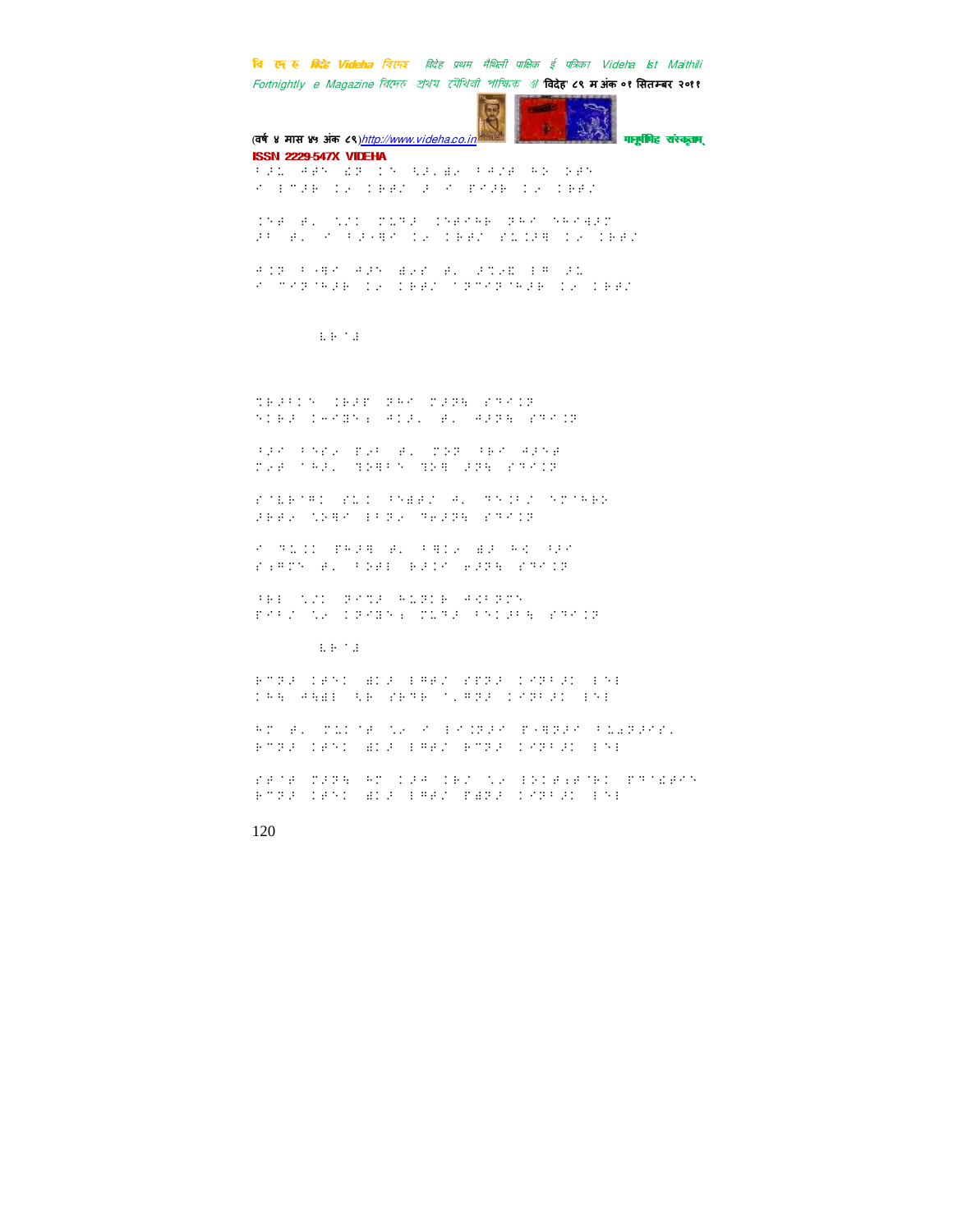चि एत् रू मिन्हे Videha निएन्थ विदेह प्रथम मैथिली पाक्षिक ई पत्रिका Videha Ist Maithili Fortnightly e Magazine রিদেহ প্রথম মৌথিনী পাক্ষিক প্র পত্রিকা**'বিदेह' ८९ म अंक ०१ सितम्बर** 



संस्कृतम् ISSN 2229-547X VIDEHA

⢳⢷⢼!⢹⣉!3⢾⢷⢼⢷⢾⢼!⢻⣅6⢼!⣁5!⣞⢴⣒⢼⢷⣒3⢴! ⢷^⢽⢼!⢾!⣞⢼!6⢻⢾5!⣃⣞⢽⢼!⢽⢼!66!

⢹⣈⣓!⢼!⢾F!⢸⢻⣇⢼⢽⢵!3⣛6!⣁⣙!⢸⢾!⢶⢷! ⢷^⢽⢼!⢾!⣞⢼!6⢻⢾5!⣇⣎⢽⢼!⢽⢼!66!

 $+$  +  $+$  +  $+$ 

 $\mathbb{E}[\mathbf{H}(\mathbf{f},\mathbf{b})] = \mathbb{E}[\mathbf{f}(\mathbf{f},\mathbf{b})] = \mathbb{E}[\mathbf{f}(\mathbf{f},\mathbf{b})] = \mathbb{E}[\mathbf{f}(\mathbf{f},\mathbf{b})] = \mathbb{E}[\mathbf{f}(\mathbf{f},\mathbf{b})] = \mathbb{E}[\mathbf{f}(\mathbf{f},\mathbf{b})] = \mathbb{E}[\mathbf{f}(\mathbf{f},\mathbf{b})] = \mathbb{E}[\mathbf{f}(\mathbf{f},\mathbf{b})] = \mathbb{E}[\mathbf{f}$ ⢳⢵!⢴!⢾F!⢳⢵!!

⢳⢵⢾!⢷⢳65!⢼6!C⢷⢾⣝⣅!! ⢳⢵!⢻⢵6⢴!⢾F!⢳⢵!!!

⣈6⢼⢾!⢷⢳65!⢹⢳!3⢷!! ⢳⢵!⢹⣇⢴!⢾F!⢳⢵!⢺!!

⢽6!⢷⢳6!⢳⢷!⢹⢽! ⢳⢵!⣞⢼!⢾F!⢳⢵!⢹!

⣚!⢷⢳6!⢽^⢽⢳⢼⢷!! ⢳⢵!⢳⢼F!⢾F!⢳⢵!⢳!!

 $+$  +  $+$  +  $+$ 

⢹⣉!^⣅6⢳⢼!⢻6!⣐⢹!⢳66⢼!^!⢷⢳6!! ⢼⢽⣓⢽!⢴!⢸6!⣐⢹!⢳66⢼!^!⢷⢳6!!

⢼6-!⢼C⣛-!⢸⣓⣐3!!⢸!⢼!^6!⢻65!! ⢽⢾⢼!⢸⢾⢾⢼!66!⣐⢹!⢳66⢼!^!⢷⢳6!!

⣃⢵⣞⢼6⢼!3⢷!⣃⢵⣞⢼6⢼!56!⢴⣉⢽!⢺⢼F^!! ⢴⣉⢽!66!⣐⢹!⢳66⢼!^!⢷⢳6!!

⣞⣓⣞!⢻65!3⢽⢼!⢼!⣞⢼!⢻65!⢼⢺⢼⢹⢴!⢷⣙!! !< SO THE RESEARCH IN THE RELEASE OF THE RELEASE OF THE RELEASE OF THE RELEASE OF THE RELEASE OF THE RELEASE OF THE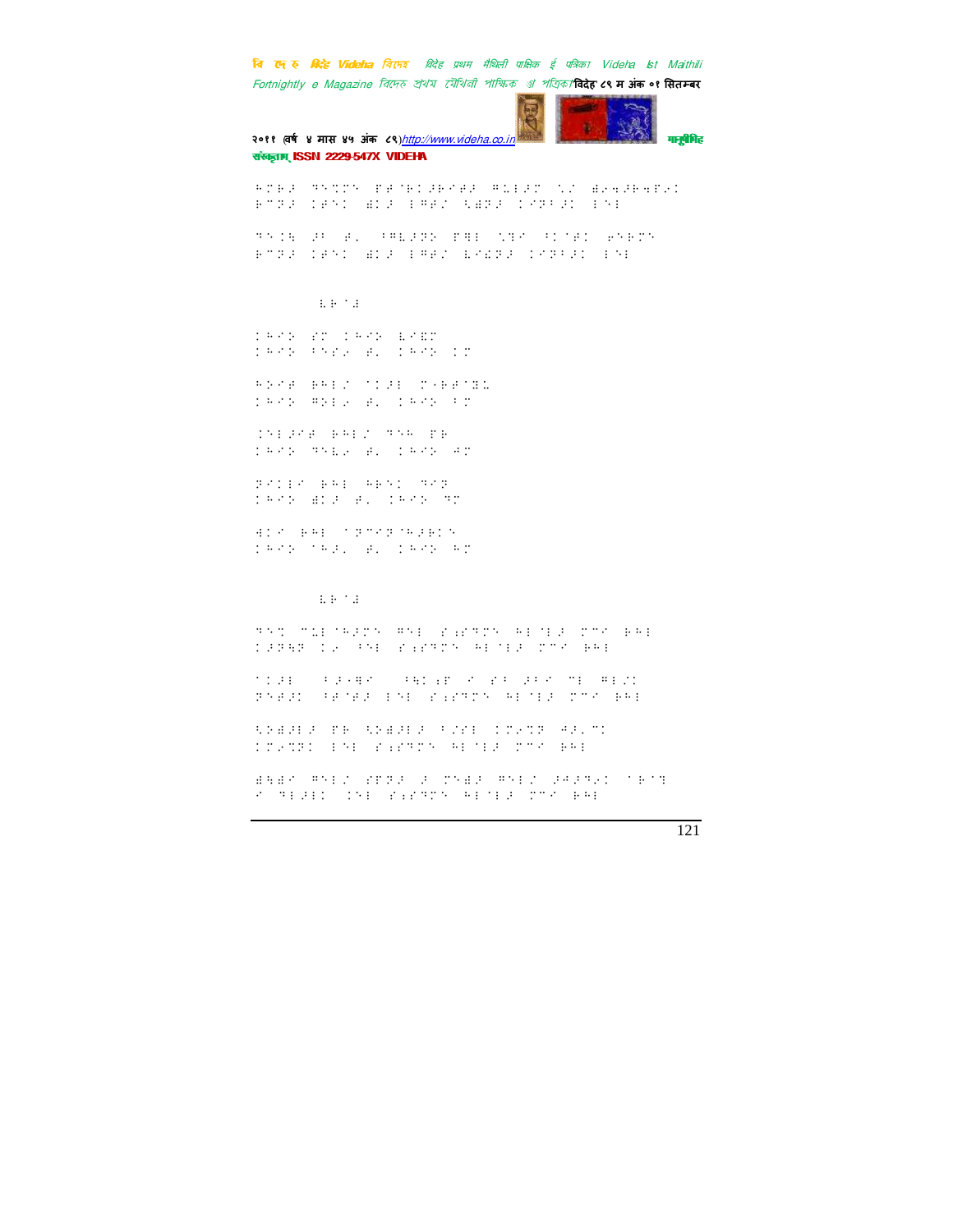चि एक रु मिनेह Videha विएक विदेह प्रथम मैथिली पाक्षिक ई पत्रिका Videha Ist Maithili Fortnightly e Magazine রিদেত প্রথম মৌথিনী পাক্ষিক *প্র* **বিदेह' ८९ म अंक ०१ सितम्बर २०११** 



**ISSN 2229-547X VIDEHA** 

(वर्ष ४ मास ४५ अंक ८९)http://www.videha.co.

Novad spring, shape spaces incredibles NORTHWEST ENEXYMENTS THE TEACHERS ERE

○ 五田 久田

EVENCY CONSINUING PORTOGRAPH (BRIEF

draw wards and sards wards sards and an das cum eas wer codings codings each i A MARCO AND COALCOMED CONTROL AND CONTROL AND CONTROL AND CONTROL AND CONTROL AND CONTROL AND ALL ACTIVITY OF A REPORT OF A SECOND AND A REPORT OF A SECOND AND A REPORT OF A SECOND AND A REPORT OF A SECOND AND A REPORT OF das preasuremente admissionales educario

distance and agencies are a many away. dial complete state and part from the search of

医眼皮内病院 医脑室下淋巴管炎 的复数生物学的 医淋巴病 的复数人名英格兰 i da kometa 1951 (1957) eta 1951 (1958)<br>Andre mandareke aktorea aktore drag and an area of laws invented areas in 压电力法

ALC PERATURARY TRIPARTERRIAL PLUS CELERAL PARACTICO and the suses of the campaign coal conducts of the control

Frank abeda alamen who dust due that a west TRACTORS EXTRA PROPERTY ARE TRACTORS TRACTORS  $\sim 100$ 

data tanan tang mengunuhkan sebuah mengan rance all and associated all allegade associated

ARDIO CRASS RONCO PROTON (PRODUCED) SCORTO  $\mathcal{C} \neq \mathcal{P} \neq \mathcal{P}$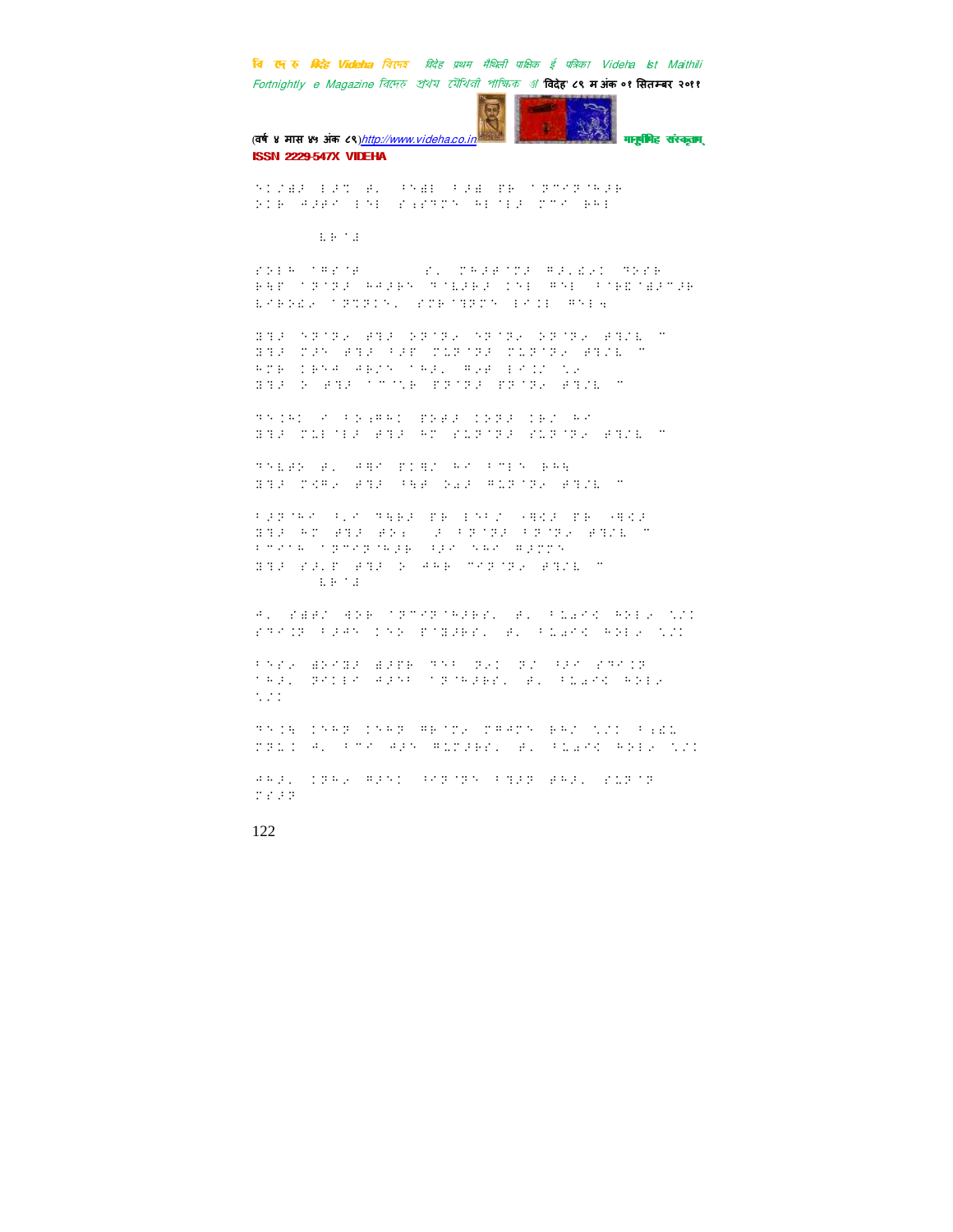बि एक रु मिनेट Videha विएक विदेह प्रथम मैथिली पाक्षिक ई पत्रिका Videha Ist Maithili Fortnightly e Magazine রিদেত শ্রথম মৌথিনী পাক্ষিক প্রাণবিকা**বিदेह ८९ म अंक ०१ सितम्बर** 

**Service** 

0 ø मानुबेमिह २०११ (वर्ष ४ मास ४५ अंक ८९) http://www.videha.co.ir संस्कृतम् ISSN 2229-547X VIDEHA dušaj poklaracio provinci al abusko polis cod TO PAID PER CONTRACTOR PER TO PARALLEL **STATE** 的复数电子中心 中心的医学家的复数 化电子电子的过去式和过去分词 医血管管 医静脉炎  $\sim 100$ 主要方法 4.24.99 A concepto a considerar and international and all applications and all proposed Rowsell and the sees of the theory of the seese addiscribe as absolutes basicades TERS REPORTS TRACTS RECENT END AT  $\mathbb{P}(\mathcal{A}(\mathbb{R}^d, \mathcal{E}^{\mathcal{A}})) = \mathbb{P}(\mathbb{R}^d, \mathbb{R}^d, \mathbb{R}^d) = \mathbb{P}(\mathbb{R}^d, \mathbb{R}^d, \mathbb{R}^d) = \mathbb{P}(\mathbb{R}^d) = \mathbb{P}(\mathbb{R}^d)$  $\mathcal{N}^{\alpha}_{\mathbf{1}}$  , if  $\mathcal{N}^{\alpha}_{\mathbf{1}}$  , and if  $\mathcal{S}^{\alpha}_{\mathbf{1}}$  , if  $\mathcal{N}^{\alpha}_{\mathbf{1}}$  , if  $\mathcal{N}^{\alpha}_{\mathbf{1}}$  , and if  $\mathcal{N}^{\alpha}_{\mathbf{1}}$ real comments when redakt and ar ASERINASE PERINTAL PORTABLE alizer, alize perant al mesa sappa PERMIT REPORT OF A REPORT OF A DRIVING WHAT IS A BIRD. Address Add (discuss 2014) (class Address ROAN CARL CONTACTOR ANDERS RD a alde as registrados de real supremains and service in nos enerosero sere de Arab Aver hvorave ina crash 123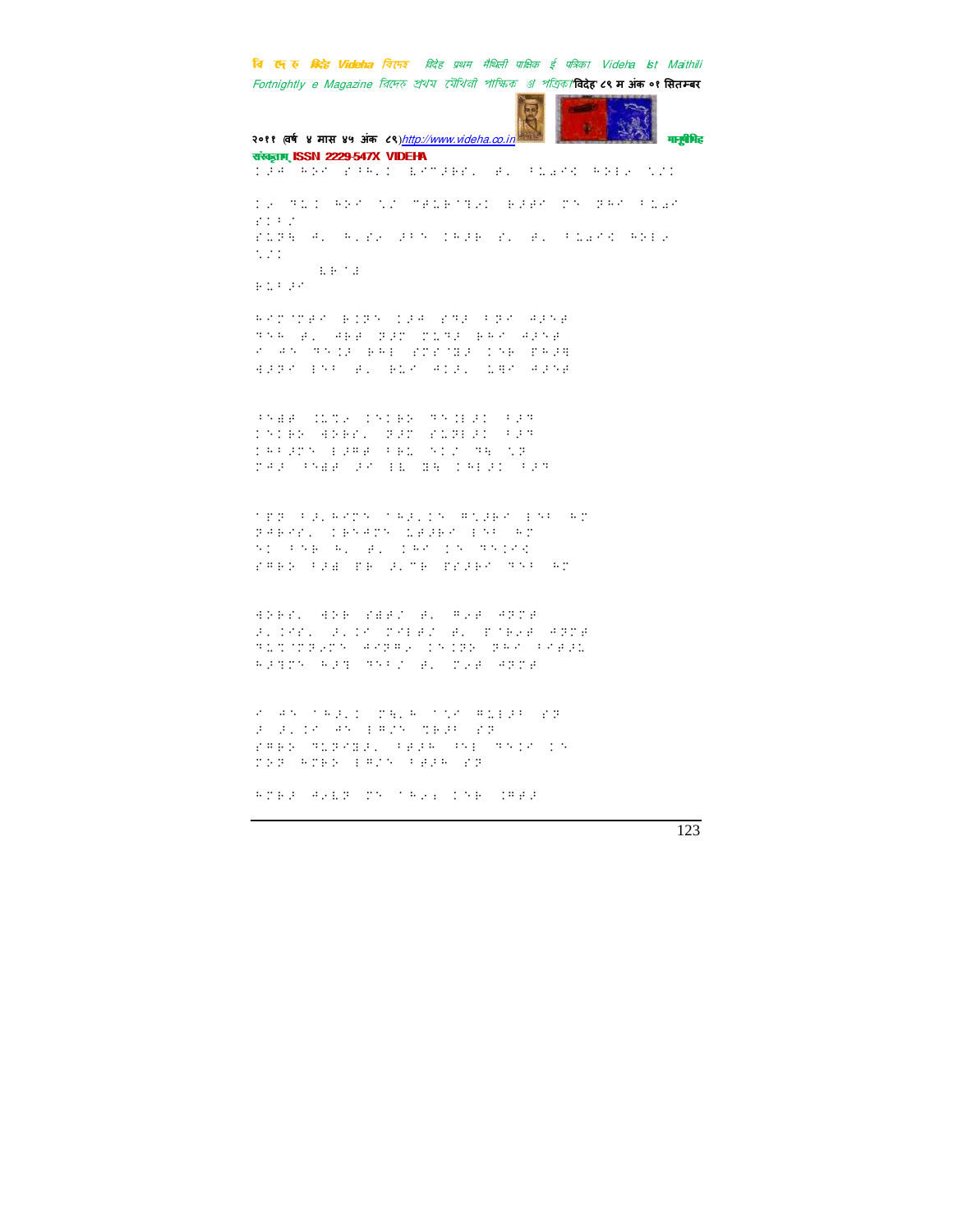बि एक रु मिनेट Videha विएक विदेह प्रथम मैथिली पाक्षिक ई पत्रिका Videha Ist Maithili Fortnightly e Magazine রিদেত প্রথম মৌথিনী পাক্ষিক প্র **বিदेह ८९ म अंक ०१ सितम्बर २०११** 



मानूबंगिह संस्कृतम्

**ISSN 2229-547X VIDEHA**  $\mathbb{E}\left[\mathcal{G}(h_{\mathcal{C}})\right] \leq \mathbb{E}\left[\mathcal{G}(h_{\mathcal{C}})\right] \leq \mathbb{E}\left[\mathcal{G}(h_{\mathcal{C}})\right] \leq \mathbb{E}\left[\mathcal{G}(\mathcal{C})\right] \leq \mathbb{E}\left[\mathcal{G}(h_{\mathcal{C}})\right] \leq \mathbb{E}\left[\mathcal{G}(h_{\mathcal{C}})\right]$ 

(वर्ष ४ मास ४५ अंक ८९)http://www.videha.co.in

ATES ANEL PASS PNE NA TAS. BABE (1989) ESTERN PAE NA TRA

STORE PROTOR (B) PARTS PATTED disk konstruction of the second states of the second states. 

开始进行进行的过去式和过去分词 电电话 人名英格兰人姓氏卡尔的变体 tive the Healter's recovered by Aray resolution results and travite consideration and an

STEP APROXIMED ATEP MAY  $\mathcal{N}^{\alpha}_{\alpha}$  and  $\mathcal{N}^{\alpha}_{\alpha}$  with the distribution of the distribution of  $\mathcal{N}^{\alpha}_{\alpha}$ NANCO PECA PENEL CORA CAR NIBA SPARK LABOR ATEA (PRI)

 $\mathbb{P}(\mathcal{H}(\Gamma),\mathcal{I}) = \mathbb{P}(\mathcal{L}(\mathcal{H})), \mathcal{L}(\mathcal{I}) = \mathbb{P}(\mathcal{L}(\mathcal{H})), \mathcal{L}(\mathcal{H}(\mathcal{H})), \mathcal{L}(\mathcal{I}(\mathcal{H}(\mathcal{H})))$ media consulta a consultado entre educa TABLE TERRITARY TORRY YARD aris al ros iss armak assa

 $\mathcal{A}(\mathcal{B},\mathcal{B},\mathcal{B})=\mathcal{B}(\mathcal{B},\mathcal{B})=\mathcal{B}(\mathcal{B},\mathcal{B},\mathcal{B})=\mathcal{B}(\mathcal{B},\mathcal{B},\mathcal{B},\mathcal{B})=\mathcal{B}(\mathcal{B},\mathcal{B}).$ and a complete and a complete the ap-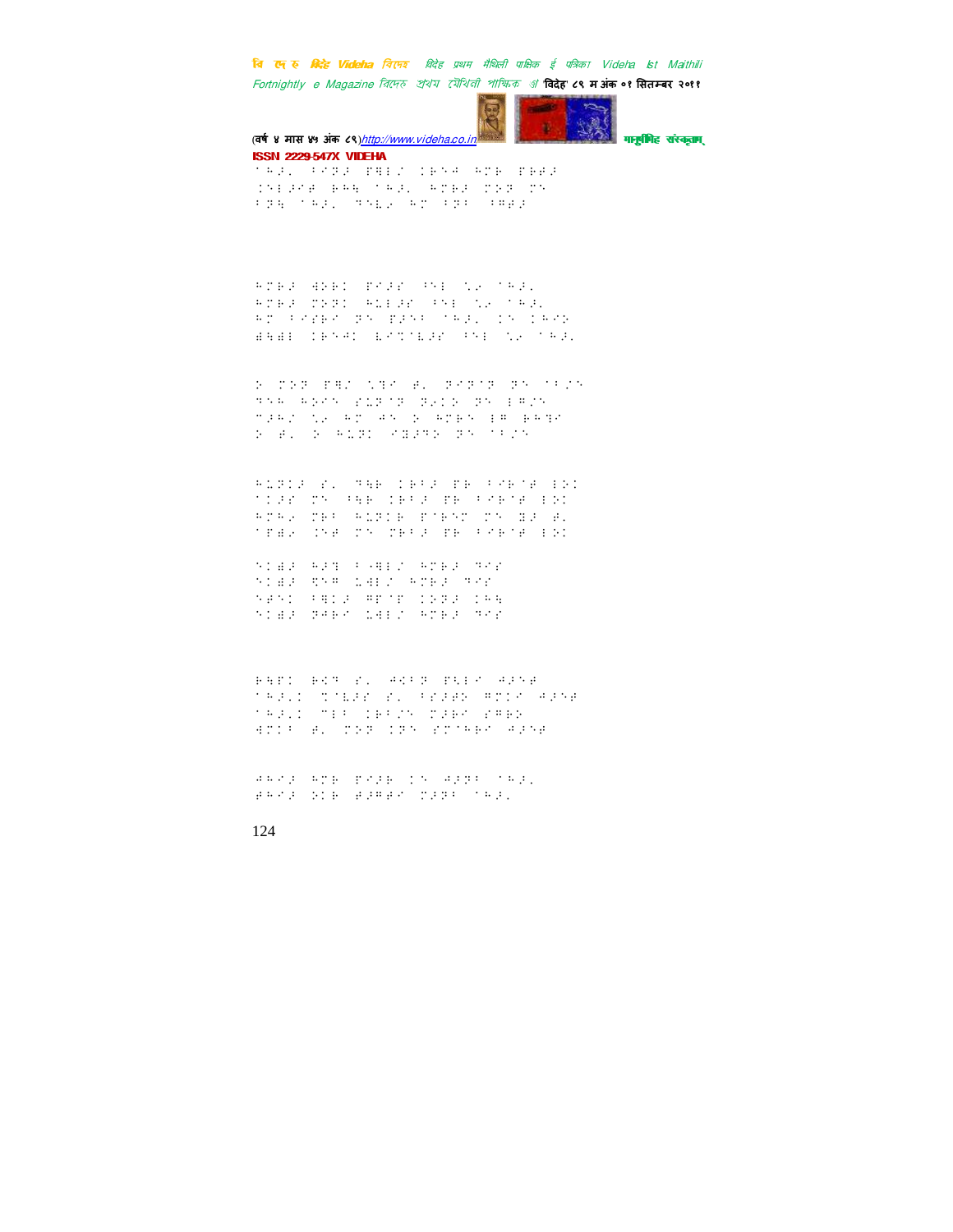बि एक रु मिनेट Videha विएक विदेह प्रथम मैथिली पाक्षिक ई पत्रिका Videha Ist Maithili Fortnightly e Magazine রিদেত প্রথম মৌথিনী পাক্ষিক প্র পত্রিকা**'বিदेह' ८९ म अंक ०१ सितम्बर** 



२०११ वर्ष ४ मास ४५ अंक ८९)http://www.videha.co.ir संस्कृतम् ISSN 2229-547X VIDEHA

an isan shekarar shekar yapha d published and cultural many medical models.

PERRY AIR INTERVANAM ARKA NOT robi (Francosco romano escalario) 

ALBIA (RNIBN LITIAN TAB) ATE ras rolescent expressions a era de car cae erea radial ro.<br>Peda ligilar espros radioeres

naskins radkins age a radarns  $\label{eq:Ricci} \begin{array}{l} \mathcal{Ric}(\mathcal{B})=\mathcal{Ric}(\mathcal{B})=\mathcal{Ric}(\mathcal{Bic}(\mathcal{B}))=\mathcal{Ric}(\mathcal{Bic}(\mathcal{B}))=\mathcal{Ric}(\mathcal{Bic}(\mathcal{B}))=\mathcal{Ric}(\mathcal{Bic}(\mathcal{B}))\\ \mathcal{Ric}(\mathcal{Bic}(\mathcal{Bic}(\mathcal{B}))=\mathcal{Ric}(\mathcal{Bic}(\mathcal{Bic}(\mathcal{B}))=\mathcal{Ric}(\mathcal{Bic}(\mathcal{Bic}(\mathcal{B}))=\mathcal{Ric}(\mathcal{Bic}(\math$ TARE REPRODUCED ARE CONSTRUCT

THE TERM FOR THOS IN THIS PARA main constitute theory and enterprise Al start tracking alongs are auchung aber condus med und er an ander

FALA FRANCESCO ESPERANTO E TOS rain reaching tark away manina ry terrare estimate and success and a Bac Bang: Is near term started ch

i marko mandialari (h. 1932).<br>1942 - Amerika II.amerikana, mandialari (h. 1904).<br>1953 - Martin Salva, mandialar (h. 1934).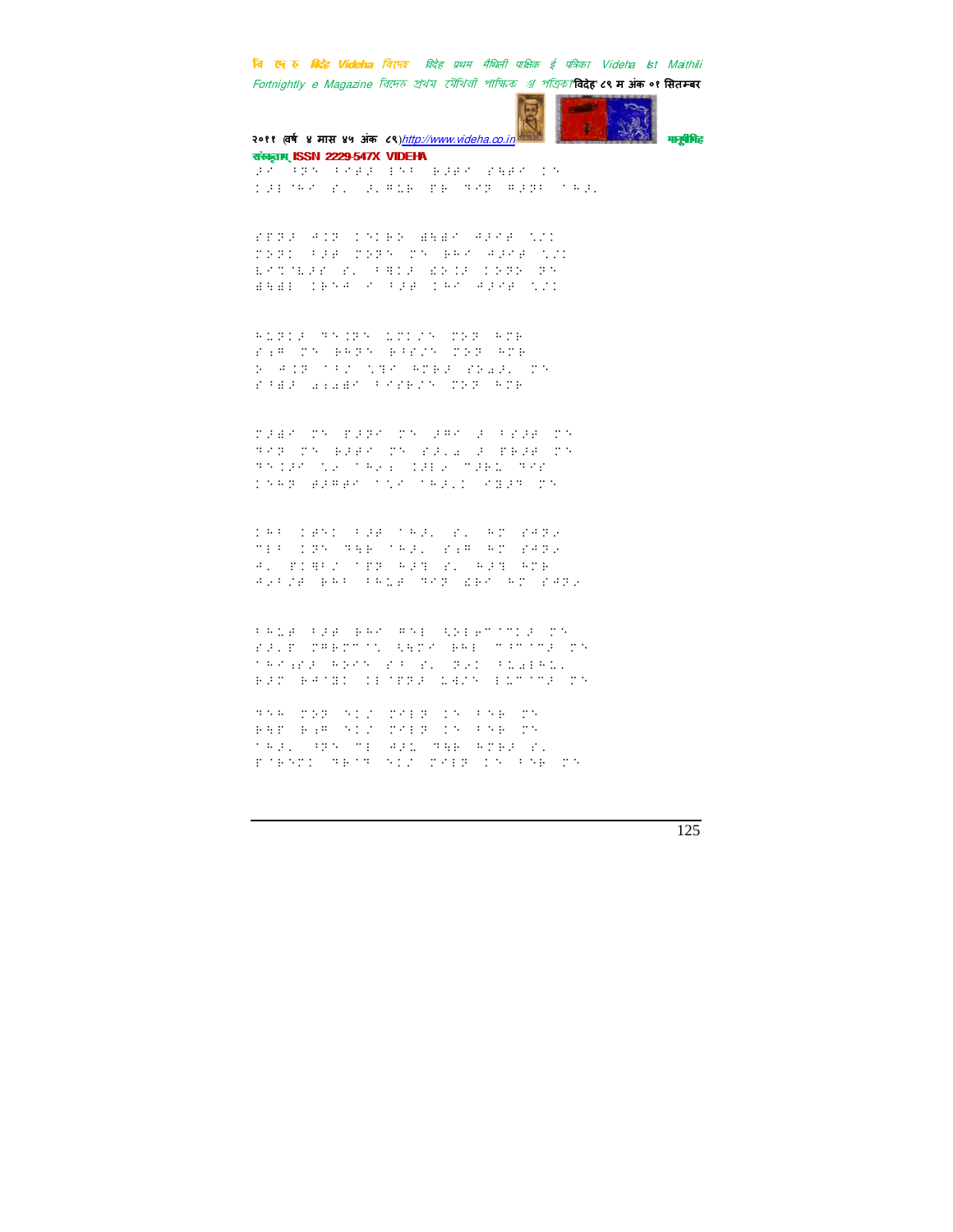चि एक स्टिट Videha विएक विदेह प्रथम मैथिली पाक्षिक ई पत्रिका Videha Ist Maithili Fortnightly e Magazine बिएक खेश्य त्योंशिती शांक्षिक श्री विदेह' ८९ म अंक ०१ सितम्बर २०११

| (वर्ष ४ मास ४५ अंक ८९)http://www.videha.co.in<br>मानुबंधिह संस्कृतम् |  |
|----------------------------------------------------------------------|--|
| <b>ISSN 2229-547X VIDEHA</b>                                         |  |
| ADDIS AL MAINEADL BEAT ANABLE AT                                     |  |
| SIER TORPO FELOTECO POPULO PT                                        |  |
| たちきょう かちもう きょうどう こまらなき こびちず こまらか                                     |  |
| 进行 人名英法罗法弗拉亚 人名亚尔 法的过去式和过去分词英语 医心包的                                  |  |
|                                                                      |  |
| 中国共会法 人名克罗普尔 人名英基 人名英格兰 医新药法 人名英麦                                    |  |
| a dan sa astronomo da ser a fara                                     |  |
| 医心脏 医新生物 化生成中生物 使使性病 人名英格兰人的变形                                       |  |
| 유입경증 이 공장 공격이 지지 못할 수 없을 것이 여행 공중이 유행되                               |  |
|                                                                      |  |
| #1717   PAL PRESPORT   PART   PART                                   |  |
| 法院 医牙法院的 经交易主要证据 医中枢电脑 化乙基苯酚                                         |  |
| 1945 1947 1945 1958 1961 1963 1963 1964                              |  |
| 的复数医生物学 人名英格兰意 电离子电源电流 医内脏中枢                                         |  |
|                                                                      |  |
| al (1988) de aparte da la parte de la provincia                      |  |
| ndae brefs (1992) edge (1993) de                                     |  |
| 的复数毛花 化热花 化的电离式 人名法菲 人名英格兰人姓氏艾                                       |  |
| おちあい こくだい こうきょう おういくだい すびまうこび                                        |  |
|                                                                      |  |
|                                                                      |  |
| 的复数人种的 人名英法比尔 的复数人名加尔法法英格兰法英语的<br>机电压电 人名托亚 医心脏血管 医牙状细胞 机气体存储器       |  |
| 的复数计算符的过去式和过去分词 机动机 化生物电子 法共同                                        |  |
| FRANCISCO FRANCISCO E ARRIVEREZ                                      |  |
|                                                                      |  |
| #19 +1919 + 1910 1458 + 10 + 10 + 10 + 10 + 10                       |  |
| a dan a banda an dara sa dan an daba                                 |  |
| 我会讲了,"我在的,你的我们把讲的,我把这个人我的我讲。                                         |  |
| ara - Firin Village a Pereiri (                                      |  |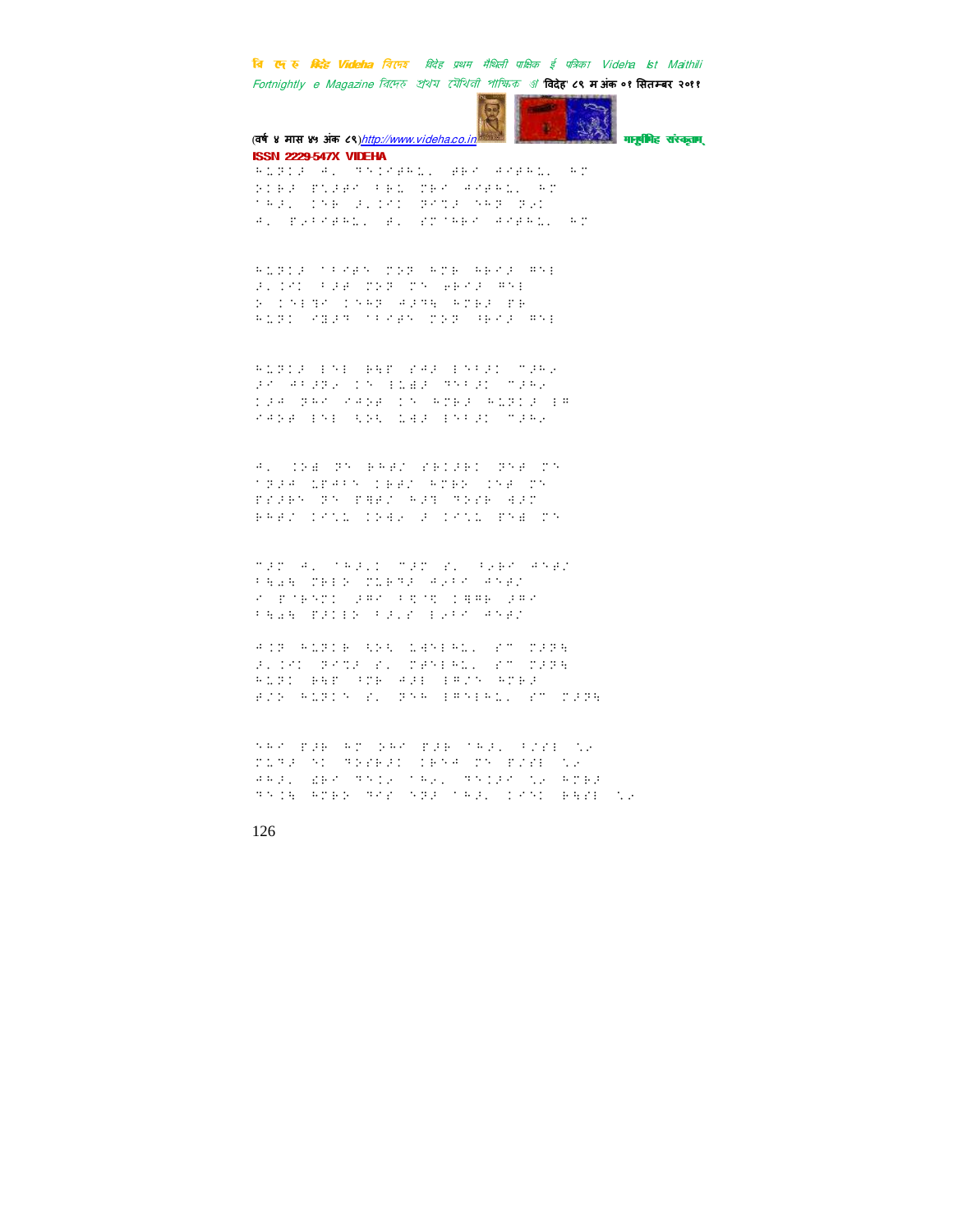बि एक स्टेट Videha विएक विदेह प्रथम मैथिली पाक्षिक ई पत्रिका Videha Ist Maithili Fortnightly e Magazine রিদেত শ্রথম মৌথিনী পাক্ষিক প্রাণবিকা**বিदेह ८९ म अंक ०१ सितम्बर** 



२०११ (वर्ष ४ मास ४५ अंक ८९)http://www.videha.co. संस्कृतम् ISSN 2229-547X VIDEHA

part and series parameter page of the end they  $\mathcal{A}(\mathcal{A}) = \mathcal{A}(\mathcal{A}) = \mathcal{A}(\mathcal{A}) = \mathcal{A}(\mathcal{A}) = \mathcal{A}(\mathcal{A}) = \mathcal{A}(\mathcal{A}) = \mathcal{A}(\mathcal{A}) = \mathcal{A}(\mathcal{A}) = \mathcal{A}(\mathcal{A}) = \mathcal{A}(\mathcal{A}) = \mathcal{A}(\mathcal{A}) = \mathcal{A}(\mathcal{A}) = \mathcal{A}(\mathcal{A}) = \mathcal{A}(\mathcal{A}) = \mathcal{A}(\mathcal{A}) = \mathcal{A}(\mathcal{A}) = \mathcal{A}(\mathcal{A})$ 

BAR SAMO PADE POL SENIO NAME raki sorus (\* 1449)<br>12. 144 (16. p. 1548) Abert this released in the seat there

TERS LENG TERN ST. REAR ENCORP reason case trasmal compare assumpt TRUCK AS SEEN NO. APARTMENTED ST. names canado espresiónes por las

# $\begin{split} \mathcal{P}_{\text{G}} & = \mathcal{P}_{\text{G}} \mathcal{P}_{\text{G}} + \mathcal{P}_{\text{G}} \mathcal{P}_{\text{G}} \mathcal{P}_{\text{G}} + \mathcal{P}_{\text{G}} \mathcal{P}_{\text{G}} \mathcal{P}_{\text{G}} + \mathcal{P}_{\text{G}} \mathcal{P}_{\text{G}} \mathcal{P}_{\text{G}} \mathcal{P}_{\text{G}} \mathcal{P}_{\text{G}} \\ \mathcal{P}_{\text{G}} & = \mathcal{P}_{\text{G}} \mathcal{P}_{\text{G}} + \mathcal{P}_{\text{G}} \mathcal{P}_{\text$ real subscript (again and show in TOR PUBLIC POST BROWN IBOX 20

does the strip of the state and  $\mathbb{H}(\mathbb{P},\mathbb{P})\rightarrow\mathbb{P}(\mathbb{P}^1\otimes\mathbb{P},\mathbb{P},\mathbb{P})\rightarrow\mathbb{P}(\mathbb{P}^1\otimes\mathbb{P},\mathbb{P}^2\otimes\mathbb{P},\mathbb{P},\mathbb{P},\mathbb{P},\mathbb{P})$  $\mathbb{E}[\mathbb{E}\{ \mathbf{q}(\mathbf{x}) \mid \mathbf{u}(\mathbf{x})\}]=\mathbb{E}[\mathbb{E}\{ \mathbf{p}(\mathbf{x}) \mid \mathbf{q}(\mathbf{x})\mathbf{p}(\mathbf{x}) \mid \mathbf{p}(\mathbf{n}(\mathbf{x})\mathbf{p})\}]$ TA TEAT PARTNERS EVERY STATE PAR

Absolute Market Care (AM) and Care Care TER INSTITE BAILENE RATING BE de sied roest iee is eerde PERBY BORY TV PROPERTY PROPERTY

ESPACE CALLER VIOLENCE PARTNERSH Absolute as a consideration of the constant medicate constructed about the construction ng meginagap sa ya sel megimpas sa guni aging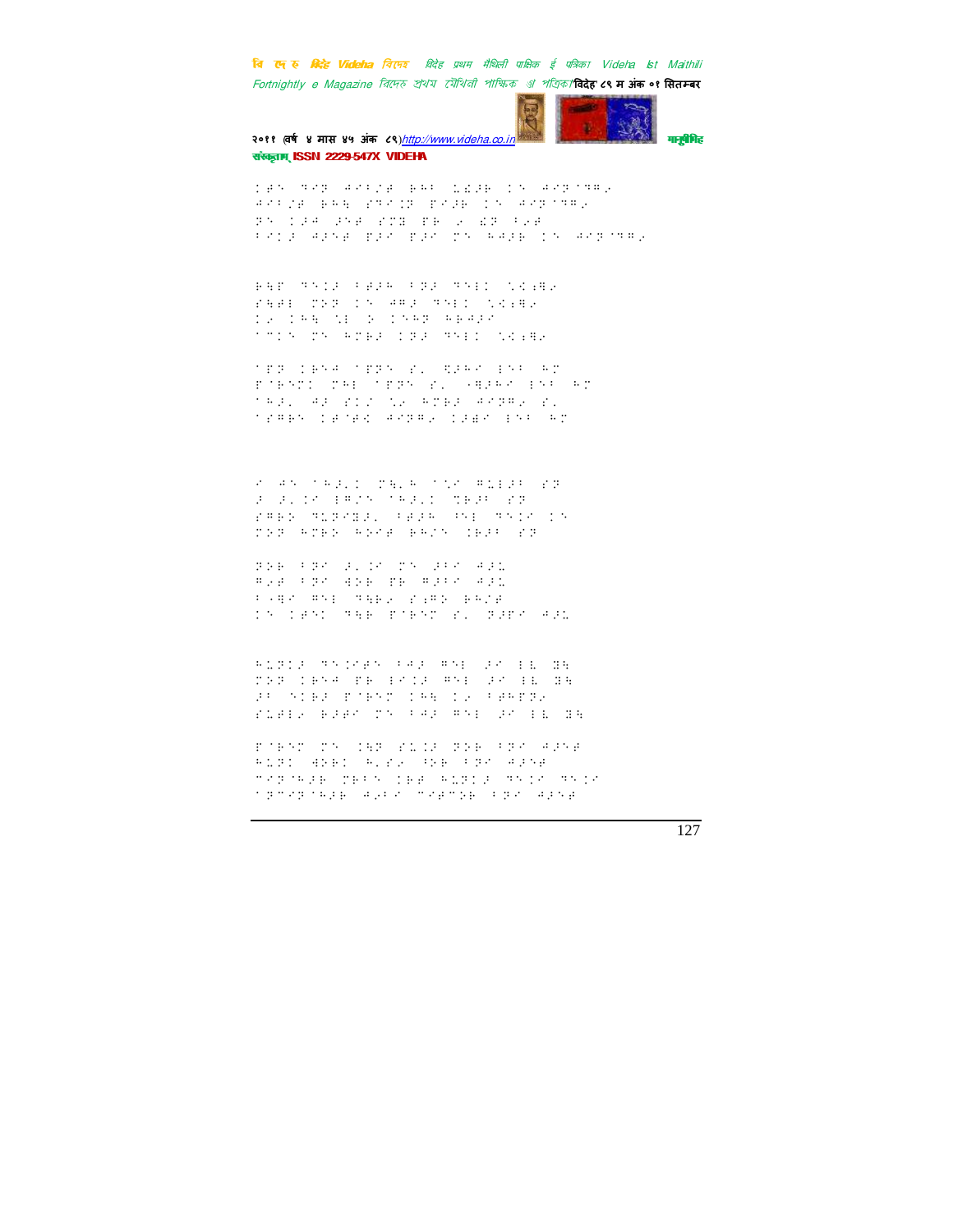बि एक स्टेट Videha विएक विदेह प्रथम मैथिली पाक्षिक ई पत्रिका Videha Ist Maithili Fortnightly e Magazine রিদেত শ্রথম মৌথিনী পাক্ষিক ওা **বিदेह ८९ म अंक ०१ सितम्बर २०११** 



(वर्ष ४ मास ४५ अंक ८९) http://www.videha.co. **ISSN 2229-547X VIDEHA** 

मानुबंधिह संस्कृतम्

 $\mathcal{L} \neq \mathcal{I}$ 

ATE CARDIALDIA SANT VIDATAE BIB START PRICE IN START PARTI Adam aldeb ase sestionaries BIB PLYS THE BIB CORP PROPI

decreas and the race and any range area roade entity free radio especially. parago mysel averal sera grosav ane FRAMENING PROTECTIVE CONSTRUCTION

ERRAN BABBI TELL DRAFFE LIEB (PERSE) es endoem roder meder es produced ad

SEARCH SARDING CHARLES

 $\bullet$  :

THIS BOARD IN DIRECT SAFEK PRINT PORC 30 RECEIVED \$800 PRINT PORCH

**CONFIRM PROPERTY** FAILINE PROTECTIVE akan zeema beska landag, akan bilazon.

RECEIVE RAY STORES I DISPAR ON THE PAID

 $\begin{array}{lcl} \mathcal{L}(\mathcal{B}) \cap \mathcal{L}(\mathcal{B}) & = & \mathcal{L}(\mathcal{B}) \cap \mathcal{L}(\mathcal{B}) \cap \mathcal{L}(\mathcal{B}) \cap \mathcal{L}(\mathcal{B}) \cap \mathcal{L}(\mathcal{B}) \cap \mathcal{L}(\mathcal{B}) \\ & = & \mathcal{L}(\mathcal{B}) \cap \mathcal{L}(\mathcal{B}) \cap \mathcal{L}(\mathcal{B}) \cap \mathcal{L}(\mathcal{B}) \cap \mathcal{L}(\mathcal{B}) \cap \mathcal{L}(\mathcal{B}) \cap \mathcal{L}(\mathcal{B}) \$  $\mathbb{C}(\mathcal{S},\mathcal{S},\mathcal{S})=\mathbb{C}(\mathbb{C}(\mathcal{S},\mathcal{S},\mathbb{C}(\mathcal{S},\mathcal{S})))\mathbb{C}(\mathbb{C}(\mathcal{S},\mathcal{S}))\mathbb{C}(\mathcal{S},\mathcal{S})=\mathbb{C}(\mathbb{C}(\mathcal{S},\mathcal{S},\mathbb{C}(\mathcal{S})))\mathbb{C}(\mathcal{S},\mathcal{S})$  $\mathbb{R}^2$  . The second particle with  $\mathbb{R}^2$ 中国自治县 经生产工厂  $\sim 100$  $\sim 100$ radere) (ramsekal parado ekano) 人名英里亚 人名英法格罗福 A DOIS CONFIDENCE CONTO INCLUSIVO CORP.

CONFIDENTIAL PARTNEL PR  $\sim 200$  $\sim 100$ an electric electronic provided and the manufacture of the control of the control of the control of the control of the control of the control of the control of the control of the control of the control of the control of th i 2006 - Edelera I Carl III, Rhadie (dinama di mhanelela)<br>Imperentas I Senier (deba i Rhadim I Sellin Senire)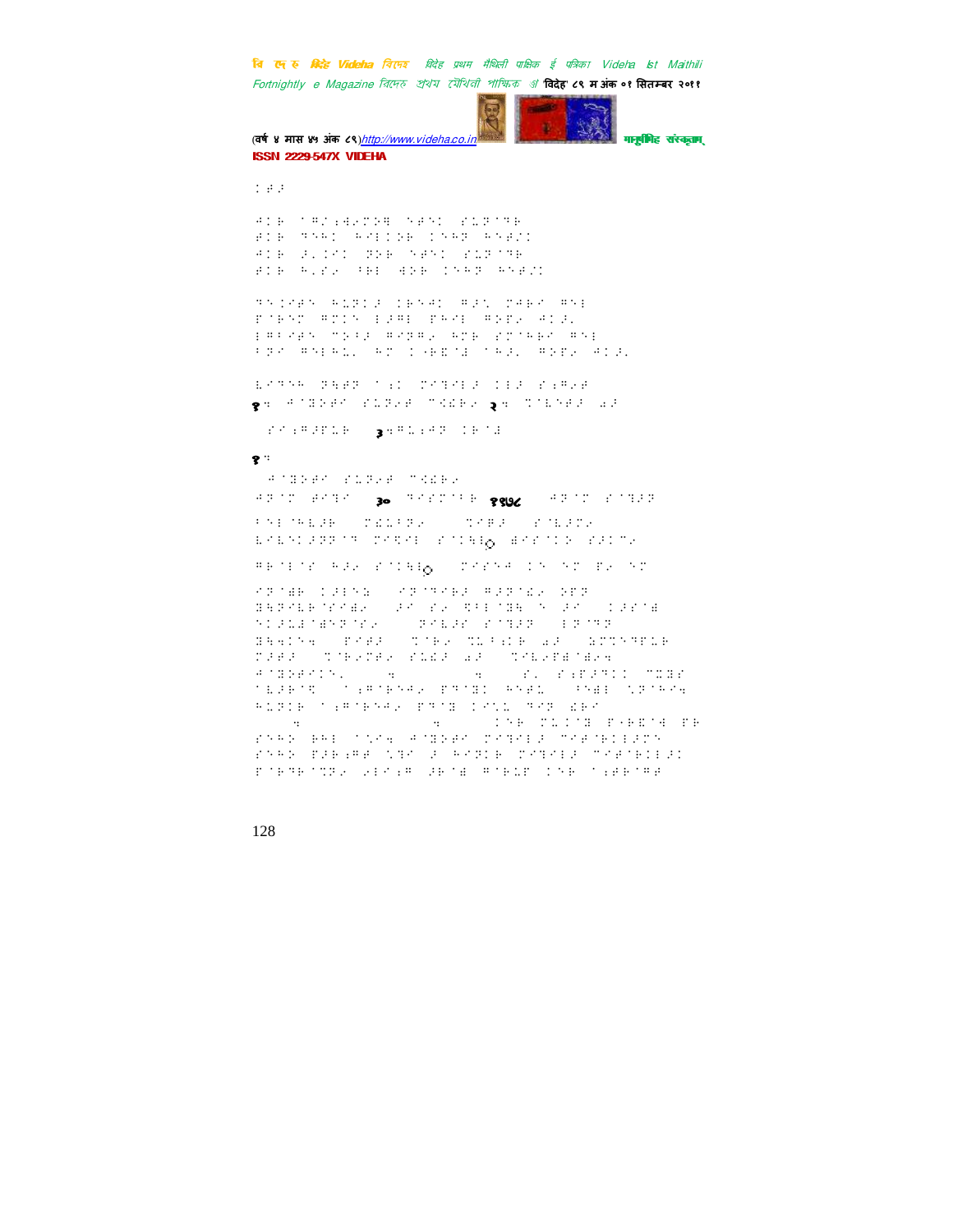चि एत् रू मिन्हे Videha निएन्थ विदेह प्रथम मैथिली पाक्षिक ई पत्रिका Videha Ist Maithili Fortnightly e Magazine রিদেহ প্রথম মৌথিনী পাক্ষিক প্র পত্রিকা**'বিदेह' ८९ म अंक ०१ सितम्बर** 



New Secretary Secretary Secretary Property Construction of the Secretary Original Construction of the Secretary Original Construction of the Secretary Original Construction of the Secretary Original Construction of the Or ⣁⣒!⣇⢾⢼!⣐⢻⢷⢳!'⢷^'!3⢷⢼⣉⢾⣒!

२⣒!⣉⣇⢾⢼!⣔⢼!)⣐⢻⢼3⣅⢷\*!!

३⣒⢻⣅⣐⢺⢽!⢷⣜!!⢷⢼F⣞⢴!⣎⣅⢽⢴-!3⢷⢾! ⣝⣓⣒⣒!⢷⢳5!⣁⣙⣒! xx and their control of the second participate the second participate of the second participate of 6⢼C⢷⢾!⢹⣈!5!⣁⢴⣒!

 $5.7^\circ$   $\pm$   $7.3^\circ$   $\pm$   $3.3^\circ$   $\pm$   $3.3^\circ$   $\pm$   $3.3^\circ$   $\pm$   $3.3^\circ$   $\pm$   $3.3^\circ$   $\pm$ hhbkfoesbAwjefib⣒dpn!3⢷!3⣚⢼⣅⣒!!

⣇⢹⢳!⢽⣓⢾⢽!⣐!⢻⢹⣝.3⢹⣝!⢸⢼⢷⢾⢴! १⣒!⢵⢳⢽⢹⢼!)⢹⢴⢷⣃⣙⢼\*;6⣈;!⣅⢹⣝!3⢷⢼⣉! )⣓6!⢳⢽⢹⢴F!5⣙6⢴!⢽⣅⣇⢼⢹!⣇⢽⢴⢾! ⣅⢾36\*! ⢵⢳⢽⢹⢼!)5⣙6⢴.⢹⣇⢽⢼⢻⢷⢴\*! ⢵⢳⢽⢹⢼!)5⣙6⢴.⣙6⢼⢿⢷\*! ⢵⢳⢽⢹⢼!)5⣙6⢴.⢷6\*! २⣒⣁⢽⢽⢾⢼.!3⢷⢸⢼!⣈⢾⢼⢽!⢳⢽⢹⢴!⣅3⢽⣝⢼! ⣅⣉⢴6⢼!⣔⢼!⢹⣇⢼⢷⢼!5⣙6⢴!⢽⣅⣇⢼⢹!!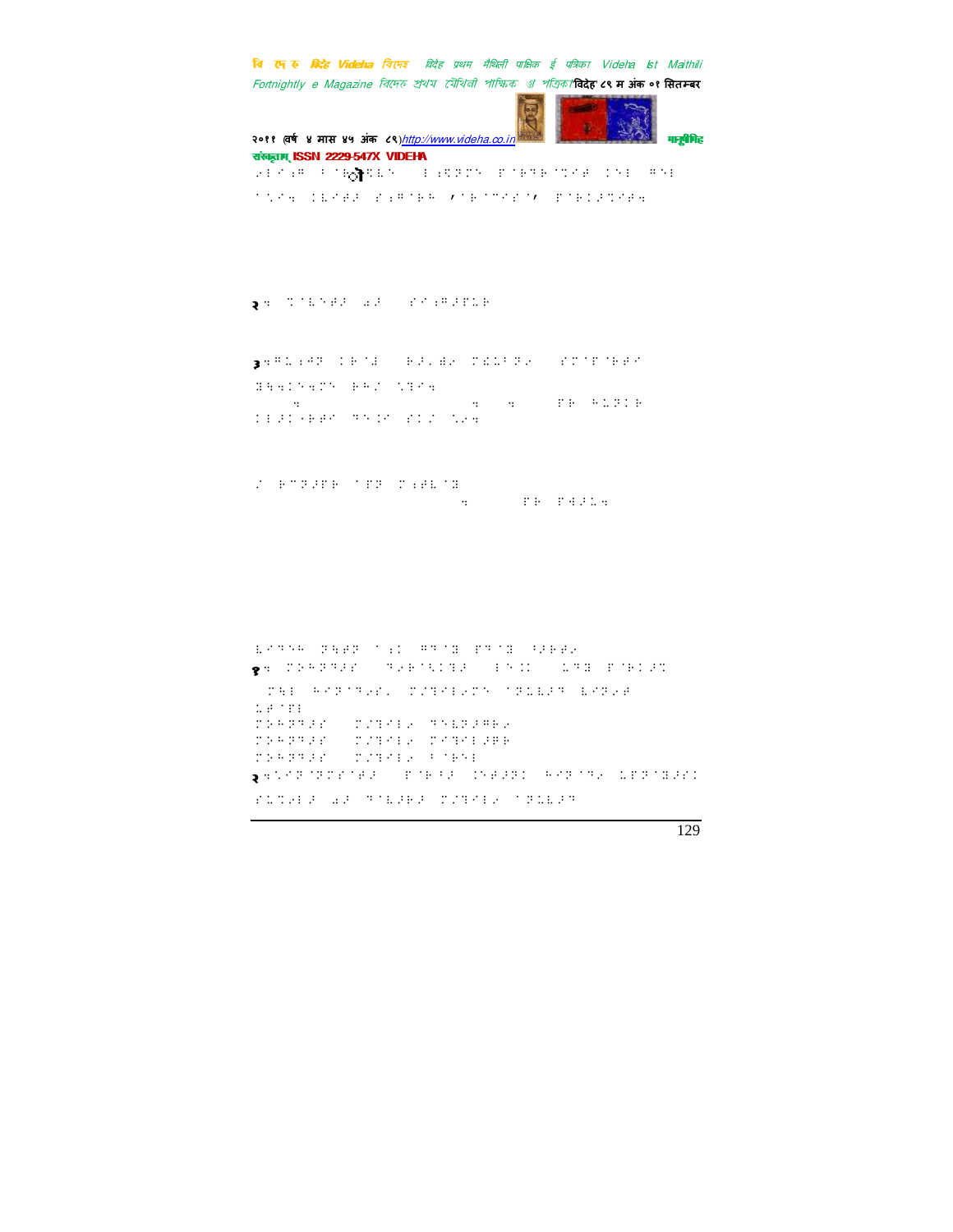चि एत् रू मिन्हे Videha निएन्थ विदेह प्रथम मैथिली पाक्षिक ई पत्रिका Videha Ist Maithili Fortnightly e Magazine विरमह शेथेग द्योंथिवी शीष्मिक औ **विदेह' ८९ म अंक ०१ सितम्बर २०११** 

(वष ४ मास ४५ अंक ८९)http://www.videha.co.in/ मानुषीिमह संकृताम् ISSN 2229-547X VIDEHA ⣁⢽⢽⢾⢼!  $3$  : !⢷⣇!⢸⣓⣏⣜!3⢼⣚! ⢽⢷⢼6⢼⣀⢹⢳⣇⢹⢳!.४ )⢽⢷⢼6⢼!⢳⢽⢹⢴F!5⣙6⢴\*!

⣁⢼⣋6!⢼⢷⢴!⢼⢷⢴!⢼⢹⢷! 6⢼!⢽!⣇⢴⢷!⢺⣇⢼⢳⢷!6⢼6! ⢳⢽!⢳⢽!⢽⢼^!⣎⢷! ⢽!6⢼!⣇⢴⢷!⢺⣇⢼⢳⢷!6⢼6!  $\label{eq:3.1} \begin{array}{ll} \texttt{``7.14} & \texttt{``7.14} & \texttt{``8.24} & \texttt{``8.34} & \texttt{``8.34} \\ \texttt{``7.14} & \texttt{``8.34} & \texttt{``8.34} & \texttt{``8.34} \\ \texttt{``9.14} & \texttt{``9.14} & \texttt{``9.14} & \texttt{``9.14} & \texttt{``9.14} \\ \texttt{``9.14} & \texttt{``9.14} & \texttt{``9.14} & \texttt{``9.14} & \texttt{``9$ ⢽!6⢼!⣇⢴⢷!⢺⣇⢼⢳⢷!6⢼6! ⢵⣔!⢷⣓!⣅6⣞6!⢼⣙!! ⢷5⢾!⢶⣓⢶⣓!⢷!⢼⣙!3⢷!!  $\mathbb{P}[\mathcal{S}^{\mathcal{S}}] = \mathbb{P}[\mathcal{S}^{\mathcal{S}}] = \mathbb{E}[\mathcal{S}^{\mathcal{S}}] = \mathbb{E}[\mathcal{S}^{\mathcal{S}}] = \mathbb{E}[\mathcal{S}^{\mathcal{S}}] = \mathbb{E}[\mathcal{S}^{\mathcal{S}}]$ 3⣓⢷⢼!6⢻!⢶⣓⢶⢼⢷!⣁! 3⢷⢾⢿⣜!⣇⣏!⣅⣞!⢷⢼! ⣁⣅36!⢵⢽!⢻⣅⢶⢼!!⢳!!  $\mathcal{P}(\mathcal{C}) = \mathcal{P}(\mathcal{C})$  . In particular, we have  $\mathcal{P}(\mathcal{C})$ ⣐⢳⢻⢼⢴!!⢼⣟!⣟6!⣁! !⣐^⢾!⢽⣎!6⣅⣞6!⣁! ⢸⣅⣈6!⢽⣍⣐⢻⢷!⣚⢼⣟!6⢺⢼⣙!! ⢽!6⢼!⣇⢴⢷!⢺⣇⢼⢳⢷!6⢼6! ⢵⢽⢼!^⣅F!⢽!⢸⢼6⢼!6⢼⣚⢴! ⢳6!⢸6!⢸!⢾⢷!⣐⣋6⢴! ⢷⢼⢳!⢹⣈!⣁⢴!-⣁⣅!⢽!⣅⣔!⣁⢴!  $\mathcal{P}(\mathcal{C}) = \mathcal{P}(\mathcal{C})$  . In particular, we have  $\mathcal{P}(\mathcal{C})$ 

 $5.7^\circ$   $\pm$   $7.3^\circ$   $\pm$   $3.3^\circ$   $\pm$   $3.3^\circ$   $\pm$   $3.3^\circ$   $\pm$   $3.3^\circ$   $\pm$   $3.3^\circ$   $\pm$ hhbkfoesbAwjefib⣒dpn!3⢷!3⣚⢼⣅⣒!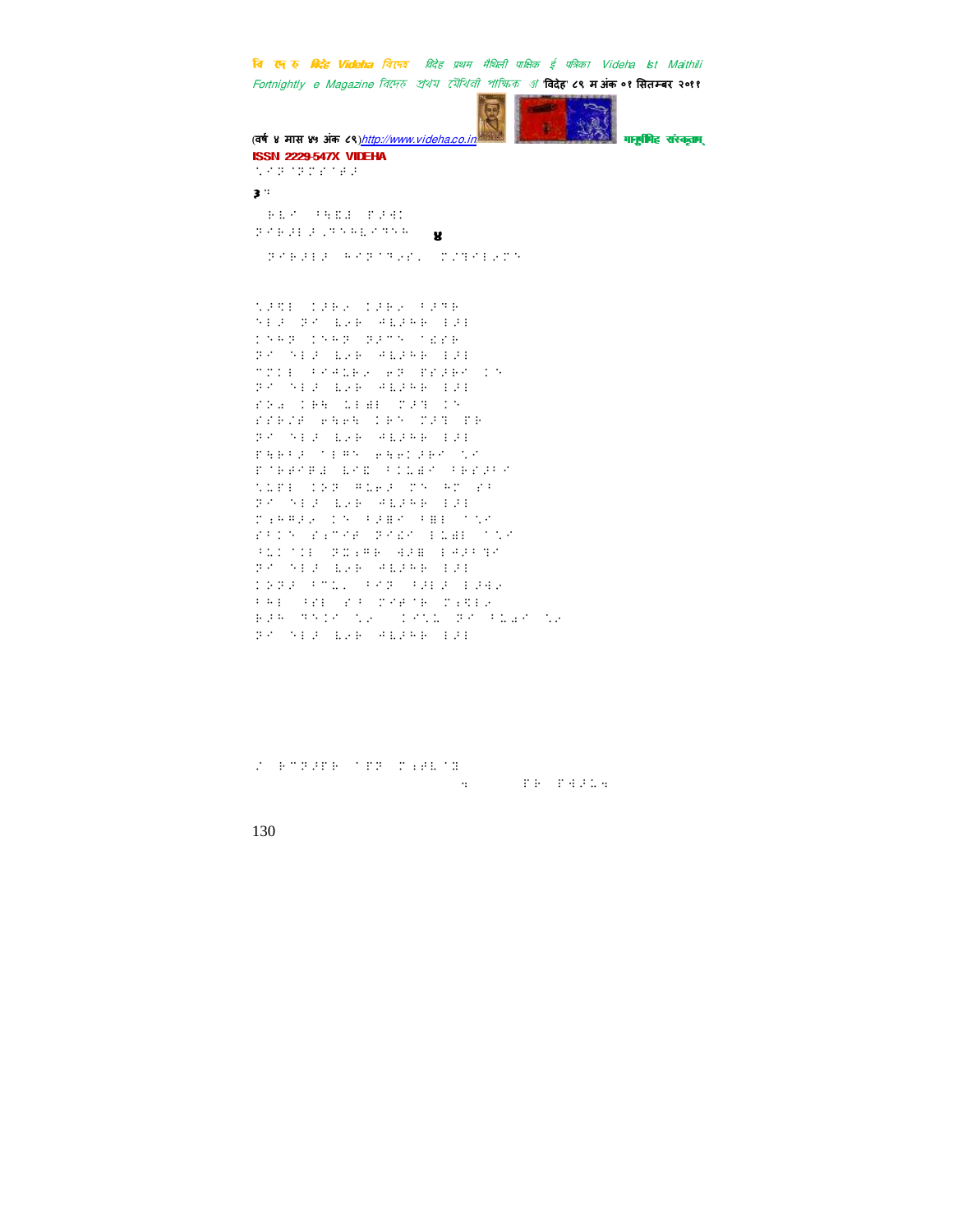बि एक स्टेट Videha विएक विदेह प्रथम मैथिली पाक्षिक ई पत्रिका Videha Ist Maithili Fortnightly e Magazine রিদেহ প্রথম মৌথিনী পাক্ষিক প্রা পত্রিকা**'বিदेह' ८९ म अंक ०१ सितम्बर** 

२०११ (वर्ष ४ मास ४५ अंक ८९)http://www.videha.co. संस्कृतम् ISSN 2229-547X VIDEHA

**CONTRACT**  $\mathcal{G}$ मानुबेमिह

es (Freduct Frencie) mod documental

S.

SPORT PORTESTS CONTRACT 中国主張の工事も決定する。

charters: 5 p. crossing

(株分間1) 一般決定 一部 外科決定 一部式 一部 校正決定 11 新規決定 11 分 SARA PERSONAS PRESIDENTAL ESSA FREUROPER FREE CEPT CA 共存性は、中央主にも存在決主になることは主決して重要決してい SCHERAUSSELBURGEN SPRED SERVICE 未要的 医淋巴结 医血管性结核 医尿血清 工事机构 工业 TREACTOR PERSONS IN THE PROPERTY FACTORE STAR FREE IREA IS HATI REPORTED TO PRESCRIPTION

ENR PRESSURER WAR SERVICE PARA PART TODAY TOO FEARLY FEED TEEP TO 199 BALLAN REPAIRS ADMIR ERROR NERVAL CREARS CRIER CERRA CO MACD AND PARKE CONFIDENCE DRIVES REAGENE CONTROLLED CONTROL BOILENE DE PROTECER CEPRICO die ster aan zie vormen med hele. NO CORTES PROGRAM FOR CORTES. MANITORIA (PARIE NI PRIME IRPORT)

a conadido a a na Sconneacha a conseguiu a copopa e cons TERM PORT ON CORP. POER CEPTA CA ESPECIAL ALEXANDER AND PORTABLE 学习中心中学生 人名德尔法莫尔 中间电话 化生物法化生成 TATI AFECTARE CONTROLLING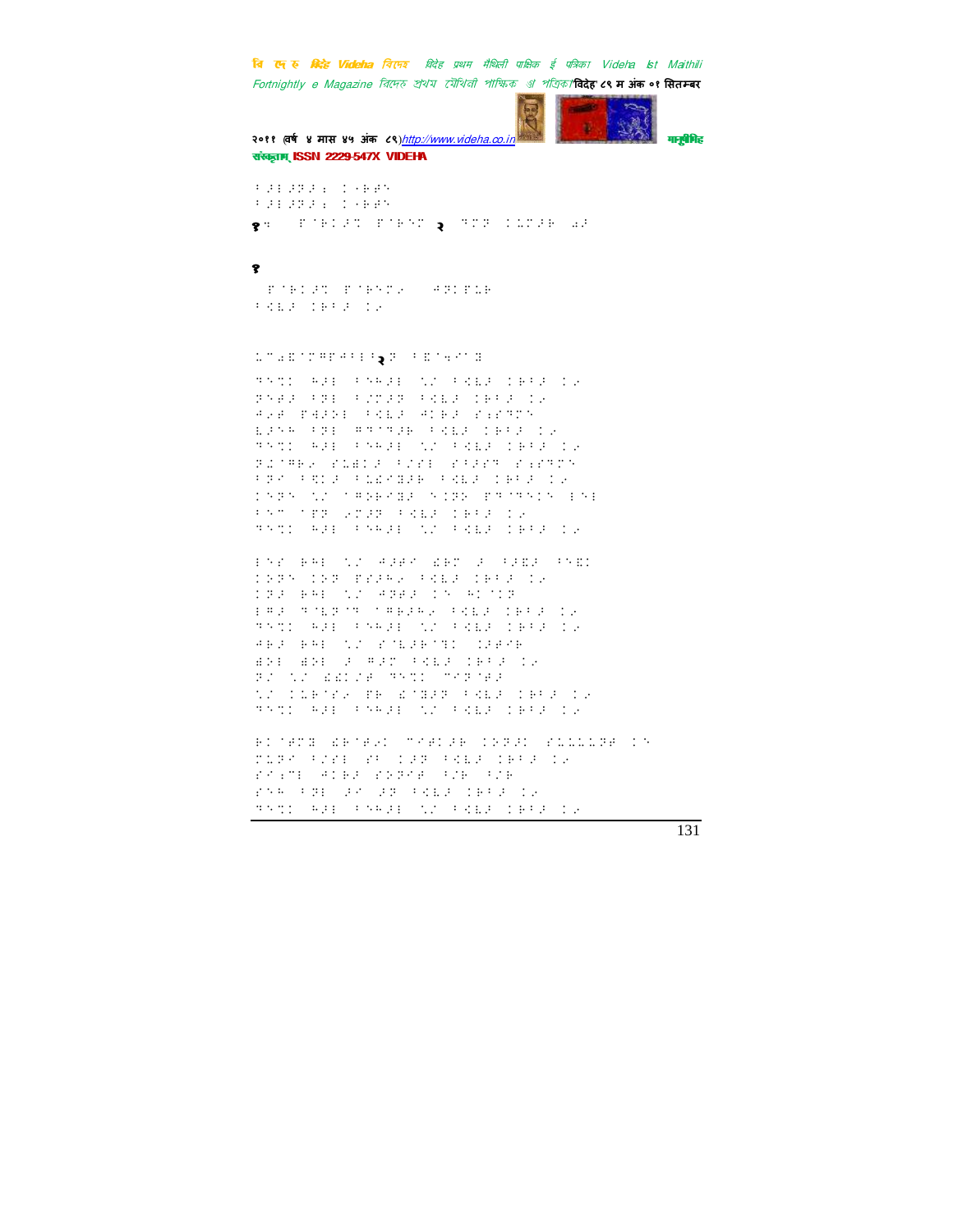चि एक रु मिनेह Videha विएक विदेह प्रथम मैथिली पाक्षिक ई पत्रिका Videha Ist Maithili Fortnightly e Magazine রিদেত শ্রথম মৌথিনী পাক্ষিক ওা **বিदेह ८९ म अंक ०१ सितम्बर २०११** 

(वर्ष ४ मास ४५ अंक ८९)http://www.videha.co.i. मानूबंगिह संस्कृतम् **ISSN 2229-547X VIDEHA** FROM PRESS CASE PASSAGE specification characteristics of THE KIND OF A STEAD OF ORDER OF A BEA FEBURE PORTE FOLD CEFT CO. PAND PAIL FARAL NO FREADERS IN paint also that supported in the construction TREP ATE PLEASERS BL IBFR IN roc real cases r and activities a aktiviti ya mata wakati ta kukiti ya mata wa mata wa mata wa mata wa mata wa mata wa mata wa mata wa mata wa<br>Mata wa mata wa mata wa mata wa mata wa mata wa mata wa mata wa mata wa mata wa mata wa mata wa mata wa mata w MANITORIA PRARIA LINE PREPIDENTIS

### ₹

**STRIDGER WAR** 开设的第三人  $-75.83$ and and and the

TIP A TER PLAN THREE ME A PARENT ART A PORATORY TO TAKING A TORATORY OF nad film analysis due televisive developed 共生的 经一 discribed that will be a significant and discrimination of a substitution of the state of the state of the  $\mathcal{A}(\mathcal{B}(E),\mathcal{F})=\mathcal{A}(\mathcal{B}(E))=\mathcal{A}(\mathcal{B}(E))=\mathcal{B}(\mathcal{B}(E))=\mathcal{B}(\mathcal{B}(E))=\mathcal{B}(\mathcal{B}(\mathcal{B}(E))=\mathcal{B}(\mathcal{B}(E))=\mathcal{B}(\mathcal{B}(E))=\mathcal{B}(\mathcal{B}(E))=\mathcal{B}(\mathcal{B}(E))=\mathcal{B}(\mathcal{B}(E))=\mathcal{B}(\mathcal{B}(E))=\mathcal{B}(\mathcal{B}(E))=\mathcal{B}(\mathcal{B}(E))=\mathcal{B}(\mathcal{B}($ EVALUES IN PURPORT FROM THE AVENUE OF FREM FORM AS RAILINE ARISED CANDIDARY AND RECAR iala (ala kalendar melih kecak mumering liam<br>alam melih mumering menyakan melih kini mel tradical entre el participa de analisa de la para

AND YOUR PARTIES INTO THE SALE (長久) (中国語) A DA 2014 A 1990 DONA CON 22 A 24 20 DONA 1990 DA 2012 2  $\sim 4.5\times 0.13$ at a try and announcement range of A DESCRIPTION PORT OF SALES AND RESPONSE  $\mathcal{L}^{\mathcal{L}}(\mathcal{L}^{\mathcal{L}}(\mathcal{L}^{\mathcal{L}}(\mathcal{L}^{\mathcal{L}}(\mathcal{L}^{\mathcal{L}}(\mathcal{L}^{\mathcal{L}}(\mathcal{L}^{\mathcal{L}})))$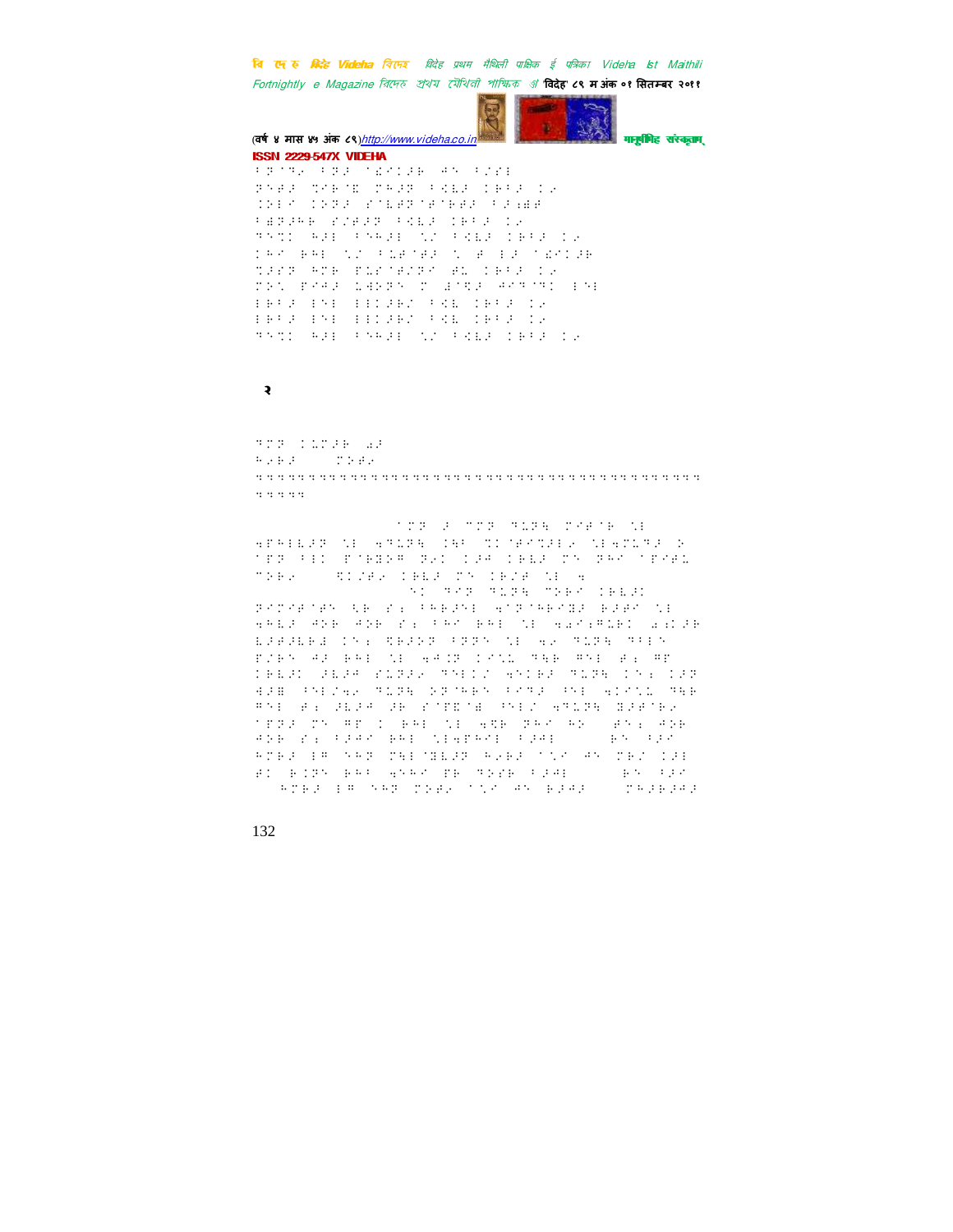बि एक रु मिन्हे Videha विरफ्श विदेह प्रथम मैथिली पाक्षिक ई पत्रिका Videha Ist Maithili Fortnightly e Magazine রিদেচ প্রথম মৌথিনী পাক্ষিক *ঙা পত্রিকা'* विदेह' ८९ म अंक ०१ सितम्बर

२०११ (वर्ष ४ मास ४५ अंक ८९) http://www.videha.co.i संस्कृतम् ISSN 2229-547X VIDEHA



if a control of the state of the state of the state of the state of the state of the state of the state of the 1 FIRST PROFILE  $\cdot$ :

STREET SERVICES TERMS TO representativa capacio riprindo apportante en capa PORA CAS ERRA SE TOTAL SER PAECO ATTROPADA 的复数医学中的  $\left\langle \begin{array}{ccc} a^2 \end{array} \right\rangle \left\langle \begin{array}{ccc} b & b & c \\ c & d & d \end{array} \right\rangle \left\langle \begin{array}{ccc} a & b & c \\ c & d & d \end{array} \right\rangle \left\langle \begin{array}{ccc} b & b & c \\ d & d & d \end{array} \right\rangle \left\langle \begin{array}{ccc} b & b & c \\ d & d & d \end{array} \right\rangle$ tagia ripl'eser i Fggg ○ 新型新規 (金属) 主要 将兵を打つ 共会長法 () n an de la composició de la composició de la composició<br>Alban de la composició de la composició de la composició<br>Alban de la filla composició de la composició de la composició de mod earl car ( min asside also ( praid en Sina Saasaasadoo kiisa Sabad ay San  $\frac{1}{2}$  is  $\frac{1}{2}$  $\mathbb{R}^n \times \mathbb{R}^n \times \mathbb{R}^{n \times 2}$  $\mathbb{P}(\mathcal{S},\mathbb{R}^{n})=\mathbb{P}(\mathcal{S},\mathbb{R}^{n})\leq \mathbb{P}(\mathbb{R}^{n})\mathbb{P}(\mathbb{R}^{n})=\mathbb{P}(\mathbb{R}^{n})\mathbb{P}(\mathbb{R}^{n})\leq \mathbb{P}(\mathbb{R}^{n})\mathbb{P}(\mathbb{R}^{n})$ SARDO PELICENTINEALE ARE DARK ALTERNATIVASE ra (Ferre diese ausgebreit rei 1594) der briefe aassaskerik (riigi 1951) en den soos astronom  $\label{eq:Ricci} \begin{split} \mathcal{C}^{(0)}(S,\Phi) = \mathcal{C}^{(1)}(S,\Phi) = \mathcal{C}^{(1)}(S^{(1)}(S,\Phi) \Phi) = \mathcal{C}^{(1)}(S,\Phi) \Phi = \mathcal{C}^{(1)}(S^{(1)}(S),\Phi) \Phi = \mathcal{C}^{(1)}(S^{(1)}(S),\Phi) \Phi = \mathcal{C}^{(1)}(S^{(1)}(S),\Phi) \Phi = \mathcal{C}^{(1)}(S^{(1)}(S),\Phi) \Phi = \mathcal{C}^{(1)}(S^{(1)}(S),\Phi) \Phi = \mathcal{C}$ and and and a KORYEZH AZ BAE (18. aDIBZ YINA) PAEZ aD these memory was someoned adapted to prove sund the gast will see the the team as CONSERVATION CONTRACTORS TRANSPORT n med i komen i de skam i andronisk i dansk antalkskape.<br>Dagen i bredski dometičke i bredske antalkske alektroniske A CONSTRUER TROUBER OF A STRUCK AND TROUBLE TREATMOND COR E PARE TRAVA NE ROLAR DO ALPA ADECERA (DA EDITOR 2001 (PORT FOREST)  $\begin{array}{l} \#(\mathcal{B}) \cap \mathcal{B} \neq \mathcal{B} \Rightarrow \neg \mathcal{B} \neq \mathcal{B} \Rightarrow \neg \mathcal{B} \neq \mathcal{B} \Rightarrow \neg \mathcal{B} \Rightarrow \mathcal{B} \Rightarrow \neg \mathcal{B} \Rightarrow \mathcal{B} \Rightarrow \neg \mathcal{B} \Rightarrow \mathcal{B} \Rightarrow \neg \mathcal{B} \Rightarrow \mathcal{B} \Rightarrow \neg \mathcal{B} \Rightarrow \mathcal{B} \Rightarrow \neg \mathcal{B} \Rightarrow \mathcal{B} \Rightarrow \neg \mathcal{B} \Rightarrow \mathcal{B} \Rightarrow \neg \mathcal{B} \Rightarrow \mathcal{B} \Rightarrow \neg \math$ making in the community constant above produce condita TRACTOR DO DEVELOPER TENDO TRESTO TOR DORA ara tumba kiasa miak yi meteoret FOREST STEP OF MODEL TO FIRED COORDINATES FRACA PLPA TOE TLRS albert affect for A DEVILLE CONTROLLER DV CAVEVO CONTROLLER CONVER ma pedagog i anglica generali antica i move i analistici gli stamo ra eskilatore non anno dinekti prope duti tue  $\sim$  ray (  $\sigma_{\rm H}$  and  $\sim$  and  $\sigma_{\rm H}$ ENE CONTINENTARY ARREST PRO rive to a suse the same resource of the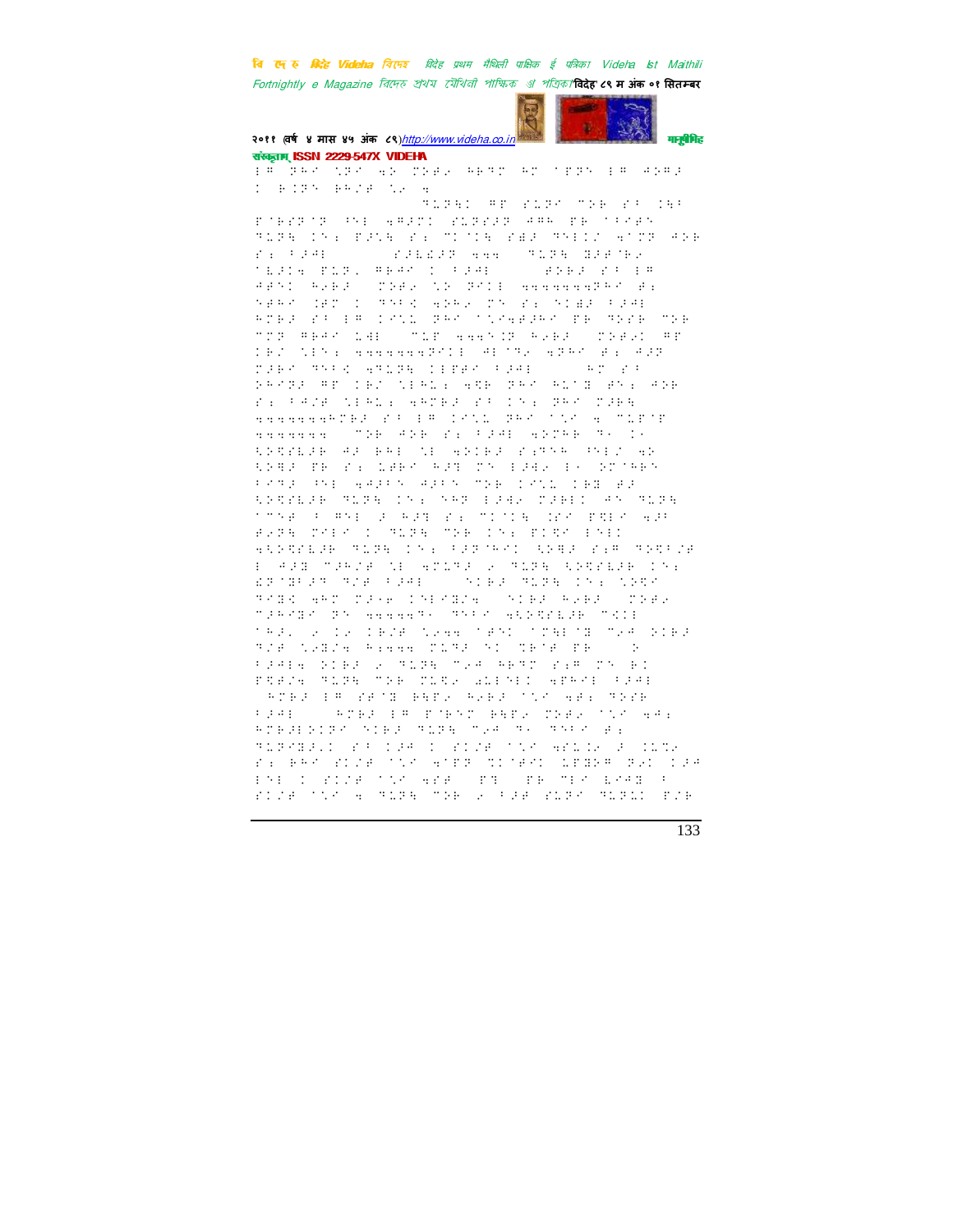बि एक स्टेट Videha विएक विदेह प्रथम मैथिली पाक्षिक ई पत्रिका Videha Ist Maithili Fortnightly e Magazine রিদেত শ্রথম মৌথিনী পাক্ষিক ওা **বিदेह ८९ म अंक ०१ सितम्बर २०११** 



**ISSN 2229-547X VIDEHA** 

CORTESER TEACHERS  $\mathcal{H}^{\mathcal{A}}$ **SACTO PERMITTED** 

TRIP THAT END ART IN TEACHER TO TEACH TIME NO. espirada u idida i sinas nobelesa na na ili vrsa novisori i vo

 $\mathcal{K}_\mathcal{A} \oplus \mathcal{B} \oplus \mathcal{A} \oplus \mathcal{B} \oplus \mathcal{B} \oplus \mathcal{B} \oplus \mathcal{B} \oplus \mathcal{B} \oplus \mathcal{B} \oplus \mathcal{B} \oplus \mathcal{B} \oplus \mathcal{B} \oplus \mathcal{B} \oplus \mathcal{B} \oplus \mathcal{B} \oplus \mathcal{B} \oplus \mathcal{B} \oplus \mathcal{B} \oplus \mathcal{B} \oplus \mathcal{B} \oplus \mathcal{B} \oplus \mathcal{B} \oplus \mathcal{B} \oplus \mathcal{B} \$ male all classic commission elegants male alle

CRAFTEN EVENT ER TOXIC CROWTEN VIRVIERAN carers in renew is needed and spent care nobom

TECHNICA ESTA PROFINENTAL DEL TROPEDA PERMISSION DEL CONTONO POR POSSIBILIZIONE CONSE FRANCH ROBERT STEPHEN (1931) SPACE CORPORATION CA geradion componentations

PARTIES CONTROL PORTUGAL PARTIENT APPENDENCE Supported (Sidnie Lineradorene) with the notice in the extendition of the blending

and the carbon of the contract and entry and contract of the 37371399

39719731 128

a ditta il anno din sull'Adapto nella l'altroparada il la vacio sectione **CORPORATION CONSTRUCTION CONTROL CONTROL CONTROL** 2010/27 00: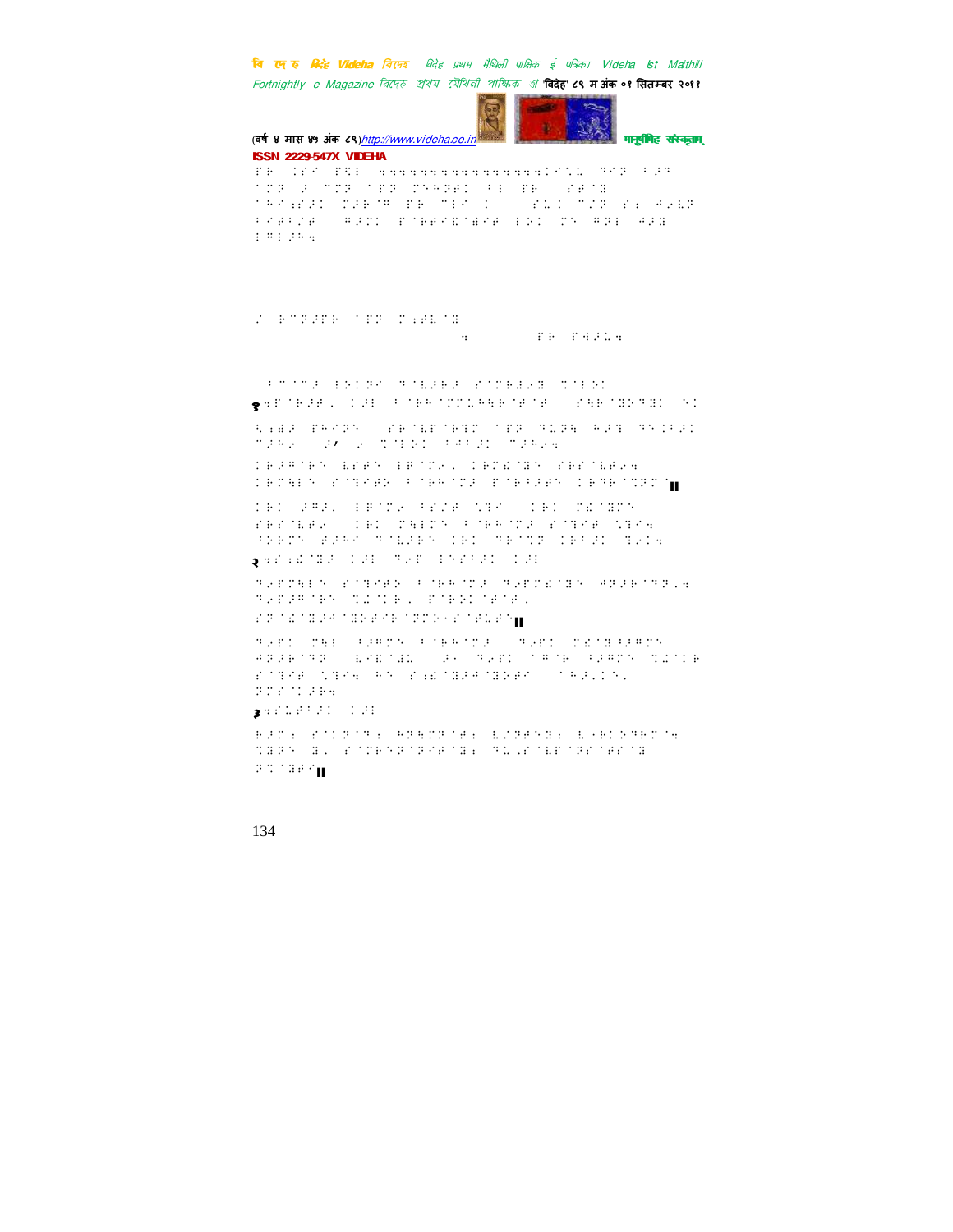Fortnightly e Magazine রিদেত শ্রথম মৌথিনী পাক্ষিক প্রাণবিকা**বিदेह ८९ म अंक ०१ सितम्बर CONTRACT** २०११ (वर्ष ४ मास ४५ अंक ८९) http://www.videha.co.ir मानुबैमिह संस्कृतम् ISSN 2229-547X VIDEHA ian) (parliama conseguente managemento suportante por ROBOSO - PELO SA SANTO PODER TEMPUNGA espresions la carco prova lo lo della liberale ge denne at anna RICHA TOBOLEA TIME RARABRO SPECIERNE de transportante posser el nombre de transporta 工业的原因  $\mathbb{R}[\mathcal{N}]\times \mathbb{R}[\mathcal{A}]\mathbb{R}[\mathcal{N}]\times \mathbb{R}[\mathcal{X}]\mathbb{R}[\mathcal{Y}]\times \mathbb{R}[\mathcal{N}]\mathbb{R}[\mathcal{X}]\mathbb{R}[\mathcal{N}]\times \mathbb{R}[\mathcal{X}]\mathbb{R}[\mathcal{X}]\times \mathbb{R}[\mathcal{X}]\times \mathbb{R}[\mathcal{X}]\times \mathbb{R}[\mathcal{X}]\times \mathbb{R}[\mathcal{X}]\times \mathbb{R}[\mathcal{X}]\times \mathbb{R}[\mathcal{X}]\times \mathbb{R}$ PECTRA CARABIAN ANCIANNEL CARES NERVORITY TER SPREAMENT PATH websites a coardinate complex parties promote **PERSONA** ERICLE RAIL SARAH DADI SARAH DAIR HOLDARAN ( ROLENSI LANGEDY DE SACRIBI PRAIDY PRES nick as sector researchees teachers. Care gianna nad impedemo i poedi lededi i pandomeo i emdal e e processo e a conseguir de celhos de especientos o no  $\mathcal{A}(\mathcal{N})=\{f: \mathcal{X}=\mathcal{X}(\mathcal{X})\in\mathcal{X}(\mathcal{X})\mid f\in\mathcal{X}(\mathcal{X})\}$  $\label{eq:3.1} \mathcal{L}=\mathcal{L}(\mathcal{L}(\mathcal{L}(\mathcal{L})))=\mathcal{L}(\mathcal{L}(\mathcal{L}(\mathcal{L})))=\mathcal{L}(\mathcal{L}(\mathcal{L}(\mathcal{L})))$ - 共に長め前先会 The experience and a resource telephone of the a 空通の件を生存を行 iaza den supra esperantaria solabea 为某人并不是 en dinastrazios i senaridades l'edebarante 图片 中心的 正常分 CHEED PETCHATTIT PETROPS TOPPOTALED CONTRACTADO A PERSONALIZADO E ERROREO.  $\mathcal{L}^{\mathcal{L}}(\mathbb{R}^d) \cong \mathcal{L}^{\mathcal{L}}(\mathbb{R}^d) \cong \mathcal{L}^{\mathcal{L}}(\mathbb{R}^d)$ I REPUBLICA CURSO PERIODEURO CON SIGUE DEL IMPERIODUNC 19828-1984 gerage with end and measure were completed and many LA TENDO APRIL ES TENORES PRINTER LO PARCE and the constant of the company of the property of the constant of the 金融的 1994年5月 A 2 R 12 E 2 R N 24 N 1N E 1 B 2 1 B R 2 N 1 D 1 C 2 L 1 E 2 B es consumer approximation consumer members

बि एक स्टेट Videha विएक विदेह प्रथम मैथिली पाक्षिक ई पत्रिका Videha Ist Maithili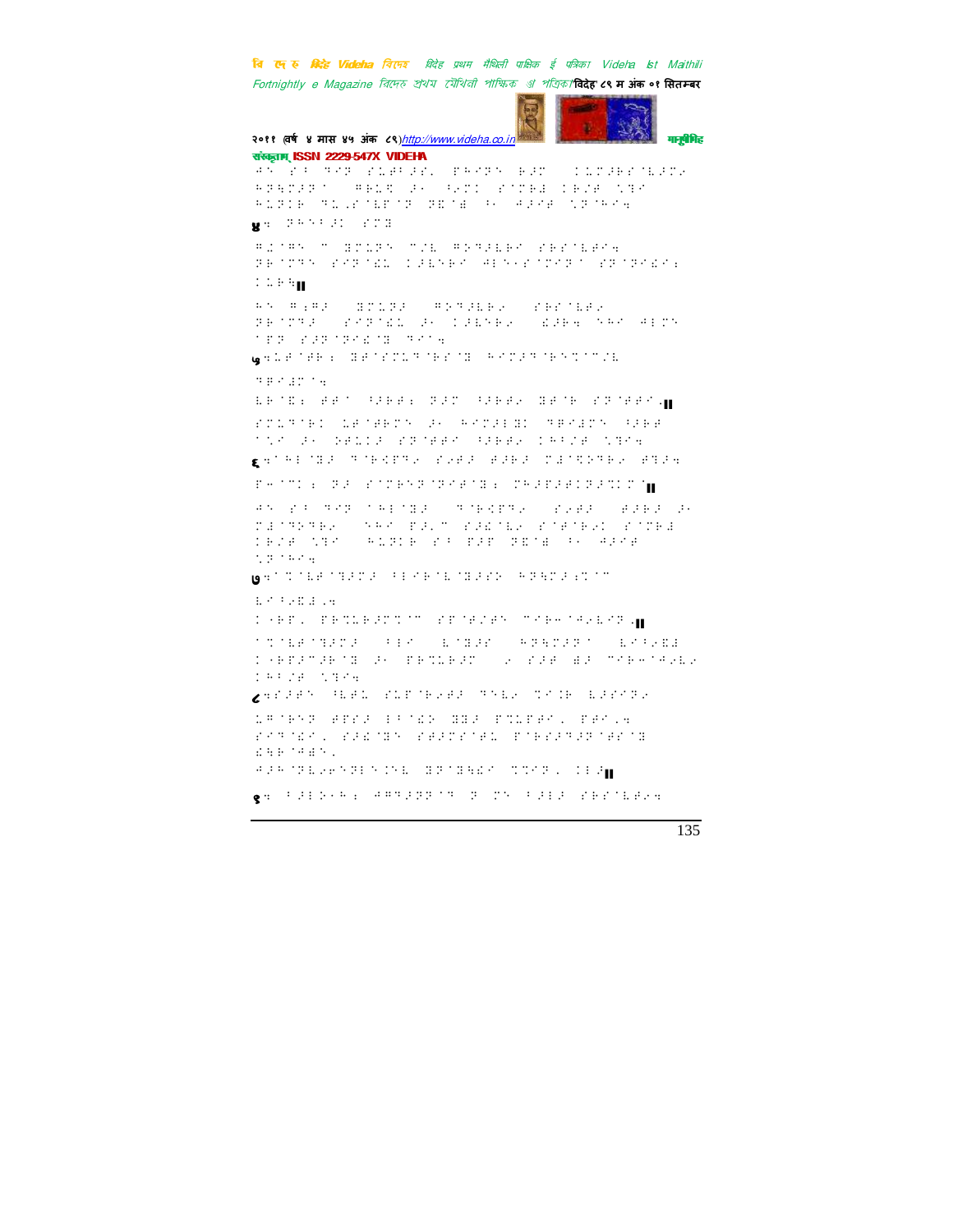बि एक रु मिन्हे Videha विरफ्श विदेह प्रथम मैथिली पाक्षिक ई पत्रिका Videha Ist Maithili Fortnightly e Magazine রিদেত শ্রথম মৌথিনী পাক্ষিক প্র' **বিदेह' ८९ म अंक ०१ सितम्बर २०११** 



ring neuseal (deep) (ding -egenal (per don ) red (single ) du Situation and the companies of the companies of the companies of the companies of the companies of the companies of the companies of the companies of the companies of the companies of the companies of the companies of the Source and considers are produced and considers and SECTION AND LEATER ANNOUNCEMENT AGENCIEVES restrict speed essentially many and easy. Seres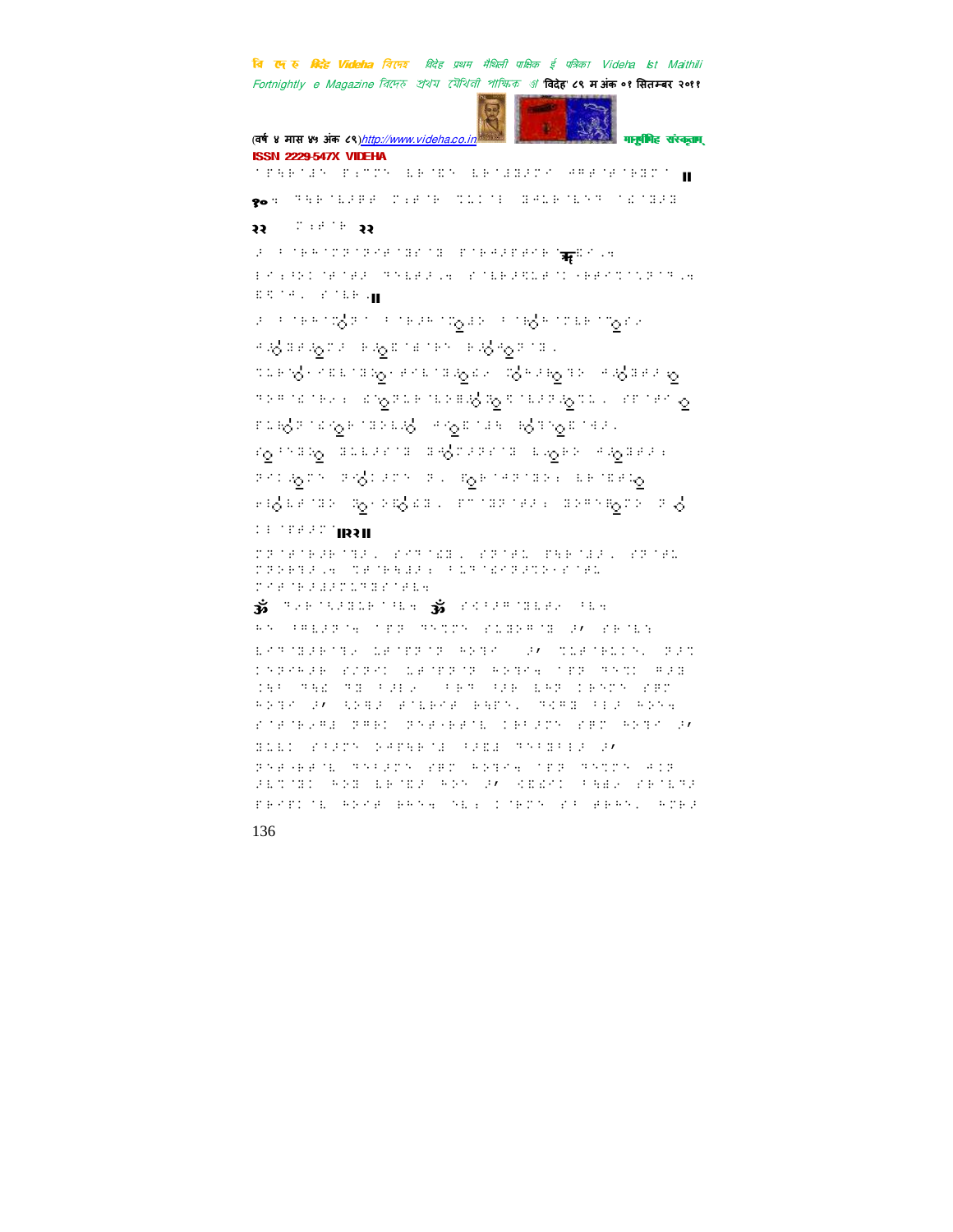```
बि एक रु मिन्हे Videha विएक विदेह प्रथम मैथिली पाक्षिक ई पत्रिका Videha Ist Maithili
Fortnightly e Magazine রিদেত শ্রথম মৌথিনী পাক্ষিক প্রাণবিকাবিदेह ८९ म अंक ०१ सितम्बर
                                                    Service
                                                      ×
२०११ (वर्ष ४ मास ४५ अंक ८९) http://www.videha.co.in
                                                                    मानुबेगिह
संस्कृतम् ISSN 2229-547X VIDEHA
a foi camala (Aboy (qamboo) kommano (digi Abo) liy
DREIBE SAME REPAIR
NAMES CARRIER DE PARECIPAL A POSSAGE
7.3733scalaring and construction of the second reserva-
中国中央大学
EVOLUTED SCIENCES
a uage come cogas la celebol mesupado la valor
abore na
சிக்கு மக்கு பாகாராக கண
비행 원 기미는 배가지
dealer Company and a state
kaanaa jiraan markamen akaala
Personage interests inever manerit
Seasons are an include
more that even is supply in the complete of the control of the second second second second second second second second second second second second second second second second second second second second second second secon
кие альтыны 19 з9 атын зайдалттын 20 атын атын атал
e capación de la capacide de la socialidad de capaci
CENTRY OF SPEED
stega rev9e rasseg i i stega rev9 i i siraskaktiv.
especial provisions of the property of the rela-
ARG BITCH INTERNATIONAL ASSAULT BUS
egal@sises clear sectionse
rolls and contract contracts
\mathbb{B}(\mathbb{D},\mathbb{E}(\mathcal{F},\mathcal{E}^{\otimes n})\mathbb{E}(\mathbb{E}^{\otimes n})\mathbb{E}(\mathbb{E}(\mathcal{F}^{\otimes n})\mathbb{E}^{\otimes n})\mathbb{E}(\mathbb{P})alegicade cal edificio edificado
```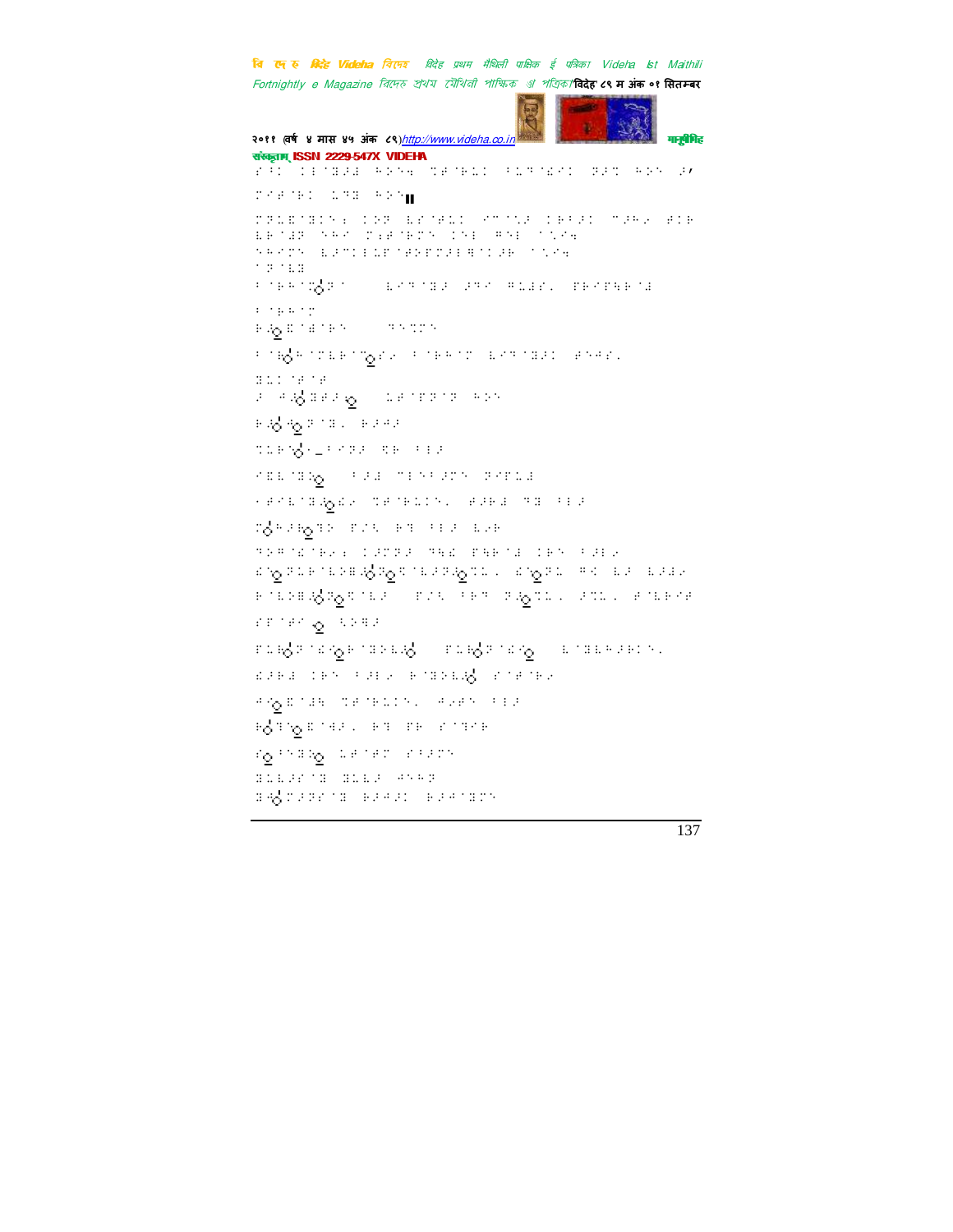चि एत् रू मिन्हे Videha निएन्थ विदेह प्रथम मैथिली पाक्षिक ई पत्रिका Videha Ist Maithili Fortnightly e Magazine विरमह शेथेग द्योंथिवी शीष्मिक औ **विदेह' ८९ म अंक ०१ सितम्बर २०११** 

(वष ४ मास ४५ अंक ८९)http://www.videha.co.in/ मानुषीिमह संकृताम् ISSN 2229-547X VIDEHA ⣇⢴◌॒⢷⢵.⣉⢾⢷⣅F!3⢷⢼⢺⢾!⢷6⢼! ⢽⢼◌॒.⢽◌॑⢼.⢽⣉^⣝⣝⣅⢾⢾!⢼⢷⣝! ⢽⣀.⢳⢷!⢸! 3◌॒⢷⢺⢽⣝⢵⣐.⣃! ⣇⢷⣏⢾⣅◌॒.⣇⢷⣏⢼!⢳⢵! ⢶6◌॑⣇⢾⣝⢵.⣅⢾⢾!⢶6!6⢼! ⢵⣏◌॑⣎⣝⣀.⣊⣏⣎⣀! 3^⣝⢽⢾⢼⣐.!3⢼! ⣝⢵⢻⢿◌॒⢵.6⢸⣝!6⢸⣝!⢷⢼!⢳⢾⣅!6!⢻6! ⣝⢵⢻!⢷⢿⢼! ⢽⣀◌॑.⢳⢷⢼!⢸!⢳⢾⣅! 63⢾⢼.⢷⣙!⢳⢵! ⢻⢷⢶⣙!⢽⣅⣇⢼⢹.!⢳!⢷⢳⣜-!⢳⢷!⢷⢼⢺⣝! ⢷⢼⢳⣜!⢽⢴!⣎⢼⢷!⣇⢹⣝⢼!6⢼-!⢷⢼⢺⢽⣝. ⣇⢴⢷-⢾⢴⢷⣐⢹⢼⢺-!⢹⣓⣎!⢹!⢼6⢴!⢻⢼⣝-!⢹⣊⢻⣝!6⢼! ⢺⢽⢾⣅-!⣅⢹⣝⢴!⢽⢼⢷⢴!⢳⢵⣙⣒!3⢼⢷⢺⢽⣝! ⢼⣇⣉⣝⢾⢼!3⣋6⢼!3⢷!⣇⢷⣏⢼!⢹⣙-!⢶6!⢹⣝!6⢼! ⢻⢼⣁!3⢼-!⢳!⢸!⣐3⢾⢾!⢷⢺⢾0⣐⢷⢿⢾! ⢷⢴⣒! 9⣒WJEFIB!GPS!OPO!SFTJEFOUT!  $\bar{q}$  and  $\bar{q}$  and  $\bar{q}$ 9⣒2⣒2⣒Uif!Dpnfu!!!.HBKFOESB!UIBLVS!  $\alpha_2=\alpha_2=\alpha_3$ 9⣒2⣒4⣒Po`uif`ejdf. 9⣒2⣒5⣒OBBHQIBOT!)JO!FOHMJTI\*.! TIFGBMJLB!WFSNB!USBOTMBU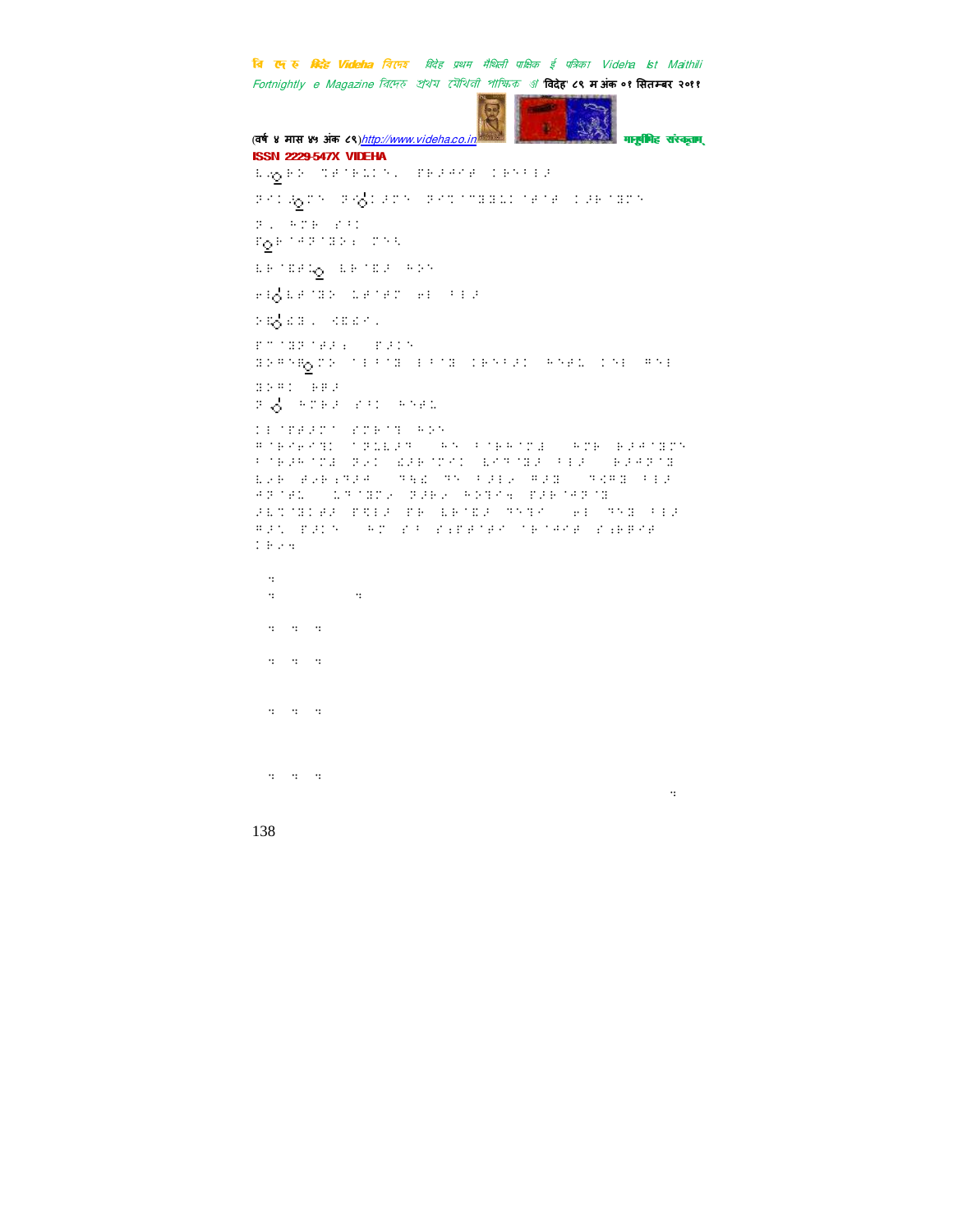चि एत् रू मिन्हे Videha निएन्थ विदेह प्रथम मैथिली पाक्षिक ई पत्रिका Videha Ist Maithili Fortnightly e Magazine রিদেহ প্রথম মৌথিনী পাক্ষিক প্র পত্রিকা**'বিदेह' ८९ म अंक ०१ सितम्बर** 

२०११ (वर्ष ४ मास ४५ अंक ८९)http://www.videha.co.in + 11 200 कर रही है कि अपनी मानुवीपित संस्कृतम् ISSN 2229-547X VIDEHA

Sbkjw!Lvnbs! Lvnbs! Wfsnb boe

 $2.92\pm0.1$ Kffwbo#!cz!!Thursday.cz!!Thursday.cz usbotmbufe. Joup in the problem of the problem of the problem of the problem of the problem of the problem of Kzpuj!Kib!Dibveibsz. Psykologie bsz. Psykologie bsz. Psykologie bsz. Psykologie bsz. Psykologie bsz. Psykologi

१ Kffwbo#!cz!!Thursday.cz!!Thursday.cz usbotmbufe. Joup in the problem of the problem of the problem of the problem of the problem of the problem of

 $\mathbf{w} = \mathbf{w}$  $\mathcal{P}$  tups such that  $\mathcal{P}$  is the state  $\mathcal{P}$  is the state  $\mathcal{P}$ 

Hvkbsbuj- ephsjelling i tijden op de staat de puifstusten op de staat de puifstusten op de staat de puifstuste

 $\sigma_{\rm eff}$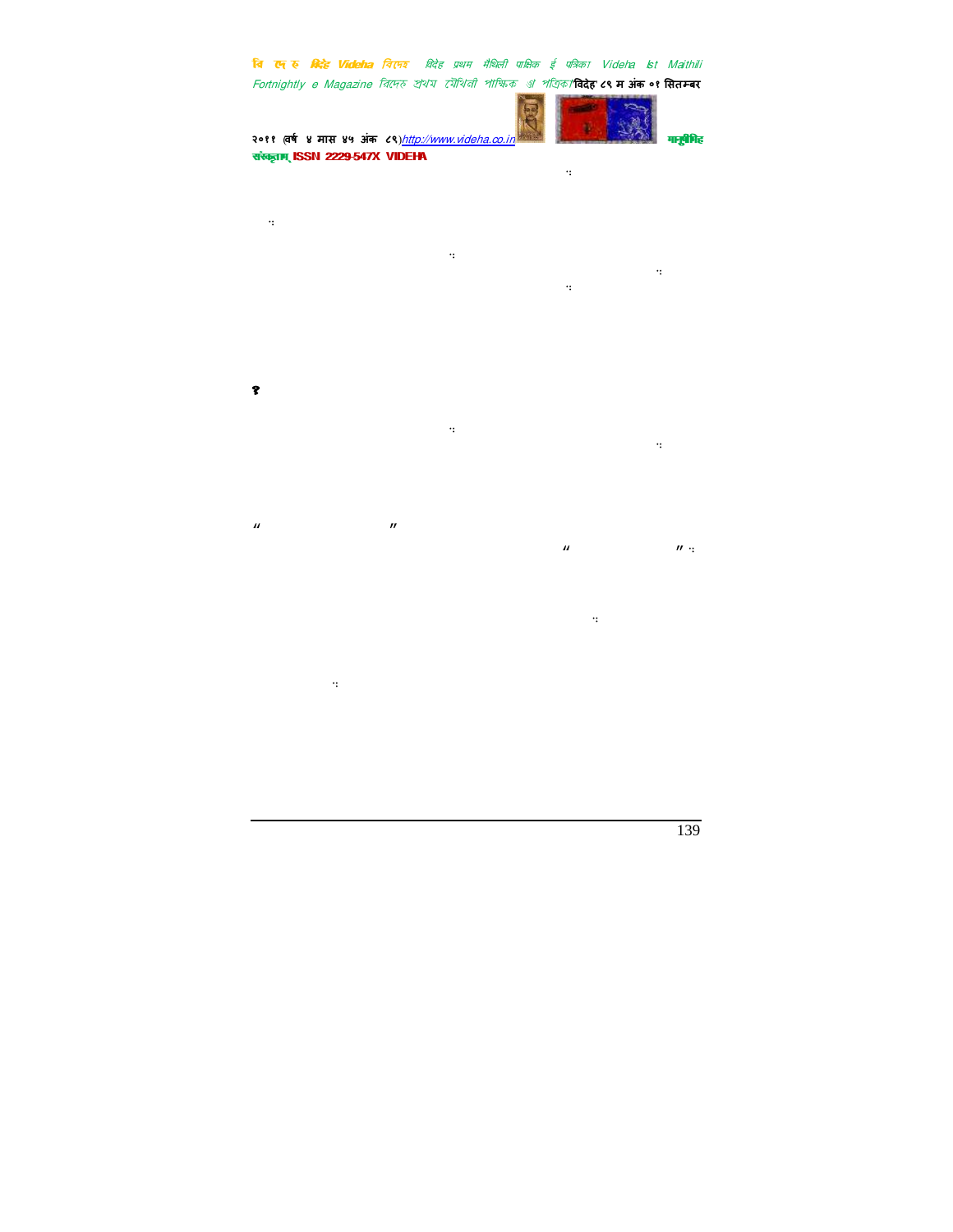चि एत् रू मिन्हे Videha निएन्थ विदेह प्रथम मैथिली पाक्षिक ई पत्रिका Videha Ist Maithili Fortnightly e Magazine विरमह शेथेग द्योंथिवी शीष्मिक औ **विदेह' ८९ म अंक ०१ सितम्बर २०११** 

ISSN 2229-547X VIDEHA



Sftjefodf... Med en de steden in de steden in de steden in de steden in de steden in de steden in de steden in

Npuifs. Thus the second term in the second term in the second term in the second term in the second term in the Tijwyd (Kzpuj) sfaktor (Kzpuj) sfaktor (Kzpuj) sfaktor (Kzpuj) sfaktor (Kzpuj) sfaktor (Kzpuj) sfaktor (Kzpuj)  $\mathbf{q}$  is a function if  $\mathbf{q}$  and  $\mathbf{q}$  $x\in\mathcal{A}$  and  $y\in\mathcal{A}$  and  $y\in\mathcal{A}$  and  $y\in\mathcal{A}$  and  $y\in\mathcal{A}$ 

people in the state of the state of the state of the state of the state of the state of the state of the state  $\lambda_{\rm H}$ 

 $K$ i $\sim$ j $\sim$ juijmb $\sim$  $\mathbb{C}^{\mathbb{C}}$  . We set

QPFNT⣒!

uibus dan buite dan buite dan buite dan buite dan buite dan buite dan buite dan buite dan buite dan buite dan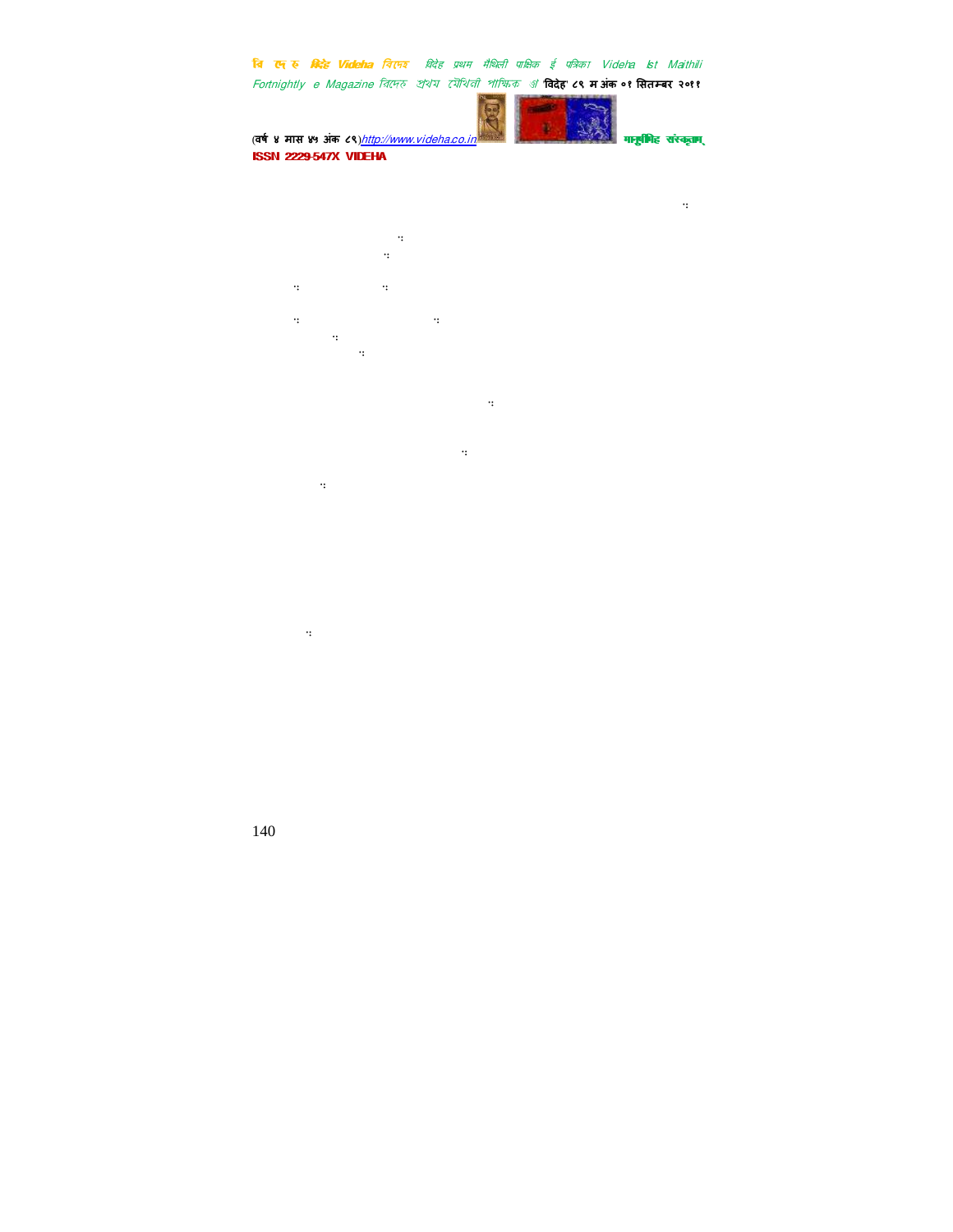चि एत् रू मिन्हे Videha निएन्थ विदेह प्रथम मैथिली पाक्षिक ई पत्रिका Videha Ist Maithili Fortnightly e Magazine রিদেহ প্রথম মৌথিনী পাক্ষিক প্র পত্রিকা**'বিदेह' ८९ म अंक ०१ सितम्बर** 

२०११ (वर्ष ४ मास ४५ अंक ८९)http://www.videha.co.in | मानुसारी मानुसारी मानुसारी मानुसार

संस्कृतम् ISSN 2229-547X VIDEHA

qsftfou!joup!uif!qbtu!–!boe!

epidupste volgen in der den stellen in der der den stellen in der den stellen in der den stellen in der den st epo'u tv $\theta$  bufs with building  $\theta$  buffs! by two first with  $\theta$  $\sigma$  and  $\sigma$  $p_{\rm d}$  digital  $p_{\rm d}$ tveefour particular to the state of the state of the state of the state of the state of the state of the state of the state of the state of the state of the state of the state of the state of the state of the state of the gps://william.org/william.org/william.org/william.org/william.org/william.org/william.org/william.org/williams

gjmmt.uifbaster in de staatsuit tusft tusft tusft tusft tusft tusft tusft tusft tusft tusft tusft tusft tusft jt!uif!qfdvmjbsjuz!pg!uijt!xpsme⣒! ejf jo gvuvsförstade i den staden i den staden i den staden i den staden i den staden i den staden i den staden sfilm in the first state of the first state of the first state of the first state of the first state of the first epo'u mpt $\mathcal{F}$  and  $\mathcal{F}$  and  $\mathcal{F}$  are the set of  $\mathcal{F}$  and  $\mathcal{F}$  and  $\mathcal{F}$ 

141 offe. offere the control of the control of the control of the control of the control of the control of the control of the control of the control of the control of the control of the control of the control of the control of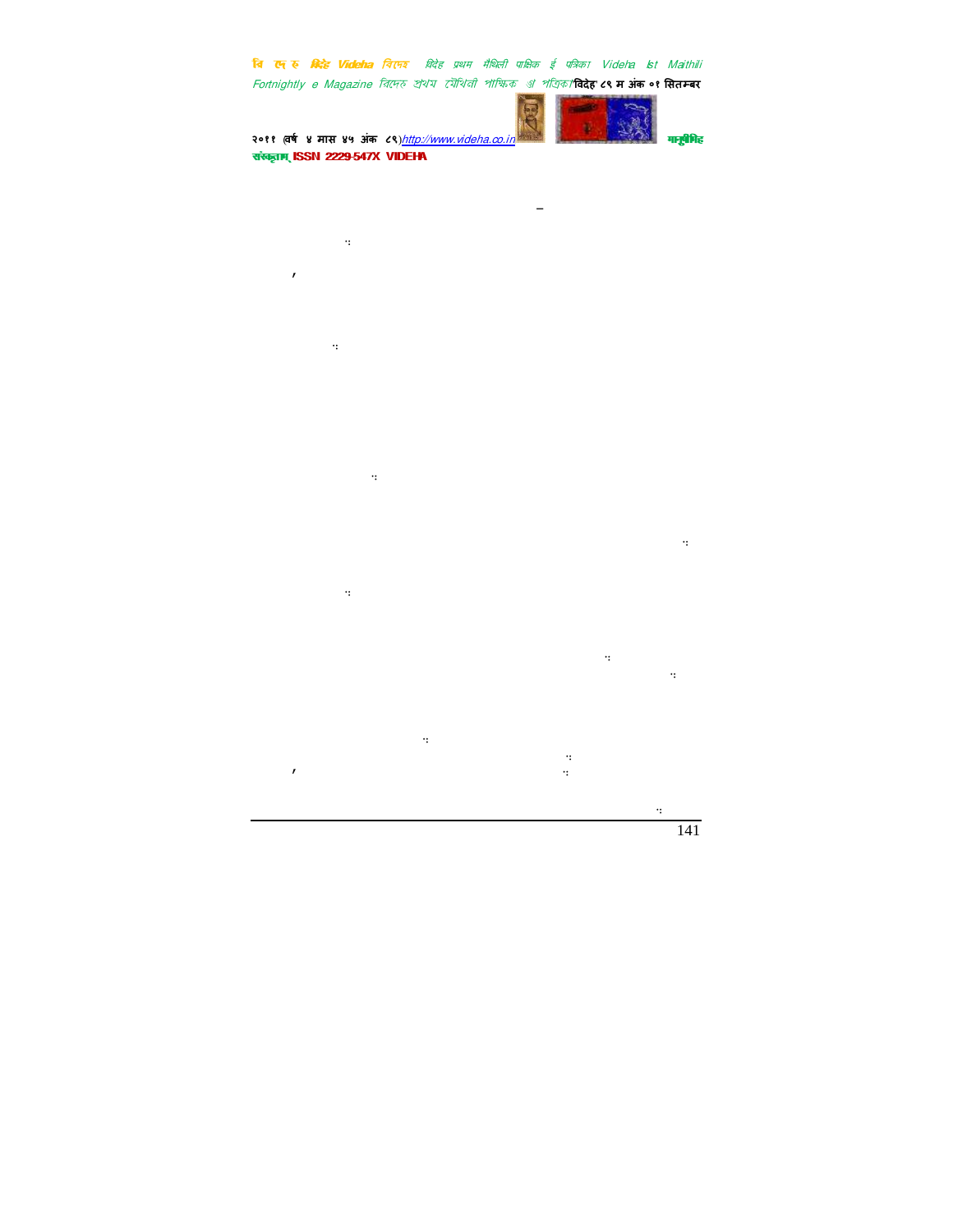बि एक स्टिट Videha विरम्ब विदेह प्रथम मैथिली पाक्षिक ई पत्रिका Videha Ist Maithili Fortnightly e Magazine तिएक खेश्य त्योंशिती शांक्षिक श्री विदेह' ८९ म अंक ०१ सितम्बर २०११

(वर्ष ४ मास ४५ अंक ८९) http://www.videha.co.ir **ISSN 2229-547X VIDEHA** 



**मानुबंधिह संस्कृतम्** 

 $\dot{\gamma}$  $\mathcal{L}^{\text{max}}_{\text{max}}$  and  $\mathcal{L}^{\text{max}}_{\text{max}}$  $\alpha$  and  $\alpha$  and  $\alpha$ 

 $\mathcal{L}^{\mathcal{L}}$  $\sim 0.01$ 

 $\mathbf{R}$ 

 $\mathcal{L}_{\text{max}}$  and  $\mathcal{L}_{\text{max}}$  $\frac{1}{2}$  and  $\frac{1}{2}$  $\langle \cdot, \cdot \rangle$ 

 $\mathcal{A}^{\text{max}}_{\text{max}}$  and  $\mathcal{A}^{\text{max}}_{\text{max}}$  and  $\mathcal{A}^{\text{max}}_{\text{max}}$  $\sim 10^6$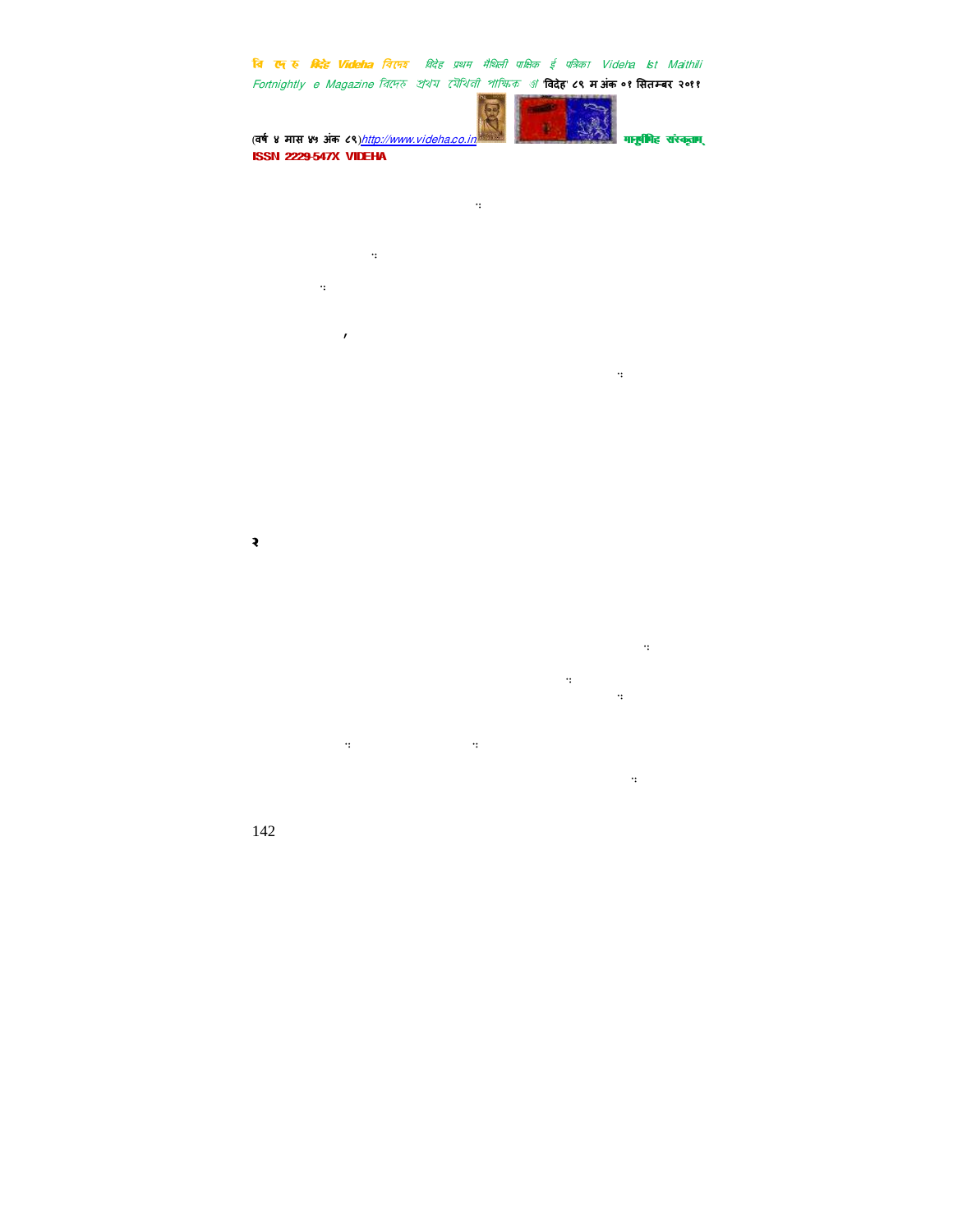चि एत् रू मिन्हे Videha निएन्थ विदेह प्रथम मैथिली पाक्षिक ई पत्रिका Videha Ist Maithili Fortnightly e Magazine রিদেহ প্রথম মৌথিনী পাক্ষিক প্র পত্রিকা**'বিदेह' ८९ म अंक ०१ सितम्बर** 

२०११ (वर्ष ४ मास ४५ अंक ८९)http://www.videha.co.in + 11 200 12 200 12 12 12 13 14 15 17 17 18 17 18

संस्कृतम् ISSN 2229-547X VIDEHA

 $\mathcal{G}^{\text{G}}(\mathcal{G})$  is the set of the set of the set of the set of the set of the set of the set of the set of the set of the set of the set of the set of the set of the set of the set of the set of the set of the set of Kbntife, Npuifs... Thus the second control of the second control of the second control of the second control of Kib. Tij wij wordt de staat de staat de staat de staat de staat de staat de staat de staat de staat de staat d  $\mathbf{q}$  if  $\mathbf{q}$  if  $\mathbf{q}$  if  $\mathbf{q}$  if  $\mathbf{q}$ xxx and the state of the state of the state of the state of the state of the state of people in the state of the state of the state of the state of the state of the state of the state of the state voefs in die 19de jaar van die 19de eeu n.C. Titule van die 19de eeu n.C. In die 19de eeu n.C. In die 19de eeu

 $K_{\rm{H}}$  )  $\sim$   $\sim$ Cspbexbz-!Mpoepo⣒! Tizb $T$ i $T$ up!ibw $T$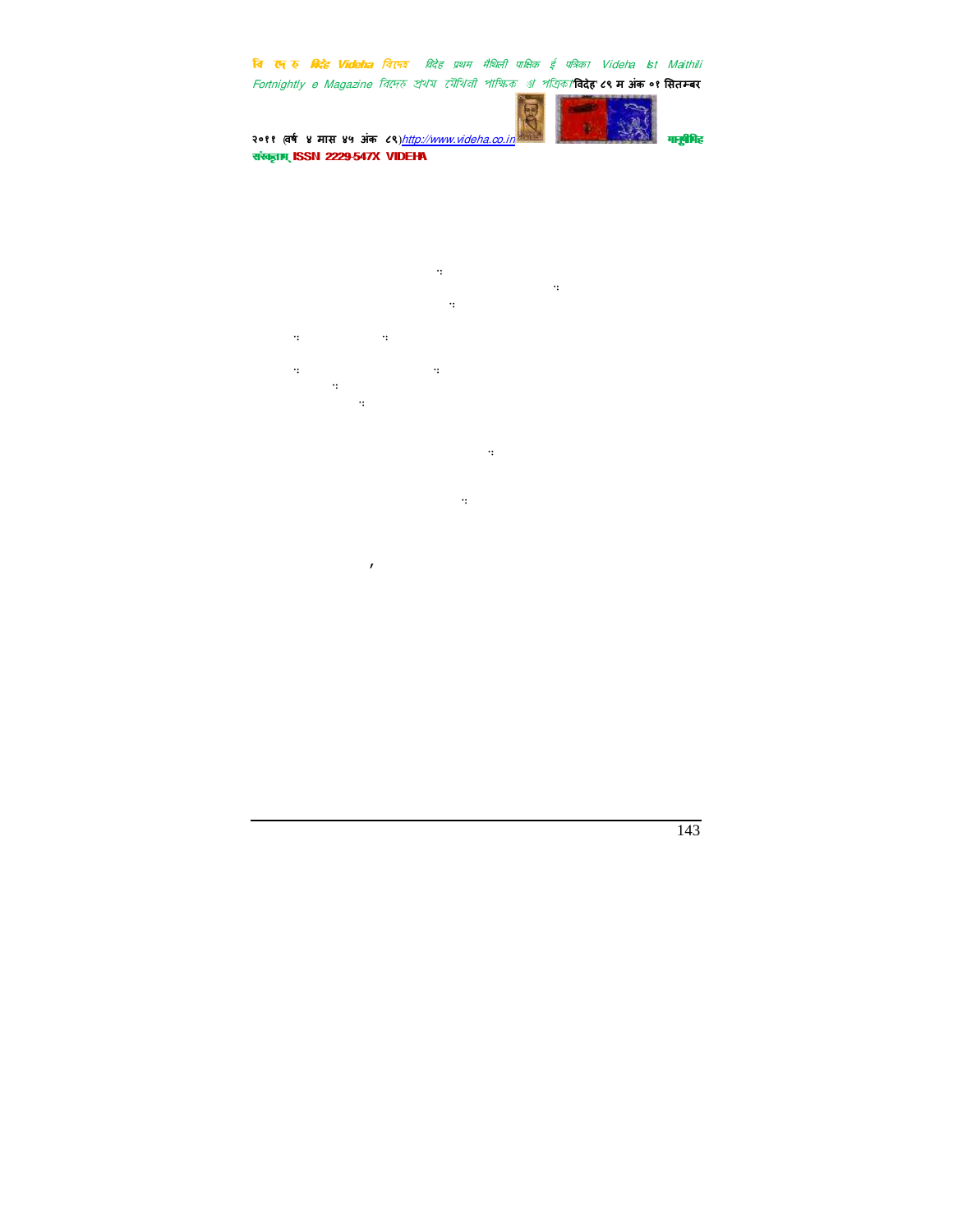चि एत् रू मिन्हे Videha निएन्थ विदेह प्रथम मैथिली पाक्षिक ई पत्रिका Videha Ist Maithili Fortnightly e Magazine विरमह शेथेग द्योंथिवी शीष्मिक औ **विदेह' ८९ म अंक ०१ सितम्बर २०११** 

(वर्ष ४ मास ४५ अंक ८९<u>)http://www.videha.co.in</u> स्थित के स्थित को अपनुप्रसिद्ध संस्कृतम्

ISSN 2229-547X VIDEHA

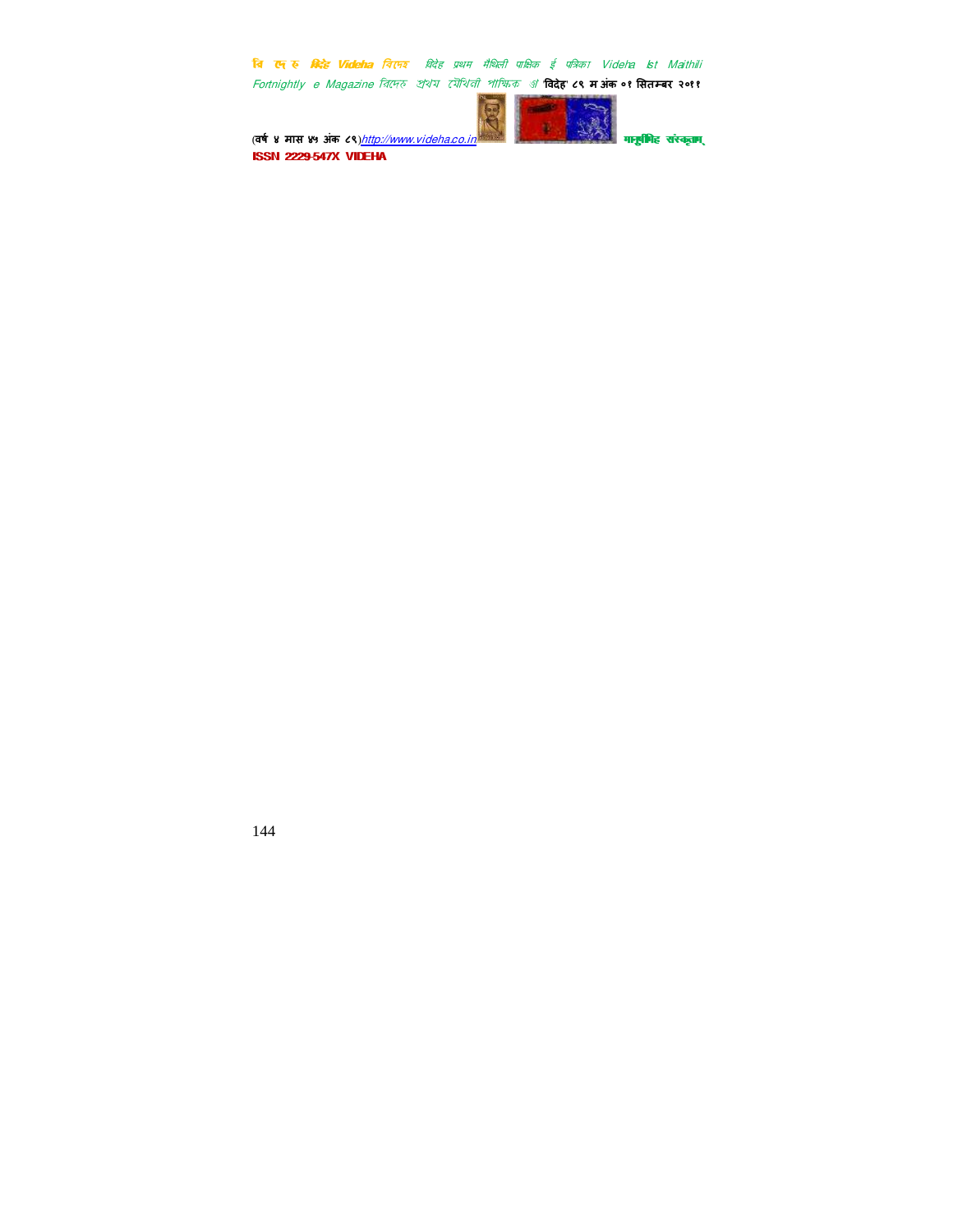चि एक स्टिट Videha विएक विदेह प्रथम मैथिली पाक्षिक ई पत्रिका Videha Ist Maithili 

 $\mathcal{L}(\mathcal{L})$ 



२०११ (वर्ष ४ मास ४५ अंक ८९) http://www.videha.co.in संस्कृतम् ISSN 2229-547X VIDEHA

 $\mathcal{L}(\mathcal{L})$ 

 $\sim 10^{11}$  km  $^{-1}$  $\sim 10^{10}$ MALBAREA - CONTRADARE DA GERMANIA BERTA  $\mathbb{R} \times \mathbb{R} \times \mathbb{R} \times \mathbb{R}$  .  $\mathcal{O}(\mathbb{R}^d)$  and  $\mathcal{O}(\mathbb{R}^d)$ 

 $\frac{145}{ }$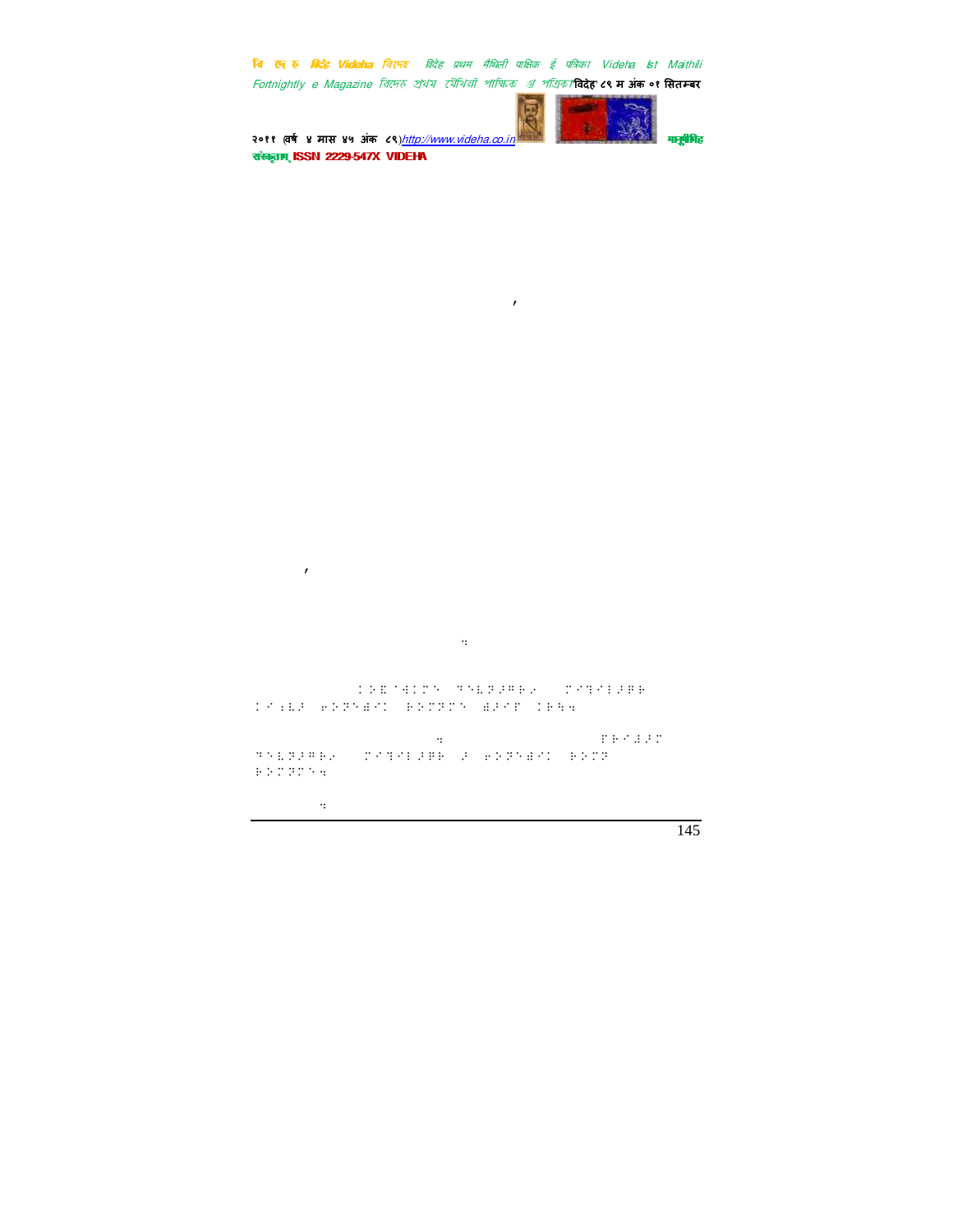चि एत् रू मिन्हे Videha निएन्थ विदेह प्रथम मैथिली पाक्षिक ई पत्रिका Videha Ist Maithili Fortnightly e Magazine विरमह शेथेग द्योंथिवी शीष्मिक औ **विदेह' ८९ म अंक ०१ सितम्बर २०११** 



ISSN 2229-547X VIDEHA

⣐⢻6⣉.5⣙6⢴.⢵⣏!0!5⣙6⢴.⣐⢻6⣉.⢵⣏!! 3⢷⢵⢺⣞F!⢼⢻⣓!C⣛⢼⣓-!3⢽!⣅⣔⢼⣇!⢼! ⣝⢵⢻⢹⢼⢽!⢴.6!⢹⣇⢼⢷⢼! hhbkfoesbAwjefiburg bestellt in de staats and the Bawjefiburg bestellt in de staats and the Bawjefiburg bestell ⣇⢹⢳!5⣙6⢴.⣐⢻⢷⢺⢴!⢼!⣐⢻⢷⢺⢴!5⣙6⢴! ⢵⣏!)⣐⣞⢷⢽⣞3⢷!3⢳6!⢷!⢷^.⣋⣉⢽⢷⢴\*!

⣒⣒!⣒⣝⣓⣒6⣒!⢷⣇⢷!⢼⣎⢼⢷⢾!.Cbtfe! boek in die Amerikaanse konstantinopolise van die Amerikaanse konstantinopolise van die Amerikaanse konstantin १⣒⢸⢼⢷⢾!⢼!⢽3⢼6!5⣙6⢴!⢸⢼⣏⢼.⣇5⣑⢼⢽!6⢵⢽!

SUS ARA SUS ARA SUSA A SUSA A SUSA A SUSA A SUSA A SUSA A SUSA A SUSA A SUSA 3⢼⢹⢽!3⢼⣚⣝⢷!

१⣒⢽3⢼6!⢼!⢸⢼⢷⢾!5⣙6⢴!⢸⢼⣏⢼.⣇5⣑⢼⢽!6⢵⢽! ⢹⣇⢼⢷⢼!⢽⢼⢵6!⢼⢽!⣉56⢴!

१⣒१⣒!⢽3⢼6!5⣙6⢴!⢸⢼⣏⢼!⣇5⣑⢼⢽!6⢵⢽! ⢹⣇⢼⢷⢼!⢽⢼⢵6!⢼⢽!!⣅^^⢼⢷⣜!⢼!6⣈⢽!⣉56⢴!

)⢸⢼⣏⢼⣉⢼⢾⢷⢴!⣋⢼⣒!⢷⢼⢼⣇⢾⢼⢷!⣝⢼⢹⣇!⣎⢼⢷⣜⢼F! 3⣓⢷⣜!⢷⣓3F!⣌⢻!6r!⢽⢷⣎⢼⢷⢾\*!! 5⣙6⢴!⣅^^⢼⢷⣜!⢾⣙⢼!6⣈⢽!

१⣒3⢲^⢼⢿⢷!⢼!⢽⣅⣇⢼⢷;!3⢲^⢼⢿⢷⢼⢽⢾⢷⢻⢾!

 $\mathcal{L}=\{1,\ldots,5\}$  . The set of the set of the set of the set of the set of the set of the set of the set of ⢸⢼⣏⢼!⢽⣅⢼⢷!⣉⢹!⢽⢾!⢺⢼⢳!⣇⢷⢻!⢿⢷! ⢷⢳5⢾!⣁!⢵⢳⢴!⣇⢷⢻!3⢲^⢼⢿⢷!5⢾!⣁⣒!  $\frac{1}{2}$  or  $\frac{1}{2}$  ,  $\frac{1}{2}$  ,  $\frac{1}{2}$  ,  $\frac{1}{2}$  ,  $\frac{1}{2}$  ,  $\frac{1}{2}$ ⣌!)!⣇⢷⢻!⢷⢳⢼!⢼⢷⣜!⢽⢾!⣌!⢼6!  $\frac{1}{2}$  with  $\frac{1}{2}$ 3⢲^!)^!⣇⢷⢻!⢷⢳⢼!⢼⢷⣜!⢽⢾!⢲!⢼6! ⣁⣒\*! ⣈⣜⣋!)⣞!⣇⢷⢻!⢷⢳⢼!⢼⢷⣜!⢽⢾!⣜!⢼6!  $\lambda$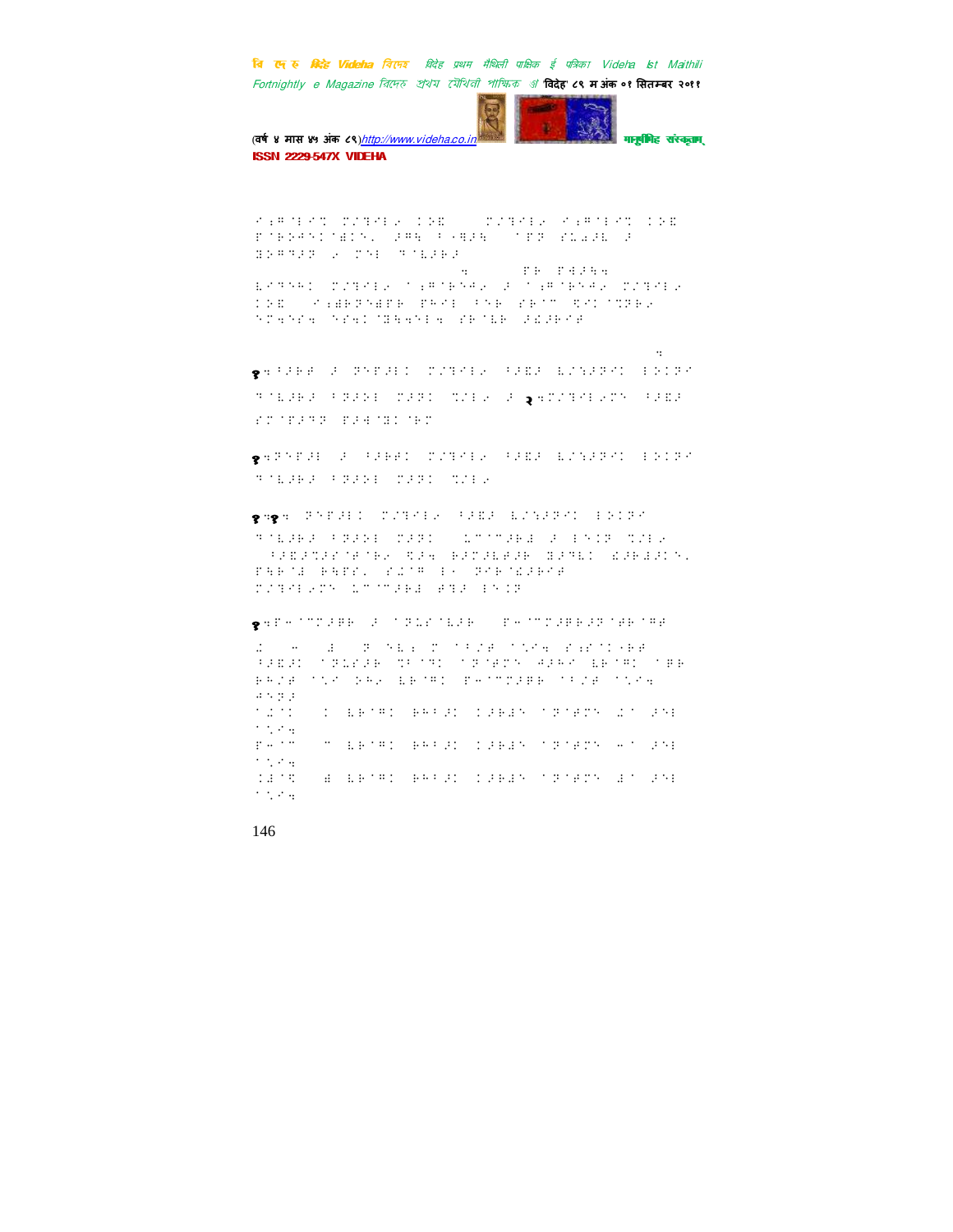चि एक् स्ट्रेट Videha विएक् विदेह प्रथम मैथिली पाक्षिक ई पत्रिका Videha Ist Maithili Fortnightly e Magazine রিদেত শ্রথম মেথিনী পাক্ষিক প্রা পত্রিকা**'বিदेह' ८९ म अंक ०१ सितम्बर** 



२०११ (वर्ष ४ मास ४५ अंक ८९) http://www.videha.co.ir संस्कृतम् ISSN 2229-547X VIDEHA

THE EESTED BRAKED CORPORATION OF A CRAFT 的复数最终  $\gamma$  in  $\sigma_{\rm eff}$ 

 $\mathbb{R}^{n \times n}$  : TO EAST CARPENT CHARACTERS CONTRACT  $\gamma$  in  $\sigma_{\rm eff}$ 

LEAGENDINA POR CONSERVOY IN THIS REPART TO A EASTERBED FREDEN SERIES (ARREE SPEECHER) remarks shortly advice and a construction of the Paper (1948) advantagement of the revenue and add the superiors taking imaging diagener. reach industrial and caps and alason of FEB 7821 (FRECE) FACTOSEEN (EXIE) 43NB (4NBS) Comentary of experimental and comprehensive  $\sim 10^6$ A contrationed all analysis and can be the problem of a addition der padae sare discordinate a commac A RAIDE CONSIDERATION OF COOL OF A CONTRACTOR AND A ARRA 1384

PERPORTER TEACHER TO ANNOUNCE A SARA POLITICAL TO THE INVESTIGATION ikai alkakon roma kardinalen kake viim TO A CONSIDERATION OF A 2010 FOR THE CONTROL OF A CONFIDENTIAL CONTROL OF A CONFIDENTIAL CONTROL OF A CONFIDENTIAL CONTROL OF A CONFIDENTIAL CONTROL OF A CONFIDENTIAL CONTROL OF A CONFIDENTIAL CONTROL OF A CONFIDENTIAL CON na ng ingang apak kaal maga lagaal nool PERMIT REPORT TO THE STREET OF TREES TO BE CONTROL TO AS del se de se ambé des encontrar de ESPERA CARATA CARD CARA EXERPTRANTANCE 中国大学院

◆ HB (2) B ( ) B1 (17) TT2B B (wB ) Pw 41 21 ( PD 48 ) 1 1 4 4 nacional went was committed enough into the me ERIE ADNA DO ADD IDED BOERIE ANFOR TORRA 异常性的 **BUSINESS AND BASES** 田 281  $\mathcal{L} = \mathcal{H} \mathcal{H} \mathcal{L} \mathcal{H} \mathcal{H} \mathcal{H} = \mathcal{H} \mathcal{H} \mathcal{H} \mathcal{H} \mathcal{H} \mathcal{H}$ 由外部区  $\mathbb{H}(\mathcal{F},\mathbb{C},\mathbb{P},\mathbb{C})\cong\mathbb{H}(\mathcal{F},\mathbb{C})\cong\mathbb{C}^{n\times n}\times\mathbb{C}$ ○中 ・ 中 コマー  $\mathbf{m}(\mathbf{g}, \mathbf{r})$ **CONTRACTOR DEPARTMENT** 一本 由来  $\mathcal{L}^1(\mathcal{F})$  . If  $H = 1$  $\mathbb{P}(\mathcal{F}(\mathbb{B})) = \mathbb{P}(\mathcal{F}(\mathbb{B})) = \mathbb{P}(\mathcal{F}, \mathbb{B}) = \mathbb{P}(\mathcal{F}(\mathbb{B})) = \mathbb{P}(\mathcal{F}(\mathbb{B})) = \mathbb{P}(\mathcal{F}(\mathbb{B}))$ pare rapporte independence of the passage of the range of ASKA TOK AN SOCIAL BABA TEST TO BATN BOX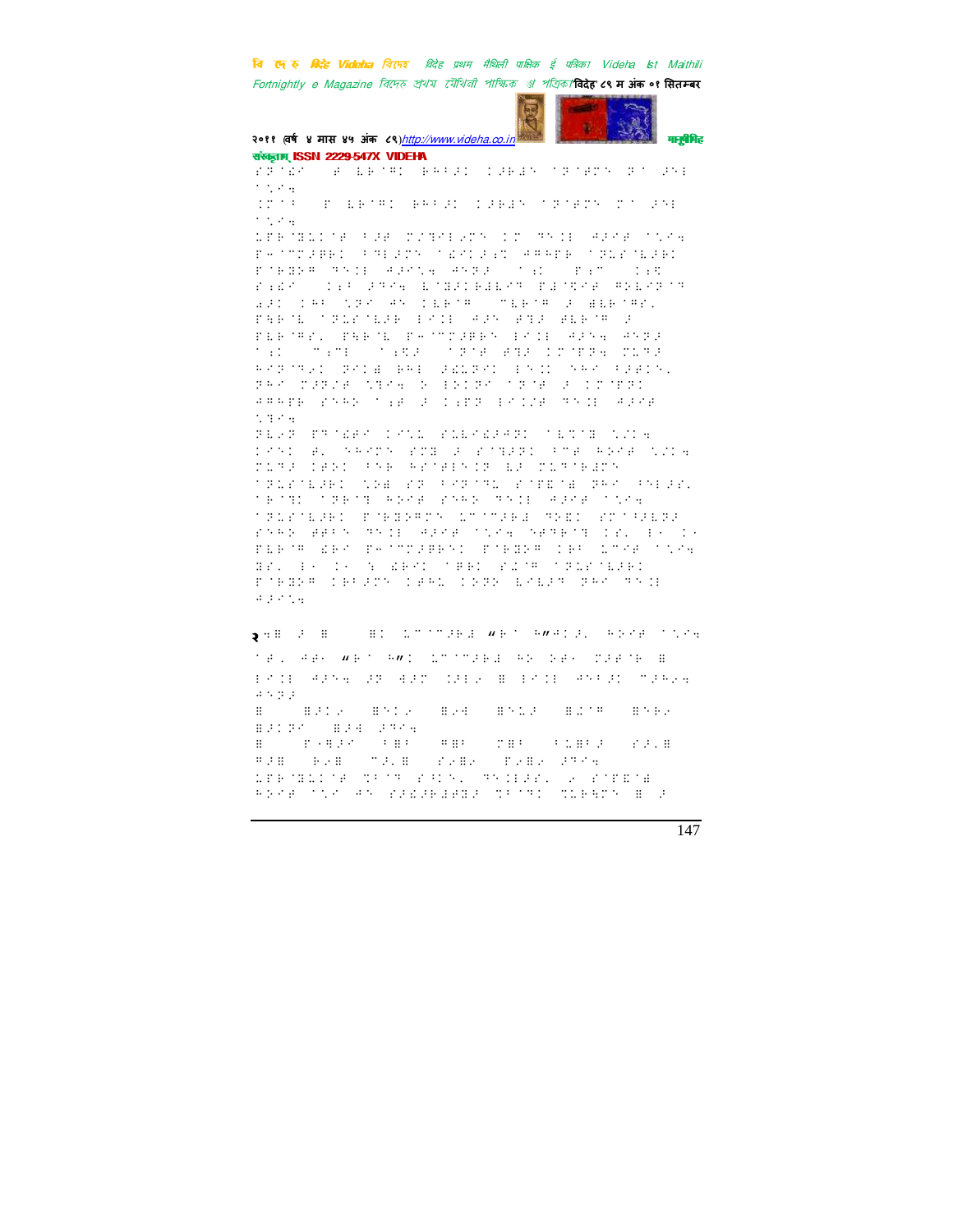चि एक रु मिनेह Videha विएक विदेह प्रथम मैथिली पाक्षिक ई पत्रिका Videha Ist Maithili Fortnightly e Magazine রিদেত প্রথম মৌথিনী পাক্ষিক *প্র* **বিदेह' ८९ म अंक ०१ सितम्बर २०११** 



(वर्ष ४ मास ४५ अंक ८९)http://www.videha.co.in **ISSN 2229-547X VIDEHA** 

maina sede indicembre a interes nomes model directo di comprehensive service pagmanensis in the

gen a su conversars what inconsense the

APPENDIX CONTROLLER PORTER DEPARTMENT a ke di sinta e kalifa ke alif Sun male alif.  $-3.2922223$  $\alpha$  and  $\beta$  are mapping a kimida (1994) - modele - a kantado - a solo a minimale a kida bilimba ya mababa ndediki ali shinne edo a Najlis managements and dependence of the consequence of the property of the consequence of  $\mathcal{G}(\mathcal{V},\mathcal{E},\mathcal{Q})$ 

ged a show a response to the second the companies of the second and the second second second second second second second second second second second second second second second second second second second second second sec face mode aske that conma brasile part ERIFFIC TRAVEL CTITRESTY SENTIFY CATCOR  $\mathcal{A}(\underline{\gamma},\mathfrak{a})=\mathcal{A}(\underline{\gamma},\mathfrak{a},\underline{\gamma})=\mathcal{A}(\underline{\gamma},\mathfrak{a},\underline{\gamma})=\mathcal{A}(\mathfrak{a},\underline{\gamma})=\mathcal{A}(\underline{\gamma})=\mathcal{A}(\mathfrak{a},\underline{\gamma})=\mathcal{A}(\underline{\gamma},\mathfrak{a},\underline{\gamma})=\mathcal{A}(\underline{\gamma},\mathfrak{a},\underline{\gamma})$ de na sestella chendi, del codas codindas codas BULG (BORD) BREV BE BRIDGED TURNE

(金田市 - 子の田) (1) **CONTRACTOR ENGINEERS AND SOCKET AND A** 

主义过的 中央资金 人名米海尔 ESPECTIVE LETERAL CONFIDENTIAL ASSAULT DRA  $\left\langle \left(1\right),\left(2\right),\left(1\right),\left(1\right),\left(2\right),\left(1\right),\left(1\right),\left(1\right),\left(1\right),\left(1\right)\right\rangle \right\rangle$ PERPORAGE TRANSPORTED A PARTICULAR DE LOS DE LOS DE LOS DE LOS DE LOS DE LOS DE LOS DE LOS DE LOS DE 共享性、法共产党。 addition the both the complex before the problem of the complex of the complex of the complex of the complex of the complex of the complex of the complex of the complex of the complex of the complex of the complex of the c  $\mathcal{A}(\mathcal{N},\mathcal{G},\mathcal{G})=\mathcal{N}(\mathcal{M},\mathcal{G})=\mathcal{N}(\mathcal{M},\mathcal{G})=\mathcal{N}(\mathcal{M},\mathcal{G})=\mathcal{G}(\mathcal{M},\mathcal{G})=\mathcal{N}(\mathcal{M},\mathcal{G})=\mathcal{G}(\mathcal{G})=\mathcal{G}(\mathcal{G})$ RAD ROBARD BAS CRAAT BIB CRAAT ARSO roades des castal masse de tors romans tars dues ande controleuerde distat uebsitzen what his day that dominated the capacitical

 $\mathcal{N}=\mathcal{P}^{\mathcal{N}}\left(\mathbf{w},\mathbb{B}|\mathbf{w},\mathbb{C}\right)=\mathbb{E}\left[\mathcal{N}\oplus\mathbb{E}\left[\mathcal{N}\oplus\mathbb{E}\left[\mathcal{N}\right]\right]\right]\leq\mathcal{E}\left[\mathcal{P}^{\mathcal{N}}\oplus\mathbb{E}\left[\mathcal{N}\oplus\mathbb{E}\left[\mathcal{N}\right]\right]\right]\leq\mathbb{E}\left[\mathcal{N}\oplus\mathbb{E}\left[\mathcal{N}\right]\right]\leq\mathbb{E}\left[\mathcal{N}\oplus\mathbb{E}\left[\mathcal{N}\right$ FRIDERI INFORMED CEPT OFFICIAR COSPANIARY FIRTHERN DIEN FORBOR INE ROB (1004) INVESTIGAT PERAIS ENTRY TERR PARAGE DE PERAISI DEDA SARA SARA SA SIMBADADI SEPADELER BULGUNUNGAN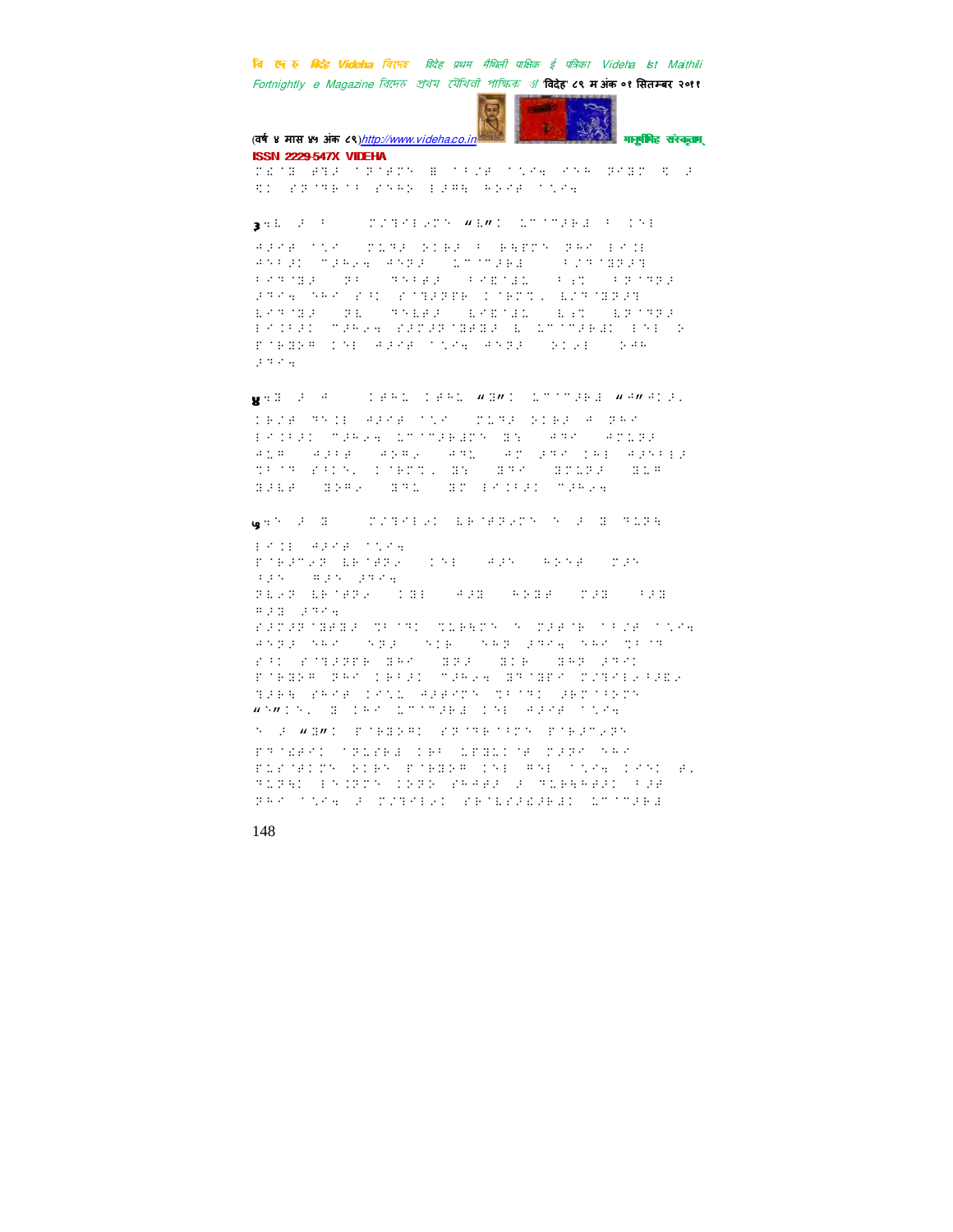चि एक रु मिनेह Videha विएक विदेह प्रथम मैथिली पाक्षिक ई पत्रिका Videha Ist Maithili Fortnightly e Magazine রিদেত শ্রথম মেথিনী পাক্ষিক প্রা পত্রিকা**'বিदेह' ८९ म अंक ०१ सितम्बर** 



२०११ (वर्ष ४ मास ४५ अंक ८९) http://www.videha.co.ir संस्कृतम् ISSN 2229-547X VIDEHA dial an imperison the acta three party

ing compact part important the control of the company BATTS INFORMED EXIED ANNO YSAN WSWI ENERGYPTY, PRYSK STATAR ENERGIESE IEDE PRYSKE

gase sales and order order **Contract St** 

ESPRIMA POR LES CONTENCIONES DE SAN PRAISE DE L'IMPLIA TORES WAS MADE AND A RESIDENCE AND A REPORT OF THE RESIDENCE OF THE REPORT OF THE REPORT OF THE REPORT OF THE REPORT OF THE REPORT OF THE REPORT OF THE REPORT OF THE REPORT OF THE REPORT OF THE REPORT OF THE REPORT OF THE AND A CONSIDERATION EDGES ON EACH CARPITAL ART meanakkin deko deka mord daoekt arresterrikt KONSERVATE ALEMAN POLICINISTE ALGEBRATE TECH PRINT ARRAINING AND A SERING COORD a a novel significant and coverage version

mediated to contract a stability candidated at

construed is the even in the members of protocolar teste CONSTRUCTION **SERVICE INTER CEBITINE** 1910-30  $-27.72241$ 

**CONSTRUCTION CONTROL CONTROL** 

anadking service made an insk-The contractor of the communications of the contractor of the contractor of the contractor of the contractor of a prima ina ilayo alimpo aliyekeen kuwa ka male ya mili.<br>Ilimimu kuwa ka walio kuwa ka mare wa mare wa kuwa mare PATE TRANSPORTER ERECTED TO A 1999 THE REPORT ARRANGE  $\mu \sim \mu/\mu$ **STRAY PRESIDENT AND STRAY THE** FARME BATT  $\mathbb{E}[\mathcal{H}(\mathbb{R})] = \mathbb{E}[\mathcal{H}[\mathcal{H}(\mathbb{R})] = \mathbb{E}[\mathcal{H}[\mathcal{H}(\mathbb{R})] = \mathbb{E}[\mathcal{H}[\mathcal{H}(\mathbb{R})] \mathbb{E}[\mathbb{R}$ **TEAPMENTS** ○中田大 中外主義年  $-177.454 - 147$ FREADA. 前田への共存的法を、この人の主存的に、これまで、前期までの年  $\langle 1 \rangle = \langle \Gamma \otimes \mathbb{R} \rangle \langle \Gamma \otimes \Gamma \otimes \Gamma \rangle \langle \Gamma \rangle \langle \Gamma \otimes \mathbb{R} \otimes \mathbb{R} \rangle \langle \Gamma \otimes \Gamma \otimes \mathbb{R} \rangle \langle \Gamma \otimes \Gamma \otimes \mathbb{R} \rangle \langle \Gamma \otimes \Gamma \otimes \Gamma \otimes \mathbb{R} \rangle$ Salam nell'estimation i mante la participanti l'alchitetto  $\mathcal{A}_{\bullet}$  .  $\sim 13.5$ ○ 由 ○ 三井方主。 ○ 中国法官 シール シールルギ EARNE (PAP)  $\mathbb{P}^{(1)}\left(\mathbb{P}^{(1)}\right) \times \cdots \times \mathbb{P}^{(n-1)}\left(\mathbb{P}^{(1)}\right) \times \mathbb{P}^{(1)}\left(\mathbb{P}^{(1)}\right) \times \mathbb{P}^{(1)}$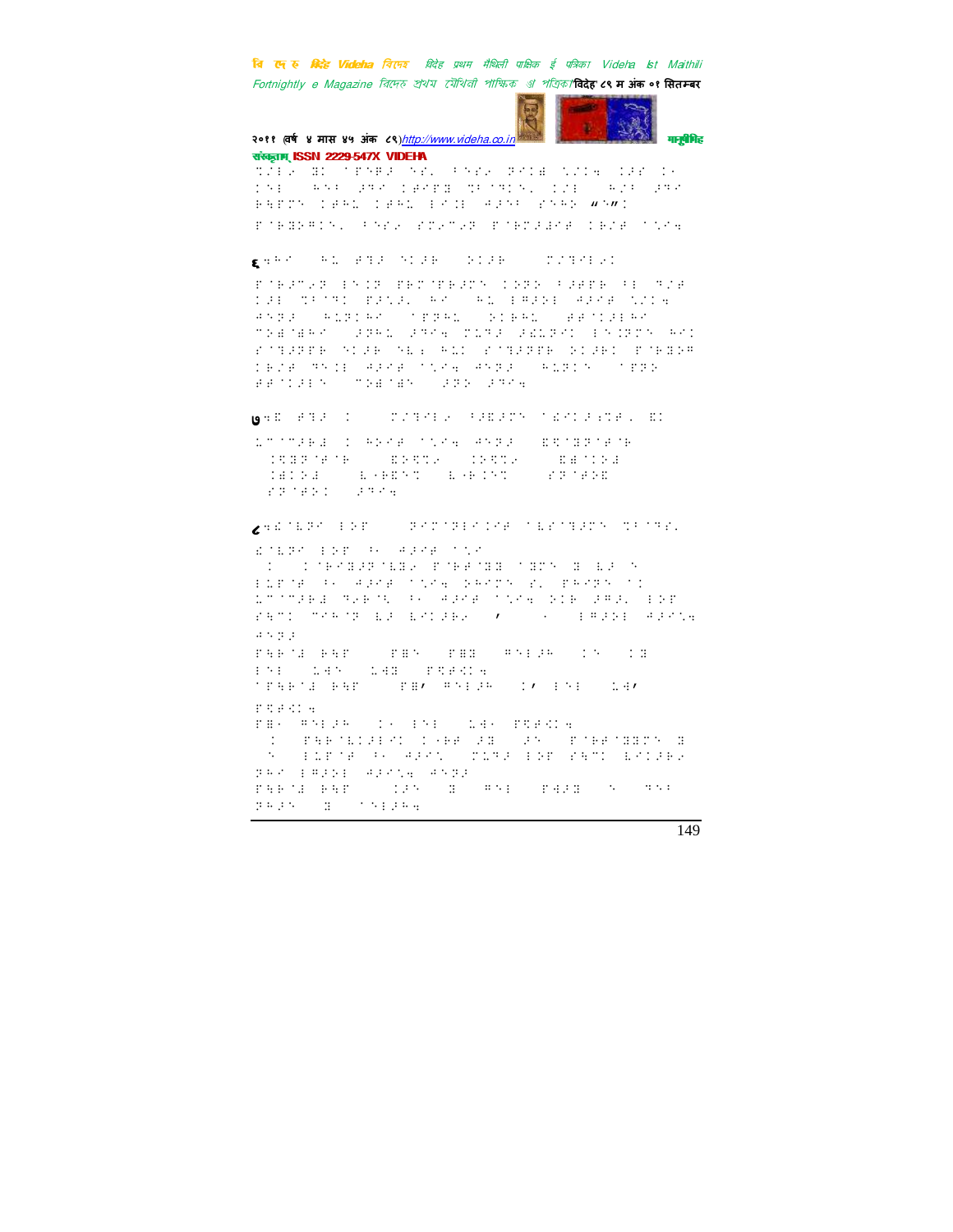चि एक रु मिनेह Videha विएक विदेह प्रथम मैथिली पाक्षिक ई पत्रिका Videha Ist Maithili Fortnightly e Magazine রিদেত শ্রথম মৌথিনী পাক্ষিক ওা **বিदेह ८९ म अंक ०१ सितम्बर २०११** 

 $\overline{\mathbb{R}}$ 

(वर्ष ४ मास ४५ अंक ८९) http://www.videha.co.in मानुबंधिह संस्कृतम् **ISSN 2229-547X VIDEHA** S EXTREM PROPERTY BEFORE PROPERTY CAR 的复数法国人  $\mu \sim \mu/\mu$ Companies of the state of the sound state  $\Gamma(\mathcal{H},\mathcal{H}) \cap \mathcal{H}^{\mathcal{H}}(\mathcal{H},\mathcal{H}^{\mathcal{H}}(\mathcal{H}^{\mathcal{H}}))$ reakis kan li some bekkelde med ande such a a nambel in varietisan che navori all'albanya cav age and speak law pack reached and community of any control and pa- $\epsilon_{\rm{max}}$ treated agreement of the star the star star of the The contractor of the second the contractor of the second a partido de los decadores y la segui-FARMS RAFT SCHEEL SCHEEL **SAMPLE SECTIONS** rawayi sapona CARBA CARBA CARA CAR CAN  $\label{eq:3.1} \begin{array}{ll} \mathbb{P} \left( \mathbb{P} \oplus \mathbb{P} \right) \mathbb{P} \left( \mathbb{P} \right) & \oplus \mathbb{P} \oplus \mathbb{P} \end{array}$ ra zagori a pela in the construction of the computer of the second state of the construction of remote areas aver FARME RAFT CONTROL 人名英里艾尔斯特 人名英里英拉亚  $\mathbb{R}^n \times \left\{ \left\langle \mathbb{R}^n \right\rangle \right\} = \left\{ \left\langle \mathbb{R}^n \right\rangle \right\} \times \left\{ \mathbb{R}^n \right\}$ TEARIE RAE (1987) IREPOS INFORMATION 38 - 39 K - 32 A

ged talen in the electroped in it because to be in tale.

이 아이가 있다. 이 사이에 있는 사이에 대해 대해 보내는 목을 가져서 큰 분이 있다. 1740년<br>1741년 - 최대 이 제 1871년 대한민국의 1880년 대한민국의 1871년 대한민국의 1880년<br>1813년 - 국제최대 대한민국의 1871년 대한민국의 1880년 대한민국의 1882년 대한민국의<br>1842년 - 이 대한민국의 대한민국의 이 대한민국의 대한민국의 대한민국의 대한민국의 18 ada terapakan taun 1989 (1989) (1989) (1988)<br>1989 - Inda Cordan, rama sebagai pada<br>1980 - Idah Jang renga penginjan pada dent is same deed eperal interacted and a manufacture BROTO DE PERSENCIAL PERSENTAR DES DEL PAR advanced as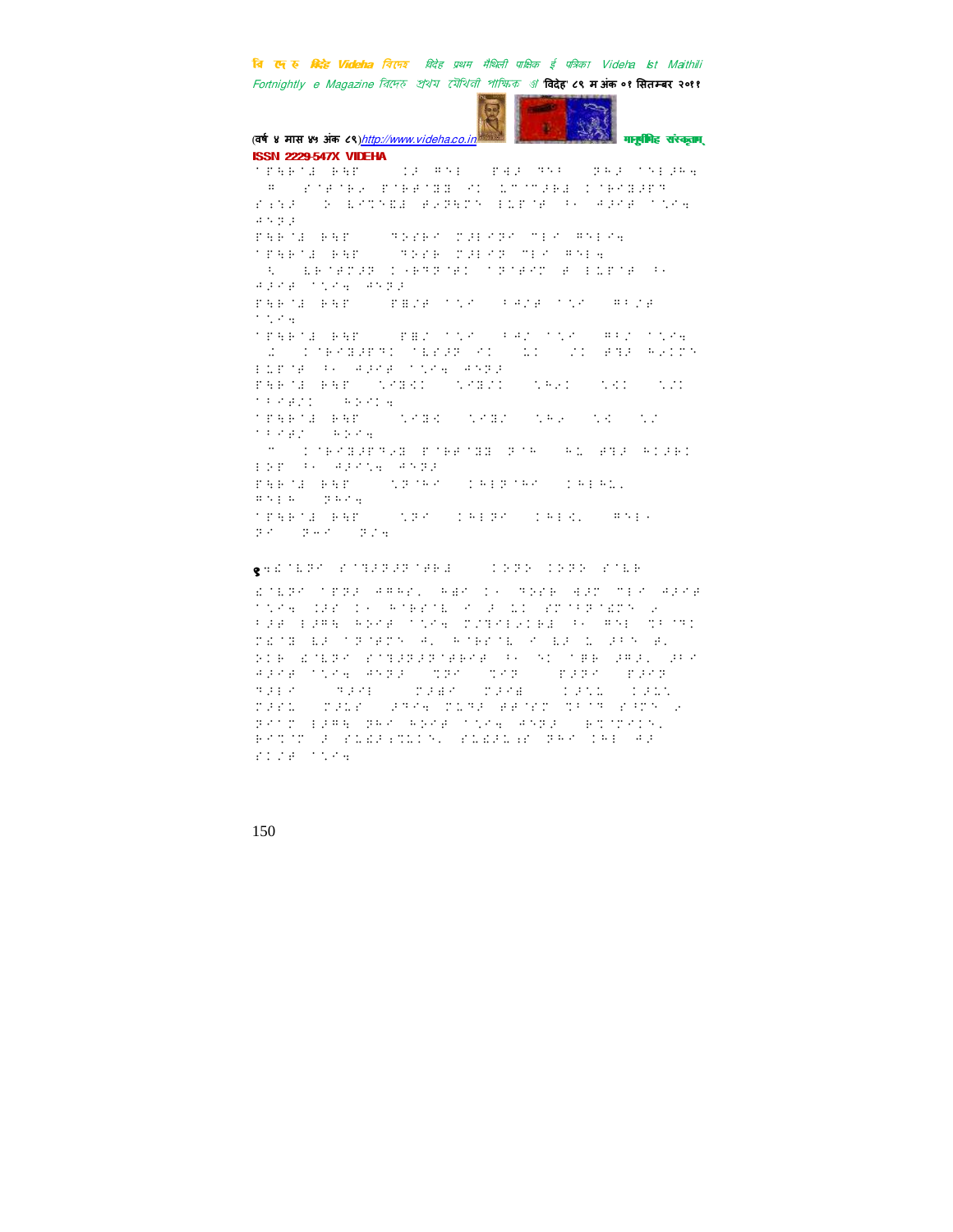चि एक रु मिनेह Videha विएक विदेह प्रथम मैथिली पाक्षिक ई पत्रिका Videha Ist Maithili Fortnightly e Magazine রিদেত শ্রথম মেথিনী পাক্ষিক প্রা পত্রিকা**'বিदेह' ८९ म अंक ०१ सितम्बर** 

२०११ (वर्ष ४ मास ४५ अंक ८९) http://www.videha.co.i. संस्कृतम् ISSN 2229-547X VIDEHA

मानुबैमिह

**Romand Private Control Property CONTRACTOR ACCORD** 

POSTOR TEACHER PORT  $\gamma$  , the second state and second properties of  $\alpha$ n the subsequent of the constant of the model see ntea domaineacht agus agoset sanega and that is REPORT DOGPERDS (RSE) (RRIGGE ) DECEMBERS Additional property and the constant of the content of the property of the property of the content of the content a proporta e a primar e establecera e su concerta política a p ROTH PICE COMPOSITIONS AND TREASON RAIDS CAN  $\mathcal{L}(\mathcal{L},\mathcal{L},\mathcal{L}) = \mathcal{L}(\mathcal{L},\mathcal{L},\mathcal{L}) = \mathcal{L}(\mathcal{L},\mathcal{L},\mathcal{L},\mathcal{L}) = \mathcal{L}(\mathcal{L},\mathcal{L},\mathcal{L},\mathcal{L}) = \mathcal{L}(\mathcal{L},\mathcal{L},\mathcal{L},\mathcal{L},\mathcal{L}) = \mathcal{L}(\mathcal{L},\mathcal{L},\mathcal{L},\mathcal{L},\mathcal{L},\mathcal{L}) = \mathcal{L}(\mathcal{L},\mathcal{L},\mathcal{L},\mathcal{$ TRIARECIES PICKERS SPACE SPACE PER PICKERS RAIN CONSTRUCTION CARD PROPERTY CONTROL AND CON-ESPANDA DE PEDA POR POR SOCIACIONES DA INCURRA EE RADAL ROMAN DA LERGA ERRORAR DAEL PMELIONAR POSSES E POSSES POR L'ESPART APORTEN DE PER addition the present in the single presented in exercise ERICE EKSIGSK DKESSE (PAE) TOKA ERICOS POSSON CONTRACTOR PROPERTY SERVICES AND THE CONTRACTOR FREAD DREDBOY, DUBREAD SAR ENFR PROPERT FRAFILM MESSEN CONSTRUCTION AND CONTROL AND PRESENT ROSER PRESENTIAL PROPERTY CONTRESS REDUCTIVE ERCABES YA CILENARE SAR ANNI (PSAE SARY ESID DECRE ENTRE CONA ESPERANOE FOR AN ARTHLE AND ROAD HOUSE ARE CHOSEN IN THE COURT. AN INFERIOR CONDITIONS IN A PURSING A CONTROL project measure weak are elected and and the state of 的复数人名英格兰人

**FORD TO A TEXT ROLL EDUCATE COUPLE** EVERY NUMBER OF BREAK STATES IN CRAFTER ARE

energian distance in the manual members of the masser of TITLE ALL FAIR STILL

es an distriction and a serience consequence of a sec-

an about agent about agent and the main and the  $\mathcal{L}=\mathcal{L}^{\mathcal{L}}$  . RADAR MERIC RAPA CERMANARADA CERMEL ADE 1725512573

 $\{0,1,1,2,3,4,5,6\}$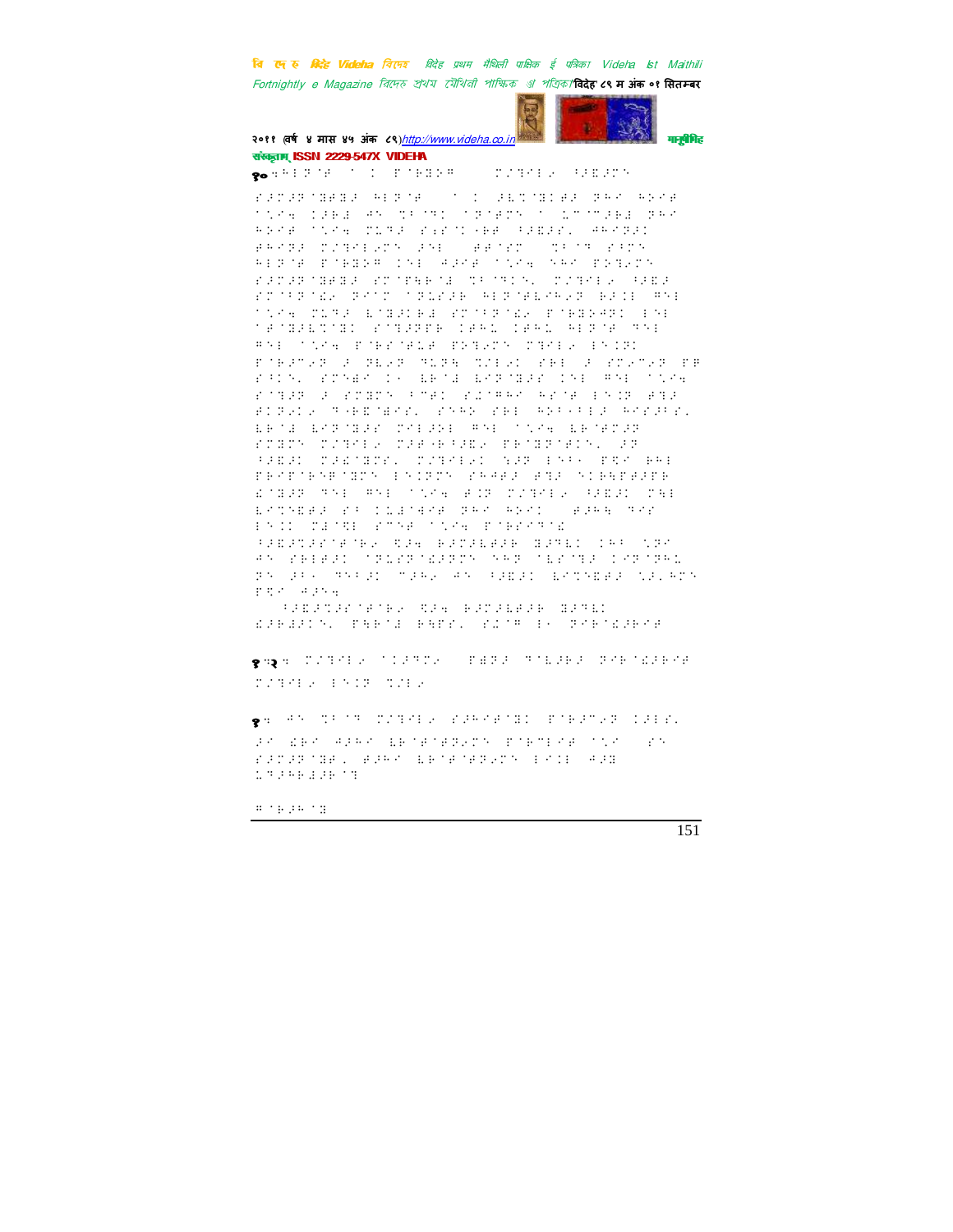बि एक रु मिनेट Videha विएक विदेह प्रथम मैथिली पाक्षिक ई पत्रिका Videha Ist Maithili Fortnightly e Magazine রিদেত প্রথম মৌথিনী পাক্ষিক র্ণ **বিदेह ८९ म अंक ०१ सितम्बर २०११** 

(वर्ष ४ मास ४५ अंक ८९)http://www.videha.co.in **ISSN 2229-547X VIDEHA** 

**CONTRACT** 

मानुबंधिह संस्कृतम्

 $\sim$  1.8  $^{\circ}$  $\in \mathbb{R}^n$  $\theta$  (  $\theta$  )  $\gamma$  ,  $\theta$  (  $\theta$ **第四次定期**  $\gamma$  ,  $\gamma$  $\gamma$  and point  $\gamma_{\rm H}$ 

nda (ndak sebagai baw.<br>Herbe Herbe Herb  $\sigma \sim 1/\mu$  ) ( )  $\mu \sim 1/\mu$ ia kontaka () (1871) biztanleriko baineta () artekak hon.<br>1882 - Internet Steat

gia i discritaris con la validat del ciento estis ser la tratta del #NEURO EU CEB (#NEURO EU CERC #NEURO

ge anderster modeler vroew andrer andrers VOV EKSE ADO VICA TIM OBSA INFORMACI 工具生产中产品。

gen vizz ema vizz eem arta ream eez enmaned View and Viby Present bookee while also had PRODUCT SEDIO PROFINO CONTRACTORES

Geographic activations that the secondary and educate compagnitive and except in the compagnet of a pre- $\mathcal{G}(\mathcal{X},\mathcal{Y})\subseteq \mathcal{Y}(\mathcal{Y},\mathcal{Y})$ 

gia (A ne nanal) kodedas con nach son son con a banne-CAR PARTER CEAL COnference (1971) ESERCIC PORTACE de algunas de la propiedad de la propieda de la propieda de la propieda de la propiedad de la propiedad de la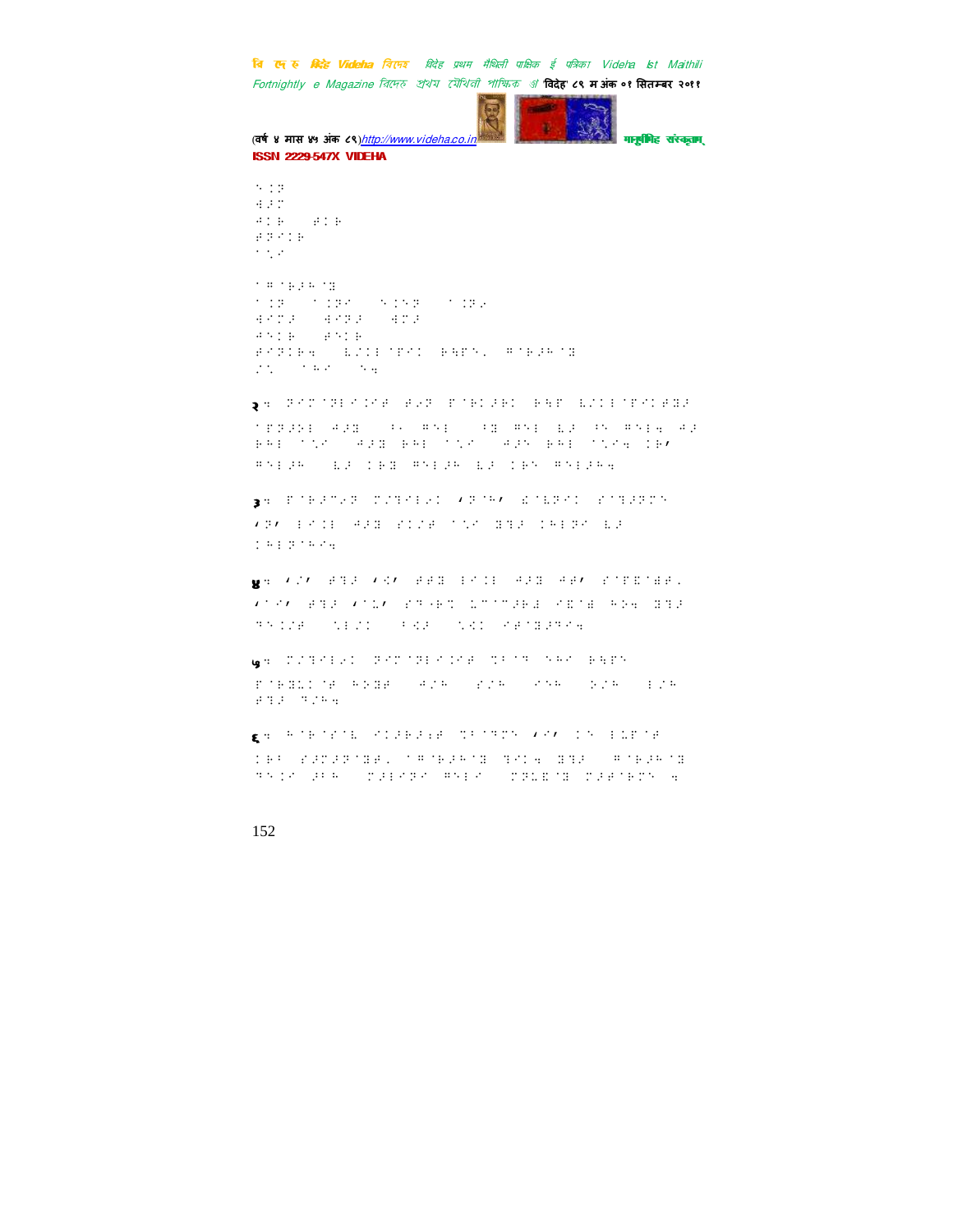बि एक स्टेड Videha विएक विदेह प्रथम मैथिली पाक्षिक ई पत्रिका Videha Ist Maithili Fortnightly e Magazine রিদেচ প্রথম মৌথিনী পাক্ষিক *ঙা পত্রিকা'* বিदेह' **cs म अंक ०१ सितम्बर** 

#### २०११ (वर्ष ४ मास ४५ अंक ८९) http://www.videha.co.ir मानुबैमिह संस्कृतम् ISSN 2229-547X VIDEHA

BAC STEPHENE PORTED VALUES VOLUME TRATES TITARA DI CONTERA CANADA CALCOMARA CRAID CARR TREED SEDERIC PORCHES ENTERTAINMENT SERIAL SAV EVINEW PROPERTY STATES IN THE REPORT OF THE PROald in Naurel Companies on a process in a rapprocess

gen bin thee advices in the cost of the score who advantage

RICER LIGHT ARRESTS AND REPORTED TO ACTIVE EVISITEN PRESS TABLES BEST BASE THAT THAT  $\mathbb{E}[\mathcal{A}(\mathcal{I},\Phi)] = \mathbb{E}[\mathcal{I} - \mathcal{I}(\mathcal{I},\Phi|\mathcal{I}]) = \mathbb{E}[\mathcal{I}(\Phi|\mathcal{I}]) = \mathbb{E}[\mathcal{A}(\Phi|\mathcal{I}|\Phi|\mathcal{I}])$ 

es avaiantes antes antes antes antigas diturales A HV SERVIE SADE SED SYDNEDDAY IS TEARS END. DIRECT DEPART CONFIDENCIAL BUSINESS (CONTROL) DREBBRALE

gone (1981) Entitlement (Promperine ear)  $\mathcal{B}(\mathcal{A},\mathcal{B},\mathcal{B},\mathcal{A},\mathcal{B}) = \mathcal{B}(\mathcal{A},\mathcal{B},\mathcal{B},\mathcal{B},\mathcal{B}) = \mathcal{B}(\mathcal{A},\mathcal{B},\mathcal{B},\mathcal{B},\mathcal{B},\mathcal{B},\mathcal{B},\mathcal{B},\mathcal{B},\mathcal{B},\mathcal{B},\mathcal{B},\mathcal{B})$ A 2 dichar (2 din 2 din 1 dice of 2 din 2 din 2 din 2 din 2 din 2 din 2 din 2 din 2 din 2 din 2 din 2 din 2 di HADALYDA DI BIDETEKO BARTIYONEA BADETAA advanced as

een saakhadusakd oo nakdussed oo ku waday aad worky TESSE EVISITENT PARAL PROVIDED AND PICA CONNE 

es a chave a save associacionadore nad assau- $\mathcal{P}(\mathcal{G}) \triangleq \mathcal{Q}(\mathcal{G}) \triangleq \mathcal{P}(\mathcal{G}) \triangleq \mathcal{Q}(\mathcal{G}) \triangleq \mathcal{Q}(\mathcal{G}) \triangleq \mathcal{Q}(\mathcal{G}) \triangleq$ 

ese termina vazi de membra vozi di smedi madrae PRO ESTE PARE COSARDO CARADO POLABAR (9) THE SPECIAL AND A  $\sqrt{m}$ **SERVICE** (1) 中央主義 TELEVISION INTERNATIONAL TONNEL BASE CONTINU ald in advisor entranced in a many did has easy diagle.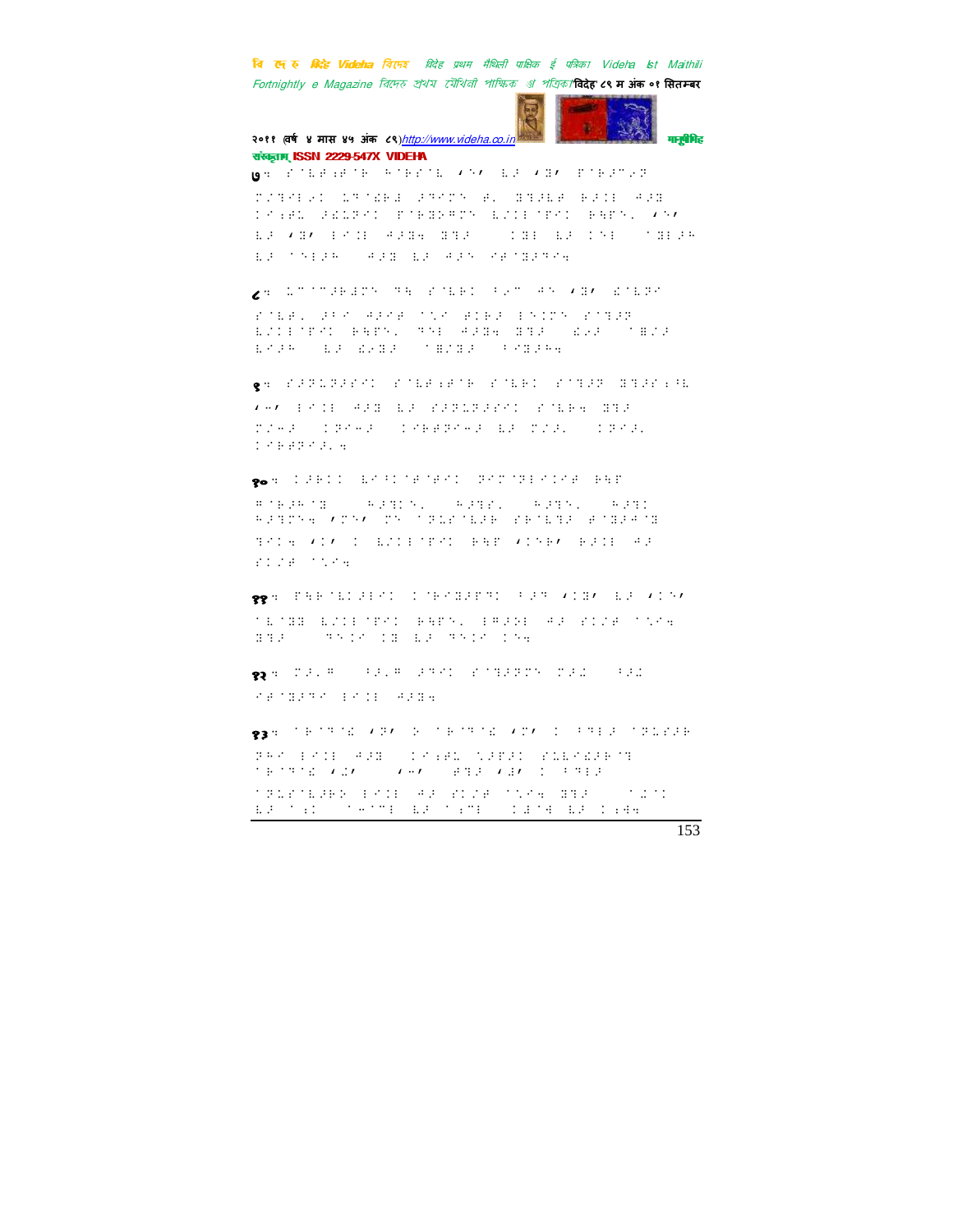बि एक रु मिनेट Videha विएक विदेह प्रथम मैथिली पाक्षिक ई पत्रिका Videha Ist Maithili Fortnightly e Magazine রিদেত প্রথম মৌথিনী পাক্ষিক *প্র* **বিदेह' ८९ म अंक ०१ सितम्बर २०११** 





exercise invente entre l'esses esses l'esta- $\begin{smallmatrix} \texttt{E}(\mathcal{A}) & \texttt{E}(\mathcal{A}) & \texttt{E}(\mathcal{A}) & \texttt{E}(\mathcal{A}) & \texttt{E}(\mathcal{A}) & \texttt{E}(\mathcal{A}) & \texttt{E}(\mathcal{A}) & \texttt{E}(\mathcal{A}) & \texttt{E}(\mathcal{A}) & \texttt{E}(\mathcal{A}) \\ \texttt{E}(\mathcal{A}) & \texttt{E}(\mathcal{A}) & \texttt{E}(\mathcal{A}) & \texttt{E}(\mathcal{A}) & \texttt{E}(\mathcal{A}) & \texttt{E}(\mathcal{A}) & \texttt{E}$ 

gya de habitat del mesos de cara destina i el A 2 B (1) A B 2 (1) 2 (1) PA K (1) Y 3 B 2 C 19 (1) B K 31 (1981) 1983 B BEACHING AND COORDINATES.

egie in diplomatical in more than the score in the depth and the THE PROBATION AND TO THE RESIDENCE OF A PROPERTY  $\mathcal{A}(\mathcal{A},\mathcal{C},\mathcal{C}) = \mathcal{C}(\mathcal{A},\mathcal{C}) \cdot \mathcal{C}(\mathcal{A},\mathcal{C}) = \mathcal{C}(\mathcal{C},\mathcal{C}) \cdot \mathcal{C}(\mathcal{C},\mathcal{C},\mathcal{C}) = \mathcal{C}(\mathcal{C},\mathcal{C},\mathcal{C}) \cdot \mathcal{C}(\mathcal{C},\mathcal{C}) = \mathcal{C}(\mathcal{C},\mathcal{C},\mathcal{C}) \cdot \mathcal{C}(\mathcal{C},\mathcal{C}) = \mathcal{C}(\mathcal{C},\mathcal{C},\mathcal$  $\mathbf{h}(\mathcal{P}_{\mathcal{A}}) = \mathbf{f}(\mathcal{A}|\mathbf{h}) \in \mathbb{R}^{n} \times \mathbb{R}^{n} \times \mathbb{R}^{n} \times \mathbb{R}^{n}$ 

gge fabilitates programs in a communication 中国 出版

86 CONCORDO PROVIDED LA CARDIO CARDO A REPORTED  $\left\langle \left( \frac{1}{2} \right) \left( \frac{1}{2} \right) \left( \frac{1}{2} \right) \left( \frac{1}{2} \right) \left( \frac{1}{2} \right) \left( \frac{1}{2} \right) \left( \frac{1}{2} \right) \left( \frac{1}{2} \right) \left( \frac{1}{2} \right) \left( \frac{1}{2} \right) \left( \frac{1}{2} \right) \left( \frac{1}{2} \right) \left( \frac{1}{2} \right) \left( \frac{1}{2} \right) \left( \frac{1}{2} \right) \left( \frac{1}{2} \right) \left( \frac{1}{$ 

een bet adelmen derhouwerseas is leden 19951 9935

post nacional presents as provided by the series.

Additional development to the second terms of the second terms of the second terms of the second terms of the FRED PARTELES SECOND CITY CORPORATION a kita ilikuwa kuwa mata wa mata ya mata wa 1980 hada wa mata wa mata wa mata wa mata wa mata wa mata wa mata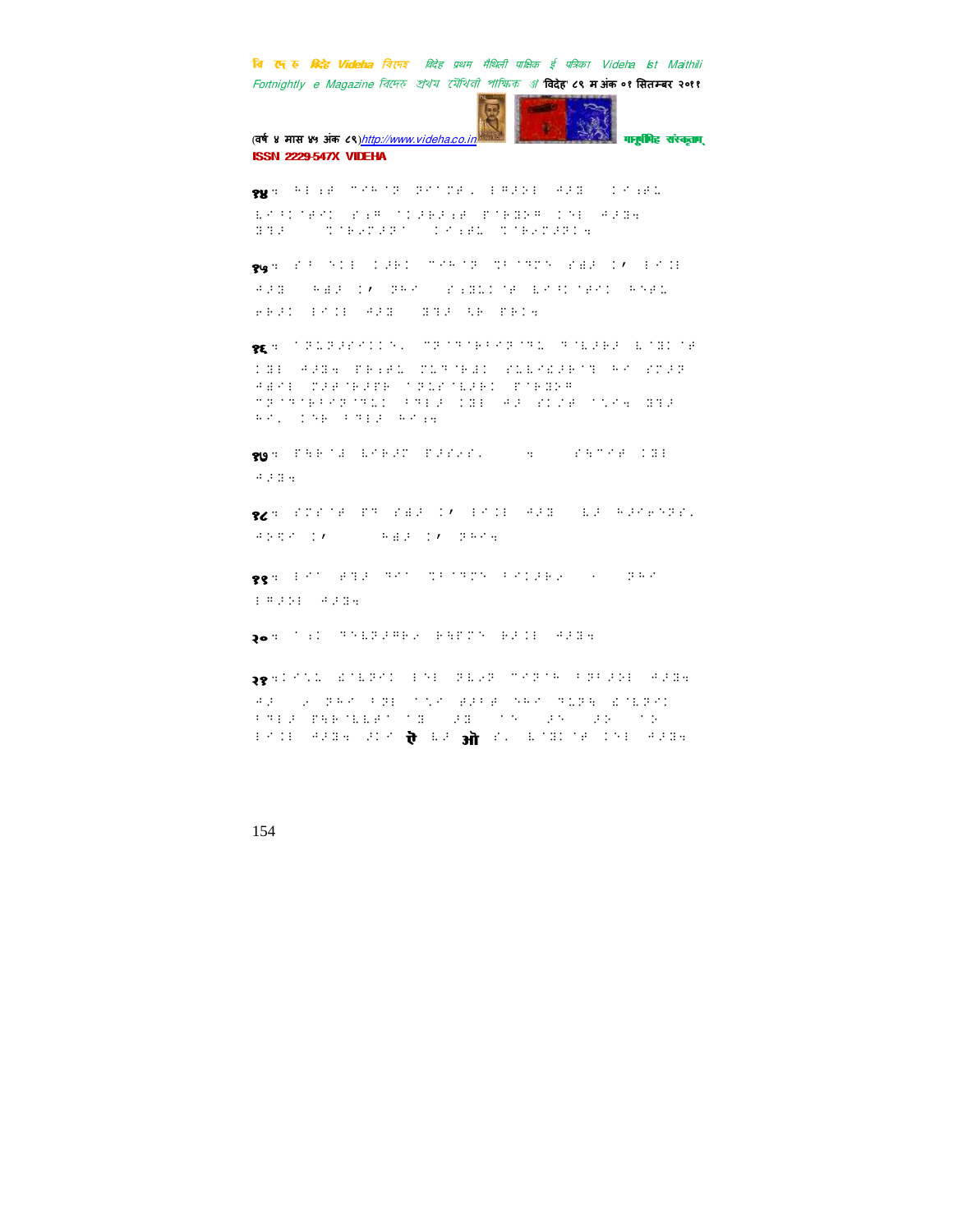बि एक रु मिन्हे Videha विरफ्श विदेह प्रथम मैथिली पाक्षिक ई पत्रिका Videha Ist Maithili Fortnightly e Magazine রিদেহ প্রথম মৌথিরী পাক্ষিক *ঙা পত্রিকা'* विदेह' ८९ म अंक ०१ सितम्बर



**38 & UE** START STATE AND STATE 198 OF UE

 $\bullet$  . The second contract of the second second contract the matrice second contract of the second second second second second second second second second second second second second second second second second second sec

green boothead dealership in Faster 1941 aan 并不良是并不由于

MORE OF CONSTRUCTS MOVEDS AND PARTICULAR OF FORE DOCTOR CONFIDENTIAL CONTINUES ON A 25 cae razioni vale il divisiano nel commissa inden tie in die Arte die seine Ausschlande von der Anten der Anten der Anten der Anten der Anten der Anten der Anten A 23 DEC 11 TO BOOK TO RETAILED TO THE TATTE THOSE PLANES. 2889 97391  $\label{eq:2.1} \mathcal{L}(\mathcal{L}(\mathcal{F})) = \mathcal{L}(\mathcal{L}(\mathcal{L}(\mathcal{E}(\mathcal{L}(\mathcal{F}(\mathcal{F}(\mathcal{F}(\mathcal{F}(\mathcal{F}(\mathcal{F}(\mathcal{F}(\mathcal{F}(\mathcal{F}(\mathcal{F}(\mathcal{F}(\mathcal{F}(\mathcal{F}(\mathcal{F}(\mathcal{F}(\mathcal{F}(\mathcal{F}(\mathcal{F}(\mathcal{F}(\mathcal{F}(\mathcal{F}(\mathcal{F}(\mathcal{F}(\mathcal{F}(\mathcal{F}(\mathcal{F}(\mathcal{F}$ potentiams absorbed appear an announce and considerable  $\mathcal{O}(\mathcal{A}(\mathcal{N},\mathcal{P},\mathcal{F})) \leq \mathcal{O}(\mathcal{E}(\mathcal{P},\mathcal{F})) \leq \mathcal{O}(\mathcal{E}(\mathcal{E}(\mathcal{F}))) \leq \mathcal{O}(\mathcal{E}(\mathcal{F})))$ 五世の世界の第一での主に「神道の第一の九年」 nderbeiten maderne und der Schimmerkeite ereinen eine und 第1991 まい。 ##NY CONTRAP #NY# TOXINA DOGRAFING END construit a constitution of the construction of the construction of the construction of the construction of the construction of the construction of the construction of the construction of the construction of the constructi group output and com-SARBA A 1981 (B. P. PARS) ABU DI BABA SINUBARAN FORECADAS TORTOSES MAEDIAEDON O CARACTERIA PORTE A CERTO CREAR CONTEMPORA a conductor una accompagne capelar un conductor no segue docheers in three exception is created through adago con moral cada coardo adago con conse CAPA PROBACCORADO CARDO AMORA CALE CONOMARA PERFECT BARY, IN BREATNA nde l'instruction de l'ambreuxeur March Miller, and London Communist  $\gamma$  probability of  $\gamma$  in the first parameter 主要会とサオー  $\begin{split} &\mathcal{F}^{(2)}(z^{(1)}+z^{(2)}+z^{(3)}+z^{(4)}+z^{(5)}+z^{(6)}+z^{(6)}+z^{(6)}+z^{(6)}+z^{(6)}+z^{(6)}+z^{(6)}+z^{(6)}+z^{(6)}+z^{(6)}+z^{(6)}+z^{(6)}+z^{(6)}+z^{(6)}+z^{(6)}+z^{(6)}+z^{(6)}+z^{(6)}+z^{(6)}+z^{(6)}+z^{(6)}+z^{(6)}+z^{(6)}+z^{(6)}+z^{(6)}+z^{(6)}+z^{(6)}+z^{(6)}+z^{(6)}$ HE IN STREET MARKED BARTY FER BARTY proposition of summittees substituted in the capacity of TAL BASE BARTA CONTRAB IBPACT PAINTED ENE SANCAR CONFIDER CORDONAL DORA SANCAR ENE AND CONTROLLER AND DISTURBANCE OF A SERVICE AND DESCRIPTION OF A SERVICE OF A SERVICE OF A SERVICE OF A SERVICE OF A SERVICE OF A SERVICE OF A SERVICE OF A SERVICE OF A SERVICE OF A SERVICE OF A SERVICE OF A SERVICE OF A S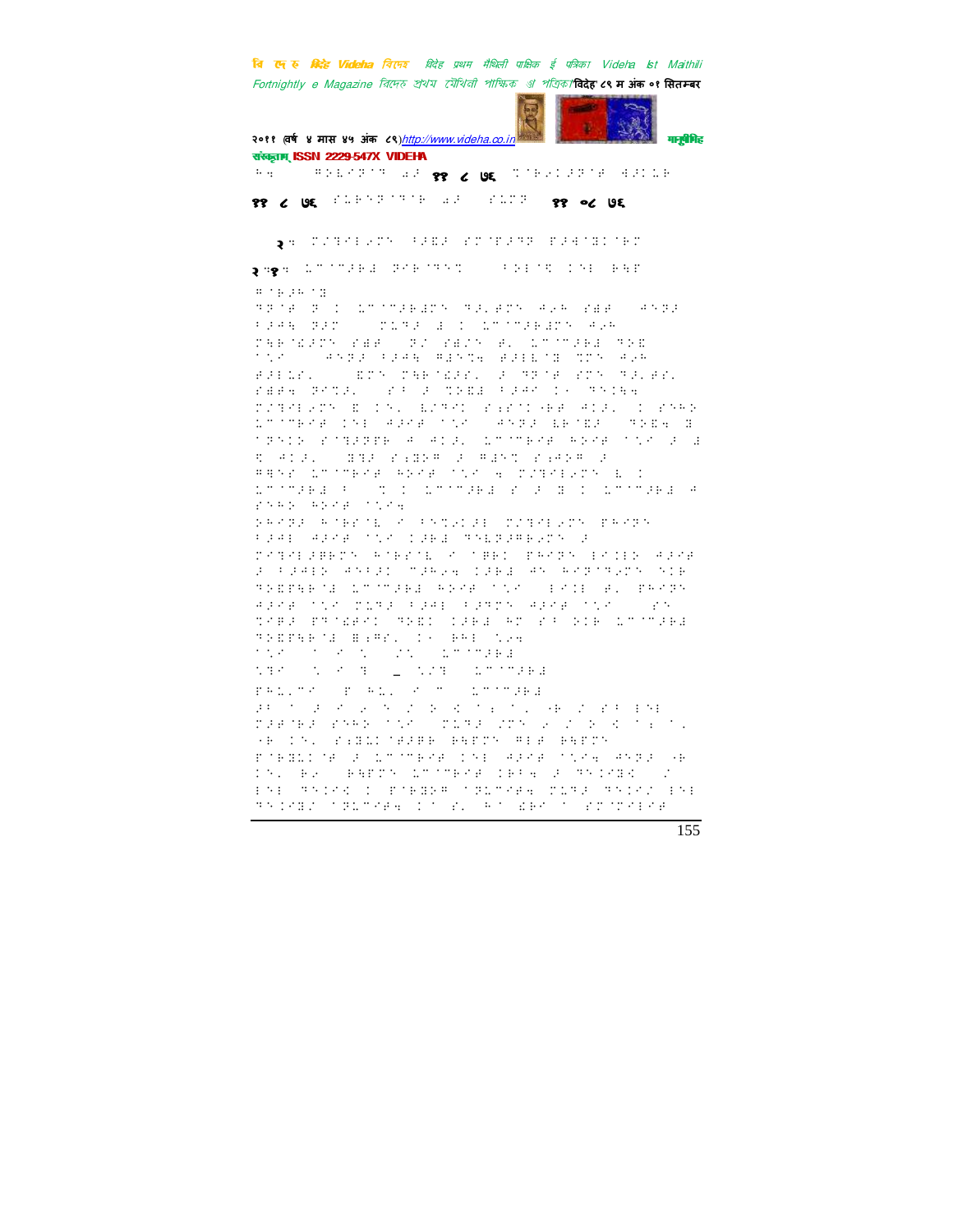चि एक रु मिनेह Videha विएक विदेह प्रथम मैथिली पाक्षिक ई पत्रिका Videha Ist Maithili Fortnightly e Magazine রিদেত শ্রথম মৌথিনী পাক্ষিক ওা **বিदेह ८९ म अंक ०१ सितम्बर २०११** 



 $\label{eq:2.1} \mu = \pm \left( \mu \right) \rho = \gamma_1 \cdot \eta \cdot \rho \cdot \eta.$ i presidente de la construcción de la construcción de la construcción de la construcción de la construcción de<br>En construcción de la construcción de la construcción de la construcción de la construcción de la construcción a i kaabiya maka bora ka kaka sana salake<br>di ale i kababiya sana da ka a carrier as a caracter in the area compactnesses or ana ina alama contraedi affectas each contra aeriaco  $\begin{split} \mathbb{E}[\hat{\mathcal{H}}] &\stackrel{\text{def}}{=} \mathbb{E}[\hat{\mathcal{H}}] &\stackrel{\text{def}}{=} \mathbb{E}[\hat{\mathcal{H}}] &\stackrel{\text{def}}{=} \mathbb{E}[\hat{\mathcal{H}}] &\stackrel{\text{def}}{=} \mathbb{E}[\hat{\mathcal{H}}] &\stackrel{\text{def}}{=} \mathbb{E}[\hat{\mathcal{H}}] &\stackrel{\text{def}}{=} \mathbb{E}[\hat{\mathcal{H}}] &\stackrel{\text{def}}{=} \mathbb{E}[\hat{\mathcal{H}}] &\stackrel{\text{def}}{=} \mathbb{E}[\$ FOR BOILER DE PERSON DONA CARDE BAD ER DE 弁証法 コンニッククス teas cusa as associas groboasem as de cidam PORT DOWNLOADS POST PER TO THE CARD POST EDGE. FORBICOF CERR  $\mathbb{Z}^2$  and  $\mathbb{Z}^2$ BACK DOMESTICS COMMUNED BOOKS & roma ciado caso emporante por central endrada really accept recommendations and the contractor terage ear prese pinese pes este sen an BOSBOS SAMISA V STEARED DAGE MINER raenikansk iak ispanskova  $\mathbb{Z} \oplus \mathbb{Z}^+$ THE R PER PERSON REPORT FOR BUILDING process of the season  $2.13399956$ Confirma Ball Strangers  $\begin{array}{ll} 1.51 & \ldots & 1 \\ 1.54 & \ldots & 1 \end{array}$  $\sim 10$  $1.5\pm0.1$  ) in the figure ( ) and that  $5\pm0.01\pm0.01$  , and  $1.0\pm0.01\pm0.01$  , and  $2.1\pm0.01\pm0.01$ 

 $\label{eq:2} \mathbb{E}(\mathbb{E}^{(1)}\otimes\mathbb{E}^{(2)}\otimes\mathbb{E}^{(2)}\otimes\mathbb{E}^{(1)}\otimes\mathbb{E}^{(2)}\otimes\mathbb{E}^{(1)})$ 

**ISSN 2229-547X VIDEHA**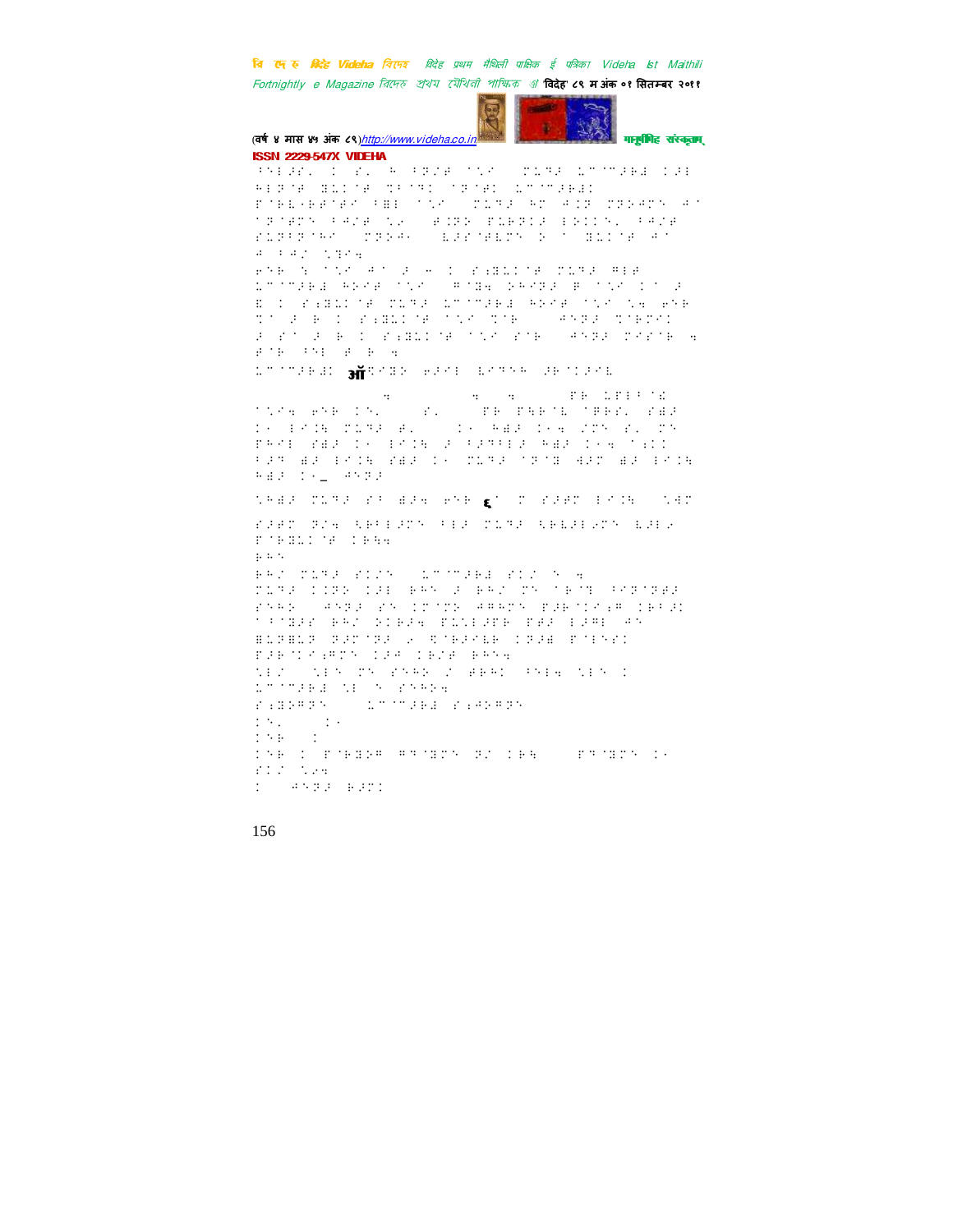Fortnightly e Magazine রিদেত শ্রথম মেথিনী পাক্ষিক প্রা পত্রিকা**'বিदेह' ८९ म अंक ०१ सितम्बर** g **CONTRACT** ø २०११ (वर्ष ४ मास ४५ अंक ८९) http://www.videha.co.ir मानुबेगिह संस्कृतम् ISSN 2229-547X VIDEHA Lever (vieles) ne production de la participa- $(49.3, 27.3, 12.4)$ 学校科学 and share the monopole and ma na reaka a machiar in acerteuse in in acerte a edividues ERSI PIREBAR PASSE TOS COLPA TORING PASSENGERS Big All importance and computer of pressure to present and exchinesed speakings (separated in contrast **Barnett** THE POINT OF THE COMPANY REPORTS OF THE POINT OF A 的复数医院 TAL PARK BUTIN, PAR PARTNER CONTROLLER **BUSINESS BUSINESS TRANSPORT** 医第二神经衰退 医神经性皮炎 医神经的 电射线式电路 医白蛋白质 医神经 计电子 神话 工事 一种美国工人 RUSSENE PROTECT RNS PROTECT SPONSOR PROTECT. 的复数形式 电电子电子电子 **一定在我们一些世界直接在一个女孩,也是我看了你的女孩** PERMIT PORTER CONFIDENCE TA STARB CORPORATION AND CONTROLLED 一 中外食品 IN IRBIT LEART TRANSWIRT PREPARED FOR BOY 人名法国内罗里亚 der Saer de Saer de Saer de Saer de Sa promaga calcandar  $\sim 12\%$ anan bili kebuah anti-kebuah kartu kal che all'antica e na concella a scritta in prima di la più cola e si CAR TEC RADIO TERIO SYSTEM CRAPED CONTRIBUTION CRY advanced communications of the contractor and proсива зви столива извидет золны ил ноосии **YE MESH MAD**  $\mathbb{B}(\mathcal{F}(\mathbb{E}^{\times})\oplus \mathcal{F}(\mathbb{E}^{\times})\oplus \mathcal{F}(\mathbb{E}^{\times})\oplus \mathcal{F}(\mathbb{E}^{\times})\oplus \mathcal{F}(\mathbb{E}^{\times})\oplus \mathcal{F}(\mathbb{E}^{\times})\oplus \mathcal{F}(\mathbb{E}^{\times})$ 2012/01/2020 **CONTRACTOR** FRIDAY (FRIDAY) (FRIDAY) EN inan'ny fisian'i Prastiti na manazara ny taona 2008–2014. THERE IS TO STOP AND REPORT  $5 - 3.54 (3.7)$  $\mathbf{p}(\mathbf{x}) = \mathbf{p}(\mathbf{x}, \mathbf{z})$ **クロマ**主な  $\mathcal{G}(\mathcal{H},\mathcal{F})\to \mathcal{H}(\mathcal{F})$ 计数据设计 电平

चि एक रु मिनेह Videha विएक विदेह प्रथम मैथिली पाक्षिक ई पत्रिका Videha Ist Maithili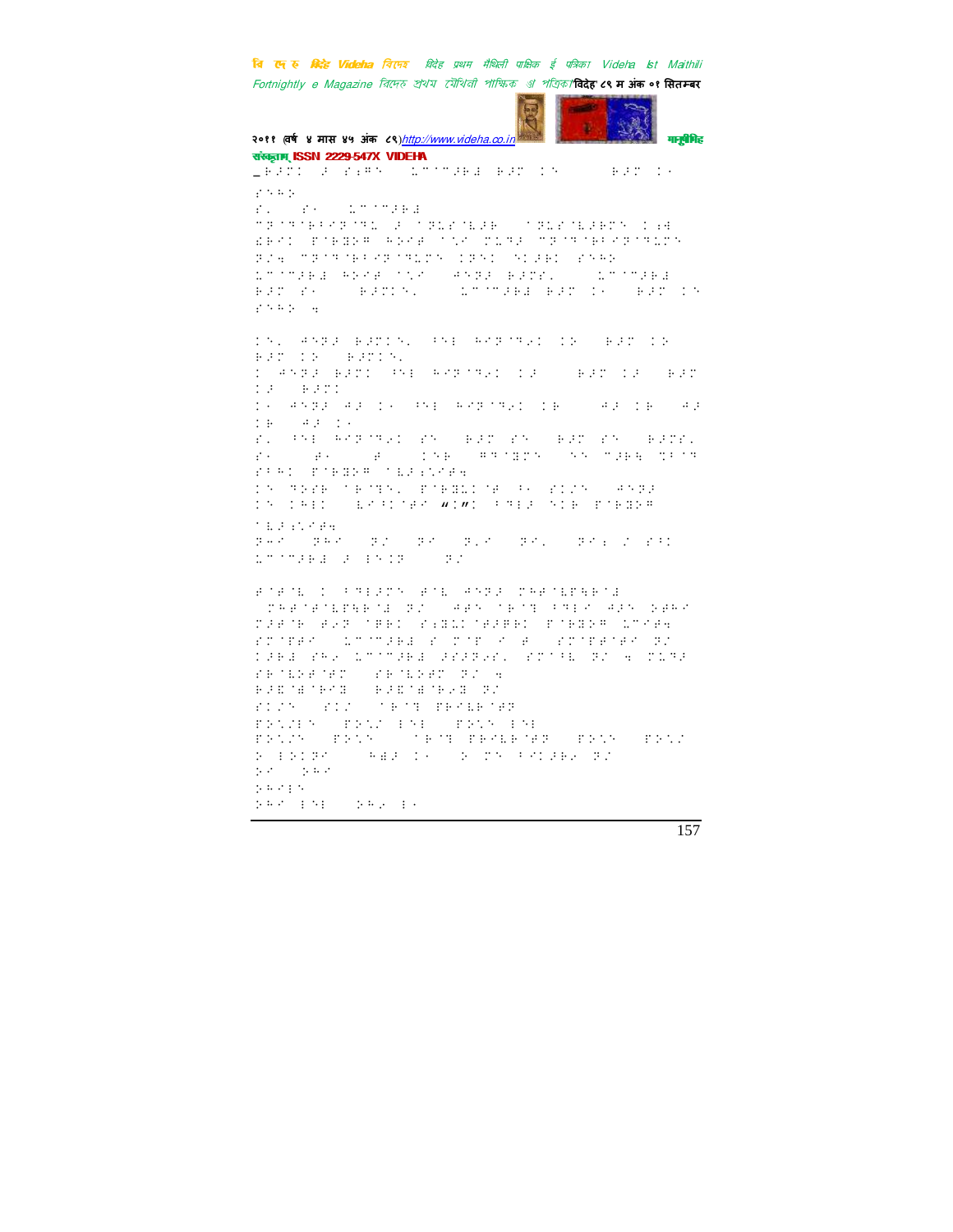Fortnightly e Magazine রিদেত প্রথম মৌথিনী পাক্ষিক *প্র* **বিदेह' ८९ म अंक ०१ सितम्बर २०११** 6 **September** ø (वर्ष ४ मास ४५ अंक ८९) http://www.videha.co.in मानूषीमेह संस्कृतम् **ISSN 2229-547X VIDEHA**  $\left\langle \left( d\left( \nabla_{\theta} \mathcal{L} \right) \right) \left( \nabla_{\theta} \mathcal{L} \right) \right\rangle = \left\langle \left( d\left( \left( \left( \mathcal{L} \right) \right) \right) \right) \left( \left( \left( \left( \left( \mathcal{L} \right) \right) \right) \right) \right) \right\rangle$ Bunded Bay **BAILERS** THE REPORT OF DRIVING A REPORT OF THE REPORT OF meaning the race of radian or porteat  $\theta$  1.4  $\mu$  /  $\tau$ 1008年5月22日 (1971) 1982년 - 1971<br>1985년 - 1998년 - 1992년 - 1992년 - 1992년<br>1993년 - 1998년 - 1992년 - 1992년 - 1992 excess cleaners  $\mathbb{E}[\mathcal{L}_{\mathcal{C}}]$ 中央公司  $-25993533$  $\mathfrak{m}(\mathfrak{p},\mathfrak{q})=\mathfrak{m}(\mathfrak{p},\mathfrak{p})=\mathfrak{m}(\mathfrak{p},\mathfrak{q})$ Control #declinate Cades raak  $\mathbb{R}^n \times \mathbb{R}^n$ BAIN, CONSTRUCT  $\mathbb{E}[\mathcal{V}(\mathbb{E}[\varphi_{\mathcal{A}}])] = \mathbb{E}[\mathcal{V}(\mathbb{E}[\varphi_{\mathcal{A}}])]$  $\begin{array}{llll} \varphi(x) & \varphi(x) & & \\ \varphi(x) \, \varphi(x) & \varphi(x) \, \varphi(x) \\ \varphi(x) \, \varphi(x) & \varphi(x) \\ \varphi(x) & \varphi(x) \\ \varphi(x) & \varphi(x) \end{array}$ ina (1986)<br>Francis (1994) (1994-1995) (1999-1995)<br>Francis (1999-1995)<br>Francis (1999-1995) (1999-1999-1999-1999-1999-1999)  $\mathbb{E}\left[\left\{x,y\right\}\right] = \left\{\left\{x,y,y\right\}\right\}$  $\mathcal{A}(\mathcal{G},\mathcal{F},\mathcal{G}) = \mathcal{A}(\mathcal{G},\mathcal{G},\mathcal{F}) = \mathcal{G}(\mathcal{G},\mathcal{G},\mathcal{G},\mathcal{G}) = \mathcal{G}(\mathcal{G},\mathcal{G},\mathcal{G}) = \mathcal{G}(\mathcal{G},\mathcal{G},\mathcal{G},\mathcal{G},\mathcal{G},\mathcal{G})$ a na kalimatan sa Kabupatén Grégor pela colage apisti (1981)<br>1980 - Carl Carl Care, inskriter alemanist (1981)<br>1980 - Rein Institut, feld con contra freez electronic EVIDENT WAS SERVED WHAT TEXT DESCRIPTION Padas Andel Connection Stage (Seagal prove theat a kolampo i predse u osnovanju od nadanu sa prost  $\mathbb{E}\left[ \mathcal{G} \right] = \left[ \mathcal{G} \right] \mathcal{G} \left[ \mathcal{G} \right] = \left[ \mathcal{G} \right] \mathcal{G} = \left[ \mathcal{G} \right] \mathcal{G} \left[ \mathcal{G} \right] \mathcal{G}$ 

बि एक स्टिट Videha विएक विदेह प्रथम मैथिली पाक्षिक ई पत्रिका Videha Ist Maithili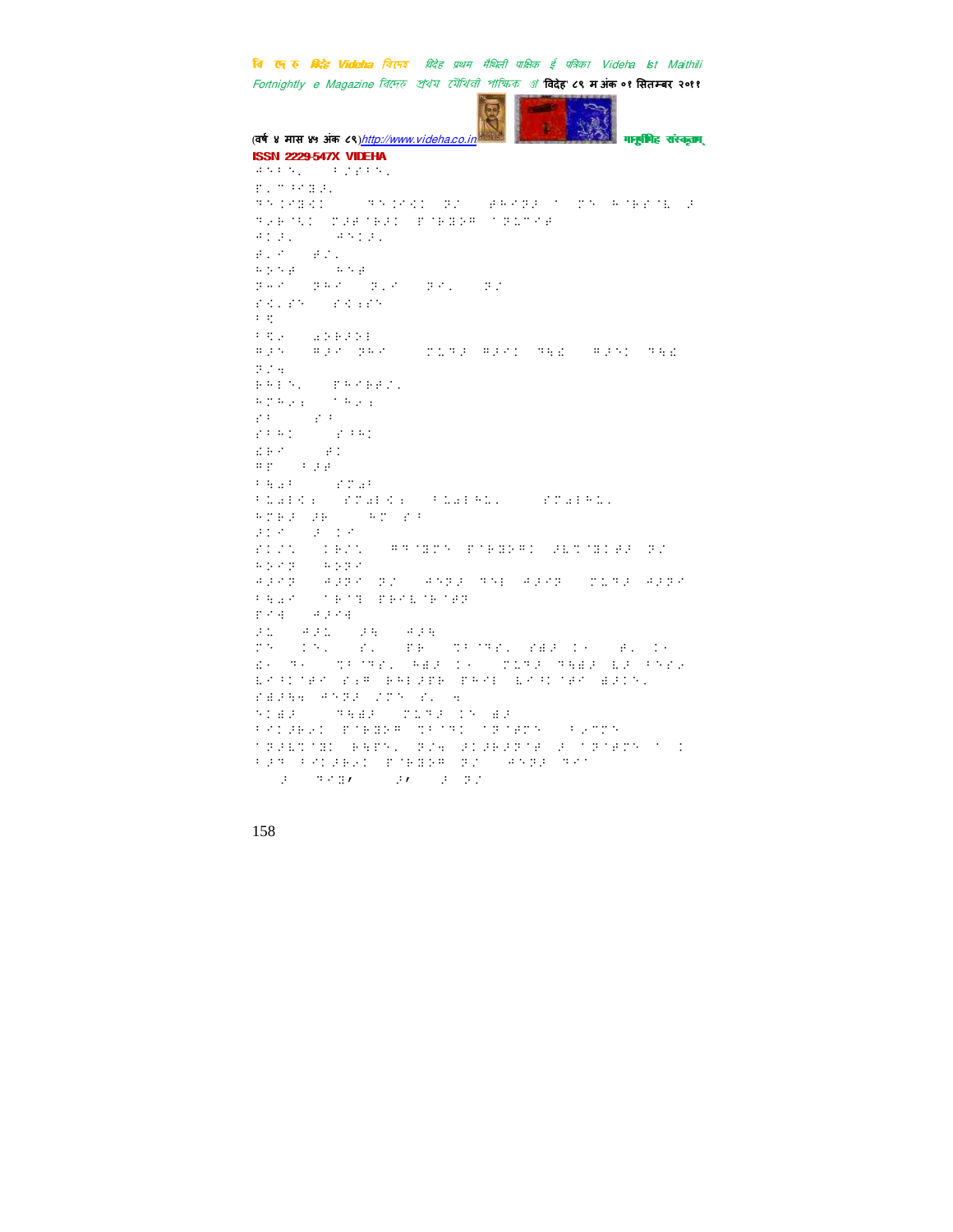चि एत् रू मिन्हे Videha निएन्थ विदेह प्रथम मैथिली पाक्षिक ई पत्रिका Videha Ist Maithili Fortnightly e Magazine রিদেহ প্রথম মৌথিনী পাক্ষিক প্র পত্রিকা**'বিदेह' ८९ म अंक ०१ सितम्बर** 

**Service** 

Q २०११ (वर्ष ४ मास ४५ अंक ८९)http://www.videha.co.in + 1999 मानुषी मानुषीपित संस्कृतम् ISSN 2229-547X VIDEHA 3⢵⣞⢷⢵⢶⢴!3⢷⣝⢵⢻!⢼⢷⢴!⢹6⢼!⢷! ⢽⣅^⢾!⢼!⢼⢾⢷!⢶⣍⢽⣞!⢾⢽⢴⢴!⢽⣝⣓⢽⢾⢼! 3⢷^⢼⣝\*.!⢵⢽⢼!⢼⢷⢴!⣐C⢷⢾!⢷⣓3!r!  $^{\prime}$  G = 0.0  $^{\prime}$  C = 0.0  $^{\prime}$  (  $^{\prime}$  C = 0.0  $^{\prime}$  C = 0.0  $^{\prime}$  C = 0.0  $^{\prime}$  C = 0.0  $^{\prime}$ SQUE SALISTIN DE SALIGE STRATE STRATE STRATE STRATE STRATE STRATE STRATE STRATE STRATE STRATE STRATE STRATE ST )⣅^^⢼⢷⣜!6⢵3!⢷⢳⢾!⣁\*⣒!⣅⢹⢼! 3⢵⣞⢷⢵⢶⢴!⢳⢵!⣐⢻⢷⢺⢴!3⣇!! **A SY BO TO TAT A TAT A STORY ON THE PART OF A SYSTEM OF A SYSTEM OF A SYSTEM OF A SYSTEM OF A SYSTEM OF A SYSTEM** ⢳⢵⢾!⣁!⢺⢽⢼!sbjtpo!e'fusf!⢾!⢳⢵! SIA COMMUNES REPORTED TO THE SECOND PROPERTY. 3⢵⣞⢷⣍⢶⢴!⣇⢼⣉!⢽5!⢹5⢾!⣁!⣇⢷⢽!⢺⢵⣋5⢾! ⣁-!!⢷!3⢷⣝⢵⢻!⢼⢷⢴!⢹6⢼!⢹⢽⢼! anda di atalia ang kalamang ang kalamang ang kalamang ang kalamang ang kalamang ang kalamang ang kalamang ang <br>Si atau sa managkalamang ang kalamang ang kalamang ang kalamang ang kalamang ang kalamang ang kalamang ang kal -!⢳0!5! ⢺-!⢺⢼⢳! ⣈⢽0!⣈⢽0!⣈⢽! F!)!⢽⢳\*!!)⢽⣅⣇⢼⢷!⢷⢳⢾\*!! ⢸r! ! ⢹r!! ⢾F!)⢾r-!⢾!⢽5\*! F!)!r!!⢽5\*! ⢻⢼⣁!⢾⢷! ⢻⢼⣁!6⢻! ⢼F⣔!⣈⢽! ⢺⢵!)⢺⢵!hp-!⢷5!⢺⢵!ep\*! !⢾50⢾!⢺⢽⢼.!⢾5!⢹⣅⢼⢷0!⢾0!⢾6!  $\sigma_{\rm 55}$  , and any property in the set of the set of the set of the set of the set of the set of the set of the set of the set of the set of the set of the set of the set of the set of the set of the set of the set of t 50!⢺⢽⢼.!5!⢼⢷⣜0!5F0!60!⣅⢹⢼!⢷! SIER (186 FEBRE) EREEN IENI PROFINIERE ⢷⢳5⢾!! 6506!⢺⢽⢼!65F0!660!65!⢹⣅⢼⢷! 6⢳F0!6⣊⣐! **#NEXE O ENEXE O ENEXE PRODUCT** 66F! ⢺0!⢺⢼⢳0!⢺5!! ⢺⢳⣚⢼0!⢺⢼⢳⣚⢼0!⢺⣚⢼0!⢺5⣚⢼!!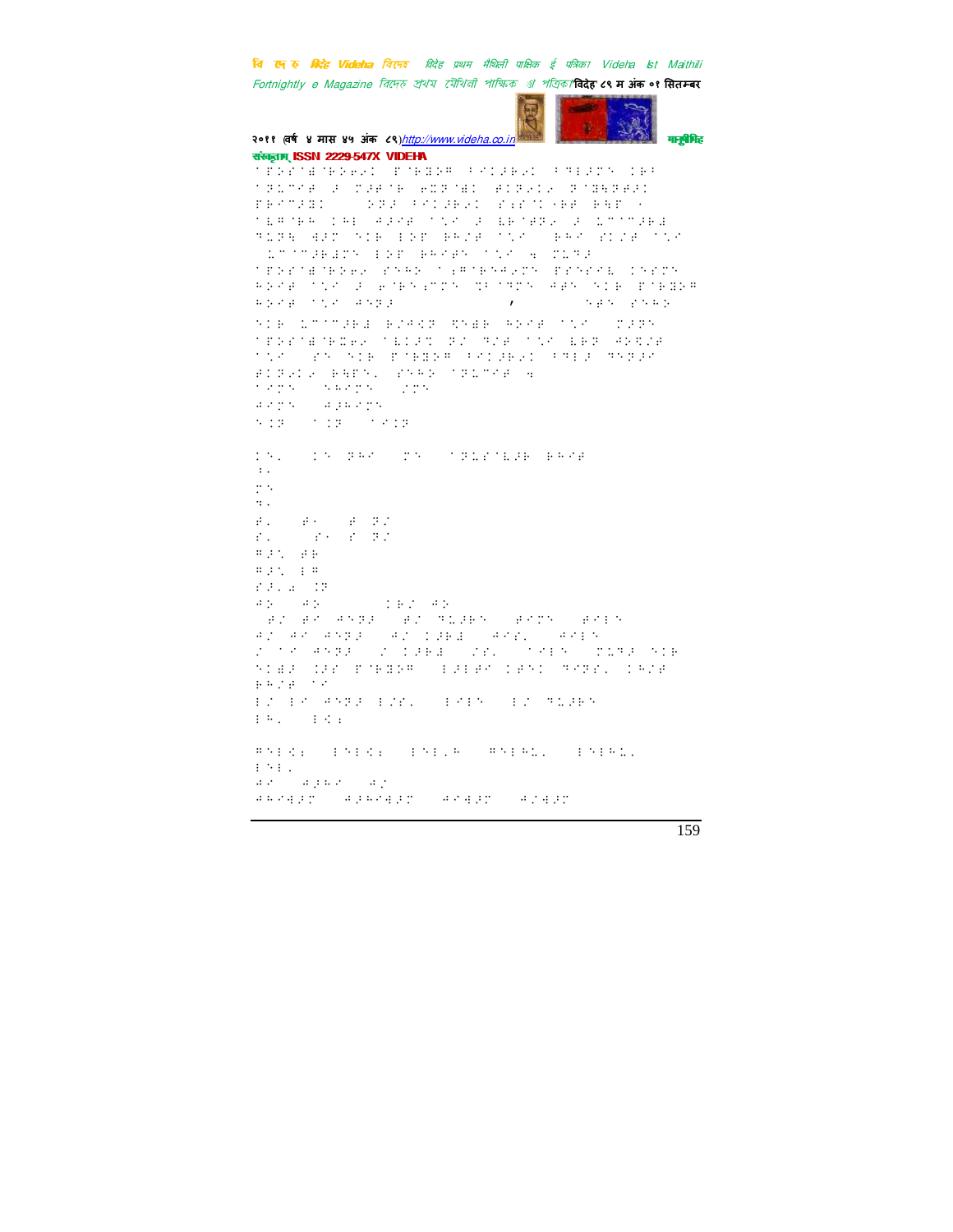चि एत् रू मिन्हे Videha निएन्थ विदेह प्रथम मैथिली पाक्षिक ई पत्रिका Videha Ist Maithili Fortnightly e Magazine विरमह शेथेग द्योंथिवी शीष्मिक औ **विदेह' ८९ म अंक ०१ सितम्बर २०११** 

**Service** 

E (वर्ष ४ मास ४५ अंक ८९)http://www.videha.co.in | मानुष्य संकृताम् | मानुष्यितः संस्कृताम् ISSN 2229-547X VIDEHA  $\mathcal{O}(10^6M_\odot)$  ,  $\mathcal{O}(10^6M_\odot)$  ,  $\mathcal{O}(10^6M_\odot)$ !)⣇⢼⣝!⣐⢾!⢻⢷⢼⢳⣝\*!0!5!!  $\mathcal{D}$  of  $\mathcal{D}$   $\mathcal{D}$   $\mathcal{D}$   $\mathcal{D}$   $\mathcal{D}$   $\mathcal{D}$   $\mathcal{D}$   $\mathcal{D}$ ⢾0!⢾⢳0!⢾50!⢾⢼⢳!! ⢵⢳0!⢵!! ⢴⣈0!⢴⣈!! ⢺⢴⣇0!⢺⢴⣇⢴0!⢺⢴!!! ⢸6⢳⢴⣐0!⢸6⢳⣐!!! ⢾5⣐0!⢾F0!⢾F!!  $\label{eq:3.1} \mathcal{A}(\mathcal{G},\mathcal{V},\mathcal{V}) = \mathcal{I}(\mathcal{M},\mathcal{V}) = \mathcal{I}$ 60!65!! ⣁0!⣁5!! , 1999<br>∄Bert (1992) – 1991 0.200 00 00 ⣁⢽0!⣁⢽⢳!!⣒⣒⣒!! !⣉⢹!⣐⢻!⢺⣈⢽!⢵⢽⢵!⣇⢸⢾!⢺⣅⣞5!⣁5!  $\pm$  0.3  $\pm$  0.5  $\pm$  0.5  $\pm$  0.5  $\pm$  0.5  $\pm$  0.5  $\pm$  0.5  $\pm$  0.5  $\pm$  0.5  $\pm$  0.5  $\pm$  0.5  $\pm$  0.5  $\pm$  0.5  $\pm$  0.5  $\pm$  0.5  $\pm$  0.5  $\pm$  0.5  $\pm$  0.5  $\pm$  0.5  $\pm$  0.5  $\pm$  0.5  $\pm$  0.5  $\pm$  0.5  $\pm$  0.5  $\pm$  0 Les traces and provide the space of the space of the space of the space of the space of the space of the space ⢾⣝⢼⢹⣒!!!! ⢺0!⢺⢼⢳0!!  $\mathcal{A}$ ⢺⢳⣚⢼0!⢺⢼⢳⣚⢼0!⢺⣚⢼0!⢺5⣚⢼! where  $\alpha$  is the  $\alpha$  -dimension of  $\alpha$  $\mathcal{D}(\mathcal{D}) = \mathcal{D}(\mathcal{D})$ ⢾0!⢾⢳0!⢾50!⢾⢼⢳! ⢵⢳0!⢵! ⢴⣈0!⢴⣈! ⢺⢴⣇0!⢺⢴⣇⢴0!!  $\mathcal{U}$  is a  $\mathcal{U}$  $\mathbf{G}_\mathrm{B}$  with a set of  $\mathbf{G}_\mathrm{B}$  $\mathcal{A}$  is a  $\mathcal{A}$  -sec. ⢾5⣐0!⢾F0!⢾F!  $\sigma$  denotes the contract of 60!65! ⣁0!⣁5! ⢽⢳0!⢽50!⢽!  $\mathbf{u}$  $\mathbb{R}^{+}$  : ⣁⢽0!⣁⢽⢳!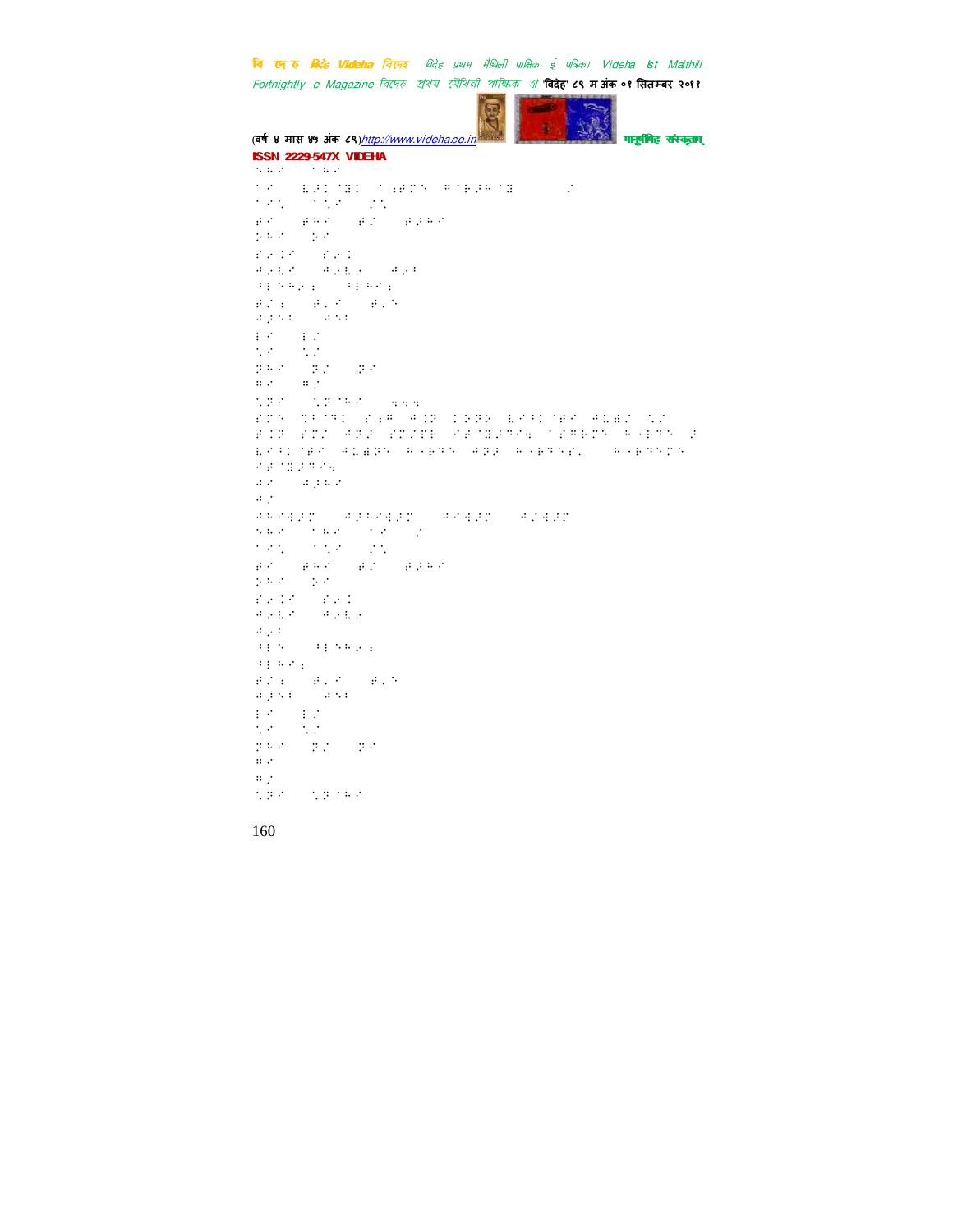```
चि एत् रू मिन्हे Videha निएन्थ विदेह प्रथम मैथिली पाक्षिक ई पत्रिका Videha Ist Maithili
Fortnightly e Magazine রিদেহ প্রথম মৌথিনী পাক্ষিক প্র পত্রিকা'বিदेह' ८९ म अंक ०१ सितम्बर
                                    CONTRACTOR
२०११ (वष
 ४ मास ४५ अंक ८९)http://www.videha.co.in/ मानुषीिमह 
संस्कृतम् ISSN 2229-547X VIDE<del>H</del>A
^⣅6!⣁0!⢻6!⢻⣁!
२⣒२⣒!5⣙6⢴!⢸⢼⣏⢼!3⢼⢹⢽!3⢼⣚⣝⢷!!
⢽⢴^⢼F!⣓^⢴!⢹6!⣇63F!65⣐⢻⣅⢺!
\DeltaSINGE IST AN INSTRUCTION OF THE STREET
6.5\pm0.6 C 1.5\pm0.4 ( 1.6\pm0.4 ( 1.6\pm0.3१⣒⢳⢵⣝6⢼0!⢳⢵⣝6⢼0!⢳⢵⣝6⢼0!⢳'6⢼-!
⢳'6⢼0!⢳⢵⣝⢼0⢳⢵6⢼!0⢳⢵⢼!!
२० जेर जेर
\mathcal{G}_\mathcal{A}३⣒!'!6⢽0r!6⢽0!6⢽0⣝!
6⢽06'06r06⣝06!!
४⣒!⢸'!⢻60⢸r!⢻60⢸⣝!⢻60⢸!
\mathbf{H} \sim \mathbf{F}५⣒!⢷'!⢻6⢼⢳0⢷r!
⢻6⢳0⢷!⢻6⢼⢳0⢷⣝!⢻6⢼⢳!!
६⣒!
60⢹!6⣝'-⢹⣝'-6'-⢹⣝'0!!
७⣒!⢷'!6⢼0⢷r!6⢼0!⢷⣝!6⢼!⢷56⢼0'⢷'
\mathcal{F} \in \mathcal{F}⢷5⣇⢼6⢴!!
८⣒!6⢼!⣇6⢼!)3⣅⢷⣓⣏*-!⣇⢼6⢴!)⢾⢷⢴*!९
\mathcal{H}^+⢼⣌6!⢼⣐⢻6!!
१०⣒!3⢷⢼⣝⣀!3⢷⢼⣝⢳!!
११⣒!⢹⣅⣀⣈!⢹⣅⣈!१
२⣒!^6!⢻6!^6!⢻60^56!⢻6!!
१३⣒!⢹6⣈⢽⢳!⢹6⢽⢳-!⢹6⣈⢽!!
१४ ः
⢹⣈6⢽⢳!⢹⣈6⢽0!⢹⣈65⢽⢳!!
१५⣒!⣁⣙⢽⢳0!⣁6⢽⢳!⣁⣙⢽0!⣁65⢽0!⣁6⢽!!
```

```
161
```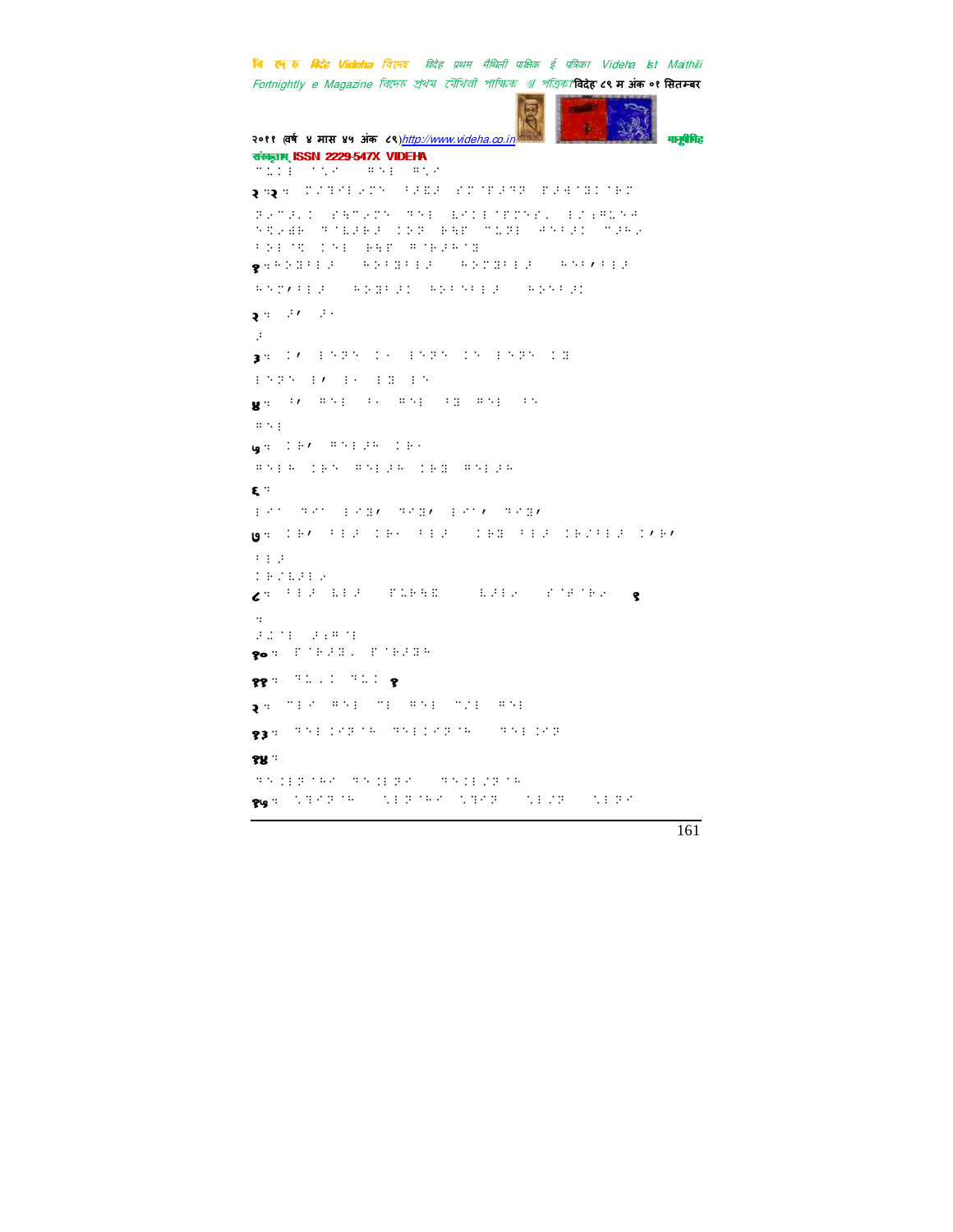```
चि एत् रू मिन्हे Videha निएन्थ विदेह प्रथम मैथिली पाक्षिक ई पत्रिका Videha Ist Maithili
Fortnightly e Magazine  विरमह  शेथेग द्योंथिवी  शीष्मिक  औ विदेह' ८९ म अंक ०१ सितम्बर २०११
(वर्ष ४ मास ४५ अंक ८९)http://www.videha.co.in<br>| मानुषि संस्कृताम्
ISSN 2229-547X VIDEHA 
162
१६⣒!^65⢾0⢹5⢾!^6⢾0⢹5⢾!!
१७⣒!⣈⢽⢵!!
\gamma36 .
\mathbf{C} \times \mathbf{C} \times \mathbf{C} \times \mathbf{C} \times \mathbf{C} \times \mathbf{C} \times \mathbf{C} \times \mathbf{C} \times \mathbf{C} \times \mathbf{C} \times \mathbf{C} \times \mathbf{C} \times \mathbf{C} \times \mathbf{C} \times \mathbf{C} \times \mathbf{C} \times \mathbf{C} \times \mathbf{C} \times \mathbf{C} \times \mathbf{C} \times \mathbf{C} \times \mathbf{C} \times \mathbf{C} \times \mathbf{C} \times \mathbf{C} \times \mathbf{C} \times \mathbf{C} \times \mathbf{१९⣒!⢵'0⢵r)⢷⣇⢽⢼*!⢵!!
२०
⣒!⢵!)⣐⣝⢵⢺*!⢵'0⢵r!!
२१⣒!⢶⢼F⢻0⢶⢼⣌⢻!⢶⢼⣐⢻0⢶⢼⣌!!
२२ ॥
⢺!⢺'0⢺r!२३⣒!⢽⢼.⢽⣅⣅⢷!⢽⢼.⢽⣅⢷!!
२४ वे १००० मध्ये १००० मध्ये अस्ति ।
२७ º FDP - अप्रति का
२६ में जी में
⢷⢳60⢺⢼⣝!⢷⢳60⢺⢼!⢷⢳6!!
२७ व व व व व व व व व क
6⢼⢻60!6⢻6!⢳⢷⢼⣝0!⢳⢷⢼!6⢼⢻60!6⢻6!
\left\langle \mathbf{F}(\mathcal{S})\mathbf{f}(\mathbf{F}(\mathbf{y}))\right\rangle =\left\langle \mathbf{F}(\mathbf{F}(\mathbf{F}(\mathbf{y})))\mathbf{f}(\mathbf{F}(\mathbf{F}(\mathbf{F}(\mathbf{y})))\right\rangle२८⣒!⢵⢾⣝0!⢺⢾⣝!⢺⢾'0!⢵⢾'0!⢺⢾0!⢵⢾!!
२९⣒!
⢴!⢶⣓⢷6!⢺!!⢶⣓⢷6!⢺!!
30 density and 10^{\circ} density and 10^{\circ}३१⣒!⣓⢹!0!⣝⢼⢹)⢵⢽!3⢼⢷*!
⣓⢹0⣝⢼⢹0⣓⢹0⣝⢼⢹0!!
⣝⢼⢹!)⢵⢽*!!
३२⣒!⢳⢵0!⢵⢳⢵!!
३३⣒!!
⢳F0!⢳F⣝!⢳Fr!!
```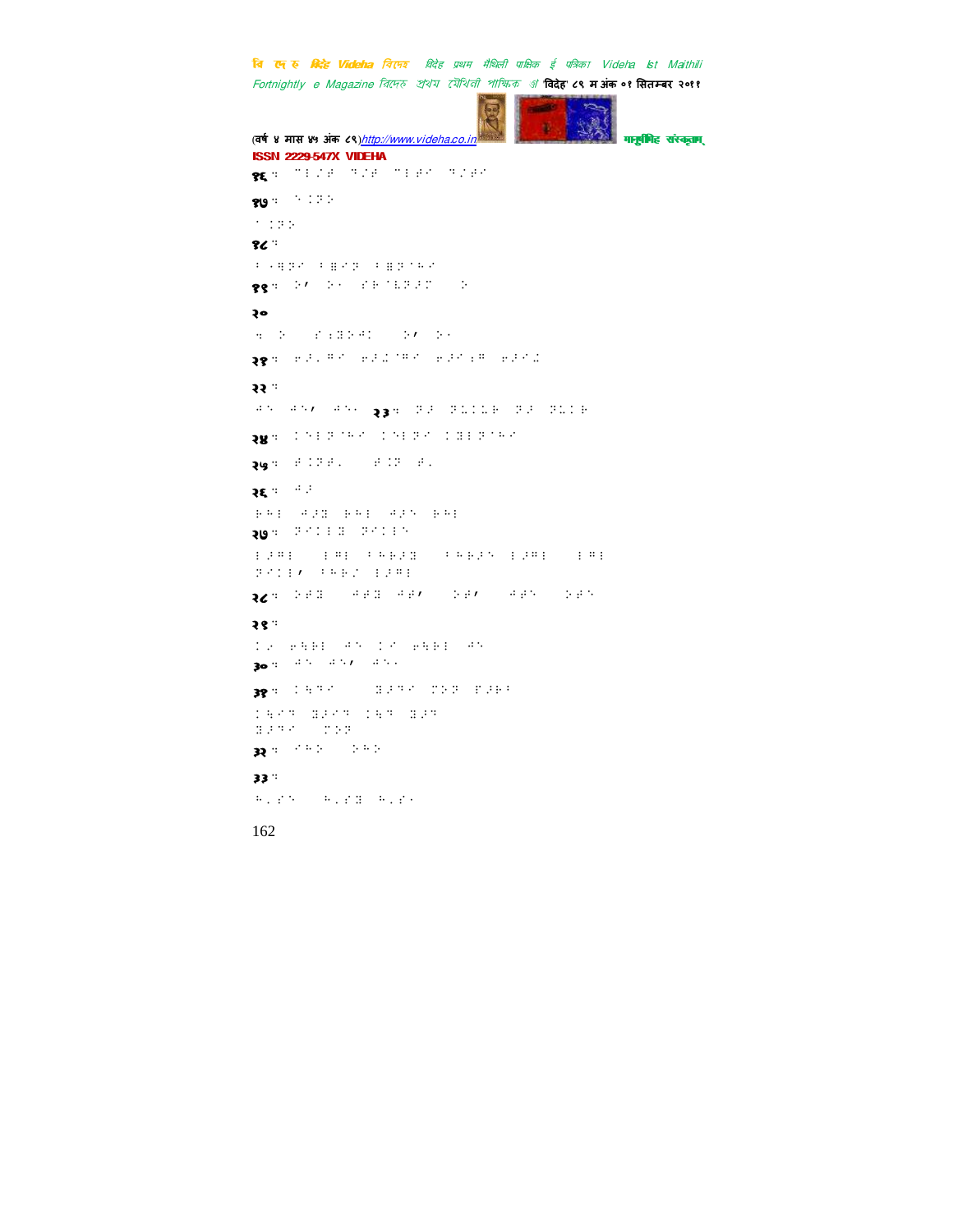चि एत् रू मिन्हे Videha निएन्थ विदेह प्रथम मैथिली पाक्षिक ई पत्रिका Videha Ist Maithili Fortnightly e Magazine রিদেহ প্রথম মৌথিনী পাক্ষিক প্র পত্রিকা**'বিदेह' ८९ म अंक ०१ सितम्बर Service** २०११ (वर्ष ४ मास ४५ अंक ८९)http://www.videha.co.in + 2008 2008 2009 2008 2009 2010 संस्कृतम् ISSN 2229-547X VIDEHA 30 and the state of the state of the state of the ३५⣒!⢼⣅.⣅⢷!⢼.⣅⢷!! ३६⣒!⣁⢳0!⢼⢾!⣁0⣁⣀0⢼⢾!! ∷ وا3 ⢴!!⢴'0!⢴r!)⢹⢴⢷⣃⢴⢼⢷⢼⢽⢾!r!⣇⢷⢺⢾\*!! ३८⣒!⢺⢼!⢺⣇⢼!! ३९⣒!⢷⢾⢼⢳0!⢷⢾⢼⢳!⢷⣝⢾⢼⢳!! ४०⣒!⢹6⢼⢽!⢹⣉!⢹6⢼⢽!⢹⣉0⢹6⢼⢽!⢹!! ४१  $\frac{1}{2} \left( \begin{array}{cc} 0 & 0 & 0 \\ 0 & 0 & 0 \\ 0 & 0 & 0 \\ 0 & 0 & 0 \\ 0 & 0 & 0 \\ 0 & 0 & 0 \\ 0 & 0 & 0 \\ 0 & 0 & 0 \\ 0 & 0 & 0 \\ 0 & 0 & 0 \\ 0 & 0 & 0 \\ 0 & 0 & 0 & 0 \\ 0 & 0 & 0 & 0 \\ 0 & 0 & 0 & 0 \\ 0 & 0 & 0 & 0 & 0 \\ 0 & 0 & 0 & 0 & 0 \\ 0 & 0 & 0 & 0 & 0 \\ 0 & 0 & 0 & 0 & 0 \\ 0 & 0 & 0 &$ ४२⣒!⣁⣅!⢼⢷0!⣁⣅!⣊⢷0!⣁!⢼⢷!! ४३⣒!⢺⢼!⣁60!⢺⢼⢾!⣁6!⢺⢼⢾!⣁60⢺5⢾!⣁6!! ४४⣒!3⢳⣅F^0!⢸⣞!⢺⢼⢾!⣁60!⢸⣞!⢺⢼!⣁6! 3⢳⣅F^0!⢸⣞!⢺⢼⢾!⣁6!! ४५⣒!! ⢺⢼⢽!)⣝⣅⣇⢼\*0!⢺⣇⢼⢽)⢶⣊⢺⢴\*!! ४६⣒!6⣝0!6!'0!r0!6!!0!6r!r0!6r!! ४७⣒!6'06r!⣝0! !! ४८⣒!⣈⢽!0!⣈⢽!0!⣈⢽!0!⣈⢽!! ४९⣒!! ⢳⢴⣐F!⢳⢴FF!! ५०⣒!⢻⢳⢴⣐⢷!⢻⢳⢴F⢷!! **५१**९ : ⣎⢼⢷!3⢼⢷!⢽⢼!⣎⢼⢷!3⢼⢷!⢽⢼⣝0⢽⢼!! ५२⣒!⢺⢼F!⢺F⢼F0!

 $\mathcal{A}$  (for  $\mathcal{F}$  ).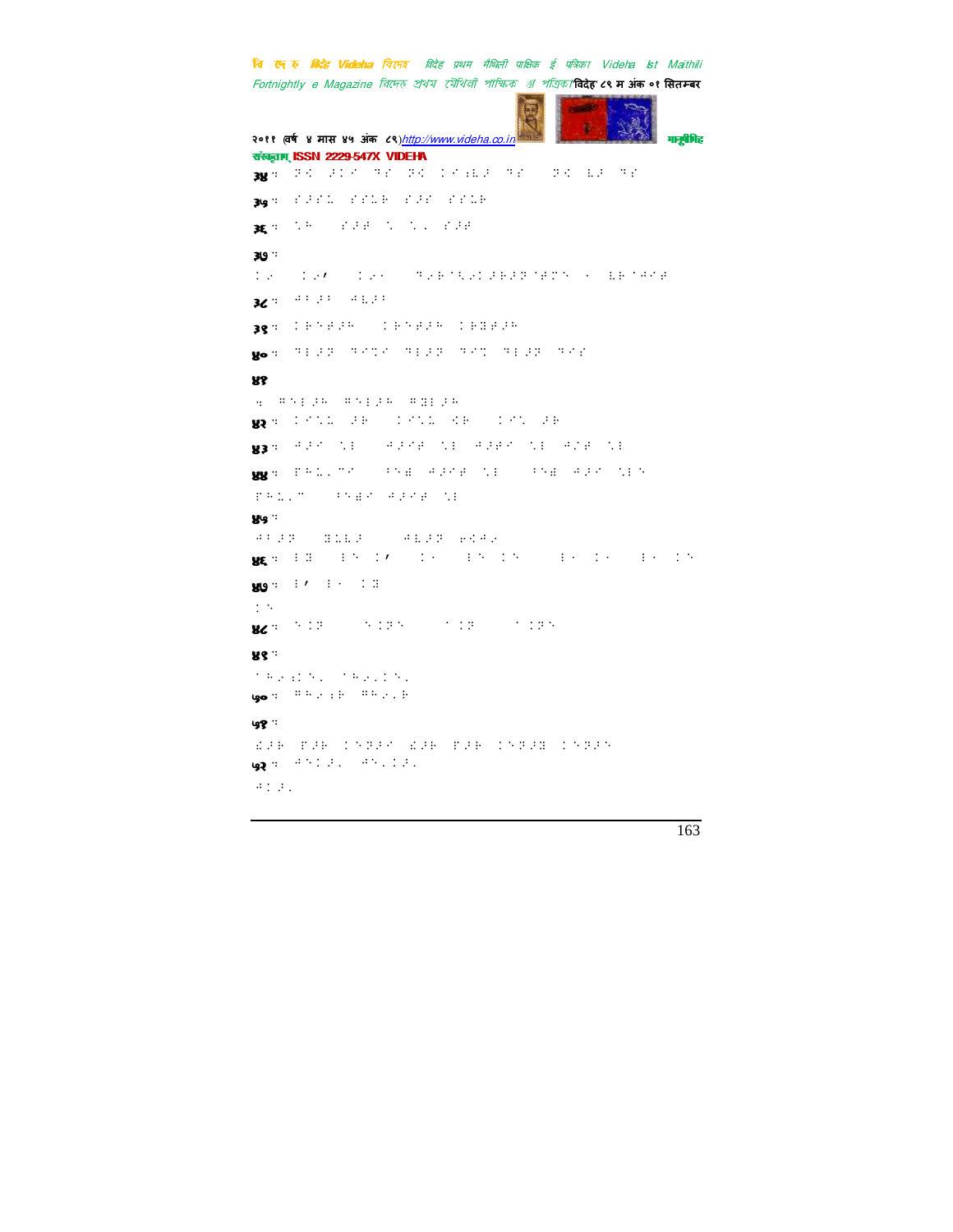चि एत् रू मिन्हे Videha निएन्थ विदेह प्रथम मैथिली पाक्षिक ई पत्रिका Videha Ist Maithili Fortnightly e Magazine विरमह शेथेग द्योंथिवी शीष्मिक औ **विदेह' ८९ म अंक ०१ सितम्बर २०११** (वर्ष ४ मास ४५ अंक ८९)http://www.videha.co.in + 2008 2008 2009 मानुषीपिह संस्कृताम् ISSN 2229-547X VIDEHA ५३⣒!⢾⢳⢽⢼!⢾⢳⢽⢼!! ५४⣒!⢷!⢷!! ين ون النابوتات.<br>الأول ७€ प<sup>ु</sup> असे हो । असे हो ह ५७⣒!⢳⢽.⢳⢽⢵! ⢳⢽.⢳⢽⣅!! ५८⣒!⢽⢳0!⢽5!! ५९⣒!⢷⢼!0!⢷⢼⣝0!⢷⢼!! ६०⣒!⢾F0!⢾!r!⢾⣝0⢾!! ६१⣒!⢸5⣝⢼⢷⢴!!⣁⢵⣞.⢸⢼0⢸50-!⢺⣚.⢸⢼⣝0⢸⢼-!! ६२⣒!⢻⢽⢾⢴!⢹⣓!⢸⢼0⢸⢼0⢸⢼F!!! ६३⣒!⢴!3⢵⣙⢴!⢹⣓!⢸⢼0!⢸⢼F0!⢸⢼0!66⣒!⣝⢼⣇⢾! ⢺⢼⣇⢾!! ६४⣒!⢼⣝!5!0!⢼!⣅⢹⢼!⢼!⢾⢼!! ६५⣒!⢹⢽⢳0!⢹⢽!⢹⢽0!⢹⢽⢳0!⢹⣝⢽⢳! ⢹⢽⢳0!⢹5⢽⢳!! ६६⣒!⢹'0!⢹r0!⢹!! ६७⣒!⢵!)⣐⣝⢵⢺\*!⢵r!)⢷⣇⢽⢼\*!! ६८⣒!⢾⢼!!⢾⢼⣝!⢾⢼!! the state of the state of the state of the state of the state of the state of the state of the state of the state of the state of the state of the state of the state of the state of the state of the state of the state of t ∵ مٯ ⢾⢼⢳⣅0!⢾⢼⢳⣓!! '' १७ 3⣅⢾⢷⢴!!

७२⣒!! ⢺⢼!⣝0!!0!r!! ७३⣒!⢽⢽⢼⣝0⢽⢽⢼!!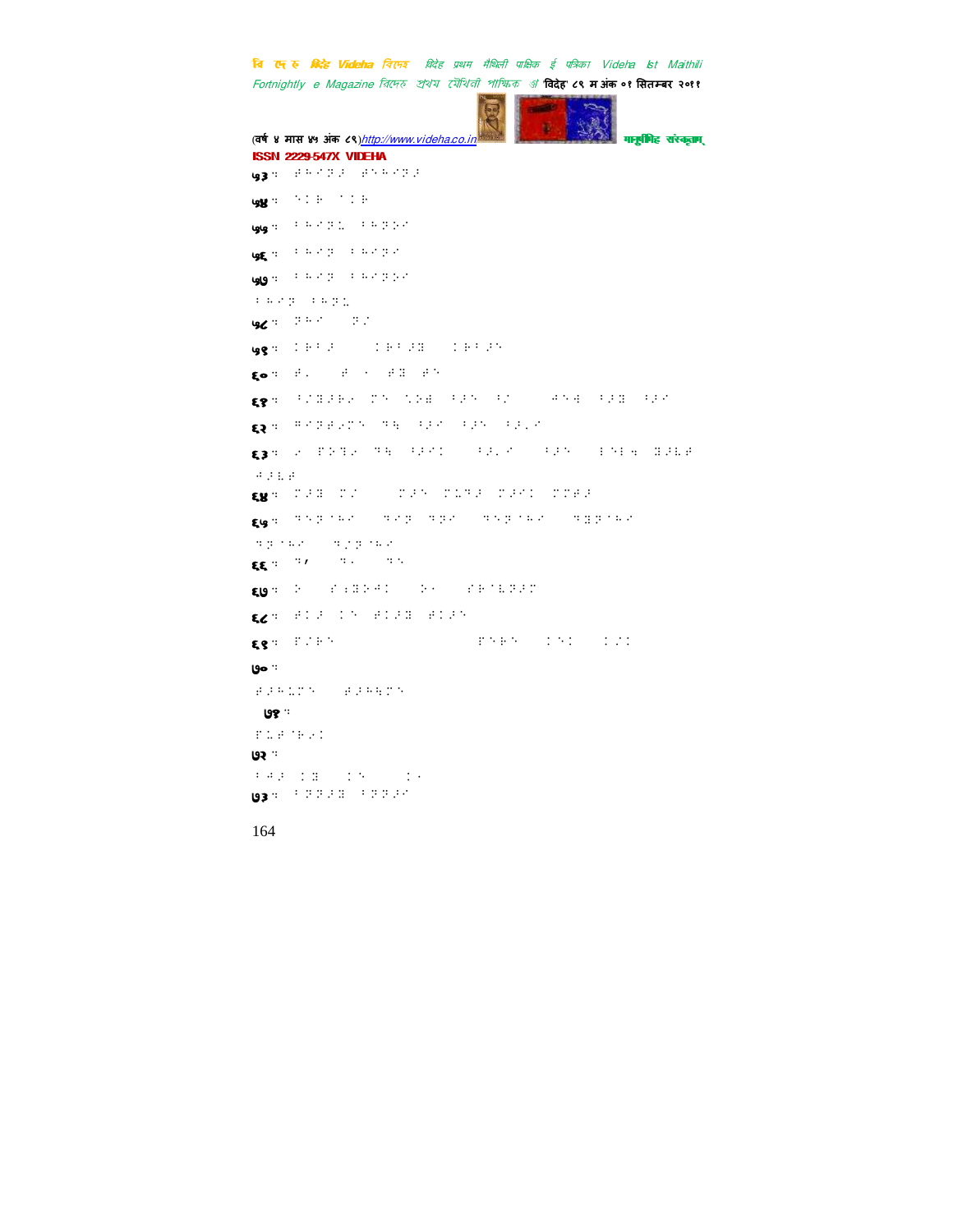```
चि एत् रू मिन्हे Videha निएन्थ विदेह प्रथम मैथिली पाक्षिक ई पत्रिका Videha Ist Maithili
Fortnightly e Magazine রিদেহ প্রথম মৌথিনী পাক্ষিক প্র পত্রিকা'বিदेह' ८९ म अंक ०१ सितम्बर
२०११ (वर्ष ४ मास ४५ अंक ८९)http://www.videha.co.in + 2008 2008 2009 2008 2009 2010
संस्कृतम् ISSN 2229-547X VIDEHA
७४⣒!⢵6⢼!!
99.1⢹⢽⣅⢼!⢹⢽⢼!!
७६⣒!
⢾⢾⢳F!!
७७⣒!⢻⢷⢵6⢽⢳0!⢻⢷⣊6⢽0!
    !!⢻⢷6⢽⢳0!⢻⢷6⢽!!
७८⣒!⢼6⣅!⢼6⣓!!
'' १७
^⢽⢳!^⢽⢳)⣉⣅⢹⣎*!!
\mathcal{L}^{\bullet} is a set of the set of the set of the set of the set of the set of the set of the set of the set of the set of the set of the set of the set of the set of the set of the set of the set of the set of the set o
८१
HE RESERVE TO A 2010 12:00
८२⣒!⣈⣅⢽⢼!⣈⢽⣅⢼!!
८३⣒!⢸⣅⢳⢼⢷!⢸⣓⢳⢼⢷!!
\alpha0!⣅⢻⢷0!⣓⢻⢷!!
८५⣒!⣔⣚⢳⢼!⣔⣞⢳⢼!८६⣒!
\mathcal{F}_1 is a set
८७⣒!⢷⣝⢵0⢵!⢷5⣝⢵!⢽!⢹6!0⢷⣝⣊.⢷⣝⣊!!
८८⣒!3⣅⢼⢷!!
3, 1990
८९⣒!⣔⢻⣛⢼.⣔⢼F⣞⢴!
\mu # \theta /F \mu /F \mu /F \mu९०⣒!3⢷.3⢷!35⢷.35⢷!
९९ मा जिल्लामा अस
९२ मा जाते हैं।<br>इ.स. १९१९ में से प्रकार के प्रकार के प्रकार के प्रकार करने हैं।
\mathbf{S3} if \mathbb{R}^n if \mathbb{R}^n
```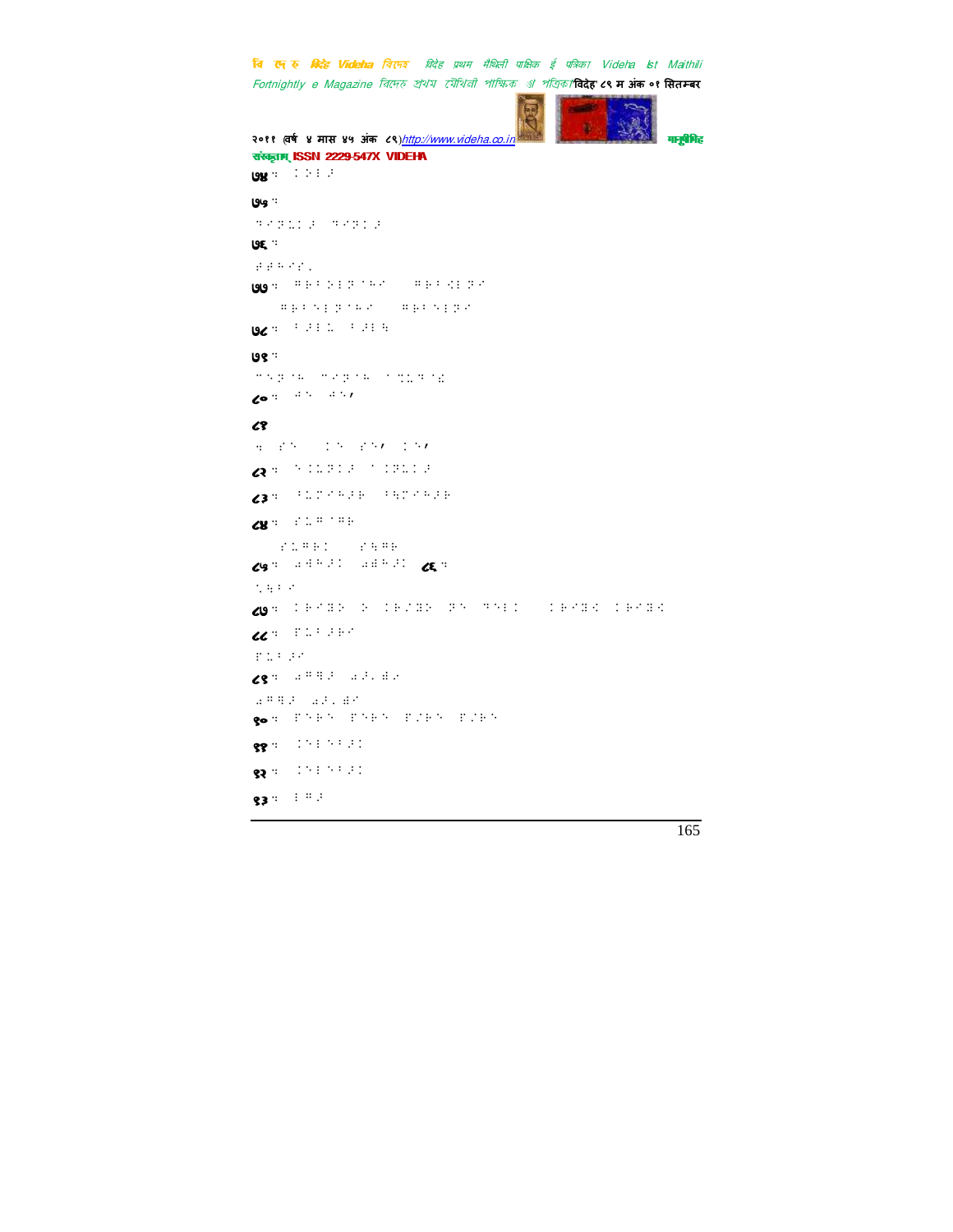```
चि एत् रू मिन्हे Videha निएन्थ विदेह प्रथम मैथिली पाक्षिक ई पत्रिका Videha Ist Maithili
Fortnightly e Magazine  विरमह  शेथेग द्योंथिवी  शीष्मिक  औ विदेह' ८९ म अंक ०१ सितम्बर २०११
(वष
 ४ मास ४५ अंक ८९)http://www.videha.co.in/ मानुषीिमह संकृताम्
ISSN 2229-547X VIDEHA 
166
९४ अपनी सामान्य अधिकारण संस्था हो।
९५⣒!⣅⣔6!⣓⣔6!!
९६ ^{\circ}⣓⣔6!)⣐⢵⣎⢽!⢷⣙*!!
९७⣒!⣝5⢳!⣝⢳!0!⢳0!5⢳0!⢳!!
९८⣒!⢾⢼⢾6!!
९९⣒!⣝⢽⢼⣝.!⣝⢽⢼0!⢽⢼0!⢽⢼!!
१०० चाल संस्कृतिक अधिकारण अ
१०१
⢽⣅!⢽!!
१०२ च नहीं है। यहां स
१०३⣒!!
⢺⢼!)jo!ejggfsfou!tfotf*.mbtu!xpse!
१०४ च २०० व्यापार परिचार परिचार परिचार परिचार परिचार परिचार परिचार परिचार परिचार परिचार परिचार परिचार परिचार प<br>जनसङ्ख्या
९०७\cdot19 N.€
१०६ में जिसे होते हैं कि उपयोग को साथ करने हैं कि इस कारण करने के बाद से साथ करने हैं कि इस कारण करने के बाद स<br>इस कारण करने के बाद से साथ करने के बाद से बाद से कहा है कि इस कारण करने के बाद से बाद से बाद से बाद से बाद से
१०७⣒!⣉⢼⢾.!⣉⢼⣝⢾!!
१०८\mathcal{C} :
⣟3.!C⣛3!!
१०९
⣒!3C⣛.!3⣟!!
१९० : २००० : २००० : २००० : २००० : २००० : २००० : २००० : २००० : २००० : २००० : २००० : २००० : २००० : २००० : २००० : 
१११⣒!⢷⢼.!⢷⢼⣉!!
११२⣒!⢳⢵0!⢳⢵⣝!⢳⢵!!
११३ लाख होती.
⣊⢷⢹⢼!!
```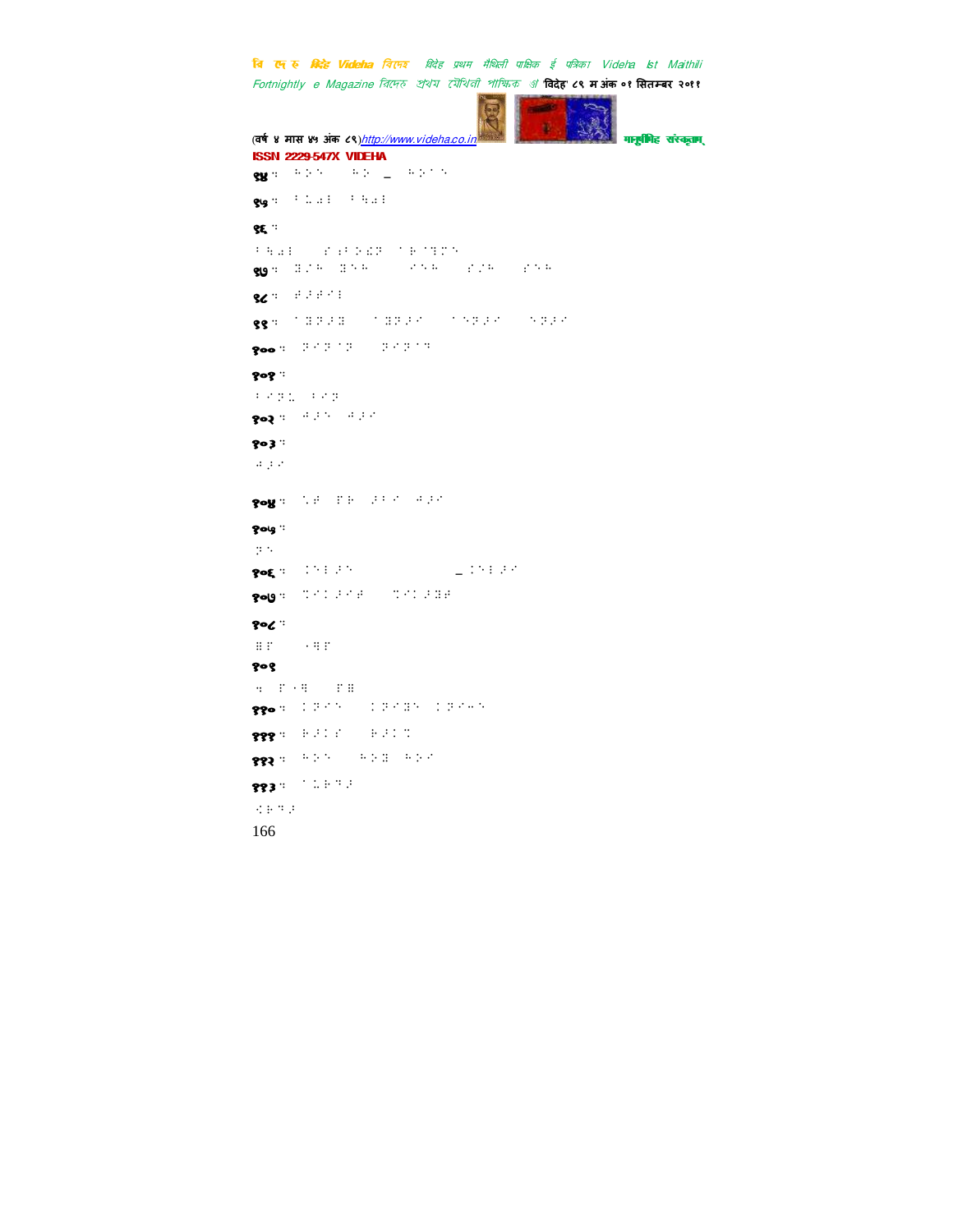```
चि एत् रू मिन्हे Videha निएन्थ विदेह प्रथम मैथिली पाक्षिक ई पत्रिका Videha Ist Maithili
Fortnightly e Magazine রিদেহ প্রথম মৌথিনী পাক্ষিক প্র পত্রিকা'বিदेह' ८९ म अंक ०१ सितम्बर
२०११ (वष
 ४ मास ४५ अंक ८९)http://www.videha.co.in/ मानुषीिमह 
संस्कृतम् ISSN 2229-547X VIDEHA
११४⣒!⣅⣔6⢽⢳!)ejggfsfou!nfbojoh.!
११५⣒!⣅⣔6⢽⢳0⣅⣔6⢽0!⣅⣔⣝6⢽⢳!
११६ वे अधिकारित कार्यक्रम के प्राप्त करने के प्राप्त करने के प्राप्त करने के प्राप्त करने के प्राप्त करने के प
११७⣒!⣈⣎⢼.!⣈⣎⢼⣝!!
११८⣒!
⢵⢽!3⢼⣛6⣈⢽⢳0!⢵⢽!3⢼⣛6⣈⢽0!⢵⢽!3⢼⢷6⣈⢽⢳!!
११९९ : 5.11 : 5.11 : 5.11 : 5.12
१२०⣒!
\frac{1}{2} ( \frac{1}{2} ) \frac{1}{2} ( \frac{1}{2} ) \frac{1}{2}१२१ तक अमेरिक प्रति होता.
१२२⣒!⢺⢷⣊⢽⢼!⢺⢷⢵⢽⢼.!⢺⢷⢽⢼0!
⢺⢷⢽⢼!!
१२३<sup>.</sup> मेरी मेरी मेरे
१२४
⢻⢷6⢽⢳0!⢻⢷6⢽!⢻⢷⣊6⢽⢳0!⢻⢷⣊6⢽!!
१२७
^⣈5⢾.!)up!uftu*^⣈⢾!!
१२६ % अस्ति । अस्ति अस्ति । अस्ति अस्ति । अस्ति अस्ति । अस्ति अस्ति । अस्ति अस्ति । अस्ति अस्ति । अस्ति अस्ति
१२७⣒!⢺⢷⢼.!⢺⢷⢼!!
१२८⣒!⢾⢷⢼.!⢾⢷⢼!!
१२९⣒!!
⢹⢷!⣙⢼⢽0!⢹⢷!⣙⢼⢽!!
830 ft PROBERS, the FREED, the FREED, the FREED
१३१ :
```

```
⢳⢼⢷!)⣅^^⢼⢷⣜!⢳⢼⢷*!!
```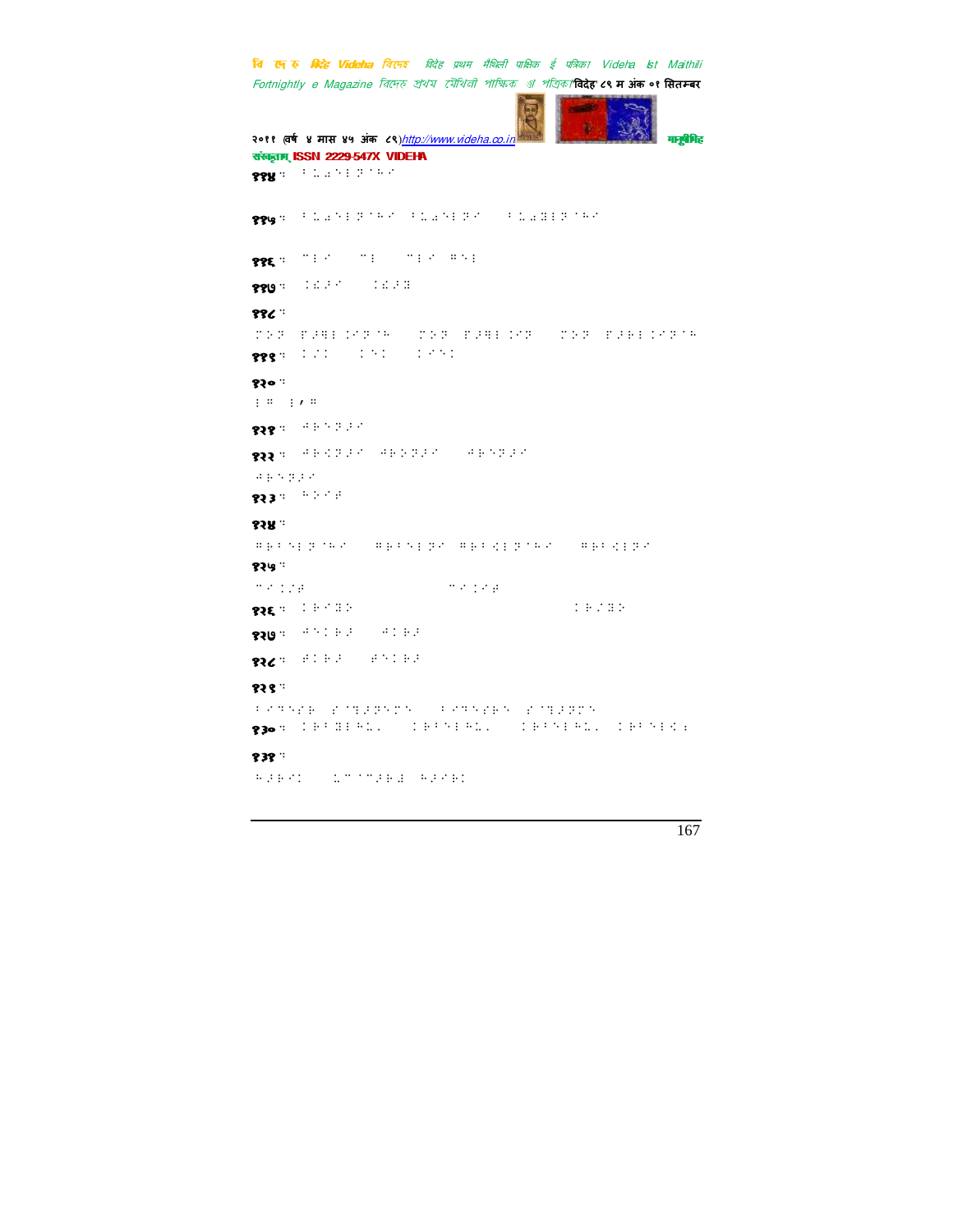चि एत् रू मिन्हे Videha निएन्थ विदेह प्रथम मैथिली पाक्षिक ई पत्रिका Videha Ist Maithili Fortnightly e Magazine विरमह शेथेग द्योंथिवी शीष्मिक औ **विदेह' ८९ म अंक ०१ सितम्बर २०११** (वष ४ मास ४५ अंक ८९)http://www.videha.co.in/ मानुषीिमह संकृताम् ISSN 2229-547X VIDEHA 168 १३२⣒!⢵⢺⢽!⣇⢺⢽!⢼⢶⢵^0!⢶⢵!⢼⢻⢾0!⢼⢻^0! ⢼⢻⢺! १३३⣒!⢼⣎!⢸⢼⢻0!⢼⣎.⢸⢼⢻!! १३४⣒!3^⢼!0!3^⢼⣝03^⢼!! १३७ ा. <sup>11</sup> ला कर् १३६ घ. वे में भारत के साथ )⢽\*!3^⢼!⢺⢼⣝!! १३७⣒!⢾⣈⢽!⢽!)⢽⢲\*!⢳5⢾!⣁⣒!⢳50!⣅⢽50! ⢹⣈5!⣁6!⣅⢹⢼!⢳5⢾.⢳5⢾0!⣅⢽5⢾.⣅⢽5⢾0! ⢹⣈5⢾.⢹⣈5⢾! १३८  $^{\circ}$ ⢾!⢻⢵⣞0!⢾⢼!⢻⢵⣞!! १३९⣒!⢼.⣎⢼0!⢼⢴.!⣎⢼⢴!! १४०  $\alpha_{\rm eff}$  or  $\beta_{\rm eff}$  for  $\beta_{\rm eff}$  (see Fig. १४१ ला हो है।<br>विकास समिति होती १४२ ॥ ⣁⣙⢽⢳0!⣁⣙⢽!! १४३ :  $\mathcal{U}$ **१४४** छ । २००३ मध्य राज्य राज्य राज्य राज्य १४५ %  $\pm$   $\pm$   $\pm$ १४६⣒!  $\mathcal{A}$  is defined as १४७ ⣒!⢽⢽⢼0!⢽⢽⢼⣝0!⢽⢽⢼!! १४८⣒!⢺⢷⢽⢼!! १४९⣒!⣅⢷⢴!⣅⢷⢴!!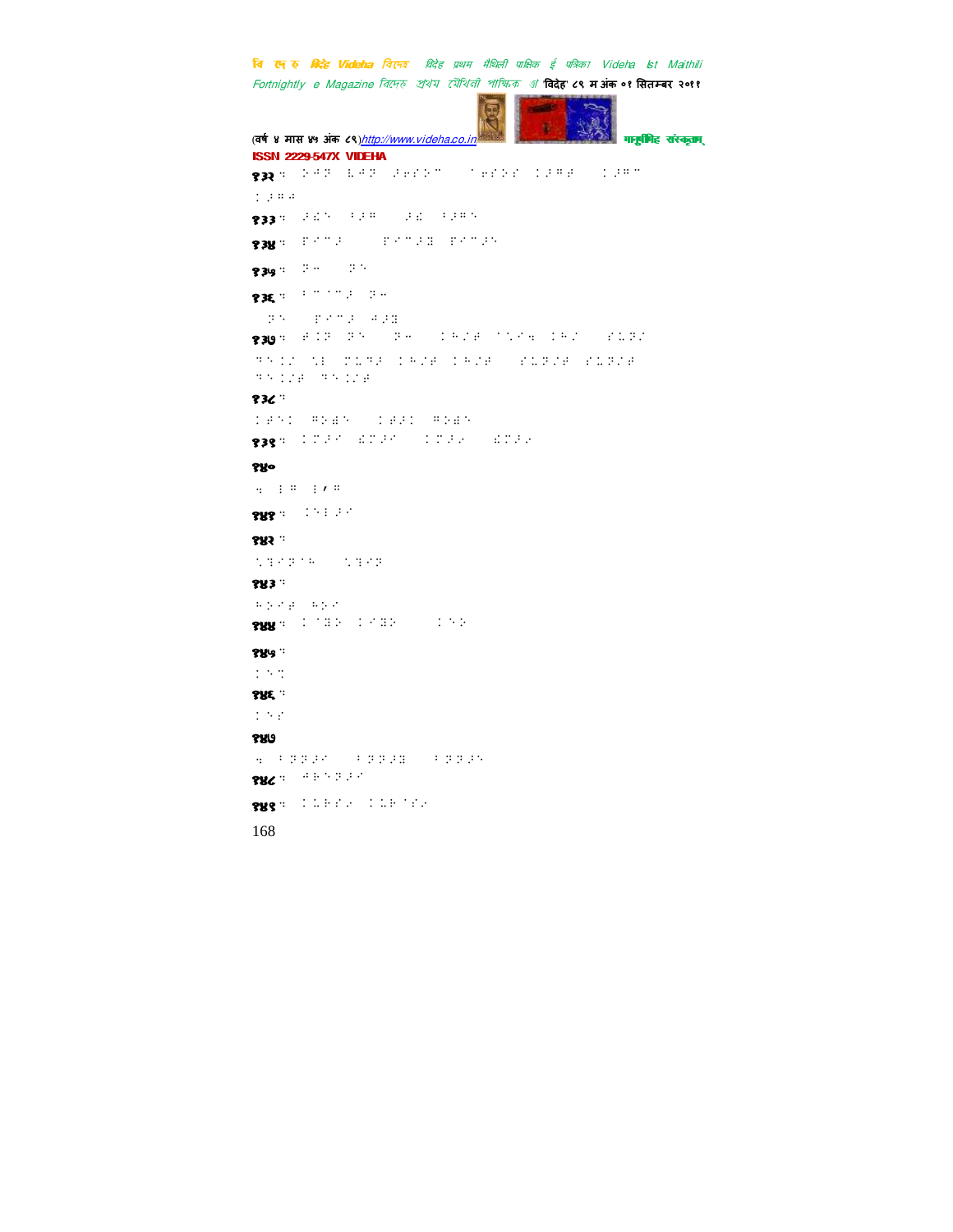```
चि एत् रू मिन्हे Videha निएन्थ विदेह प्रथम मैथिली पाक्षिक ई पत्रिका Videha Ist Maithili
Fortnightly e Magazine রিদেহ প্রথম মৌথিনী পাক্ষিক প্র পত্রিকা'বিदेह' ८९ म अंक ०१ सितम्बर
२०११ (वर्ष ४ मास ४५ अंक ८९)http://www.videha.co.in + 2008 2008 2009 2008 2009 2010
संस्कृताम् ISSN 2229-547X VIDEHA
१५० वर्षक अस्ति । अस्ति कारण संस्थान कारण स
१७१९ के साथ प्रकाश
१५२⣒!⣋⣅⢼0!⣋⣅⢼50!⣋⣅⢼5!⣋⣅⢼⣝0!
⣋⣅⢼!!
१७३ व अधिकार
⣈⣅⢽⢼!!
१५४⣒!60!6!)⣇⢼⣝!⣐⢾!⣉⢹*.!6r!!
१५५\mathbf{g}^{(i)}ा विश्व
6!!
१७६ वि. <sup>म</sup>ेटिक समितिहरू
१५७
\alpha . In Fig. , i.e. the third
१५८⣒!⣅⢽⢼!⢻6⢼⢳!⣅⢽⢼'0⣅⢽⢼r!!
१५९⣒!⢽⢼.⢻⢽⢼!!
१६०⣒!
⢾⢽⢼!⢽!⣃⢷6⢽⢳0!⢾⢽⢼!⢽!⣃⢷6⢽!!
१६१ जनसङ्ख्या हो।<br>जनसङ्ख्या
१६२⣒!!
⣋⢷⢵!⣋'⢷⢵!!
१६३⣒!⢾⢳⣅0!⢾⣊!⢳⢴⣐!!
१६४⣒!⣅⢷⢻⢷.⣅⢷⢻⢷!⣅⢷⢻⢷!!
R\mathbf{S}९\mathbf{S} \mathbf{S} \mathbf{S} \mathbf{S} \mathbf{S} \mathbf{S} \mathbf{S} \mathbf{S}१६६⣒!⣎⢵60⣎⢵6!⣎⢵6!!
१६७ वि. में <sup>अ</sup>इंड
१६८⣒!!
\mathbb{E}\left[ \mathcal{H}^{\mathcal{A}}\right] \leq \mathbb{E}\left[ \mathcal{H}\right] ^{\mathcal{A}}१६९⣒!⢹⢷⢺⢺⢼0!⢹⢷⢺⢼!!
```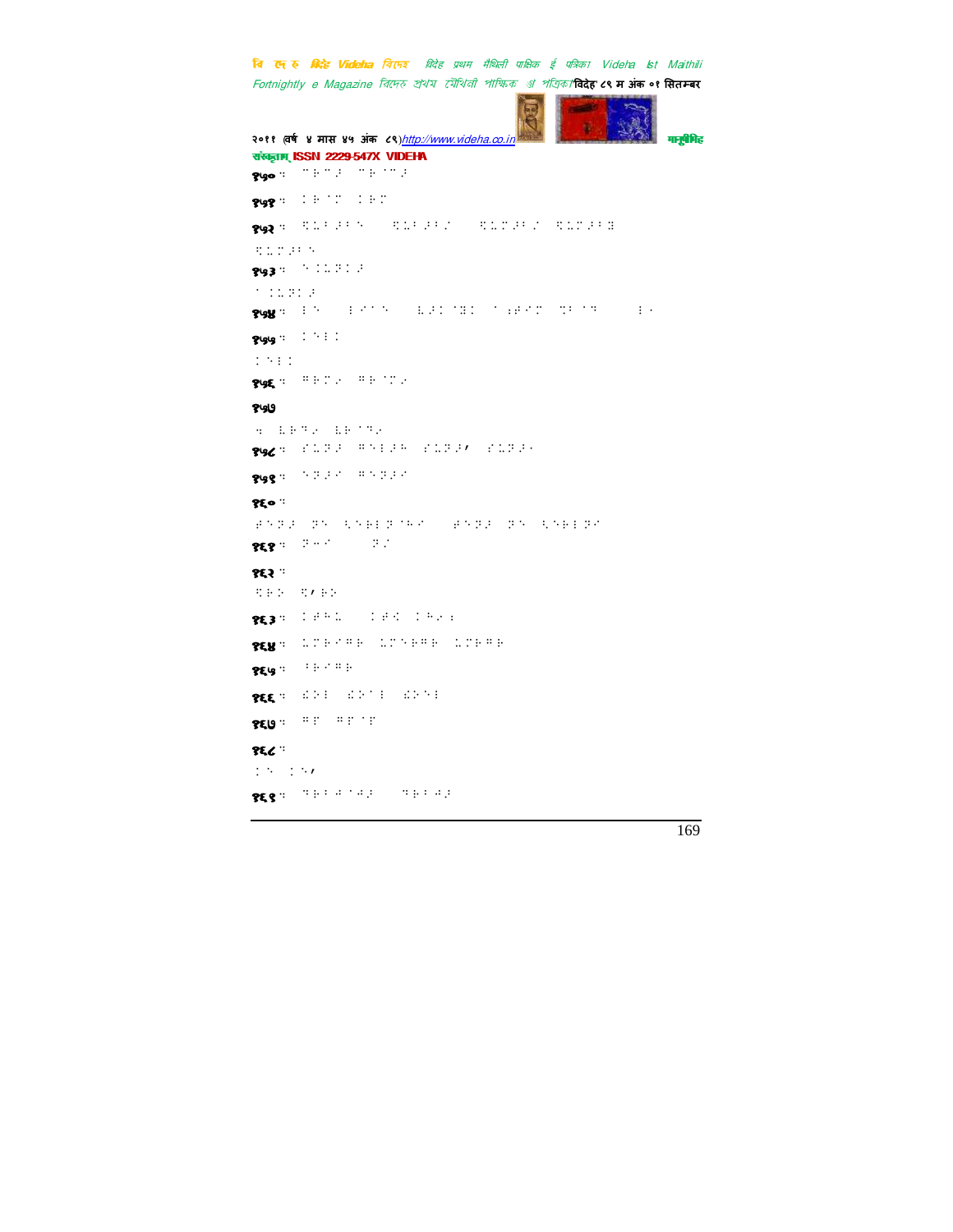चि एत् रू मिन्हे Videha निएन्थ विदेह प्रथम मैथिली पाक्षिक ई पत्रिका Videha Ist Maithili Fortnightly e Magazine विरमह शेथेग द्योंथिवी शीष्मिक औ **विदेह' ८९ म अंक ०१ सितम्बर २०११** 

(वर्ष ४ मास ४५ अंक ८९)http://www.videha.co.in/ मानुसारी मानुसार संस्कृताम् ISSN 2229-547X VIDEHA १७०⣒!⣚⢼!! १७१⣒! ⣎⢷!⢾!! १७२⣒!! ⣃⣓⢷!6⣊⣞!! १७३⣒!⣙⢵⢷!! १७४ ता विशि १७७९ मा में देते गाउँ अप्र १७६⣒!⢾⢵F⢳)!3⢹⣝!⢻⢷⢼⢳⣝\*!! १७७⣒!⢾⢵F⢳⢴!0!⢾⢵F⢳!! १७८⣒! ⢷⢼!⢷⢼⣝!! १७९ मा गाविष १८०⣒!⢷⢾⣙!0⢷⢾⣙!! १८१ ॥ FREE TRUCKS १८२ B B B B B B C B B B B C B B B C B B C B B C B C B B C B C B C B C B C B C B C B C B C B C B C B C B C B C B १८३⣒!! 6⢻6⢽⢳0!6⢻6⢽!6⢼⢻6⢽⢳!! १८४ $\degree$ ⣅⢽!)⣅^^⢼⢷⣜!⣅⢽\*!! १८७ : २००१ : २००१ : २००१ : २००१ : २००१ : २००१ : २००१ : २००१ : २००१ : २००१ : २००१ : २००१ : २००१ : २००१ : २००१ : २००१ : २००१ : २००१ : २००१ : २००१ : २००१ : २००१ : २००१ : २००१ : २००१ : २००१ : २००१ : २००१ : २००१ : २००१ : २००१ : १८६⣒!6⣙!⢻6⣙!! १८७⣒!⢾⢵⢽0!⢾⣊⢽0!! ⢾⢽!! १८८⣒!⢷⢵6⢽⢳0!⢷⣊6⢽0! ⢷6⣈⢽⢳0!⢷6⣈⢽!! १८९⣒!⢷6⢽⢳0!⢷6⢽!!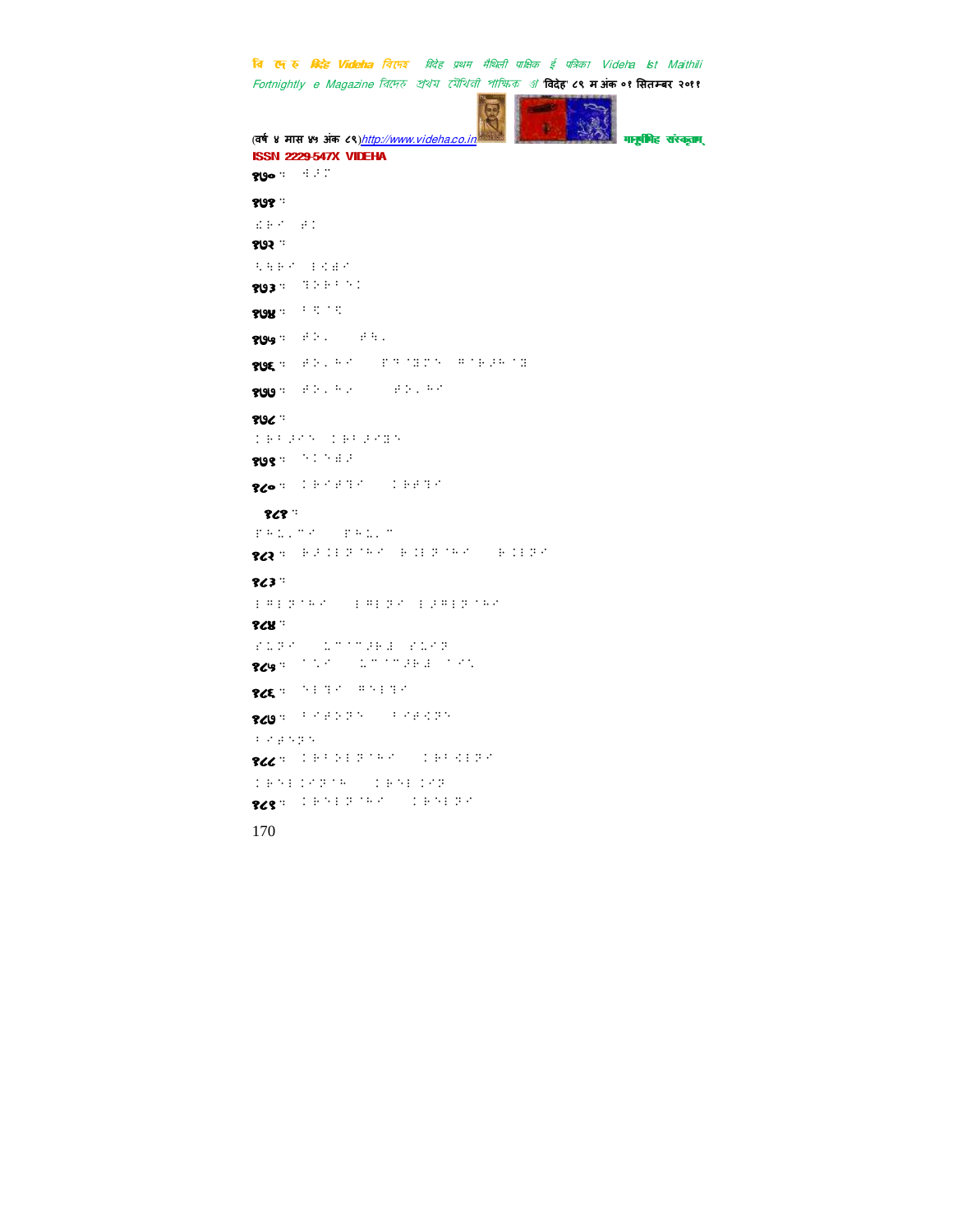```
चि एत् रू मिन्हे Videha निएन्थ विदेह प्रथम मैथिली पाक्षिक ई पत्रिका Videha Ist Maithili
Fortnightly e Magazine রিদেহ প্রথম মৌথিনী পাক্ষিক প্র পত্রিকা'বিदेह' ८९ म अंक ०१ सितम्बर
२०११ (वष
 ४ मास ४५ अंक ८९)http://www.videha.co.in/ मानुषीिमह 
संस्कृतम् ISSN 2229-547X VIDEHA
१९०⣒!!
⢼0!!!
१९१ मध्य मध्य प्रकाश
3⢳⣅F^!!
१९२⣒!⢾⢾⢴!⢺⢷⢼⣝0!⢺⢷⢼!⢺⢷⢼!)⢼⢻!6⢻⢼*!!
१९३⣒!!
\mathcal{L}^{(n)} . \mathcal{L}^{(n)}१९४⣒!!
⢳⢼F!!⢳⢼F!)⢳⢼F!⢳⢼F!⣇⢸⢾⢾!⢳⣞⢼!
\sim१९५ घरतील करते
१९६ मध्य मध्य प्रकाश करते हैं।<br>जनसंख्या कारण
१९७⣒!⢳⢵⣝⢾⢽⢳0!⢳⢵⢾⢽⢳0!⢳⢵⢾⢽0⢳⢾⢽0!
\mu where \mu१९८⣒!⢳⢼⣙!⣞⢼0!⢳⢼⣙!⣞⣝⢼⣝0⢳⢼⣙!⣞⣝⢼!!
१९९⣒!⢶⢼!⢶⣐⢼!!
२०० च <sup>च च द</sup>ी है कि अपने सामाने हैं।
२०१ मा भारत कर
२०२ चा जेले जिले हा
२०३\%⢼⢳!⢼⢳!!
२०४⣒⢻65⢽⢳0!⢻6⢽⢳0!⢻6⢽!!
२०७ घ. <sup>या या</sup> १९७० घ. हे १९७७ घ.
२०६⣒6⢵0!6⢳⣅F06⣊⣐0!6⣅F!!
२०७ व विकास करते हैं।
⣁⣅!⢽!⣁⣅!!
२०८⣒⣃⣅6⢳⣅F0!⣃⣅⢵6⢳⣅F0!⣃⣅6⣊⣐!!
```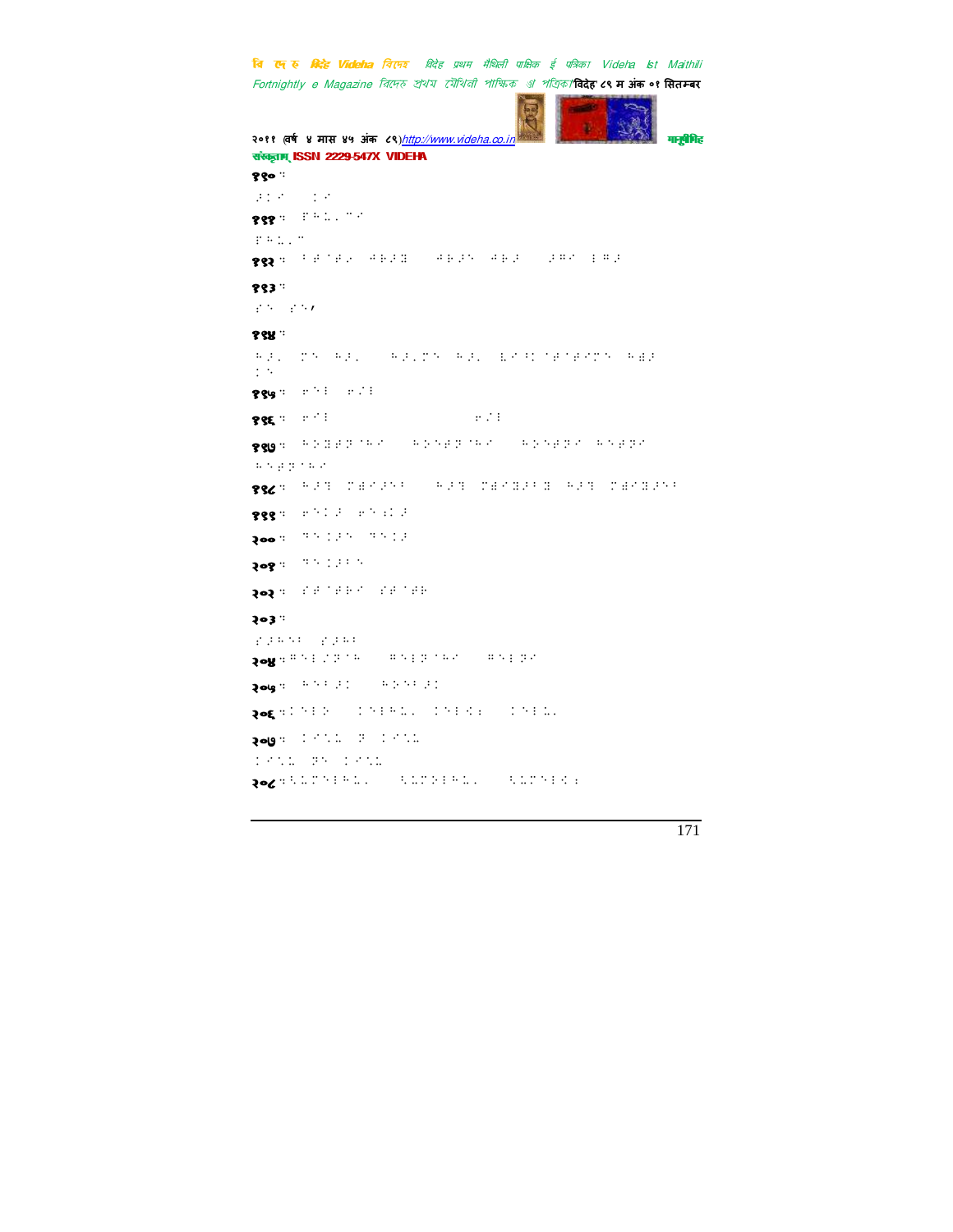```
चि एत् रू मिन्हे Videha निएन्थ विदेह प्रथम मैथिली पाक्षिक ई पत्रिका Videha Ist Maithili
Fortnightly e Magazine  विरमह  शेथेग द्योंथिवी  शीष्मिक  औ विदेह' ८९ म अंक ०१ सितम्बर २०११
(वष
 ४ मास ४५ अंक ८९)http://www.videha.co.in/ मानुषीिमह संकृताम्
ISSN 2229-547X VIDEHA 
172
२०९० की है। 2011 के साथ
२१० पालिक पुरुष कर
२११ लंबेह
6!)⢷⣙.3⢷⣇⢷⢾⢾⢽*!२१२⣒⢽⢴0!⢽!!
२१३ मधी मधी मधी मधी
२१४ वटी होती होती.<br>राजधान
२१५ : \cdot :
२१६⣒⢺⢼r0!
\mathcal{A}(\mathcal{G})२१७ पाउँ विकास समिति हो।
२१८⣒⢸r!0⢸'!)'!⢶⣍⢽⣞!⢴!⢹⣝⢵⢾*!!
२१९ वर्षे से से से से प्रकाश करता है।
२२०
⣒⢳⣞⢷0!⢳⣞⣝⢷!!
२२१⣒3⢳6!⢿⢷!⣟0!⢼⢹0!⢴^!C⣛!!
२२२ घर में में से पानी करते हैं। इस पानी के साथ करते हैं।
२२३ परिमाणिक प्राप्त करते.
२२४⣒⢾F0!!
⢾5⣐!0!⢾F!!
२२५⣒⢽F0!⢽F0!!⢽⢲0!⢽⢳0⢽5!!
२२६ पुरु<br/> \mathcal{S}^{\pm} on \mathcal{S}^{\pm} , where \mathcal{S}^{\pm}२२७ घे जाती है। यह संकट के प्राप्त करने के प्राप्त करने के प्राप्त करने के प्राप्त करने के प्राप्त करने के प्र
२२८⣒⢹C⢷⣏⣞F0!⢹C⢷⣏⣞⣝F!!
२२९\mathbb{R}^dी किया किया किया किया
२३० ^{\circ}F ) define the control of the control of the control of the control of the control of the control of the control of the control of the control of the control of the control of the control of the control of the control of
```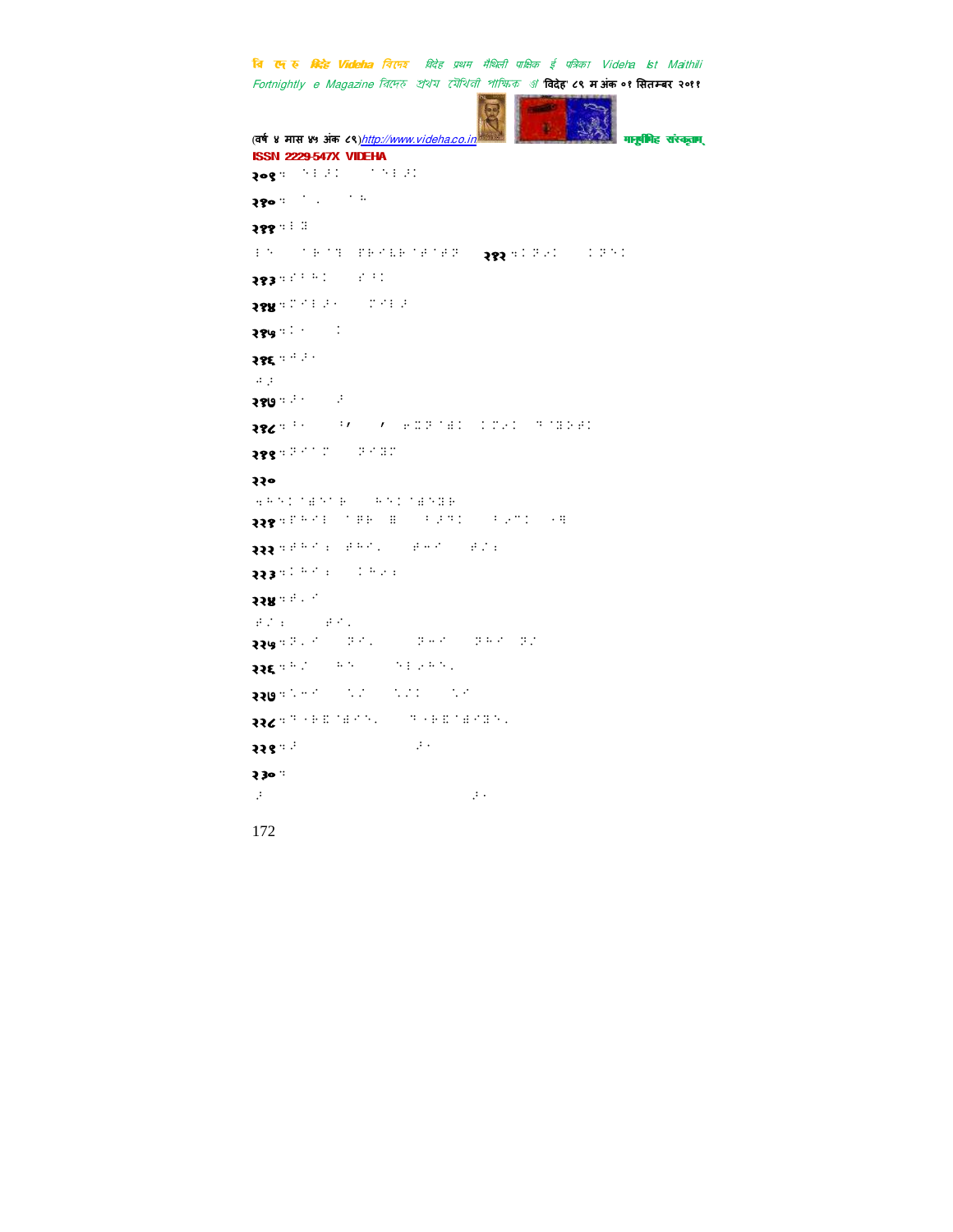चि एत् रू मिन्हे Videha निएन्थ विदेह प्रथम मैथिली पाक्षिक ई पत्रिका Videha Ist Maithili Fortnightly e Magazine রিদেহ প্রথম মৌথিনী পাক্ষিক প্র পত্রিকা**'বিदेह' ८९ म अंक ०१ सितम्बर** २०११ (वर्ष ४ मास ४५ अंक ८९)http://www.videha.co.in + 2008 2008 2009 2008 2009 2010 संस्कृतम् ISSN 2229-547X VIDEHA २३१⣒⣅⢽⢵0!⢵⢽⢵-!⢵⢽⢼0⢽⢼! २३२⣒⢻65⢽⢳.⢻6⢽⢳.⢻6⢽! २३३⣒⢳⢼.!⢳⢵⢼! २३४ तो १९९४ - रोजन का राज्य से साथ से प्राप्त करते हैं। २३५⣒⣁⣅!⢽!⣁.!⣁⣅!⢽!⣁⣅! २३६ घर २००१ मध्य प्राप्त होता.<br>राजनीय २३७ $\sigma$ ने  $\sigma$  $\frac{1}{2}$  is a set of the set of the set of the set of the set of the set of the set of the set of the set of the set of the set of the set of the set of the set of the set of the set of the set of the set of the set of t २३८⣒!⢳⢾.⢳5⢾! २३९⣒⣃⣅6⢳⣅F.⣃⣅6⢳⣅F.!⣃⣅6⢼⣐! २४० वर्ष के सामान का सामान करते हैं।<br>इ.स.च्या का सामान करते हैं कि सामान करते हैं कि सामान करते हैं। २४१⣒⢳⢵⢽.!⢳⢵⢽0!⢳⢵⢽⢳0! २४२⣒⢵.⢷⢼!⢵!⣉⣝⢼!⢴^)dpokvodujpo\*-!⢵r! ⢳6!)if!tbje\*0⢵! २४३⣒⢴!⢳0!⢵⢴!6⢴!⢳0!⢴!⢳5⣒!⢴!⢳! २४४⣒⢹C⢷⣏⣞F0!⢹C⢷⣏⣞⣝F! २४५ ⣒⣉⢼60!⢼6!! २४६⣒⢾5F!0!⢾F0!⢾⢲0!⢾⢳⣐! २४७⣒⢺⣊⣐! 0!⢺⣝⢵F0!⢺F0!! २४८ पाउँ विकास समिति हो। २४९ मधी हो। यो सामग्री २७० घ<sup>ा सा</sup>री ह २५१⣒⣅⢽⢵0!⢵⢽⢵0!⢵⢽⢳⣅F0! २५२⣒⢶⢼⢷⢾⢴!⢸r!⢻60!⢸!⢻60!⢸⣝!⢻6!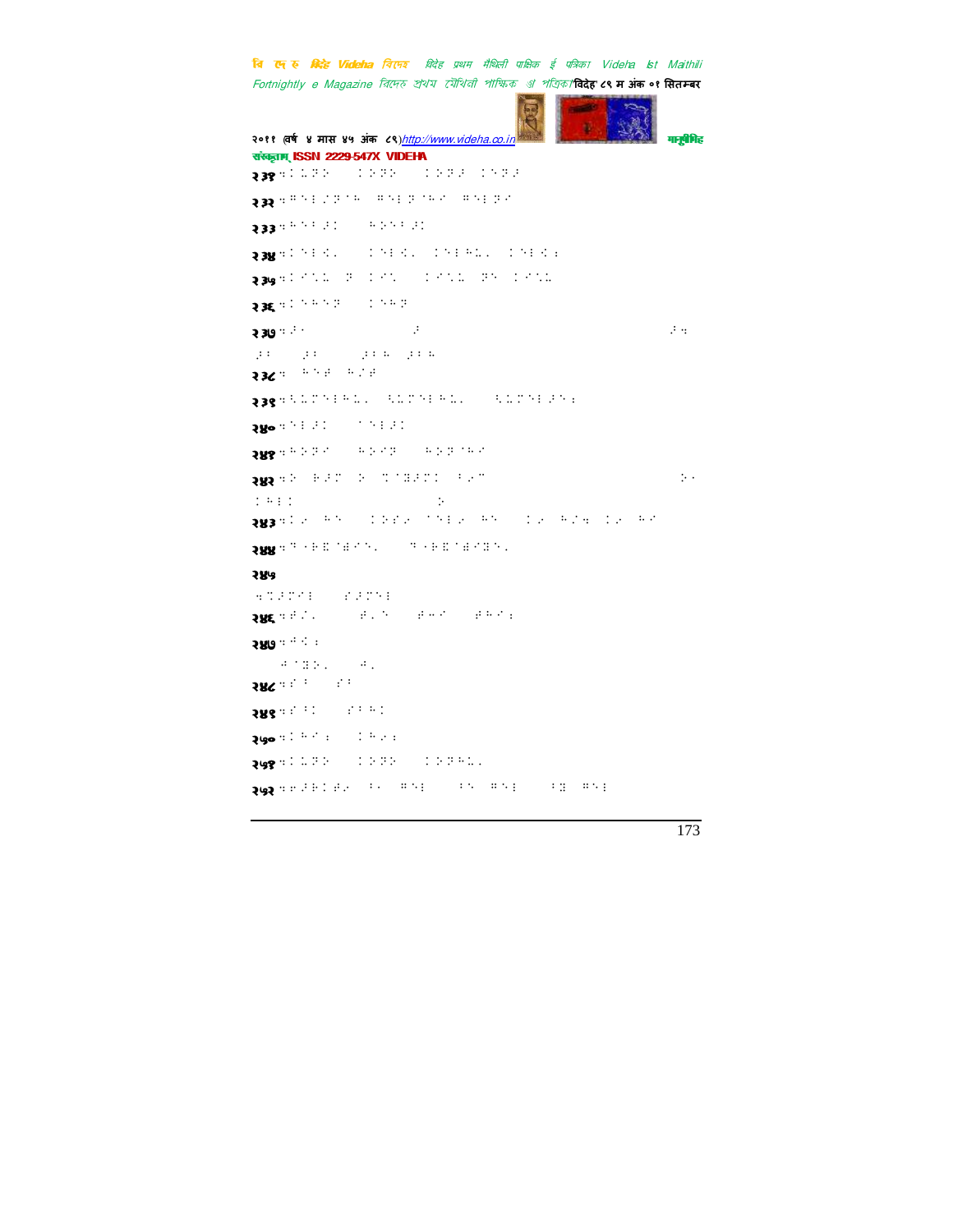```
चि एत् रू मिन्हे Videha निएन्थ विदेह प्रथम मैथिली पाक्षिक ई पत्रिका Videha Ist Maithili
Fortnightly e Magazine  विरमह  शेथेग द्योंथिवी  शीष्मिक  औ विदेह' ८९ म अंक ०१ सितम्बर २०११
(वर्ष ४ मास ४५ अंक ८९)http://www.videha.co.in + 2008 2008 2009 मानुषीपिह संस्कृताम्
ISSN 2229-547X VIDEHA 
२५३⣒⢵⢽⢼0!⢽⢼0!⢽⢽⢼0⢽⢼!
२७४ पालिक
ريا جا جان جان بي.<br>محيد المصري المحمد المحمد المحمد المحمد المحمد المحمد المحمد المحمد المحمد المحمد المحمد المحمد المحمد المحمد
२७६ पालिका होता.<br>राजन
⢻6⢼⢳!)⢷⣙!3⢷⣇⢷⢾⢽*!!
२७७ को विकास करना कर रहे हैं। इस प्रकाश कर रहे हैं कि इस प्रकाश कर रहे हैं कि इस प्रकाश कर रहे हैं कि इस प्रका
२७८ तमे अ. १९४० - इ. २००० तमा अस्ति । इ. २००० तमा अस्ति । इ. २००० तमा अस्ति । इ. २००० तमा अस्ति । इ. २००० तमा
२७९ घ. २००१ - २००१ - २००१ - २००१ - २००१ - २००१ - २००१ - २००१ - २००१ - २००१ - २००१ - २००१ - २००१ - २००१ - २००१ -
२६०⣒3⣚6⢽⢳!3⣚6⢽0!3⣚6⢽0!33⣚⢵6⢽⢳0!
3⣚⣊6⢽0!
२६१⣒⢽0!⢽⣝!
२६२⣒⢳⣞⢷0!⢳⣞⣝⢷!
२६३⣒3⢳6!⢿⢷!⢷⢳⢽!⣟0!⢴^!⢷⢳⢽!⣟!
२६४⣒⢼⢼⢷⢼⢽⢾!⢼⢷⢴!3⢷⣝⢵⢻!⣅^⢾!⢽50!
3⢵⣞⢷⢵⢶⢴!3⢷⣝⢵⢻!⢶⢼⢽⣞!⢾⢽⢴⢴!⢽⣝⣓⢽⢾⢼!
3⢷^⢼⣝!⢵⢷!⢹6⢼!⣇⢻⢷⢳!)⢼⢷⢴*!!3⢷⣝⢵⢻!
\mathbb{Z}^{(m)} and \mathbb{R}^{n}२६५⣒⢷!)3⢹⣝!⢻⢷⢼⢳⣝*!0!.0!r0!!
२६६⣒⣁5⢽⢳.!⣁⢽⢳!
२६७ वर्ष में से इंजी के बाद प्रकाश
२६८⣒⢳⢵⢾0!⢳⢾!
२६९⣒⢺⢼⢾0!⢺⢾0!
२७०⣒⢼⢾0!⢾0!⢼⢵⢾!
२७१
⣒⣈⢼⢾0!⣈⢾0!⣈5⢾!!
२७२ व में अपने अधिकारी अधिकारी अधिकारी अधिकारी अधिकारी अधिकारी अधिकारी अधिकारी अधिकारी अधिकारी अधिकारी अधिकारी
२७३⣒⣉⣅⢷⣅0!⣉⣅⢷⣅⢳!
```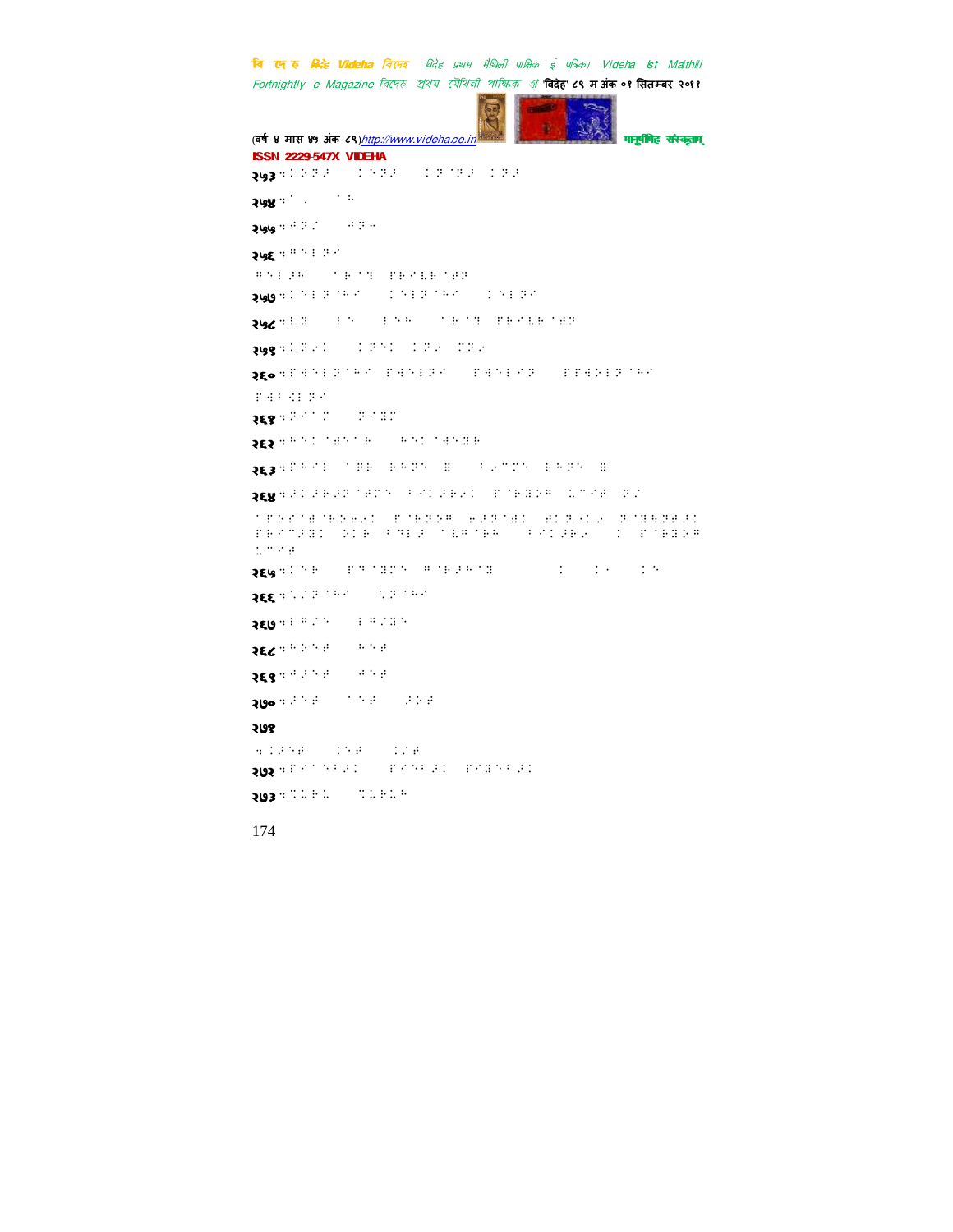चि एत् रू मिन्हे Videha निएन्थ विदेह प्रथम मैथिली पाक्षिक ई पत्रिका Videha Ist Maithili Fortnightly e Magazine রিদেহ প্রথম মৌথিনী পাক্ষিক প্র পত্রিকা**'বিदेह' ८९ म अंक ०१ सितम्बर** 

२०११ (वर्ष ४ मास ४५ अंक ८९)http://www.videha.co.in + 2008 2008 2009 2008 2009 2010 संस्कृतम् ISSN 2229-547X VIDEHA २७४ विशेष सम्मान सम्मान सम् २७५⣒⢾⢼⢳0⢵⢾⢼⢳0!⢾⢼⢳0!⣊⢾⢼⢳! 208 stations of the company of the २७७⣒⢺⢼⢾0!⢺5⢾0!⢺⢾! २७८ कर के साथ प्रथा के साथ प्रथा के साथ प्रथा के साथ प्रथा के साथ प्रथा के साथ प्रथा के साथ प्रथा के साथ प्रथा<br>जनसङ्ख्या के साथ प्रथा के साथ प्रथा के साथ प्रथा के साथ प्रथा के साथ प्रथा के साथ प्रथा के साथ प्रथा के साथ प् २७९ मधी में सामग्री २८०⣒⢼⣝60!60!⢼6! २८१ ते अस्ति । अस्ति । अस्ति । अस्ति । अस्ति । अस्ति । अस्ति । २८२ च ए. २००१ तमा जन्म सा २८३ व अध्यक्ष संस्कृतिका अस्ति । अस्ति अस् २८४ घाट होती होती.<br>२८४ घाट होतील २८७ ९ महिला है। यहाँ विशेष २८६ चा जीत राज्य संगठन २८७⣒⢷⢼0⢷⢼0!⢷⢼!)⢸⢼⢾!⢷⢼!⢻6\*! २८८⣒⢳5⢾!⢷⢳⢴0⢹⣈5⢾!⢷⢳⢴0!⢳5⢾!⣁6⣊⣐0!⢳5! ⣁6⣊⣐.!⢳⢽⢼!^65⢾0!3⣟5⢾! )3 TEC STEPH (19 S TECH CONSTRUCTION) SERVER THAT IS A SERVER THAT IS A SERVER THAT IS A SERVER THAT IS A SERVER THAT IS A SERVER THAT IS A SERVER THAT IS A SERVER THAT IS A SERVER THAT IS A SERVER THAT IS A SERVER THAT IS ⣅⣔50!⣅⣔5⢾!)⣅⣔50!⣅⣔5!⣁⢴-!⣅⢹⢼!⣅⣔5⢾. ⣅⣔5⢾\*0!5⢾0!5⣒!⢷5⢾0!⢷5⣒!⢹50!⢹5⢾⣒! SUS CONSTRUCTION AND RELEASED AT A CONSTRUCTION ⢽⣅0!⢽⣒!⢷⢼⢾0!⢷⢼⢾⣅!⣅⣔5!⢼!⣅⣔5⢾!⢷! 3⢽.3⢽!⢺⢻⢳3⢷!3⢷⣝⢵⢻!⢴^⢴⢽!⣁⣒!⣅⣔5⢾. ⣅⣔5⢾!⢼!⣅⣔65⣒!⢳⢳⣓F!⣅⣔5!⣁⢴⣒!! २८९⣒!⢹⣅⢼⢷0!⢹⣇⢼⢷! २९० पर निर्माण करते हैं। २९१⣒!! ⣈⢽0!⣈⢴⢽0!!⣈⣅⢽⢼!)⢸⢵⢷!⣈⢽0!⢸⢵⢷!⣈⢴⢽\*!! २९२ लाले हैं । जिन्हें स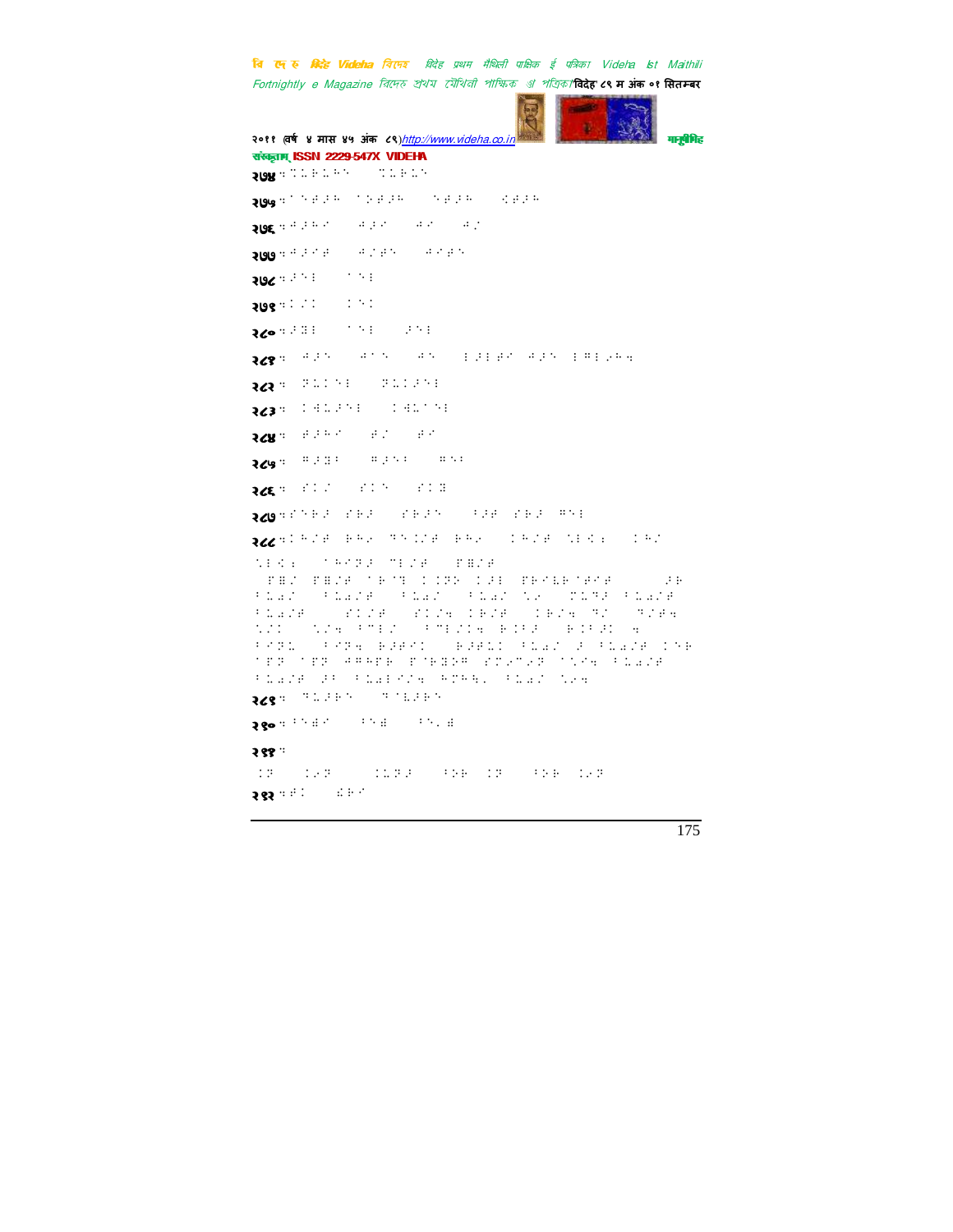```
चि एत् रू मिन्हे Videha निएन्थ विदेह प्रथम मैथिली पाक्षिक ई पत्रिका Videha Ist Maithili
Fortnightly e Magazine  विरमह  शेथेग द्योंथिवी  शीष्मिक  औ विदेह' ८९ म अंक ०१ सितम्बर २०११
(वर्ष ४ मास ४५ अंक ८९)http://www.videha.co.in/ मानुसारी मानुसार संस्कृताम्
ISSN 2229-547X VIDEHA 
२९३⣒⢻r0!⢻5!)nfbojoh!ejggfsfou.⢺⢽5!
rr\bar{\psi}२९४⣒r0!F!)⣅⢹⢼!⢹r-!6r*!
२९५⣒⢾⢾⣇-)⢾⢴⢽!⢿⢷!6!⢹6⢼!3⣅⢽⢷⣅⢾!!
⢼!⣞⢼!⢹⢵⢷!⣅3⣝⢵⢻*!⢼⢹!⢹6⢼!⢾⣇!⢼⢹⣒!
⢳⢾⢾⣇0!⢳⢾⣇0!⢷⢾⢼0!⢷⢾⢾⢼!⢼⢹!⢾⢾!
⣐⣝⣅⢾!⢵⢽⢵!⢼⣇⣉⣝⢾⢼!5⣙6⢴!⢽5!⣁⣒!
⣇⢾⣇⣝!
२९६ वर्ष करता है। यह साल
२९७⣒⢼6⢼0⣇⢼6⢼!6⢼0!⣇6⢼!)⢷⢳56⢼*!
२९८
⣒⣇⢼6⢴0!)⢹65⣇⢼6⢴*!!
२९९⣒⣇⢼⢷⢾⢾⢼0!⣇⢼⢷⢾⢼!
३००⣒!⢽⢾⢷⢷⢼⣏⣞⢷⣝0!⢽⢾⢷⢷⢼⣏⣞⢷⢴⣝!
308 : 6.60\% : 6.60\%३०२⣒6⣁⣅⢷⢼-!⢽⣁⣅⢷⢼!
३०२ वर्तमध्ये अस्ति ।<br>विशेषानुबन्धाः
⢸⣞5⢾0!⢸⣞5*!!
303 परिम<sup>9</sup> हैं कि क
३०४⣒⢳⢼0!⢳⣇⢼!
30g n F F CEO | F CEO
3०६^{\rm{th}}३०७⣒!3⣉^⢼⢾⢼30!3⣉^⢼⢾⢾⢼3!
३०८⣒!r!⢷!⣇⣝⣇⢳⢼⢷!⣉⢹!⢽⢾!⢼⢾⢷-!
⣝⣙⢼⣐⢸⣇!⢴^!⢽5⣒!
308 में मिले से साथ करने
३१०⣒!
```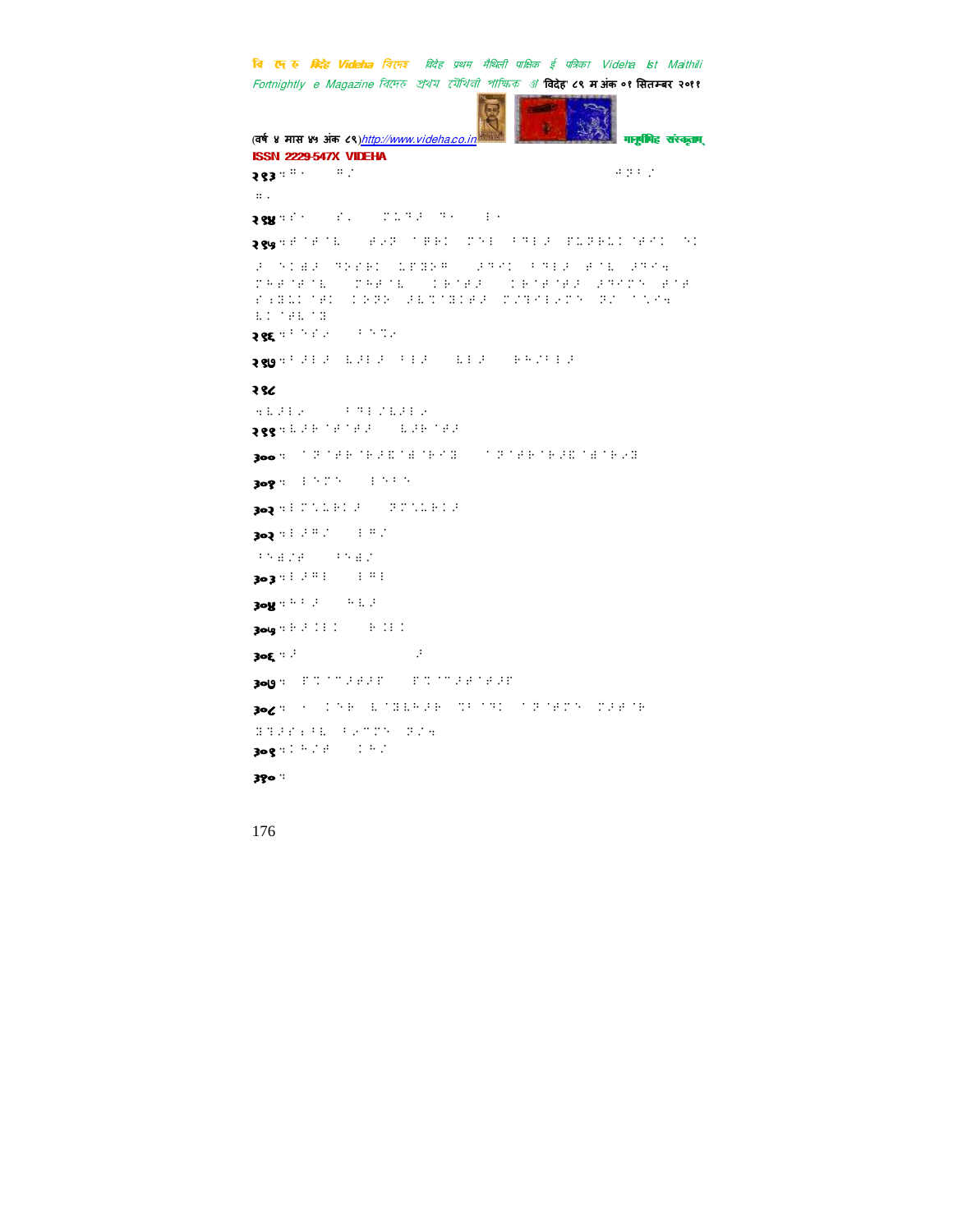चि एत् रू मिन्हे Videha निएन्थ विदेह प्रथम मैथिली पाक्षिक ई पत्रिका Videha Ist Maithili Fortnightly e Magazine রিদেহ প্রথম মৌথিনী পাক্ষিক প্র পত্রিকা**'বিदेह' ८९ म अंक ०१ सितम्बर** 

**Contract Contract Contract Contract Contract Contract Contract Contract Contract Contract Contract Contract Contract Contract Contract Contract Contract Contract Contract Contract Contract Contract Contract Contract Contr** 

|                                 | २०११ (वर्ष ४ मास ४५ अंक ८९) http://www.videha.co.in | मानुषेमिह |
|---------------------------------|-----------------------------------------------------|-----------|
| संस्कृतम् ISSN 2229-547X VIDEHA | (手をない) なおいい いおもの いいなおの                              |           |
| 388 98 28 88 100 881 881        |                                                     |           |
| 383 9 19 24 11 19 29            |                                                     |           |
|                                 | 383 8 5 8 6 8 1 1 1 2 2 8 1 1 1 2 8 6 8 8           |           |
|                                 |                                                     |           |
|                                 | 399.91.2000 - 1.2000 - 1.200                        |           |
| 38E H H H H H                   |                                                     |           |
|                                 | 프로필 두 시간 소리가                                        |           |

३१७⣒⢷⢼⣏⣞⢷⣝0!⢷⢼⣏⣞⢷⢴⣝!

# $888$

- 
- Open Strategies and Strategies and Strategies and Strategies and Strategies and Effects of the state of the state of
	-
	- $\sim$  913.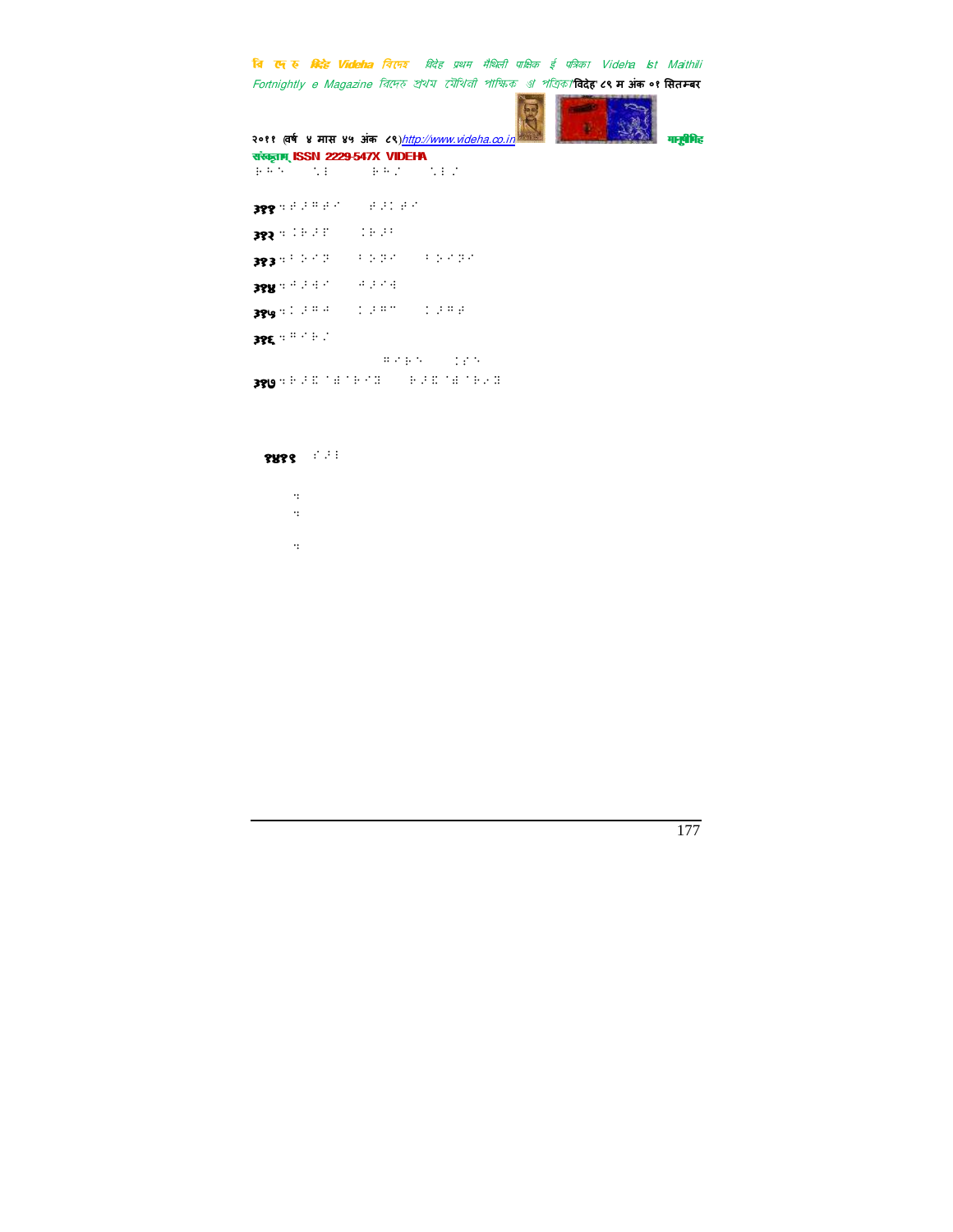चि एत् रू मिन्हे Videha निएन्थ विदेह प्रथम मैथिली पाक्षिक ई पत्रिका Videha Ist Maithili Fortnightly e Magazine विरमह शेथेग द्योंथिवी शीष्मिक औ **विदेह' ८९ म अंक ०१ सितम्बर २०११** 

(वर्ष ४ मास ४५ अंक ८९) $\frac{h}{100}$ /www.videha.co.in  $\sum_{n=1}^{\infty}$  मानुस्थित संस्कृतम्

ISSN 2229-547X VIDEHA

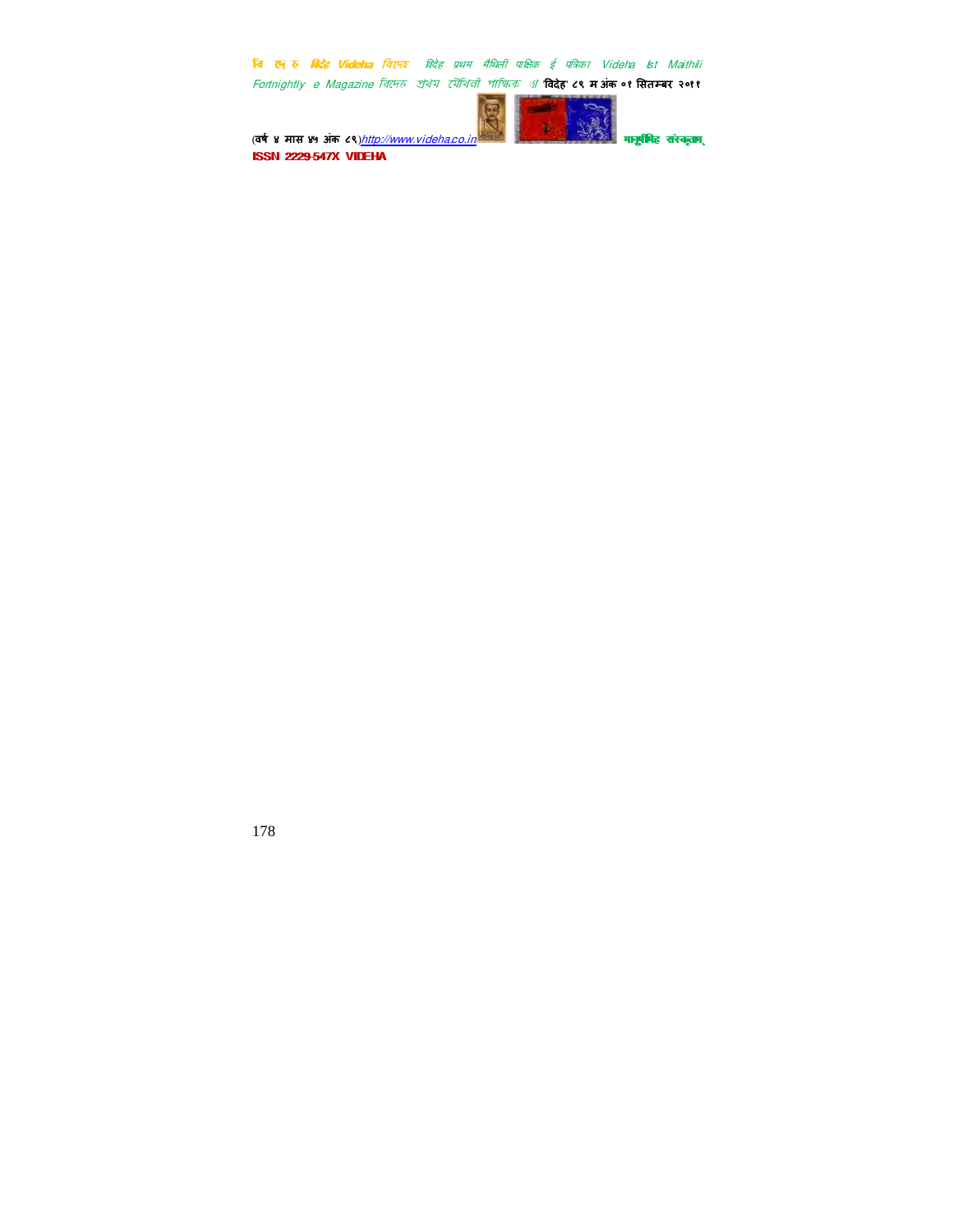चि एत् रू मिन्हे Videha निएन्थ विदेह प्रथम मैथिली पाक्षिक ई पत्रिका Videha Ist Maithili Fortnightly e Magazine রিদেহ প্রথম মৌথিনী পাক্ষিক প্র পত্রিকা**'বিदेह' ८९ म अंक ०१ सितम्बर** 



संस्कृतम् ISSN 2229-547X VIDEHA

9 WJEFIBID: SFTJEFIBID: SFTJEFIBID: SFTJEFIBID: SFTJEFIBID: SFTJEFIBID: SFTJEFIBID: SFTJEFIBID: SFTJEFIBID: SF  $\bar{q}$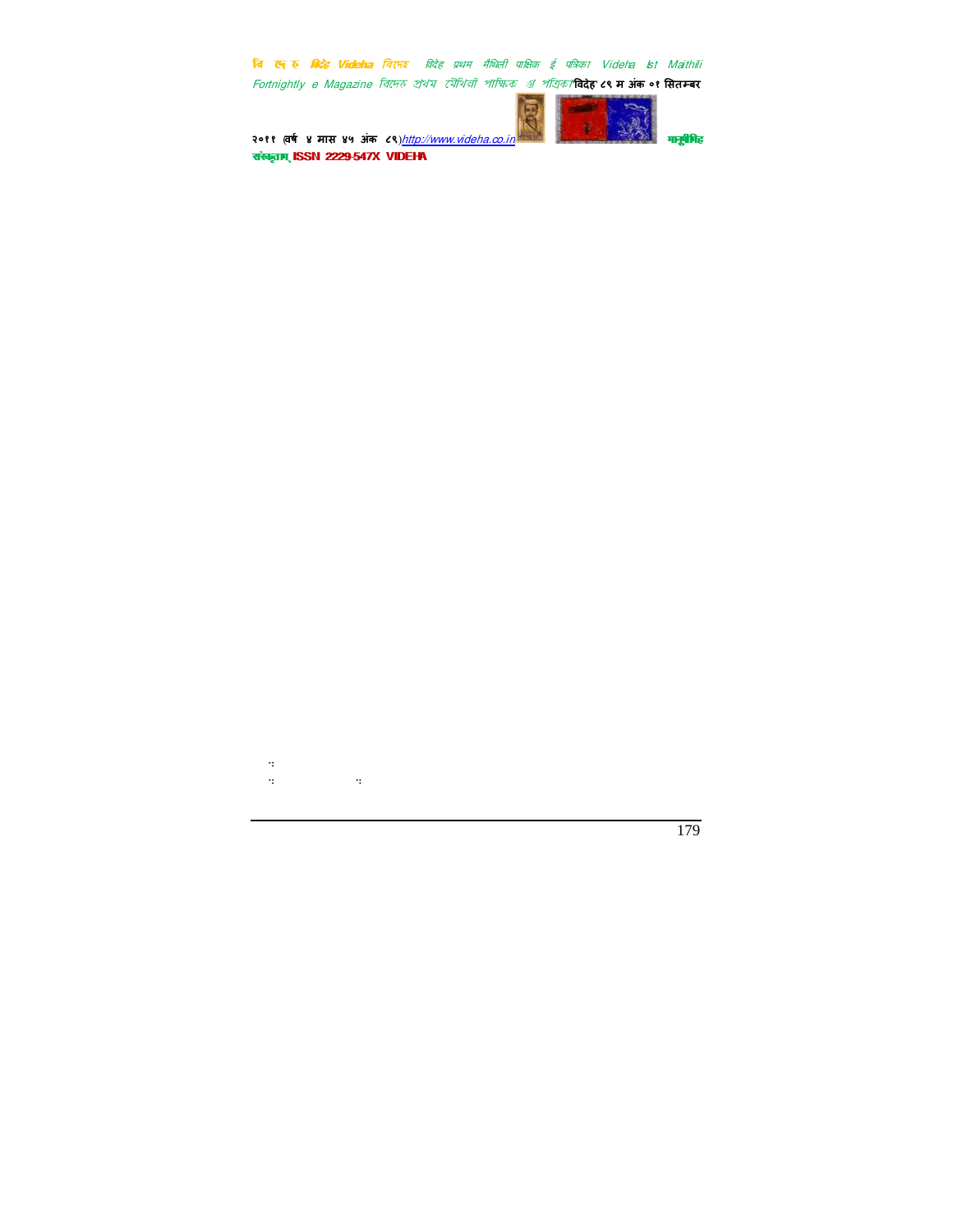चि एत् रू मिन्हे Videha निएन्थ विदेह प्रथम मैथिली पाक्षिक ई पत्रिका Videha Ist Maithili Fortnightly e Magazine विरमह शेथेग द्योंथिवी शीष्मिक औ **विदेह' ८९ म अंक ०१ सितम्बर २०११** 

**COLLEGE TO A** 

|    |          | (वर्ष ४ मास ४५ अंक ८९) http://www.videha.co.in |    | मानुबंधिह संस्कृतम् |
|----|----------|------------------------------------------------|----|---------------------|
|    |          | <b>ISSN 2229-547X VIDEHA</b>                   |    |                     |
| ٠: | <br>- 11 |                                                |    |                     |
|    | ٠:       |                                                |    |                     |
|    |          |                                                |    |                     |
|    |          |                                                |    | ٠:                  |
|    |          |                                                | ٠: |                     |

 $\mathcal{S}_\mathbf{G} = \mathcal{S}_\mathbf{G} \mathcal{S}_\mathbf{G}$ page in the particle of the page of the page of the page of the page of the page of the page of the page of the  $\mathcal{M}_{\mathcal{B}}$  is the contract of the contract of the contract of the contract of the contract of the contract of the contract of the contract of the contract of the contract of the contract of the contract of the contrac pg!Hpwu⣒!pg!Cjibs⣒qvcmjtife!jo!

boe! Nbjuijmje in die naam die naam die naam die naam die naam die naam die naam die naam die naam die naam di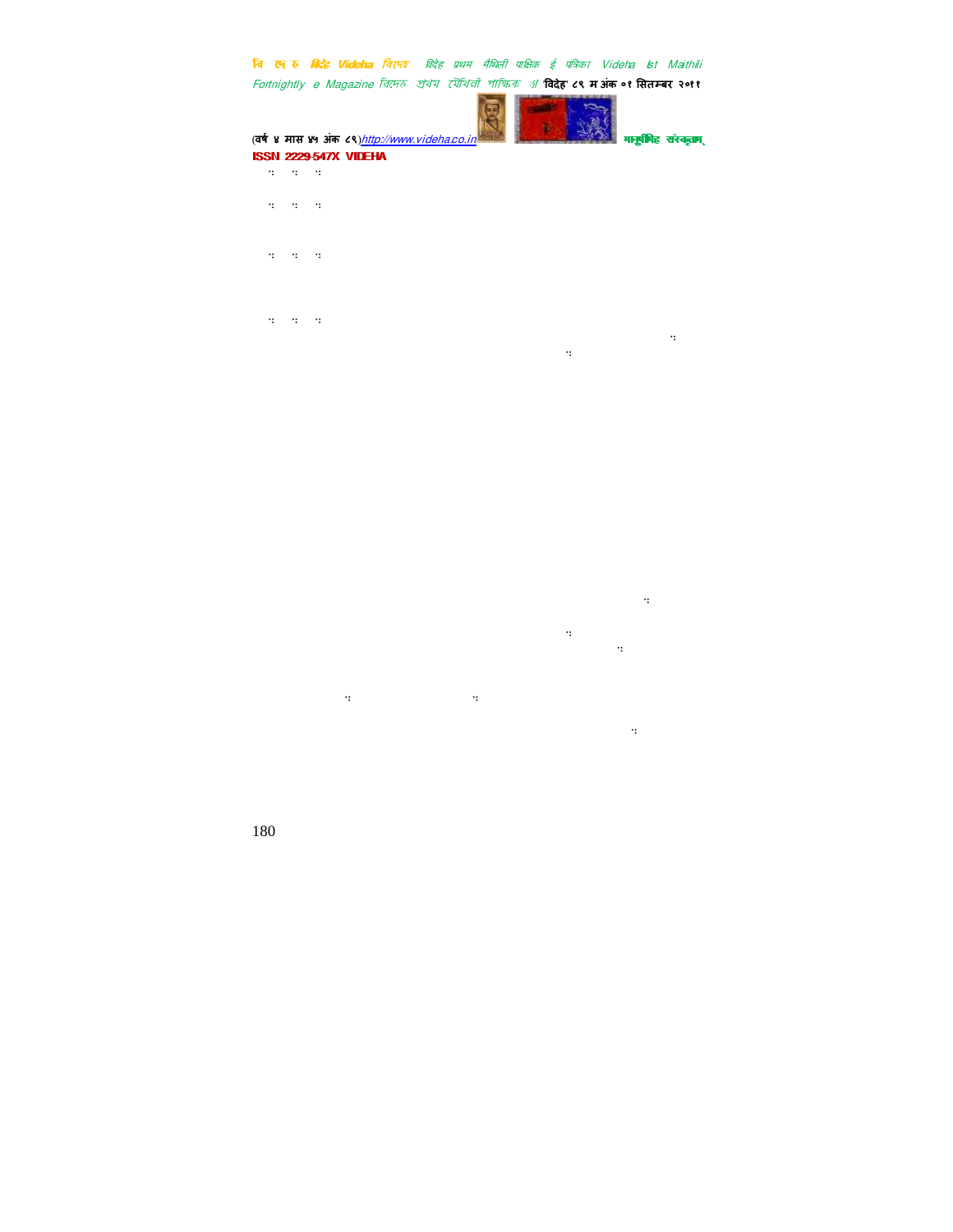चि एत् रू मिन्हे Videha निएन्थ विदेह प्रथम मैथिली पाक्षिक ई पत्रिका Videha Ist Maithili Fortnightly e Magazine রিদেহ প্রথম মৌথিনী পাক্ষিক প্র পত্রিকা**'বিदेह' ८९ म अंक ०१ सितम्बर** 

२०११ (वर्ष ४ मास ४५ अंक ८९)http://www.videha.co.in + 11 200 12 200 12 12 12 13 14 15 17 17 18 17 18

संस्कृतम् ISSN 2229-547X VIDEHA

 $q=\frac{1}{2}$ 

 $\mathcal{L}$ 

 $\mathcal{G}^{\text{G}}(\mathcal{G})$  is the set of the set of the set of the set of the set of the set of the set of the set of the set of the set of the set of the set of the set of the set of the set of the set of the set of the set of Kbntife, Npuifs... Thus the second control of the second control of the second control of the second control of  $K^{\mu\nu}$  tij wij $K^{\mu\nu}$  $\mathbf{q}$  if  $\mathbf{q}$  if  $\mathbf{q}$  and  $\mathbf{q}$  if  $\mathbf{q}$ xxx and the state of the state of the state of the state of the state of the state of people in the state of the state of the state of the state of the state of the state of the state of the state voefs!Nt⣒!Tiwfub!Kib-!Cbtfsb!

 $K_{\rm{H}}$  ) Joejbarnes Cspbexbz-!Mpoepo⣒!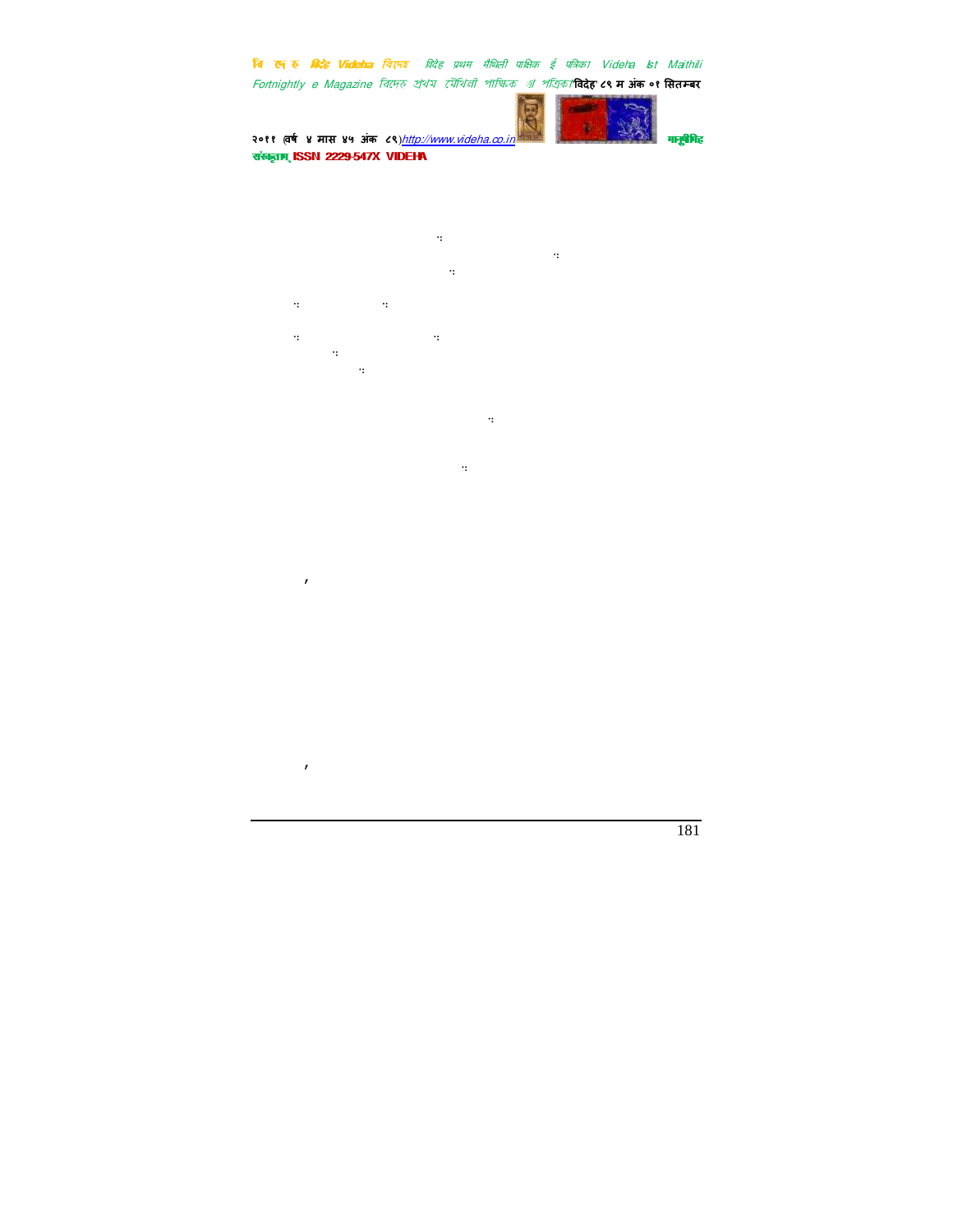चि एत् रू मिन्हे Videha निएन्थ विदेह प्रथम मैथिली पाक्षिक ई पत्रिका Videha Ist Maithili Fortnightly e Magazine -  - 'वदेह' ८९ म अंक ०१ सत बर २०११

(वर्ष ४ मास ४५ अंक ८९) $\frac{h}{100}$ /www.videha.co.in  $\frac{h}{1000}$  मानुस्थान संस्कृताम्

ISSN 2229-547X VIDEHA

 $\mathcal{F}_{\mathcal{F}}$  is the probability of the probability of the probability of the probability of the probability of the probability of the probability of the probability of the probability of the probability of the probabili

 $\mathcal{F}_{\mathcal{F}}$  is the probability of the probability of the probability of the probability of the probability of the probability of the probability of the probability of the probability of the probability of the probabili

 $\mathcal{F}_{\mathcal{F}}$  is the probability of the probability of the probability of the probability of the probability of the probability of the probability of the probability of the probability of the probability of the probabili

hhbkawiefiburga banda banda banda banda banda banda banda banda banda banda banda banda banda banda banda band

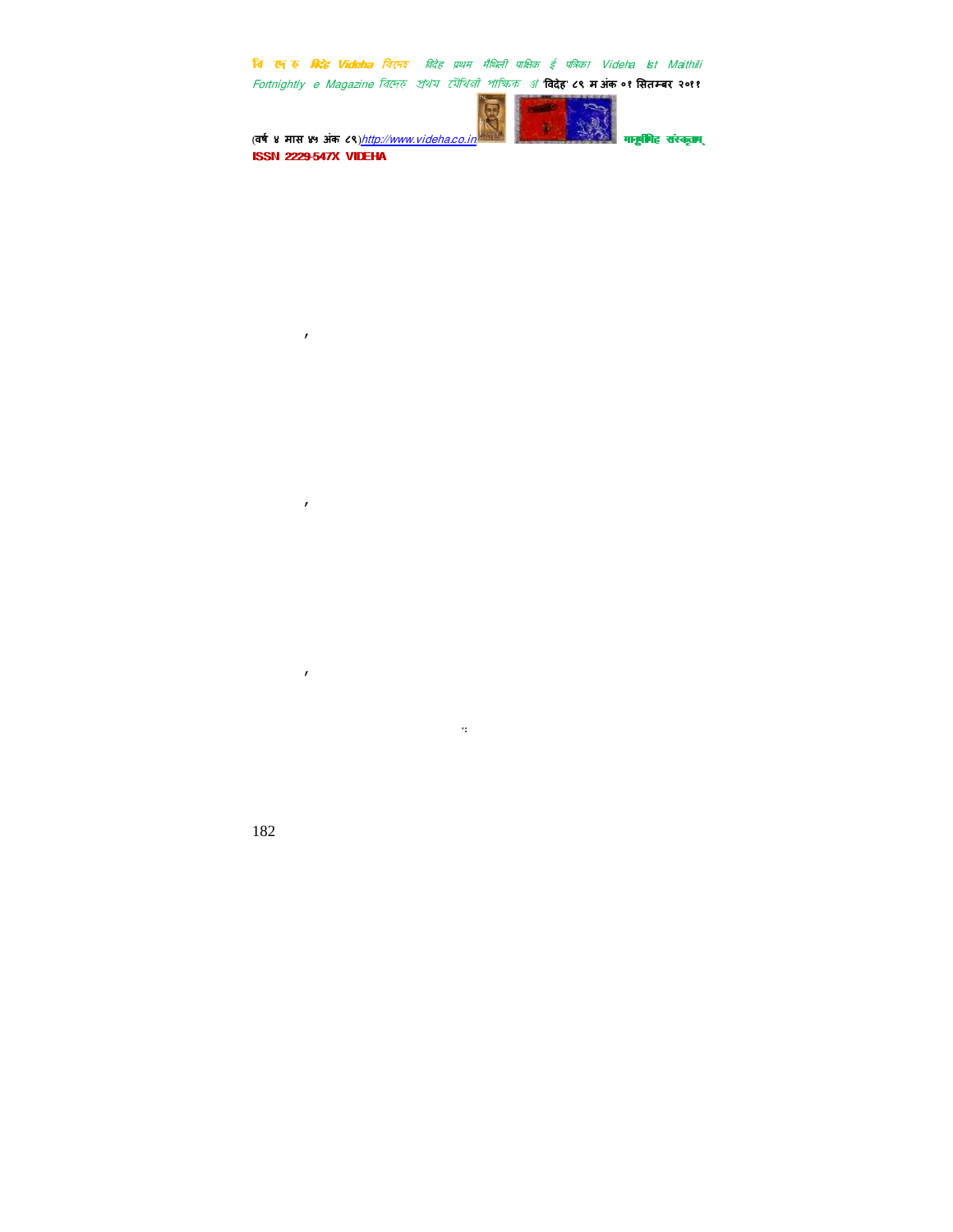चि एत् रू मिन्हे Videha निएन्थ विदेह प्रथम मैथिली पाक्षिक ई पत्रिका Videha Ist Maithili Fortnightly e Magazine রিদেহ প্রথম মৌথিনী পাক্ষিক প্র পত্রিকা**'বিदेह' ८९ म अंक ०१ सितम्बर** २०११ (वर्ष ४ मास ४५ अंक ८९)http://www.videha.co.in + 1999 कर रही थानुभाविह संस्कृतम् ISSN 2229-547X VIDEHA १⣒⣇⢹⢳!⢴.3⢾⢷⢼!⢸⣞⢼!3⣅⢷⢼⢽!⣐!⢷6-! ⢾⢷⢳⣅⢾⢼!⢼!⢹⣇⢽⢼⢻⢷⢴!⢷⣓3!Wjefib!f! ⣇⢹⢳!⢴.3⢾⢷⢼!3⢳6!५०!⣐! ⣇⢹⢳!⢴.3⢾⢷⢼!५०!F!⢼⢻⢼F!⣐! २⣒5⣙6⢴!3⢵⣙⢴!⣋⢼⣅⢽6⢵⣋!Nbjuijmj!Cpplt! ३⣒5⣙6⢴!ऑ⣋⣝⢵!⣐6⢽!Nbjuijmj!Bvejp! ४⣒5⣙6⢴!⣇⢴⣋⣝⢵!⣐6⢽!Nbjuijmj!Wjefpt!! ५⣒⣙6⢼!^⢾⢷6⢼0!⢼⣎⣅⢽!^⢾⢷6⢼!⢼! ^⢾⢷!Njuijmb!Qbjoujoh0!Npefso!Bsu!  $\sim$  Externe in the state of the state of the state of the state of the state of the state of the state of the ⢷!⢺⢼⣓⣒!! ६⣒⣇⢹⢳!5⣙6⢴!⣇⢺!!;!! iuuq;00wjefibration;00wjefibration;00wjefibration;00wjefibration;00wjefibration;00wjefibration;00wjefibration; ७⣒⣇⢹⢳!5⣙6⢴!⢺⢼6⣇C⢷⢾⢾!⢻⢷⢴⢻⣞⢷!;!! bhships and the photographs of the photographs of the photographs of the photographs of the photographs of the ८⣒⣇⢹⢳!5⣙6⢴!⢼⢳⢾⣝!⣐⢻⢷⢺⢴!⢽⣓⢹⢾! ius;00nbeivcboj.bsuvoj.bsuvoj.bsuvoj.bsuvoj.bsuvoj.bsuvoj.bsuvoj.bsuvoj.bsuvoj.bsuvoj.bsuvoj.bsuvoj.bsuvoj.bsu ९⣒⣇⢹⢳!3⣓⢷⣇.⢷⣓3!#⢸⢼6⢷!⢻⢼⣁#!!;!! iuuq;00hbkfoesbuiblvs⣒cmphtqpu⣒dpn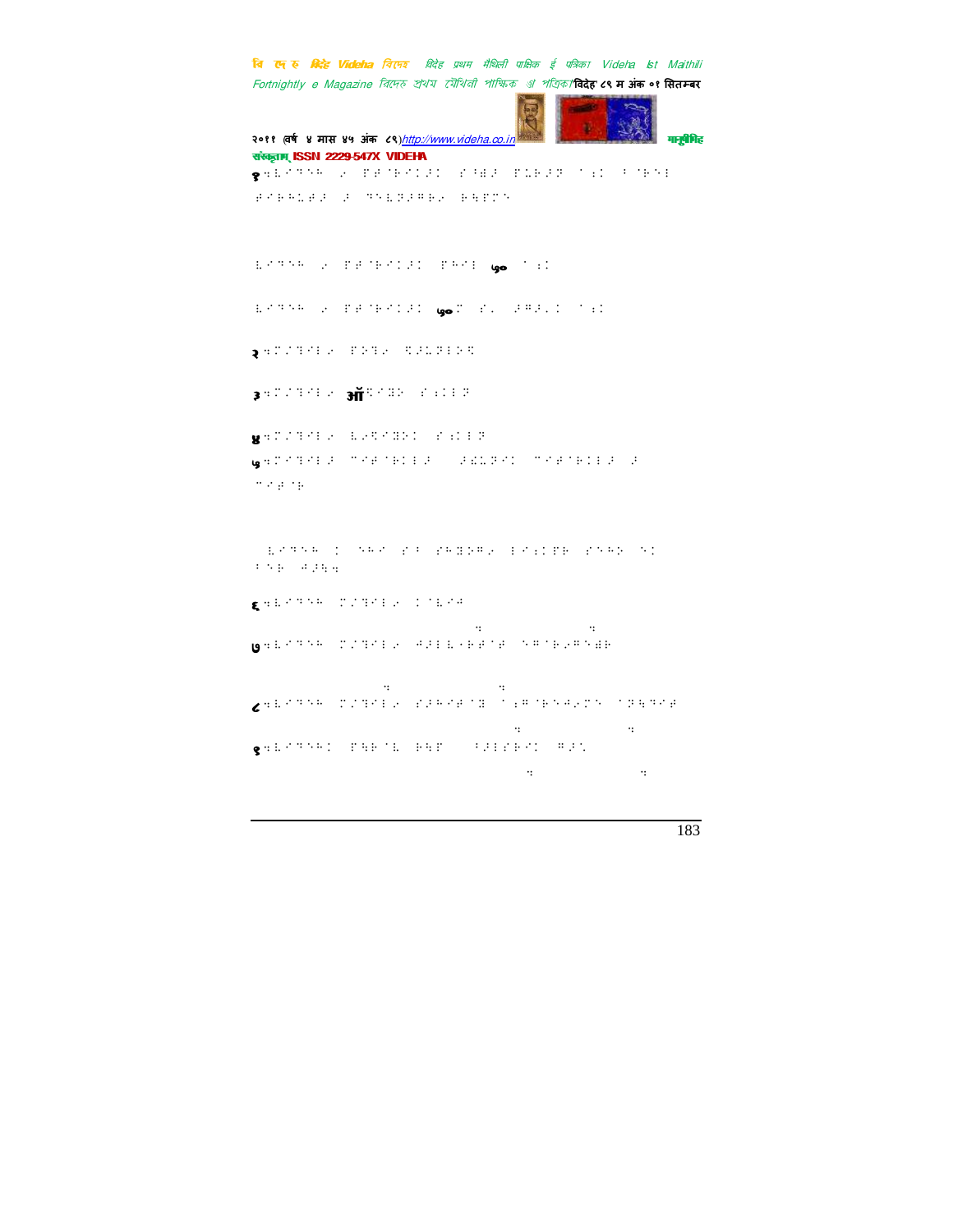चि एत् रू मिन्हे Videha निएन्थ विदेह प्रथम मैथिली पाक्षिक ई पत्रिका Videha Ist Maithili Fortnightly e Magazine -  - 'वदेह' ८९ म अंक ०१ सत बर २०११ (वर्ष ४ मास ४५ अंक ८९)http://www.videha.co.in + 2008 2008 2009 मानुषीपिह संस्कृताम् ISSN 2229-547X VIDEHA १०⣒⣇⢹⢳!⣐⣋!!;!! iuuq;00wjefib234⣒cmphtqpu⣒dpn0! ११⣒⣇⢹⢳!⢶⢼6!;!! ius $\alpha$ १२⣒!⣇⢹⢳;!⢹⢳!;!3⢳6!⢾⢷⢳⣅⢾⢼! )⣙6⢼◌़⢿⢷\*!⢺⢼6⣇C⢷⢾⢾!)6⣍⢻\*!! ius;00wjefib.tbefib.tbefib.tbefib.tbefib.tbefib.tbefib.tbefib.tbefib.tbefib.tbefib.tbefib.tbefib.tbefib.tbefib १३⣒!⣇⢹⢳;⢷6;!5⣙6⢴!⢷6;!3⢳6!⢷! ⣇⢹⢳!⢹⣇⢼⢷⢼! cosby control of the cost १४ $\mathbb{R}$  With  $\mathbb{R}$  and  $\mathbb{R}$  and  $\mathbb{R}$  and  $\mathbb{R}$  and  $\mathbb{R}$  and  $\mathbb{R}$  and  $\mathbb{R}$  and  $\mathbb{R}$  and  $\mathbb{R}$  and  $\mathbb{R}$  and  $\mathbb{R}$  and  $\mathbb{R}$  and  $\mathbb{R}$  and  $\mathbb{R}$  and  $\mathbb{R}$  and  $\mathbb{R}$  bsdigman bsdipped and the complete state of the complete state of १५⣒!⣇⢹⢳!3⢷⣙!5⣙6⢴!3⢼⢿!⢴!3⢾⢷⢼! 5⣙6⢴!3⢵⣙⢴!⢼⢷⢼⣇! iuuq;00wjefib.qpuij १६⣒!⣇⢹⢳!3⢷⣙!5⣙6⢴!3⢼⢿!⢴!3⢾⢷⢼! **ऑ**ॅटेन अधिकारी अनेका ius;00wjefib.bvejpoznatelnih političkih predstavanja politička politička politička politička politička politič १७⣒!⣇⢹⢳!3⢷⣙!5⣙6⢴!3⢼⢿!⢴!3⢾⢷⢼! ⣇⢴⣋⣝⢵!⢼⢷⢼⣇! ium (00wjefib.widpn). १८⣒!⣇⢹⢳!3⢷⣙!5⣙6⢴!3⢼⢿!⢴!3⢾⢷⢼! ⣙6⢼!^⢾⢷6⢼-!⢼⣎⣅⢽!6⢼!⢼!^⢾⢷6⢼!

## 184

quadratic product of the product of the product of the product of the product of the product of the product of

6⢵3⢷⣝!⢺⢼6⣇C⢷⢾⢾\*!

1990 - 2010 - 35 ANDERS STREET, STREET AFRICA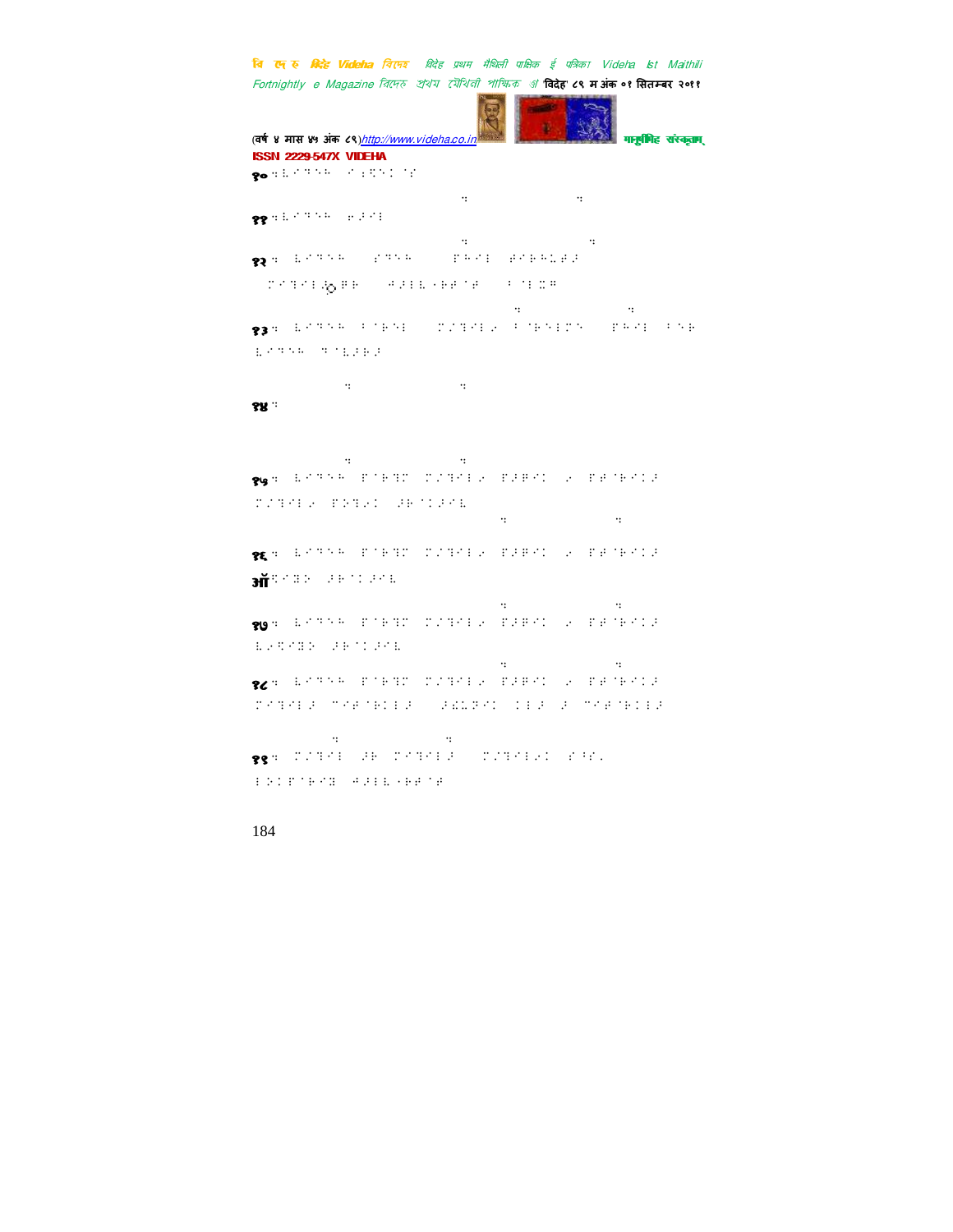चि एत् रू मिन्हे Videha निएन्थ विदेह प्रथम मैथिली पाक्षिक ई पत्रिका Videha Ist Maithili Fortnightly e Magazine রিদেহ প্রথম মৌথিনী পাক্ষিক প্র পত্রিকা**'বিदेह' ८९ म अंक ०१ सितम्बर** २०११ (वर्ष ४ मास ४५ अंक ८९)http://www.videha.co.in + 2008 | सम्बंधिक मानुबनिह संस्कृतम् ISSN 2229-547X VIDEHA ius;00nbjuijmbvsnjuijmbvsnjuijmbvsnjuijmbvsnjuijmbvsnjuijmbvsnjuijmbvsnjuijmbvsniujmbvsniujmbvsniujmbvsniujmbv २०⣒⣉⢷⣅⢾!3⢷⢼⣉⢽! iuuq;00xxx⣒tisvuj.qvcmjdbujpo⣒dpn0! २१ <sup>i</sup> under the photograph of the photographs of the photographs of the photographs of the photographs of the photographs of the photographs of the photographs of the photographs of the photographs of the photographs of WIEFIBE FIBE TO BE SEEN  $\mathcal{L}(\mathcal{V} \times \mathbb{R})$  $\Delta$  B  $\Delta$  :  $\Delta$  2  $\Delta$  2  $\Delta$  :  $\Delta$  :  $\Delta$  :  $\Delta$  :  $\Delta$  :  $\Delta$  :  $\Delta$  :  $\Delta$  :  $\Delta$  :  $\Delta$  :  $\Delta$  :  $\Delta$  :  $\Delta$  :  $\Delta$  :  $\Delta$  :  $\Delta$  :  $\Delta$  :  $\Delta$  :  $\Delta$  :  $\Delta$  :  $\Delta$  :  $\Delta$  :  $\Delta$  :  $\Delta$  :  $\Delta$  :  $\Delta$  :  $\Delta$  :  $\Delta$  २२  $\mathbb{R}^{n}$  is a set of  $\mathbb{R}^{n}$  of  $\mathbb{R}^{n}$  is a set of  $\mathbb{R}^{n}$  of  $\mathbb{R}^{n}$  is a set of  $\mathbb{R}^{n}$  $\sigma$  and  $\sigma$  is  $\sigma$  -contained points of  $\sigma$ २३⣒⢻⢺⢽⢹⢷!⣚⢼⣅⢷!⣋!! iuuq;00hbkfoesbuiblvs234⣒cmphtqpu⣒

२४⣒⣇⢹⢳!⢷⣋⣝⢵;5⣙6⢴!⣙⢼.⣇⢾⢼!⢼⢹!3⢳6! 3⢵⣋⢼⣞!⢼⣞! ius;00wjefib234sbejpedia34sbejpedia34sbejpedia34sbejpedia34sbejpedia34sbejpedia34sbejpedia34sbejpedia34sbejped ر (1945 - 1949 - 19<mark>4)</mark><br>ال

iuuq;00nbohbo.libcbt⣒cmphtqpu⣒dpn0!!!!  $\mathcal{L}$  is a state of the set of the set of the set of the set of the set of the set of the set of the set of the set of ⣎⢼⢷⢼⣇⢼⢳!⢷⣓3!⢴.3⢷⢼⣉⢾!6!⢻6!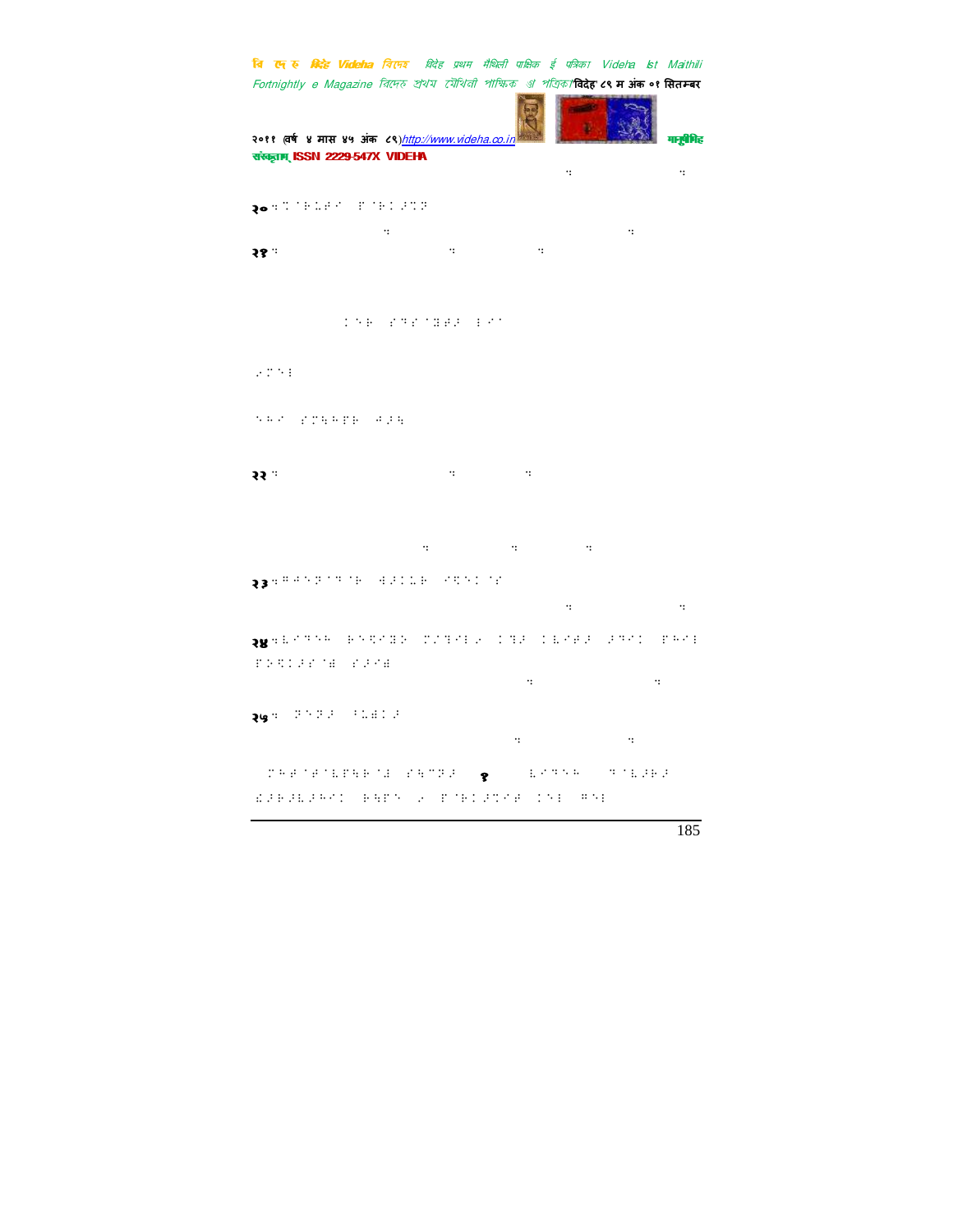चि एत् रू मिन्हे Videha निएन्थ विदेह प्रथम मैथिली पाक्षिक ई पत्रिका Videha Ist Maithili Fortnightly e Magazine -  - 'वदेह' ८९ म अंक ०१ सत बर २०११

**CONTROLLED** 

| (वर्ष ४ मास ४५ अंक ८९)http://www.videha.co.in<br>मानुबंधिह संस्कृतम्<br><b>ISSN 2229-547X VIDEHA</b>                               |
|------------------------------------------------------------------------------------------------------------------------------------|
| A A NO MARCHE CHE A COLECTIVO DE MAIS A CALIFATA A CONFIDENCIA A CONFIDENCIA A CONTINUESTA A CONTINUESTA A CON                     |
| LES MES CONFINS DE SERVICIO DE POLICIA POR D                                                                                       |
| ing Andream Strait (1974) Brethold (1974) 1988 (1975) 1988 (197                                                                    |
| A DIMINI NA MARA DA REGERE MELAN A MARA DA BINGI<br>나라 주의는 주장 때문을 주장하고 있다. 주로 된 주로 관련하는 것 같아서 나라는 지원을 하고 있었다.                      |
| 的复数的最高度 人名德萨尔斯艾尔 人的复数有新式油 人名卡里尔斯克法艾萨瓦 人名法茨                                                                                         |
| e nekaal aade noorsa voolederened h <u>o</u> n dineer ood.                                                                         |
| وپ ∴ یع ∵∷∴:<br>٠:                                                                                                                 |
| 1000 GLA 的复数法人 医麻醉 人名法布拉 不任的的人 医牙花 医上颌外 人名<br>e necessor i elektro<br>$\cdot$ :                                                    |
| <b>Holland Control Editor</b><br>2 원년 1년 1일로 당한 1명 - 공원(1858) - ' <sub>국</sub> 의 '이 공원(1858) - '일본(1868)                           |
| podre su novembre su un novembre su podre su port<br>人名法普斯莫尔普里斯 人名英格兰人姓氏斯 人名斯达尔 人名德斯达尔英斯达尔 人名英海尔顿海<br>医抗原变质 生存在医生病 人名英格兰姓氏 人名法克斯格勒 |
| and the state of the state of                                                                                                      |
| a dan dan diturun mendapat dan berasa menjadi berasa menjadi berasa menjadi berasa menjadi berasa menjadi bera                     |
| 2. 집 화집 회장 공 지화 전 기능 지역 최근 전문 전 2012년 1월 1일 전문 기명 기술 등 역문 진입된                                                                      |
| 프로가 문제가 그만 아프로 마음 마시 민준이 문제로 이용하는 이 문제로 이용 분리된다.                                                                                   |
| 1981年10月13日,北京新疆1985年19月10日,北京中国1987年1985年                                                                                         |
| "的东西的东西和这里是怎么能给的那里的,你们的在这个男子的的。" 男的过去                                                                                              |
| es mins i l'indiad i la del relació di pedidente                                                                                   |
| 이용 주최 관측적 공원 관측적 이 공기 주 공원 주변 공용관이 있으면 이 이 공기 때문에 조정되었다.                                                                           |
| о к фовиння у вік през розу у Уверен разуму проворядому роз                                                                        |
| e ne kaal va de noorsk voor een en en h <u>u</u> n dinae no do                                                                     |

⣈⣜⣋.१!F!७

Uibly's the contraction of the contraction of the contraction of the contraction of the contraction of the contraction of the contraction of the contraction of the contraction of the contraction of the contraction of the ) When  $\mathbf{q}$  is the probability of the probability of the probability of the probability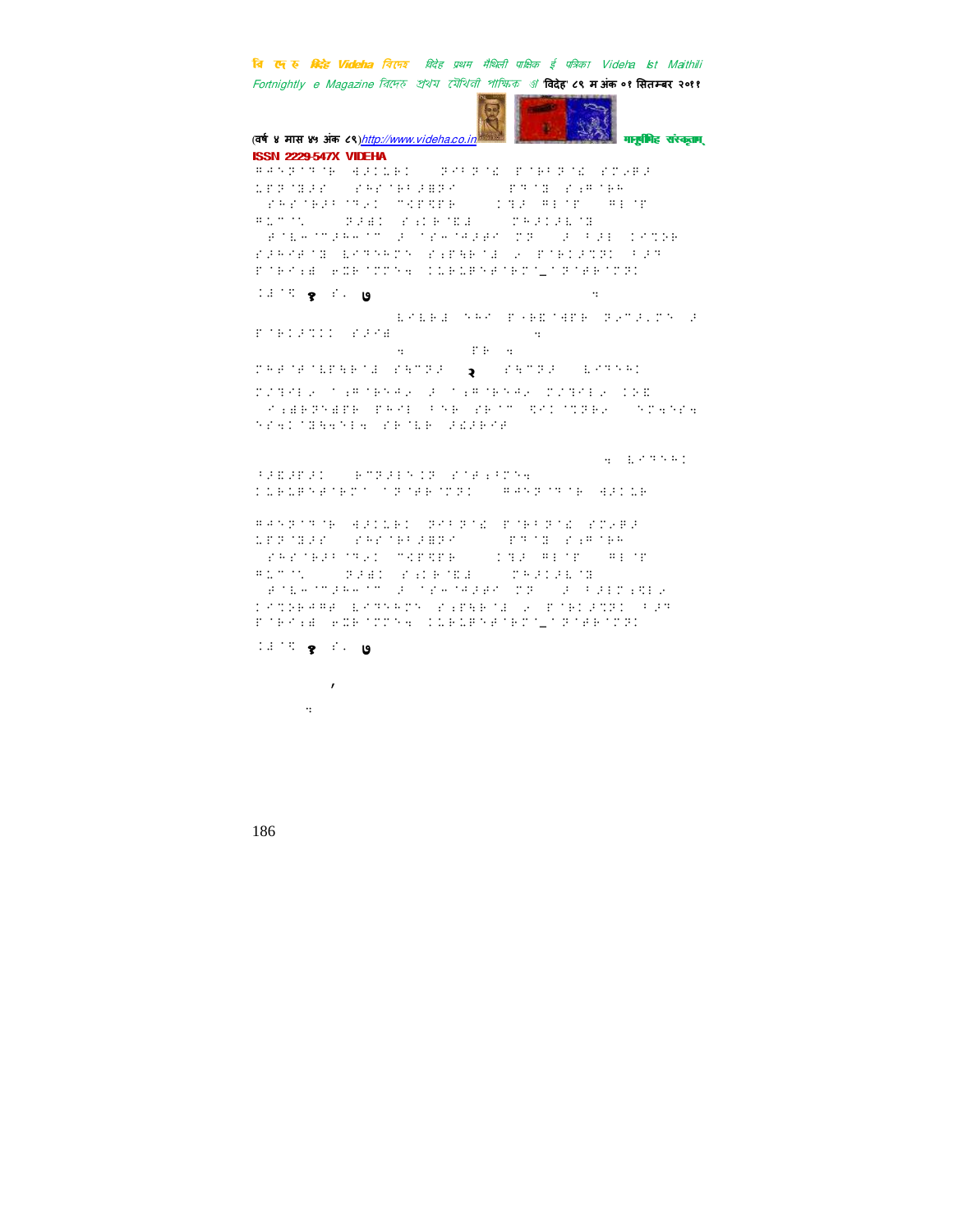चि एक स्टिट Videha विएक विदेह प्रथम मैथिली पाक्षिक ई पत्रिका Videha Ist Maithili Fortnightly e Magazine রিদেত শ্রথম মৌথিনী পাক্ষিক প্রাণবিকা**'বিदेह' ८९ म अंक ०१ सितम्बर** 







 $\langle \cdot; \cdot \rangle$  $\alpha$ 

 $\mathbb{E}[\mathcal{L}^{(n+1)}\mathcal{L}^{(n)}] = \mathcal{L}^{(n+1)}\mathcal{L}^{(n)} = \mathbf{g} = \mathbf{g} = \mathbf{g} = \mathbf{g} = \mathbb{E}[\mathcal{L}^{(n+1)}\mathcal{L}^{(n)}]$ domester (medio di presentatore)  $\sim$  EV with  $\sim$   $\sim$   $\sim$  154.5 keV for The Committee of the Market  $\cdot:$ emplacement value

 $\mathbb{E}[\mathcal{L}^{\text{H}} \mathcal{L}^{\text{H}}] = \mathcal{L}^{\text{H}} \mathcal{L}^{\text{H}} = \textbf{g} \qquad \textbf{g} = \textbf{g} \qquad \textbf{g}$ rocerte a comparador de la posta

 $\langle \cdot, \cdot \rangle$  $\sim 10^4$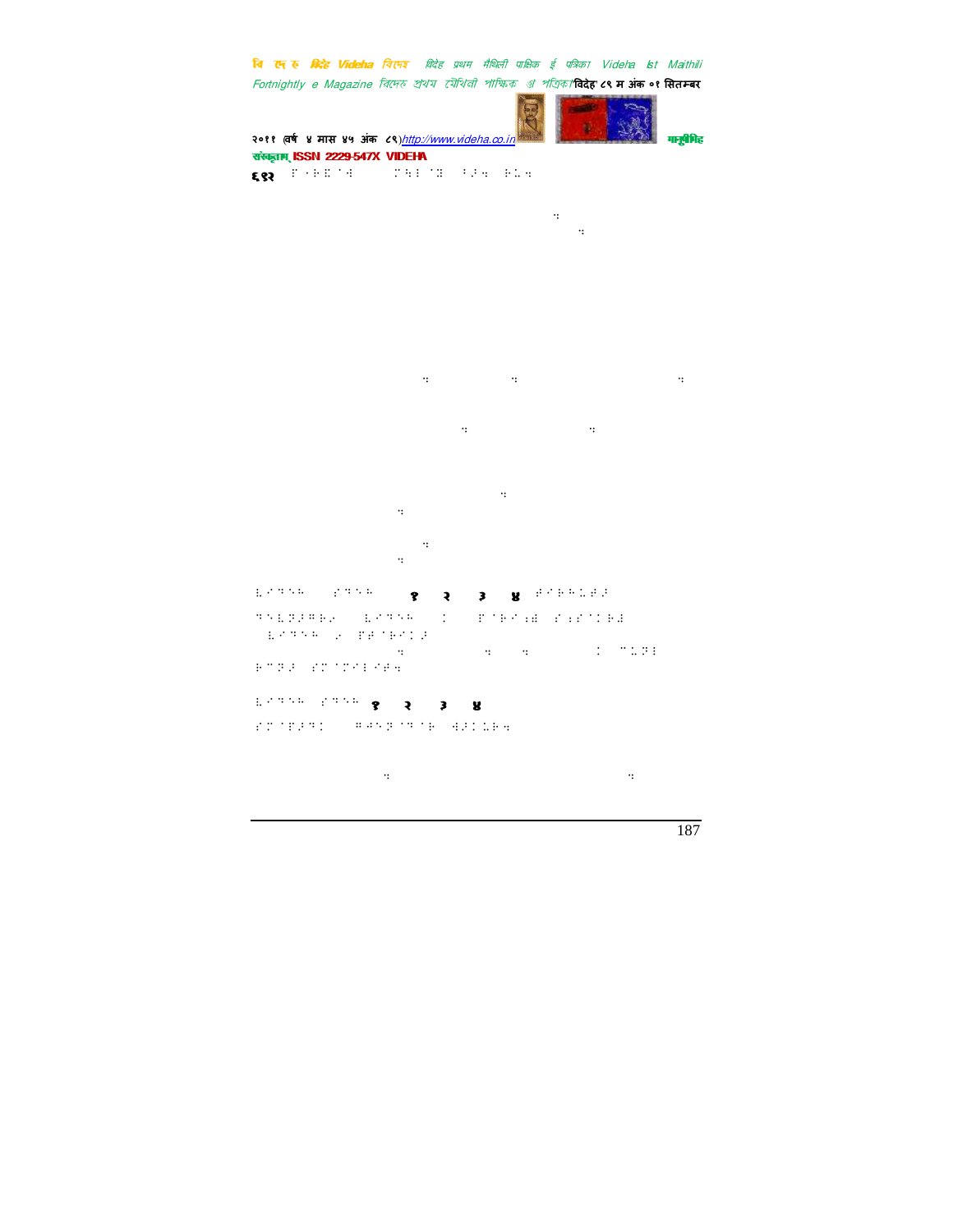बि एक रु मिन्हे Videha विरफ्श विदेह प्रथम मैथिली पाक्षिक ई पत्रिका Videha Ist Maithili Fortnightly e Magazine রিদেত শ্রথম মৌথিনী পাক্ষিক প্র' **বিदेह' ८९ म अंक ०१ सितम्बर २०११** 

(वर्ष ४ मास ४५ अंक ८९)http://www.videha.co..

मानुबंधिह संस्कृतम्

**ISSN 2229-547X VIDEHA**  $\alpha$ 

 $\ddot{\phantom{1}}$ 

 $\mathbf{R}^{(m)} \in \mathbb{R}^{n \times n \times n}$ 

 $\left\langle \left( L_{\alpha} \mathcal{F} \left( \mathcal{F} \right) \right) \right\rangle \left\langle \left( L_{\alpha} \mathcal{F} \right) \right\rangle \left\langle \left( L_{\alpha} \mathcal{F} \right) \right\rangle \left\langle \left( L_{\alpha} \mathcal{F} \right) \right\rangle \left\langle \left( L_{\alpha} \mathcal{F} \right) \right\rangle \left\langle \left( L_{\alpha} \mathcal{F} \right) \right\rangle \left\langle \left( L_{\alpha} \mathcal{F} \right) \right\rangle \left\langle \left( L_{\alpha} \mathcal{F} \right) \right\rangle \left\langle \left( L$ NAEDIRAA DI RANGINANE AIDEEN YIRA TENNI die klasse in de klasse in einziellen und sowie in in een deklanden  $\sim$  100  $\pm$  100  $\pm$ FOR COVERED CHOOSE AREA CONVERSED CORDRARING THEFTOR COPPORE

estimal space on all. ing kawang sini papi pada panga

LASAR LESTERATS TRAFFIC DEL TOTAL ELES ARANE CONTRACTORNE CARACTERARIERS AN INCR Ben references the presence produce the transity. POLICE CALLED ARRESTS CALLED A REPORT OF A RICHARD CONT and critical exist specialised as a second consequent TERNING STRAINERS TEAMERS

g editely leduses this end by courses a discussion and second

EVERY SAFY, TEX IN AN INFORMATION ESPECIAL DE LA PARTICIPA DE LA PORTABLICA DE LA PORTA TERM COORD DIRECT INFORMATION A FERRY LONG PORTRY CREW EARLY NEW genines accompagned as a accomp-- 子宮の子長 一子

ESPARAN MONARCHER SAN SERVICE MARKET REPORTED A RESIDENCE.

BLACK TER CHACKER (BARNA CN) TERR PARCH ESPECIAL PRODUCT APPLE OF CREDIT DEPEND ON ESPECIAL adalah disebut berakhat mengangkat menghalkan mengangkat **THENIB CORPORATE THE MEASURE A** 学生のない advance (executive reasonable) who imputed that is a space ESIT PARKON SOMATORDI RADAL PARLAGENZA ge riese bas assembles Canadhee.  $\sim 1.2$   $\sim$ 

para measures ees coulebe memalispirace DISCUSS FREED PARTNERS POSSES FROM THE PASS the consideration and name are reported to accom-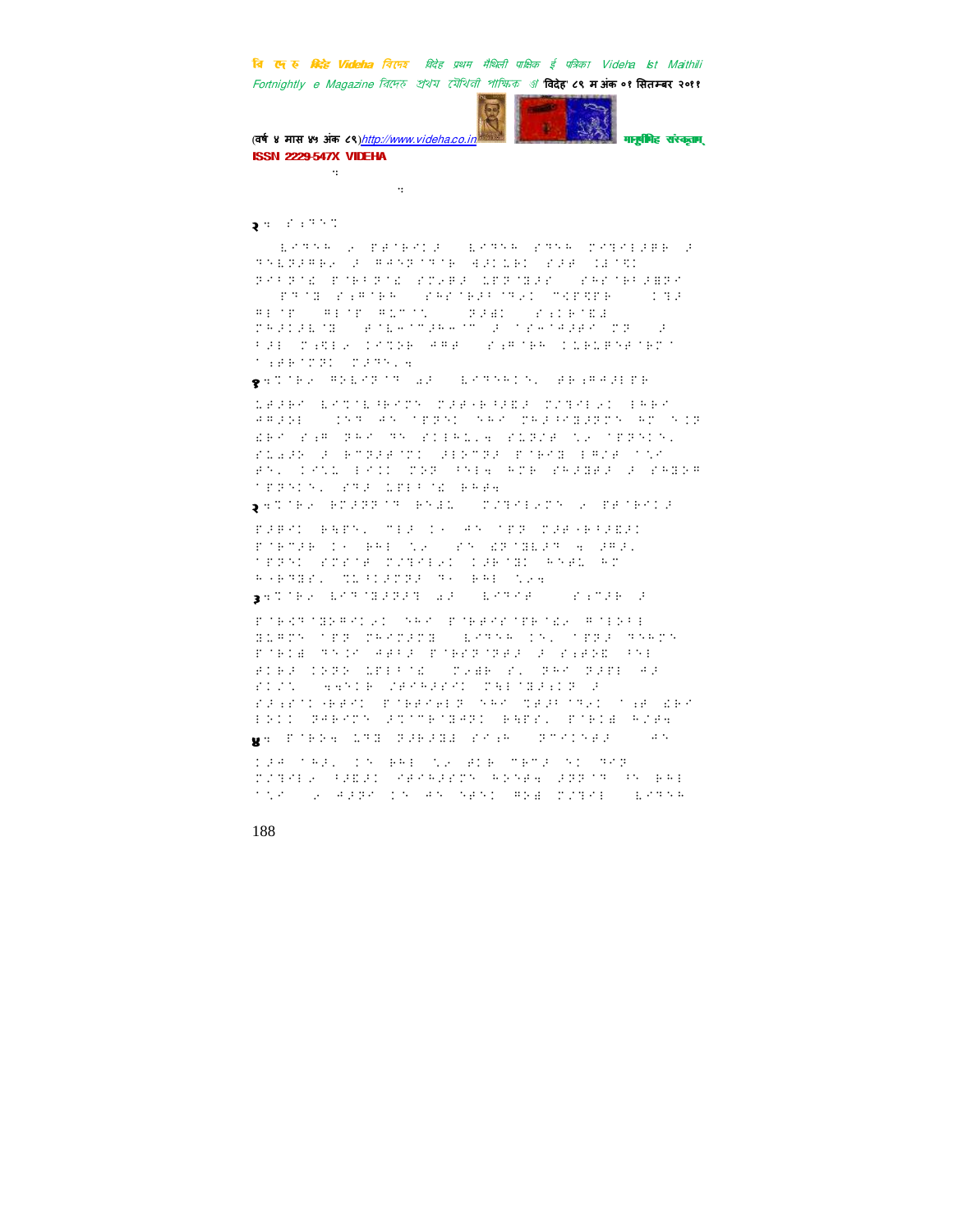चि एक रु मिनेह Videha विएक विदेह प्रथम मैथिली पाक्षिक ई पत्रिका Videha Ist Maithili Fortnightly e Magazine রিদেত শ্রথম মেথিনী পাক্ষিক প্রা পত্রিকা**'বিदेह' ८९ म अंक ०१ सितम्बर** 



२०११ (वर्ष ४ मास ४५ अंक ८९) http://www.videha.co.i संस्कृतम् ISSN 2229-547X VIDEHA

о Тайсавскі вве анвістакачанскага ставовт<br>Сас время паквістная ста

we say alass allows come percent para

BAIL CARLS CONTRAPPORE DR. CONTRACTO POBRA a die spiele in de elektronica (e.e. in elektronica (e.e.)<br>Le provincie se elektronica (e.e.) en elektronica (e.e.)  $\mathcal{L} = \mathcal{L} \left( \frac{1}{2} \mathcal{L} \right) \mathcal{L} \left( \frac{1}{2} \mathcal{L} \right) \mathcal{L} \left( \frac{1}{2} \mathcal{L} \right) \mathcal{L} \left( \frac{1}{2} \mathcal{L} \right) \mathcal{L} \left( \frac{1}{2} \mathcal{L} \right)$ 一种的复数 ERST NEAR TO SPACE ON THE STATE AND A REPORT OF ZONE ana no viele e serve pro su provincia de serve ne pro longe e novo d r teat (a kebiteau) (a ebel (a talleau) bradau)<br>(beukstell toakeunt (e. lithau) (cheeset) riteuau (u resis ser l'insulation resultante RECEPBED AT RIFLAGE CARD CARDS WITHOUT PROP gen direct especial as the speak.  $\sim 1.1$ 

 $\gamma$  , and the state of the state of the state of the state of the state of the state of the state of the state of the state of the state of the state of the state of the state of the state of the state of the state of th STARFINGER archebris (1899) (the ebidar and he sat in the state es directos relações provincias a relação do conseguido

TO SAMPLE CONTRACTOR CONTRACTOR DE CONTRACTO DE SAN DEL CONTRACTO EACHOLA LEONARD CONFIDENTIAL ACCOUNTATION FORECRESSMENT

ge dies mieste industrie ande dies o e namb

CONFIDENTIAL PROPERTY ARRAIGNMENT PORCHOLOGY scripture (Audience des completes conditates and conserved and Abuse (1988) terms (Abuse) and Conservation (Abuse Abuse 2014) rekna svekov sek energisk parenterare estra construction draw. THE REPORTED HETER PA

BAB (1958) (AN DECEMBRIC 1980) 1981 (BNB 1975) putanelly interferomenations in telephonen to the contemporary ciado passa interal da tecesaria e territorias es PEC PORTNAIO AD CROEPACIFICATION CONTRACT access to research that at also

es de la responsa de la partidad de la partidad de la responsa de la partidad de la partidad de la partidad de

ESPECIED - AVANCY CONVEVER CARDO DE PROVISCO TA TEAT PARA TERRA CONTROL PROPERTY TEATS POR 22 ERIEDS ON ERIED ISLE REFER SPESI FIX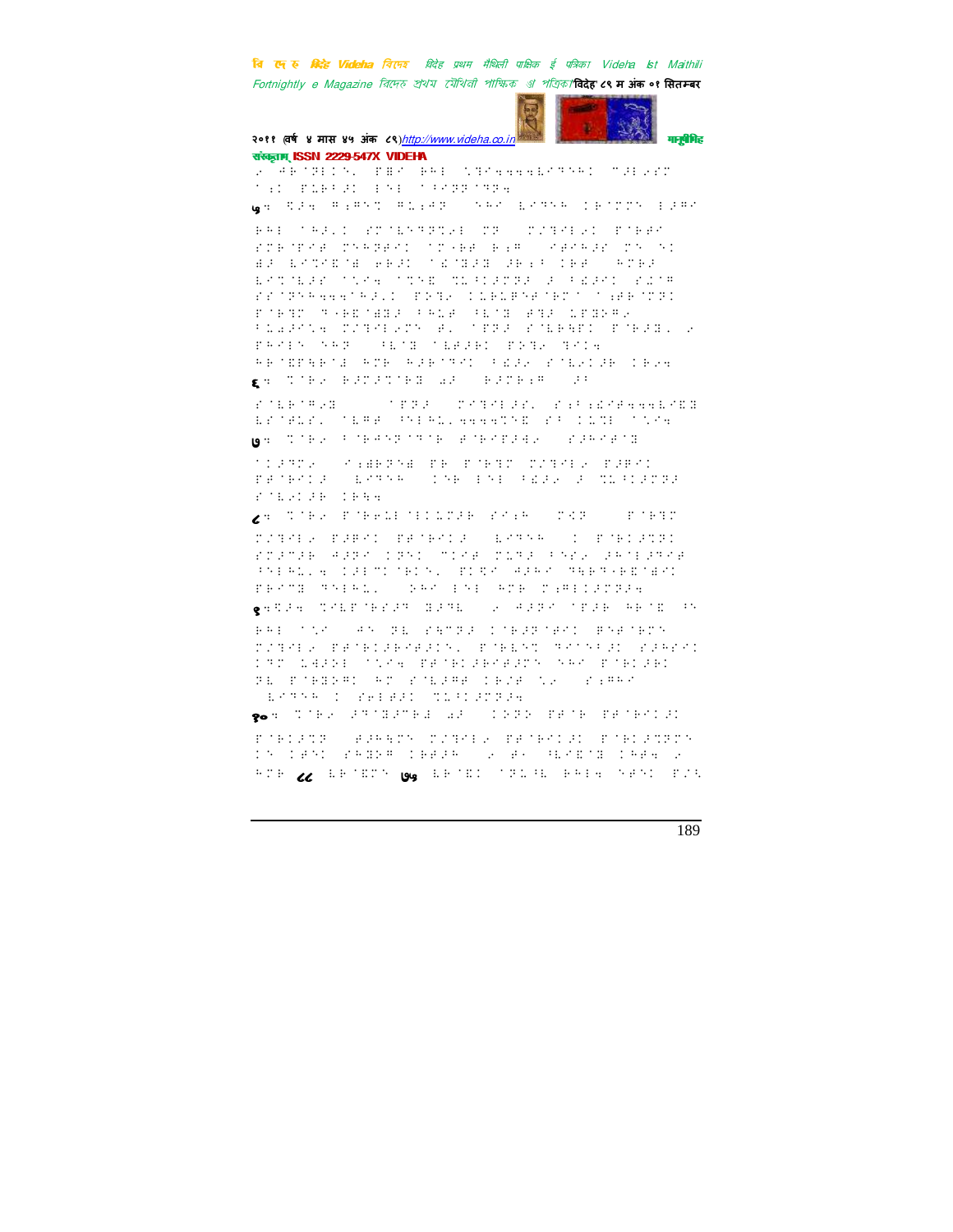बि एक रु मिन्हे Videha विरफ्श विदेह प्रथम मैथिली पाक्षिक ई पत्रिका Videha Ist Maithili Fortnightly e Magazine রিদেত শ্রথম মৌথিনী পাক্ষিক প্র' **বিदेह' ८९ म अंक ०१ सितम्बर २०११** 



## **ISSN 2229-547X VIDEHA**

CARD CONCA TACK TO DATABATE CONSERVATOR DE CA A SHART HIS SALE RESERVE TO A REPORT een dies ander added in marmaran

EVENTURE STORAGE ing a dialect  $\label{eq:4} \begin{array}{ll} \mathbb{E}[\mathcal{B}^{(1)}\mathcal{B}^{(2)}\mathcal{B}^{(1)}\mathcal{B}^{(1)}\mathcal{B}^{(1)}\mathcal{B}^{(1)}\mathcal{B}^{(1)}\mathcal{B}^{(1)}\mathcal{B}^{(1)}\mathcal{B}^{(1)}\mathcal{B}^{(1)}\mathcal{B}^{(1)}\mathcal{B}^{(1)}\mathcal{B}^{(1)}\mathcal{B}^{(1)}\mathcal{B}^{(1)}\mathcal{B}^{(1)}\mathcal{B}^{(1)}\mathcal{B}^{(1)}\mathcal{B}^{(1)}$ mentale public components and an analysis of the structure. The contract of the structure of the structure of the structure of the structure of the structure of the structure of the structure of the structure of the struct POLEN 28 (194) 9224

22 8 CONFIDENTIAL FARM POST OF THE DEPARTMENT OF

SERVING OF CONSENSING ASSAULT TEACHING AND AN ENCOUNTERED → ESP (1999) - 第319第1399 (1999) 918-399 (1990) 92-03-2000 92-03-2000 92-03-2000 92-03-2000 92-03-200 medental infrastructure and research and condensations ese dies durantstanden miersmus seinerts

ERSTAND CONFIDENTIAL PREPART CONTINUES  $\Gamma(A,B) \cap \Gamma(A) = \Gamma(A,B) \cap \Gamma(A) = \Gamma(A,B) \cap \Gamma(A)$ 

ews SPR Comes Perchan and Company Proposerse

PROTOKO BND COESTING SPACE STRAKE ARE CAND BARN, NIB EREBE PN PIZE TIME PROPERTY COSTO LA MESE PROFINO CON PARA CORPORAR DE ina di kacamatan ing Kabupatèn Kabupatèn Kabupatèn Kabupatèn Kabupatèn Kabupatèn Kabupatèn Kabupatèn Kabupatèn TORYSTERS THE CONTRACT INFORMATION gight of the computation of application of the pa-

**APPENDENT** 

TO THE 2005 CONTRACT PROPERTY ARRESTS TO PACEDOS EACO RIER IN EN PRESTACIÓ ELERGICA DE EN ERITRO EN FAILER COPARCINA CRAPPERDIC FAGDAM CANADA COFA EVERENT TERM

ers Times advanced adapted to account  $\sim 100$ 

mainewide: "baandbrat" (FR) due of a4 (15) e4e (15) PRESS CORPERD PROFESSION POR ERROR CONTROL POP riverse productions ened reduce of the redns FRIED RESENCTION CONSTRUCTION CONTROL completed inspires especially as an admission of the anyersem makes. Thimself are more in the TERRITARY TATE ESTATE TESTS IN ANTAR ENERGY CORNER CAPTAIN PROPERTY CORD PNATROL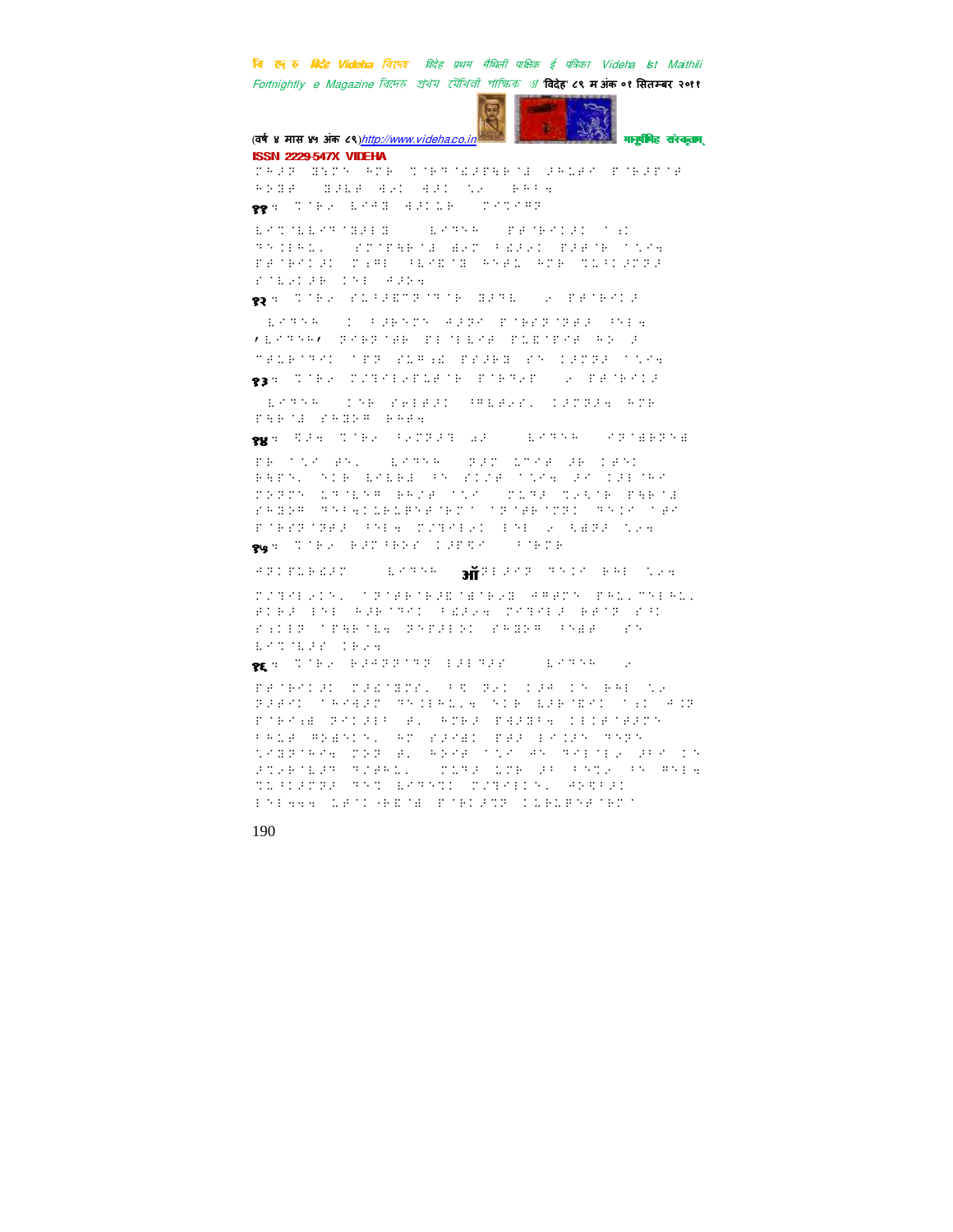बि एक रु मिन्हे Videha विरफ्श विदेह प्रथम मैथिली पाक्षिक ई पत्रिका Videha Ist Maithili Fortnightly e Magazine রিদেহ প্রথম মৌথিরী পাক্ষিক *ঙা প*ত্রিকা**'বিदेह' ८९ म अंक ०१ सितम्बर** 

२०११ (वर्ष ४ मास ४५ अंक ८९) http://www.videha.co.i संस्कृतम् ISSN 2229-547X VIDEHA

 $\dddot{\phantom{0}}$ 



 $\ddots$ 

THERMORE RANGER ARE TRIPLE IN A STAR CONFIDENT duction resorted and in the captain conditions. **September 200** and a construction of the constant of the second second second TRACTORIARA CENTRALADAR CENTRO PARTICIPADE PAK BAKEN & DAKPA BACK, EKEAN PAE AKENDE **CONTRACTOR** CONFIDENTIAL ARTISTS Scheenselede an EVENA CRITERA DO ESPECIARA CONFORMEIRO PARA 法長 こうおくものだ

FRONT POSSESSED ROSSESR (ENE) SPERING (NO )OF PERMITTEN (PNAD BARDIN SART DESCRALIN, TANTIFIER SERIES ndicar is to present approving and interthe late of man eight the easers when idea pedagoga (pael contegio del popolaria del germana TRAVEL ESPARA CONECCIDAD ADRAL CYVAN es de la presidencia de la caractería de la propiecent

KABERNEDE BRKE BRAEKLIK (EKSKA) BRAECRIKA the interest manager and an except particular and construction of the construction of the construction of the  $\sigma_{\rm{eff}}$  and  $\sigma_{\rm{eff}}$  $\mathcal{L}^{\mathcal{A}}(\mathcal{A},\mathcal{B},\mathcal{A})=\mathcal{B}(\mathcal{A}^{\mathcal{A}},\mathcal{B}^{\mathcal{A}})(\mathcal{B},\mathcal{B},\mathcal{B}^{\mathcal{A}})(\mathcal{B}^{\mathcal{A}})(\mathcal{B}^{\mathcal{A}})(\mathcal{B}^{\mathcal{A}})(\mathcal{B}^{\mathcal{A}})(\mathcal{B}^{\mathcal{A}})(\mathcal{B}^{\mathcal{A}})(\mathcal{B}^{\mathcal{A}})(\mathcal{B}^{\mathcal{A}})(\mathcal{B}^{\mathcal{A}})(\mathcal{$ an teamage (member a linear) (line) mineers to each of  $\Omega\cong\{\pm\}$ 

86 A DIRECTOR A CONFIDENTIAL AND A REPORT OF THE CENTRAL ORDER OF A

MAIN TERRIST PERSON HAN PAPE ENSURA DEND program to sales in the early to a surger talk at any of serve the discussion of the case of the second experimental controls of ada in companyaya componicomo ala mala can provide the transformation of the state of the control of the state of the state of  $\mathbb{P}(\mathcal{G},\mathbb{P},\mathbb{P},\mathbb{P},\mathbb{P})=\mathbb{P}(\mathcal{G},\mathbb{P},\mathbb{P})=\mathbb{P}(\mathbb{P},\mathbb{P},\mathbb{P})=\mathbb{P}(\mathbb{P},\mathbb{P},\mathbb{P},\mathbb{P})$ 

eestika kordina aastarata kaks ringi (adam)

TERN CREATE CONTRACT PRESENT BETRE CONTRA PORTRAIN COMMUNIST REPRESENT OF REAL CONTRACTO CONTRACTOR ACTIVITY AND ACTIVITY CONTRACT MARRAT ERISE MEDIC IPPE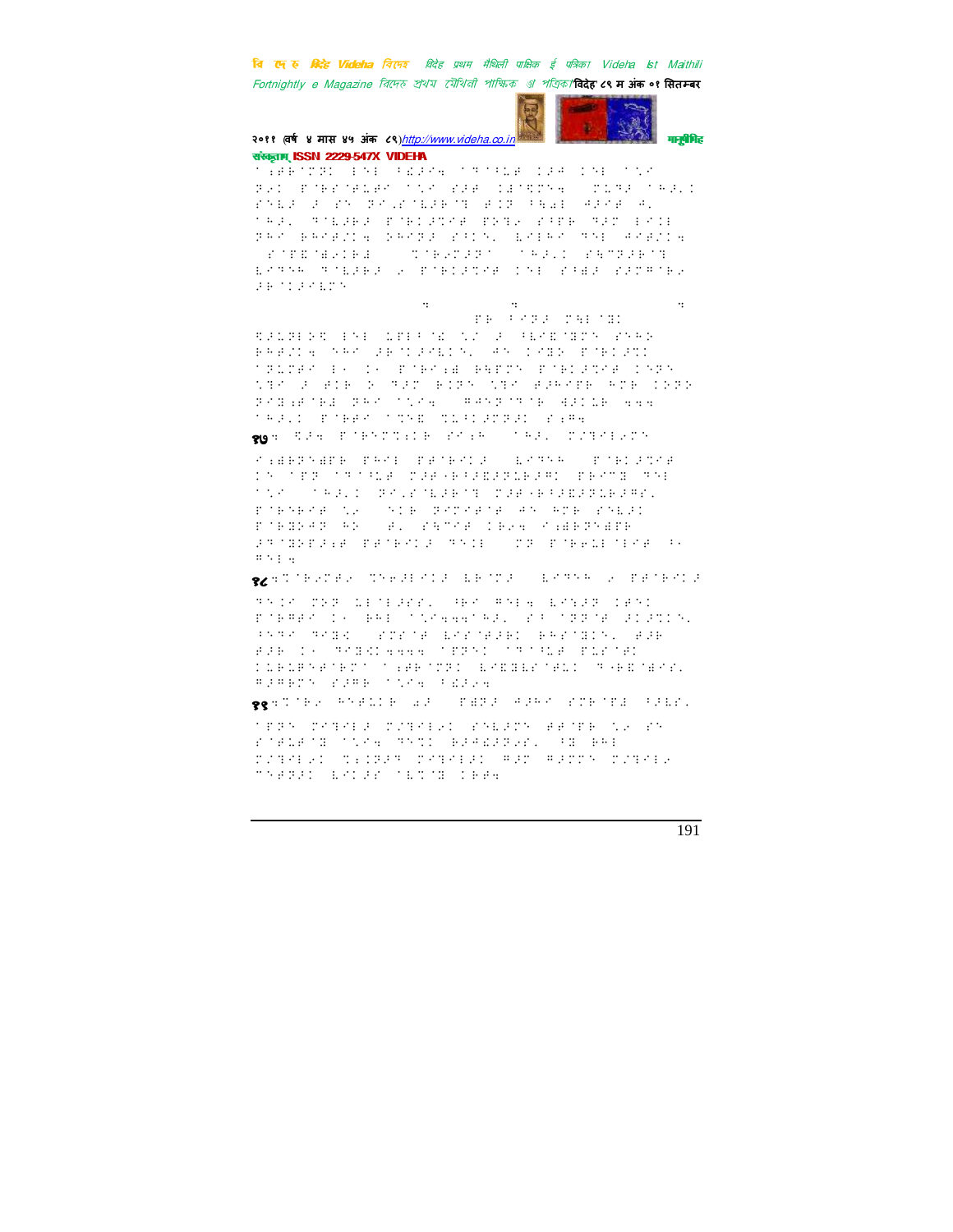बि एक रु मिन्हे Videha विरफ्श विदेह प्रथम मैथिली पाक्षिक ई पत्रिका Videha Ist Maithili Fortnightly e Magazine রিদেত শ্রথম মৌথিনী পাক্ষিক প্র' **বিदेह' ८९ म अंक ०१ सितम्बर २०११** 



(वर्ष ४ मास ४५ अंक ८९) http://www.videha.co.in **ISSN 2229-547X VIDEHA** 

post they discrete thrust internal

E RINER BURGEUR III DIE DEN BIN BIN IN IN BEEITDOOF IE NOU DIN. BRIGGE PROPERTY LEARN PRESS TO A CONTRACT PRESS NO BOSTO DE STATO A CONSTITUCIÓN A BONHA ANOTHERING A 2014 2016 10:00:00:00:00 PERMIDEL CORPORATION AND 法决定保险 计 SPALENHAM SOCIETY BEST PERIOD AND

The LEES of the State And Existing and socialist casarinaria (consideration) a sensas ac a primar il la medita della ciuda a estre della caracterista di provinciale. 200 TORA CATABALAR TRUTH CONSIDER CAR

TV TRES COLLARS FINOR PLACE AND CLARATO - 17 年度 expression (advertisement professional professional advertisement EN ERSPITSES INTERFERENCE PRISON IN ESSAY RIMES ES ARRESTED PRI 开送货品

as en televisione de la provencia de la provencia de la presidencia de la provencia de la provencia del provencia del provencia del provencia del provencia del provencia del provencia del provencia del provencia del proven

nia napeli poedeke i maseli masele i propileda emda TECHNOLOGICAL

aas dies stermense aan indeel bebesenedig

masserg: aver siggly mange an iggly transit novel sie architectus un seek compon PERMITALNOBAD (PERMANDI INSPECTORAL) EMPA PATENTINGS CONTRACTED IN POSSIBLE  $\sim 100$  and  $\sim 100$ TERM PERMIT REPORTED THAT IT REPORT

agent telebrate (state steels) and Constantino preparamento

THE END POSSESSING CHANGE ENDING TO CONSERVE proveded the random proveded and analysis of a series of the THE CONSERVATION OF A REAL PROPERTY OF A REAL PROPERTY and international and there are no manded the second and the second state of EPITE PROPERTYPE PASSE TO CAR

age to tells in the appropriation to the constant term of

THE ENDROL DISTURBED OF PICE AND AN ARCHAEODO CAN EVENS THE RNE TIN SEE RD EVENS TENS .<br>Sysses flatere monocerous production  $\mathfrak{A}^{\mathfrak{a}}_{\mathfrak{a}}\otimes\mathfrak{A}^{\mathfrak{a}}_{\mathfrak{a}}\otimes\mathfrak{A}^{\mathfrak{a}}_{\mathfrak{a}}\otimes\mathfrak{A}^{\mathfrak{a}}_{\mathfrak{a}}\otimes\mathfrak{A}^{\mathfrak{a}}_{\mathfrak{a}}\otimes\mathfrak{A}^{\mathfrak{a}}_{\mathfrak{a}}\otimes\mathfrak{A}^{\mathfrak{a}}_{\mathfrak{a}}\otimes\mathfrak{A}^{\mathfrak{a}}_{\mathfrak{a}}\otimes\mathfrak{A}^{\mathfrak$ BARTA DES ENEUROS PRESENTE ARTIE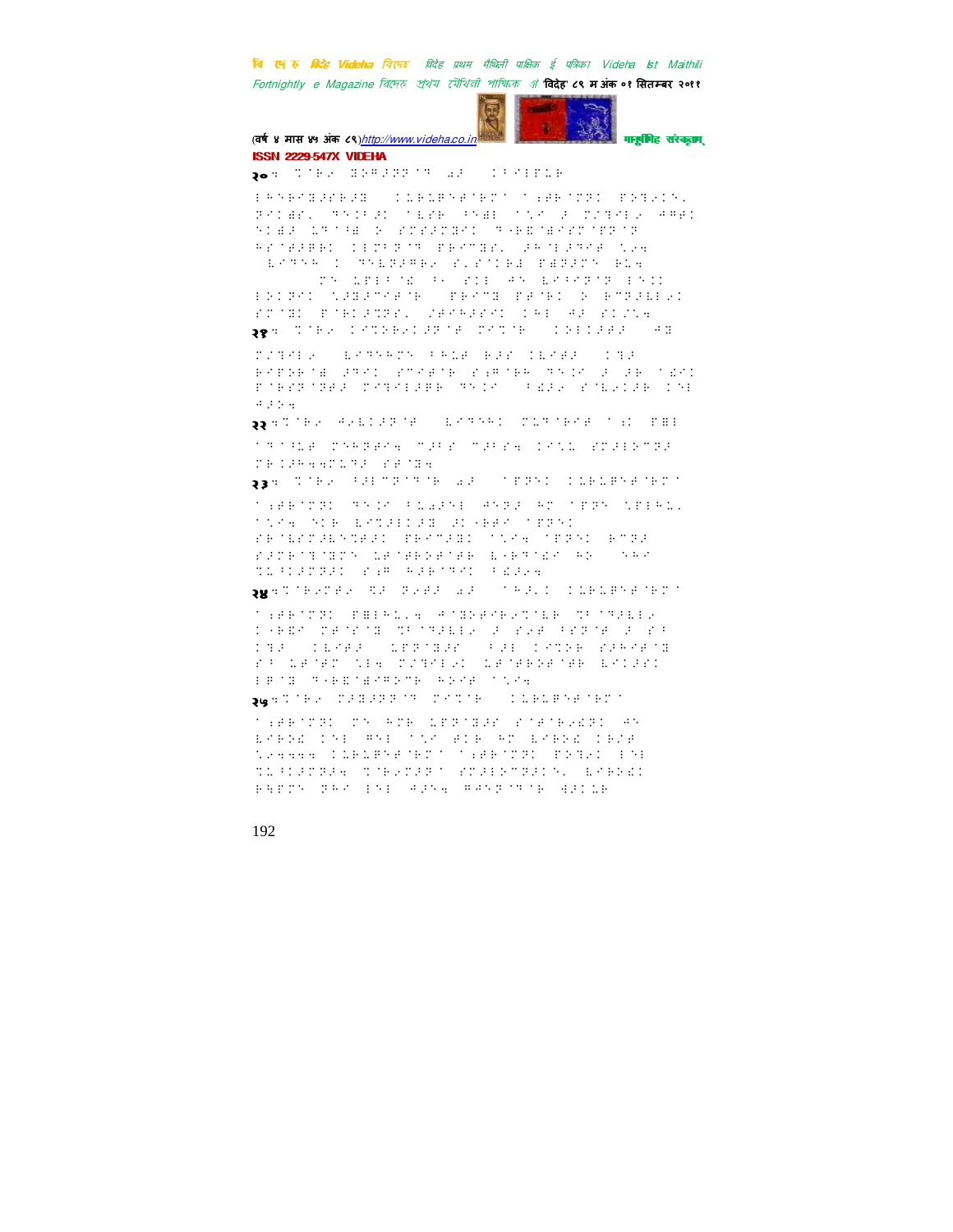बि एक रु मिन्हे Videha विएक विदेह प्रथम मैथिली पाक्षिक ई पत्रिका Videha Ist Maithili Fortnightly e Magazine রিদেত শ্রথম মেথিনী পাক্ষিক প্রা পত্রিকা**'বিदेह' ८९ म अंक ०१ सितम्बर** 



२०११ (वर्ष ४ मास ४५ अंक ८९) http://www.videha.co.ii संस्कृतम् ISSN 2229-547X VIDEHA

**REACTED CANSTRIA ARRAIN SCOTTERS** 

dine voy dans die leisene verden in Saae nodos spektrospe RETERS IN TRABANIS PARS PESS PROPERTY CONSTRUCTION CONTINUES IN STRATEGIC DISTUR  $\pm$  1000 km s  $^{-1}$ aland television september on date of the benefit of the

maakind: hariba queen chiques videoard ena SCRIPTS NIER POBRATUR FRAG

azed tev las taspets laved in averagined propose

FUEL ARE DIE FALERT FARMING AN ALLE DATAB 大井法公会 主席(日) () MAIDEALLA CONSCIENCES MARCHA COME A CONSSOBIOSO **BERGERHAM** 

association and adjournment provided between

CORDENATED TO CHECORD OF TEXTAL ADECTORER OF Note (# base ned) (#Non ) pod (# new # nd ) (+) (#Na) nd habe common species and competitive common survey EVIDARI CORTARDA NARCIPIDARENI CIONI DI PORTA son Times (PENDING TECHNIC Trade Serve description

AND ARTER WELL WAS CONSTRUCTED FOR THE CORPORATION.  $\mathbb{R}^{n} \times \mathbb{R}^{n} \times \mathbb{R}^{n}$ 

send telements and be independent or care age.

EVEN PROVINCING INFORMATION OF A 1991 CONST EXISTENT PERMIT FESTIVAL CAN TEACHER AND SINCE profiles assemblances and 人名德埃斯 人名

CONDITIONS THAT THE SERVE THAT IS A STRIP OF A RIGHT SERVER. A NEW CAST THE TOWN TO ACATA A STATE A RAISE. 3397 TERPER CETENCE BROOK ON THE WEITENDA

COROBNATECT CHARTOGEN PERSON AT PROPER protected and complete and participants

38 4 TO FACTO A RICHARD AREA CONTINUES TO A PARADEDR

CONNECTED CONTRACTOR CONTROL EXCLUSIVE CONTRACT 2010/12/00 12:10:10:20:40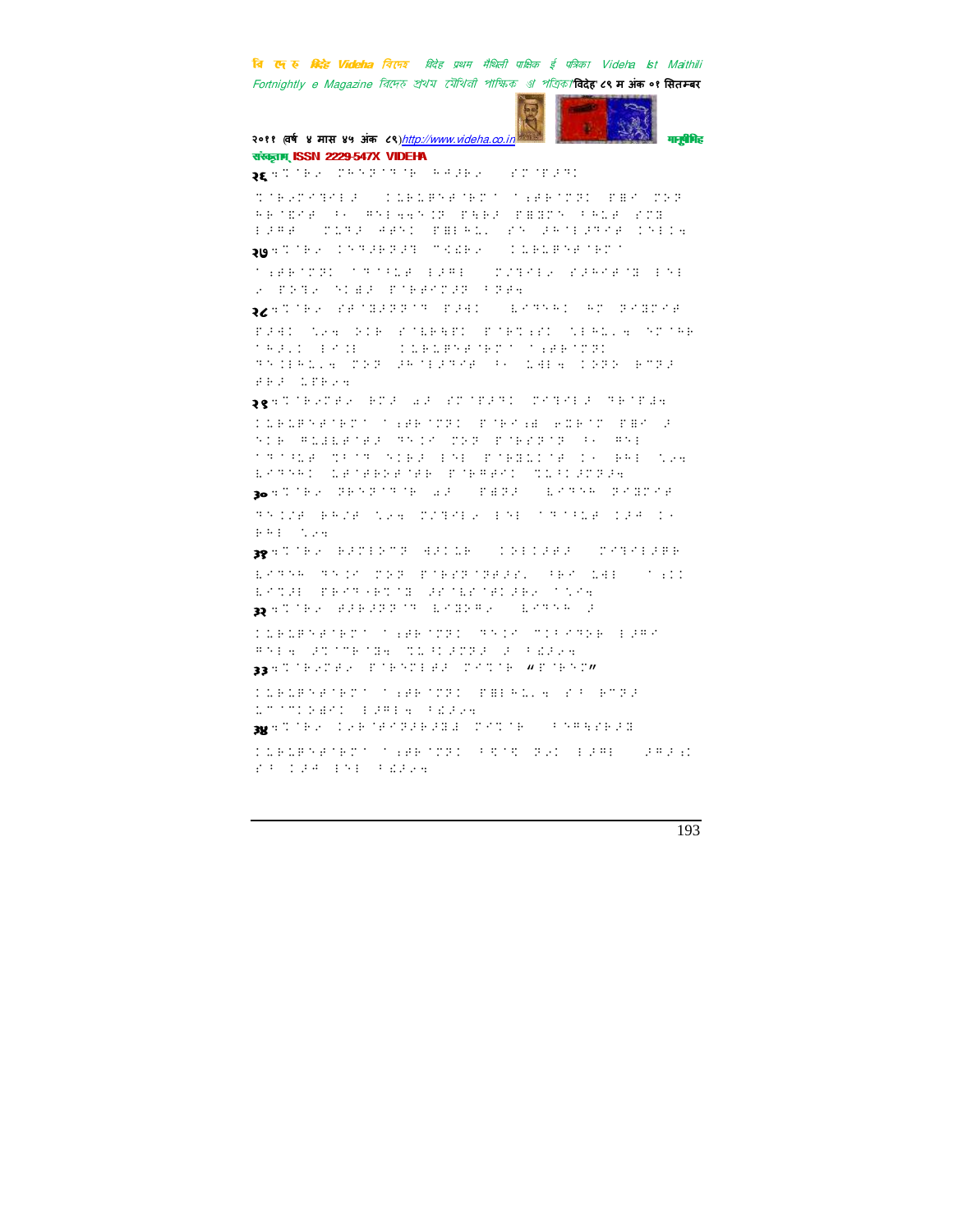चि एक रु मिनेह Videha विएक विदेह प्रथम मैथिली पाक्षिक ई पत्रिका Videha Ist Maithili Fortnightly e Magazine রিদেত শ্রথম মৌথিনী পাক্ষিক প্র' **বিदेह' ८९ म अंक ०१ सितम्बर २०११** 



**ISSN 2229-547X VIDEHA** 

(वर्ष ४ मास ४५ अंक ८९) http://www.videha.co.in

age to tells, other that end in the analysis of the bank of the property

THEFTON DISTURBANCE EXTRICITION CHAR De nezionalista.

**R**ESTER TRIPPEDENE CONSTRUCTS AND STREET

EXPANSION EXPERIENCE AND TO A STEP OF THE EXPLANS DIRA PROVINCES RIPORTERATO CAPACIDAMES. mediana pada ang membangkan mengangkan pada pada salah 电子的过去分词 医牙足足压缩

sendinary disease and particle sections of newspapers

ESPECIAL INFORMACIO PANAHOLIS CARDIACHO senders research and the sense in the sense of the

COROBNATED NON-PARTORIC ORIGIN (FROVE) EXPORTED BY THE PARTICE AND THE PARTY ROOM TERRITORIAN POSTA STRATTORIANA

Bendine a Cardeagana and en ad.  $\mathcal{L}=\mathcal{L}^{\prime}(\mathcal{L}^{\prime},\mathcal{L}^{\prime},\mathcal{L}^{\prime},\mathcal{L}^{\prime},\mathcal{L}^{\prime},\mathcal{L}^{\prime},\mathcal{L}^{\prime},\mathcal{L}^{\prime},\mathcal{L}^{\prime},\mathcal{L}^{\prime},\mathcal{L}^{\prime},\mathcal{L}^{\prime},\mathcal{L}^{\prime},\mathcal{L}^{\prime},\mathcal{L}^{\prime},\mathcal{L}^{\prime},\mathcal{L}^{\prime},\mathcal{L}^{\prime},\mathcal{L}^{\prime},\mathcal{L}^{\prime},\mathcal{$ 

THEFTOR PEERL COORDINATORS EERS E go e dine 2018 a sacramente de altrima de la propiedad de la parte de

CARABA (2009) A CARA (2009) CARABA E CEREZAREO 1986 1986 BREV 1984 11080 BRA 1801 1013 BB 1001 TRICE ERES

weeks alabament conservates in caesares arend

THEFTON PACE OUT PACE CAPEDAN PERSON 大量活动能

**BR** A DITE 2011 DE PARTICULA E PARTECIPITO TO BARCO POLICIA

ERRAN ALBERTANDESSE BEBEIT NORTHERES RUPPER DE CONTINE

washing a management of a conservation and complete

SPARS TRARKS INTO PARTNER IN BURNING TO THE RESIDENCE **SERVICE** A CONTRACTOR RECOVALENCE NECESSARY PROPERTY OF

ENE TRAD ESPABLER TO DE PORTER DE PERSON MERCER TERRE DE STRINERI (PATRICE TELADUR (TDEATN) BU EVALUANDO CODO CERDIDOR INAVILADO DE GARANA FREUNDA CONFIDENCIAL ESSENTIAL PROGRAM PRESIDENT 在中央的第三届公司的第三届的管理、管理总部的第三个人的是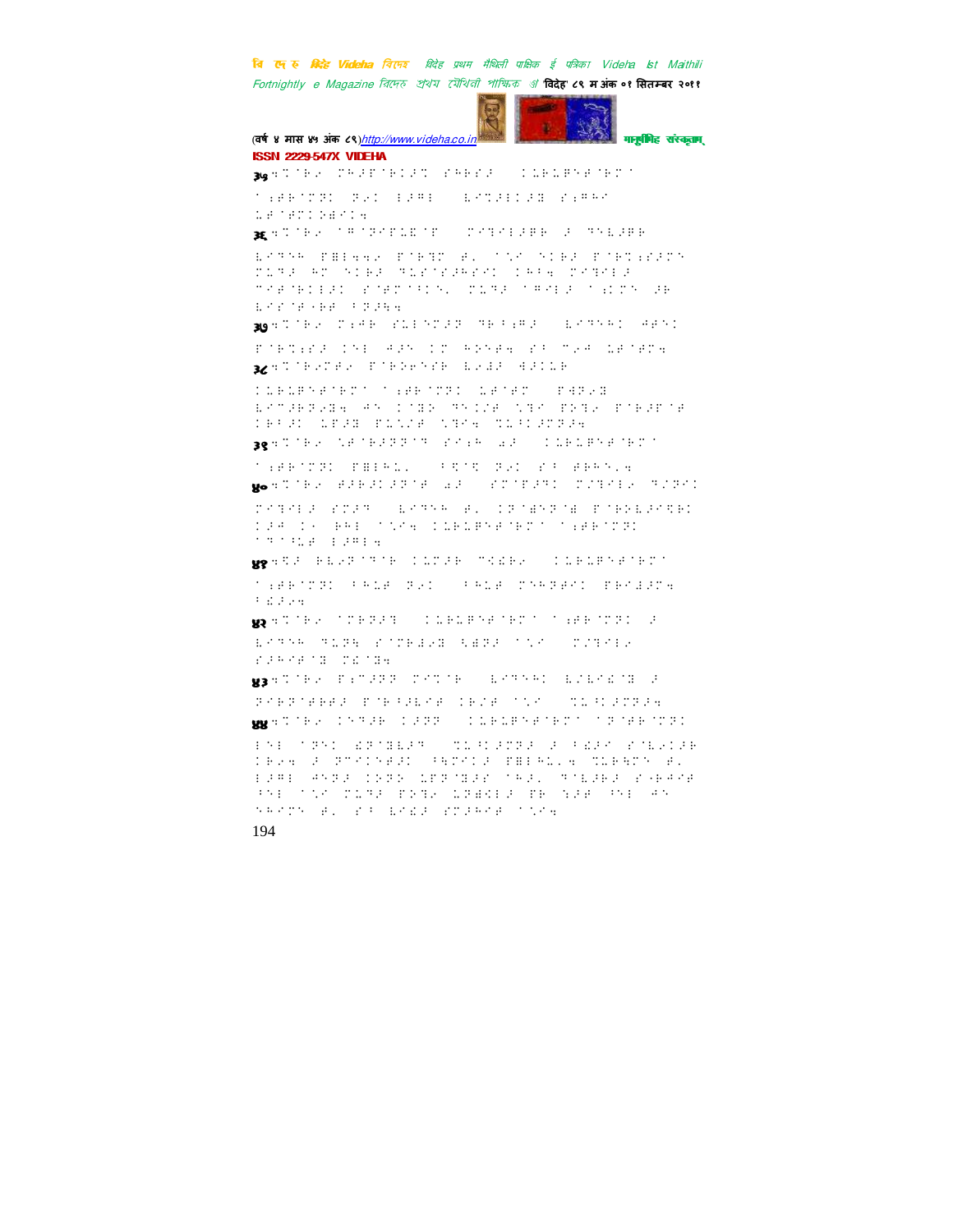बि एक रु मिन्हे Videha विरफ्श विदेह प्रथम मैथिली पाक्षिक ई पत्रिका Videha Ist Maithili Fortnightly e Magazine রিদেত শ্রথম মেথিনী পাক্ষিক প্রা পত্রিকা**'বিदेह' ८९ म अंक ०१ सितम्बर** 



## २०११ (वर्ष ४ मास ४५ अंक ८९)http://www.videha.co. संस्कृतम् ISSN 2229-547X VIDEHA

Westfall career earlier in each and in a more tive series and even invested that there in

A PICOR CRECIA CORDIZAR CARDON CARDONICA yestifac concelled communications of an admi-

NAFA ESPARA VI TERRITOS RESISTINTENDO PA STORES CORPORATIONS OF CONTRACTOR AND LOCADES NEWSTANDON CONTRACTORS PLANAE CONTRACT RU PARARE ROMANIA ANNE CAPARANO DI PIRADIR di Barat

**MO**NDARY CONTROL CONSERVATION CONTRACTOR CORRES

SECTION AT EXTERNAL PROTECTIVE CONTRACTORS CONTRACTORS SAN TRAPPARAL CHE AS SOCO AN SOCIALS CONTRACTOR CONTRACTOR CARACTER CONTRACTOR AND ROBERTSPEEDS ERIC PROPERTIERS COEDENFIED taggive all napses screps damiles sees TEMP CAPACITIES ENPARTED CHAIN CONSTITUTE BERGARD PARK CACINE CONDITIONS CONSIDERS

PORTER A CONFIDENTIAL ANNEXEMENT A CONTRABLE PORTABLY TRACTORER IN THE RESEARCH gendings inspective control  $\mathcal{F} \in \mathcal{F}$  ,  $\mathcal{F}$ 

posterene montre nee modification en la presenta e n a kollanda kardida ya Undoa Undoa ya Nasa ya Nasa ya Nasa.<br>Alikuwa wa Nasa ya Undoa Undoa ya Nasa ya Kasa ya Nasa.

Gond the Colorade Geargers. **アプログラム 中央性的** 

BARTANDA ERANA ERAIL DIBABU UNUA PETRI UANG THAT ESPERANT PRESENTED WITHOUT

We all the company that was contracted a contract option

PERSONAL PLAN CLASSES (APC) CROBB (PR) (ASIS)  $\mathbb{E} \left[ \left\{ \mathcal{A} \left[ \mathcal{A} \right] \right\} \right] \left\{ \mathcal{A} \left[ \mathcal{A} \right] \right\} \left\{ \mathcal{A} \left[ \mathcal{A} \right] \right\} \left\{ \mathcal{A} \left[ \mathcal{A} \right] \right\} \left\{ \mathcal{A} \right\} \left\{ \mathcal{A} \left[ \mathcal{A} \right] \right\} \left\{ \mathcal{A} \left[ \mathcal{A} \right] \right\} \left\{ \mathcal{A} \left[ \mathcal{A} \right] \right\} \left\{ \mathcal{A} \left$ EVERENCE PROPERTY CONTRACTOR PROPERTY THAT miner and also

WE WITCH A COLORADOR OF DEPARTMENT CONTROL CONTROL

SCR (EXPORAR) PROCESS PORTRADORES (PREN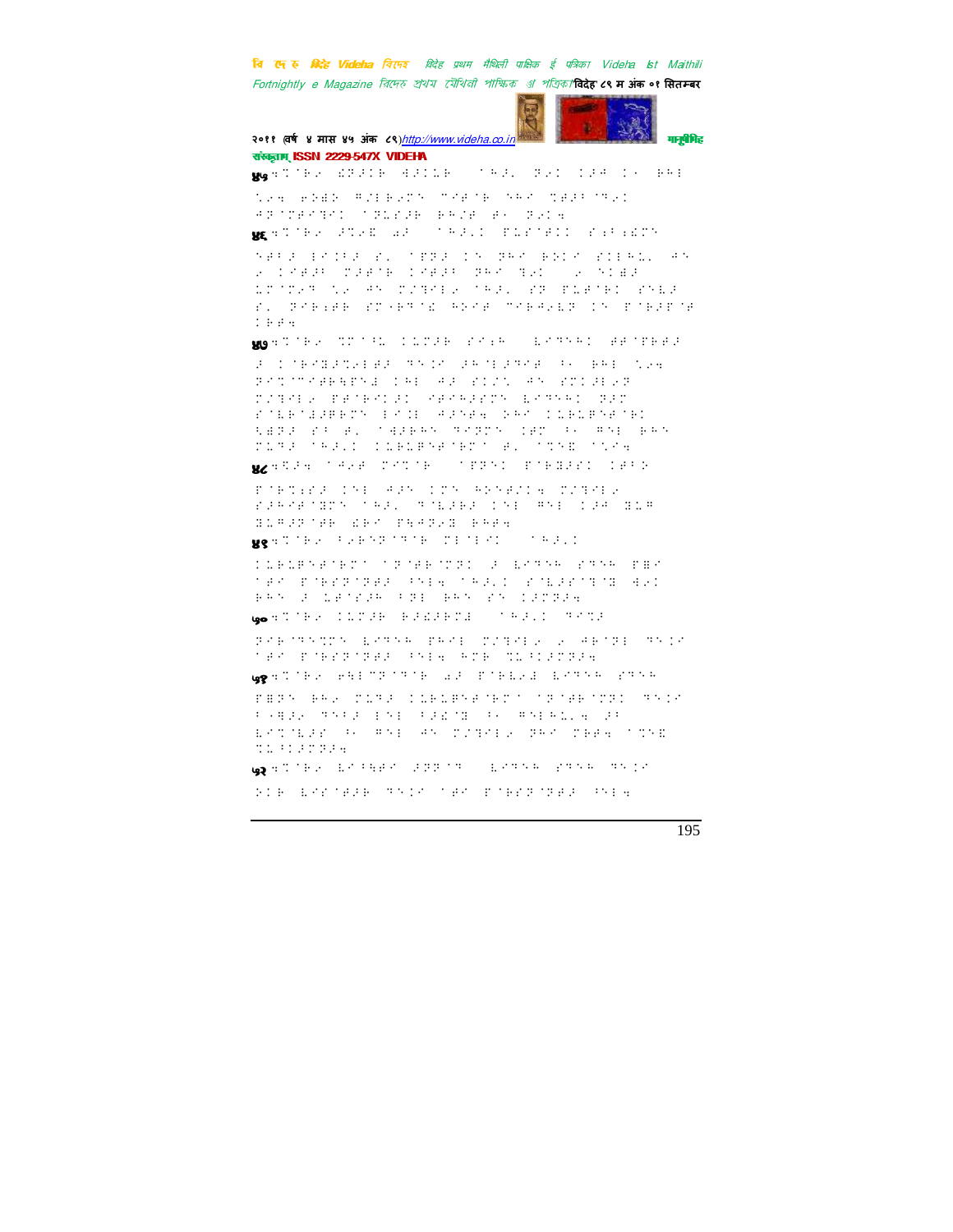चि एक रु मिनेह Videha विएक विदेह प्रथम मैथिली पाक्षिक ई पत्रिका Videha Ist Maithili Fortnightly e Magazine রিদেত প্রথম মৌথিনী পাক্ষিক *প্র* **বিदेह' ८९ म अंक ०१ सितम्बर २०११** 



(वर्ष ४ मास ४५ अंक ८९) http://www.videha.co.in **ISSN 2229-547X VIDEHA** 

es dine 2007 and need the condense completed that

nd naar tod om hotel maar daar was tyd maan wat taal dagaal  $\mathbb{R}^{(n)}$  and  $\mathbb{R}^{n}$  . The state  $\mathbb{R}^{n}$  is a set of  $\mathbb{R}^{n}$ 

George Contents and the Contents of the Contents of the Contents of the Contents of the Contents of the Contents of

CONDITIONS THAT IT IS A REPORT OF A REPORT OF A REPORT OF A R ROBERTAR (PAID) THRU BISED TRAR (PAEH) TRAVI TRAD ERPORTAS (DEAD) FEDER PROPAGEERA CERD. AN SEP BOR CORRON CONFINS BURGLIEN PROVIDENT あたたち、このある。これはある、おやも前あっても、ああまったみつ **The San** 2010/01/23:41

GONDON CHARLES AND THE RESIDENCE OF A SERVE THAT T

TRIANGER TRANSPORTER CONTRACTORS AND TRIAL AND TRIAL READ TRAB TROESE CONC. TO CONTRAC

GENERAL CONSECTION CONDITIONS THAT IS THE TOST

FER PRESSURE TRAD PALISED THE SAME PRISE DRESDAY (SEA)

**GO** RECEIVED THE REPORT OF PERSONAL CONFIDENT PROPERTY

TRIANGED PRINT (FRANK)

ezera dariarre eaise inferencemento

ERIPS DROITER STERR PRESS INTO THE RESIDENCE For a with the angle  $\alpha$  and  $\beta$  , and  $\beta$  are  $\beta$  . The set of  $\beta$ 

Gentland adentified in tenderand **Constant Cardinal** 

ESPERANT PERPERANG TROOP PARALLING TROP CRACO ESPERANTS SERVENE VARIABLE PARTIES EPICE CONFI conditely dealth: Paled - aktive: deadthead a

EVIDE VANERE (EVIDE TAB) ERNE (VIBA  $\label{eq:2.1} \begin{split} \mathcal{L}(\mathcal{S},\mathcal{S})&=\mathcal{L}(\mathcal{S},\mathcal{S})\mathcal{L}(\mathcal{S})\mathcal{L}(\mathcal{S})\mathcal{L}(\mathcal{S})\mathcal{L}(\mathcal{S})\mathcal{L}(\mathcal{S})\mathcal{L}(\mathcal{S})\mathcal{L}(\mathcal{S})\mathcal{L}(\mathcal{S})\mathcal{L}(\mathcal{S})\mathcal{L}(\mathcal{S})\mathcal{L}(\mathcal{S})\mathcal{L}(\mathcal{S})\mathcal{L}(\mathcal{S})\mathcal{L}(\mathcal{S})\$ 

contra cosas destacas cosas entre terra TAIL PARAGE TRIANS INTO INTO TEACHERS. TERRITARY ROCKER CRAFT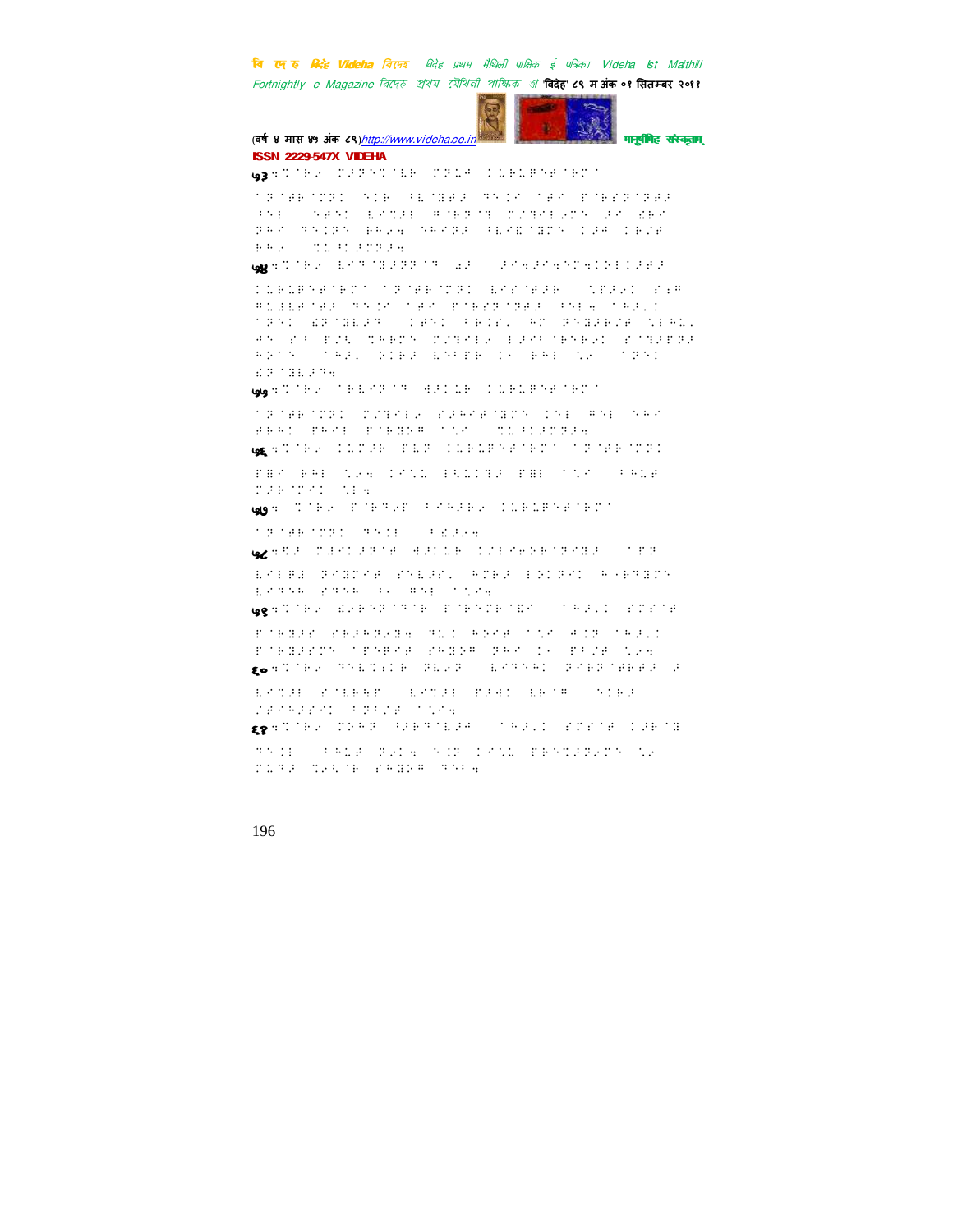चि एत् रु प्रिन्हेड Videha विएन्ड विदेह प्रथम मैथिली पाक्षिक ई पत्रिका Videha Ist Maithili Fortnightly e Magazine রিদেত শ্রথম মেথিনী পাক্ষিক প্রা পত্রিকা**'বিदेह' ८९ म अंक ०१ सितम्बर** 



२०११ (वर्ष ४ मास ४५ अंक ८९) http://www.videha.co.ii संस्कृतम् ISSN 2229-547X VIDEHA

**EX** HISTORY COMPOSED A RISPLANT CONSIDERATION nd neerodd Cons Sand Conseded Canal Select RUBBERT TESTURES TORE

EBSTREE ERICLE WAS STARRED  $-7.73813773$ 

more to a exist learn you in easily in teach of late to a risk a will TO CHARACTER LOCAL CONCRETE RANGER AND PROPERTY AND ASSESSMENT CAPACITY AND THE PARTIES ARE ARREST

EBROSSE PROVIDENTAL DVDG CORDENESSO

TRIANTED PERMIT A DIRA 2000 DERICA FAR TESTERES TRESPERS, THE SPACE SERVICES SERVICE FRANKLY EREBIT AN INSPIT ERIC 的复数计算机使用其实的第三人称单数 人名英格兰地名 经费用的 医外耳炎 人名英格兰 REAR TEACH CONSTITUTION CONTROL CONTROL CONTROLLABLES TRED IN SALE ROUGENT AN INVESTIGATION IN ACCO SARETER ELSELTARI SARRI ERA TERRITORIA TESTERED RESORTED A SOCIETY RETURNER.

EGAN TERMINORS CORPORATE PROPERTY ERIC CONTENTS

CONDITIONS TO THE THE TOROTO OF SALE CONTRACTOR AND no spaneas.

EE 6 TOP 200 421 DR CE TRAVAR CODE TO DOC ON RITROP

ESPERANT MARKED VIOLATION CONFIDENTIAL AND SEA naski padkonsti znaganov sa okličivom kada ed presidente de manifesta en reducción en entre a kalendari sebagai sebagai dan sebagai dalam kecamatan.<br>Kecamatan sebagai sebagai dan sebagai dan sebagai dan sebagai dan sebagai dan sebagai dan sebagai dan sebagai POSTER POSTER POSE  $\sim$  24.5% for ○ 主共共の主共主の九百名分  $\mathcal{E}^{-1}$  and  $\mathcal{F}^{-1}$  is the end on  $\mathcal{E}^{+}$  . If any one is

EBARD TERRET DROTE CONFIDENTIAL

AU TAULT SCHEDAD CA PIECESSA (ESAPA) VILEDRAPHON CONFERENCES / LABRE CREARING to para the tag of an energy EVERA PORTS A RICHARD RESEARCH DO TO THE VIOLENCE ARE A SHEET BAY TESTARY EZHOTEV FREDVOLUDENTE EVEN I PRVDININGV

SPRAY PLYMAT CLELENAMENT SAFTRED PEACHER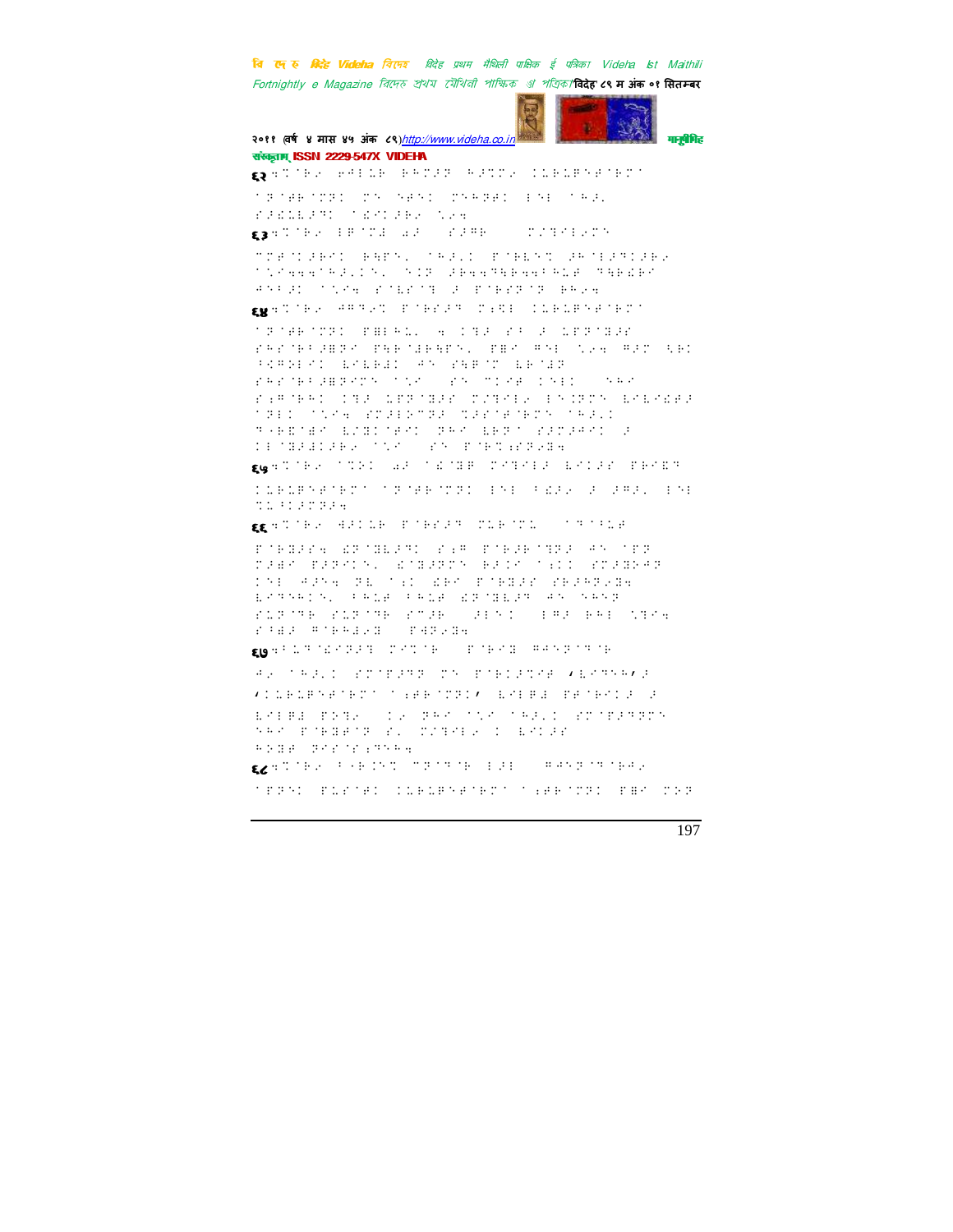चि एक रु मिनेह Videha विएक विदेह प्रथम मैथिली पाक्षिक ई पत्रिका Videha Ist Maithili Fortnightly e Magazine রিদেত শ্রথম মৌথিনী পাক্ষিক প্র' **বিदेह' ८९ म अंक ०१ सितम्बर २०११** 



A COLENDAR MEDIAN VERENCIS DO PER CAMARA CON SAROS  $\pm$  5  $\pm$  5  $\pm$  1  $\pm$ 

God The Base of Beast Section Cardio Personal Card

NORTH ADAPTED TO THE TEST PER CERTIFICATION CONTENTS. al Signification of the Constantinoperation of the Case TER PRESIDENT STREET SENIOR DOGETA TER PROPE EARTERE ENCLOSE TO CARACTERS AND POSSESS nai menyebut bertukan termenakiba CONFIDENTIAL ESPECIENT AND DAMINERS CONTIN Promote excess that as captal begin as toget ase NORTH ANN AN INSERTIAL SERVICE AND COMPOSED CORP. BARDI STEDEN (SAMON DE LODO LOBE DAN STOL A 2008 CORPORATIONAL CONSTRUCTION OF A REPORT OF A 2008 advance can concern caracteristic

egen teles mas reportes cast in a choose mean of an above

TRAVEL COMPACT SERVICES ENRICHED TO SPECTACE ENADO CORSO DE MEDIA CONTRADO EN EL CONECADO ARE teati anale ias malaasa noo

**BR** HE STORY CREAT HED TO COLD CONDITIONS TECH

THE ENDROLL DUCKERS ADAPTED BE ADDED A DOBE THE REPORT TO A CONFIDENTIAL CONTINUES IN FEDERAL ACENDA TRINE IN DEPTY SPECIAL ENDING: WAS CREATED. RESERVANCE DEBENS (1978)

edine 2 laborana lasci liberaren hiriagenost

TA CATARI ARABAN A BRARTADEL ARALI ALBAR 中国の第一課会社、主張展生、一方を送出したもの、事を選択事業を、受賞し送算法、 para participal against a

**OR** RETERMINE CONSUMPTION **CONSEQUENTATION** 

massembring business increasements in each of NEND EKTER SPERADE TOE DOE HE FOOD OF TOP FERENHOL ENE COLFOURNER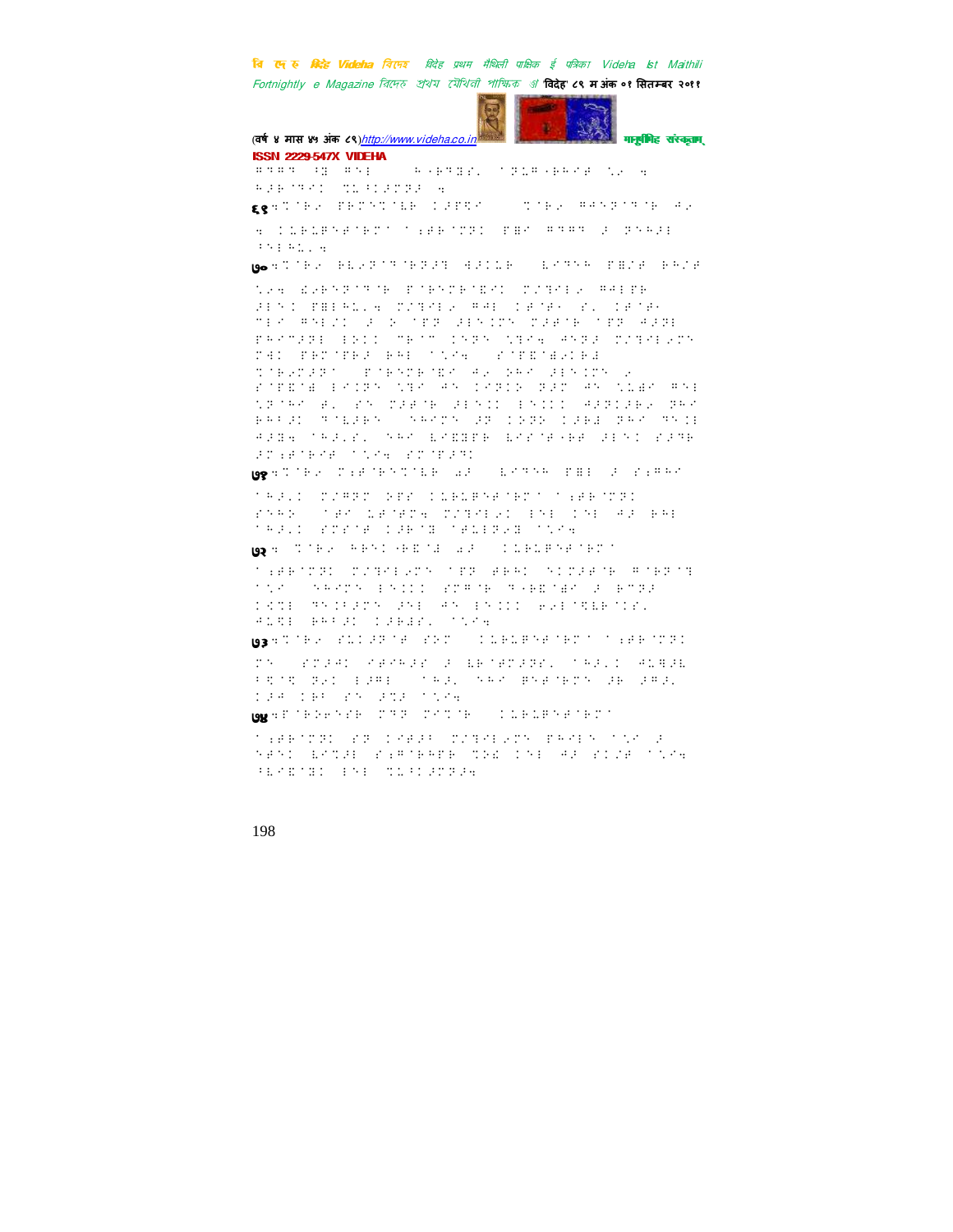चि एक रु मिनेह Videha विएक विदेह प्रथम मैथिली पाक्षिक ई पत्रिका Videha Ist Maithili Fortnightly e Magazine রিদেত শ্রথম মৌথিনী পাক্ষিক প্রাপত্রিকা**'বিदेह' ८९ म अंक ०१ सितम्बर** 

 $\overline{r}$ 

|                                 | २०११ (वर्ष ४ मास ४५ अंक ८९) http://www.videha.co.in 2001 |  |
|---------------------------------|----------------------------------------------------------|--|
| संस्कृतम् ISSN 2229-547X VIDEHA |                                                          |  |

**De** a Porte Service of Die Allimidate All III Dichter Allimidate

commentation are through through the service of BAT PLEATH ERRITO ROOM (RN PALE PLEATH) ana ama chine camba a che che ma che che che con RUNAL POAR RUN CONVIRGE TOOL SARABU URU. PARA TRAVEL SAMPLE NA

egencine a condition primare couple  $\sim$  1.  $<$  1.5  $\%$ 

 $\frac{1}{2} \left( \frac{1}{2} \left( \frac{1}{2} \right) \left( \frac{1}{2} \right) \left( \frac{1}{2} \right) \left( \frac{1}{2} \right) \left( \frac{1}{2} \right) \left( \frac{1}{2} \right) \left( \frac{1}{2} \right) \left( \frac{1}{2} \right) \left( \frac{1}{2} \right) \left( \frac{1}{2} \right) \left( \frac{1}{2} \right) \left( \frac{1}{2} \right) \left( \frac{1}{2} \right) \left( \frac{1}{2} \right) \left( \frac{1}{2} \right) \left( \frac{1}{$ TERRISTRA (1920) NO CROSS PER CAR CAR CAR CARRIER  $\gamma$  in  $\gamma$  ,  $\gamma$ 

editely disease counsel contain likewathing

RESIDENCE CARDINAL PALE CALES NOTES EST PER PRO 共の主義にの共良と、将軍のような法律、の共に、もの学芸のことに、共の主になる adence (engage engage de engage donde opra eziem ne vilma kopise i mpari i in neputi i pomika politipe nad

PORTER PORT TO THE PART ENERGY TO THE TABLE COROBNATED TO SPAR TO BOOK TORRITA (PRON. COBS # NEADLY CATER TO ARREST CRISIS ON DEALER

Best Street Readerships (10008 - 22) in governments

n skraf (neder i de ineder i skref skrapeger og i eder nekt miner amages  $\mathbb{R}^{2n \times n \times n}$ 

TO BALLA CORPORATION ARE TRAINED.

Room 68 a Channel State Contractor Contractor  $\pm$  5.000  $\pm$  0.201  $\pm$  0.30  $\pm$  1.500  $\pm$  2.300  $\pm$  2.300  $\pm$  2.300  $\pm$  2.300  $\pm$ ESPECIAL CONTACT A CONTEMPORATION SETTERNI SARANDINIS SERIES. CONSTITUTION CONSTITUTIONS 学生 学生的生活生产  $\sim 10^{11}$  k portal as a robertal create portal personal